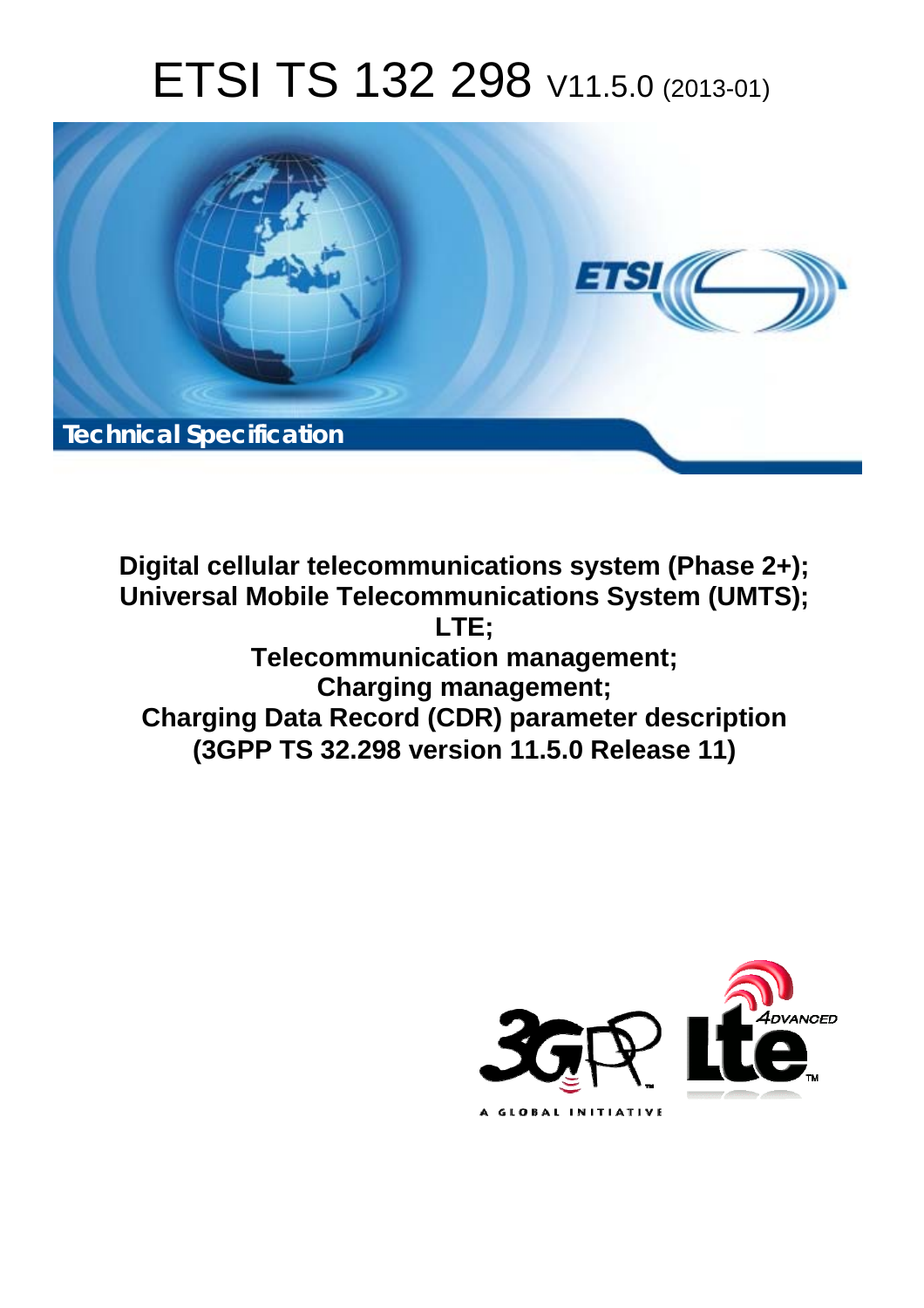Reference RTS/TSGS-0532298vb50

> Keywords GSM,LTE,UMTS

#### *ETSI*

#### 650 Route des Lucioles F-06921 Sophia Antipolis Cedex - FRANCE

Tel.: +33 4 92 94 42 00 Fax: +33 4 93 65 47 16

Siret N° 348 623 562 00017 - NAF 742 C Association à but non lucratif enregistrée à la Sous-Préfecture de Grasse (06) N° 7803/88

#### *Important notice*

Individual copies of the present document can be downloaded from: [http://www.etsi.org](http://www.etsi.org/)

The present document may be made available in more than one electronic version or in print. In any case of existing or perceived difference in contents between such versions, the reference version is the Portable Document Format (PDF). In case of dispute, the reference shall be the printing on ETSI printers of the PDF version kept on a specific network drive within ETSI Secretariat.

Users of the present document should be aware that the document may be subject to revision or change of status. Information on the current status of this and other ETSI documents is available at <http://portal.etsi.org/tb/status/status.asp>

If you find errors in the present document, please send your comment to one of the following services: [http://portal.etsi.org/chaircor/ETSI\\_support.asp](http://portal.etsi.org/chaircor/ETSI_support.asp)

#### *Copyright Notification*

No part may be reproduced except as authorized by written permission. The copyright and the foregoing restriction extend to reproduction in all media.

> © European Telecommunications Standards Institute 2013. All rights reserved.

**DECT**TM, **PLUGTESTS**TM, **UMTS**TM and the ETSI logo are Trade Marks of ETSI registered for the benefit of its Members. **3GPP**TM and **LTE**™ are Trade Marks of ETSI registered for the benefit of its Members and of the 3GPP Organizational Partners.

**GSM**® and the GSM logo are Trade Marks registered and owned by the GSM Association.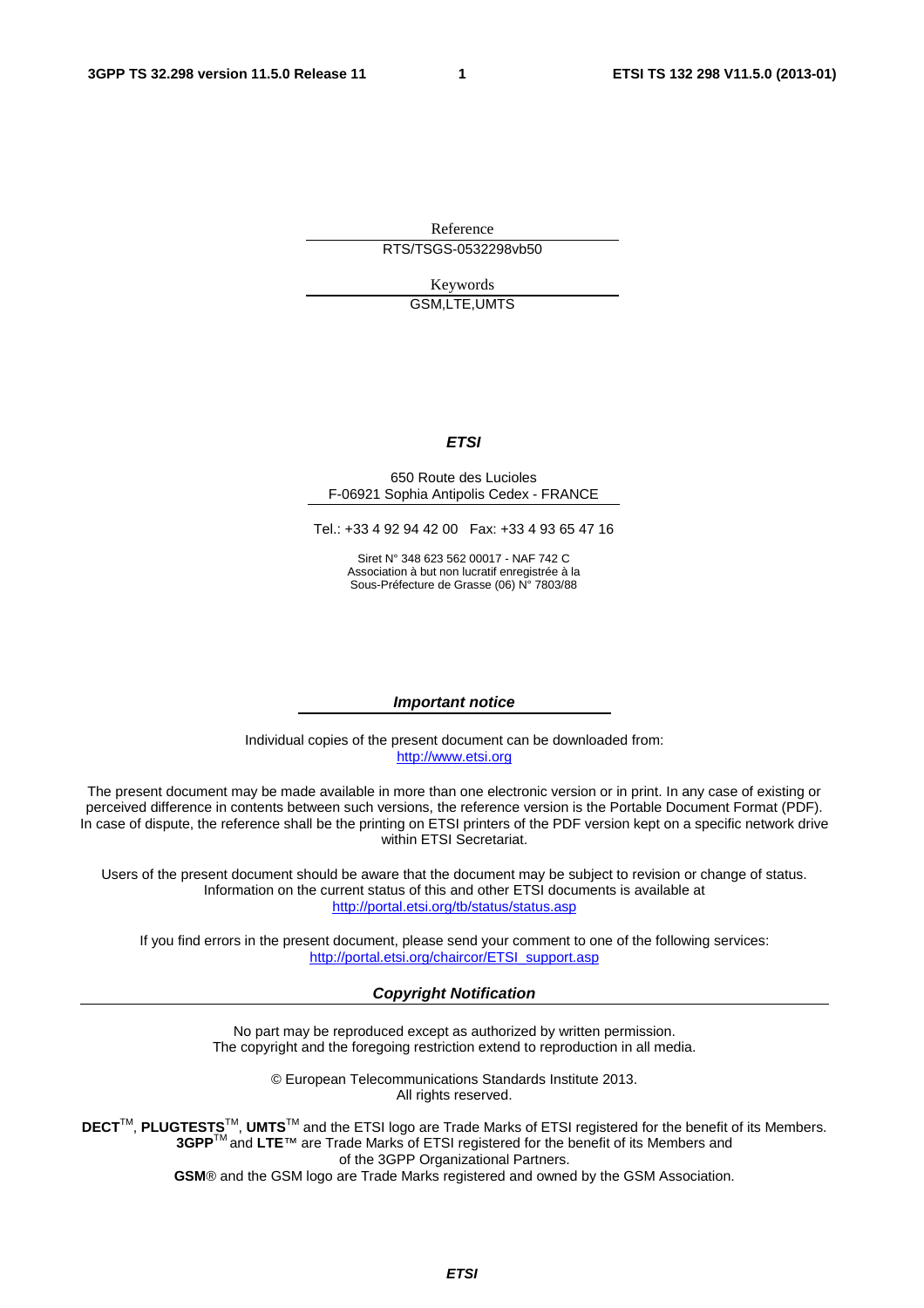# Intellectual Property Rights

IPRs essential or potentially essential to the present document may have been declared to ETSI. The information pertaining to these essential IPRs, if any, is publicly available for **ETSI members and non-members**, and can be found in ETSI SR 000 314: *"Intellectual Property Rights (IPRs); Essential, or potentially Essential, IPRs notified to ETSI in respect of ETSI standards"*, which is available from the ETSI Secretariat. Latest updates are available on the ETSI Web server ([http://ipr.etsi.org\)](http://webapp.etsi.org/IPR/home.asp).

Pursuant to the ETSI IPR Policy, no investigation, including IPR searches, has been carried out by ETSI. No guarantee can be given as to the existence of other IPRs not referenced in ETSI SR 000 314 (or the updates on the ETSI Web server) which are, or may be, or may become, essential to the present document.

# Foreword

This Technical Specification (TS) has been produced by ETSI 3rd Generation Partnership Project (3GPP).

The present document may refer to technical specifications or reports using their 3GPP identities, UMTS identities or GSM identities. These should be interpreted as being references to the corresponding ETSI deliverables.

The cross reference between GSM, UMTS, 3GPP and ETSI identities can be found under [http://webapp.etsi.org/key/queryform.asp.](http://webapp.etsi.org/key/queryform.asp)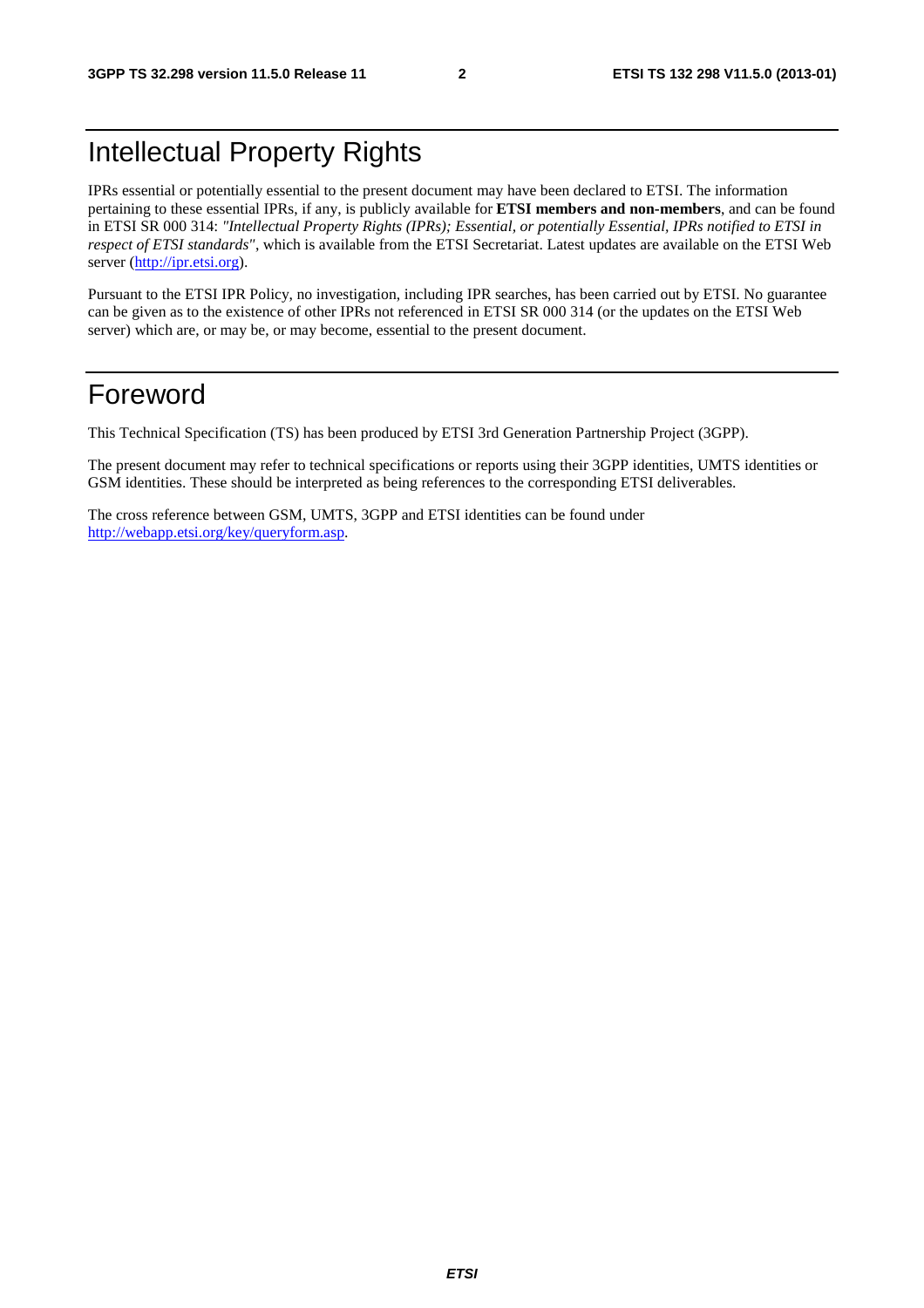$\mathbf{3}$ 

# Contents

| 1                        |  |  |  |
|--------------------------|--|--|--|
| 2                        |  |  |  |
| 3                        |  |  |  |
| 3.1                      |  |  |  |
| 3.2                      |  |  |  |
| 3.3                      |  |  |  |
| 4                        |  |  |  |
| 5                        |  |  |  |
| 5.1                      |  |  |  |
| 5.1.1                    |  |  |  |
| 5.1.1.1                  |  |  |  |
| 5.1.1.2                  |  |  |  |
| 5.1.1.3                  |  |  |  |
| 5.1.1.4                  |  |  |  |
| 5.1.1.5<br>5.1.1.6       |  |  |  |
| 5.1.2                    |  |  |  |
| 5.1.2.1                  |  |  |  |
| 5.1.2.1.1                |  |  |  |
| 5.1.2.1.2                |  |  |  |
| 5.1.2.1.3                |  |  |  |
| 5.1.2.1.4                |  |  |  |
| 5.1.2.1.5                |  |  |  |
| 5.1.2.1.6                |  |  |  |
| 5.1.2.1.7                |  |  |  |
| 5.1.2.1.8                |  |  |  |
| 5.1.2.1.9                |  |  |  |
| 5.1.2.1.10               |  |  |  |
| 5.1.2.1.11               |  |  |  |
| 5.1.2.1.12               |  |  |  |
| 5.1.2.1.13               |  |  |  |
| 5.1.2.1.14               |  |  |  |
| 5.1.2.1.15               |  |  |  |
| 5.1.2.1.16               |  |  |  |
| 5.1.2.1.17               |  |  |  |
| 5.1.2.1.18               |  |  |  |
| 5.1.2.1.19               |  |  |  |
| 5.1.2.1.20               |  |  |  |
| 5.1.2.1.21               |  |  |  |
| 5.1.2.1.22               |  |  |  |
| 5.1.2.1.23<br>5.1.2.1.24 |  |  |  |
| 5.1.2.1.25               |  |  |  |
| 5.1.2.1.26               |  |  |  |
| 5.1.2.1.27               |  |  |  |
| 5.1.2.1.28               |  |  |  |
| 5.1.2.1.29               |  |  |  |
| 5.1.2.1.30               |  |  |  |
| 5.1.2.1.31               |  |  |  |
| 5.1.2.1.32               |  |  |  |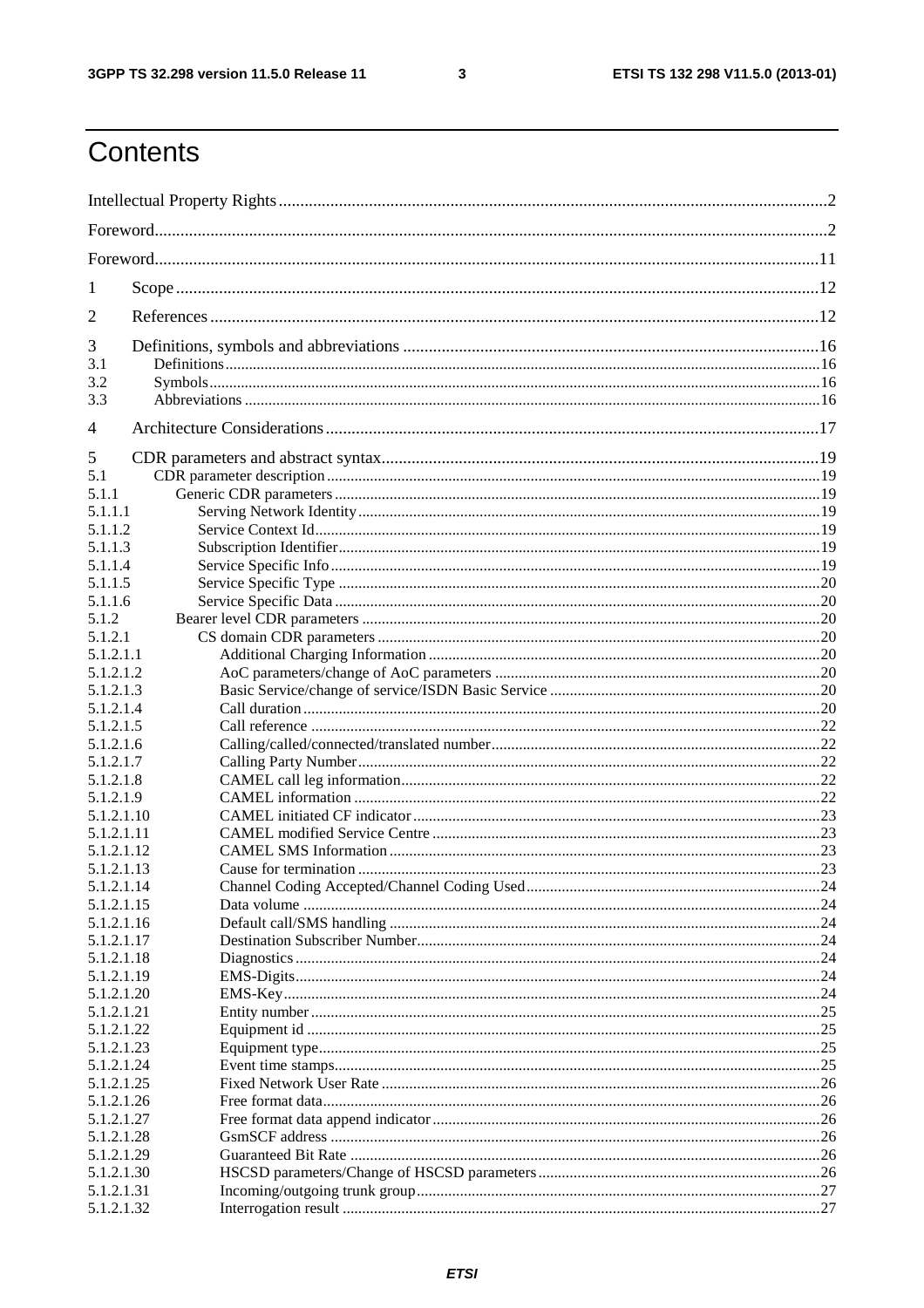$\overline{\mathbf{4}}$ 

| 5.1.2.1.33               |  |
|--------------------------|--|
| 5.1.2.1.34               |  |
| 5.1.2.1.35               |  |
| 5.1.2.1.36               |  |
| 5.1.2.1.37               |  |
| 5.1.2.1.38               |  |
| 5.1.2.1.39               |  |
| 5.1.2.1.40               |  |
| 5.1.2.1.41               |  |
| 5.1.2.1.42               |  |
| 5.1.2.1.43               |  |
| 5.1.2.1.44               |  |
| 5.1.2.1.45               |  |
| 5.1.2.1.46               |  |
| 5.1.2.1.47               |  |
| 5.1.2.1.48               |  |
| 5.1.2.1.49               |  |
| 5.1.2.1.50               |  |
| 5.1.2.1.51               |  |
| 5.1.2.1.52               |  |
| 5.1.2.1.53               |  |
| 5.1.2.1.54               |  |
| 5.1.2.1.55               |  |
| 5.1.2.1.56               |  |
| 5.1.2.1.57               |  |
| 5.1.2.1.58               |  |
| 5.1.2.1.59               |  |
| 5.1.2.1.60               |  |
| 5.1.2.1.61               |  |
| 5.1.2.1.62               |  |
| 5.1.2.1.63               |  |
| 5.1.2.1.64               |  |
| 5.1.2.1.65               |  |
| 5.1.2.1.66               |  |
| 5.1.2.1.67               |  |
| 5.1.2.1.68               |  |
| 5.1.2.1.69               |  |
| 5.1.2.1.70               |  |
| 5.1.2.1.71<br>5.1.2.1.72 |  |
| 5.1.2.1.73               |  |
| 5.1.2.1.74               |  |
| 5.1.2.1.74a              |  |
| 5.1.2.1.75               |  |
| 5.1.2.1.76               |  |
| 5.1.2.1.77               |  |
| 5.1.2.1.78               |  |
| 5.1.2.1.79               |  |
| 5.1.2.1.80               |  |
| 5.1.2.1.81               |  |
| 5.1.2.1.82               |  |
| 5.1.2.1.83               |  |
| 5.1.2.1.84               |  |
| 5.1.2.1.85               |  |
| 5.1.2.1.86               |  |
| 5.1.2.1.87               |  |
| 5.1.2.1.88               |  |
| 5.1.2.1.89               |  |
| 5.1.2.1.90               |  |
| 5.1.2.1.91               |  |
| 5.1.2.1.92               |  |
| 5.1.2.1.93               |  |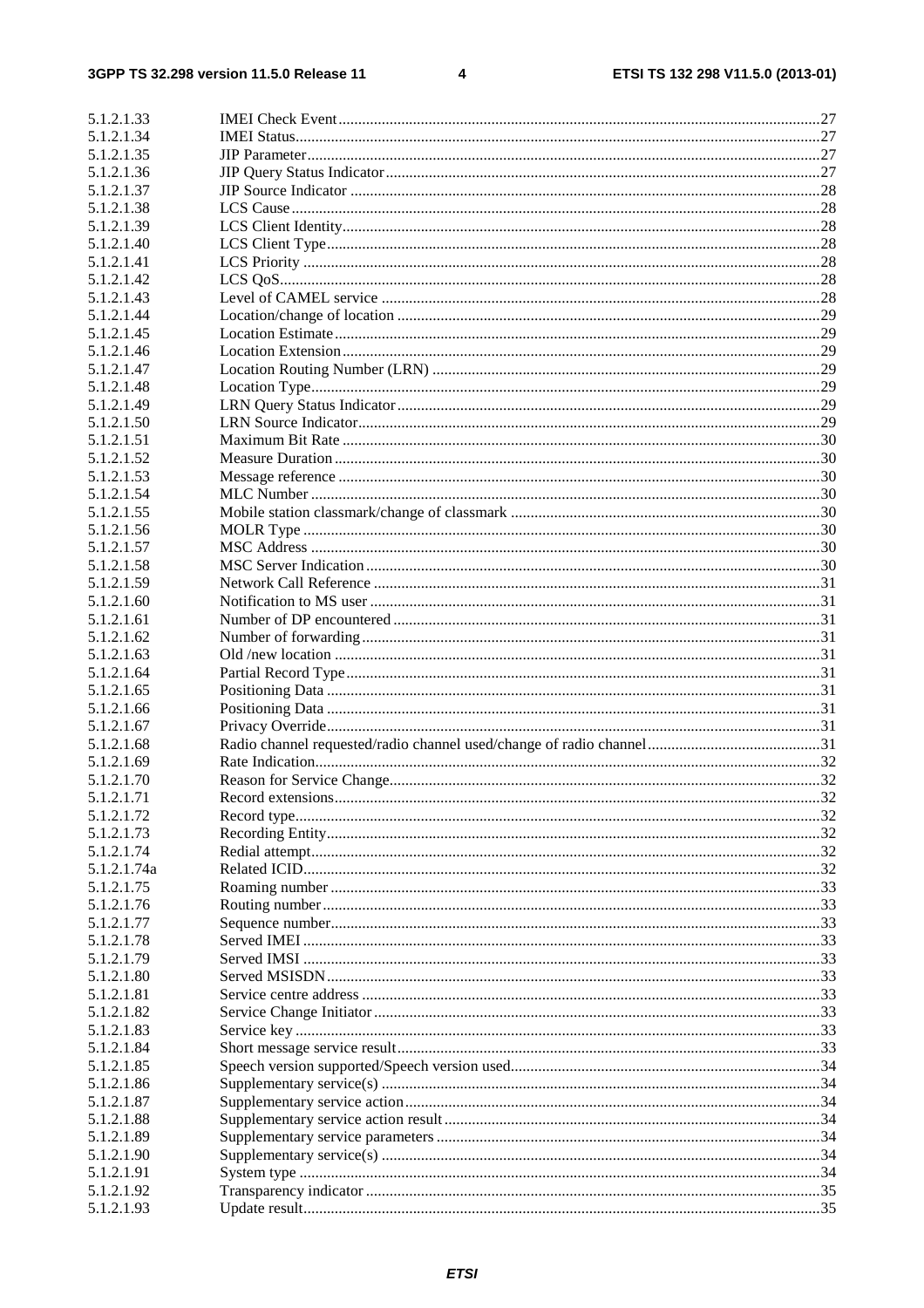$5\phantom{a}$ 

| 5.1.2.2     |  |
|-------------|--|
| 5.1.2.2.0   |  |
| 5.1.2.2.1   |  |
|             |  |
| 5.1.2.2.2   |  |
| 5.1.2.2.3   |  |
| 5.1.2.2.4   |  |
| 5.1.2.2.5   |  |
|             |  |
| 5.1.2.2.6   |  |
| 5.1.2.2.7   |  |
| 5.1.2.2.8   |  |
| 5.1.2.2.9   |  |
|             |  |
| 5.1.2.2.10  |  |
| 5.1.2.2.11  |  |
| 5.1.2.2.12  |  |
| 5.1.2.2.13  |  |
|             |  |
| 5.1.2.2.13a |  |
| 5.1.2.2.14  |  |
| 5.1.2.2.15  |  |
| 5.1.2.2.16  |  |
| 5.1.2.2.16A |  |
|             |  |
| 5.1.2.2.17  |  |
| 5.1.2.2.18  |  |
| 5.1.2.2.19  |  |
| 5.1.2.2.20  |  |
|             |  |
| 5.1.2.2.21  |  |
| 5.1.2.2.22  |  |
| 5.1.2.2.23  |  |
| 5.1.2.2.24  |  |
| 5.1.2.2.25  |  |
|             |  |
| 5.1.2.2.26  |  |
| 5.1.2.2.27  |  |
| 5.1.2.2.28  |  |
| 5.1.2.2.29  |  |
|             |  |
| 5.1.2.2.29A |  |
| 5.1.2.2.30  |  |
| 5.1.2.2.31  |  |
| 5.1.2.2.32  |  |
|             |  |
| 5.1.2.2.32A |  |
| 5.1.2.2.32B |  |
| 5.1.2.2.33  |  |
| 5.1.2.2.34  |  |
| 5.1.2.2.35  |  |
|             |  |
| 5.1.2.2.36  |  |
| 5.1.2.2.37  |  |
| 5.1.2.2.38  |  |
| 5.1.2.2.39  |  |
|             |  |
| 5.1.2.2.40  |  |
| 5.1.2.2.41  |  |
| 5.1.2.2.42  |  |
| 5.1.2.2.43  |  |
| 5.1.2.2.44  |  |
|             |  |
| 5.1.2.2.45  |  |
| 5.1.2.2.46  |  |
| 5.1.2.2.47  |  |
| 5.1.2.2.48  |  |
|             |  |
| 5.1.2.2.49  |  |
| 5.1.2.2.50  |  |
| 5.1.2.2.51  |  |
| 5.1.2.2.52  |  |
| 5.1.2.2.53  |  |
|             |  |
| 5.1.2.2.54  |  |
| 5.1.2.2.55  |  |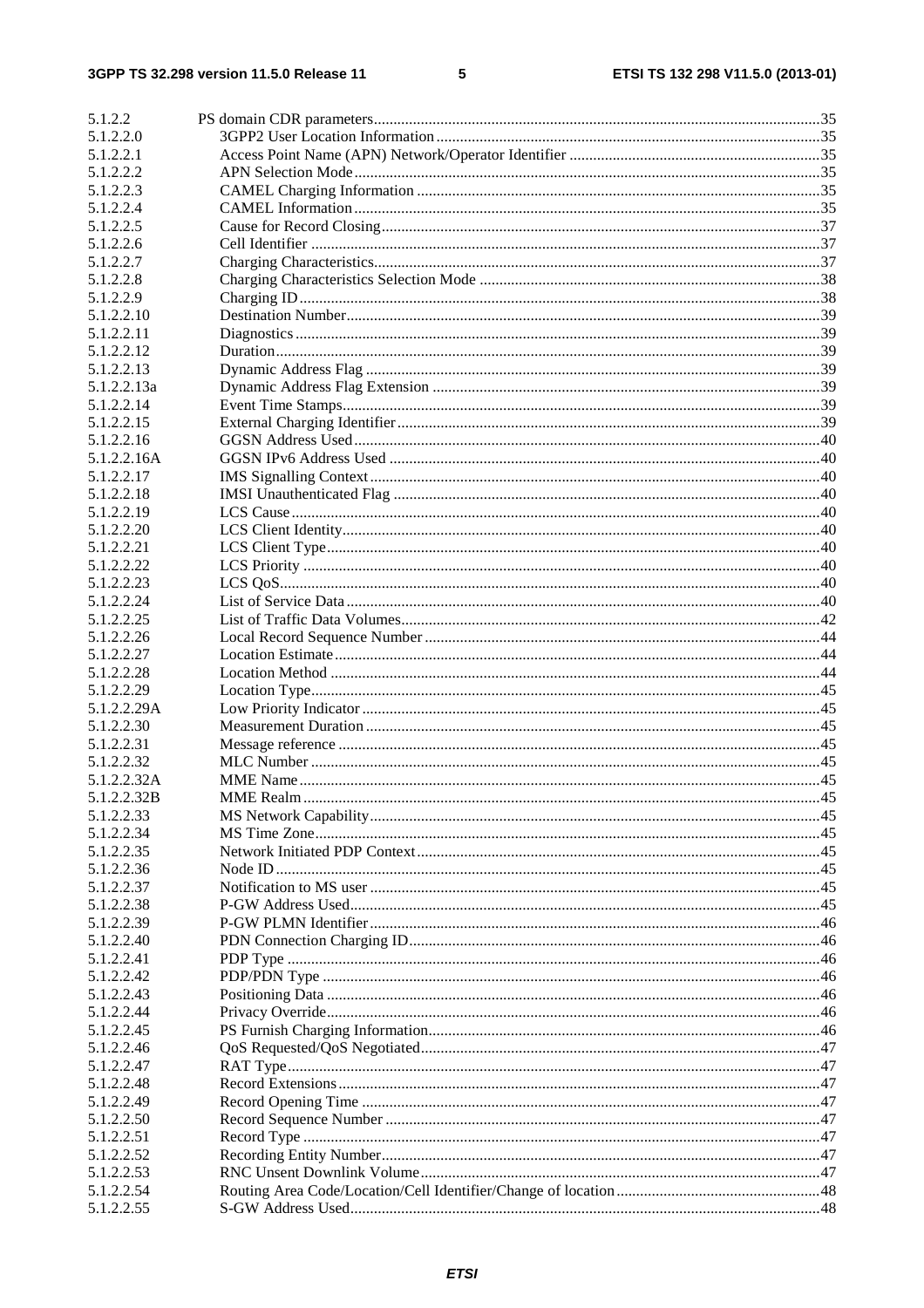$\bf 6$ 

| 5.1.2.2.56  |  |
|-------------|--|
| 5.1.2.2.57  |  |
| 5.1.2.2.58  |  |
| 5.1.2.2.59  |  |
| 5.1.2.2.60  |  |
| 5.1.2.2.61  |  |
| 5.1.2.2.62  |  |
| 5.1.2.2.63  |  |
| 5.1.2.2.64  |  |
| 5.1.2.2.64A |  |
| 5.1.2.2.64B |  |
| 5.1.2.2.65  |  |
| 5.1.2.2.66  |  |
| 5.1.2.2.66A |  |
| 5.1.2.2.67  |  |
| 5.1.2.2.68  |  |
| 5.1.2.2.69  |  |
| 5.1.2.2.69A |  |
| 5.1.2.2.70  |  |
| 5.1.2.2.71  |  |
| 5.1.2.2.72  |  |
| 5.1.2.2.73  |  |
| 5.1.2.2.74  |  |
| 5.1.2.2.75  |  |
| 5.1.2.2.76  |  |
| 5.1.2.3     |  |
| 5.1.3       |  |
| 5.1.3.1     |  |
| 5.1.3.1.1   |  |
| 5.1.3.1.2   |  |
| 5.1.3.1.3   |  |
| 5.1.3.1.3A  |  |
| 5.1.3.1.4   |  |
| 5.1.3.1.5   |  |
| 5.1.3.1.6   |  |
| 5.1.3.1.7   |  |
| 5.1.3.1.8   |  |
| 5.1.3.1.9   |  |
| 5.1.3.1.10  |  |
| 5.1.3.1.11  |  |
| 5.1.3.1.12  |  |
| 5.1.3.1.13  |  |
| 5.1.3.1.14  |  |
| 5.1.3.1.15  |  |
| 5.1.3.1.16  |  |
| 5.1.3.1.16A |  |
| 5.1.3.1.17  |  |
| 5.1.3.1.18  |  |
| 5.1.3.1.18a |  |
| 5.1.3.1.19  |  |
| 5.1.3.1.20  |  |
| 5.1.3.1.20A |  |
| 5.1.3.1.21  |  |
| 5.1.3.1.21A |  |
| 5.1.3.1.21B |  |
| 5.1.3.1.22  |  |
| 5.1.3.1.23  |  |
| 5.1.3.1.24  |  |
| 5.1.3.1.25  |  |
| 5.1.2.2.25A |  |
| 5.1.3.1.26  |  |
| 5.1.3.1.27  |  |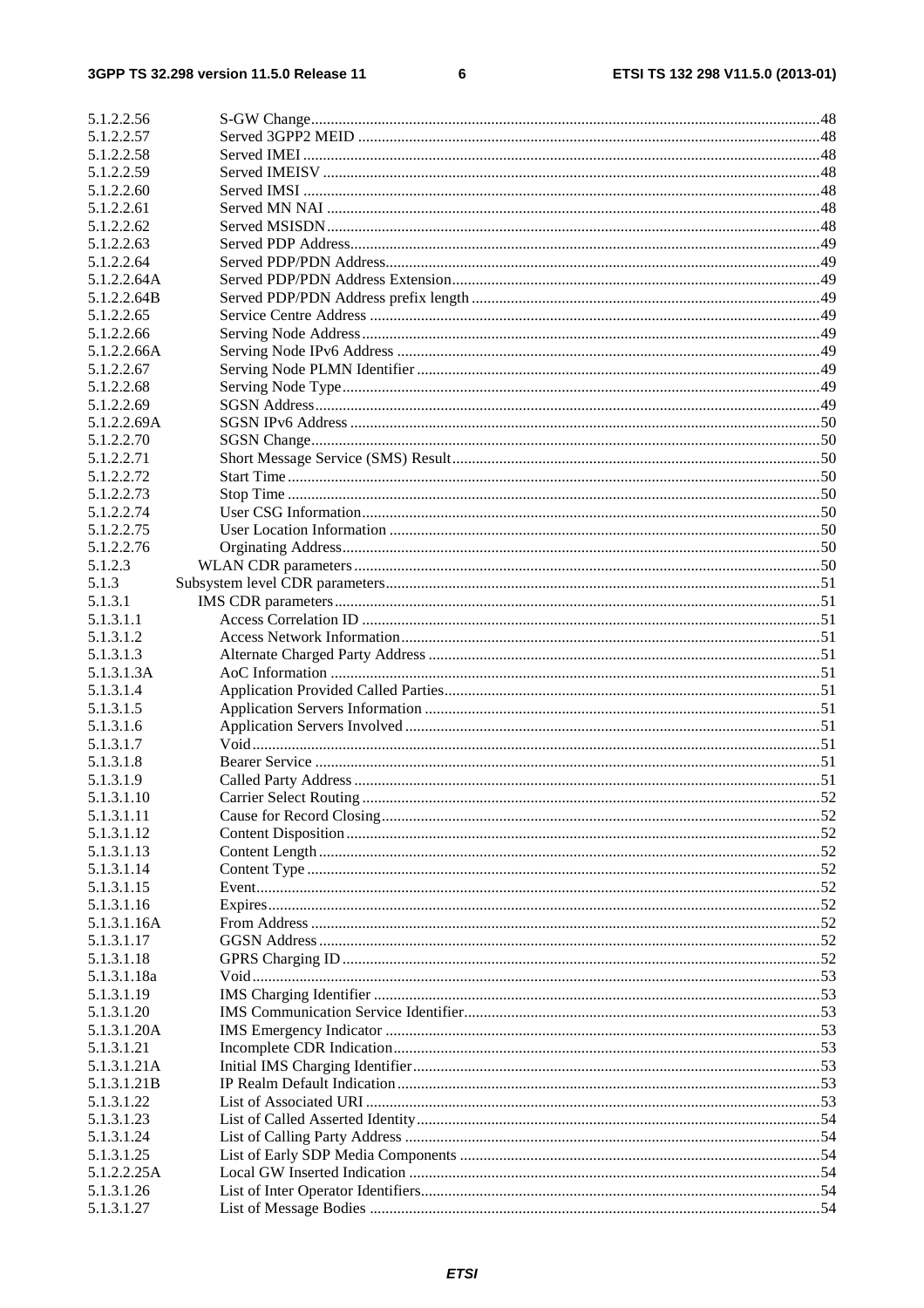#### $\overline{7}$

| 5.1.3.1.28  |  |
|-------------|--|
| 5.1.3.1.29  |  |
| 5.1.3.1.30  |  |
| 5.1.3.1.31  |  |
| 5.1.3.1.31A |  |
| 5.1.3.1.31B |  |
| 5.1.3.1.31C |  |
| 5.1.3.1.32  |  |
| 5.1.3.1.33  |  |
| 5.1.3.1.33A |  |
| 5.1.3.1.34  |  |
| 5.1.3.1.35  |  |
| 5.1.3.1.35A |  |
| 5.1.3.1.36  |  |
| 5.1.3.1.37  |  |
| 5.1.3.1.38  |  |
| 5.1.3.1.39  |  |
| 5.1.3.1.40  |  |
| 5.1.3.1.41  |  |
| 5.1.3.1.42  |  |
| 5.1.3.1.42A |  |
| 5.1.3.1.43  |  |
| 5.1.3.1.44  |  |
| 5.1.3.1.45  |  |
| 5.1.3.1.46  |  |
| 5.1.3.1.47  |  |
| 5.1.3.1.48  |  |
| 5.1.3.1.49  |  |
| 5.1.3.1.50  |  |
| 5.1.3.1.51  |  |
| 5.1.3.1.52  |  |
| 5.1.3.1.53  |  |
| 5.1.3.1.54  |  |
| 5.1.3.1.54A |  |
| 5.1.3.1.55  |  |
| 5.1.3.1.55A |  |
| 5.1.3.1.56  |  |
| 5.1.3.1.57  |  |
| 5.1.3.1.58  |  |
| 5.1.3.1.58A |  |
| 5.1.3.1.58B |  |
| 5.1.3.1.59  |  |
| 5.1.3.1.60  |  |
| 5.1.3.1.61  |  |
| 5.1.3.1.62  |  |
| 5.1.3.1.63  |  |
| 5.1.3.1.64  |  |
| 5.1.3.1.65  |  |
| 5.1.3.1.66  |  |
| 5.1.3.1.66A |  |
| 5.1.3.1.67  |  |
| 5.1.3.1.68  |  |
| 5.1.3.1.68A |  |
| 5.1.3.1.68B |  |
| 5.1.3.1.69  |  |
| 5.1.3.1.69A |  |
| 5.1.4       |  |
| 5.1.4.1     |  |
| 5.1.4.1.1   |  |
| 5.1.4.1.2   |  |
| 5.1.4.1.3   |  |
| 5.1.4.1.4   |  |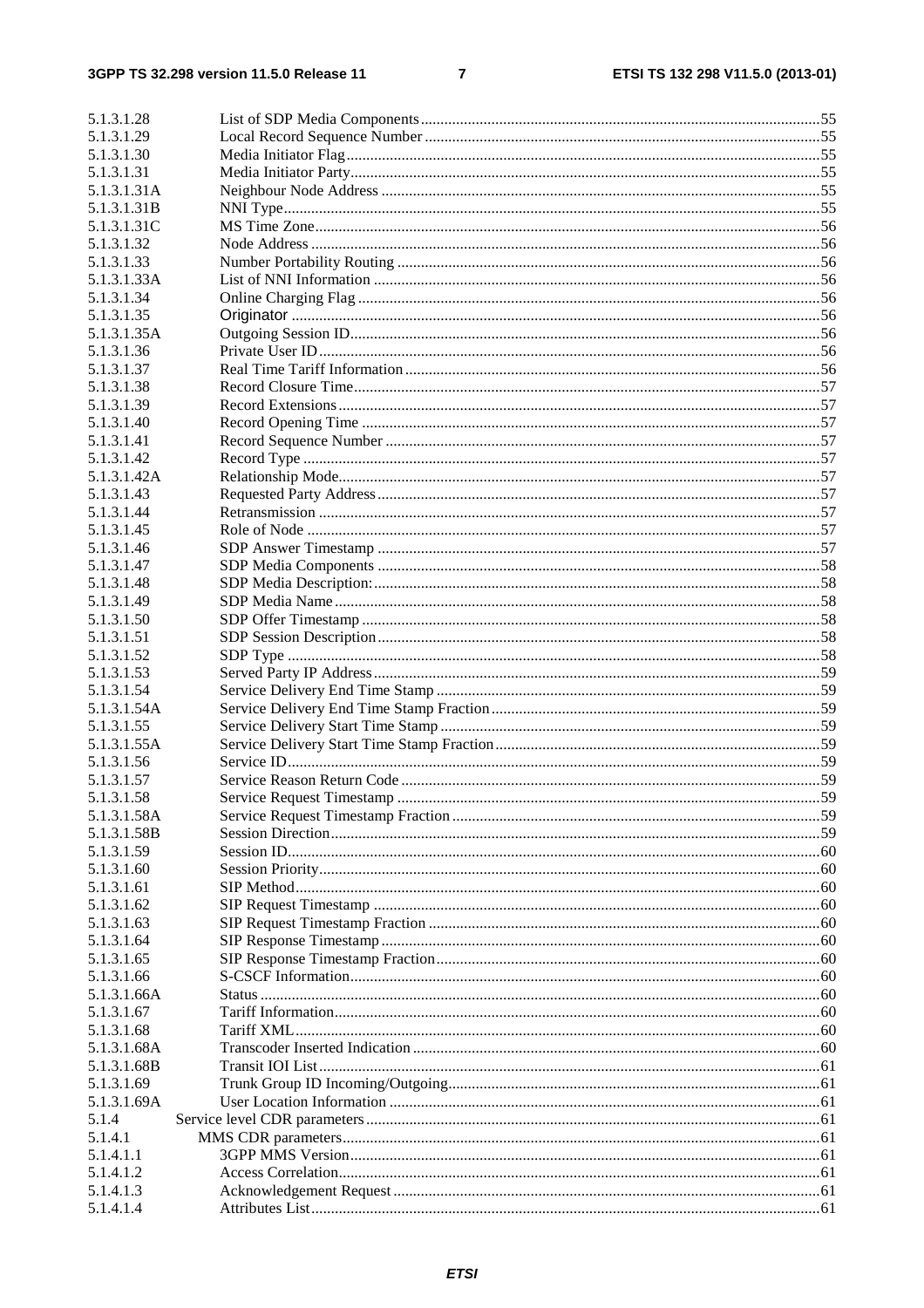#### $\bf{8}$

| 5.1.4.1.5                |  |
|--------------------------|--|
| 5.1.4.1.6                |  |
| 5.1.4.1.7                |  |
| 5.1.4.1.8                |  |
| 5.1.4.1.9                |  |
| 5.1.4.1.10               |  |
| 5.1.4.1.11               |  |
| 5.1.4.1.12               |  |
| 5.1.4.1.13               |  |
| 5.1.4.1.14               |  |
| 5.1.4.1.15               |  |
| 5.1.4.1.16               |  |
| 5.1.4.1.17               |  |
| 5.1.4.1.18               |  |
| 5.1.4.1.19               |  |
| 5.1.4.1.20               |  |
| 5.1.4.1.21               |  |
| 5.1.4.1.22               |  |
| 5.1.4.1.23               |  |
| 5.1.4.1.24               |  |
| 5.1.4.1.25               |  |
| 5.1.4.1.26               |  |
| 5.1.4.1.27               |  |
| 5.1.4.1.28               |  |
| 5.1.4.1.28A              |  |
| 5.1.4.1.29               |  |
| 5.1.4.1.30               |  |
| 5.1.4.1.31               |  |
| 5.1.4.1.32               |  |
| 5.1.4.1.33               |  |
| 5.1.4.1.34               |  |
| 5.1.4.1.35               |  |
| 5.1.4.1.36               |  |
| 5.1.4.1.37               |  |
| 5.1.4.1.38               |  |
| 5.1.4.1.39               |  |
| 5.1.4.1.40               |  |
| 5.1.4.1.41<br>5.1.4.1.42 |  |
| 5.1.4.1.43               |  |
| 5.1.4.1.44               |  |
| 5.1.4.1.45               |  |
| 5.1.4.1.46               |  |
| 5.1.4.1.47               |  |
| 5.1.4.1.48               |  |
| 5.1.4.1.49               |  |
| 5.1.4.1.50               |  |
| 5.1.4.1.51               |  |
| 5.1.4.1.52               |  |
| 5.1.4.1.53               |  |
| 5.1.4.1.54               |  |
| 5.1.4.1.55               |  |
| 5.1.4.1.56               |  |
| 5.1.4.1.57               |  |
| 5.1.4.1.58               |  |
| 5.1.4.1.59               |  |
| 5.1.4.1.60               |  |
| 5.1.4.1.61               |  |
| 5.1.4.1.62               |  |
| 5.1.4.2                  |  |
| 5.1.4.2.1                |  |
| 5.1.4.2.2                |  |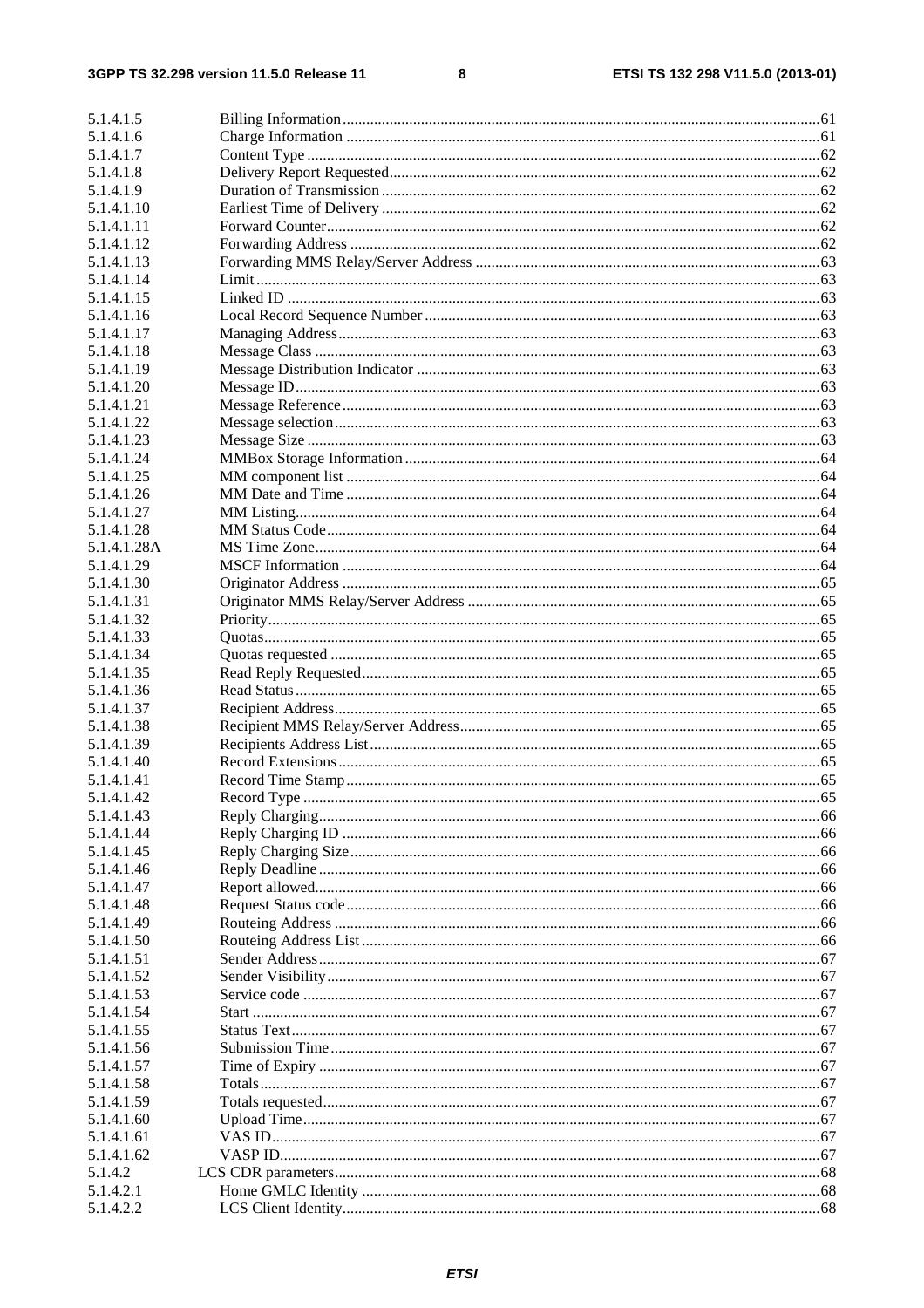$\boldsymbol{9}$ 

| 5.1.4.2.3  |  |
|------------|--|
| 5.1.4.2.4  |  |
| 5.1.4.2.5  |  |
| 5.1.4.2.6  |  |
| 5.1.4.2.7  |  |
| 5.1.4.2.8  |  |
| 5.1.4.2.9  |  |
| 5.1.4.2.10 |  |
| 5.1.4.2.11 |  |
| 5.1.4.2.12 |  |
| 5.1.4.2.13 |  |
| 5.1.4.2.14 |  |
| 5.1.4.3    |  |
| 5.1.4.3.1  |  |
| 5.1.4.3.2  |  |
| 5.1.4.3.3  |  |
| 5.1.4.3.4  |  |
| 5.1.4.3.5  |  |
| 5.1.4.3.6  |  |
| 5.1.4.3.7  |  |
| 5.1.4.3.8  |  |
| 5.1.4.3.9  |  |
| 5.1.4.3.10 |  |
| 5.1.4.3.11 |  |
| 5.1.4.3.12 |  |
| 5.1.4.3.13 |  |
| 5.1.4.3.14 |  |
| 5.1.4.4    |  |
| 5.1.4.4.1  |  |
| 5.1.4.4.2  |  |
| 5.1.4.4.3  |  |
| 5.1.4.4.4  |  |
| 5.1.4.4.5  |  |
| 5.1.4.4.6  |  |
| 5.1.4.4.7  |  |
| 5.1.4.4.8  |  |
| 5.1.4.5    |  |
| 5.1.4.5.1  |  |
| 5.1.4.5.2  |  |
| 5.1.4.5.3  |  |
| 5.1.4.5.4  |  |
| 5.1.4.5.5  |  |
| 5.1.4.5.6  |  |
| 5.1.4.5.7  |  |
| 5.2        |  |
| 5.2.1      |  |
| 5.2.2      |  |
| 5.2.2.1    |  |
| 5.2.2.2    |  |
| 5.2.2.3    |  |
| 5.2.3      |  |
| 5.2.3.1    |  |
| 5.2.4      |  |
| 5.2.4.1    |  |
| 5.2.4.2    |  |
| 5.2.4.3    |  |
| 5.2.4.4    |  |
| 5.2.4.5    |  |
| 6          |  |
| 6.1        |  |
| 6.2        |  |
|            |  |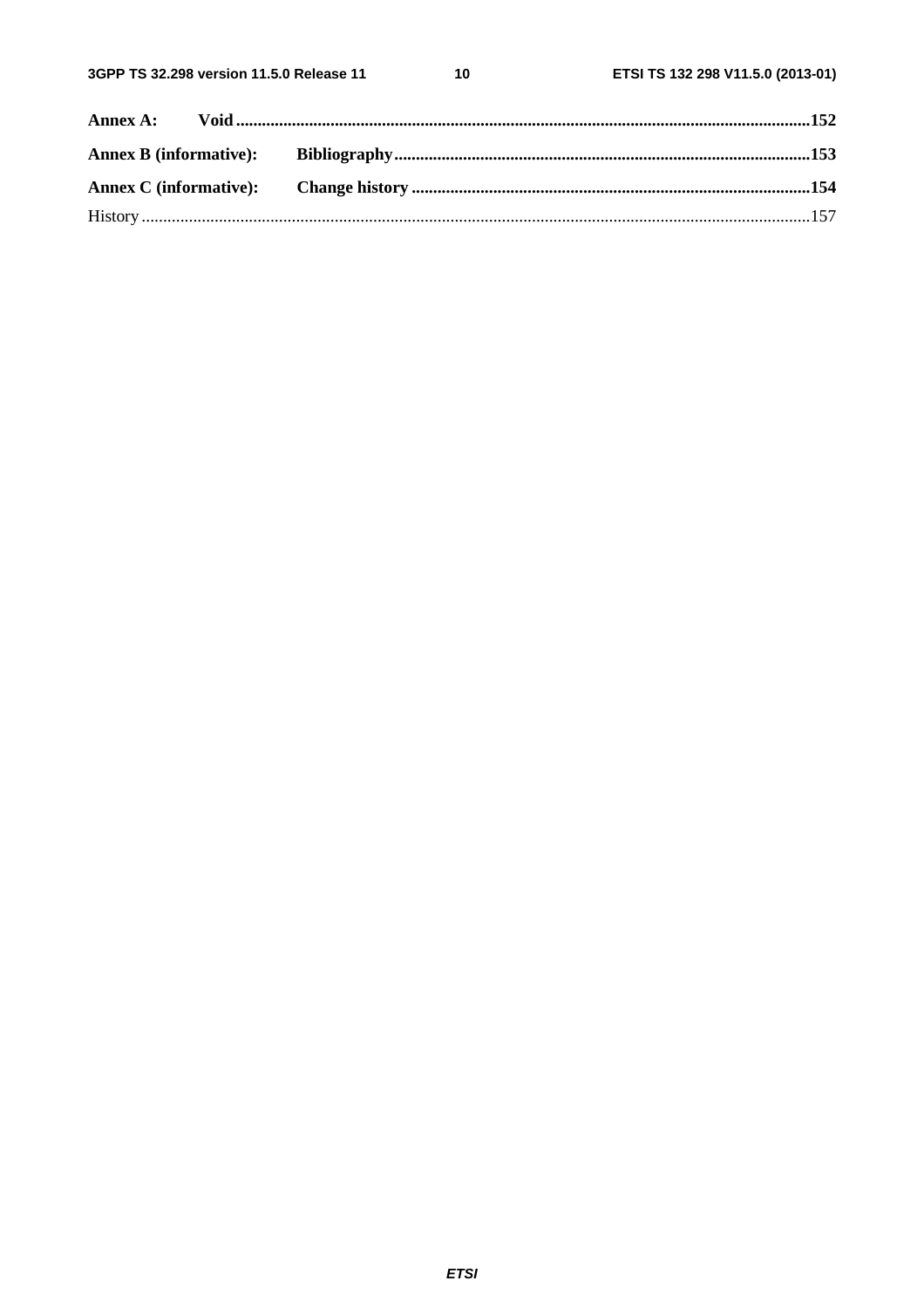# Foreword

This Technical Specification has been produced by the 3<sup>rd</sup> Generation Partnership Project (3GPP).

The contents of the present document are subject to continuing work within the TSG and may change following formal TSG approval. Should the TSG modify the contents of the present document, it will be re-released by the TSG with an identifying change of release date and an increase in version number as follows:

Version x.y.z

where:

- x the first digit:
	- 1 presented to TSG for information;
	- 2 presented to TSG for approval;
	- 3 or greater indicates TSG approved document under change control.
- y the second digit is incremented for all changes of substance, i.e. technical enhancements, corrections, updates, etc.
- z the third digit is incremented when editorial only changes have been incorporated in the document.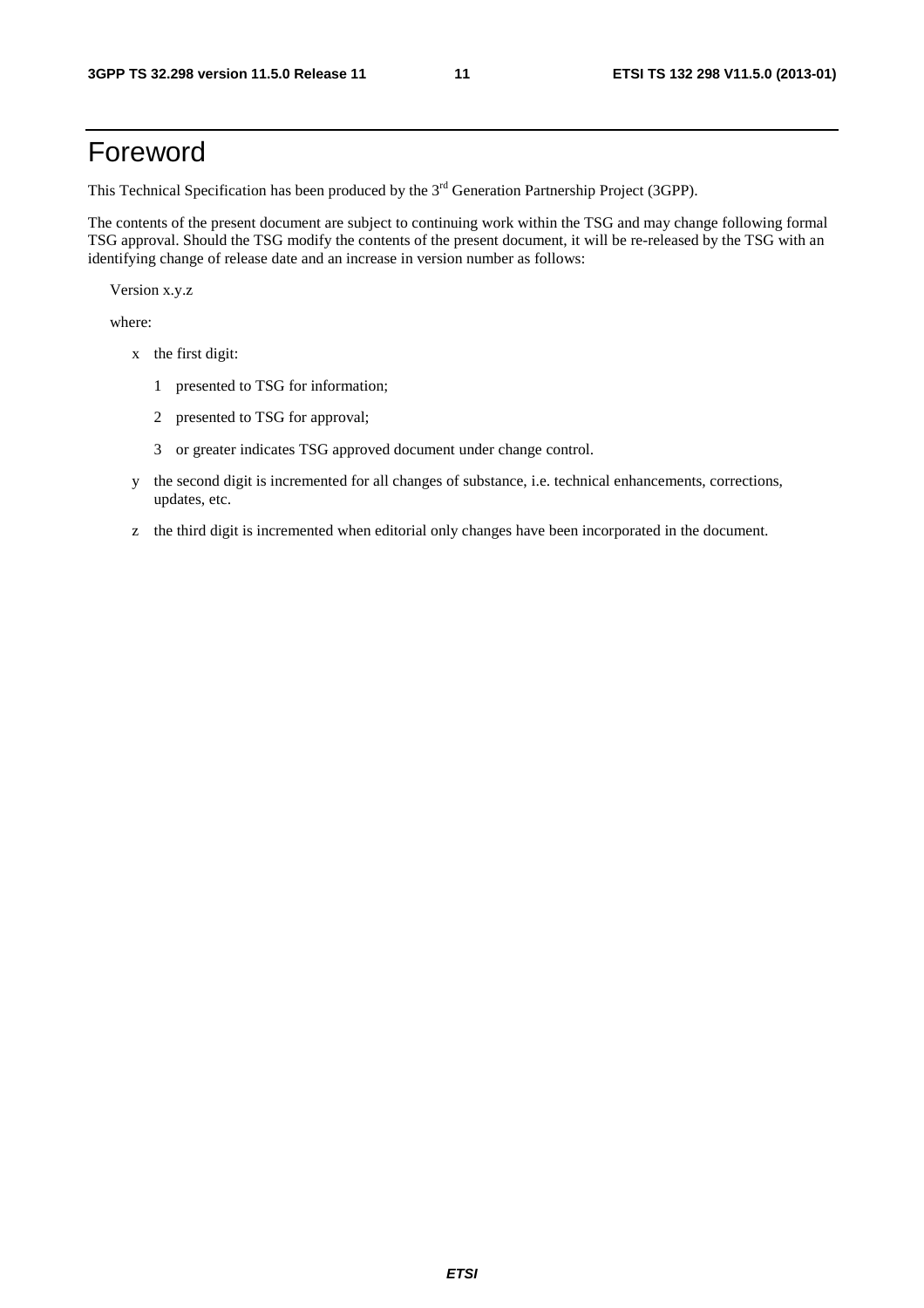## 1 Scope

The present document is part of a series of documents that specify charging functionality and charging management in 3GPP networks (GSM/UMTS/EPS). The 3GPP core network charging architecture and principles are specified in document TS 32.240 [1], which provides an umbrella for other charging management documents that specify:

- the content of the CDRs per domain and subsystem (offline charging);
- the content of real-time charging events per domain/subsystem (online charging);
- the functionality of online and offline charging for those domains and subsystems;
- the interfaces that are used in the charging framework to transfer the charging information (i.e. CDRs or charging events).

The complete document structure for these TSs is defined in TS 32.240 [1].

The present document specifies the CDR parameters, the abstract syntax and encoding rules for all the CDR types that are defined in the charging management TSs described above. Therefore, it is only applicable to offline charging. The mechanisms used to transfer the CDRs from the generating node to the operator"s billing domain (e.g. the billing system or a mediation device) are specified in TS 32.297 [42]. Further details with respect to the operator"s billing domain for offline charging are out of scope of 3GPP standardisation.

Note that a generic Diameter application for online charging in 3GPP networks is specified in TS 32.299 [50]. Furthermore, 3GPP TSs are being created to standardise some technical aspects of the operator"s billing domain for online charging, i.e. the Online Charging System (OCS).

All terms, definitions and abbreviations used in the present document, that are common across 3GPP TSs, are defined in the 3GPP Vocabulary, TR 21.905 [100]. Those that are common across charging management in 3GPP domains or subsystems are provided in the umbrella document TS 32.240 [1] and are copied into clause 3 of the present document for ease of reading. Finally, those items that are specific to the present document are defined exclusively in the present document.

Furthermore, requirements that govern the charging work are specified in TS 22.115 [101].

## 2 References

The following documents contain provisions which, through reference in this text, constitute provisions of the present document.

- References are either specific (identified by date of publication, edition number, version number, etc.) or non-specific.
- For a specific reference, subsequent revisions do not apply.
- For a non-specific reference, the latest version applies. In the case of a reference to a 3GPP document (including a GSM document), a non-specific reference implicitly refers to the latest version of that document *in the same Release as the present document*.
- [1] 3GPP TS 32.240: "Telecommunication management; Charging management; Charging Architecture and Principles".
- [2]- [9] Void.
- [10] 3GPP TS 32.250: "Telecommunication management; Charging management; Circuit Switched (CS) domain charging".
- [11] 3GPP TS 32.251: "Telecommunication management; Charging management; Packet Switched (PS) domain charging".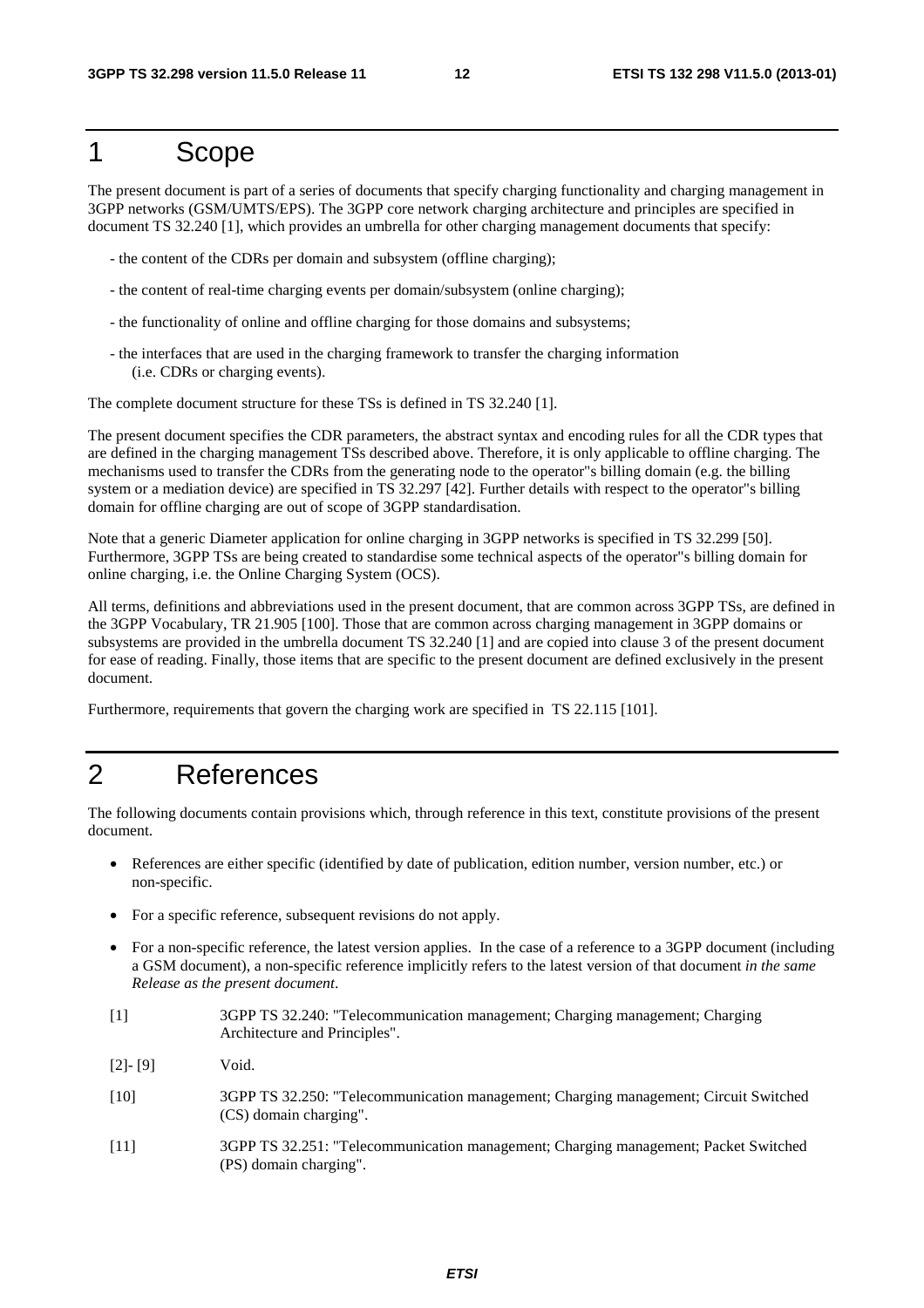| $[12]$          | 3GPP TS 32.252: "Telecommunication management; Charging management; Wireless Local Area<br>Network (WLAN) charging".                |
|-----------------|-------------------------------------------------------------------------------------------------------------------------------------|
| $[13] - [19]$   | Void.                                                                                                                               |
| $[20]$          | 3GPP TS 32.260: "Telecommunication management; Charging management; IP Multimedia<br>Subsystem (IMS) charging".                     |
| $[21] - [29]$   | Void.                                                                                                                               |
| $[30]$          | 3GPP TS 32.270: "Telecommunication management; Charging management; Multimedia<br>Messaging Service (MMS) charging".                |
| $[31]$          | 3GPP TS 32.271: "Telecommunication management; Charging management; Location Services<br>(LCS) charging".                           |
| $[32]$          | 3GPP TS 32.272: "Telecommunication management; Charging management; Push-to-talk over<br>Cellular (PoC) charging".                  |
| $[33]$          | 3GPP TS 32.273: "Telecommunication management; Charging management; Multimedia<br>Broadcast and Multicast Service (MBMS) charging". |
| $[34]$          | Void.                                                                                                                               |
| $[35]$          | 3GPP TS 32.275: "Telecommunication management; Charging management; MultiMedia<br>Telephony (MMTel) charging".                      |
| $[36] - [39]$   | void                                                                                                                                |
| $[40]$          | 3GPP TS 32.280: "Telecommunication management; Charging management; Advice of Charge<br>(AoC) service"                              |
| $[41] - [49]$   | Void.                                                                                                                               |
| $[50]$          | 3GPP TS 32.299: "Telecommunication management; Charging management; Diameter charging<br>application".                              |
| $[51]$          | Void.                                                                                                                               |
| $[52]$          | 3GPP TS 32.297: "Telecommunication management; Charging management; Charging Data<br>Records (CDR) file format and transfer".       |
| $[53]$ - $[99]$ | Void.                                                                                                                               |
| $[100]$         | 3GPP TR 21.905: "Vocabulary for 3GPP Specifications".                                                                               |
| $[101]$         | 3GPP TS 22.115: "Service aspects; Charging and billing".                                                                            |
| [102]           | 3GPP TS 22.002: "Circuit Bearer Services (BS) supported by a Public Land Mobile Network<br>(PLMN)".                                 |
| [103]           | 3GPP TS 22.004: "General on supplementary services".                                                                                |
| [104]           | 3GPP TS 22.024: "Description of Charge Advice Information (CAI)".                                                                   |
| $[105] - [199]$ | void                                                                                                                                |
| $[200]$         | 3GPP TS 23.003: "Numbering, Addressing and Identification".                                                                         |
| $[201]$         | 3GPP TS 23.040: "Technical realization of Short Message Service (SMS)".                                                             |
| $[202]$         | 3GPP TS 23.060: "General Packet Radio Service (GPRS) Service description; Stage 2".                                                 |
| $[203]$         | 3GPP TS 23.203: "Policy and Charging control architecture".                                                                         |
| [204]           | 3GPP TS 23.207: "End-to-end Quality of Service (QoS) concept and architecture".                                                     |
| [205]           | Void.                                                                                                                               |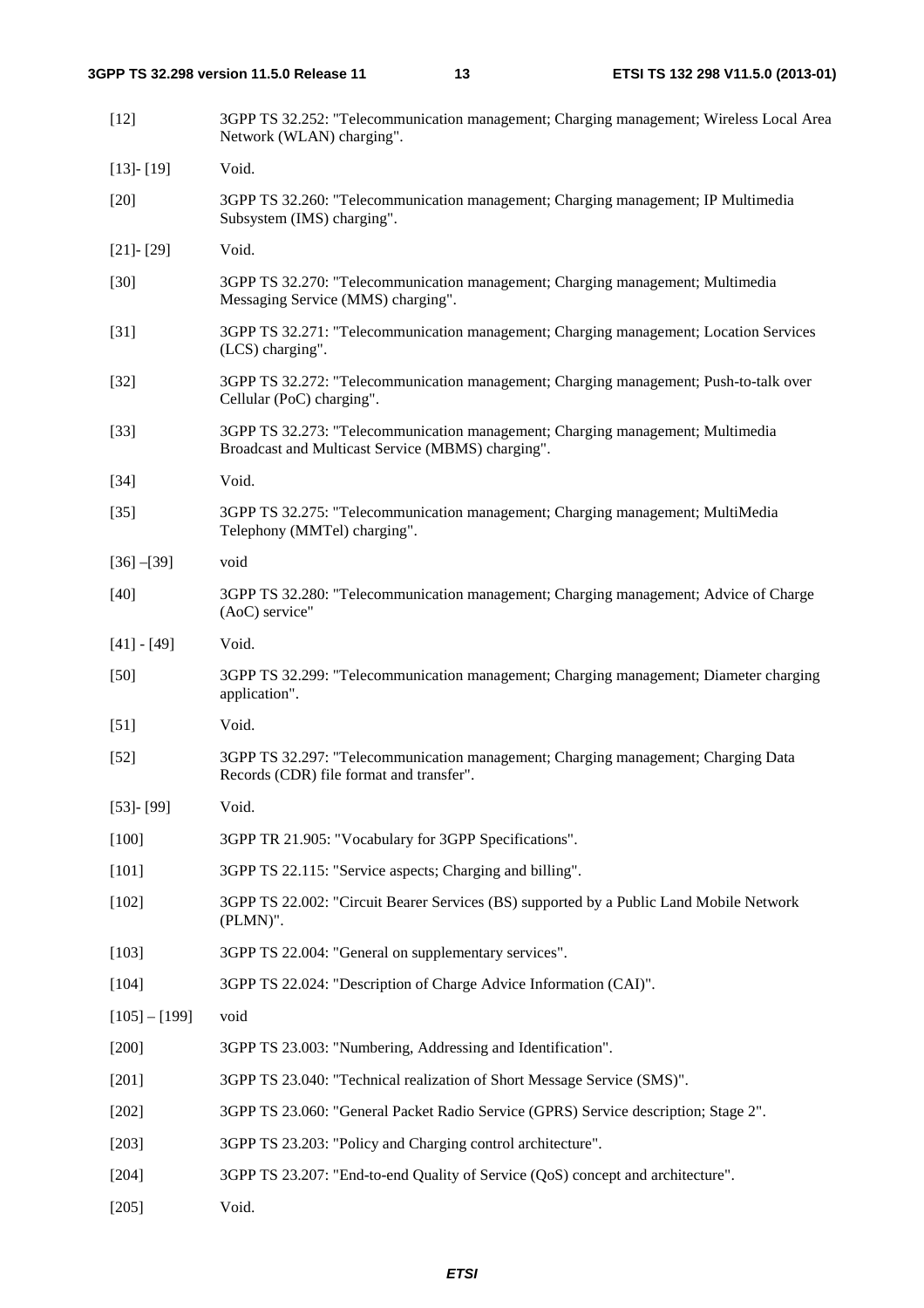[206] 3GPP TS 23.140: "Multimedia Messaging Service (MMS); Functional description; Stage 2".

- [207] 3GPP TS 23.172: "Technical realization of Circuit Switched (CS) multimedia service; UDI/RDI fallback and service modification; Stage 2". [208] 3GPP TS 24.008: "Mobile radio interface Layer 3 specification; Core network protocols; Stage 3". [209] 3GPP TS 24.080: "Mobile radio Layer 3 supplementary service specification; Formats and coding". [210] 3GPP TS 24.229: "Internet Protocol (IP) multimedia call control protocol based on Session Initiation Protocol (SIP) and Session Description Protocol (SDP); Stage 3". [211] 3GPP TS 24.604: "Communication Diversion (CDIV) using IP Multimedia (IM); Protocol specification" [212] 3GPP TS 25.413: "UTRAN Iu interface Radio Access Network Application Part (RANAP) signalling". [213] 3GPP TS 27.001: "General on Terminal Adaptation Functions (TAF) for Mobile Stations (MS)". [214] 3GPP TS 29.002: "Mobile Application Part (MAP) specification". [215] 3GPP TS 29.060: "General Packet Radio Service (GPRS); GPRS Tunnelling Protocol (GTP) across the Gn and Gp interface". [216] 3GPP TS 29.061: "Interworking between the Public Land Mobile Network (PLMN) supporting packet based services and Packet Data Networks (PDN)". [217] 3GPP TS 29.078: "Customised Applications for Mobile network Enhanced Logic (CAMEL); CAMEL Application Part (CAP) specification". [218] 3GPP TS 29.140: "Multimedia Messaging Service (MMS); MM10 interface Diameter based protocol; Stage 3". [219] 3GPP TS 29.207: "Policy control over Go interface". [220] 3GPP TS 29.212: "Policy and Charging control over Gx reference point". [221] 3GPP TS 29.214: "Policy and Charging Control; Reference points". [222] 3GPP TS 29.272: "Mobility Management Entity (MME) and Serving GPRS Support Node (SGSN) related interfaces based on Diameter protocol". [223] 3GPP TS 29.274: "Evolved GPRS Tunnelling Protocol for Control Plane (GTPv2-C); Stage 3". [224] 3GPP TS 29.275: " Proxy Mobile IPv6 (PMIPv6) based Mobility and Tunnelling protocols; Stage [225] 3GPP TS 29.658: "SIP Transfer of IP Multimedia Service Tariff Information". 3"5. [226] 3GPP TS 36.413 "Evolved Universal Terrestrial Radio Access (E-UTRA) ; S1 Application Protocol (S1AP)". [227] 3GPP TS 49.031: "Location Services (LCS); Base Station System Application Part LCS Extension (BSSAP-LE)". [228] 3GPP TS 32.015: "Telecommunication management; Charging management; Charging data description for the Packet Switched (PS) domain". [229] 3GPP TS 23.292: "IP Multimedia Subsystem (IMS) Centralized Services".
	-
	- [230] 3GPP TS 29.338: "Diameter based protocols to support SMS capable MMEs ".
	- [231]- [299] void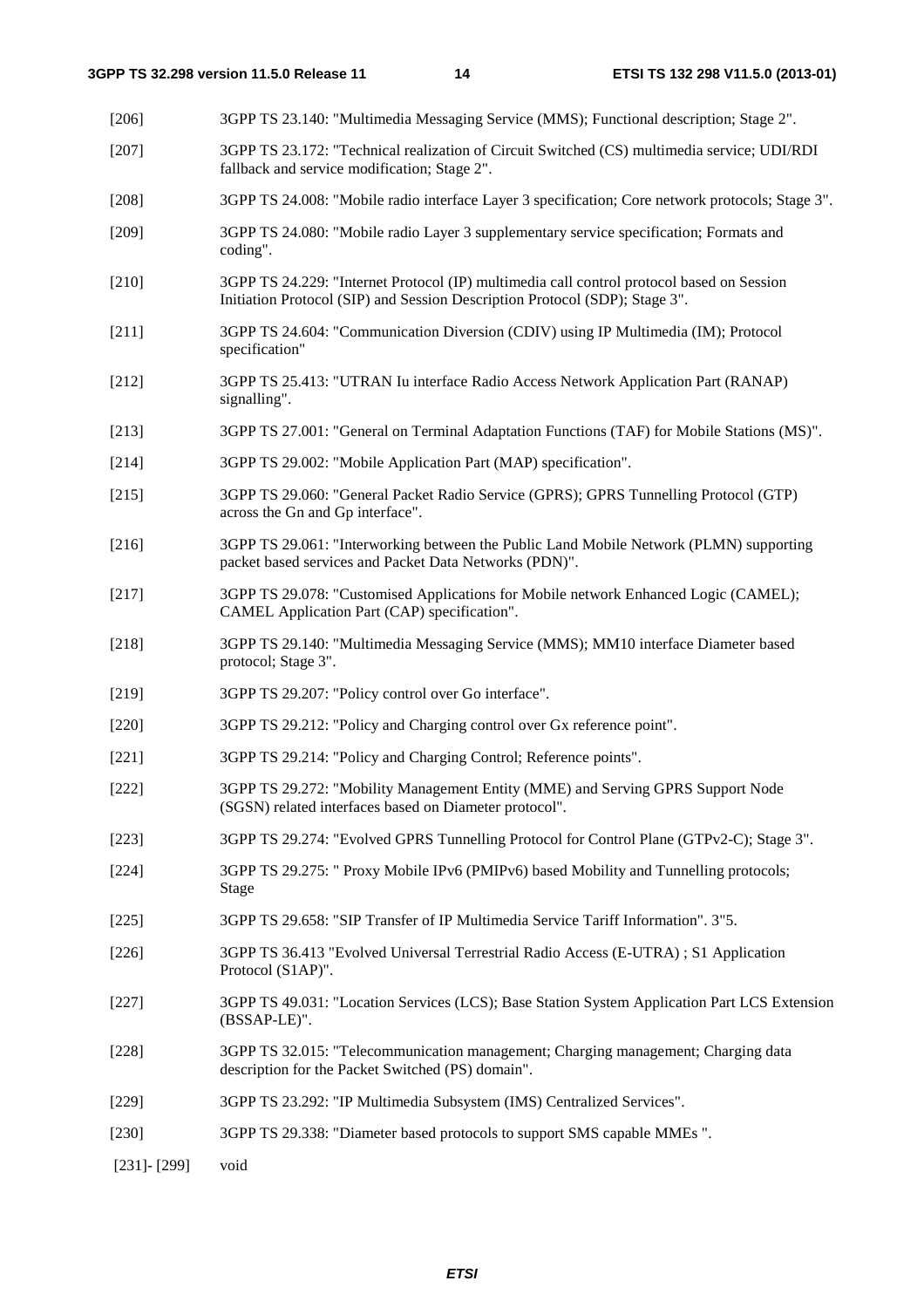| $[300]$         | ITU-T Recommendation X.680   ISO/IEC 8824-1: "Information technology; Abstract Syntax<br>Notation One (ASN.1): Specification of Basic Notation".                                                                        |
|-----------------|-------------------------------------------------------------------------------------------------------------------------------------------------------------------------------------------------------------------------|
| $[301]$         | ITU-T Recommendation X.690   ISO/IEC 8825-1: "Information technology - ASN.1 encoding<br>rules: Specification of Basic Encoding Rules (BER), Canonical Encoding Rules (CER) and<br>Distinguished Encoding Rules (DER)". |
| $[302]$         | ITU-T Recommendation X.691   ISO/IEC 8825-2: "Information technology - ASN.1 encoding<br>rules: Specification of Packed Encoding Rules (PER)".                                                                          |
| [303]           | ITU-T Recommendation X.693   ISO/IEC 8825-4: "Information technology - ASN.1 encoding<br>rules: XML encoding rules (XER).                                                                                               |
| [304]           | ITU-T Recommendation X.2ab CMIP                                                                                                                                                                                         |
| [305]           | ITU-T Recommendation X.721 ISO/IEC 10165-2: "Information technology - Open Systems<br>Interconnection - Structure of management information: Definition of management information".                                     |
| [306]           | ITU-T Recommendation X.2cd ACSE                                                                                                                                                                                         |
| $[307]$         | ITU-T Recommendation Q.773: "Transaction capabilities formats and encoding".                                                                                                                                            |
| [308]           | ITU-T Recommendation E.164: The international public telecommunication numbering plan                                                                                                                                   |
| [309]           | ITU-T Recommendation Q.767: Application of the ISDN user part of CCITT signalling system<br>No. 7 for international ISDN interconnections                                                                               |
| $[310]$         | ETS 300 196: "Digital Subscriber Signalling System No. one (DSS1) protocol".                                                                                                                                            |
| $[311]$         | OMA Location Working Group "Mobile Location Protocol Specification",<br>[http://www.openmobilealliance.org].                                                                                                            |
| $[312]$         | ETSI GSM 05.01: "Digital Cellular Telecommunications System (Phase 2+); Physical Layer on<br>the Radio Path; General Description".                                                                                      |
| [313]           | ETSI GSM 08.08: "European Digital Cellular Telecommunication System (Phase 2); Mobile-<br>Services Switching Centre - Base Station System (MSC - BSS) Interface Layer 3 Specification".                                 |
| $[314] - [399]$ | void                                                                                                                                                                                                                    |
| [400]           | IETF RFC 822: "Standard for the format of arpa internet text messages".                                                                                                                                                 |
| [401]           | IETF RFC 3261: "SIP: Session Initiation Protocol".                                                                                                                                                                      |
| $[402]$         | IETF RFC 3966: "The tel URI for Telephone Numbers".                                                                                                                                                                     |
| [403]           | IETF RFC 3265: "Session Initiation Protocol (SIP)-Specific Event Notification".                                                                                                                                         |
| [404]           | IETF RFC 3455: "Private Header (P-Header) Extensions to the Session Initiation Protocol (SIP)<br>for the 3rd-Generation Partnership Project (3GPP)".                                                                    |
| [405]           | IETF RFC 2486: "The Network Access Identifier".                                                                                                                                                                         |
| [406]           | IETF RFC 4566: "SDP: Session Description Protocol".                                                                                                                                                                     |
| [407]           | IETF RFC 5031: "A Uniform Resource Name (URN) for Emergency and Other Well-Known<br>Services"                                                                                                                           |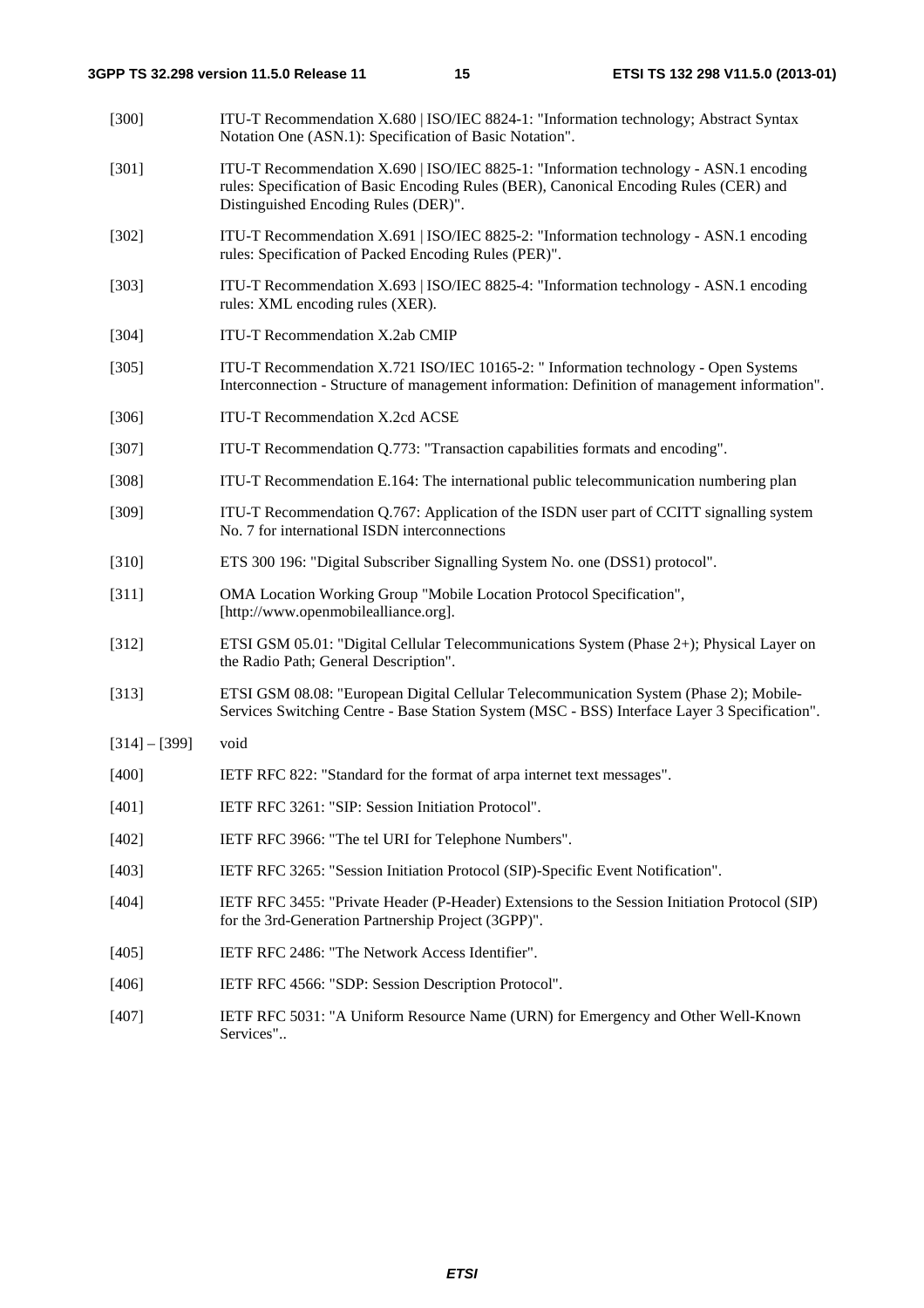# 3 Definitions, symbols and abbreviations

# 3.1 Definitions

For the purposes of the present document, the terms and definitions given in TS 32.240 [1] and TS 32.297 [42] as well as the following apply:

**Billing Domain:** part of the operator network, which is outside the core network, which receives and processes CDR files from the core network charging functions. It includes functions that can provide billing mediation and billing or other (e.g. statistical) end applications. It is only applicable to offline charging (see "Online Charging System" for equivalent functionality in online charging).

**Charging Data Record (CDR):** formatted collection of information about a chargeable event (e.g. time of call set-up, duration of the call, amount of data transferred, etc) for use in billing and accounting. For each party to be charged for parts of or all charges of a chargeable event a separate CDR shall be generated, i.e. more than one CDR may be generated for a single chargeable event, e.g. because of its long duration, or because more than one charged party is to be charged.

**offline charging:** charging mechanism where charging information **does not** affect, in real-time, the service rendered.

**online charging:** charging mechanism where charging information can affect, in real-time, the service rendered and therefore a direct interaction of the charging mechanism with bearer/session/service control is required.

Editor"s Note: to be completed based on definitions in TS 32.240 [1] and 32.297 [42].

# 3.2 Symbols

For the purposes of the present document, the following symbols as specified in TS 32.240 [1], TS 32.297 [42], TS 23.060 [202] and the following apply:

| <b>Bx</b> | The Interface between a Charging Gateway Function (CGF) and the Billing Domain (BD)           |
|-----------|-----------------------------------------------------------------------------------------------|
| Ga        | Interface between a node transmitting CDRs (i.e. CDF) and a CDR receiving functionality (CGF) |
| Gn        | Interface between two GSNs within the same PLMN.                                              |
| Gp        | Interface between two GSNs in different PLMNs. The Gp interface allows support of GPRS        |
|           | network services across areas served by the co-operating GPRS PLMNs.                          |
| Rf        | Offline Charging Reference Point between a Charging Trigger Function (CTF) and the Charging   |
|           | Data Function (CDF)                                                                           |

### 3.3 Abbreviations

For the purposes of the present document, the following abbreviations apply:

| 3GPP        | 3 <sup>rd</sup> Generation Partnership Project |
|-------------|------------------------------------------------|
| ASN.1       | <b>Abstract Syntax Notation One</b>            |
| <b>BD</b>   | <b>Billing Domain</b>                          |
| <b>BER</b>  | <b>Basic Encoding Rules</b>                    |
| CS.         | Circuit Switched                               |
| <b>CDF</b>  | <b>Charging Data Function</b>                  |
| <b>CDIV</b> | <b>Communication Diversion</b>                 |
| <b>CDR</b>  | Charging Data Record                           |
| CGF         | <b>Charging Gateway Function</b>               |
| CSG         | Closed Subscriber Group                        |
| CSG ID      | Closed Subscriber Group Identity               |
| <b>CTF</b>  | <b>Charging Trigger Function</b>               |
| <b>GPRS</b> | General Packet Radio Service                   |
| <b>ISC</b>  | <b>IMS</b> Service Control                     |
| <b>IM</b>   | IP Multimedia                                  |
| <b>IMS</b>  | <b>IM</b> Subsystem                            |
| IMS-AGW     | <b>IMS Access Media Gateway</b>                |
| <b>ISO</b>  | International Organisation for Standardisation |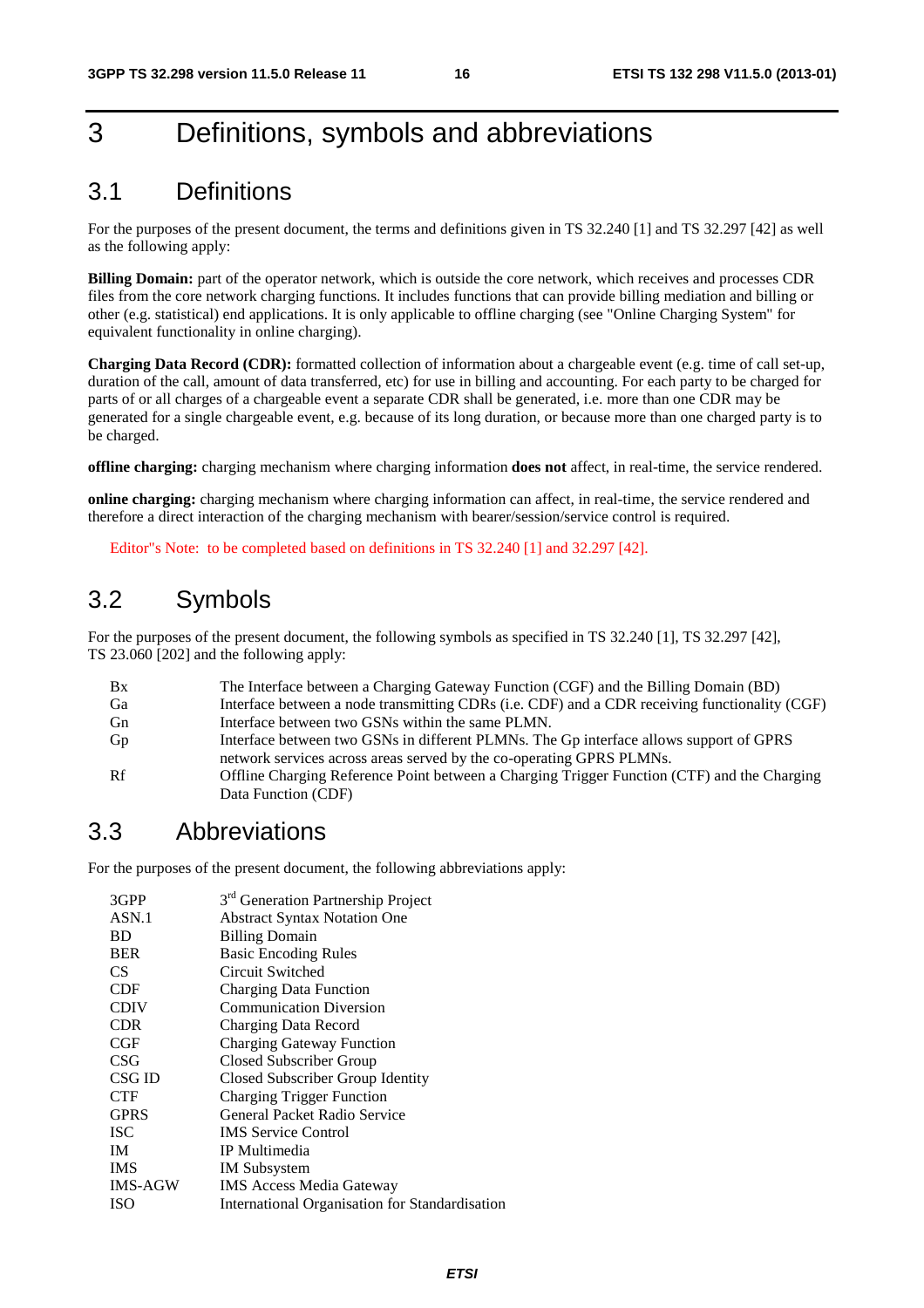| <b>ITU</b>    | International Telecommunication Union                 |
|---------------|-------------------------------------------------------|
| <b>IP</b>     | Internet Protocol                                     |
| LAN           | Local Area Network                                    |
| <b>LCS</b>    | <b>LoCation Service</b>                               |
| <b>MME</b>    | <b>Mobility Management Entity</b>                     |
| <b>MMS</b>    | Multimedia Messaging Service                          |
| <b>MMTEL</b>  | MultiMedia Telephony                                  |
| NetLoc        | Network provided Location information                 |
| <b>NNI</b>    | Network to Network Interface                          |
| <b>PCN</b>    | Packet switched Core network Node (SGSN, S–GW, P–GW)  |
| <b>PER</b>    | Packed Encoding Rules                                 |
| P-GW          | PDN GateWay                                           |
| <b>PLMN</b>   | Public Land Mobile Network                            |
| <b>PS</b>     | Packet Switched                                       |
| <b>RDI</b>    | <b>Restricted Digital Information</b>                 |
| S-GW          | Serving GateWay                                       |
| <b>SCUDIF</b> | Service Change and UDI/RDI Fallback                   |
| <b>TrGW</b>   | Transition GateWayUDIUnrestricted Digital Information |
| <b>UMTS</b>   | Universal Mobile Telecommunications System            |
| <b>WLAN</b>   | Wireless LAN                                          |
| <b>XER</b>    | <b>XML</b> Encoding Rules                             |
| XML           | eXtensible Mark-up Language                           |

# 4 Architecture Considerations

The following diagram provides a high level view of the parts of the charging architecture that are relevant for the present document. The arrows depict the direction of the charging information flow, where  $R_f$  carries charging events,  $G_a$  carries CDRs and  $B_x$  carries CDR files.



**Figure 4.1: Logical offline charging architecture** 

The present document specifies the parameters, abstract syntax and encoding rules for all 3GPP defined CDR types as applicable to the Bx interface, i.e. the CDR files.

CDF and CGF may or may not be integrated with each others, the core network or service nodes, or the BD. The possibilities for integration or distribution of these functions are described for each domain, subsystem or service in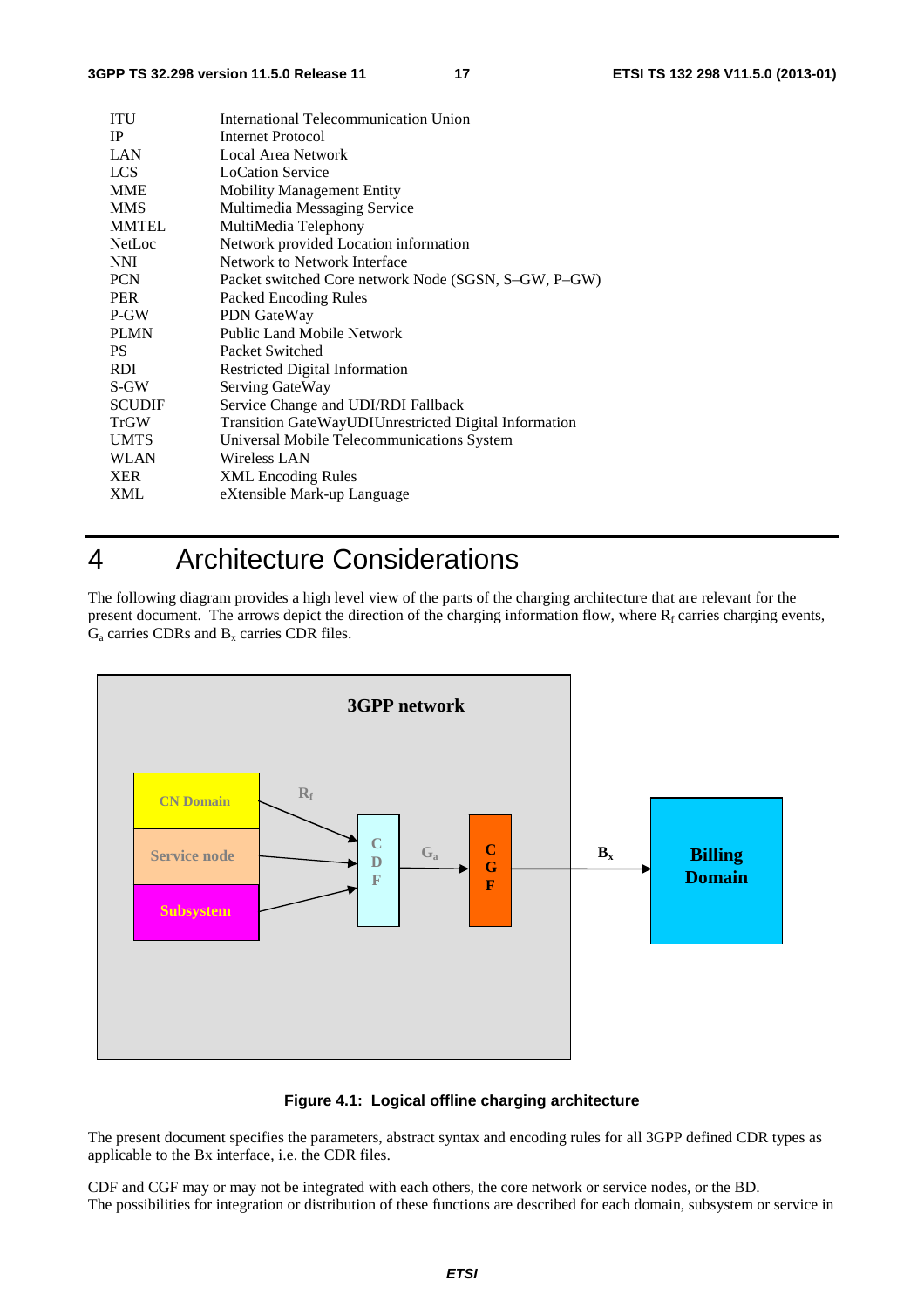the respective domain/subsystem/service specific charging TS. In the distributed case, the 3GPP standardised reference points/interfaces depicted above, shall be used.

Refer to TS 32.240 [1] for a complete description of the charging architecture. Refer to TS 32.297 [42] for the description of the CGF"s file based interface to the BD.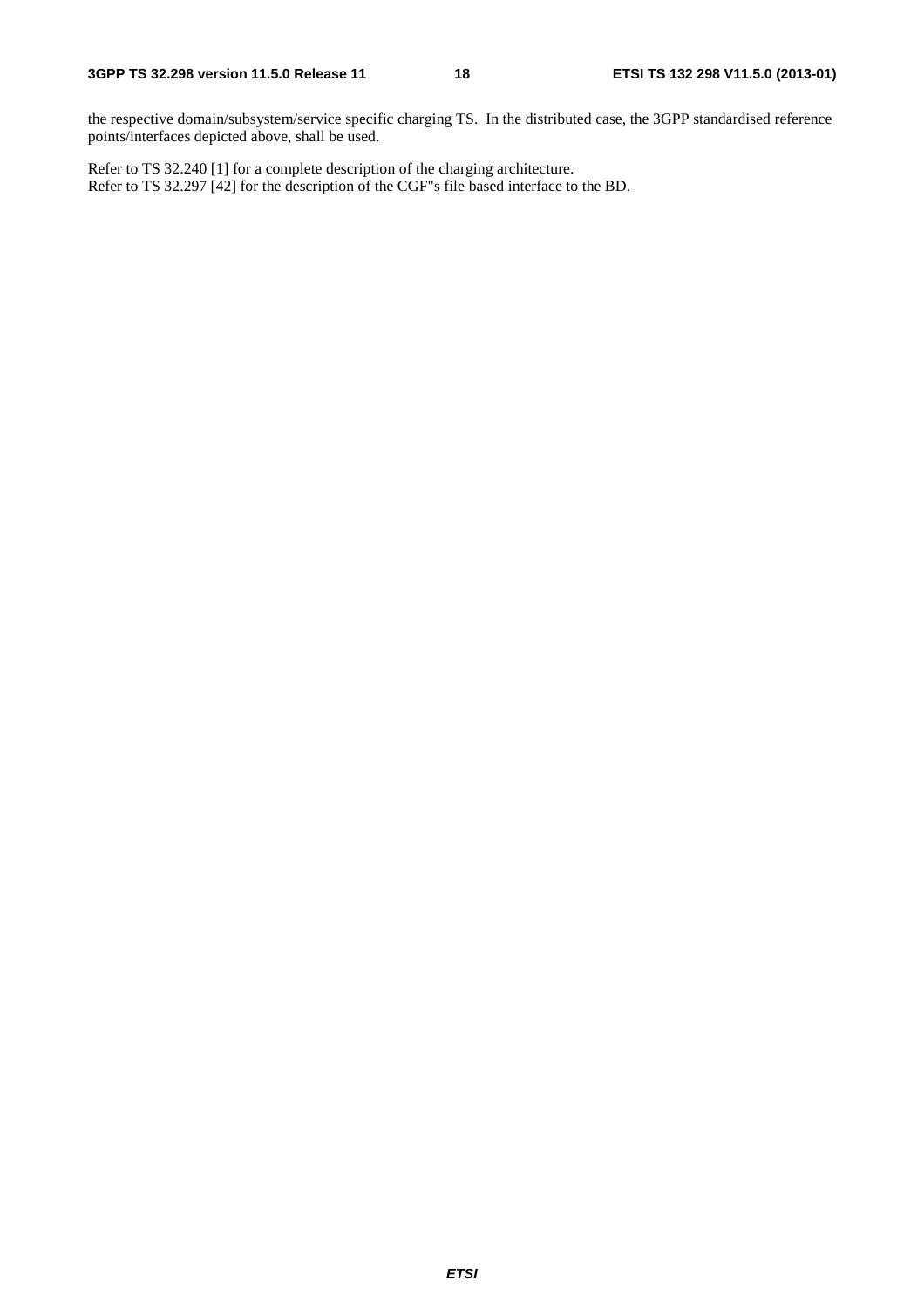# 5 CDR parameters and abstract syntax

This clause specifies the parameters and the abstract syntax of the CDRs defined for 3GPP charging management in references TS 32.250 [10] to TS 32.275 [35]. In doing this, the ASN.1 specified by the X.680 [300] is utilised as the notational tool.

This clause is organised in two parts:

- the first part describes the CDR parameters;
- the second part specifies the abstract syntax of the CDRs as seen in the CDR files transferred across the Bx interface.

Each part is further subdivided into a number of subclauses that contain generic, bearer level, service level, and subsystem level CDR parameters and abstract syntax definitions. Word processing features, such as formatting options, have also been used to enhance human readability.

The complete set of all CDR syntax definitions is replicated in annex A in a machine processable format. Technically, the contents of this clause and annex A are completely identical. In case of deviations between this clause and annex A due to errors in the present document, the annex shall prevail.

Note that the encoding rules for the abstract syntax specified in this clause, are detailed in clause 6.

# 5.1 CDR parameter description

Editor"s note: this subclause needs to be aligned with subclause 5.2 concerning the allocation of parameters to the domains versus making them generic.

### 5.1.1 Generic CDR parameters

This subclause contains the description of generic CDR parameters, where the term "generic" implies that these parameters are applicable to CDR types of more than one domain/service/subsystem.

#### 5.1.1.1 Serving Network Identity

This field contains a SGSN PLMN Identifier (Mobile Country Code and Mobile Network Code), of the SGSN that was used during the Location request. In case the SGSN changes during the transaction, only the ID of the SGSN that was used at the beginning of the transaction is included in the CDR.

The MCC and MNC are coded as described for "Routing Area Identity" in TS 29.060 [215].

#### 5.1.1.2 Service Context Id

This field contains the Service Context Id from Diameter Accounting, if Diameter Accounting was used and the field included. It identifies the service, sub-system or domain and release that the CDR is applicable to. The contents are described in TS 32.299 [50].

#### 5.1.1.3 Subscription Identifier

This field identifies the charged party . The contents are coded in a similar fashion as for the Subscription-Id AVP in TS 32.299 [50].

#### 5.1.1.4 Service Specific Info

This grouped field holds the sub-fields "service specific data" and "service specific type" if and as provided by an Application Server or PCEF only for pre-defined PCC rules.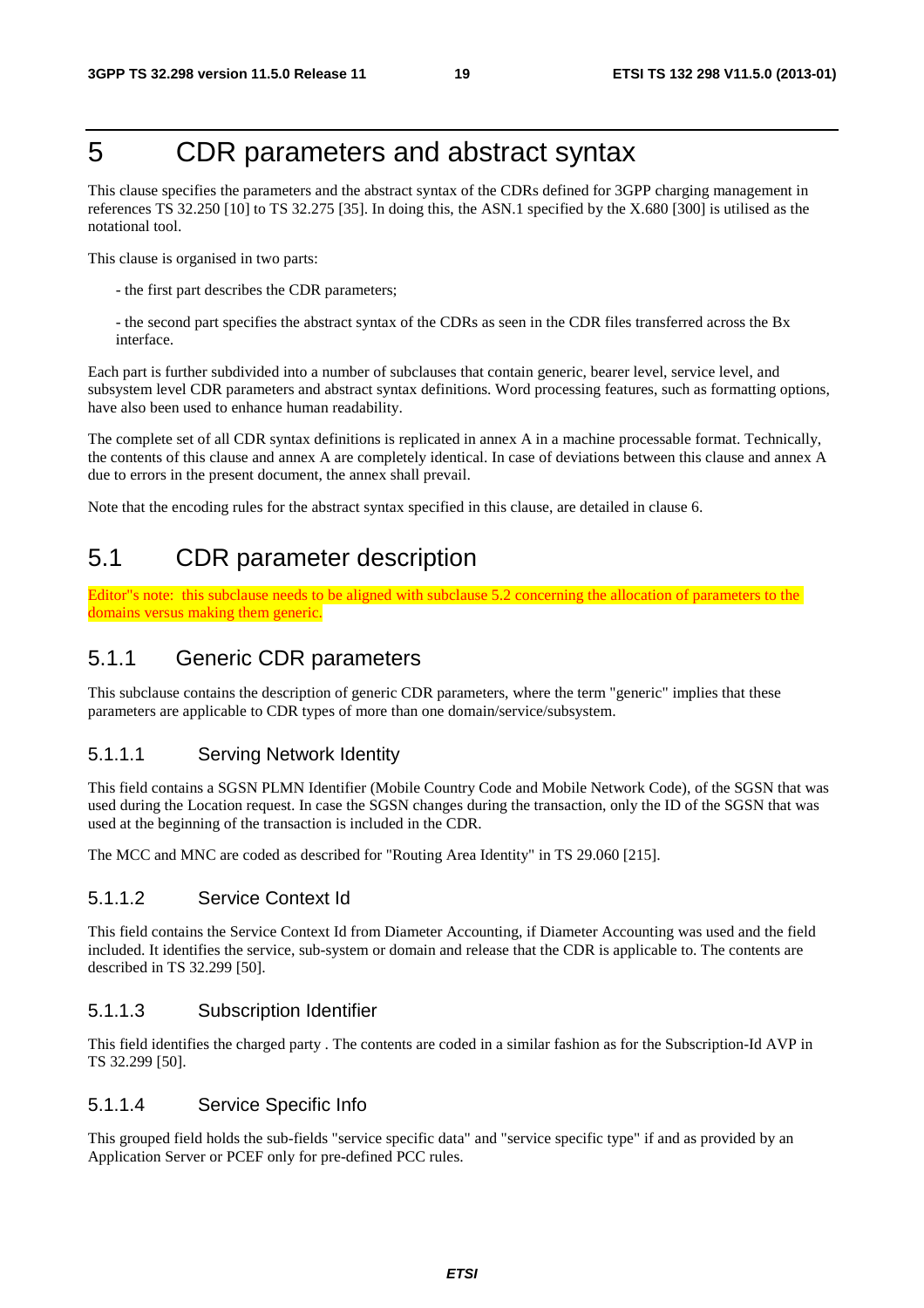#### 5.1.1.5 Service Specific Type

This field holds the type of the Service Specific Data parameter.

#### 5.1.1.6 Service Specific Data

This field contains the value of service specific data.

### 5.1.2 Bearer level CDR parameters

This subclause contains the description of the CDR parameters that are specific to the bearer level CDR types. This comprises the CDR types from the Circuit Switched (CS) domain (TS 32.250 [10]), the Packet Switched (PS) domain, i.e. GPRS (TS 32.251 [11]), and WLAN (TS 32.252 [12]).

#### 5.1.2.1 CS domain CDR parameters

This subclause contains the description of the CDR parameters that are specific to the CS domain CDR types as specified in TS 32.250 [10].

#### 5.1.2.1.1 Additional Charging Information

This field consists of two parts, a charge indicator and additional charging parameters. The charge indicator is derived from the information contained within the ISUP "backward call indicator" and may be used to store a charge indicator (charge/no charge) received from another network node. The additional charging parameters are non-standard and intended to permit the inclusion of further charging information received from Intelligent Network and/or Value Added Service nodes.

#### 5.1.2.1.2 AoC parameters/change of AoC parameters

The AoC parameter field contains the set of charge advice (AoC) parameters sent to the MS on call set-up. If further sets of parameters are sent during the call, as a result of a tariff switch-over for example, then this may be recorded in the Change of AoC Parameter field including the time at which the change occurred.

It should be noted that the Change of AoC Parms. field is optional and not required if partial records are generated on tariff switch-over.

The AoC parameters are defined in TS 22.024 [104].

#### 5.1.2.1.3 Basic Service/change of service/ISDN Basic Service

The basic service field contains the code of the basic service employed on call set-up. Any alteration to the basic service during the connection may be recorded in the change of service field including the time at which the change took place.

The change of service field is optional and may be omitted if partial records are created whenever the basic service is changed.

The coding of basic services is defined in detail in TS 29.002 [214].

In the case of the transit record the GSM basic service employed is generally not available. However, if the device on which the call originates/terminates is connected via ISDN digital subscriber signalling then the appropriate ISDN basic service code may be recorded in the record. One possible example includes the direct connection of an ISDN PABX to an MSC/VLR.

#### 5.1.2.1.4 Call duration

This field contains the relevant call duration in seconds. For incomplete calls (call attempts) the relevant duration is the call holding time from the seizure to the release of the traffic channel. For complete (answered) calls this is the chargeable duration from answer to release of the traffic channel. For partial records this is the duration of the individual partial record and not the cumulative duration of the call.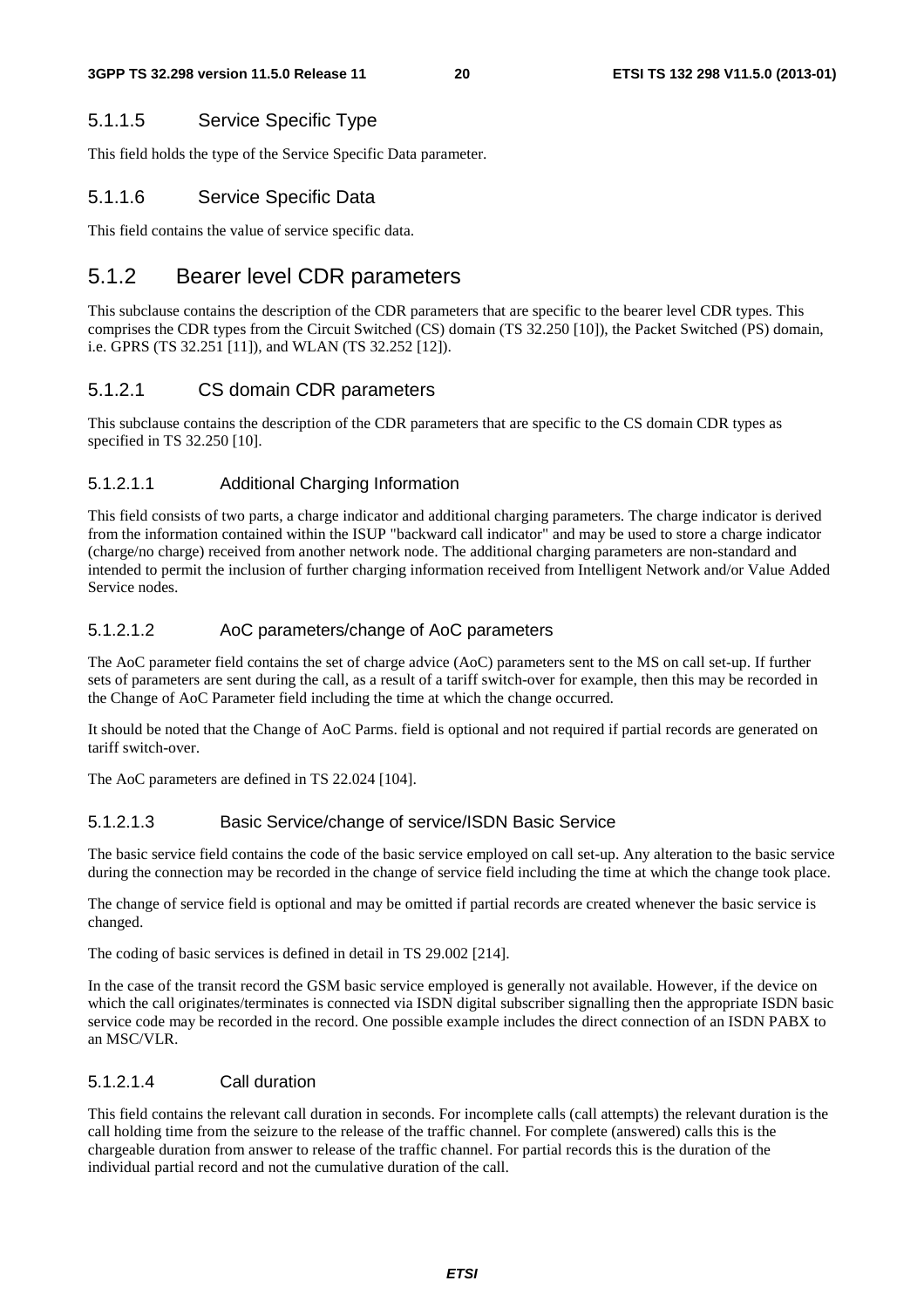It should be noted that the time stamps may be expressed in terms of tenths of seconds or even milliseconds and, as a result, the calculation of the call duration may result in the rounding or truncation of the measured duration to a whole number of seconds.

Whether or not rounding or truncation is to be used is considered to be outside the scope of the present document subject to the following restrictions:

- 1) A call duration of zero seconds shall not be accepted.
- 2) The same method of truncation/rounding shall be applied to both single and partial records.

If CAMEL is invoked for the call and a control relationship is existing, the call might continue after a RELEASE or a DISCONNECT from the called party side received by the gsmSSF. The call duration of the incoming leg is stored in the main body of the call record. For each outgoing leg the call duration is stored in the respective 'CAMELInformation' module. If a call leg does not reach answer status and attempt charging is enabled a 'CAMELInformation' module containing the holding time is generated.

An example of how to use the call duration and the timestamps is given in figure 2. It shows a CAMEL controlled mobile originated follow-on scenario. The uppermost arrow  $\mathbb O$  marks the over all duration of the call that is to be measured and stored in the main body of the respective MOC record. The duration before  $t_5$  (incoming leg) or  $t_4$ (outgoing leg) needs not to be stored since the call is answered later on. The call duration in the first outgoing leg module contains the time interval from  $t_4$  to  $t_6$  (period  $\circled{2}$ ). The call duration measurement of the second outleg is started with the interval  $\circled{3}$ ) with  $t_9$  and ended with  $t_{10}$  (interval  $\circled{3}$ ).

Since the last outgoing leg is not answered, the respective module contains the holding time starting with  $t_{11}$  and ending with  $t_{13}$  (period  $\circled{4}$ ).

time outg. leg 1 outg. leg 2 outg. leg 3 inc. leg  $t_1$   $t_2$   $t_3$   $t_4$   $t_5$  t<sub>10</sub> t<sub>11</sub> t<sub>12</sub> t<sub>13</sub> t<sub>13</sub> call duration of incoming leg =  $\leftarrow \rightarrow$ call duration of outgoing leg =  $\leftarrow -\rightarrow$ Ξ -Τ Ť, holding time of outgoing leg =  $\longleftrightarrow$  $t_4$ **Point in time Signalling message sent/received trigger detection point encountered Duration logging t<sub>1</sub>** SETUP; TDP(control)<br>**t**<sub>2</sub> IAM **t**<sub>2</sub> IAM seizure of outg. leg 1 **t<sub>3</sub>** ACM<br>**t<sub>4</sub>** ANSWER **t<sub>4</sub>** ANSWER start of call duration (outg. leg 1)<br> **t<sub>5</sub>** CONNECT start of call duration (inc. leg) **t<sub>5</sub>** CONNECT start of call duration (inc. leg)<br> **t<sub>6</sub>** RELEASE; EDP(control) stop of call duration (outg. leg **t<sub>6</sub>** RELEASE; EDP(control) stop of call duration (outg. leg 1)  $t_7$  IAM Seizure of outg. leg 2 t<sub>8</sub> ACM<br>t<sub>0</sub> ANSWER t<sub>9</sub> ANSWER start of call duration (outg. leg 2)<br>  $t_{10}$  RELEASE; EDP(control) stop of call duration (outg. leg 2) **t<sub>10</sub>** RELEASE; EDP(control) stop of call duration (outg. leg 2)<br> **t**<sub>11</sub> IAM seizure of outg. leg 3  $t_{11}$  IAM seizure of outg. leg 3 start of holding time (outg. leg 3)  $t_{12}$  ACM<br> $t_{13}$  RELEASE; EDP(control) **t<sub>13</sub>** RELEASE; EDP(control) stop of holding time (outg. leg 3)

(The timestamps  $t_1$ ,  $t_2$ ,  $t_3$ ,  $t_7$ ,  $t_8$  and  $t_{12}$  are mentioned for completion reasons only.)

#### **Figure 5.1: Call duration measurement in follow-on scenarios**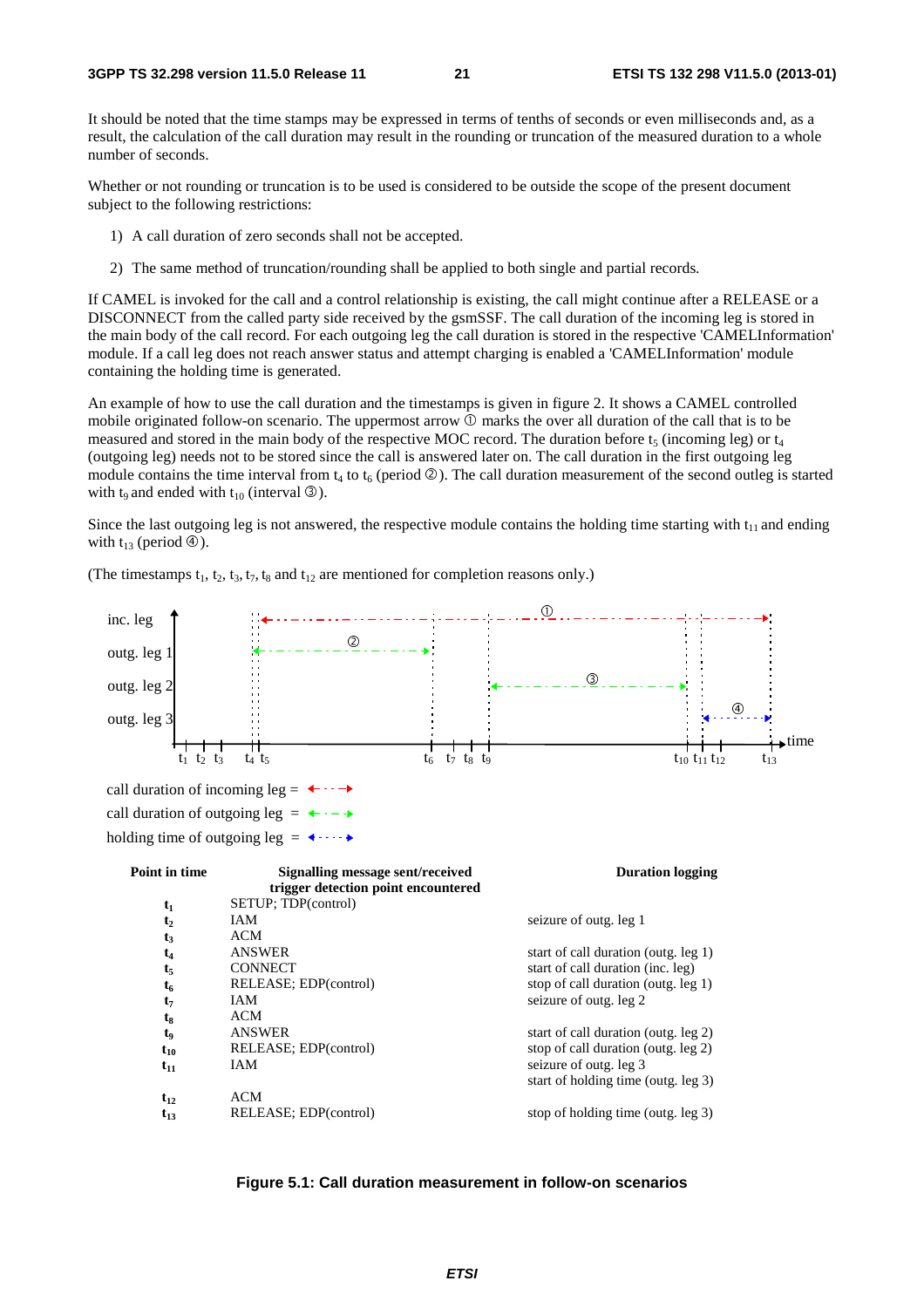#### 5.1.2.1.5 Call reference

This field uniquely identifies a call or transaction on one side of the interface (i.e. 'A' or 'B' side) and is derived from the transaction identifier of TS 24.008 [208]. It is also used to identify all partial records and transactions belonging to the same connection.

For the avoidance of doubt, there is **no** global call reference defined within GSM and the call reference field **cannot** be used to combine, for example, the MOC and MTC records of a mobile-to-mobile connection.

#### 5.1.2.1.6 Calling/called/connected/translated number

In general an Recommendation E.164 [308] number but may also include other numbering plans e.g. Recommendation X.121. Each of these fields includes the type of number and number plan as specified in detail in TS 24.008 [208]. Where appropriate, these fields may also contain the presentation and screening information also specified in TS 24.008 [208].

The called number is the number received from the mobile station on mobile originated call set-up as defined in TS 24.008 [208]. Similarly, the calling number is the number received from the network on mobile terminated call setup. In case of CAMEL initiated Call Forward (CF), the called (forwarded-to) number is returned by CAMEL.

The translated number is the result of any digit translation performed by the MSC on the called number received from the mobile station on mobile originated call set-up. This parameter is not included in the CDR if no digit translation has taken place.

The connected number is the number of the actual party reached as defined in TS 24.008 [208]. Although this is normally identical to the called number it may differ. This parameter is not included if identical to the called number.

The following examples are intended to explain the use of these fields:

| <b>EXAMPLE 1:</b> | Called Number = Connected Number                                                                                                                                                                                                                                                                                        |
|-------------------|-------------------------------------------------------------------------------------------------------------------------------------------------------------------------------------------------------------------------------------------------------------------------------------------------------------------------|
|                   | Normal call from a mobile subscriber to a mobile subscriber or to a PSTN subscriber.                                                                                                                                                                                                                                    |
| <b>EXAMPLE 2:</b> | Called Number != Connected Number                                                                                                                                                                                                                                                                                       |
|                   | In case of routing to a PABX with Automatic Call Distribution or to an ISDN Basic Access with<br>several devices attached. The connected number is that of the party actually reached. N.B. The<br>recording of the actual number connected may be limited by the capability of intermediate<br>signalling connections. |
| <b>EXAMPLE 3:</b> | MTC record for Call Forwarding ("A" -> "B" -> "C")                                                                                                                                                                                                                                                                      |
|                   | In case of call forwarding, the connected number recorded in the MTC record of the "B"<br>subscriber is that of the forwarded-to party or "C" subscriber. The calling party field contains the<br>number of the "A" subscriber.                                                                                         |
| <b>EXAMPLE 4:</b> | <b>Translated Number</b>                                                                                                                                                                                                                                                                                                |
|                   | This field is only present if digit translation is applied by the MSC to the called number received<br>from the mobile station. Examples include abbreviated dialling codes and service numbers.                                                                                                                        |

#### 5.1.2.1.7 Calling Party Number

This field contains Calling Party Number modified by CAMEL service.

#### 5.1.2.1.8 CAMEL call leg information

This field contains a set of CAMEL information IEs according to the number of outgoing CAMEL call legs.

#### 5.1.2.1.9 CAMEL information

This field contains a list of parameters with information related to one CAMEL outgoing call leg. This parameter list is an Information Element (IE) used in the CAMEL Call Leg Information field.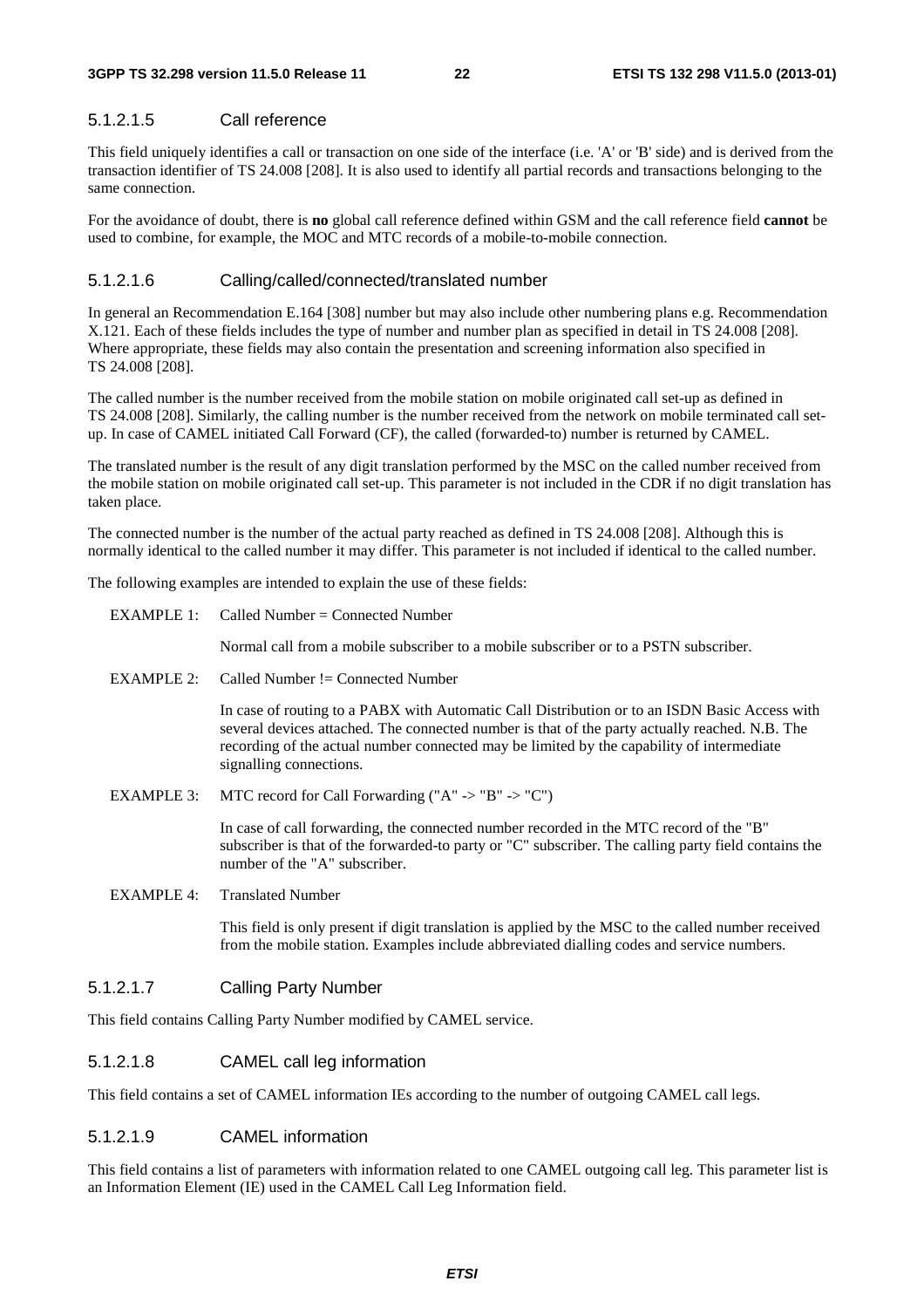As a network option, parameters that are identical to the corresponding values in the top level structure of the record are not recorded again. That means whenever a value is not mentioned in this set the value provided in the basic record is valid instead. This might lead to an empty or even absent structure, if no parameter was modified.

#### 5.1.2.1.10 CAMEL initiated CF indicator

The purpose of this field is to distinguish CAMEL call forwarding service scenarios from standard GSM call forwarding scenarios.

From the Basic Call State Model (BCSM)'s point of view this field is set to 'CF' whenever the Originating CAMEL Subscription Information (O\_CSI) was applied after terminating CAMEL call processing had been taken place changing the call destination. For the avoidance of doubt: this flag does not depend on other modified call parameter(s) (e.g.: redirection information, etc.) received in the CAP\_CONNECT message of the Terminating CAMEL Subscription Information (T\_CSI) service.

This flag also indicates that another record might be generated, one containing the charging information related to the terminating CAMEL service and one containing the charging information related to the originating CAMEL service.

#### 5.1.2.1.11 CAMEL modified Service Centre

This field contains SMS-C address modified by CAMEL service. If this field is present the field Service Centre contain SMS-C address before CAMEL modification.

#### 5.1.2.1.12 CAMEL SMS Information

This field contains following CAMEL information for mobile originated and terminated SMS:

• Default SMS handling:

 This field indicates whether or not a CAMEL encounters default SMS handling. This field shall be present only if default SMS handling has been applied.

• Free format data:

See clause 5.1.2.1.26.

• Calling Party Number:

This field contains Calling Party Number modified by CAMEL service.

• CAMEL modified Service Centre:

This field contains SMS-C address modified by CAMEL service.

NOTE 1: This field is only applicable for originated SMS.

• CAMEL Destination Subscriber Number

This field contains short message Destination Number modified by CAMEL service.

NOTE 2: This field is only applicable for originated SMS.

• SMS Reference Number:

This field contains the SMS Reference Number assigned to the Short Message by the MSC.

#### 5.1.2.1.13 Cause for termination

This field contains a generalised reason for the release of the connection including the following:

- normal release;
- CAMEL initiated call release;
- partial record generation;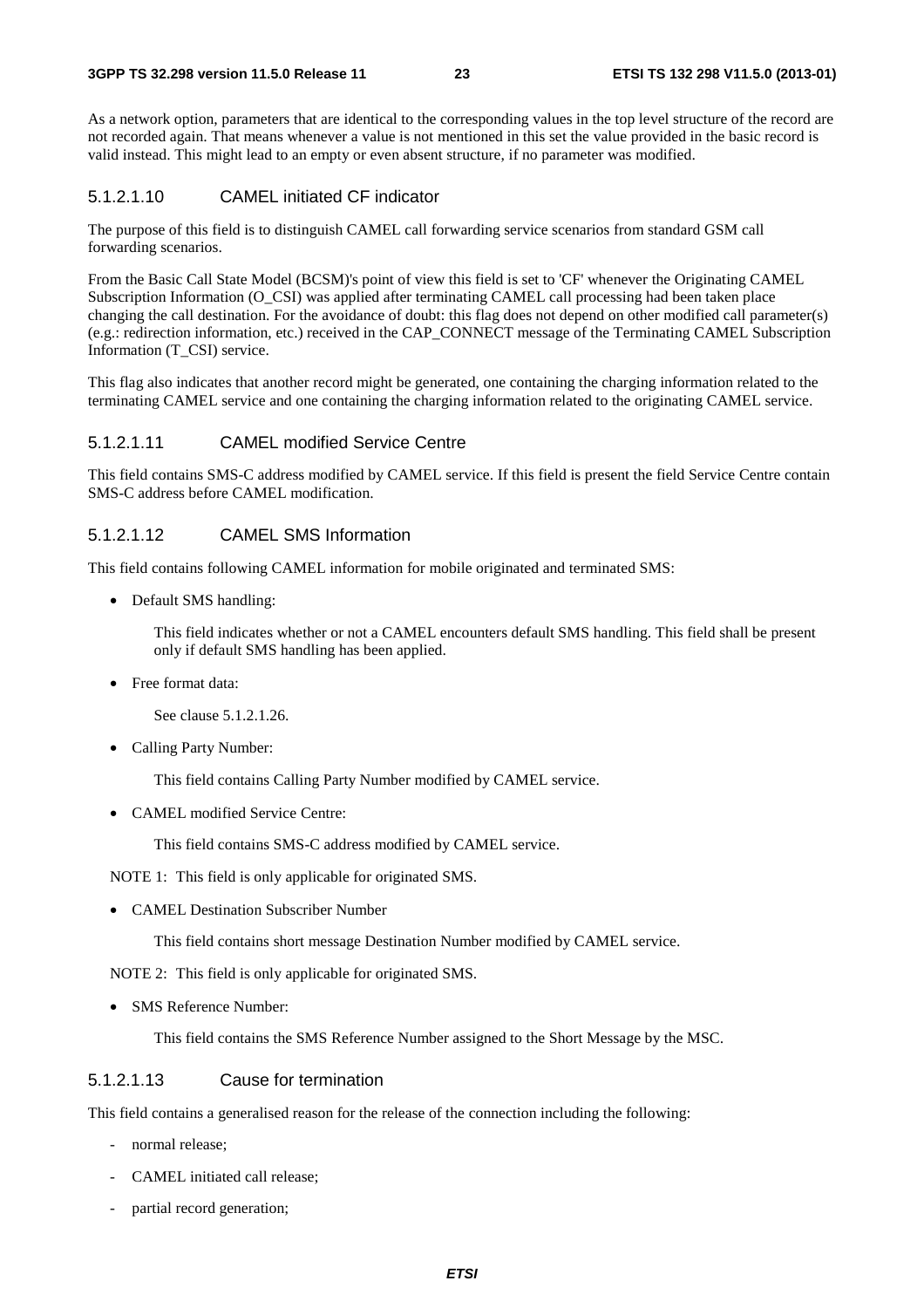- partial record call re-establishment;
- unsuccessful call attempt;
- abnormal termination during the stable phase;
- unauthorized network originating a location service request;
- unauthorized client requesting a location service;
- position method failure at a location service execution;
- unknown or unreachable LCS client at a location service request.

A more detailed reason may be found in the diagnostics field.

#### 5.1.2.1.14 Channel Coding Accepted/Channel Coding Used

A list of traffic channel codings for HSCSD connections accepted/negotiated by the MS.

These parameters are only present in the CDRs for HSCSD connections.

#### 5.1.2.1.15 Data volume

This field includes the number of 64 octet segments transmitted during the use of data services if known.

#### 5.1.2.1.16 Default call/SMS handling

This field indicates whether or not a CAMEL encountered default call/SMS handling. This field shall be present only if default call/SMS handling has been applied. Parameter is defined in HLR as part of CAMEL subscription information.

#### 5.1.2.1.17 Destination Subscriber Number

This field contains Destination/Called Subscriber Number modified by CAMEL service. If not modified then this field may contain original Destination Number also when CAMEL is not active.

#### 5.1.2.1.18 Diagnostics

This field includes a more detailed technical reason for the release of the connection and may contain one of the following:

- a MAP error from TS 29.002 [214];
- a Cause from TS 24.008 [208];
- a Cause from TS 29.078 [217];
- a Cause from Recommendation Q.767 [309];
- a LCS diagnostics according TS 29.002 [214].

The diagnostics may also be extended to include manufacturer and network specific information.

#### 5.1.2.1.19 EMS-Digits

This parameter only applies to location for an emergency services call in North America and gives the North American Emergency Services Routing Digits as defined in TS 29.002 [214].

#### 5.1.2.1.20 EMS-Key

This parameter only applies to location for an emergency services call in North America and gives the North American Emergency Services Routing Key as defined in TS 29.002 [214].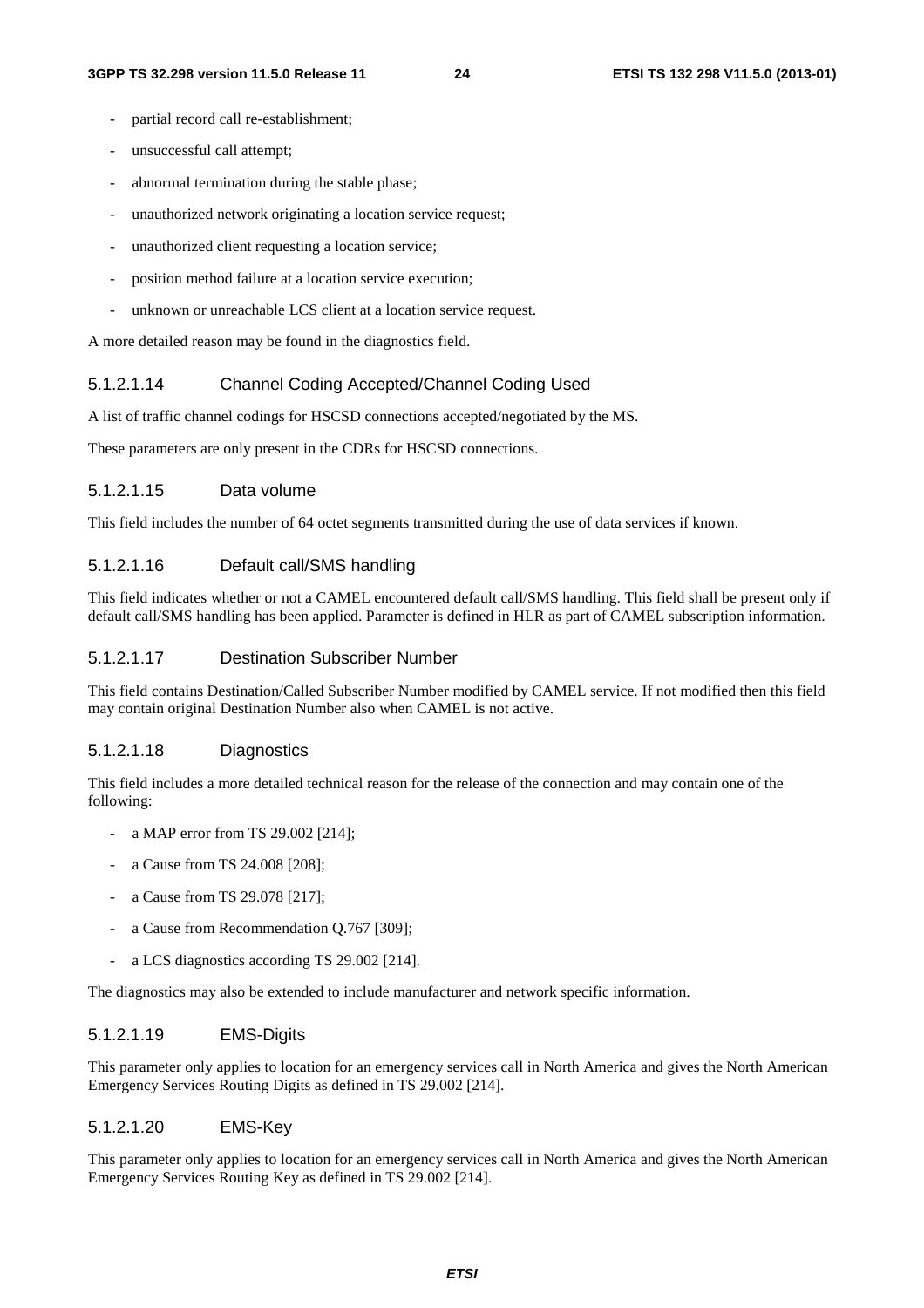#### 5.1.2.1.21 Entity number

This field contains the Recommendation E.164 [308] number assigned to the entity (MSC, VLR, HLR etc.) that produced the record. For further details concerning the structure of MSC and location register numbers see TS 23.003 [200].

#### 5.1.2.1.22 Equipment id

This field contains a local identifier used to distinguish between equipment of the same equipment type e.g. the number of the conference circuit employed if more than one is available.

#### 5.1.2.1.23 Equipment type

This field contains the type of common equipment employed e.g. conference circuit for multi-party service.

#### 5.1.2.1.24 Event time stamps

These fields contain the event time stamps relevant for each of the individual record types.

The call records may contain three significant call handling time stamps:

| - the time at which the resource in question was seized                  | (Seizure time); |
|--------------------------------------------------------------------------|-----------------|
| - the time at which the call was answered or at which charging commences | (Answer time);  |
| - the time at which the resource was released                            | (Release time). |

For both Mobile Originated and Mobile Terminated calls, the Seizure time is the time at which the traffic channel is allocated i.e. the time at which the ASSIGN COMMAND message is sent to the MS.

For Mobile Originated calls the Answer time is the time at which the CONNECT message is sent to the calling party. For Mobile Terminated calls the time at which the CONNECT message is received from the called party. However, if the subscriber has subscribed to the advice of charge charging level service, then the answer time shall be derived from the time at which the FACILITY message is received from the MS containing the acknowledgement of receipt of the AOC parameters. Similarly, if the AOC parameters are changed during the call then the change time recorded for a subscriber with AOC charging level is the receipt of the FACILITY message from the MS. For a subscriber with AOC information level the change time recorded is the time at which the FACILITY is sent to the MS. Finally, in case of call re-establishment the answer time is the time at which the new traffic channel is allocated by the MSC i.e. when the ASSIGN COMMAND is sent to the MS.

The Release time is the time at which the connection is released by either party i.e. a DISCONNECT or RELEASE is sent by the network or a DISCONNECT is received from the MS. In the case of a radio link failure, the release time is the time at which the failure was detected by the MSC.

For unsuccessful call attempts the Seizure time is mandatory. The Release time is optional and the call duration recorded is the call holding time i.e. the difference between the two.

For successful calls the Answer time is mandatory and both the Seizure and Release times are optional. The call duration recorded is the chargeable duration i.e. the difference between the Answer and Release time stamps.

The event records include the following time stamps:

- HLR-int time: The receipt of a MAP\_SEND\_ROUTING\_INFO request by the HLR;
- Loc.Upd. time: The receipt of a MAP\_UPDATE\_LOCATION\_AREA request by the VLR or the receipt of a MAP\_UPDATE\_LOCATION request by the HLR;
- SS-Action: The receipt of a supplementary service request by the VLR;

e.g. MAP\_REGISTER\_SS, MAP\_INVOKE\_SS

- SMS-MO: The receipt of an RP\_DATA message from the MS containing an SMS\_SUBMIT PDU;
- SMS-MT: The transmission of an RP\_DATA message to the MS containing an SMS\_DELIVER PDU;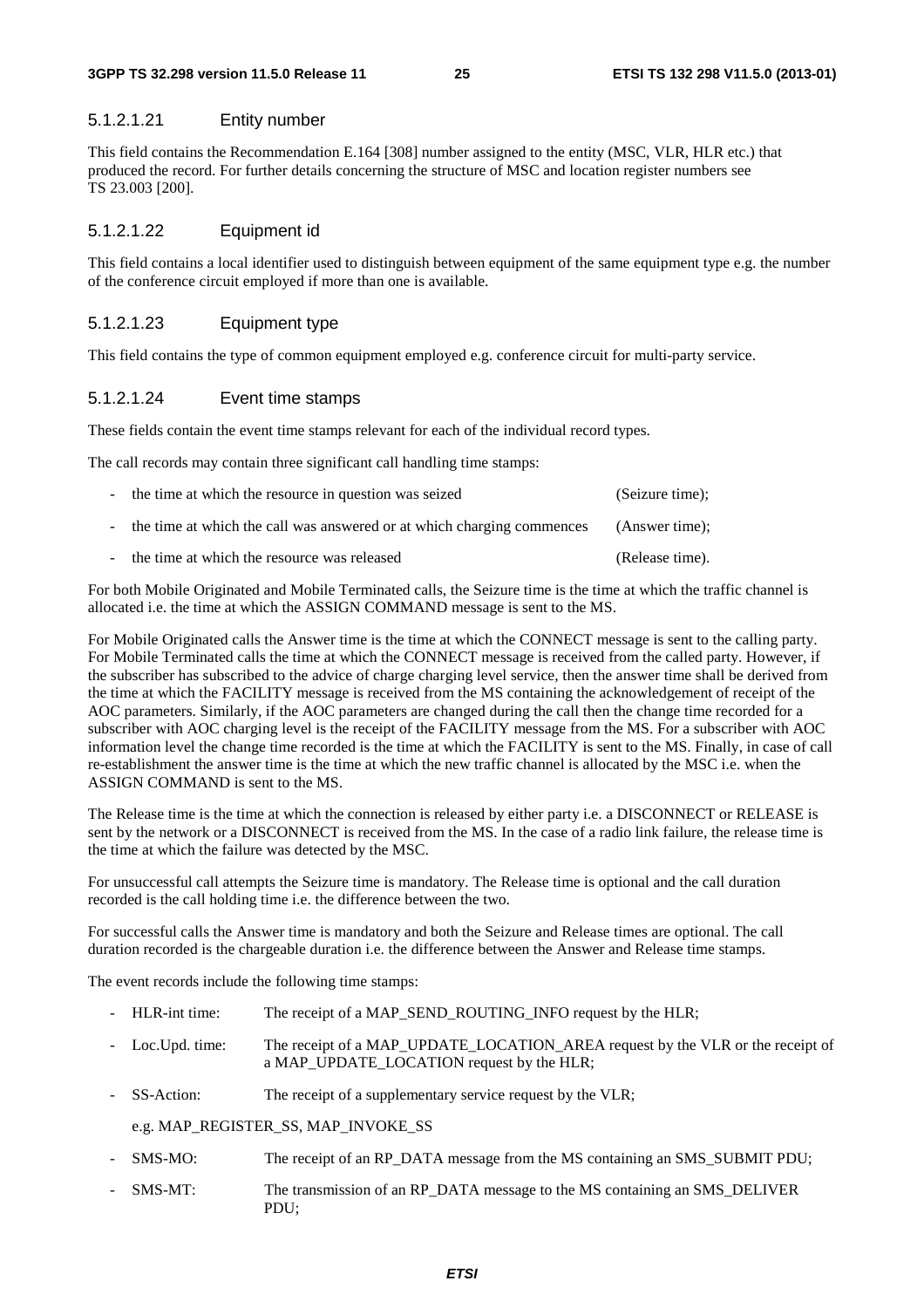LCS: The time the LR was processed.

It should be noted that the events listed above are only examples in order to demonstrate the principles and that the list is by no means exhaustive.

All time-stamps include a minimum of date, hour, minute and second.

#### 5.1.2.1.25 Fixed Network User Rate

This field indicates the user data rate applied for the connection in the fixed network. In UMTS, it shall be present for all bearer services as specified in TS 22.002 [102]. In GSM, this parameter is part of the HSCSD connection parameters, see clause 5.1.2.1. 30.

#### 5.1.2.1.26 Free format data

This field contains charging information sent by the gsmSCF in the Furnish Charging Information (FCI) messages as defined in TS 29.078 [217]. The data can be sent either in one FCI message or several FCI messages with append indicator. This data is transferred transparently in the CAMEL clauses of the relevant call records. 'Free format data' sent to the legID=1 is always stored in the top level of the respective record. 'Free format data' sent to the legID >1 is stored in the appropriate CAMEL call leg information field.

If the FCI is received more then once during one continuing incoming/outgoing CAMEL call leg, the append indicator defines whether the FCI information is appended to previous FCI and stored in the relevant record or the information of the last FCI received is stored in the relevant record (the previous FCI information shall be overwritten).

In the event of partial output the currently valid 'Free format data' is stored in the partial record.

#### 5.1.2.1.27 Free format data append indicator

This field contains an indicator whether free format data is to be appended to free format data stored in previous partial CDR. This field is needed in CDR post-processing to sort out valid free format data for that call leg from sequence of partial records. Creation of partial records is independent on received FCIs and thus valid free format data may be divided to different partial records.

If field is missing then free format data in this CDR replaces all received free format data in previous CDRs. Append indicator is not needed in the first partial record. In following partial records indicator shall get value true if all FCIs received during that partial record have append indicator. If one or more of the received FCIs for that call leg during the partial record do not have append indicator then this field shall be missing.

#### 5.1.2.1.28 GsmSCF address

This field identifies the CAMEL server serving the subscriber. Address is defined in HLR as part of CAMEL subscription information.

#### 5.1.2.1.29 Guaranteed Bit Rate

This field contains the Guaranteed Bit Rate based on the FNUR for transparent and Wanted AIUR for non-transparent CS data services based on the described mapping in TS 27.001 [213]. The Guaranteed Bit Rate may be used to facilitate admission control based on available resources, and for resource allocation within UMTS. The bit-rate of the UMTS bearer service shall guarantee to the user or applications refer TS 22.002 [102].

Operator may choose any of the possible values less or equal to wanted AIUR (Air Interface User Rate). (If WAIUR is less or equal to 14,4 kbit/s then Guaranteed Bit Rate and Maximum Bit Rate shall be set to 14,4 kbit/s).

#### 5.1.2.1.30 HSCSD parameters/Change of HSCSD parameters

The basic HSCSD parameters are negotiated between the MS and the network at call set-up time. They comprise ofthe following parameters:

- the FNUR (Fixed Network User Rate) (optionally);
- the total AIUR (Air Interface User Rate) requested by the MS (for non-transparent HSCSD connections only);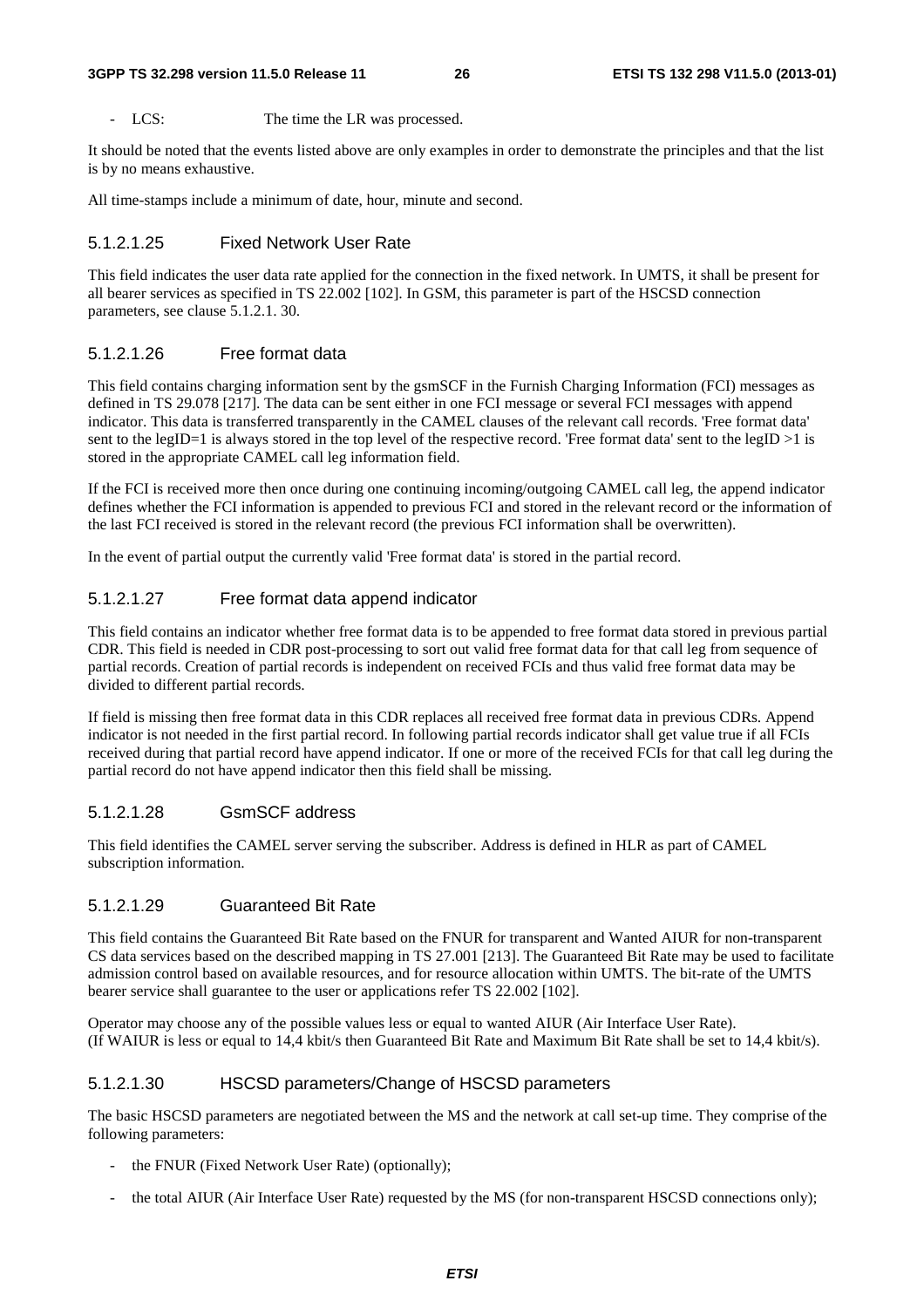- a list of the channel codings accepted by the MS;
- the maximum number of traffic channels accepted by the MS (this is noted in the channels requested field);
- the channel coding and the number of traffic channels actually used for the call.

In case the network or user initiated modification procedure takes place during the call, the AIUR requested, the channel coding used and the number of traffic channel requested/used might be recorded in the Change of HSCSD parameters field including the time at which the change occurred and which entity requested the change.

It should be noted that the Change of HSCSD Parameters field is optional and not required if partial records are generated when a Change of HSCSD Parameters takes place.

#### 5.1.2.1.31 Incoming/outgoing trunk group

The incoming trunk group describes the trunk on which the call originates as seen from the MSC. For mobile originated calls this will generally be a BSS trunk. Similarly, the outgoing trunk group describes the trunk on which the call leaves the MSC.

For 3G, this parameter may not be available. When available, this parameter shall be supplied in the CDRs.

#### 5.1.2.1.32 Interrogation result

This field contains the result of the HLR interrogation attempt as defined in the MAP (TS 29.002 [214]).

NOTE: This field is only provided if the attempted interrogation was unsuccessful.

#### 5.1.2.1.33 IMEI Check Event

This field identifies the type of event that caused the IMEI check to take place:

- Mobile originating call attempt;
- Mobile terminating call attempt;
- Mobile originating SMS;
- Mobile terminating SMS;
- Supplementary service actions performed by the subscriber;
- Location update.

#### 5.1.2.1.34 IMEI Status

This field contains the result of the IMEI checking procedure:

- Grevlisted:
- Blacklisted;
- Non-whitelisted.

#### 5.1.2.1.35 JIP Parameter

This Jurisdiction Information Parameter (JIP) is populated if received via one of the methods listed as JIP Source. The field shall identify the actual originating exchange and may be equal to 6 or 10 digits for North America Region (NAR). Note that this field may not apply for international areas, as it is not currently used. Additionally, it is also possible to use the LRN as the JIP if it properly identifies the originating switch.

#### 5.1.2.1.36 JIP Query Status Indicator

This field indicates the status of Location Routing Number (LRN) query as follows: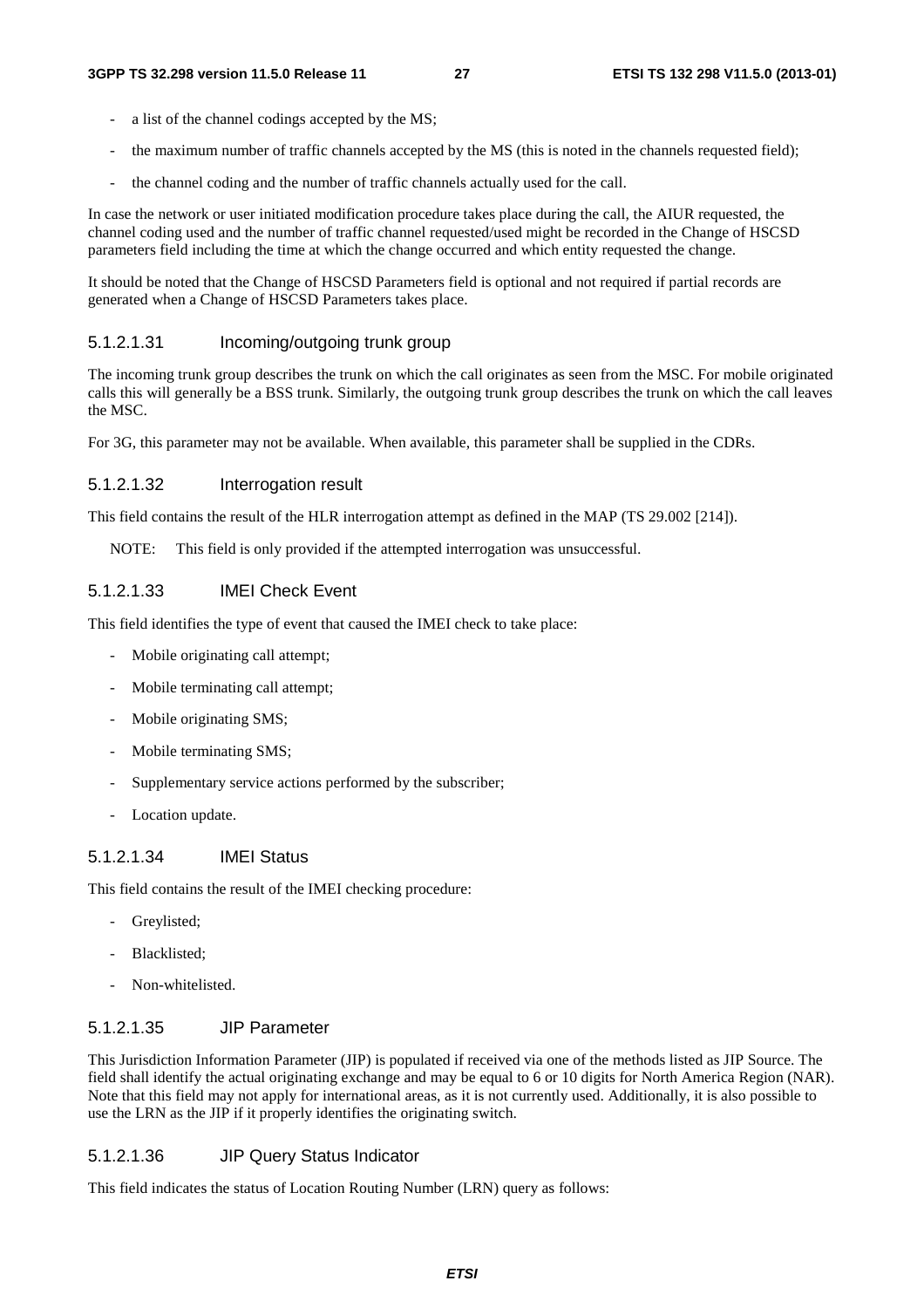- 1. Number Portability Data Base (NPDB) returns LRN or NULL response (free of any error).
- 2. No response was received to the query; the query timed out.
- 4. Protocol error in received response message.
- 5. Error detected in response data.
- 6. Query rejected
- 9. No query performed
- 99. Query unsuccessful, reason unknown

If the JIP is equal to the LRN, then the JIP query status shall be the same as the LRN query status. If not, this field shall be set to one of the values listed above.

#### 5.1.2.1.37 JIP Source Indicator

This indicator shall be populated if the Jurisdiction Information Parameter is derived. Identifies the method in which the value was derived. Shall be set to the values listed in the LRN Source Indicator.

#### 5.1.2.1.38 LCS Cause

The LCS Cause parameter provides the reason for an unsuccessful location request according TS 49.031 [227].

#### 5.1.2.1.39 LCS Client Identity

This field contains further information on the LCS Client identity:

- Client External ID;
- Client Dialled by MS ID;
- Client Internal ID.

#### 5.1.2.1.40 LCS Client Type

This field contains the type of the LCS Client as defined in TS 29.002 [214].

#### 5.1.2.1.41 LCS Priority

This parameter gives the priority of the location request as defined in TS 49.031 [227]

#### 5.1.2.1.42 LCS QoS

This information element defines the Quality of Service for a location request as defined in TS 49.031 [227].

#### 5.1.2.1.43 Level of CAMEL service

This field describes briefly the complexity of CAMEL invocation:

- 'Basic' means that CAMEL feature is invoked during the set-up phase (e.g. to modify the destination) of the call only;
- 'Online charging' means that CAMEL supported AoC parameter were sent to the mobile station (the Send Charging Information message, SCI, is received from the gsmSCF);
- The flag 'call duration supervision' is set whenever the call duration supervision is applied in the gsmSSF of the VPLMN (apply charging message is received from the gsmSCF).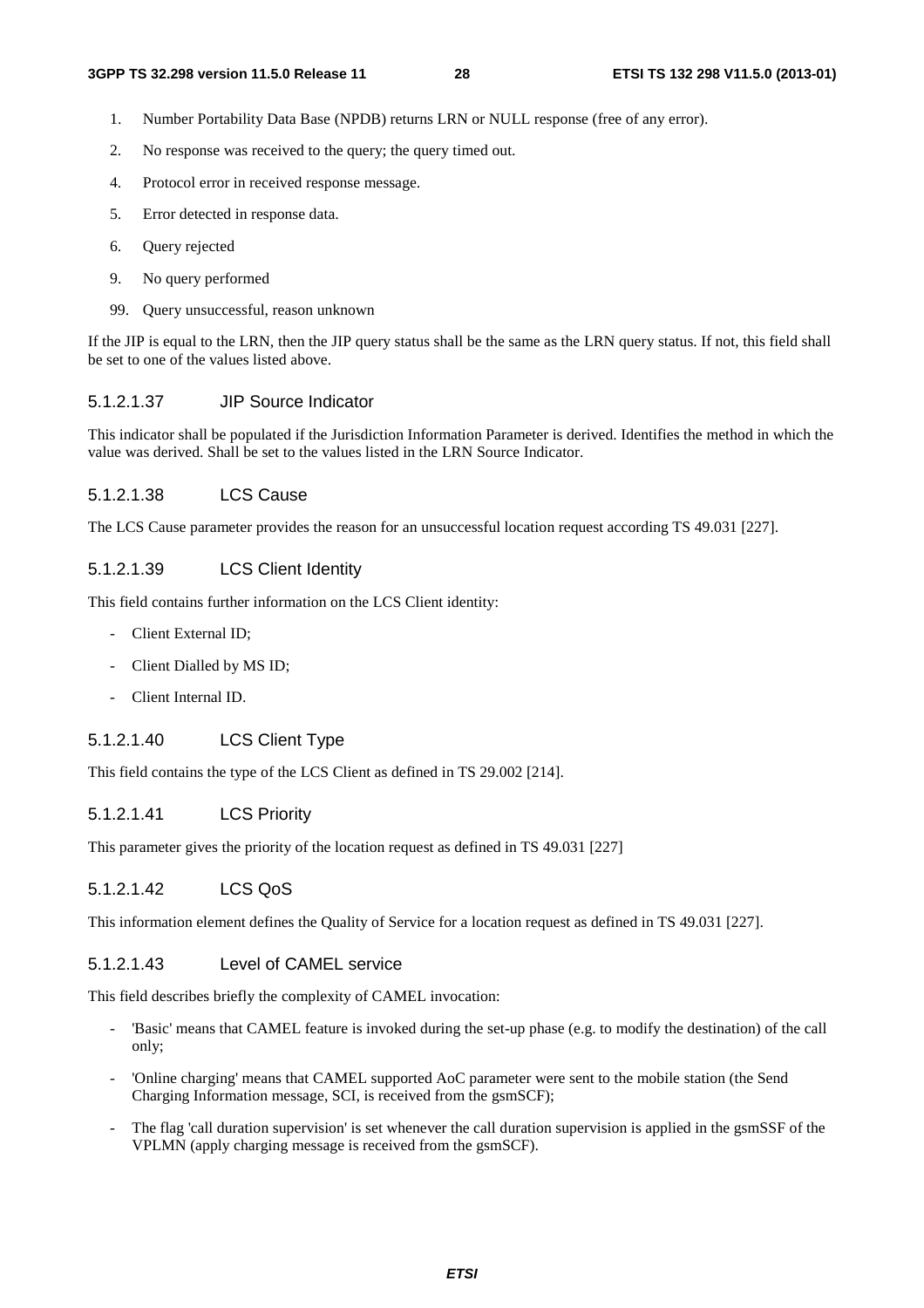#### 5.1.2.1.44 Location/change of location

The location field contains a combination of the Location Area Code (LAC), Cell Identity (CI) and MCC+MNC of the cell in which the served party is currently located. Any change of location may be recorded in the change of location field including the time at which the change took place.

The change of location field is optional and not required if partial records are generated when the location changes.

The LAC and CI are both 2 octet quantities and coded according to TS 24.008 [208].

For SMS over SGs (defined in TS 36.413 [226]), the LAC field contains the Tracking Area Code and the Cell Identity contains the 16 least significant bits.

#### 5.1.2.1.45 Location Estimate

The Location Estimate field is providing an estimate of a geographic location of a target MS according to TS 29.002 [214].

#### 5.1.2.1.46 Location Extension

The Location Externsion field contains the 12 most significant bits from the Cell Identity field. This is used when SMS over SGs (defined in TS 36.413 [226]) is applied and the access is E-UTRAN.

#### 5.1.2.1.47 Location Routing Number (LRN)

This field contains Ten-digit Location Routing Number (LRN) for the Number Portability feature. It is populated if received via one of the methods listed as "LRN Source". It identifies the new location of a ported subscriber. For North America Region (NAR) this may be a 10-digit E.164 number. For Europe, other formats may apply.

If more than 10 digits are received, the first ten digits received are recorded. If fewer than 10 digits are received, the information is left justified in the field and padded with 0xF.

#### 5.1.2.1.48 Location Type

This field contains the type of the location as defined in TS 29.002 [214].

#### 5.1.2.1.49 LRN Query Status Indicator

This field indicates the status of Location Routing Number (LRN) query as follows:

- 1. Number Portability Data Base (NPDB) returns LRN or NULL response (free of any error);
- 2. No response was received to the query; the query timed out;
- 4. Protocol error in received response message;
- 5. Error detected in response data;
- 5. Query rejected;
- 9. No query performed;
- 99. Query unsuccessful, reason unknown.

It is populated if an NP query was performed.

#### 5.1.2.1.50 LRN Source Indicator

This field indicates whether the Location Routing Number is obtained from LRN NP database or it came in incoming signalling or switching system data.

It is populated if routing information for a ported subscriber is received from one of the methods listed below. It shall be equal to one of the following enumerated values: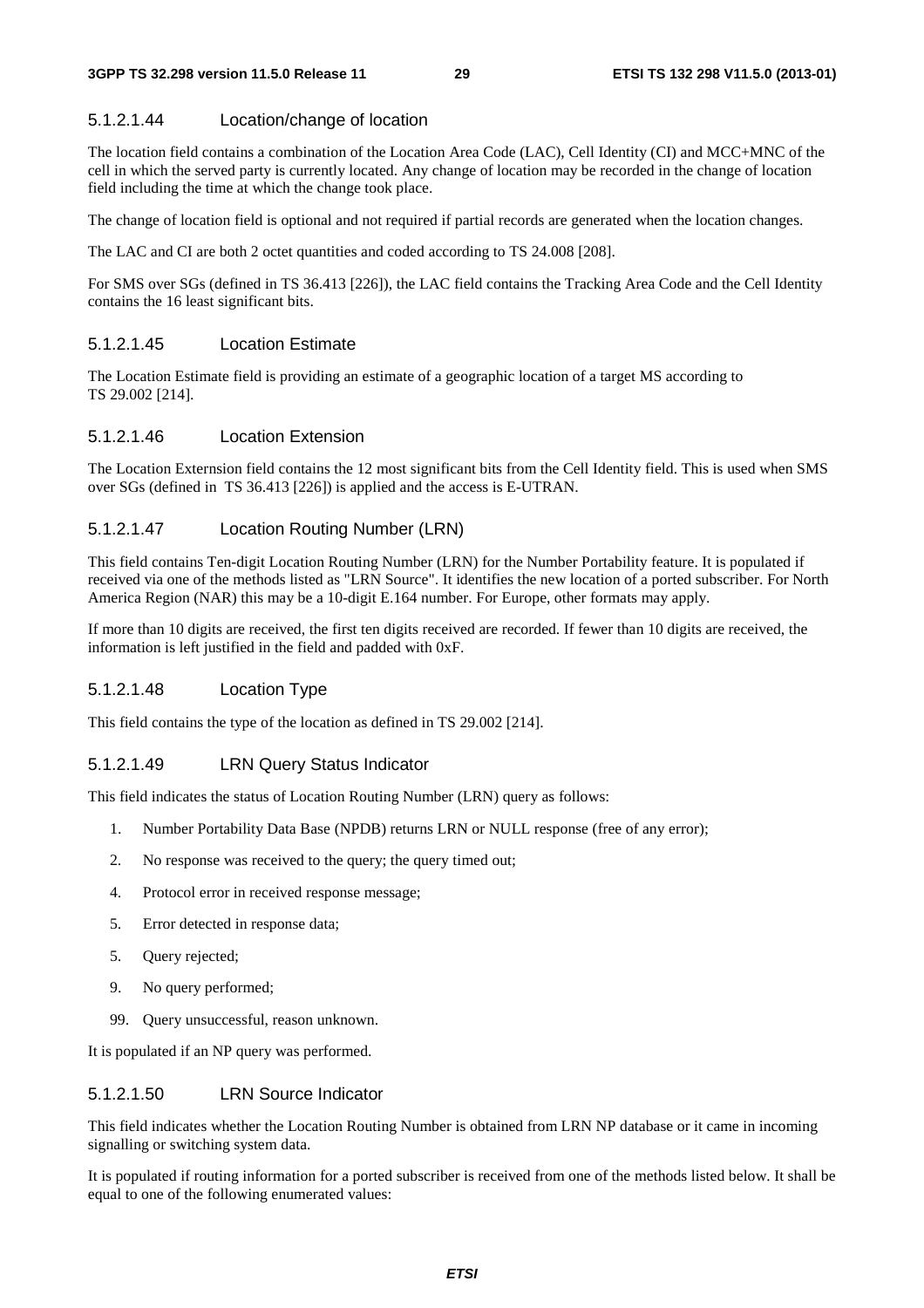- 1. LRN NP Database;
- 2. SwitchingSystemData;
- 3. Incomingsignaling;
- 9. Unknown.

#### 5.1.2.1.51 Maximum Bit Rate

This field contains the Maximum Bit Rate based on the FNUR (Fixed Network User Rate) for transparent and WAIUR( Wanted Air Interface User Rate) for non-transparent CS data services based on the described mapping in TS 27.001 [213]. The parameter can be used to make code reservations in the downlink of the radio interface for the UMTS bearer service (BS20 and BS30) refer TS 22.002 [102]. Its purpose is

- to limit the delivered bit-rate to applications or external networks with such limitations,
- to allow maximum wanted user bit-rate to be defined for applications able to operate with different rates (e.g. applications with adapting codecs).]

Maximum bit rate is set to the highest value ≤ WAIUR (If WAIUR is less or equal to 14.4 kbit/s then Guaranteed Bit Rate and Maximum Bit Rate shall be set to 14.4 kbit/s)

#### 5.1.2.1.52 Measure Duration

This field contains the duration for the section of the location measurement corresponding to the location request and the location report messages.

#### 5.1.2.1.53 Message reference

This field contains a unique message reference number allocated by the mobile station when transmitting a short message to the service centre. This field corresponds to the TP-Message-Reference element of the SMS\_SUBMIT PDU defined in TS 23.040 [201].

#### 5.1.2.1.54 MLC Number

This parameter refers to the ISDN (E.164[308]) number of an MLC.

#### 5.1.2.1.55 Mobile station classmark/change of classmark

This MS classmark field contains the mobile station classmark employed by the served MS on call set-up as defined in TS 24.008 [208] (see mobile station classmark 2, mobile station classmark 3). Any alteration in the classmark during the connection may be recorded in the change of classmark field and will include the time at which the change took place.

It should be noted that the change of classmark field is optional and not required if partial records are created when the classmark is altered.

#### 5.1.2.1.56 MOLR Type

The MOLR-Type identifier refers to the type of MO-LR that was invoked as defined in TS 24.080 [209].

#### 5.1.2.1.57 MSC Address

This field contains the Recommendation E.164 [308] number assigned to the MSC that produced the record. For further details concerning the structure of MSC numbers see TS 23.003 [200].

#### 5.1.2.1.58 MSC Server Indication

This field contains an indicator whether the CAMEL subscription information is active. The parameter is present for the VT-CSI in the VMSC and not present for the T-CSI in the GMSC.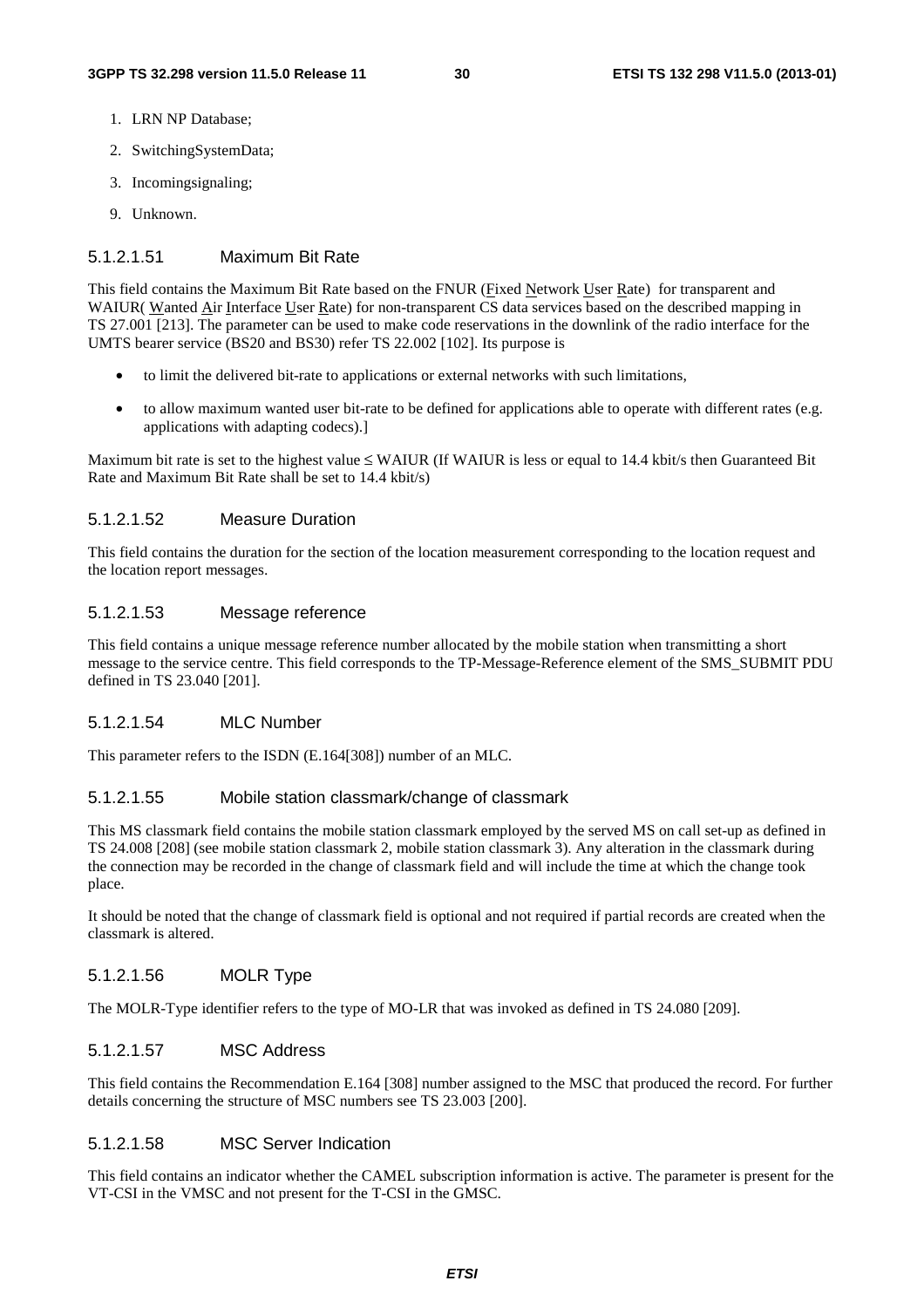#### **3GPP TS 32.298 version 11.5.0 Release 11 31 ETSI TS 132 298 V11.5.0 (2013-01)**

This indication should be used for differentiation between the validity of the record content for T-CSI in the GMSC and VT-CSI in the VMSC.

#### 5.1.2.1.59 Network Call Reference

Whenever CAMEL is applied, this field is used for correlation of call records outputted from the originating MSC (when applicable), the GMSC and the terminating MSC, and a network optional call record from the gsmSCF.

#### 5.1.2.1.60 Notification to MS user

This field contains the privacy notification to MS user that was applicable when the LR was invoked as defined in TS 29.002 [214].

#### 5.1.2.1.61 Number of DP encountered

This field indicates how often CAMEL armed detection points (TDP and EDP) were encountered and is a measure of signalling between serving network and CAMEL service and complements 'Level of CAMEL service' field. Detection points from all applied CAMEL services for a single call leg and processed in the same gsmSSF shall be counted together.

#### 5.1.2.1.62 Number of forwarding

This field, if provided via ISUP signalling, contains the number of times a call has been forwarded prior to the interrogation of the HLR and is defined in TS 29.002 [214].

#### 5.1.2.1.63 Old /new location

These fields contain the location of a mobile subscriber before and after a location update. In case of VLR location update the location information consists of a VMSC number and location area code and MCC+MNC, with identity of the cell or the SAC for new location. In case of HLR location update the field contains the VMSC number and the VLR number.

#### 5.1.2.1.64 Partial Record Type

This field indicates the event that caused the generation of a partial record.

#### 5.1.2.1.65 Positioning Data

This information element is providing positioning data associated with a successful or unsuccessful location attempt for a target MS according TS 49.031 [227].

#### 5.1.2.1.66 Positioning Data

This information element is providing positioning data associated with a successful or unsuccessful location attempt for a target MS according TS 49.031 [227].

#### 5.1.2.1.67 Privacy Override

This parameter indicates if MS privacy is overridden by the LCS client when the GMLC and VMSC/SGSN for an MT-LR are in the same country as defined in TS 29.002 [214].

#### 5.1.2.1.68 Radio channel requested/radio channel used/change of radio channel

The radio channel requested field contains the type of channel requested by the user. The following values are permitted:

- full rate:
- half rate;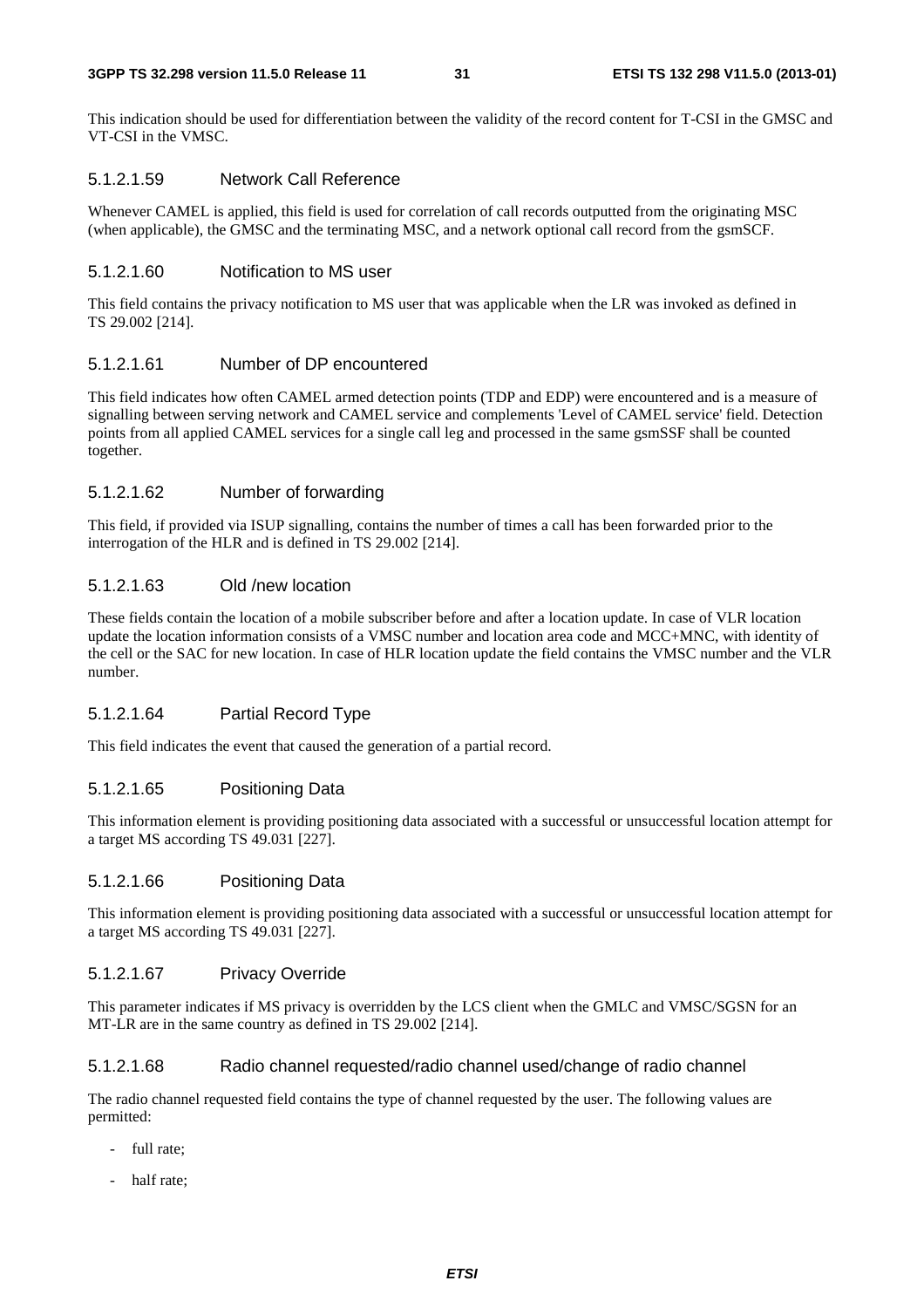- dual mode half rate preferred;
- dual mode full rate preferred.

The radio channel used field indicates the type of traffic channel actually employed for the connection i.e. either full rate (Bm) or half rate (Lm) as described in GSM 05.01 [312]. Any change in the type of channel used may be recorded in the change of radio channel used field including the time at which the change occurred and the speech version used after the change of radio channel.

#### 5.1.2.1.69 Rate Indication

This parameter specifies the rate adaptation that was used for the connection. The field is constructed from the information in the parameters "rate adaptation" and "other rate adaptation" signalled between the MS/UE and the network, see TS 24.008 [208].

The format of this field is a single octet with the following format:

- Bits 0-1: the Rate Adaptation field as defined in TS 24.008 [208];
- Bits 2-3: the Other Rate Adaptation field as defined in TS 24.008 [208];
- Bits 4-7: not used.

#### 5.1.2.1.70 Reason for Service Change

This field contains the type of service change requested by the subscriber or performed by the network. Possible values include:

- subscriber initiated;
- network initiated;
- call setup fallback;
- call setup change order.

For further details see TS 23.172 [207].

#### 5.1.2.1.71 Record extensions

The field enables network operators and/ or manufacturers to add their own extensions to the standard record definitions.

#### 5.1.2.1.72 Record type

The field identifies the type of the record e.g. mobile originated, mobile terminated etc.

#### 5.1.2.1.73 Recording Entity

This field contains the E.164 [308] number assigned to the entity (MSC, VLR, HLR etc.) that produced the record. For further details concerning the structure of MSC and location register numbers see TS 23.003 [200].

#### 5.1.2.1.74 Redial attempt

This field indicates that a call is the result of a redial attempt to switch from speech to multimedia or vice-versa.

#### 5.1.2.1.74a Related ICID

This field contains the related IMS Charging ID for the IMS call leg in case of SRVCC as received from IMS domain.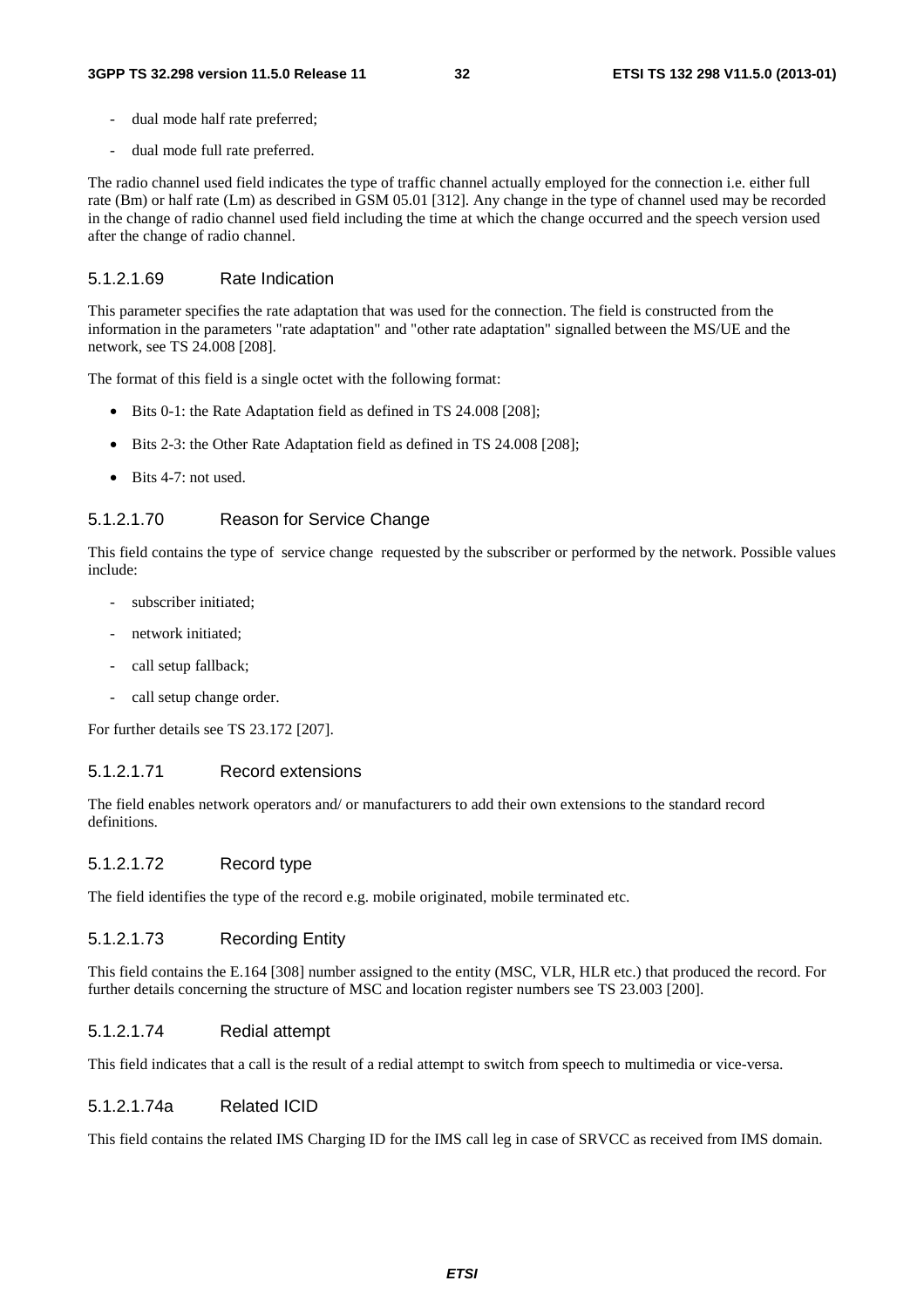#### 5.1.2.1.75 Roaming number

The roaming number field contains the mobile station roaming number as defined in TS 23.003 [200] and coded according to TS 29.002 [214].

#### 5.1.2.1.76 Routing number

The routing number field of the HLR interrogation record contains either a mobile station roaming number or, in case of call forwarding, a forwarded-to number.

#### 5.1.2.1.77 Sequence number

This field contains a running sequence number employed to link the partial records generated for a particular connection.

#### 5.1.2.1.78 Served IMEI

This fields contains the international mobile equipment identity (IMEI) or IMEISV of the equipment served. The term "served" equipment is used to describe the ME involved in the transaction recorded e.g. the called ME in case of an MTC record.

The structure of the IMEI, IMEISV is defined in TS 23.003 [200].

#### 5.1.2.1.79 Served IMSI

This fields contains the international mobile subscriber identity (IMSI) of the served party. The term "served" party is used to describe the mobile subscriber involved in the transaction recorded e.g. the calling subscriber in case of an MOC record.

The structure of the IMSI is defined in TS 23.003 [200].

#### 5.1.2.1.80 Served MSISDN

This fields contains the mobile station ISDN number (MSISDN) of the served party. The term "served" party is used to describe the mobile subscriber involved in the transaction recorded e.g. the called subscriber in case of an MTC record. In case of multi-numbering the MSISDN stored in a MOC record will be the primary MSISDN of the calling party.

The structure of the MSISDN is defined in TS 23.003 [200].

#### 5.1.2.1.81 Service centre address

This field contains a Recommendation E.164 [308] number identifying a particular service centre e.g. short message service centre (see TS 23.040 [201]).

#### 5.1.2.1.82 Service Change Initiator

This field indicates that the owner of this CDR is the initiator of the service change.

#### 5.1.2.1.83 Service key

This field identifies the CAMEL service logic applied. Service key is defined in HLR as part of CAMEL subscription information.

#### 5.1.2.1.84 Short message service result

This field contains the result of an attempt to deliver a short message either to a service centre or to a mobile subscriber (see TS 29.002 [214]). Note that this field is only provided if the attempted delivery was unsuccessful.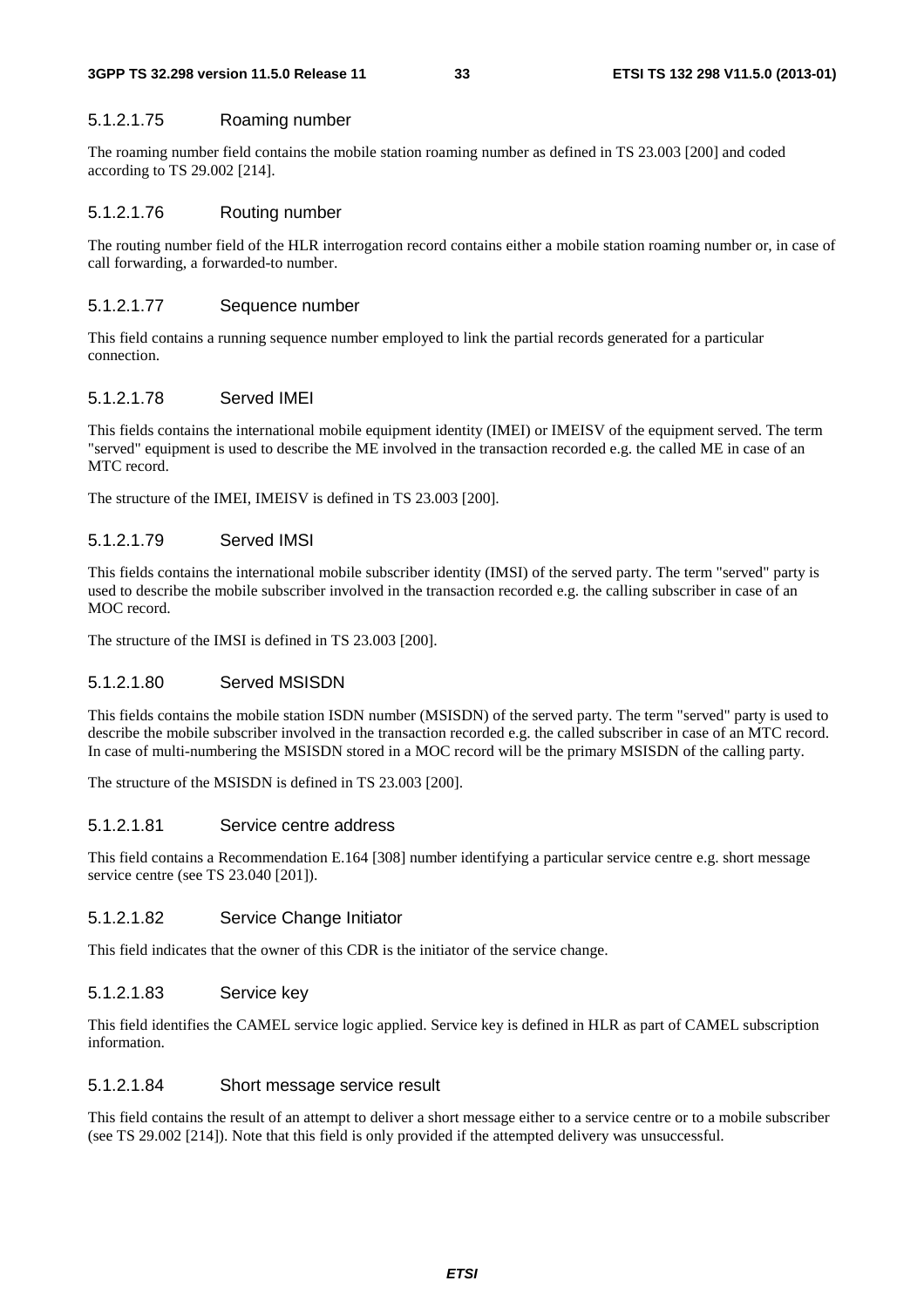#### 5.1.2.1.85 Speech version supported/Speech version used

The speech version supported field contains the speech version supported by the MS with the highest priority. The speech version used field contains the speech codec version assigned for that call. The coding is according GSM 08.08 [313] speech version identifier with the extension bit 8 set to 0.

It should be noted that the change of radio channel field is optional and not required if partial records are generated.

#### 5.1.2.1.86 Supplementary service(s)

The supplementary service field in the Supplementary Service record type contains the code of the supplementary service on which the action was performed.

The supplementary services field in the MOC/MTC records contains the codes of the supplementary services invoked as a result of, or during, a connection.

The coding of supplementary service is described in detail in TS 29.002 [214].

#### 5.1.2.1.87 Supplementary service action

This field contains the type of supplementary service action requested by the subscriber or performed by the network. Possible values include:

- registration;
- erasure:
- activation;
- deactivation;
- interrogation:
- invocation.

For further details see TS 22.004 [103].

#### 5.1.2.1.88 Supplementary service action result

This field contains the result of an attempted supplementary service action (see TS 29.002 [214]). Note that this field is only provided if the SS-action was at least partially unsuccessful.

#### 5.1.2.1.89 Supplementary service parameters

This field contains the parameters associated with a supplementary service action requested by the subscriber. For further details of the parameters involved see the GSM 02.8n series of documents.

#### 5.1.2.1.90 Supplementary service(s)

The supplementary service field in the Supplementary Service record type contains the code of the supplementary service on which the action was performed.

The supplementary services field in the MOC/MTC records contains the codes of the supplementary services invoked as a result of, or during, a connection.

The coding of supplementary service is described in detail in TS 29.002 [214].

#### 5.1.2.1.91 System type

This field indicates the use of GERAN, UTRAN (or a value of unknown). This field is present when either the UTRAN or GERAN air-interface is used on call set-up. For an open CDR in a 2G NE (responsible for the CDR), the field is not present (even if the call is handed off to a 3G air interface). For a CDR in a 3G NE (responsible for the CDR), the value unknown shall be used after handover.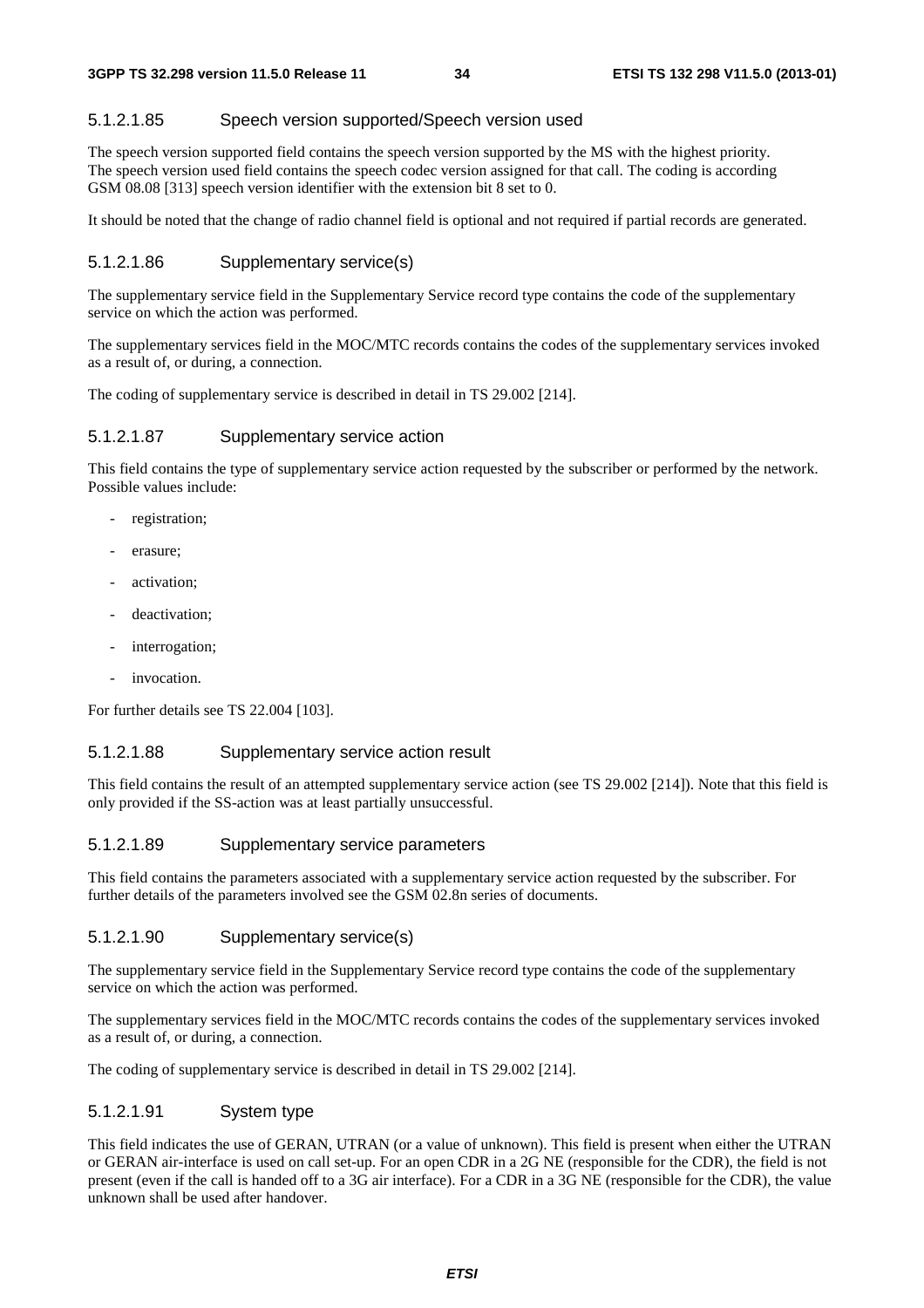#### 5.1.2.1.92 Transparency indicator

This field indicates whether the basic service was employed in transparent or non-transparent mode. It should also be noted that this field is only relevant for those services which may be operated in both transparent and non-transparent modes.

#### 5.1.2.1.93 Update result

This field contains the result of the location update request as defined in the MAP (TS 29.002 [214]). Note that this field is only provided if the attempted update was unsuccessful.

#### 5.1.2.2 PS domain CDR parameters

This subclause contains the description of the CDR parameters that are specific to the PS domain CDR types as specified in TS 32.251 [11].

#### 5.1.2.2.0 3GPP2 User Location Information

This field holds the 3GPP2 User Location Information. It contains the 3GPP2-BSID as described in TS 29.212 [220].

The parameter is provided to the PGW during IP-CAN session establishment/modification, through PCC procedures for non-3GPP Accesses, as defined in TS 23.203 [203].

#### 5.1.2.2.1 Access Point Name (APN) Network/Operator Identifier

These fields contain the actual connected Access Point Name Network/Operator Identifier determined either by MS, SGSN/MME or modified by CAMEL service. An APN can also be a wildcard, in which case the SGSN/MME selects the access point address.

Following TS 23.003 [200], the APN field is specified in the CDR by two variable strings. The first is the APN Network Identifier (NI portion) and the second is the APN Operator Identifier (OI portion). The APN NI may contain one or more label as described in TS 23.003 [200]. The APN OI is composed of three labels. The first and second labels together shall uniquely identify the PLMN operator (e.g. "mnc<operator mnc>.mcc<operator mcc>.gprs").

To represent the APN NI and OI in the PCN CDRs, the "dot" notation shall be used.

See TS 23.003 [200] and TS 23.060 [202] for more information about APN format and access point decision rules.

#### 5.1.2.2.2 APN Selection Mode

This field indicates how the SGSN/MME selected the APN to be used. The values and their meaning are as specified in TS 29.060 [215] for GTP case and in TS 29.274 [223] for eGTP case.

#### 5.1.2.2.3 CAMEL Charging Information

This field contains the CAMEL Information as defined for the PDP context from the SGSN as the copy including Tag and Length from the SGSN's CDR (S-CDR).

#### 5.1.2.2.4 CAMEL Information

This field includes following CAMEL information elements for PDP context (S-CDR), Attach/Detach session (M-CDR), Mobile originated SMS (S-SMO-CDR) and Mobile terminated SMS (S-SMT-CDR) if corresponding CAMEL service is activated.

• CAMEL Access Point Name NI (S-CDR):

This field contains the network identifier part of APN before modification by the CSE.

• CAMEL Access Point Name OI (S-CDR):

This field contains the operator identifier part of APN before modification by the CSE.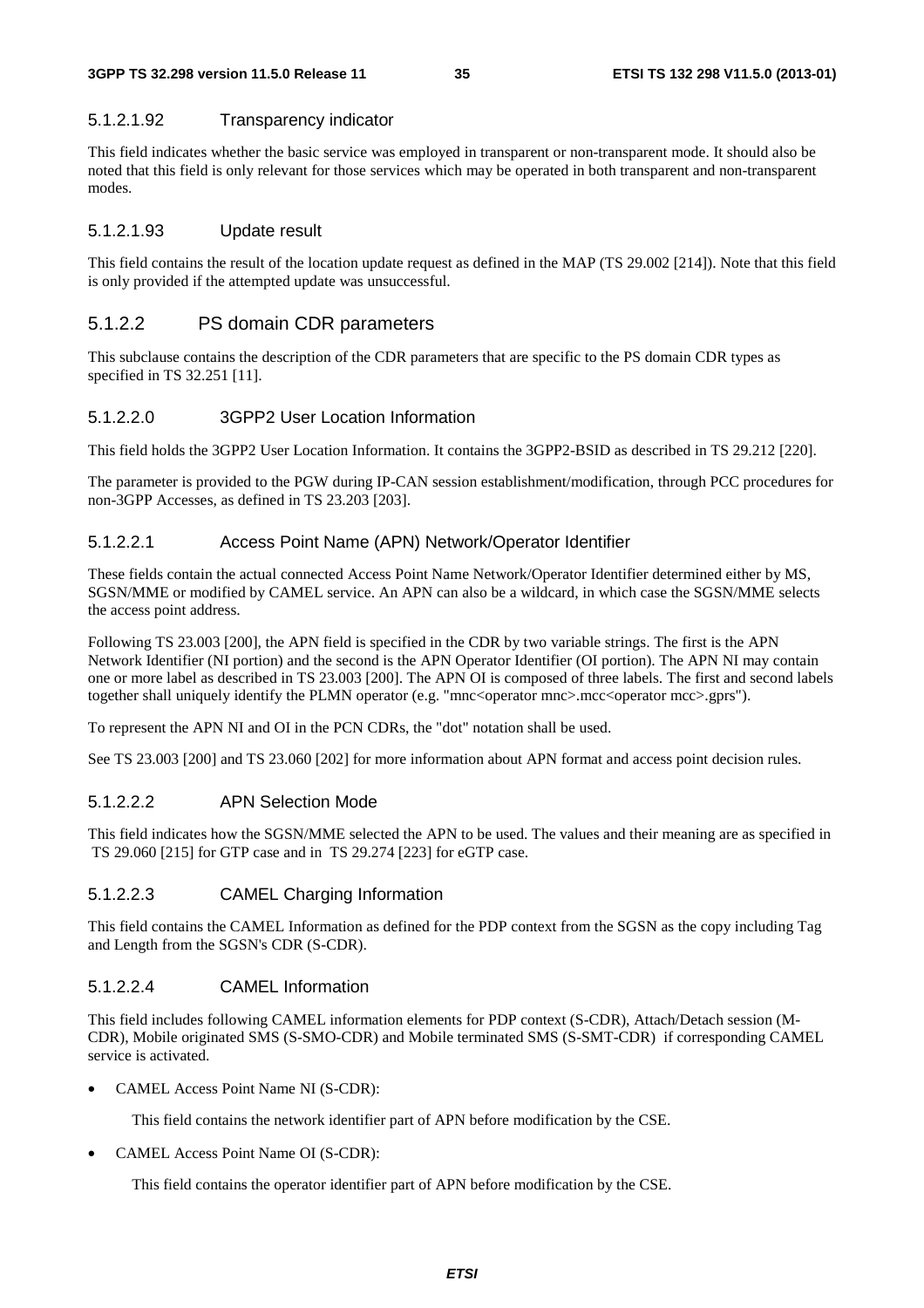• CAMEL Calling Party Number (S-SMO-CDR, S-SMT-CDR):

This field contains the Calling Party Number modified by the CAMEL service.

• CAMEL Destination Subscriber Number (S-SMO-CDR):

This field contains the short message Destination Number modified by the CAMEL service.

• CAMEL SMSC Address (S-SMO-CDR):

This field contains the SMSC address modified by the CAMEL service.

• SCF address (S-CDR, M-CDR, S-SMO-CDR, S-SMT-CDR):

This field identifies the CAMEL server serving the subscriber. Address is defined in HLR as part of CAMEL subscription information.

• Service key (S-CDR, M-CDR, S-SMO-CDR, S-SMT-CDR):

This field identifies the CAMEL service logic applied. Service key is defined in HLR as part of CAMEL subscription information.

• Default Transaction/SMS Handling (S-CDR, M-CDR, S-SMO-CDR, S-SMT-CDR):

This field indicates whether or not a CAMEL encountered default GPRS- or SMS-handling. This field shall be present only if default call handling has been applied. Parameter is defined in HLR as part of CAMEL subscription information.

• Free Format Data (S-CDR, M-CDR, S-SMO-CDR, S-SMT-CDR):

This field contains charging information sent by the gsmSCF in the Furnish Charging Information GPRS messages as defined in TS 29.078 [217]. The data can be sent either in one FCI message or several FCI messages with append indicator. This data is transferred transparently in the CAMEL clauses of the relevant call records.

If the FCI is received more then once during one CAMEL call, the append indicator defines whether the FCI information is appended to previous FCI and stored in the relevant record or the information of the last FCI received is stored in the relevant record (the previous FCI information shall be overwritten).

In the event of partial output the currently valid "Free format data" is stored in the partial record.

• FFD Append Indicator (S-CDR, M-CDR):

This field contains an indicator whether CAMEL free format data is to be appended to free format data stored in previous partial CDR. This field is needed in CDR post processing to sort out valid free format data for that call leg from sequence of partial records. Creation of partial records is independent of received FCIs and thus valid free format data may be divided to different partial records.

- If field is missing then free format data in this CDR replaces all received free format data in previous CDRs. Append indicator is not needed in the first partial record. In following partial records indicator shall get value true if all FCIs received during that partial record have append indicator. If one or more of the received FCIs for that call leg during the partial record do not have append indicator then this field shall be missing.
- Level of CAMEL services (S-CDR, M-CDR):

This field describes briefly the complexity of CAMEL invocation. Categories are the same as in circuit switched services and measure of resource usage in VPLMN requested by HPLMN.

-"Basic" means that CAMEL feature is invoked during the PDP context activation phase only (e.g. to modify APN\_NI/APN\_OI).

-"Call duration supervision" means that PDP context duration or volume supervision is applied in the gprsSSF of the VPLMN (Apply Charging message is received from the gsmSCF).

• Number of DPs encountered (S-CDR, M-CDR):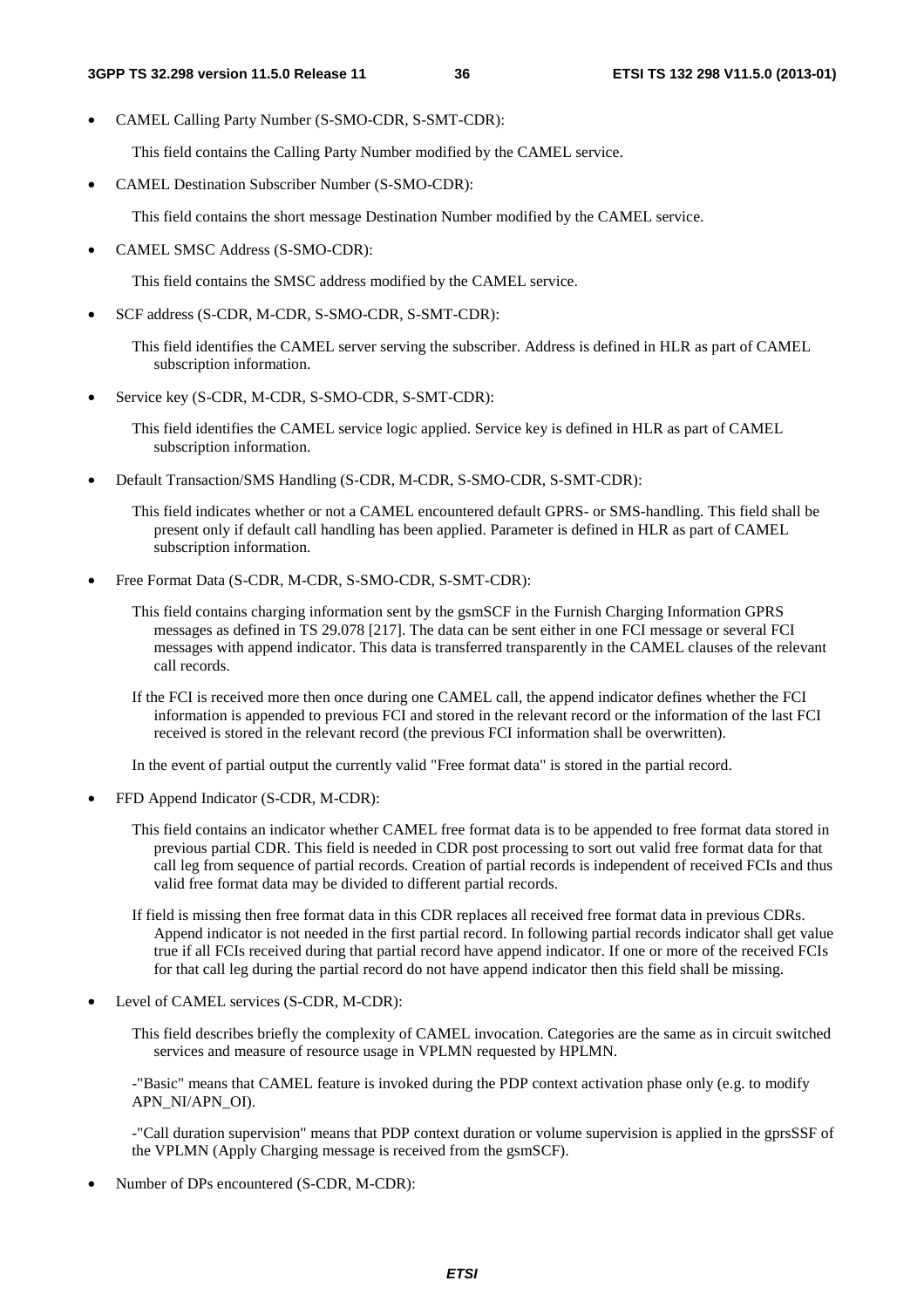This field indicates how many armed CAMEL detection points (TDP and EDP) were encountered and complements "Level of CAMEL service" field.

• smsReferenceNumber (S-SMO-CDR, S-SMT-CDR)

This parameter contains the SMS Reference Number assigned to the Short Message by the SGSN.

#### 5.1.2.2.5 Cause for Record Closing

This field contains a reason for the release of the CDR. In case of Rf interface is used, it is derived from Change-Condition AVP at PS-information AVP level defined in TS 32.299 [40], when received. The following is included:

- normal release: IP-CAN bearer release or detach; It corresponds to "Normal Release" in Change-Condition AVP.
- data volume limit; It corresponds to "Volume Limit" in Change-Condition AVP.
- time (duration) limit; It corresponds to "Time Limit" in Change-Condition AVP.
- maximum number of changes in charging conditions; It corresponds to ""Max Number of Changes in Charging conditions " in Change-Condition AVP.
- For SGSN: intra SGSN intersystem change (change of radio interface from GSM to UMTS or vice versa);
- For P-GW and S-GW: Radio Access Technology (RAT) change; It corresponds to "RAT Change" in Change-Condition AVP.
- abnormal termination (IP-CAN bearer or MM context); It corresponds to "Abnormal Release" in Change-Condition AVP.
- For SGSN: SGSN change;
- For S-GW: S-GW change;
- Timezone change; It corresponds to " UE TimeZone Change" in Change-Condition AVP.
- SGSN or S-GW PLMN change; It corresponds to "Serving Node PLMN Change" in Change-Condition AVP.
- unauthorized network originating a location service request;
- unauthorized client requesting a location service;
- position method failure at a location service execution;
- unknown or unreachable LCS client at a location service request;
- management intervention (request due to O&M reasons); It corresponds to " Management Intervention" in Change-Condition AVP.

A more detailed reason may be found in the diagnostics field.

### 5.1.2.2.6 Cell Identifier

For GSM, the Cell Identifier is defined as the Cell Id, reference 24.008 [208], and for UMTS it is defined as the Service Area Code in TS 25.413 [212].

#### 5.1.2.2.7 Charging Characteristics

The Charging Characteristics field allows the operator to apply different kind of charging methods in the CDRs. A subscriber may have Charging Characteristics assigned to his subscription. These characteristics can be supplied by the HLR/HSS to the SGSN/MME as part of the subscription information, and, upon activation of an IP-CAN bearer, the SGSN/MME forwards the charging characteristics to the GGSN/S-GW according to the rules specified in Annex A of TS 32.251 [11]. This information can be used by the PCNs to activate charging generation and e.g. control the closure of the CDR or the traffic volume containers (see clause 5.1.2.2.25) and applied charging characteristics is included in CDRs transmitted to nodes handling the CDRs via the Ga reference point. It can also be used in nodes handling the CDRs (e.g., the CGF or the billing system) to influence the CDR processing priority and routing. These functions are accomplished by specifying the charging characteristics as sets of charging profiles and the expected behaviour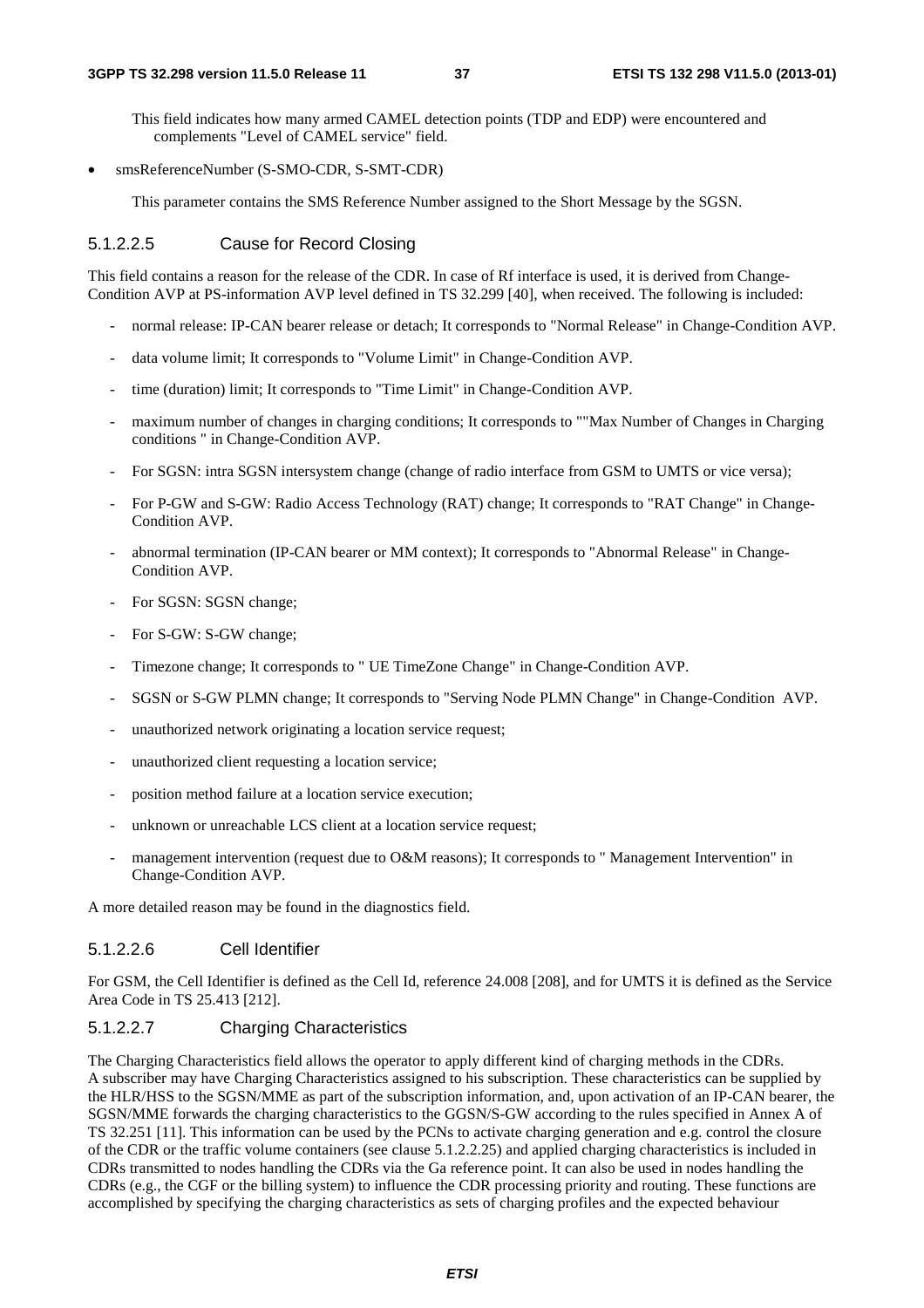associated with each profile.

The interpretations of the profiles and their associated behaviours can be different for each PLMN operator and are not subject to standardisation. In the present document only the charging characteristic formats and selection modes are specified.

The functional requirements for the Charging Characteristics are further defined in normative Annex A of TS 32.251 [11], including an example for the definitions of the trigger profiles associated with each CDR type.

The format of charging characteristics field is depicted in Figure 4. Each Bx  $(x=0.15)$  refers to a specific behaviour defined on a per-Operator basis, indicated as active when set to "1" value. See Annex A of TS 32.251 [11] for guidance on how behaviours could be defined.



**Figure 5.1.2.2.7.1: Charging Characteristics flags** 

### 5.1.2.2.8 Charging Characteristics Selection Mode

This field indicates the charging characteristic type that the PCNs applied to the CDR. In the SGSN the allowed values are:

- Home default;
- Visiting default;
- Roaming default;
- APN specific;
- Subscription specific.

In the S-GW/P-GW the allowed values are:

- Home default:
- Visiting default;
- Roaming default;
- Serving node supplied.

NOTE: The value 'Serving Node Supplied' is used if the CC what was received from e.g. S-GW is used i.e. the one what comes during bearer activation.

Further details are provided in TS 32.251 [11] Annex A.

### 5.1.2.2.9 Charging ID

This field is a charging identifier, which can be used together with P-GW address to identify all records produced in SGSN(s), S-GW and P-GW involved in a single IP-CAN bearer. Charging ID is generated by P-GW at IP-CAN bearer activation and transferred to bearer requesting SGSN/S-GW. At inter-SGSN/S-GW change the charging ID is transferred to the new SGSN/S-GW as part of each active IP-CAN bearer.

In case of PMIP-based connectivity, the Charging Id is generated per PDN connection.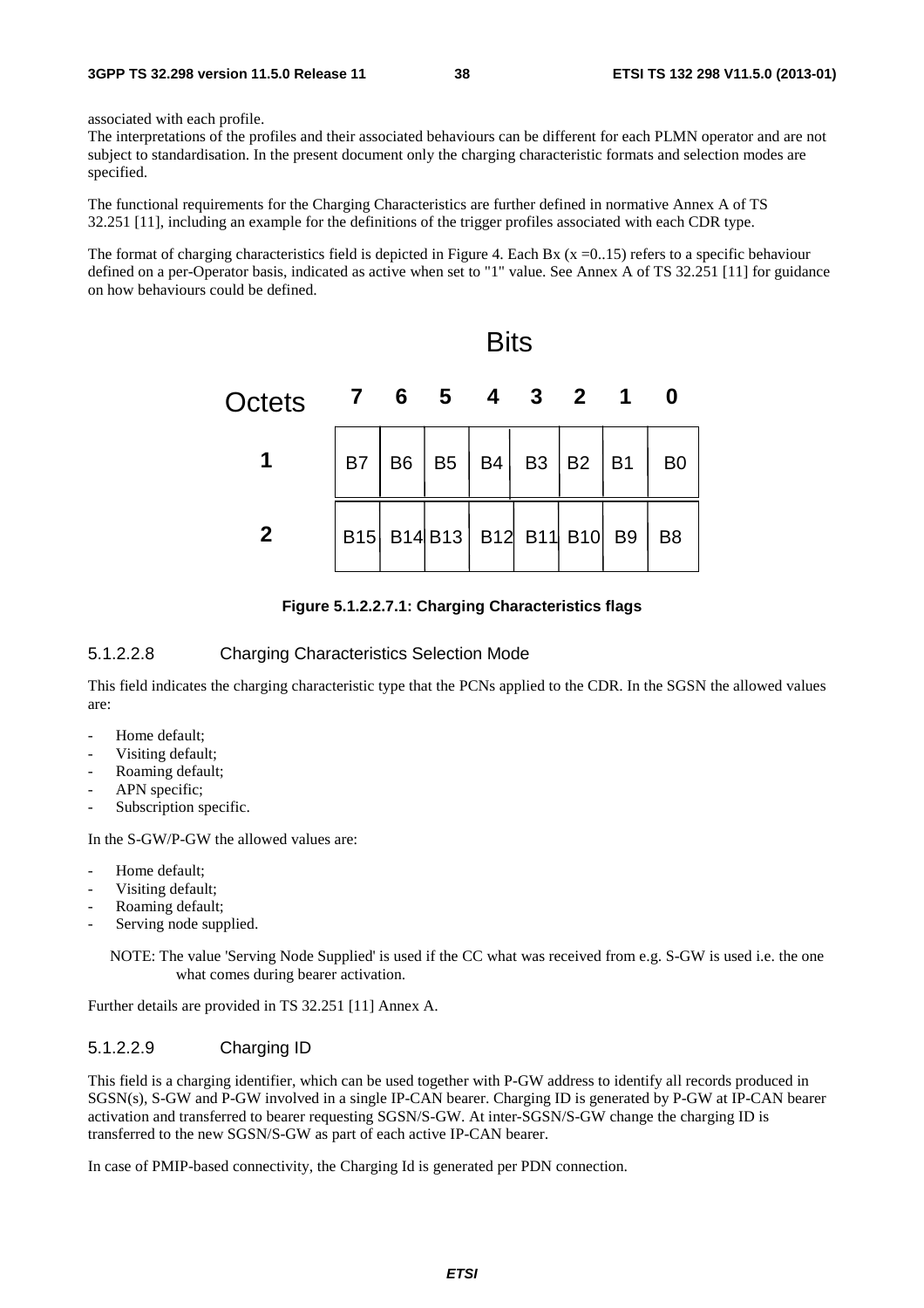#### **3GPP TS 32.298 version 11.5.0 Release 11 39 ETSI TS 132 298 V11.5.0 (2013-01)**

Different P-GWs allocate the charging ID independently of each other and may allocate the same numbers. The CGF and/or BS may check the uniqueness of each charging ID together with the P-GWs address and optionally (if still ambiguous) with the record opening time stamp.

### 5.1.2.2.10 Destination Number

This field contains short message Destination Number requested by the user. See TS 32.250 [10].

### 5.1.2.2.11 Diagnostics

This field includes a more detailed technical reason for the releases of the connection refer TS 32.250 [10]. The diagnostics may also be extended to include manufacturer and network specific information.

## 5.1.2.2.12 Duration

This field contains the relevant duration in seconds for IP-CAN bearer (S-CDR, SGW-CDR, PGW-CDR, and attachment (M-CDR).

It is the duration from Record Opening Time to record closure. For partial records this is the duration of the individual partial record and not the cumulative duration.

It should be noted that the internal time measurements may be expressed in terms of tenths of seconds or even milliseconds and, as a result, the calculation of the duration may result in the rounding or truncation of the measured duration to a whole number of seconds.

Whether or not rounding or truncation is to be used is considered to be outside the scope of the present document subject to the following restrictions:

- 1) A duration of zero seconds shall be accepted providing that the transferred data volume is greater than zero.
- 2) The same method of truncation/rounding shall be applied to both single and partial records.

## 5.1.2.2.13 Dynamic Address Flag

This field indicates that PDN address has been dynamically allocated for that particular IP CAN bearer (PDN connection). This field is missing if address is static. Dynamic address allocation might be relevant for charging e.g. as one resource offered and possible owned by network operator.

## 5.1.2.2.13a Dynamic Address Flag Extension

This field indicates that the IPv4 address has been dynamically allocated for that particular IP CAN bearer (PDN connection) of PDN type IPv4v6, and the dynamic IPv6 prefix is indicated in Dynamic Address Flag. This field is missing if IPv4 address is static. Dynamic address allocation might be relevant for charging e.g. as one resource offered and possible owned by network operator.

## 5.1.2.2.14 Event Time Stamps

These fields contain the event time stamps relevant for each of the individual record types.

All time-stamps include a minimum of date, hour, minute and second.

## 5.1.2.2.15 External Charging Identifier

A Charging Identifier received from a non-EPC, external network entity.

- When inter-working with IMS the external charging identifier is the ICID (IMS Charging IDentifier) as received from the IMS network by the P-GW;
- If required, Inter-working with other external entities will be subject of specification for further releases.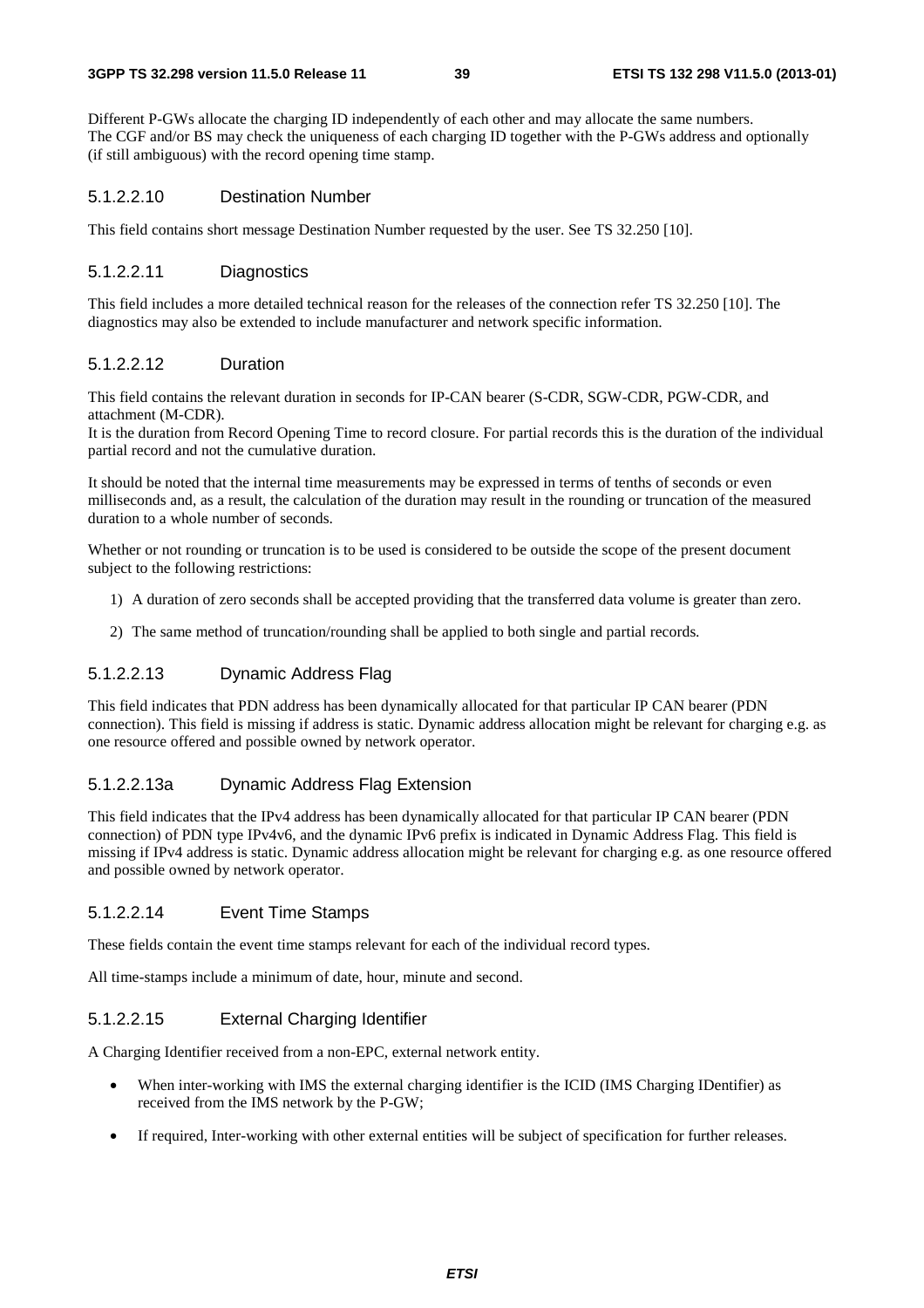### 5.1.2.2.16 GGSN Address Used

This field is the current serving GGSN/P-GW IP Address for the Control Plane. If both an IPv4 and an IPv6 address of the GGSN/P-GW are available, the SGSN shall include the IPv4 address in the CDR.

### 5.1.2.2.16A GGSN IPv6 Address Used

This field is the current serving GGSN/P-GW IPv6 Address for the Control Plane.

### 5.1.2.2.17 IMS Signalling Context

Indicates if the IP-CAN bearer is used for IMS signalling. It is only present if the IP-CAN bearer is an IMS signalling bearer. A IP-CAN bearer for IMS signalling is determined via the "IM CN Subsystem Signalling Flag" conveyed via the "Activate PDP context request" message from the MS to the network (refer to TS 24.008 ).

### 5.1.2.2.18 IMSI Unauthenticated Flag

This field indicates that provided "Served IMSI" is not authenticated, and relates to an emergency bearer established with IMSI as identifier (refer to TS 23.060 [202] and TS 29.274 [223]). This field is missing if IMSI is authenticated, or if IMSI is not provided as identifier.

### 5.1.2.2.19 LCS Cause

The LCS Cause parameter provides the reason for an unsuccessful location request according TS 49.031 [227].

## 5.1.2.2.20 LCS Client Identity

This field contains further information on the LCS Client identity:

- Client External ID;
- Client Dialled by MS ID;
- Client Internal ID.

## 5.1.2.2.21 LCS Client Type

This field contains the type of the LCS Client as defined in TS 29.002 [214].

## 5.1.2.2.22 LCS Priority

This parameter gives the priority of the location request as defined in TS 49.031 [227].

## 5.1.2.2.23 LCS QoS

This information element defines the Quality of Service for a location request as defined in TS 49.031 [227].

### 5.1.2.2.24 List of Service Data

This list includes one or more service data containers. Depending the reporting level of PCC rules one service data container either includes charging data for one rating group or for one rating group and service id combination. Each service data container may include the following fields:

**AF-Record-Information Charging Rule Base Name Data Volume Downlink Data Volume Uplink Event Based Charging Information Local Sequence Number PS Furnish Charging Information EPC Qos Information**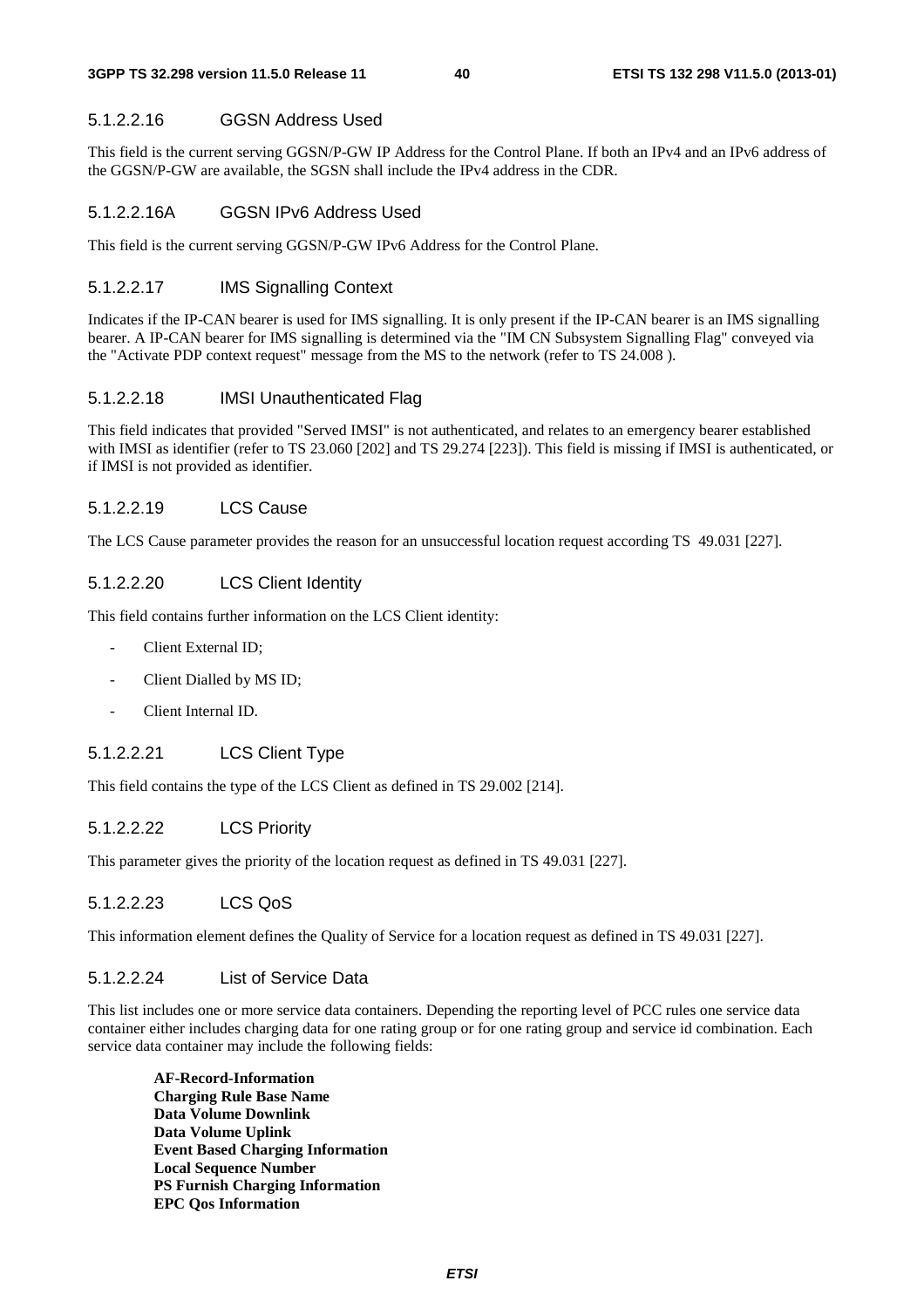**Rating Group Report Time Result Code Service Condition Change Service Identifier Service Specific Info Serving Node Address Time of First Usage Time of Last Usage Time Quota Mechanism Time Usage user location information 3GPP2 User Location Information Sponsor Identity Application Service Provider Identity** 

**Rating Group** is the identifier of rating group. This field is mandatory. The parameter corresponds to the Charging Key as specified in TS 23.203 [203].

**Charging Rule Base Name** is the reference to group of PCC rules predefined at the PCEF. This field is included if any of the PCC rules, which usage is reported within this service data container, was activated by using the Charging Rule Base Name as specified in TS 29.212 [220]. In case multiple Charging Rule Base Names activate PCC rules, which usage is reported within this service data container, the P-GW shall include only one occurrence to the service data container.

**Result Code** contains the result code after the interconnection with the OCS. This field may be added to the service data container if online and offline charging are both used for same rating group. The result code in service data container is the value of the Result-Code AVP received within last CCA message in corresponding MSCC AVP to this service data container.

**Local Sequence Number** is a service data container sequence number. It starts from 1 and is increased by 1 for each service date container generated within the lifetime of this IP-CAN bearer.

**Time of First Usage** is the time stamp for the first IP packet to be transmitted and mapped to the current service data container. For envelope reporting controlled by the Time Quota Mechanism, this indicates the time stamp for the first IP packet to be transmitted that causes an envelope to be opened – see TS 32.299 [50].

**Time of Last Usage** is the time stamp for the last IP packet to be transmitted and mapped to the current service data container. For envelope reporting, controlled by the Time Quota Mechanism, this indicates the time stamp for an envelope to be closed – see TS 32.299 [50] for conditions for envelope closure.

**Time Usage** contains the effective used time within the service data container recording interval.

**Service Condition Change** defines the reason for closing the service data container (see TS 32.251 [11]), such as tariff time change, IP-CAN bearer modification(e.g. QoS change, S-GW change, user location change), service usage thresholds, service idled out, termination or failure handling procedure. When one of the "CGI/SAI, ECGI or TAI or RAI Change" are reported as user location change, the dedicated value in service Condition Change is set instead of the generic "user location change" value. This field is specified as bitmask for support of multiple change trigger (e.g. S-GW and QoS change). This field is derived from Change-Condition AVP at Service-Data-Container AVP level defined in TS 32.299 [40] when received on Rf. Each value is mapped to the corresponding value in "ServiceConditionChange" field. When simultaneous change triggers are met, multiple Change-Condition values are set in field bitmask.When no Change-Condition AVP is provided, the "recordClosure" value is set for the service data container. For envelope reporting, the Service Condition Change value shall always take the value "envelopeClosure". The mechanism for creating the envelope is identified within the Time Quota Mechanism field.

**EPC Qos Information** in service specific service data containers contains the QoS applied for the service. This is included in the first service data container. In following container EPC QoS information is present if previous change condition is "QoS change". The P-GW shall include only one EPC QoS Information occurrence to one service data container.

**Serving Node Address** contains the valid serving node (e.g.SGSN/S-GW) control plane IP address during the service data container recording interval.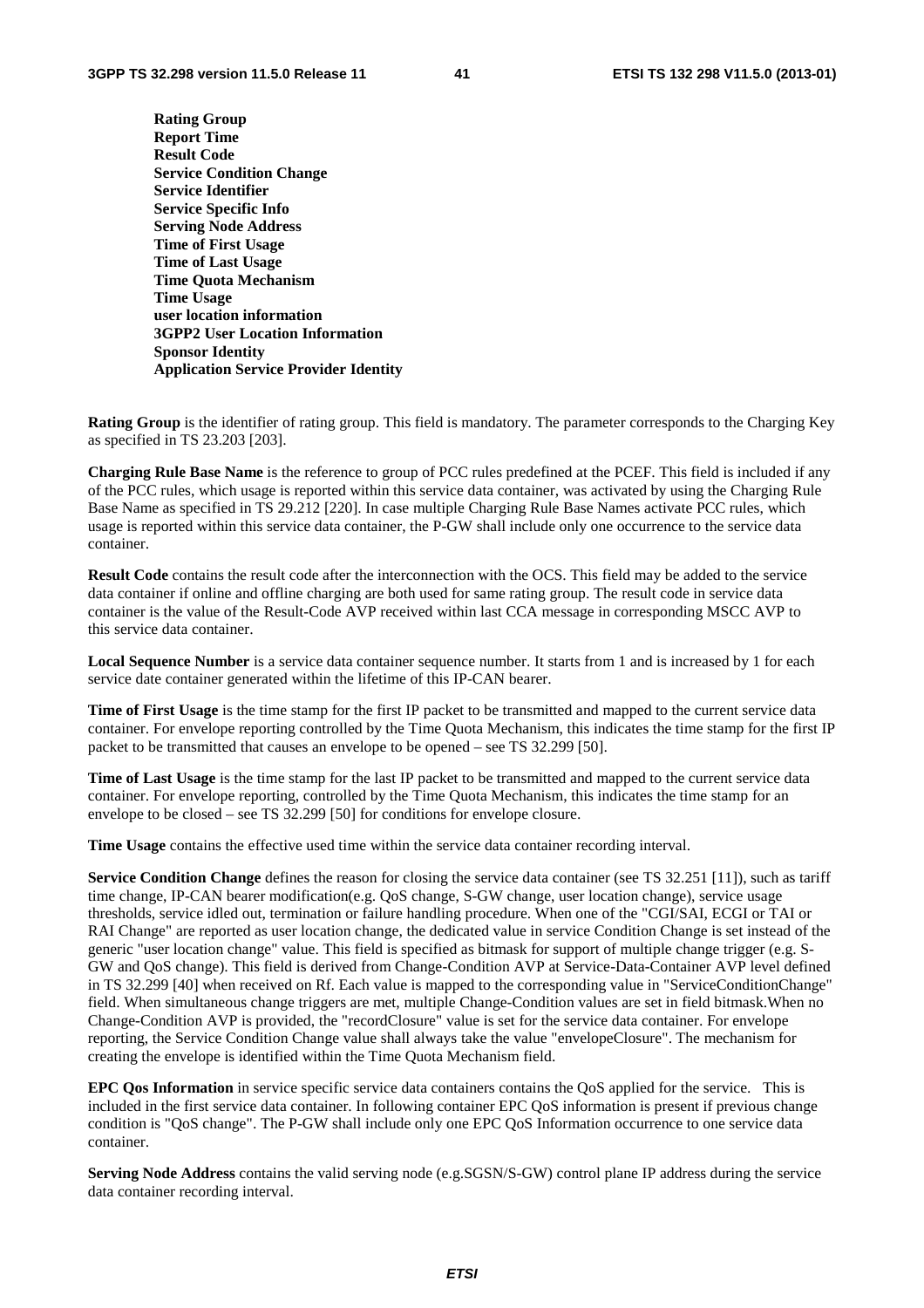**Data Volume Uplink** and **Downlink,** includes the number of octets transmitted during the service data container recording interval in the uplink and/or downlink direction, respectively. In case of GTP based tunnelling, the amount of data counted in P-GW shall be based on the payload of the GTP-U protocol. In case of PMIP based protocol, the amount of data counted in P-GW shall be based on the payload of the GRE tunnel. In case of DSMIPv6 based protocol, the amount of data counted in P-GW shall be based on the payload of the tunnelling layer. As minimum behaviour, the full payload shall be included.

**Report Time** is a time stamp, which defines the moment when the service data container is closed.

**Service Identifier** is an identifier for a service. The service identifier may designate an end user service, a part of an end user service or an arbitrarily formed group thereof. This field is only included if reporting is per combination of the rating group and service id.

**PS Furnish Charging Information** includes charging information per rating group in case it is sent by OCS.

**User location information** contains the user location (e.g. CGI/SAI, ECGI/TAI or RAI) where the UE was located during the service data container recording interval. This is included in the service data container only if previous container"s change condition is "user location change" or one of the "CGI/SAI, ECGI or TAI or RAI Change". Note the user location information in PGW-CDR main level contains the location where the UE was when PGW-CDR was opened.

**3GPP2 User Location Information** contains the 3GPP2 user location (i.e. 3GPP2-BSID: Cell-Id, SID, NID) where the UE was located during the service data container recording interval. This is included in the service data container only if previous container"s change condition is "user location change". Note the "3GPP2 user location information" in PGW-CDR main level contains the location where the UE was when PGW-CDR was opened.

**AF-Record-Information** includes the "AF Charging Identifier" (ICID for IMS) and associated flow identifiers generated by the AF and received by the P-GW over Gx interfaces as defined in TS 29.212 [220]. In case usage of PCC rules, which usage is reported within the container, has different AF-Record-Information then the P-GW shall include only one occurrence to the service data container.

**Event Based Charging Information** includes the number of events and associated timeStamps (each event is timestamped) during the service data container recording interval.

**Time Quota Mechanism** contains two further subfields and is included if envelope reporting is required:

**Time Quota Type** identifies the mechanism by which time based usage should be reported – as defined in TS 32.299 [50].

**Base Time Interval** identifies the length of the base time interval, for controlling the reporting of time based usage, in seconds.

**Service Specific Info** holds service specific data for a pre-defined PCC rule that is used for enhanced packet filtering.

**Sponsor Identity** identifies the sponsor willing to pay for the operator's charge for connectivity.

**Application Service Provider Identity** identifies application service provider that is delivering a service to an end user.

NOTE: Sponsor Identiy and Application Servcie Provider Identity are not used together with Service Identification reporting.

## 5.1.2.2.25 List of Traffic Data Volumes

This list applicable in S-CDR and SGW-CDR includes one or more containers.

In SGW-CDR containers are per QCI/ARP pair. This means that if QoS control within one IP-CAN bearer is applicable in S-GW, there can be several containers open at same time one per each applied QCI/ARP pair.

Each container includes the following fields:

#### **Data Volume Uplink, Data Volume Downlink, Change Condition and Change Time**.

**Data Volume Uplink** includes the number of octets transmitted during the use of the packet data services in the uplink direction. In MBMS charging, this field is normally to be set to zero, because MBMS charging is based on the volume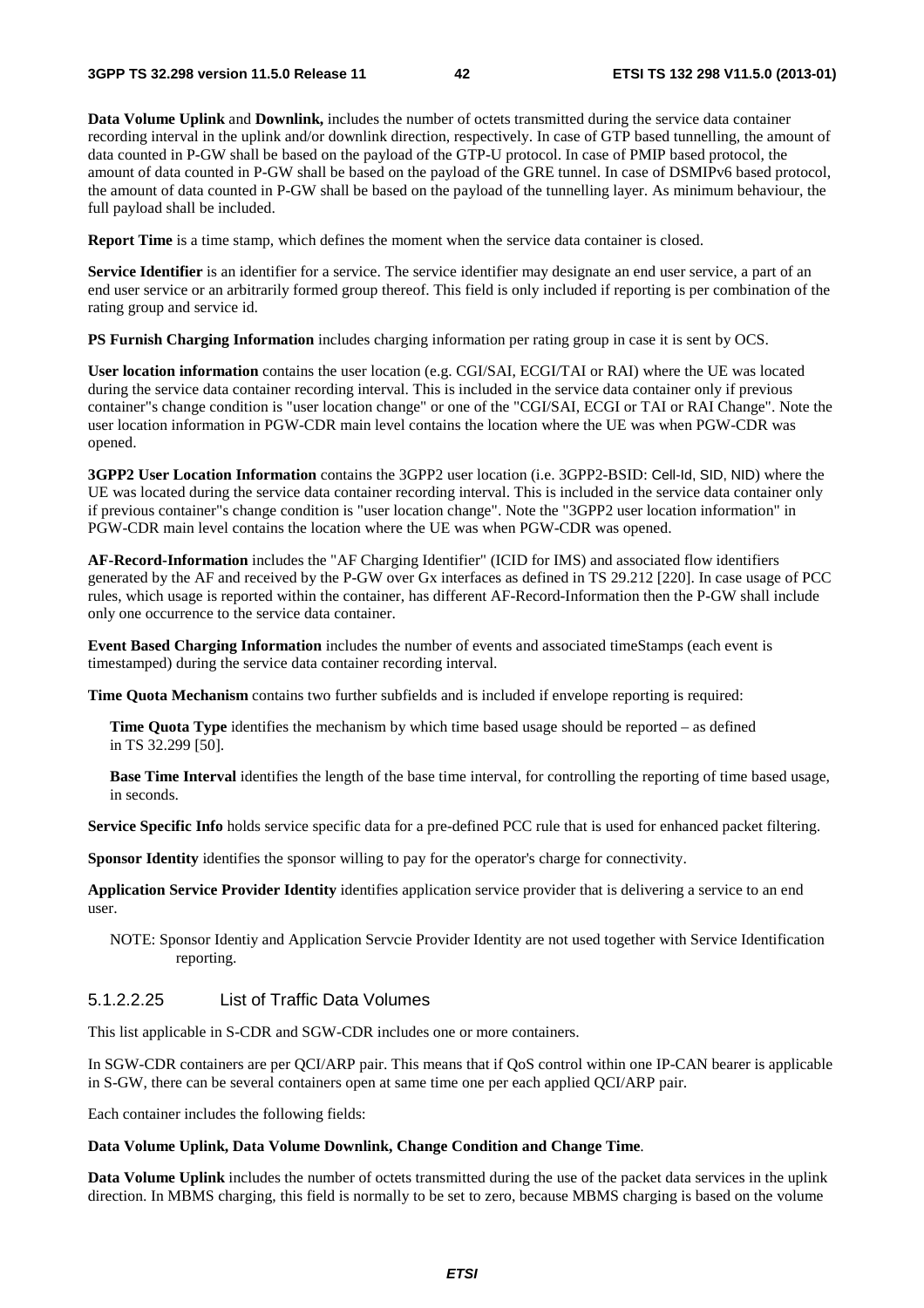of the downlink data. The counting of uplink data volumes is optional. In S-CDR this field is not present when the SGSN has successfully established Direct Tunnel between the RNC and the GGSN.

**Data Volume Downlink** includes the number of octets transmitted during the use of the packet data services in the downlink direction. In S-CDR this field is not present when the SGSN has successfully established Direct Tunnel between the RNC and the GGSN.

**Change Condition** defines the reason for closing the container (see TS 32.251 [11]), such as tariff time change, QoS change or closing of the CDR. . This field is derived from Change-Condition AVP Traffic-Data-Volumes AVP level defined in TS 32.299 [40] when received on Rf. Each value is mapped to the corresponding value in "ChangeCondition" field. When no Change-Condition AVP is provided, the "recordClosure" value is set for the container. For User Location Change, when one of the "CGI/SAI, ECGI or TAI or RAI Change" are reported as user location change, the dedicated value in service Condition Change is set instead of the generic "user location change" value.

**Change Time** is a time stamp, which defines the moment when the volume container is closed or the CDR is closed. All the active IP-CAN bearers do not need to have exactly the same time stamp e.g. due to same tariff time change (variance of the time stamps is implementation and traffic load dependent, and is out of the scope of standardisation).

**User Location Information** contains the location (e.g. CGI/SAI, ECGI/TAI or RAI) where the UE is located and used during the transfer of the data volume captured by the container (applicable only to the SGW-CDR). This is included in the Traffic data container only if previous container"s change condition is "user location change". Note the user location information in SGW-CDR main level contains the location where the UE was when PGW-CDR was opened.

**EPC QoS Information** In case of IP-CAN bearer specific container this contains authorized QoS for the IP-CAN bearer. First container for each QCI/ARP pair includes this field. In following containers this field is present if previous change condition is "QoS change". This field is applicable only in SGW-CDR.

In S-CDR first container includes following optional fields: QoS Requested and QoS Negotiated. In following containers QoS Negotiated is present if previous change condition is "QoS change". In addition to the QoS Negotiated parameter the QoS Requested parameter is present in following containers if the change condition is "QoS change" and the QoS change was initiated by the MS via a IP-CAN bearer modification procedure.

Table 5.1.2.2.23.1 illustrates an examplefor S-CDR but same principles are applicable also for SGW-CDR. There are five containers (sets of volume counts) caused by one QoS change, one location change, one tariff time change and one Direct Tunnel establishment (direct tunnel change applicable in S-CDR only). When CDR is opened the subscriber is in CGI1.

| $QoS$ Requested = $QoS1$                                   | $QoS$ Requested = $QoS$ 2 (if<br>requested by the MS)         |                                                                |
|------------------------------------------------------------|---------------------------------------------------------------|----------------------------------------------------------------|
| QoS Negotiated = QoS1                                      | $QoS$ Negotiated = $QoS2$                                     |                                                                |
| Data Volume Uplink = 1<br>Data Volume Downlink = $2$       | Data Volume Uplink = $5$<br>Data Volume Downlink = $6$        | Data Volume Uplink = 10<br>Data Volume Downlink = $3$          |
| Change Condition = QoS<br>change<br>$Time$ Stamp = $TIME1$ | Change Condition = Tariff<br>change<br>$Time$ Stamp = $TIME2$ | Change Condition = CGI/SAI<br>Change<br>$Time$ Stamp = $TIME3$ |

**Table 5.1.2.2.23.1: Example list of traffic data volumes** 

| Data Volume Uplink = $3$                                                                  | Change Condition = Record |
|-------------------------------------------------------------------------------------------|---------------------------|
| Data Volume Downlink = $4$                                                                | closed                    |
| User Location Info = $CGI2$                                                               | $Time$ Stamp = $TIME5$    |
| Change Condition = Direct<br>Tunnel establishment<br>Occurrence<br>$Time$ Stamp = $TIME4$ |                           |

First container includes initial QoS values and corresponding volume counts. Second container includes new QoS values and corresponding volume counts before tariff time change. Third container includes the indication of location change and corresponding volume counts before the location change and after the tariff time change. Fourth container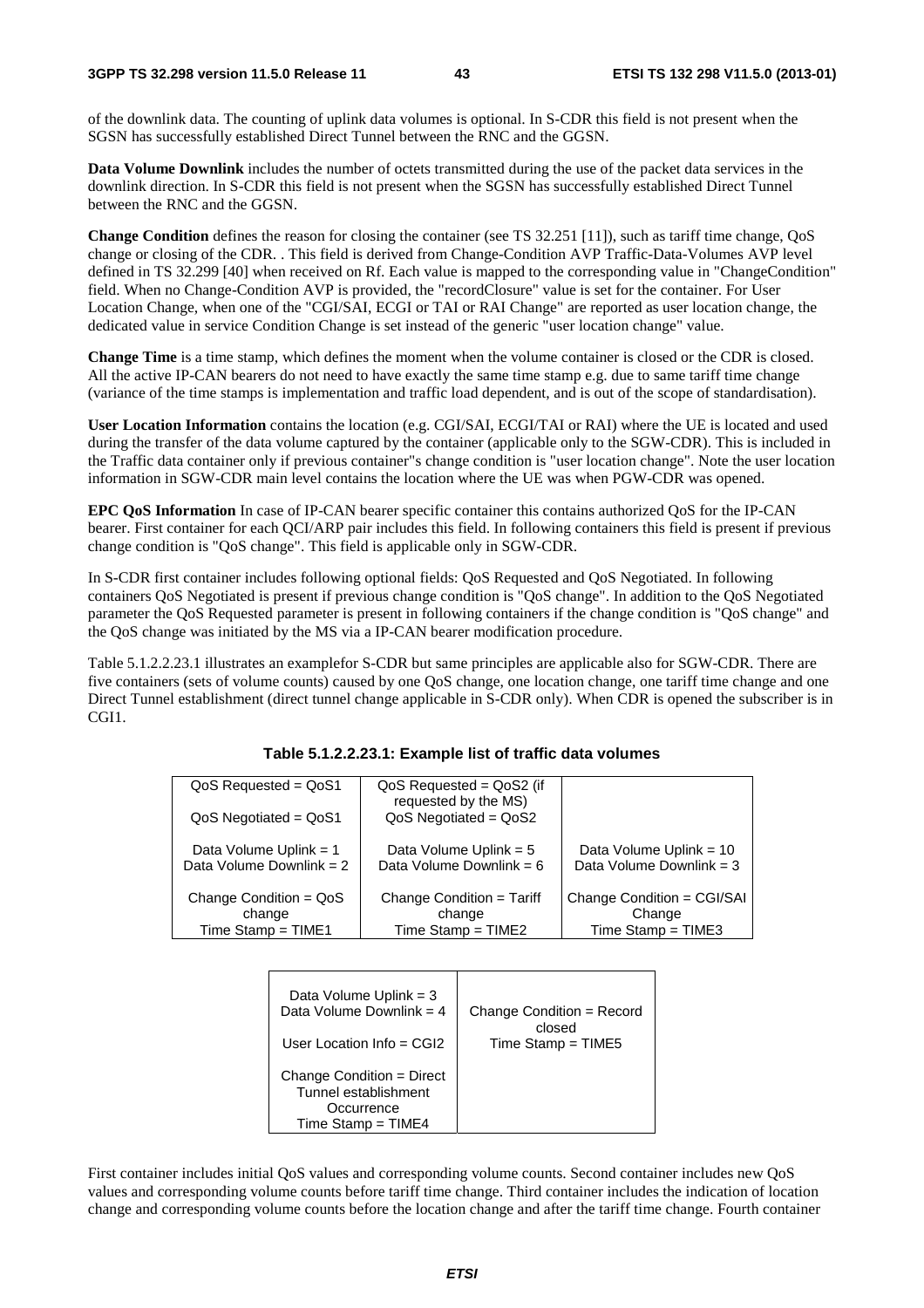includes volume counts after the location change and contains the indication of Direct Tunnel establishment. Last container includes no volume count as it refers to Direct Tunnel establishment. The total volume counts can be itemised as shown in Table 5.1.2.2.23.2 (tariff1 is used before and tariff2 after the tariff time change):

|                      |                                 | <b>Container</b> |
|----------------------|---------------------------------|------------------|
| QoS1+Tariff1         | uplink = 1, downlink = $2$      |                  |
| QoS2+Tariff1         | uplink = 5, downlink = $6$      | 2                |
| QoS2+Tariff2         | uplink = 13, downlink = $7$     | $3+4$            |
| QoS1                 | uplink = 1, downlink = $2$      |                  |
| QoS2                 | uplink = $18$ , downlink = $13$ | $2+3+4$          |
| Tariff1              | uplink = $6$ , downlink = $8$   | $1+2$            |
| Tariff <sub>2</sub>  | uplink = $13$ , downlink = $7$  | $3+4$            |
| CGI <sub>1</sub>     | uplink = $16$ , downlink = $11$ | $1+2+3$          |
| CGI <sub>2</sub>     | uplink = 3, downlink = $4$      | 4                |
| No Direct Tunnel     | uplink = $19$ , downlink = $15$ | $1+2+3+4$        |
| <b>Direct Tunnel</b> |                                 | 5                |

The amount of data counted in the S-GW shall be the payload of the user plane at the S1-U/S4/S2interface. Therefore the data counted already includes the IP PDP bearer protocols i.e. IP or PPP.

The data volume counted in the SGSN is dependent on the system. For GSM SGSN the data volume is the payload of the SNDCP PDUs at the Gb interface. For UMTS-SGSN it is the GTP-U PDUs at the Iu-PS interface. Therefore, in both systems, the data counted already includes the overheads of any PDP bearer protocols.

In GSM, in order to avoid that downstream packets transmitted from the old SGSN to the new SGSN at inter SGSN RA update induce the increase of the PDP CDR downstream volume counters in both SGSN the following rules must be followed:

- For PDP contexts using LLC in unacknowledged mode: an SGSN shall update the PDP CDR when the packet has been sent by the SGSN towards the MS;

 For PDP contexts using LLC in acknowledged mode, a GSM-SGSN shall only update the PDP CDR at the reception of the acknowledgement by the MS of the correct reception of a downstream packet. In other worlds, for inter SGSN RA update, the new SGSN shall update the PDP CDR record when a downstream packet sent by the old SGSN is received by the MS and acknowledged by the MS towards the new SGSN through the RA update complete message.

In UMTS, the not transferred downlink data can be accounted for in the S-CDR with "RNC Unsent Downlink Volume" field, which is the data that the RNC has either discarded or forwarded during handover. Data volumes retransmitted (by RLC or LLC) due to poor radio link conditions shall not be counted.

#### 5.1.2.2.26 Local Record Sequence Number

This field includes a unique record number created by this node. The number is allocated sequentially for each partial CDR (or whole CDR) including all CDR types. The number is unique within one node, which is identified either by field Node ID or by record-dependent node address (SGSN address, S-/P-GW address, Recording Entity).

The field can be used e.g. to identify missing records in post processing system.

### 5.1.2.2.27 Location Estimate

The Location Estimate field is providing an estimate of a geographic location of a target MS according to TS 29.002 [214].

#### 5.1.2.2.28 Location Method

The Location Method identifier refers to the argument of LCS-MOLR that was invoked as defined in 24.080 [209].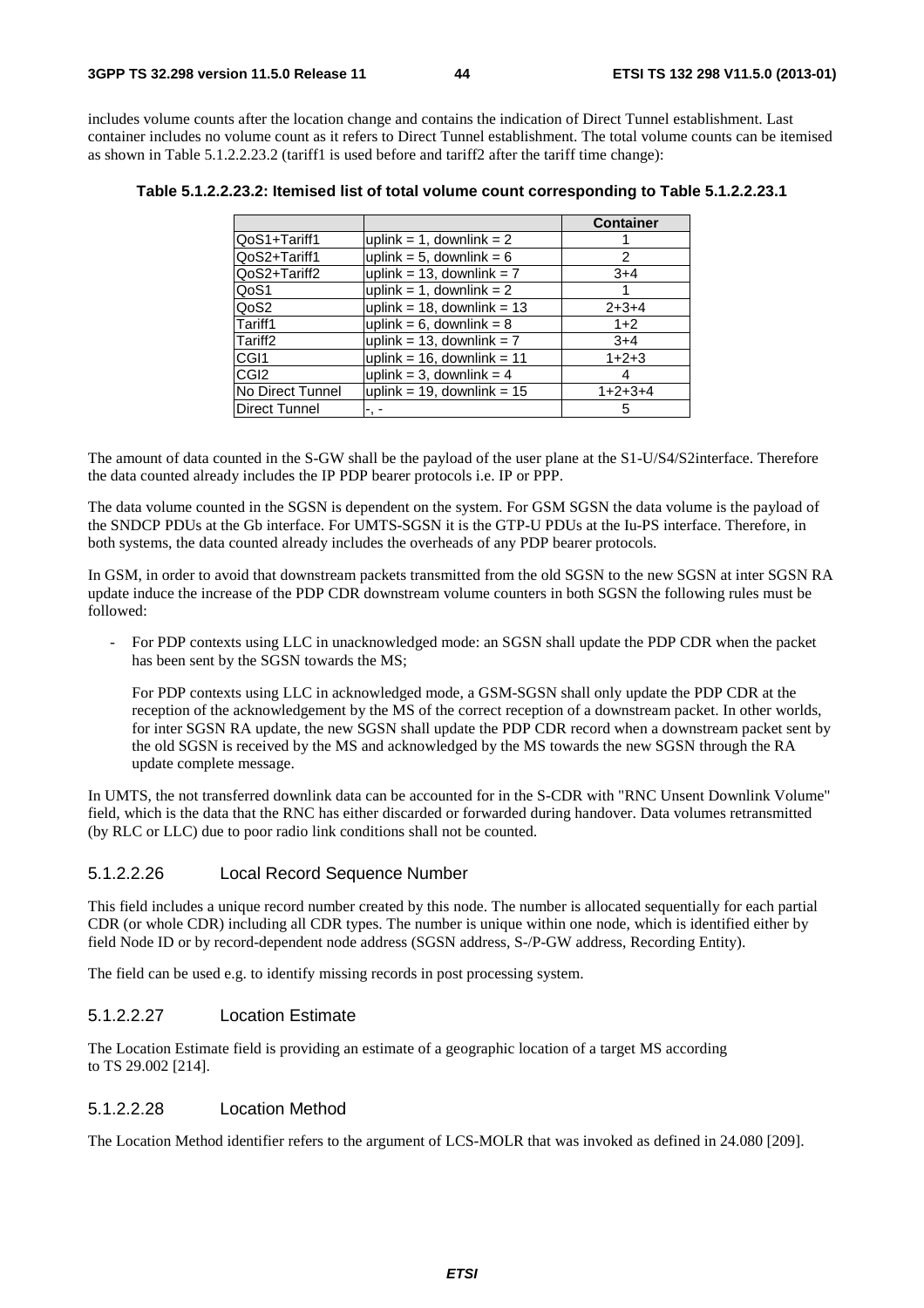### 5.1.2.2.29 Location Type

This field contains the type of the location as defined in TS 29.002 [214].

### 5.1.2.2.29A Low Priority Indicator

This field indicates if the PDN connection has a low priority, i.e. for Machine Type Communication.

#### 5.1.2.2.30 Measurement Duration

This field contains the duration for the section of the location measurement corresponding to the Perform\_Location\_Request and Perform\_Location\_Response by the SGSN.

#### 5.1.2.2.31 Message reference

This field contains a unique message reference number allocated by the Mobile Station (MS) when transmitting a short message to the service centre. This field corresponds to the TP-Message-Reference element of the SMS\_SUBMIT PDU defined in TS 23.040 [201].

### 5.1.2.2.32 MLC Number

This parameter refers to the ISDN (E.164[308]) number of a GMLC.

### 5.1.2.2.32A MME Name

This field contains the Diameter Identity of the serving MME.

### 5.1.2.2.32B MME Realm

This field contains the Diameter Realm Identity of the serving MME.

## 5.1.2.2.33 MS Network Capability

This MS Network Capability field contains the MS network capability value of the MS network capability information element of the served MS on PDP context activation or on GPRS attachment as defined in TS 24.008 [208].

### 5.1.2.2.34 MS Time Zone

This field contains the 'Time Zone' IE provided by the SGSN/MME and transferred to the S-GW/P-GW during the IP-CAN bearer activation/modification procedure as specified in TS 29.060 [215].

### 5.1.2.2.35 Network Initiated PDP Context

This field in S-CDR indicates that PDP context is network initiated. The field is missing in case of mobile activated PDP context.

### 5.1.2.2.36 Node ID

This field contains an optional, operator configurable, identifier string for the node that had generated the CDR. The Node ID may or may not be the DNS host name of the node.

#### 5.1.2.2.37 Notification to MS user

This field contains the privacy notification to MS user that was applicable when the LR was invoked as defined in TS 29.002 [214].

### 5.1.2.2.38 P-GW Address Used

These field is the serving P-GW IP Address for the Control Plane. If both an IPv4 and an IPv6 address of the P-GW is available, the P-GW shall include the IPv4 address in the CDR.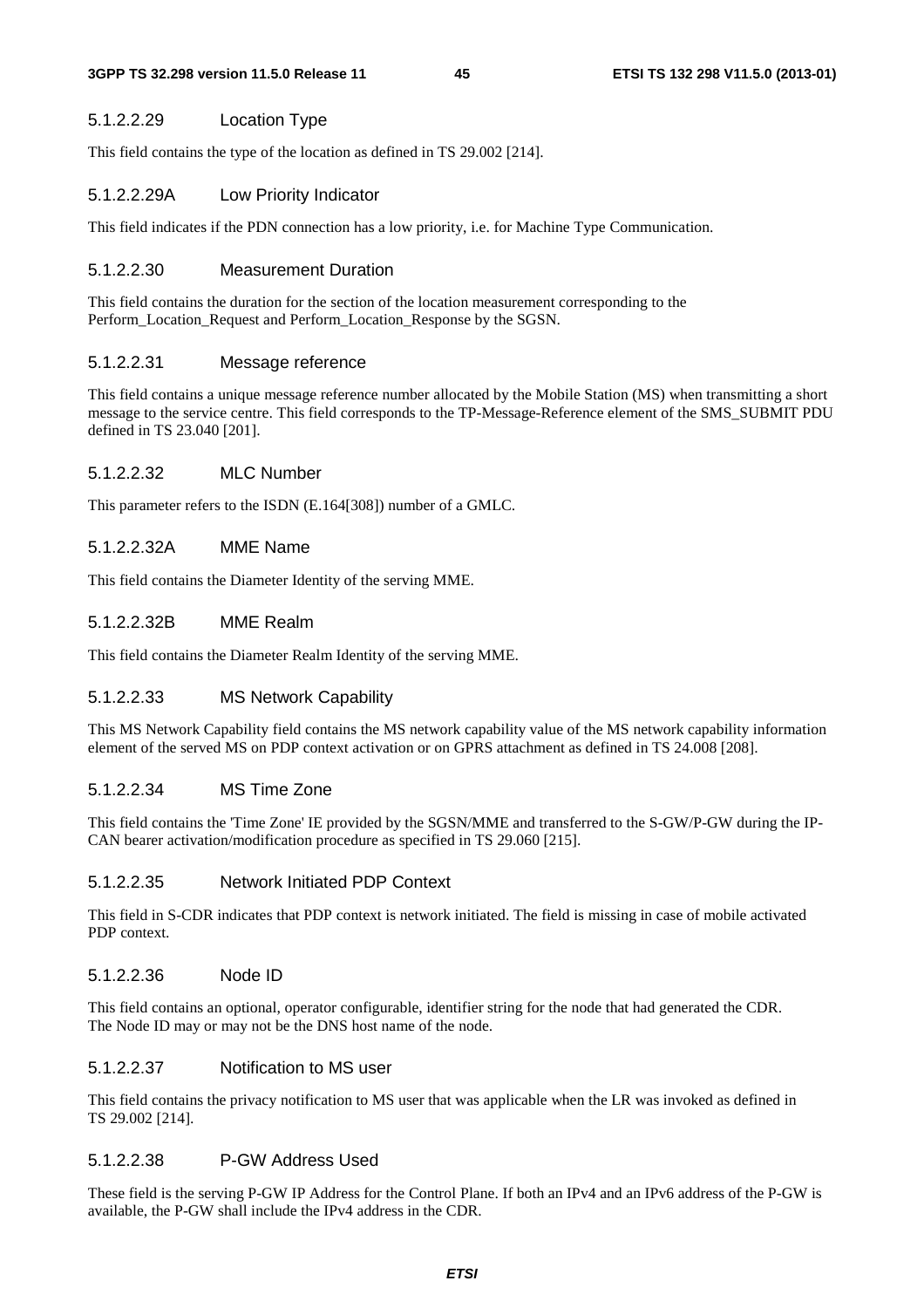### 5.1.2.2.39 P-GW PLMN Identifier

This field is the P-GW PMLN Identifier (Mobile Country Code and Mobile Network Code).

The MCC and MNC are coded as described for "User Location Info" in TS 29.274 [223].

### 5.1.2.2.40 PDN Connection Charging ID

This field defines the PDN connection (IP-CAN session) Charging identifier to identify different records belonging to same PDN connection. This field includes Charging Id of first IP-CAN bearer activated within the PDN connection. Together with P-GW address this uniquely identifies the PDN connection.

## 5.1.2.2.41 PDP Type

This field defines the PDP type, e.g. IP, PPP, or IHOSS:OSP (see TS 29.060 [215] for exact format).

### 5.1.2.2.42 PDP/PDN Type

This field defines the bearer type, e.g. IP, PPP, or IHOSS:OSP. See TS 29.060 [215] for exact format of PDP type.

#### 5.1.2.2.43 Positioning Data

This information element is providing positioning data associated with a successful or unsuccessful location attempt for a target MS according TS 49.031 [227].

#### 5.1.2.2.44 Privacy Override

This parameter indicates if the LCS client overrides MS privacy when the GMLC and VMSC/SGSN for an MT-LR are in the same country as defined in TS 29.002 [214].

### 5.1.2.2.45 PS Furnish Charging Information

This field includes following information elements for IP-CAN bearer (PGW-CDR):

PS Free Format Data

This field contains charging information sent by the OCS in the Diameter Credit Control *Credit-Control-Answer* messages as defined in TS 32.251 [11]. The data can be sent either in one Diameter Credit Control *Credit-Control-Answer* message or several Diameter Credit Control *Credit-Control-Answer* messages with append indicator. This data is transferred transparently in the PS Furnish Charging Information field of the relevant call records.

If the PS Free Format Data is received more than once during one IP-CAN bearer for which an offline session is established, the append indicator defines whether the PS Free Format Data is appended to previous received PS Free Format Data and stored in the relevant record or the information of the last PS Free Format Data received is stored in the relevant record (the previous PS Free Format Data information shall be overwritten).

In the event of partial output the currently valid "PS Free format data" is stored in the partial record.

• PS FFD Append Indicator:

This field contains an indicator whether PS free format data is to be appended to the PS free format data stored in previous partial CDR. This field is needed in CDR post processing to sort out valid PS free format data for that IP-CAN bearer from sequence of partial records. Creation of partial records is independent of received PS Free Format Data and thus valid PS free format data may be divided to different partial records.

 If field is missing then the PS free format data in this CDR replaces all received PS free format data in previous CDRs. Append indicator is not needed in the first partial record. In following partial records indicator shall get value true if all PS Free Format Data received during that partial record have append indicator. If one or more of the received PS Free Format Data for that PDP Context during the partial record do not have append indicator then this field shall be missing.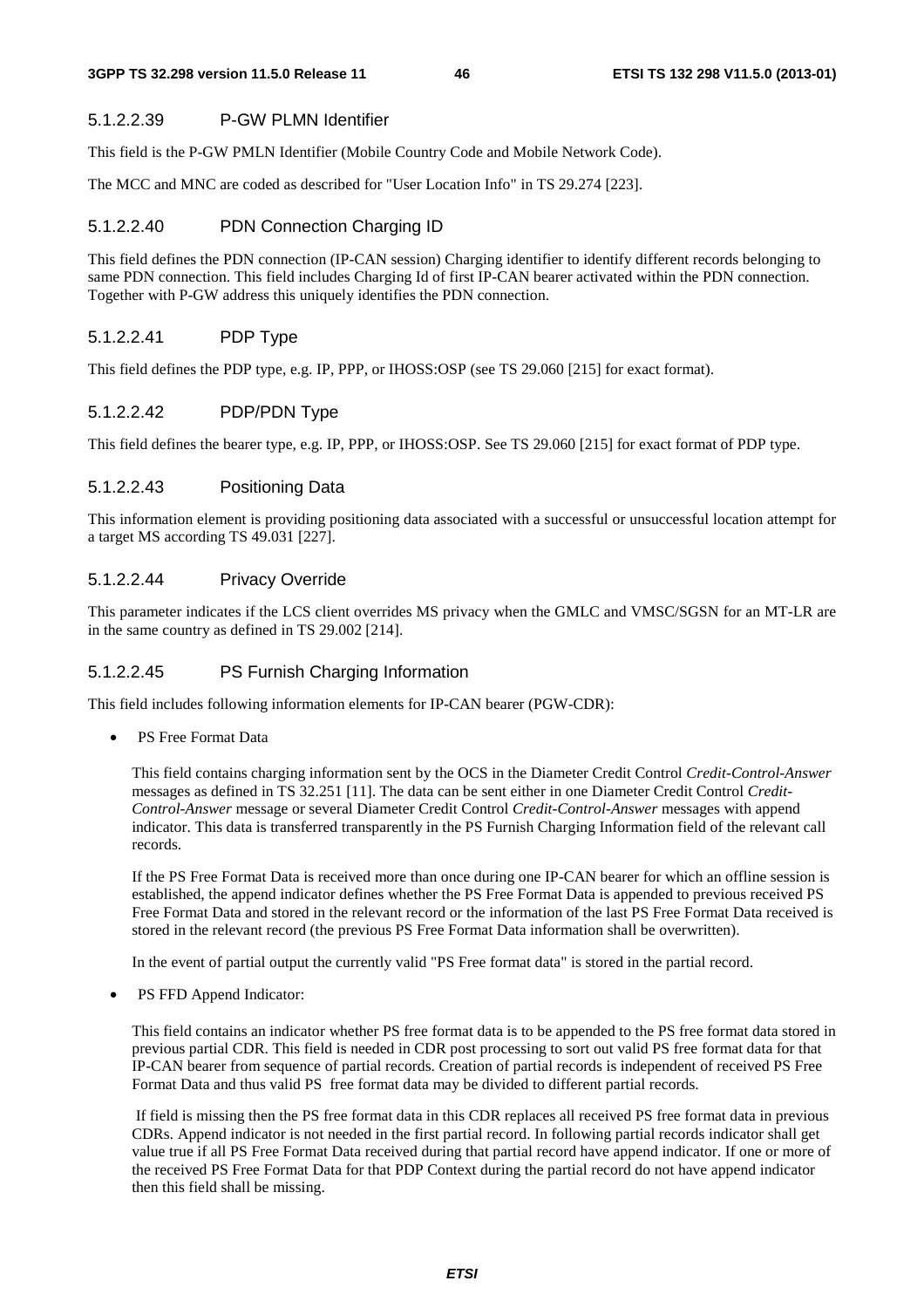## 5.1.2.2.46 QoS Requested/QoS Negotiated

Quality of Service Requested contains the QoS desired by MS at IP-CAN bearer activation. QoS Negotiated indicates the applied QoS accepted by the network.

If a pre-Release '99 only capable terminal is served, the applicable QoS parameters and their encoding in the CDRs are specified in TS 32.015 [228].

In all other cases, the applicable QoS attributes are defined in the "Quality of Service profile" in TS 23.060 [202], and their encoding in the CDR corresponds to the "Quality of Service profile" specified in TS 29.060 [215].

## 5.1.2.2.47 RAT Type

Holds the value of RAT Type, as provided to S-GW and P-GW, specified in TS 29.061 [216].

The field is provided by the SGSN/MME and transferred to the S-GW/P-GW during the IP-CAN bearer activation/modification.

## 5.1.2.2.48 Record Extensions

This field enables network operators and/or manufacturers to add their own recommended extensions to the standard record definitions. This field contains a set of "management extensions" as defined in X.721 [305]. This is conditioned upon the existence of an extension.

## 5.1.2.2.49 Record Opening Time

This field contains the time stamp when the MS is attached to a SGSN (M-CDR) or IP-CAN bearer is activated in SGSN/S-GW/P-GW (S-CDR, SGW-CDR, PGW-CDR) or record opening time on subsequent partial records (see TS 32.250 [4] for exact format).

Record opening reason does not have a separate field. For SGW/PGW-CDRs and M-CDR it can be derived from the field "Sequence number"; i.e. either a missing field or a value one (1) means activation of IP-CAN bearer (SGW/PGW-CDR) or GPRS attachment (M-CDR). For the S-CDR the field "SGSN change" also needs to be taken into account.

## 5.1.2.2.50 Record Sequence Number

This field contains a running sequence number employed to link the partial records generated in the SGSN/SGW/PGW for a particular MM context or IP-CAN bearer (characterised with the same Charging ID and PGW address pair). For M-CDR or S-CDR the sequence number always restarts from one (1) after an inter-SGSN routing area update, see field "SGSN change". The Record Sequence Number is missing if the record is the only one produced in the SGSN/SGW/PGW (e.g. inter-SGSN routing area update can result to two M-CDR or two S-CDRs without sequence number and field "SGSN change" present in the second record).

## 5.1.2.2.51 Record Type

The field identifies the type of the record e.g. S-CDR, SGW-CDR, PGW-CDR, M-CDR, S-SMO-CDR and S-SMT-CDR.

## 5.1.2.2.52 Recording Entity Number

This field contains the E.164 number assigned to the entity that produced the record. For further details see TS 23.003 [200].

### 5.1.2.2.53 RNC Unsent Downlink Volume

This field contains the unsent downlink volume that the RNC has either discarded or forwarded to 2G-SGSN and already included in S-CDR. This field is present when RNC has provided unsent downlink volume count at RAB release and can be used by a downstream system to apply proper charging for this PDP context.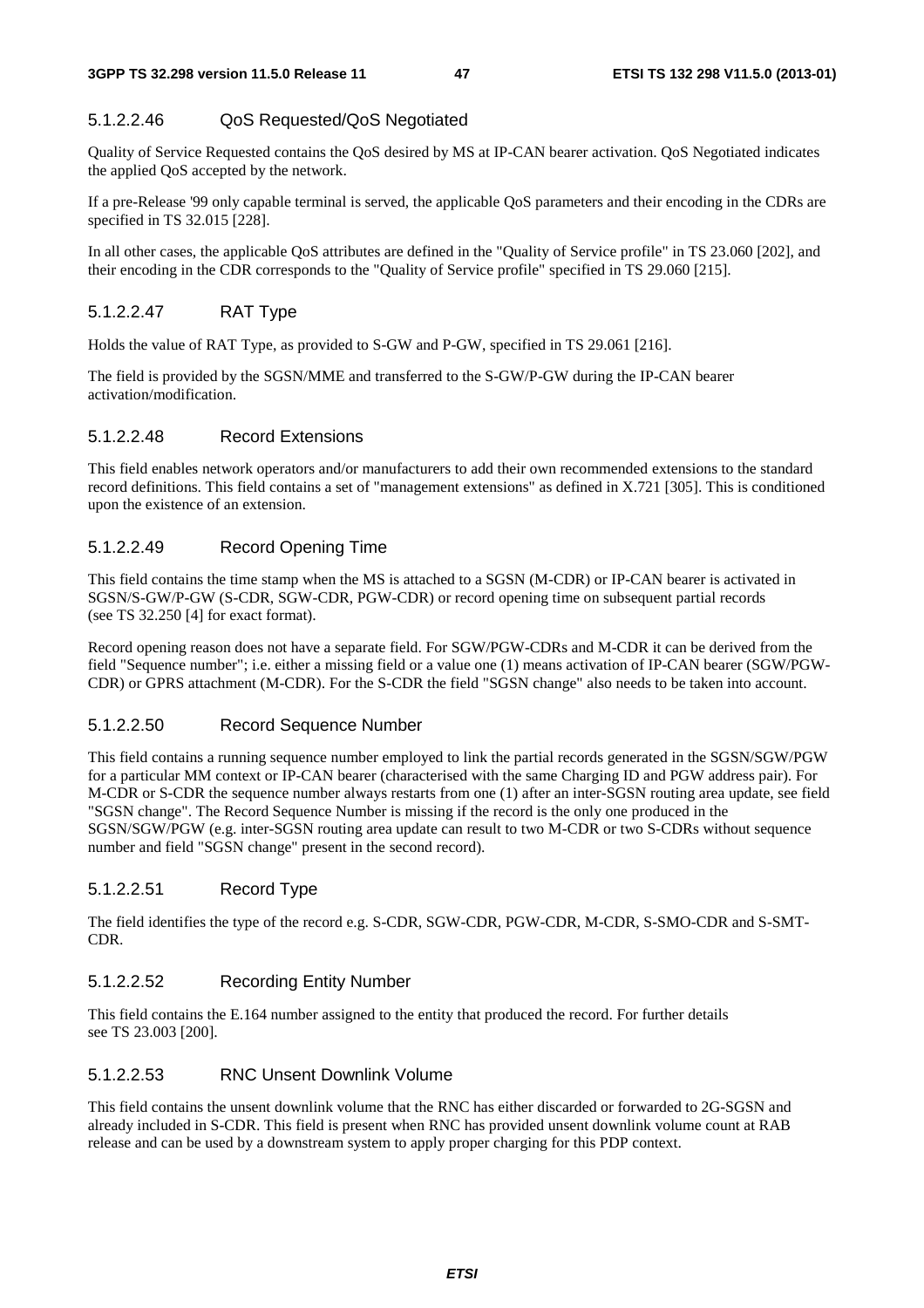## 5.1.2.2.54 Routing Area Code/Location/Cell Identifier/Change of location

These fields can occur only in SGSN generated CDRs. The location information contains a combination of the Routing Area Code (RAC) and an optional Cell Identifier of the routing area and cell in which the served party is currently located. In GSM the Cell Identifier is defined by the Cell Identity (CI) and in UMTS by the Service Area Code (SAC). Any change of location (i.e. Routing Area change) may be recorded in the change of location field including the time at which the change took place.

The location field contains a combination of the location area code (LAC), cell identity (CI) and MCC+MNC of the cell in which the served party is currently located.

The change of location field is optional and not required if partial records are generated when the location changes.

The RAC and (optionally) CI are coded according to 3G TS 24.008 [208] and the SAC according TS 25.413 [212].

### 5.1.2.2.55 S-GW Address Used

These field is the serving S-GW IP Address for the Control Plane. If both an IPv4 and an IPv6 address of the S-GW is available, the S-GW shall include the IPv4 address in the CDR.

## 5.1.2.2.56 S-GW Change

This field is present only in the SGW-CDR to indicate that this is the first record after an S-GW change.

### 5.1.2.2.57 Served 3GPP2 MEID

This field contains the Mobile Equipment Identity of the user's terminal in 3GPP2 access, and the content is defined in TS 29.272 [222].

## 5.1.2.2.58 Served IMEI

This field contains the International Mobile Equipment Identity (IMEI) of the equipment served, if available. The term "served" equipment is used to describe the ME involved in the transaction recorded e.g. the called ME in the case of a network initiated PDP context.

The structure of the IMEI is defined in TS 23.003 [200].

#### 5.1.2.2.59 Served IMEISV

This field contains the International Mobile Equipment Identity and Software Version Number (IMEISV) and is defined in TS 23.003 [200].

#### 5.1.2.2.60 Served IMSI

This field contains the International Mobile Subscriber Identity (IMSI) of the served party. The term "served" party is used to describe the mobile subscriber involved in the transaction recorded e.g. the calling subscriber in case of a mobile initiated PDP context.

The structure of the IMSI is defined in TS 23.003 [200].

### 5.1.2.2.61 Served MN NAI

This field contains the Mobile identifier of the served user, in NAI format based on IMSI, as defined TS 23.003 [200].

### 5.1.2.2.62 Served MSISDN

This field contains the Mobile Station (MS) ISDN number (MSISDN) of the served party. The term "served" party is used to describe the mobile subscriber involved in the transaction recorded. In case of multi-numbering the MSISDN stored in a CDR will be the primary MSISDN of the calling party.

The structure of the MSISDN is defined in TS 23.003 [200].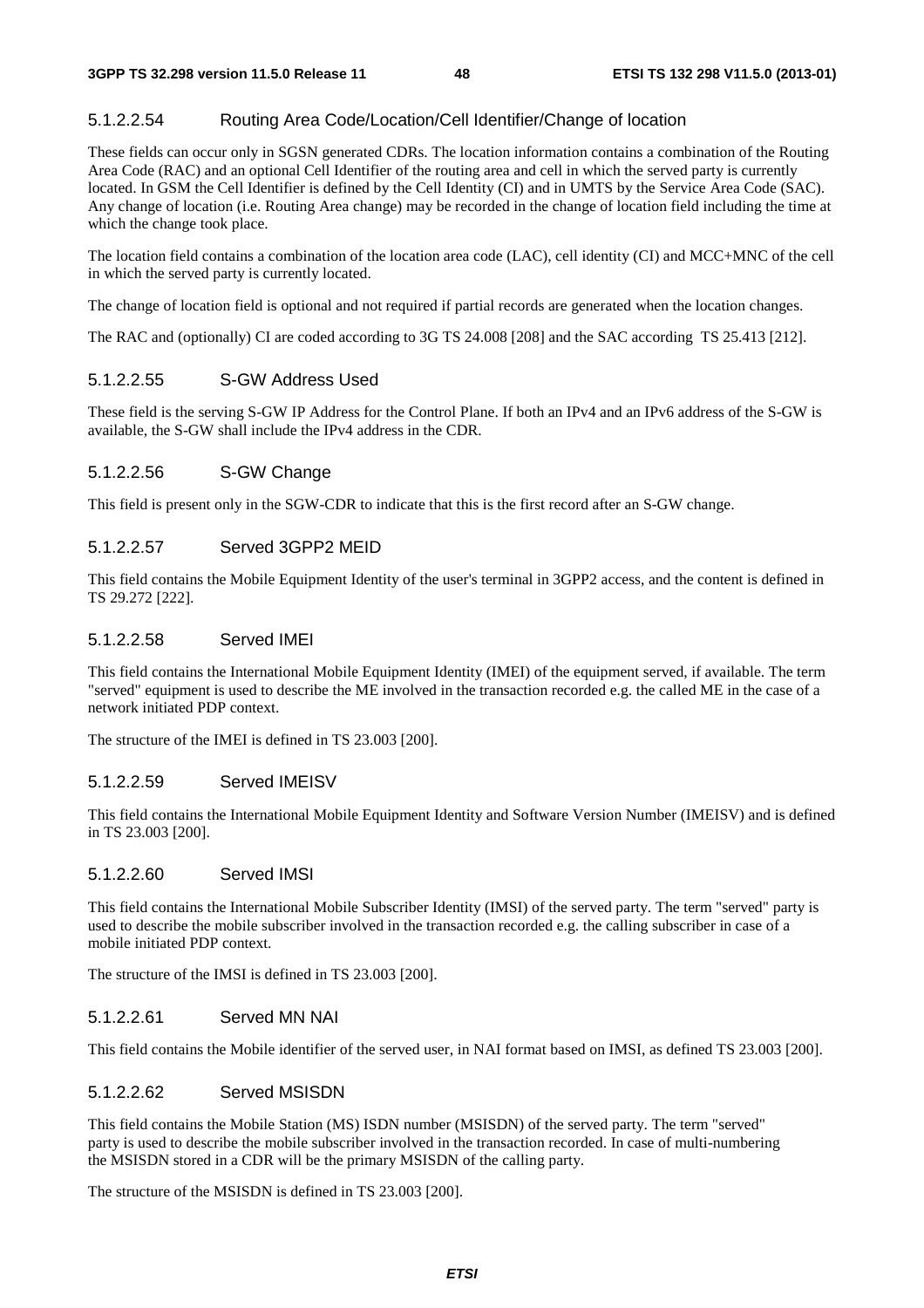## 5.1.2.2.63 Served PDP Address

This field contains the PDP address of the served IMSI. This is a network layer address i.e. of type IPv4 address or IPv6 prefix. The address for each PDP type is allocated either temporarily or permanently (see "Dynamic Address Flag"). This parameter shall be present except when both the PDP type is PPP and dynamic PDP address assignment is used.

## 5.1.2.2.64 Served PDP/PDN Address

This field contains the IP address for the PDN connection (PDP context, IP-CAN bearer). This is a network layer address i.e. of type IPv4 address or IPv6 prefix. The address for each Bearer type is allocated either temporarily or permanently (see "Dynamic Address Flag"). This parameter shall be present except when both the Bearer type is PPP and dynamic address assignment is used.

## 5.1.2.2.64A Served PDP/PDN Address Extension

This field contains the IPv4 address for the PDN connection (PDP context, IP-CAN bearer) when dual-stack IPv4 IPv6 is used, and the IPv6 prefix is included in Served PDP Address or Served PDP/PDN Address.

## 5.1.2.2.64B Served PDP/PDN Address prefix length

This field contains the prefix length of an IPv6 typed Served PDP/PDN Address. The field needs not available for prefix length of 64 bits, as in this case the 64 bit prefix length default shall be assumed.

## 5.1.2.2.65 Service Centre Address

This field contains a E.164 number identifying a particular service centre e.g. Short Message Service (SMS) centre (see TS 23.040 [201]).

## 5.1.2.2.66 Serving Node Address

These fields contain one or several control plane IP addresses of SGSN, MME, ePDG, HSGW or S-GW, which have been connected during the record.

If both an IPv4 and an IPv6 address of the SGSN/S-GW/MME/ePDG/HSGW are available, the S-GW/P-GW shall include the IPv4 address in the CDR.

## 5.1.2.2.66A Serving Node IPv6 Address

These fields contain one or several control plane IPv6 addresses of SGSN, MME, ePDG, HSGW or S-GW, which have been connected during the record.

## 5.1.2.2.67 Serving Node PLMN Identifier

This field contains a serving node (SGSN/S-GW/MME/ePDG/HSGW) PLMN Identifier (Mobile Country Code and Mobile Network Code).

The MCC and MNC are coded as described for "Routing Area Identity" in TS 29.060 [75].

## 5.1.2.2.68 Serving Node Type

These fields contain one or several serving node types in control plane of S-GW or P-GW, which have been connected during the record. The serving node types listed here map to the serving node addresses listed in the field "Serving node Address" in sequence.

For Originated and Terminated SMS CDRs, this field contains the Node Type which generates the CDRs, i.e SGSN or MME.

## 5.1.2.2.69 SGSN Address

These fields contain one or several IP addresses of SGSN. The IP address of the SGSN can be either control plane address or user plane address.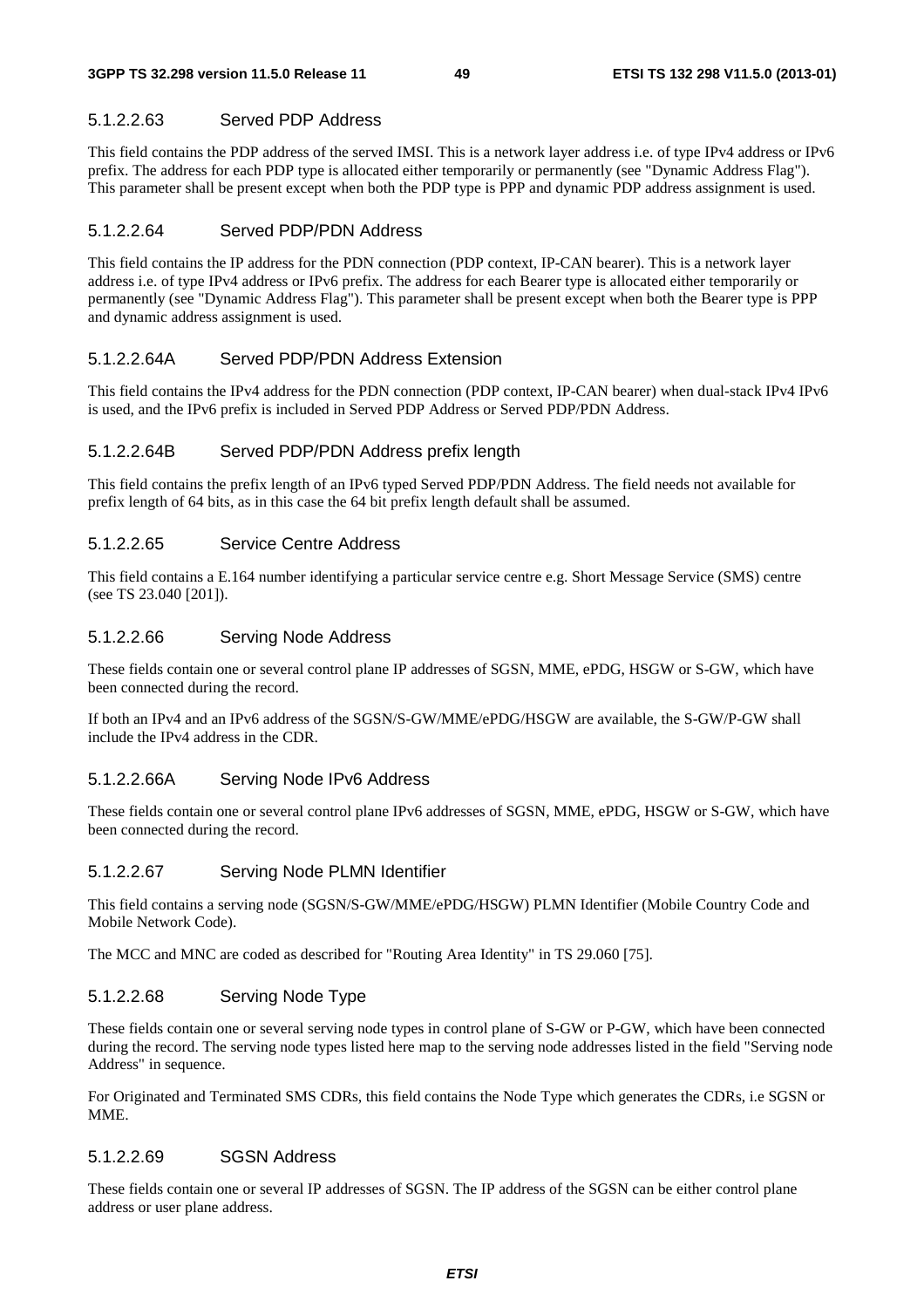The S-CDR fields contain single address of current SGSN.

The M-CDR fields only contain the address of the current SGSN.

If both an IPv4 and an IPv6 address of the SGSN are available, the SGSNs shall include the IPv4 address in the CDR.

#### 5.1.2.2.69A SGSN IPv6 Address

These fields contain one or several IPv6 addresses of SGSN. The IP address of the SGSN can be either control plane address or user plane address.

#### 5.1.2.2.70 SGSN Change

This field is present only in the S-CDR to indicate that this is the first record after an inter-SGSN routing area update.

#### 5.1.2.2.71 Short Message Service (SMS) Result

This field contains the result of an attempt to deliver a short message either to a service centre or to a mobile subscriber (see TS 29.002 [214]). Note that this field is only provided if the attempted delivery was unsuccessful.

#### 5.1.2.2.72 Start Time

This field contains the time when the IP-CAN session starts at the S-GW/P-GW, available in the CDR for the first bearer in an IP-CAN session.

## 5.1.2.2.73 Stop Time

This field contains the time when the IP-CAN session is terminated at the S-GW/P-GW, available in the CDR for the last bearer in an IP-CAN session..

## 5.1.2.2.74 User CSG Information

This field contains the "User CSG Information" status of the user accessing a CSG cell: it comprises CSG ID within the PLMN, Access mode and indication on CSG membership for the user when hybrid access applies, as defined in TS 29.060 [215] for GPRS case, and in TS 29.274 [223] for EPC case.

### 5.1.2.2.75 User Location Information

This field contains the User Location Information as described in

- TS 29.060 [215] for GTP case (e.g. CGI, SAI, RAI),
- TS 29.274 [223] for eGTP case (e.g. CGI, SAI, RAI TAI and ECGI) and
- TS 29.275 [224] for PMIP case.

The field is provided by the SGSN/MME and transferred to the S-GW/P-GW during the IP-CAN bearer activation/modification.

### 5.1.2.2.76 Orginating Address

This field is the Originating Address of the SME as defined in TS 23.040 [201].

### 5.1.2.3 WLAN CDR parameters

This subclause contains the description of the CDR parameters that are specific to the PS domain CDR types as specified in TS 32.252 [12].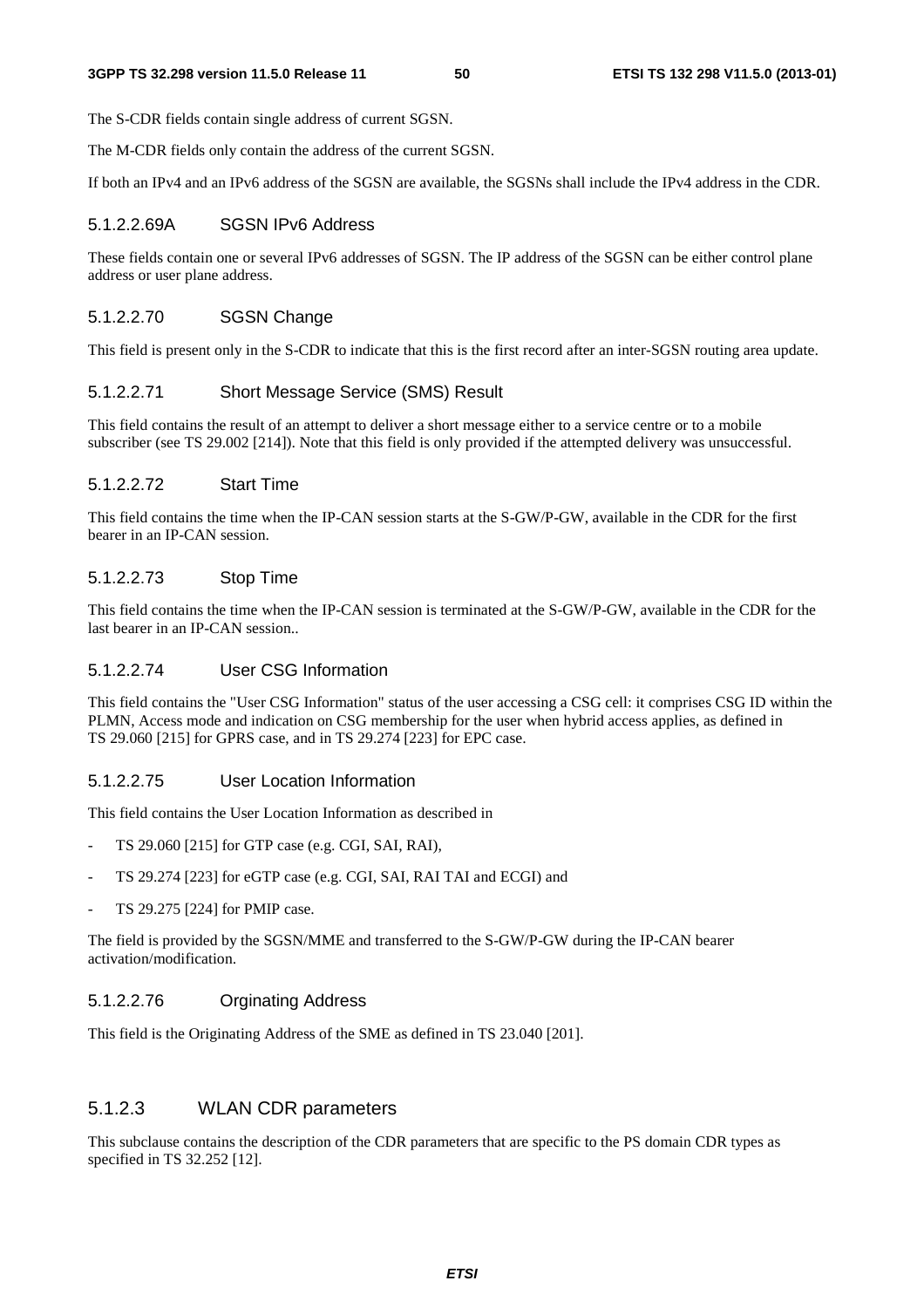# 5.1.3 Subsystem level CDR parameters

This subclause contains the description of the CDR parameters that are specific to the subsystem level CDR types. This comprises the CDR types from the CN IM subsystem (TS 32.260 [20]).

## 5.1.3.1 IMS CDR parameters

This clause contains the description of each field of the IMS CDRs specified in TS 32.260 [20].

## 5.1.3.1.1 Access Correlation ID

This field holds the charging identifier of the access network. For GPRS and I-WLAN access, this shall be the GPRS Charging ID, for EPS, this shall be the charging ID and for other access networks this shall be the Access Network Charging Identifier Value.

## 5.1.3.1.2 Access Network Information

Holds the SIP P-header "P-Access-Network-Info".

## 5.1.3.1.3 Alternate Charged Party Address

Holds the address of an alternate charged party determined by an AS at IMS session initiation.

## 5.1.3.1.3A AoC Information

AoC information is the AoC related Charging information transfered to the CDF, as defined in TS 32.280 [21].

## 5.1.3.1.4 Application Provided Called Parties

Holds a list of the Called Party Address(es), if the address(es) are determined by an AS (SIP URL, E.164…).

## 5.1.3.1.5 Application Servers Information

This is a grouped CDR field containing the fields: "Application Server Involved", "Application Provided Called Parties" and 'Status'.

### 5.1.3.1.6 Application Servers Involved

Holds the ASs (if any) identified by the SIP URLs.

5.1.3.1.7 Void

## 5.1.3.1.8 Bearer Service

Holds the used bearer service for the PSTN leg.

## 5.1.3.1.9 Called Party Address

In the context of an end-to-end SIP transaction (except for SIP REGISTER and SIP SUBSCRIBE transactions) this field holds the address of the party (Public User ID or Public Service ID) to whom the SIP transaction is posted. The Called Party Address shall be populated with the SIP URI (according to RFC3261 [401]) or TEL URI (according to RFC3966 [402]) contained in the outgoing Request-URI of the request (e.g. after ENUM query or after AS interaction). Called Party Address could also be populated with an URN (according to RFC5031 [407]) for an emergency SIP session.

For a registration procedure this field holds the party (Public User ID) to be registered. In this case, the Called Party Address field is obtained from the "To" SIP header of the SIP Request. For a subscription procedure this field holds the address of the resource for which the originator wants to receive notifications of change of states. In this case, the Called Party Address field is obtained from the outgoing Request-URI of the SIP Request.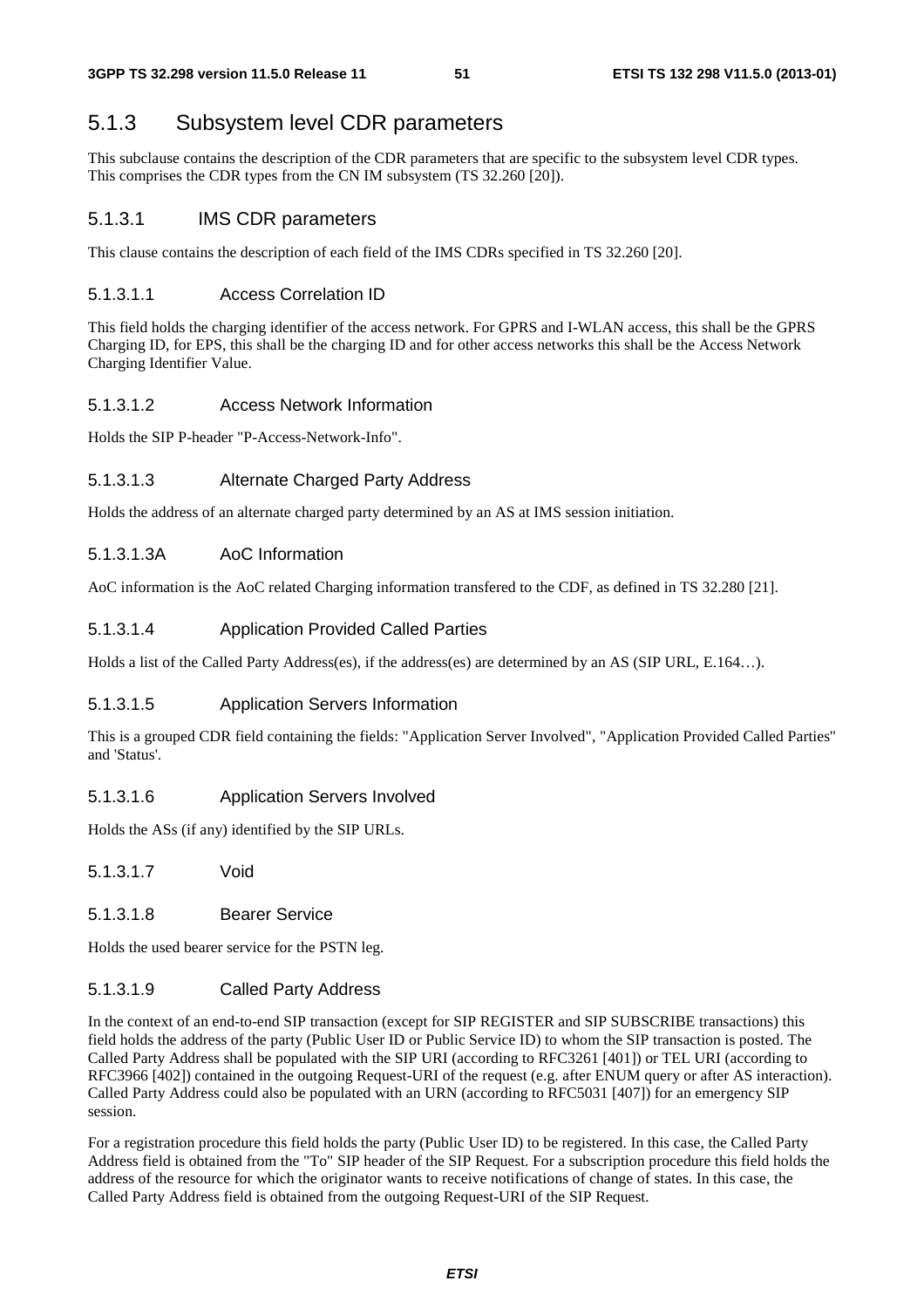## 5.1.3.1.10 Carrier Select Routing

This item holds information on carrier select routing, received by S-CSCF during ENUM/DNS processes. The parameter corresponds to the *CarrierSelectRoutingInformation* AVP.

## 5.1.3.1.11 Cause for Record Closing

This field contains a reason for the release of the CDR including the following:

- normal release: end of session;
- partial record generation: time (duration) limit, maximum number of changes in charging conditions (e.g. maximum number in 'List of Message Bodies' exceeded) or service change (e.g. change in media components);
- abnormal termination:
- management intervention (request due to O&M reasons).
- CCF initiated record closure;

A more detailed reason may be found in the Service Reason Return Code field.

## 5.1.3.1.12 Content Disposition

This sub-field of Message Bodies holds the content disposition of the message body inside the SIP signalling, Contentdisposition header field equal to "render", indicates that "the body part should be displayed or otherwise rendered to the user". Content disposition values are: session, render, inline, icon, alert, attachment, etc.

## 5.1.3.1.13 Content Length

This sub-field of Message Bodies holds the size of the data of a message body in bytes.

#### 5.1.3.1.14 Content Type

This sub-field of Message Bodies holds the MIME type of the message body, Examples are: application/zip, image/gif, audio/mpeg, etc.

## 5.1.3.1.15 Event

The *Event* parameter holds the content of the "Event" header defined in RFC 3265 [403],

## 5.1.3.1.16 Expires

The *Expires* parameter holds the content of the "Expires" header.

#### 5.1.3.1.16A From Address

This field holds the information from the SIP From Header.

#### 5.1.3.1.17 GGSN Address

This parameter holds the control plane IP address of the GGSN that handles one or more media component(s) of a IMS session. If GPRS is used to access the IMS, the GGSN address is used together with the GPRS charging ID as the access part of the charging correlation vector. The charging correlation vector is comprised of an access part and an IMS part, which is the IMS Charging Identifier. For further information regarding the composition of the charging correlation vector refer to the appropriate clause in TS 32.240 [1].

## 5.1.3.1.18 GPRS Charging ID

This parameter holds the GPRS charging ID (GCID) which is generated by the GGSN for a GPRS PDP context. There is a 1:1 relationship between the GCID and the PDP context. If GPRS is used to access the IMS, the GCID is used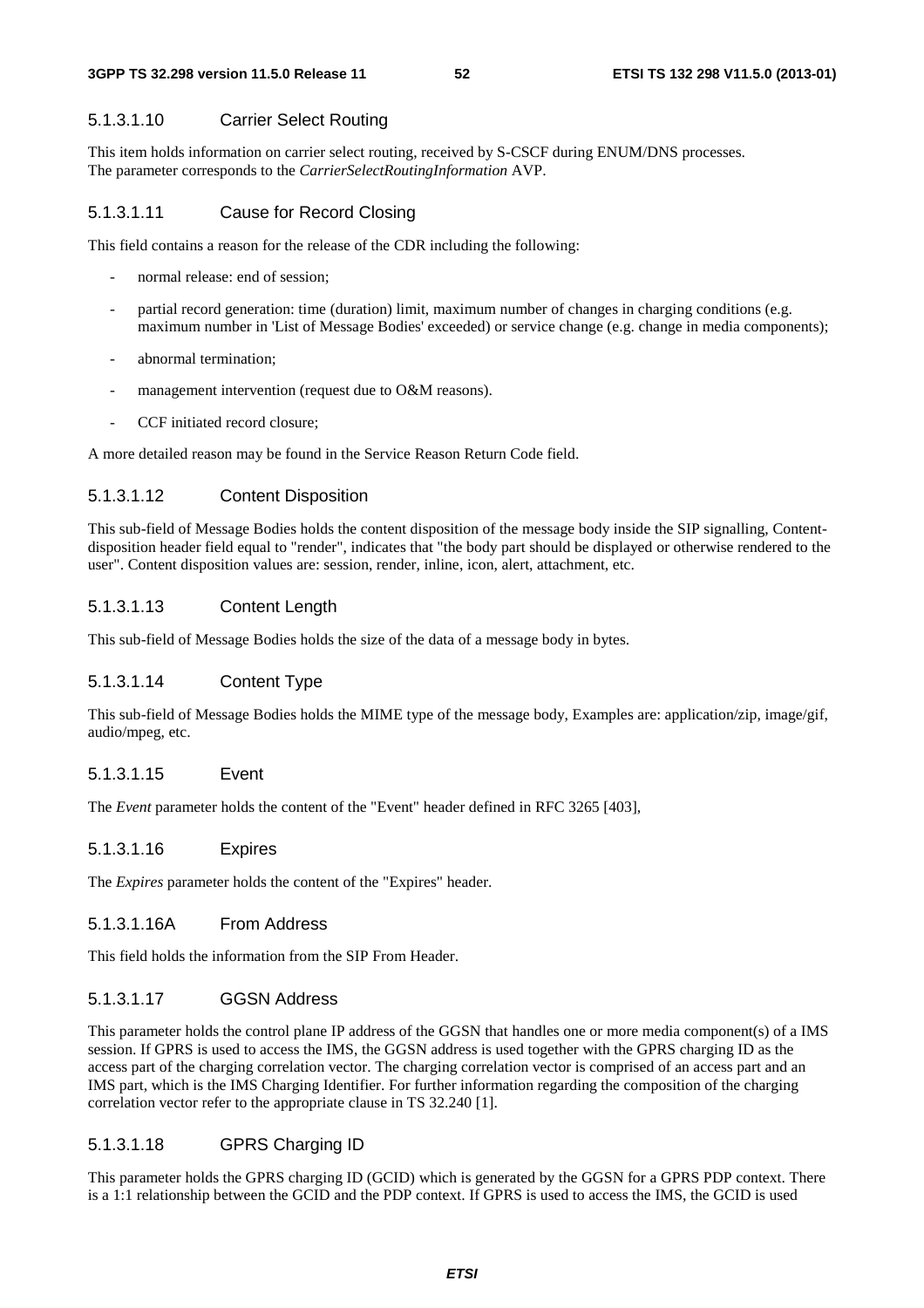together with the GGSN address as the access part of the charging correlation vector that is comprised of an access part and an IMS part, which is the IMS Charging Identifier.

For further information regarding the composition of the charging correlation vector refer to the appropriate clause in TS 32.240 [1].

### 5.1.3.1.18a Void

### 5.1.3.1.19 IMS Charging Identifier

This parameter holds the IMS charging identifier (ICID) as generated by the IMS node for the SIP session/transaction. The value of the ICID parameter is identical with the 'icid-value' parameter defined in TS 24.229 [210]. The 'icid-value' is a mandatory part of the P-Charging-Vector and coded as a text-based UTF-8 charset (as are all SIP messages). For further information regarding the composition and usage of the P-Charging-Vector refer to TS 32.260 [20], TS 24.229 [210] and RFC 3455 [404].

The ICID value is globally unique across all 3GPP IMS networks for a time period of at least one month, implying that neither the node that generated this ICID nor any other IMS node reuse this value before the uniqueness period expires. The one month minimum uniqueness period counts from the time of release of the ICID, i.e. the ICID value no longer being used. This can be achieved by using node specific information, e.g. high-granularity time information and/or topology/location information. The exact method how to achieve the uniqueness requirement is an implementation issue.

At each SIP session unrelated method, both initial and subsequent (e.g., REGISTER, NOTIFY, MESSAGE etc.), a new, session unrelated ICID is generated at the first IMS network element that processes the method. This ICID value is contained in the SIP request and response of that SIP transaction and must be valid for the duration of the transaction.

At each SIP session establishment a new, session specific ICID is generated at the first IMS network element that processes the session-initiating SIP INVITE message. This ICID is then used in all subsequent SIP messages for that session (e.g., 200 OK, (re-)INVITE, BYE etc.) until the session is terminated.

#### 5.1.3.1.20 IMS Communication Service Identifier

This parameter holds the IMS Communication Service Identifier (ICSI) as contained in the P-Asserted-Service header of a SIP request to identify an IMS Communication Service as defined in TS 24.229 [210].

#### 5.1.3.1.20A IMS Emergency Indicator

This field indicates the IMS session or registration is an IMS emergency session or emergency registration.This field is missing if IMS session/registration is not detected as an IMS emergency session/registration.

### 5.1.3.1.21 Incomplete CDR Indication

This field provides additional diagnostics when the CCF detects missing ACRs.

#### 5.1.3.1.21A Initial IMS Charging Identifier

This parameter holds the Initial IMS charging identifier (ICID) as generated by the IMS node for the initial SIP session created for IMS service continuity.

#### 5.1.3.1.21B IP Realm Default Indication

This field indicates whether the IP realm used for the SDP media component is the Default IP realm or not.

### 5.1.3.1.22 List of Associated URI

The list of non-barred public user identities (SIP URIs and/or TEL URIs) associated to the public user identity under registration. The list of identities is obtained from the P-Associated-URI header of a 200 OK SIP response to a REGISTER request.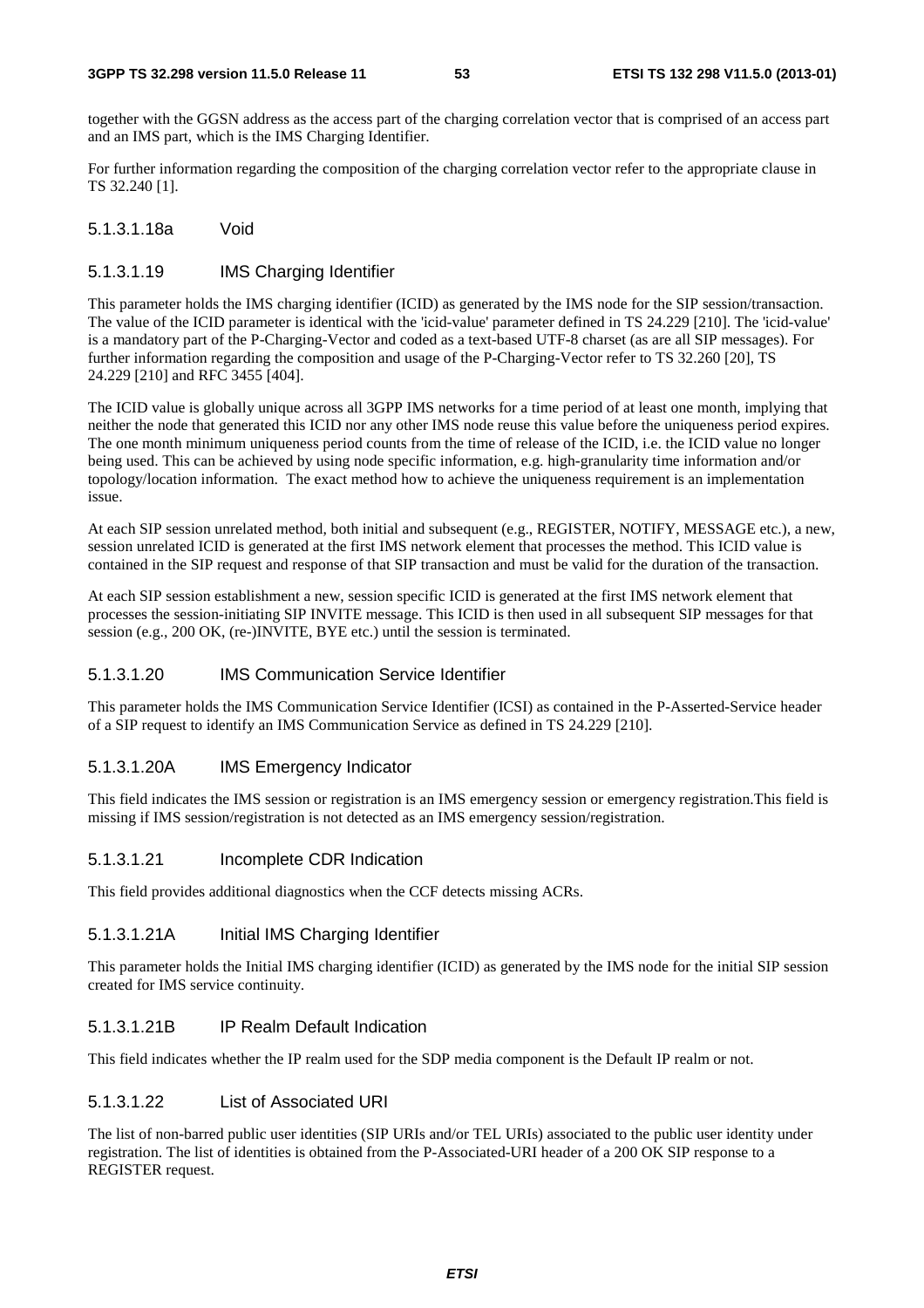## 5.1.3.1.23 List of Called Asserted Identity

This field holds the address or addresses (SIP URI and/or TEL URI according to RFC 3261 [401] and RFC 3966 [402] respectively) of the party (Public User ID or Public Service ID) of the finally asserted called party.

These address/addresses are obtained from the P-Asserted-Identity SIP header field of the 2xx responses corresponding to a SIP request either initiating a dialog or a standalone transaction.

This field shall be present when the P-Asserted-Identity SIP header field is available in the SIP 2xx response. In case no P-Asserted-Identity is known, this list shall include one item (of type SIP URI) with the value 'unknown'.

## 5.1.3.1.24 List of Calling Party Address

The address or addresses (Public User ID or Public Service ID) of the party requesting a service or initiating a session. This field may hold the SIP URI (according to RFC 3261 [401]), the TEL URI (according to RFC 3966 402]) or both the SIP URI and the TEL URI of the calling party. The address is obtained from the P-Asserted-Identity header of a non-REGISTER SIP Request, either initiating a dialog or a standalone transaction.

## 5.1.3.1.25 List of Early SDP Media Components

This is a grouped field which may occur several times in one CDR. This field describes session, media parameters and timestamps related to media components set to active according to SDP signalling exchanged during a SIP session establishment and before the final successful or unsuccessful SIP answer to the initial SIP INVITE message is received. Once a media component has been set to active, subsequent status changes shall also be registered.

This field applies only to SIP session related cases, but it may be present both in event CDRs (unsuccessful session establishment) and session CDRs (successful session establishment).

The List of Early SDP Media Components contains the following elements:

- **SDP** Offer Timestamp;
- **SDP** Answer Timestamp;
- **SDP** Media Components;
- **Media Initiator flag;**
- **SDP** Session Description.

These fields are described in the appropriate subclause.

## 5.1.2.2.25A Local GW Inserted Indication

This field indicates if the local GW (TrGW, IMS-AGW) is inserted or not for the SDP media component.

## 5.1.3.1.26 List of Inter Operator Identifiers

This list holds the identification of the pair of originating network and terminating network if exchanged via SIP signalling, as recorded in the Inter Operator Identifier (IOI) AVP as described in TS 32.299 [50]. It may occur several times in one CDR. For further information on the IOI exchange via SIP signalling please refer to TS 24.229 [210].

## 5.1.3.1.27 List of Message Bodies

This grouped field comprising several sub-fields describing the data that may be conveyed end-to-end in the body of a SIP message. Since several message bodies may be exchanged via SIP-signalling, this grouped field may occur several times.

The List of Message Bodies contains the following elements:

- Content Type;
- Content Disposition;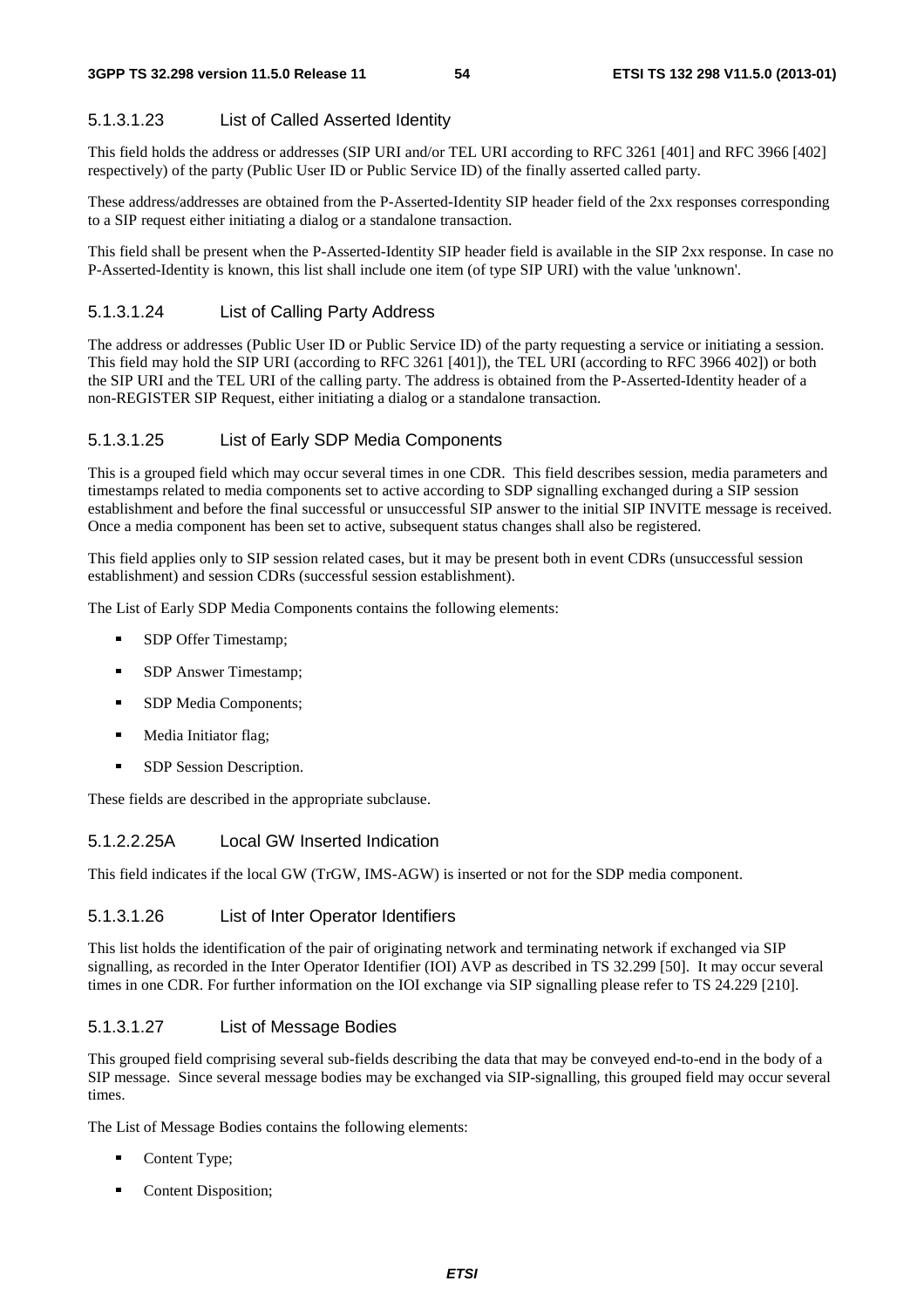- Content Length;
- **•** Originator.

They are described in the appropriate subclause. Message bodies with the "Content-Type" field set to *application/sdp* and the "Content-Disposition" field set to *session* are not included in the "Message Bodies" field.

#### 5.1.3.1.28 List of SDP Media Components

This is a grouped field which may occur several times in one CDR. The first occurrence describes the initial SIP session negotiation whilst the other would stem from session re-negotiations.

The field is present only in a SIP session related case.

The List of SDP Media Components contains the following elements:

- SIP Request Timestamp;
- SIP Response Timestamp;
- SDP Media Components;
- Media Initiator flag;
- SDP Session Description.
- Media Initiator Party;
- Local GW Inserted indication;
- IP Realm Default indication:
- Transcoder Inserted indication.

The Media Initiator Party is only used for PoC charging.

These field elements are described in the appropriate subclause.

### 5.1.3.1.29 Local Record Sequence Number

This field includes a unique record number created by this node. The number is allocated sequentially for each partial CDR (or whole CDR) including all CDR types. The number is unique within the CCF.

The field can be used e.g. to identify missing records in post processing system.

### 5.1.3.1.30 Media Initiator Flag

This field indicates if the called party has requested the session modification and it is present only if the initiator was the called party.

#### 5.1.3.1.31 Media Initiator Party

This field indicates initiating party who has requested the session modification in PoC charging.

### 5.1.3.1.31A Neighbour Node Address

This field holds the control plane IP address of the neighbouring network contact point that handles the service request in case of interconnection and roaming.

### 5.1.3.1.31B NNI Type

This field indicates whether the type of used NNI is non-roaming, roaming with loopback routing, or roaming without loopback routing.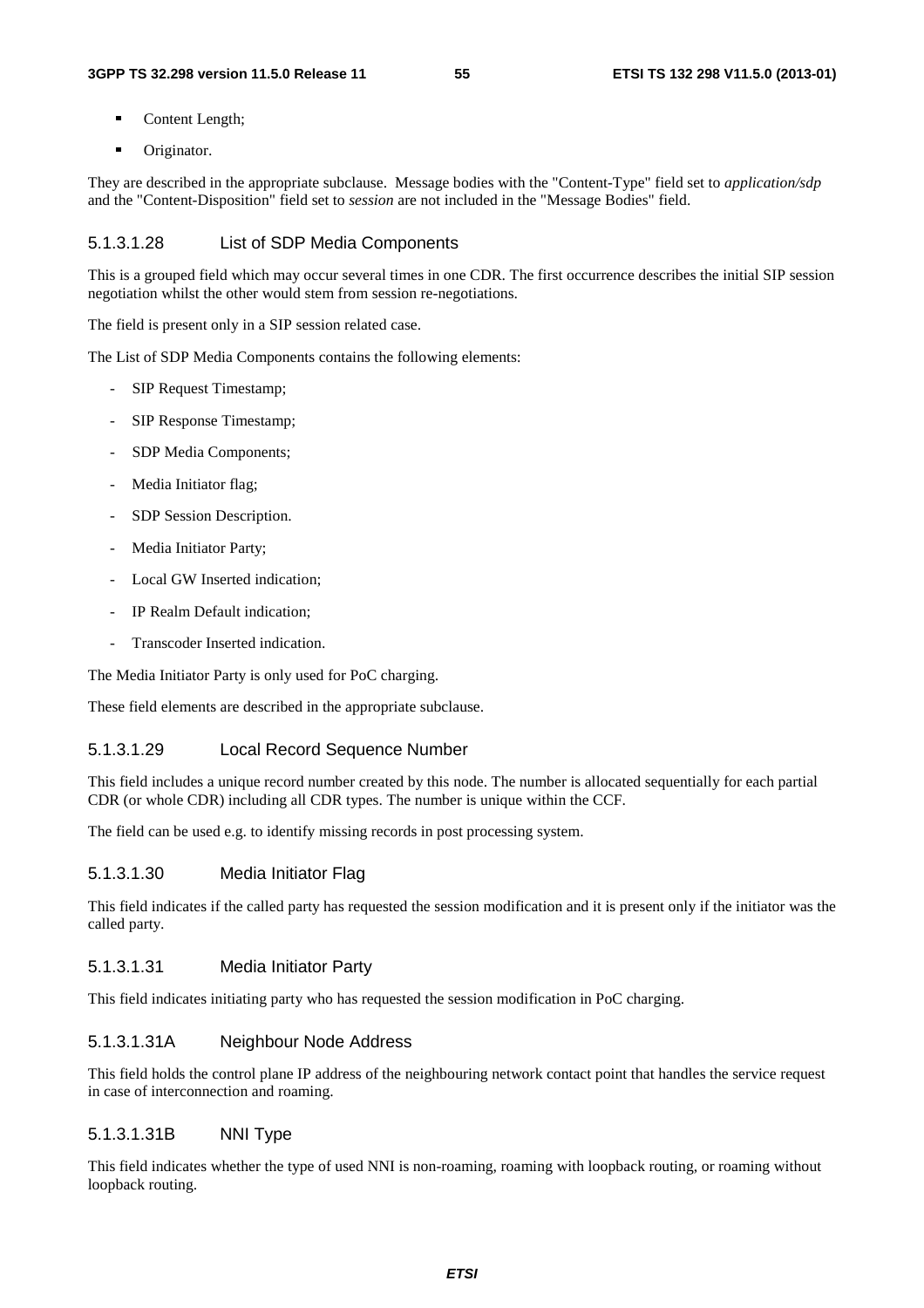#### 5.1.3.1.31C MS Time Zone

This field contains the 'Time Zone' IE provided as part of the NetLoc enhancement for an ICS user as specified in TS 23.292 [229].

### 5.1.3.1.32 Node Address

This item holds the address of the node providing the information for the CDR. This may either be the IP address or the FQDN of the IMS node generating the accounting data. This parameter corresponds to the O*rigin-Host* AVP.

### 5.1.3.1.33 Number Portability Routing

This item holds information on number portability routing, received by S-CSCF during ENUM/DNS processes. The parameter corresponds to the *NumberPortabilityRoutingInformation* AVP.

### 5.1.3.1.33A List of NNI Information

This grouped field comprising several sub-fields holds information about the NNI used for interconnection and roaming. This field may occur more than once in a CDR if more NNI are involved e.g. when support of transit routing is collocated with the IBCF.

The List of NNI Information contains the following elements:

- Session Direction;
- NNI Type;
- Relationship Mode;
- Neighbour Node Address.

These field elements are described in the appropriate subclause.

## 5.1.3.1.34 Online Charging Flag

This field indicates the Online Charging Request was sent based on the provided ECF address from the SIP P-header "P-Charging-Function-Addresses". The parameter corresponds to the Online-Charging-Flag AVP.

NOTE: No proof that online charging action has been taken

### 5.1.3.1.35 Originator

This sub-field of the "List of Message Bodies" indicates the originating party of the message body.

#### 5.1.3.1.35A Outgoing Session ID

For a SIP session the Session-ID contains the SIP Call ID as defined in the Session Initiation Protocol RFC 3261 [401]. When the AS acts as B2BUA, the outgoing session is identified by the Outgoing Session ID which contains the SIP Call ID.

### 5.1.3.1.36 Private User ID

Holds the used Network Access Identifier of the served party according to RFC 2486 [405]*.* This parameter corresponds to the *User-Name* AVP.

### 5.1.3.1.37 Real Time Tariff Information

This is a field containing the real time tariff information that may be exchanged in the SIP transaction, encoded in a XML body as described in the TS 29.658 [225]. The RTTI information may be captured in the charging information and it is operator configurable as whether it is used in its original XML format or mapped on a detailed structure of parameters. The RTTI information XML schema in XML format is given in the TS 29.658 [225]. The Tariff Information structure of parameters is provided in the TS 32.280 [40].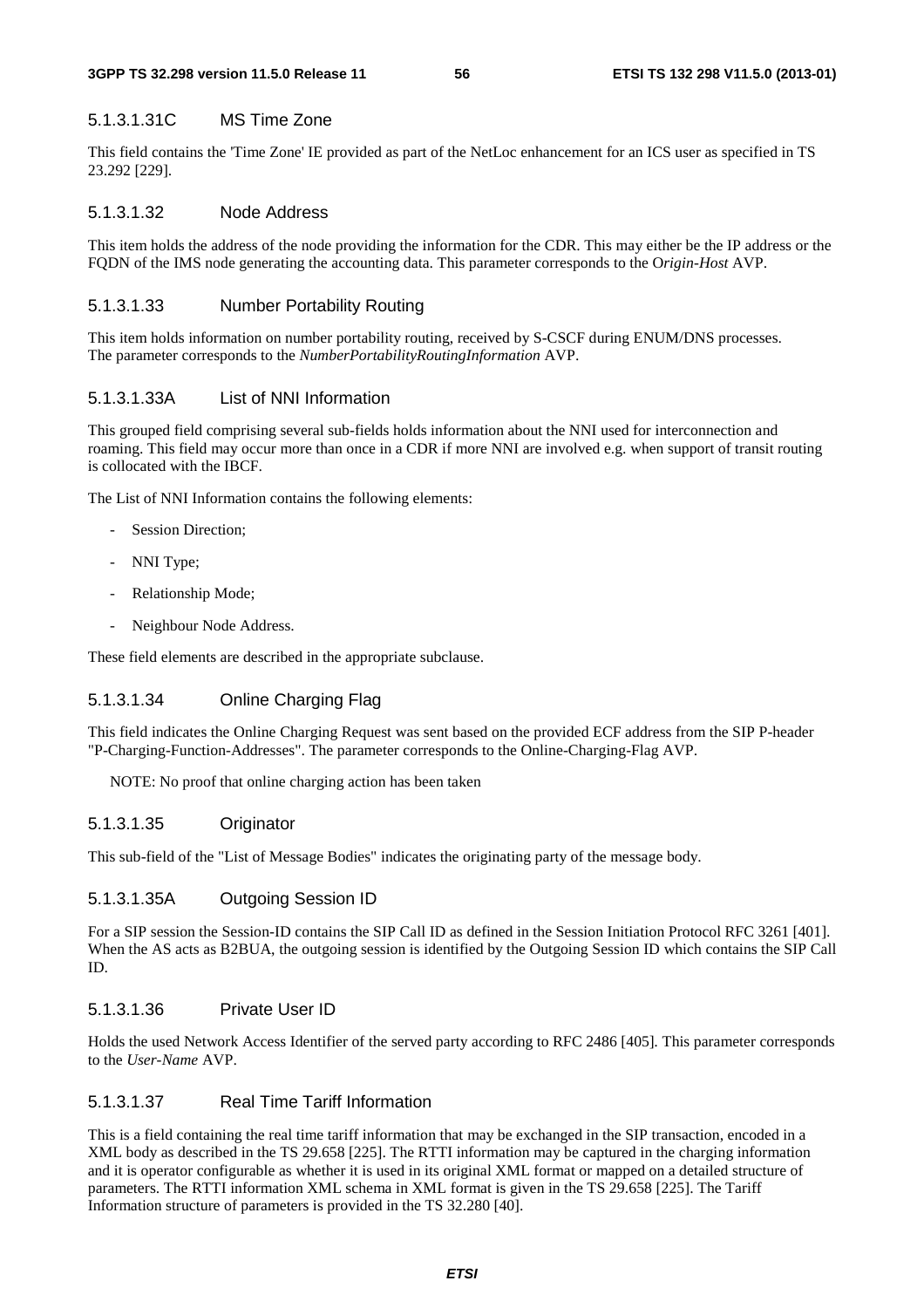The Real Time Tariff Information contains one of the following elements:

- **Tariff XML:**
- **Tariff Information.**

These field elements are described in the appropriate subclause.

## 5.1.3.1.38 Record Closure Time

A Time stamp reflecting the time the CCF closed the record.

## 5.1.3.1.39 Record Extensions

A set of operator/manufacturer specific extensions to the record, conditioned upon existence of an extension.

## 5.1.3.1.40 Record Opening Time

A time stamp reflecting the time the CCF opened this record. Present only in SIP session related case.

## 5.1.3.1.41 Record Sequence Number

This field contains a running sequence number employed to link the partial records generated by the CCF for a particular session (characterised with the same Charging ID and GGSN address pair). The Record Sequence Number is not present if the record is the only one produced in the CCF for a session. The Record Sequence Number starts from one (1).

## 5.1.3.1.42 Record Type

Identifies the type of record. The parameter is derived from the Node-Functionality AVP, defined in TS 32.299 [40].

#### 5.1.3.1.42A Relationship Mode

This field indicates whether the other functional entity (e.g. contact point of the neighbouring network) is regarded as part of the same trust domain.

### 5.1.3.1.43 Requested Party Address

This field holds the address of the party (Public User ID or Public Service ID) to whom the SIP transaction was originally posted. The Requested Party Address shall be populated with the SIP URI or TEL URI (according to RFC 3261 [401] and RFC 3966 [402] respectively) contained in the incoming Request-URI of the request. This field is only present if different from the Called Party Address parameter.

#### 5.1.3.1.44 Retransmission

This parameter, when present, indicates that information from retransmitted Diameter ACRs has been used in this CDR.

### 5.1.3.1.45 Role of Node

The field indicates whether the IMS node (except MRFC) is serving the Originating or the Terminating party. The role can be:

- Originating (IMS node serving the calling party);
- Terminating (IMS node serving the called party).

#### 5.1.3.1.46 SDP Answer Timestamp

This parameter contains the time of the response to the SDP Offer.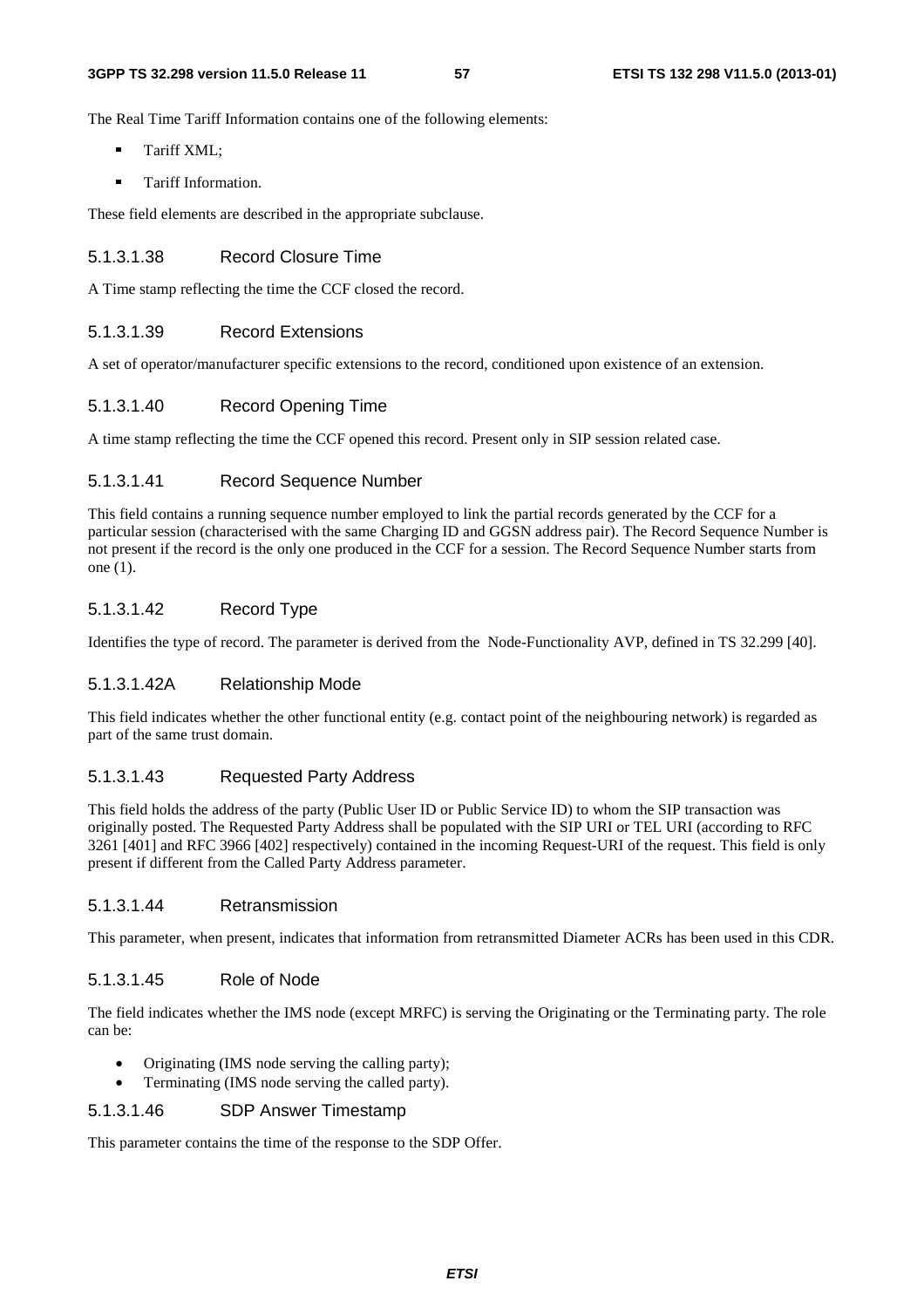### 5.1.3.1.47 SDP Media Components

This is a grouped field comprising several sub-fields associated with one media component. Since several media components may exist for a session in parallel these sub-fields may occur several times (as much times as media are involved in the session). The sub-fields are present if medium (media) is (are) available in the SDP data which is provided in the ACR received from the IMS node.

The SDP media component contains the following elements:

- SDP media name;
- $SDP$  media description;<br> $GPRS$  Charging ID:
- GPRS Charging ID;

These field elements are described in the appropriate subclause.

#### 5.1.3.1.48 SDP Media Description:

This field holds the attributes of the media as available in the SDP data tagged with "i=", "c=","b=","k=", "a=". Only the attribute lines relevant for charging are recorded. To be recorded "SDP lines" shall be recorded in separate "SDP Media Description" fields, thus multiple occurrence of this field is possible. Always complete "SDP lines" are recorded per field.

This field corresponds to the *SDP-Media-Description* AVP as defined in Table 5.8.

Example: "c=IN IP4 134.134.157.81"

For further information on SDP please refer to RFC4566 [406].

Note: session unrelated procedures typically do not contain SDP data.

### 5.1.3.1.49 SDP Media Name

This field holds the name of the media as available in the SDP data tagged with "m=". Always the complete "SDP line" is recorded.

This field corresponds to the *SDP-Media-Name* AVP as defined in Table 5.8.

Example: "m=video 51372 RTP/AVP 31"

For further information on SDP please refer to RFC 4566 [406].

### 5.1.3.1.50 SDP Offer Timestamp

This parameter contains the time of the SDP Offer.

#### 5.1.3.1.51 SDP Session Description

Holds the Session portion of the SDP data exchanged between the User Agents if available in the SIP transaction.

This field holds the attributes of the media as available in the session related part of the SDP data tagged with " $c =$ " and "a=" (multiple occurrence possible). Only attribute lines relevant for charging are recorded.

The content of this field corresponds to the *SDP-Session-Description* AVP of the ACR message.

Note: session unrelated procedures typically do not contain SDP data.

### 5.1.3.1.52 SDP Type

This field identifies if the SDP media component was an SDP offer or an SDP answer.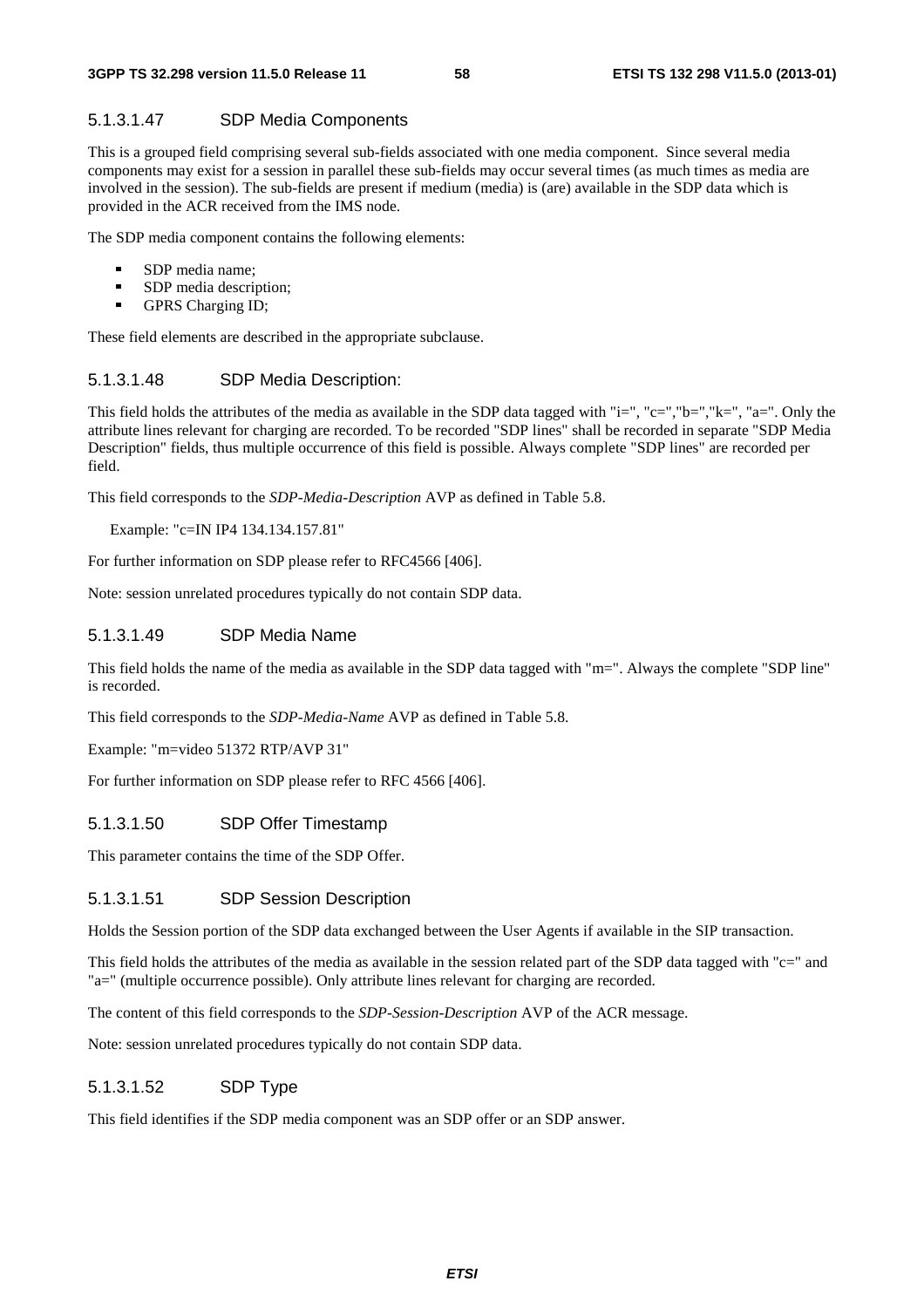## 5.1.3.1.53 Served Party IP Address

This field contains the IP address of either the calling or called party, depending on whether the P-CSCF is in touch with the calling or called network.

### 5.1.3.1.54 Service Delivery End Time Stamp

This field records the time at which the service delivery was terminated. It is Present only in SIP session related case.

The content of this field corresponds to the *SIP-Request-Timestamp* AVP of a received ACR[Stop] message indicating a session termination.

## 5.1.3.1.54A Service Delivery End Time Stamp Fraction

This parameter contains the milliseconds fraction in relation to Service Delivery End Time Stamp.

### 5.1.3.1.55 Service Delivery Start Time Stamp

This field holds the time stamp reflecting either:

- a successful session set-up: this field holds the start time of a service delivery (session related service)
- a delivery of a session unrelated service: the service delivery time stamp
- an unsuccessful session set-up and an unsuccessful session unrelated request: this field holds the time the network entity forwards the unsuccessful indication (SIP "RESPONSE" with error codes 3xx, 4xx, 5xx) towards the requesting User direction.

The content of this field corresponds to the *SIP-Response-Timestamp* AVP as defined in Table 5.8.

For partial CDRs this field remains unchanged.

### 5.1.3.1.55A Service Delivery Start Time Stamp Fraction

This parameter contains the milliseconds fraction in relation to Service Delivery Start Time Stamp.

#### 5.1.3.1.56 Service ID

This field identifies the service the MRFC is hosting. For conferences the conference ID is used here.

### 5.1.3.1.57 Service Reason Return Code

Provides the returned cause code for the service request (both successful and failure). This parameter corresponds to the *Cause-Code* AVP.

#### 5.1.3.1.58 Service Request Timestamp

This field contains the time stamp which indicates the time at which the service was requested ("SIP request" message) and is present for session related and session unrelated procedures. The content of this item is derived from the *SIP-Request-Timestamp* AVP as defined in Table 5.8. If the *SIP-Request-Timestamp* AVP is not supplied by the network entity this field is not present.

For partial CDRs this field remains unchanged.

This field is present for unsuccessful service requests if the ACR message includes the *SIP-Request-Timestamp* AVP.

#### 5.1.3.1.58A Service Request Timestamp Fraction

This parameter contains the milliseconds fraction in relation to Service Request Timestamp.

### 5.1.3.1.58B Session Direction

This field indicates whether the NNI is used for an inbound or outbound service request on the control plane in case of interconnection and roaming.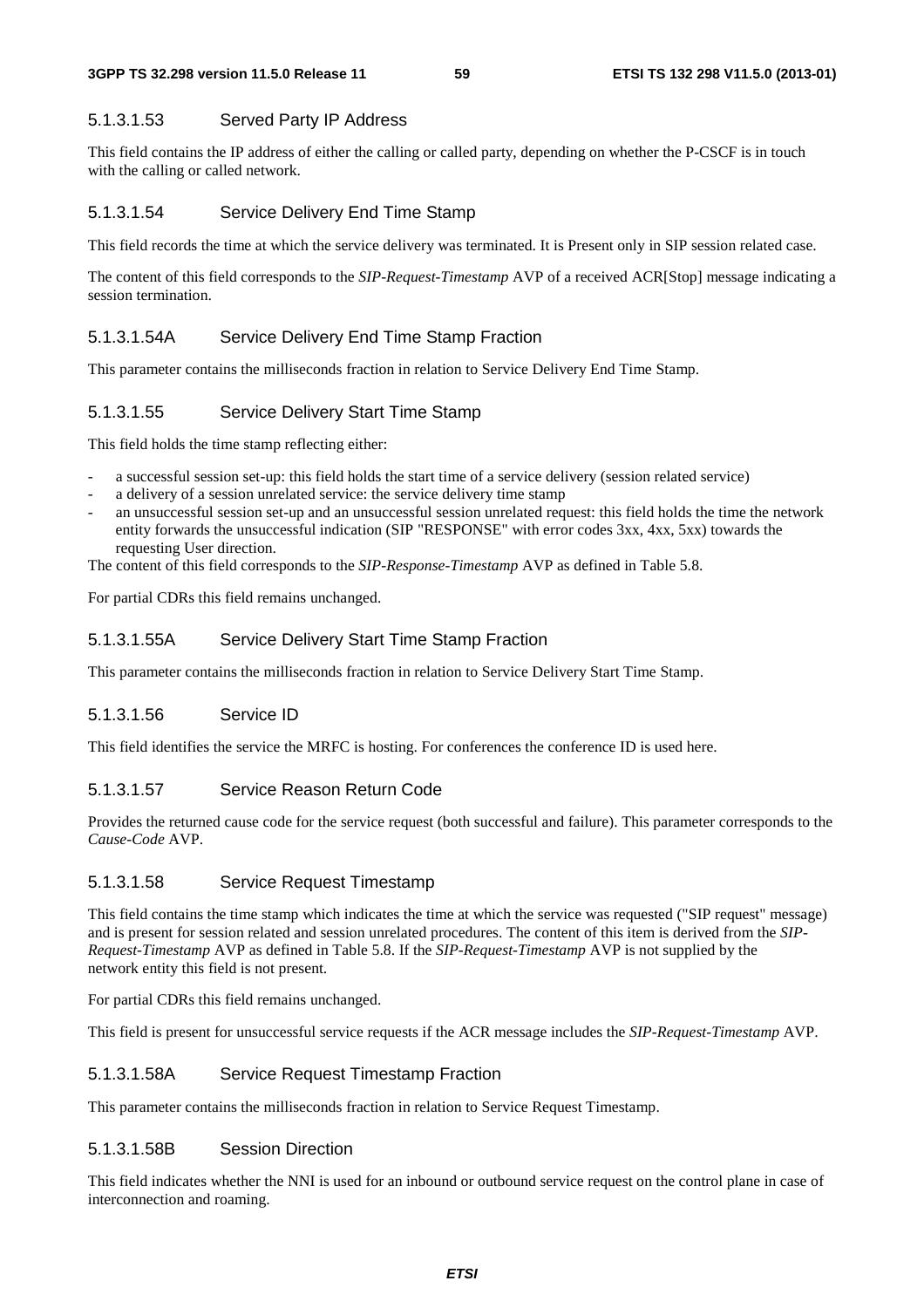### 5.1.3.1.59 Session ID

The Session identification. For a SIP session the Session-ID contains the SIP Call ID as defined in the Session Initiation Protocol RFC 3261 [401]. When the AS acts as B2BUA, the incoming Session-ID leg is covered.

### 5.1.3.1.60 Session Priority

This field contains the priority level of the session. The value of the parameter is derived from Resource-Priority header field and the rules for the translation depend on operator policy described in TS 24.229[210].

#### 5.1.3.1.61 SIP Method

Specifies the SIP-method for which the CDR is generated. Only available in session unrelated cases.

### 5.1.3.1.62 SIP Request Timestamp

This parameter contains the time of the SIP Request (usually a (Re)Invite).

### 5.1.3.1.63 SIP Request Timestamp Fraction

This parameter contains the milliseconds fraction in relation to the SIP Request Timestamp.

### 5.1.3.1.64 SIP Response Timestamp

This parameter contains the time of the response to the SIP Request. If an SDP is exchanged via SIP messages, then this parameter contains appropriately the time of SIP 200 OK acknowledging an SIP INVITE or of SIP ACK including a SDP answer.

### 5.1.3.1.65 SIP Response Timestamp Fraction

This parameter contains the milliseconds fraction in relation to the SIP Response Timestamp.

#### 5.1.3.1.66 S-CSCF Information

This field contains Information related to the serving CSCF, e.g. the S-CSCF capabilities upon registration event or the S-CSCF address upon the session establishment event. This field is derived from the *Server-Capabilities* AVP if present in the ACR received from the I-CSCF.

### 5.1.3.1.66A Status

Holds the abnormal status information of specific ASs (if any) when AS(s) respond 4xx/5xx or time out to S-CSCF during an IMS session.

## 5.1.3.1.67 Tariff Information

This field holds the tariff mapped in the Tariff Information structure. The corresponding structure of the Tariff Information can be found in the TS 32.299 [50]. The formatting from real time tariff information to Tariff Information structure is described in TS 32 280 [40].

## 5.1.3.1.68 Tariff XML

This field holds the tariff formatted in the XML schema as specified in the TS 29.658 [225].

#### 5.1.3.1.68A Transcoder Inserted Indication

This field indicates if a transcoder is inserted or not for the SDP media component.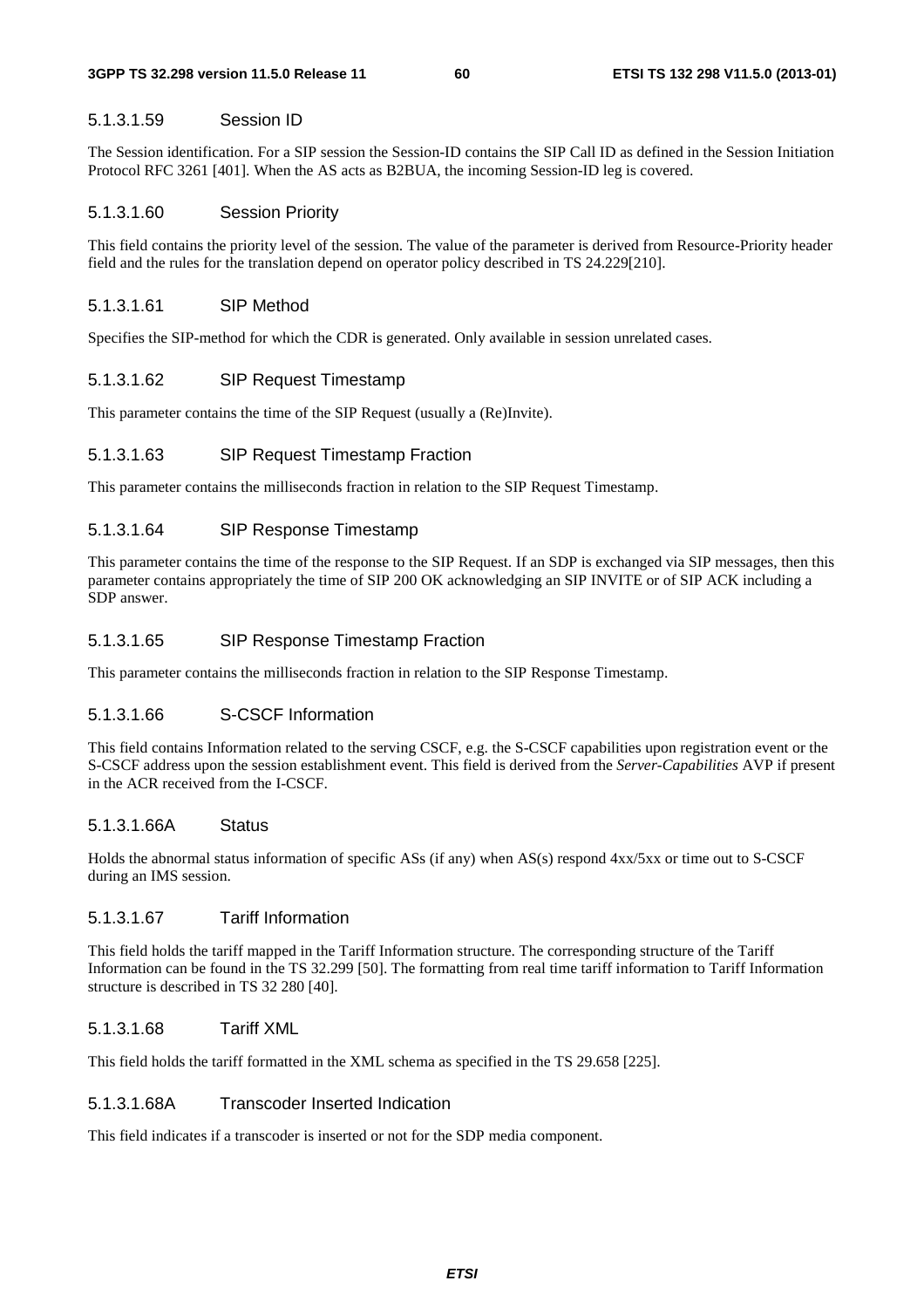### 5.1.3.1.68B Transit IOI List

This parameter holds the Transit-IOI List of the P-Charging-Vector header, as recorded in the Transit-IOI-List AVP as defined in TS 32.299 [50]. For further information on the Transit IOI exchange via SIP signalling please refer to TS 24.229 [210].

## 5.1.3.1.69 Trunk Group ID Incoming/Outgoing

Contains the outgoing trunk group ID for an outgoing session/call or the incoming trunk group ID for an incoming session/call.

### 5.1.3.1.69A User Location Information

This field contains the User Location Information using PCC mechanisms as specified in TS 23.203 [203].

# 5.1.4 Service level CDR parameters

## 5.1.4.1 MMS CDR parameters

This clause contains the description of each field of the MMS CDRs specified in TS 32.270 [30].

### 5.1.4.1.1 3GPP MMS Version

The MMS version of the originator MMS Relay/Server as defined in TS 23.140 [206].

### 5.1.4.1.2 Access Correlation

If the parameter is provided and is not an empty string, it is a unique identifier delivered by the used access network domain of the originator or recipient MMS User Agent. It may be used for correlation of the MMS CDRs with the corresponding MSC server CDRs in CS domain or GSN CDRs in PS domain. It is an empty string if the parameter is not delivered by the access network.

## 5.1.4.1.3 Acknowledgement Request

This Boolean value indicates whether (value TRUE) or not (value FALSE) a response has been requested in a request at the MM4 reference point.

## 5.1.4.1.4 Attributes List

This field contains a list of information element names that are used in the MM1\_mmbox\_view.REQ, which request corresponding information elements from the MMs to be conveyed in the MM1\_mmbox\_view.RES. The list of known information element names are those currently defined for the MM1\_retrieve.RES and MM1\_notification.REQ. In the absence of the Attributes list information element, the MMS Relay/Server shall, by default and if available, select these information elements from each viewed MM: Message ID, Date and time, Sender address, Subject, Message size, MM State, and MM Flags.

## 5.1.4.1.5 Billing Information

This field contains transparent charging information provided by the MSCF to the MMS R/S for use by the billing system to properly bill the user for the service being supplied as defined in TS 29.140 [218]. Only the format, but not the content of the "Billing information" field is defined.

## 5.1.4.1.6 Charge Information

This field consists of two parts, the charged party and the charge type.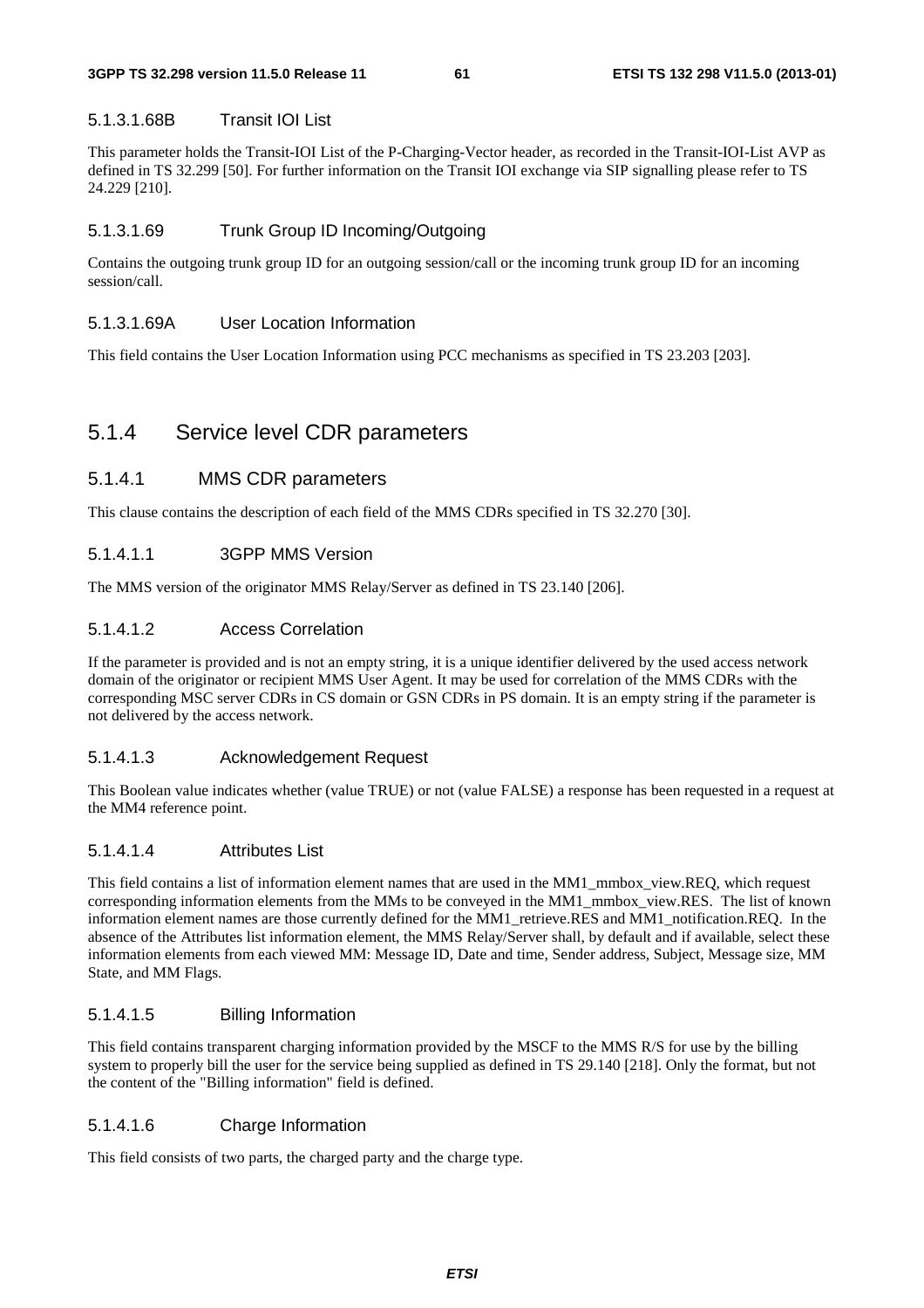The Charged Party is an indication on which party is expected to be charged for an MM e.g. the sending, receiving, both parties or neither. This indicator is only applicable to MM7 CDRs (for VASP-originated MMs). It may be provided by the VASP when submitting an MM.

The Charge Type indicates the type of subscription (i.e. postpaid or prepaid). This indicator is derived from the subscription parameters and only applicable to MM1 CDRs.

The Charged Parties are as follows:

- Sender: This indicates the sending party is expected to be charged ('normal' charging model);
- Recipient: This indicates the receiving party is expected to be charged ('reverse' charging model). This model implies there is a commercial agreement between the Recipient and the VASP;
- Both: This indicates both the sending and the receiving parties are expected to be charged ('shared' charging model);
- Neither: This indicates neither the sending nor the receiving parties are expected to be charged ('free of charge' charging model).

The Charge types are as follows:

- Postpaid;
- Prepaid.

### 5.1.4.1.7 Content Type

The Content Type of the MM as defined in TS 23.140 [206].

### 5.1.4.1.8 Delivery Report Requested

This is an indication of type Boolean whether (value TRUE) or not (value FALSE) the originator/forwarding MMS User Agent has requested a delivery report in the MM1\_submit.REO/MM1\_forward.REO.

### 5.1.4.1.9 Duration of Transmission

This field contains the relevant time in seconds. The Duration of Transmission is the time from the beginning to the end of the MM transfer between the MMS User Agent and the MMS Relay/Server; e.g. for streaming purposes.

Note that the CDRs purposely do not contain any information about the duration of storage on the MMS Relay/Server. If such information is required it can be calculated by post-processing systems from the CDR timestamps. For instance, the total duration of storage on the originator MMS Relay/Server could be calculated by taking the difference between the "Record Time Stamp" of the O1S-CDR and the "Record Time Stamp" of the OMD-CDR.

#### 5.1.4.1.10 Earliest Time of Delivery

This field contains either the earliest time to deliver message or the number of seconds to wait before delivering the message.

## 5.1.4.1.11 Forward Counter

A Counter indicating the number of times the particular MM was forwarded as defined in TS 23.140 [206].

#### 5.1.4.1.12 Forwarding Address

This field contains a forwarding MMS User Agent address. The MMS supports the use of E-Mail addresses (RFC 822 [400]), MSISDN (E.164[308]) or IP addresses.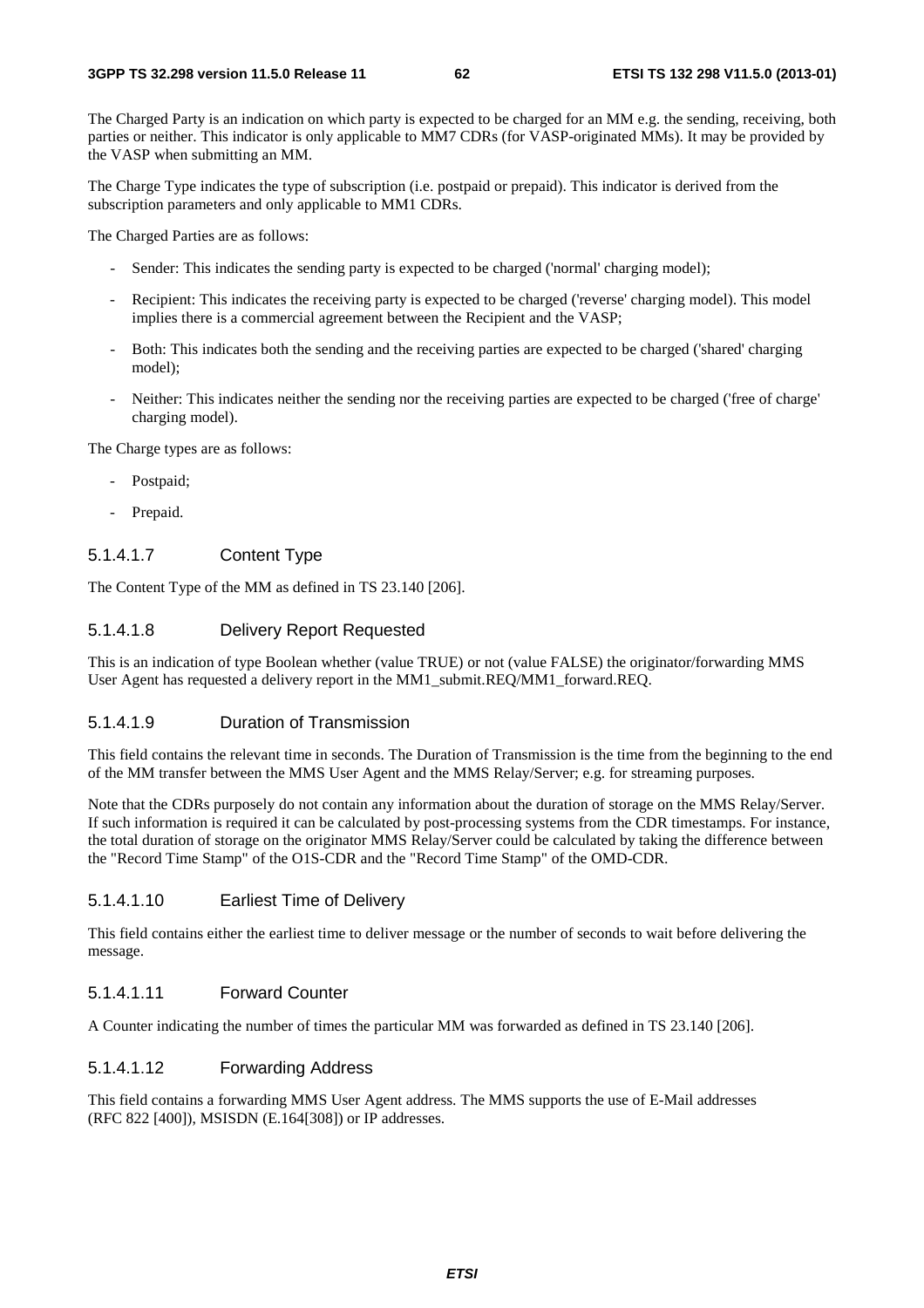## 5.1.4.1.13 Forwarding MMS Relay/Server Address

This field contains one or more addresses of the forwarding MMS Relay/Server. The address is either an IP address or a domain name.

### 5.1.4.1.14 Limit

This field contains a number that may be provided in the MM1\_mmbox\_view.REQ to specify a limit for the number of MMs the information elements to which shall be returned in the MM1\_mmbox\_view.RES.

## 5.1.4.1.15 Linked ID

This field identifies a correspondence to a previous valid message delivered to the VASP

## 5.1.4.1.16 Local Record Sequence Number

This field includes a unique record number created by this node. The number is allocated sequentially including all CDR types. The number is unique within one node, which is identified either by field Node ID or by record-dependent MMS Relay/Server.

The field can be used e.g. to identify missing records in post processing system.

## 5.1.4.1.17 Managing Address

This field contains the managing MMS User Agent address i.e. the MMS User Agent that sends and receives transactions related to the MMBox management . The MMS supports the use of E-Mail addresses (RFC 822) [400], MSISDN (E.164[308]) or IP address.

### 5.1.4.1.18 Message Class

A class of messages such as personal, advertisement, information service etc. For more information see TS 23.140 [206].

## 5.1.4.1.19 Message Distribution Indicator

This is an indication of type Boolean whether (value TRUE) or not (value FALSE) the VASP has indicated the content of the MM is intended for redistribution.

#### 5.1.4.1.20 Message ID

This field specifies the MM Message ID of the MM as defined in TS 23.140 [206]. The concrete syntax of this MM Message ID is given by the body of the field introduced by the string "X-Mms-Message-ID:" in the concrete syntax of the message MM4\_Forward.REQ. All CDRs pertaining to the same MM must employ the same value of this parameter, i.e. the value initially assigned by the originator MMS Relay/Server upon submission of the MM by the Originator MMS User Agent.

## 5.1.4.1.21 Message Reference

A reference as specified in TS 23.140 [206], e.g. URI, for the MM that can be used for retrieving the MM from the recipient MMS Relay/Server.

## 5.1.4.1.22 Message selection

Messages which are to be viewed may be selected by a list of Message References or by a selection based on MM State and/or MM Flags keywords.

#### 5.1.4.1.23 Message Size

This field contains the number of octets of the MM that is calculated as specified in TS 23.140 [206].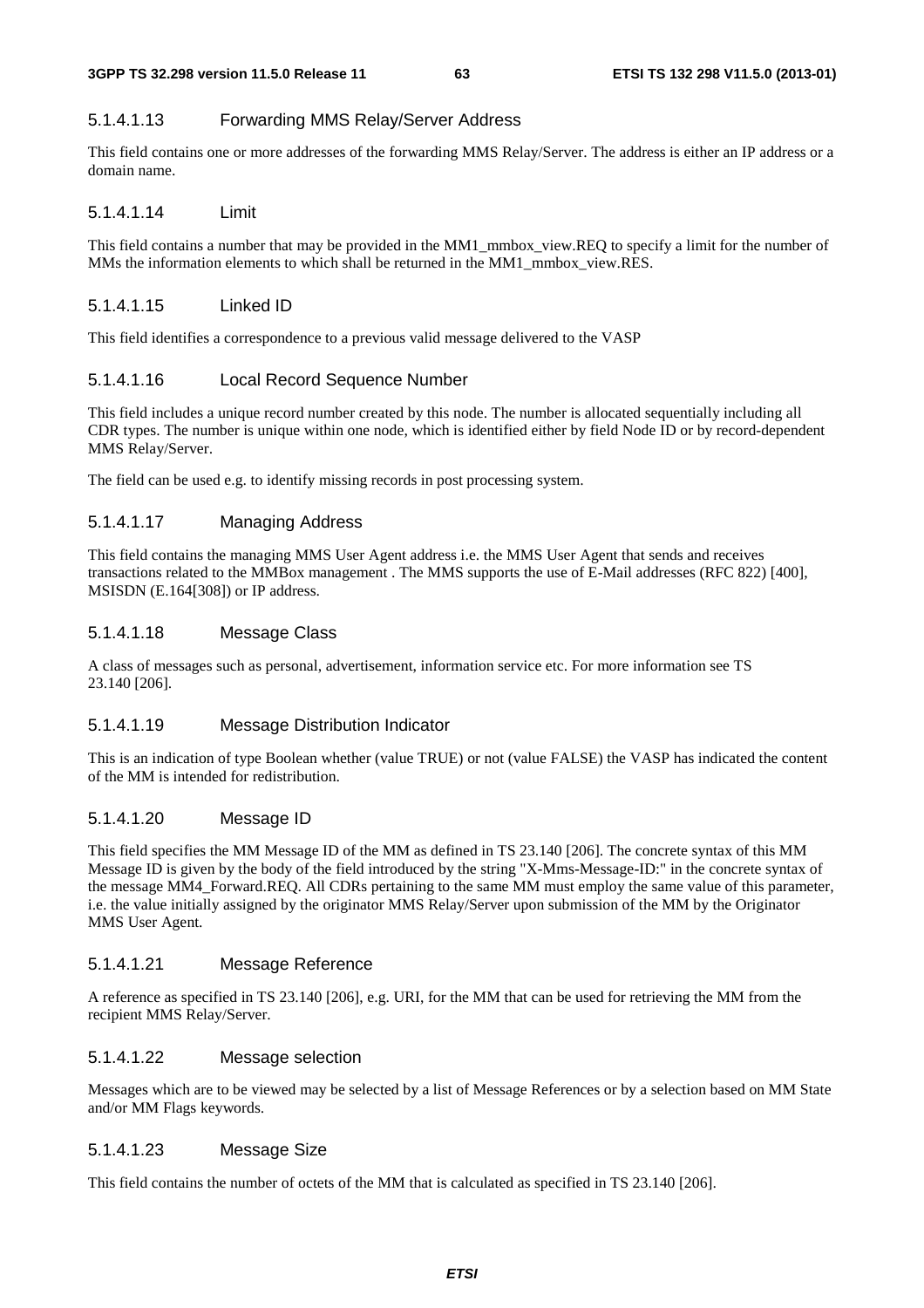#### 5.1.4.1.24 MMBox Storage Information

This field includes following storage information elements for the MMBox containing the MM State, MM Flags, Store Status, Store Status Text and Stored Message Reference.

MM State:

This field contains the state of the MM.

MM Flags:

This field contains the keyword flags of the MM.

Store Status:

This field contains an appropriate status value of the stored MM, e.g. stored, error-transient-mailbox-full,…

Store Status Text:

This field includes a more detailed technical description of the store status at the point in time when the CDR is generated.

• Stored Message Reference;

A reference of the newly stored MM.

### 5.1.4.1.25 MM component list

The MM component list is a set of subject and media components from type of media formats including the size of all elements in octets. For a complete description of media formats that may be supported by MMS, refer to IANA  $[xx]$ .

### 5.1.4.1.26 MM Date and Time

The date and time field contains the time stamp relevant for the handling of the MM by the recipient MMS Relay/ Server (read, deleted without being read, etc.). The time-stamp includes at a minimum: date, hour, minute and second.

### 5.1.4.1.27 MM Listing

This field contains a list of information elements from the MMs returned within the MM1\_mmbox\_view.RES. The listing shall consist of the following information elements, separately grouped for each MM returned in the list:

- Message reference: a unique reference to an MM;
- Information elements corresponding to those requested in the Message Selection information element on the MM1\_mmbox\_view.REQ.

### 5.1.4.1.28 MM Status Code

This field contains an appropriate status value of the delivered MM (e.g. retrieved, rejected, etc.).

### 5.1.4.1.28A MS Time Zone

This field contains the 'Time Zone' IE provided for the MMS User Agent as specified in TS 29.060 [215].

## 5.1.4.1.29 MSCF Information

This is a grouped field comprising several the following sub-fields associated with the invocation of the MSCF for advanced addressing:

- Billing Information;
- Routeing address List.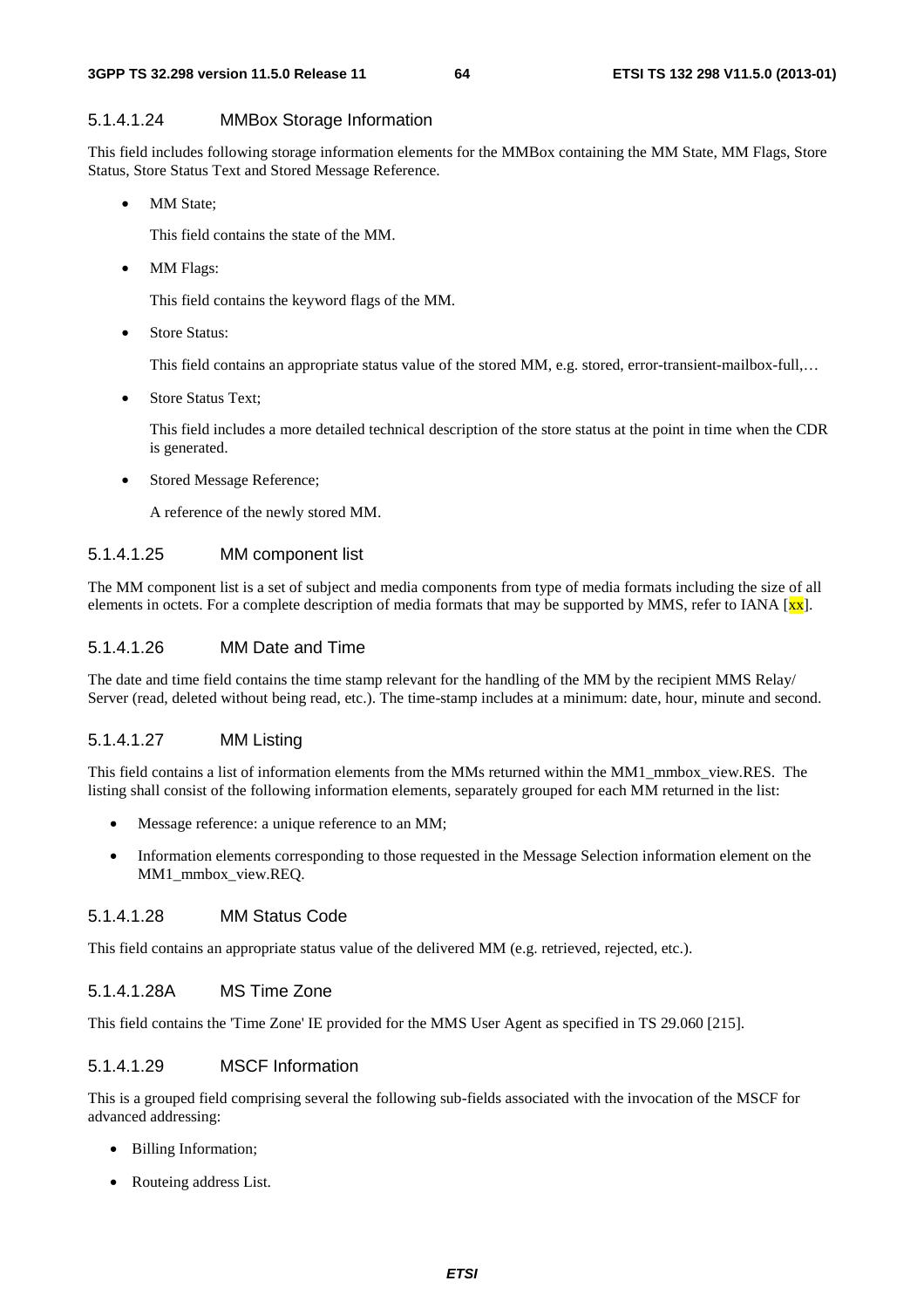These field elements are described in the appropriate subclause.

### 5.1.4.1.30 Originator Address

This field contains an originator MMS User Agent address. The MMS supports the use of E-Mail addresses (RFC 822 [400]) or MSISDN (E.164 [308]).

### 5.1.4.1.31 Originator MMS Relay/Server Address

This field contains an address of the originator MMS Relay/Server. This address is composed of a mandatory IP address and/or an optional domain name.

### 5.1.4.1.32 Priority

The priority (importance) of the message, see TS 23.140 [206].

#### 5.1.4.1.33 Quotas

The quotas of the MMBox in messages and/or octets identified with Messages or Octets

#### 5.1.4.1.34 Quotas requested

This is an indication that the Managing User Agent has requested the current message and/or size quotas.

### 5.1.4.1.35 Read Reply Requested

A Boolean value indicating whether the originator MMS User Agent has requested a read-reply report (value TRUE) or not (value FALSE).

## 5.1.4.1.36 Read Status

See TS 23.140 [206]: Status of the MM, e.g. Read, Deleted without being read.

### 5.1.4.1.37 Recipient Address

This field contains a recipient MMS User Agent address. The MMS supports the use of E-Mail addresses (RFC 822 [400]), MSISDN (E.164 [308]) or Service provider specific addresses (short code).

#### 5.1.4.1.38 Recipient MMS Relay/Server Address

This field contains an address of the recipient MMS Relay/Server. This address is composed of a mandatory IP address and/or an optional domain name.

### 5.1.4.1.39 Recipients Address List

This field contains a list of recipient MMS User Agent addresses.

#### 5.1.4.1.40 Record Extensions

The field enables network operators and/or manufacturers to add their own extensions to the standard record definitions.

### 5.1.4.1.41 Record Time Stamp

This field indicates the date and time when the CDR was produced.

### 5.1.4.1.42 Record Type

The field identifies the type of the record, see TS 32.250 [10].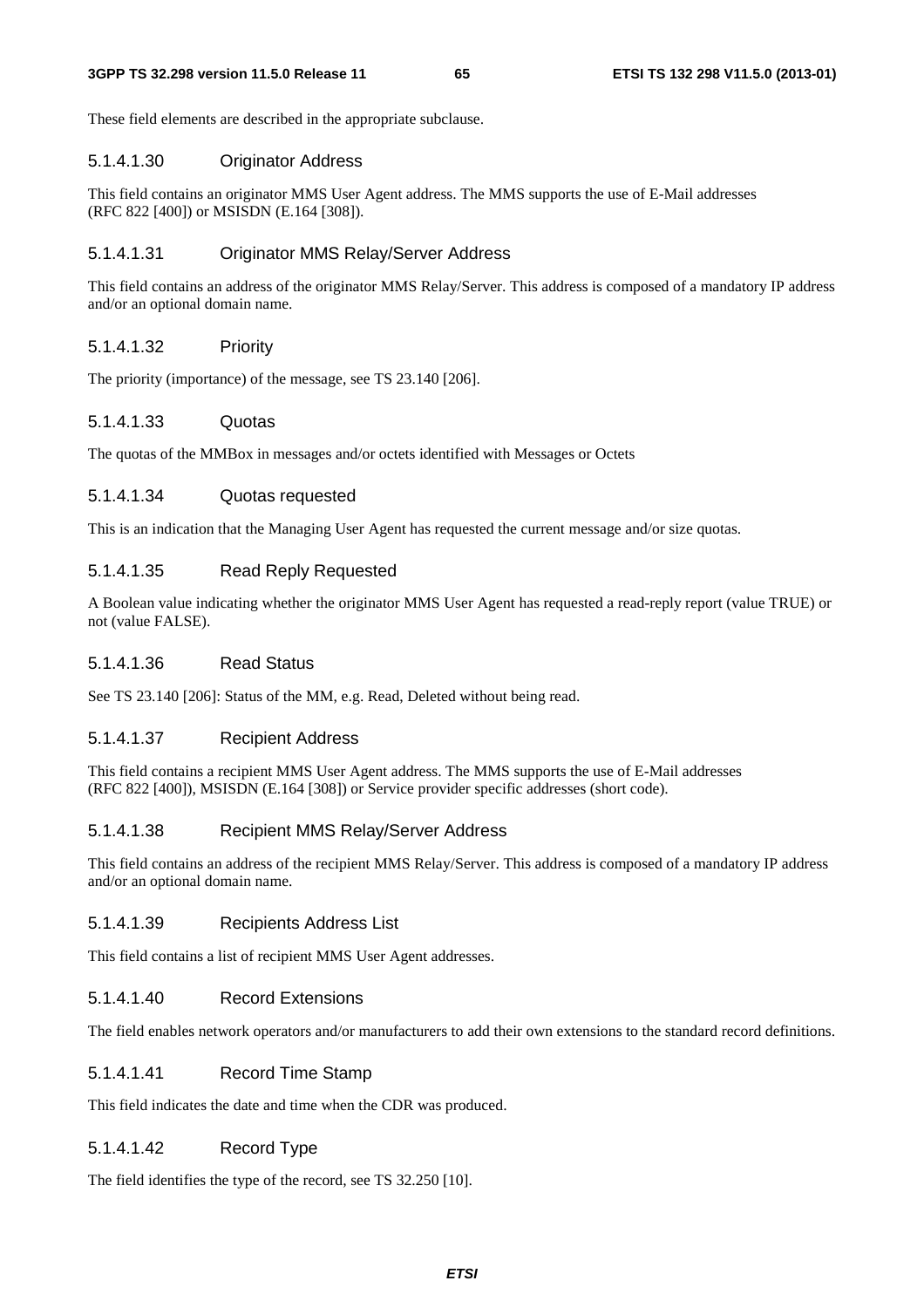## 5.1.4.1.43 Reply Charging

This field indicates whether the originator of the MM is willing to take over the charge for the sending of a reply-MM to their submitted MM from the recipient(s). In this case the originator MMS Relay/Server marks the MM as no charge (reply-charged).

In the Originator MM1 Submission CDR (O1S-CDR) this parameter indicates whether the originator MMS User Agent has requested reply-charging (value TRUE) or not (value FALSE).

In the Recipient MM1 Notification Request record (R1NRq -CDR) it indicates whether a reply to this particular original MM is free of charge (value TRUE) or not (value FALSE).

In the MM7 Submission CDR (7S-CDR) this parameter indicates whether the originator MMS VASP has requested reply-charging (value TRUE) or not (value FALSE).

## 5.1.4.1.44 Reply Charging ID

This field is present in the CDR only if the MM is a reply-MM to an original MM. The Reply Charging ID is the Message ID of the original MM.

## 5.1.4.1.45 Reply Charging Size

In the Originator MM1 Submission CDR (O1S-CDR), in case of reply-charging, this field indicates the maximum size for reply-MM(s) granted to the recipient(s) as specified by the originator MMS User Agent.

In the Recipient MM1 Notification Request CDR (R1NRq-CDR), in case of reply-charging, this field indicates the maximum size of a reply-MM granted to the recipient as specified in the MM1\_notification.REQ.

In the MM7 Submission CDR (7S-CDR), in case of reply-charging, this field indicates the maximum size for reply-MM(s) granted to the recipient(s) as specified by the originator MMS VASP.

## 5.1.4.1.46 Reply Deadline

In the Originator MM1 Submission CDR (O1S-CDR), in case of reply-charging, this field indicates the latest time of submission of replies granted to the recipient(s) as specified by the originator MMS User Agent.

In the Recipient MM1 Notification Request CDR (R1NRq-CDR), in case of reply-charging, this field indicates the latest time of submission of a reply granted to the recipient as specified in the MM1\_notification.REQ.

In the MM7 Submission CDR (7S-CDR), in case of reply-charging, this field indicates the latest time of submission of replies granted to the recipient(s) as specified by the originator MMS VASP.

#### 5.1.4.1.47 Report allowed

A Boolean value indicating, if present whether sending of a delivery report is permitted (value TRUE) or not (value FALSE).

### 5.1.4.1.48 Request Status code

The status of the MM as reflected in the corresponding MM4 message (e.g. error service denied, error network problem, error unsupported message, etc.). For further details see TS 23.140 [206].

#### 5.1.4.1.49 Routeing Address

The field contains a recipient address for routeing of a multimedia message. For a complete description of the routeing address, refer to TS 29.140 [218].

## 5.1.4.1.50 Routeing Address List

This field contains a list of routeing addresses.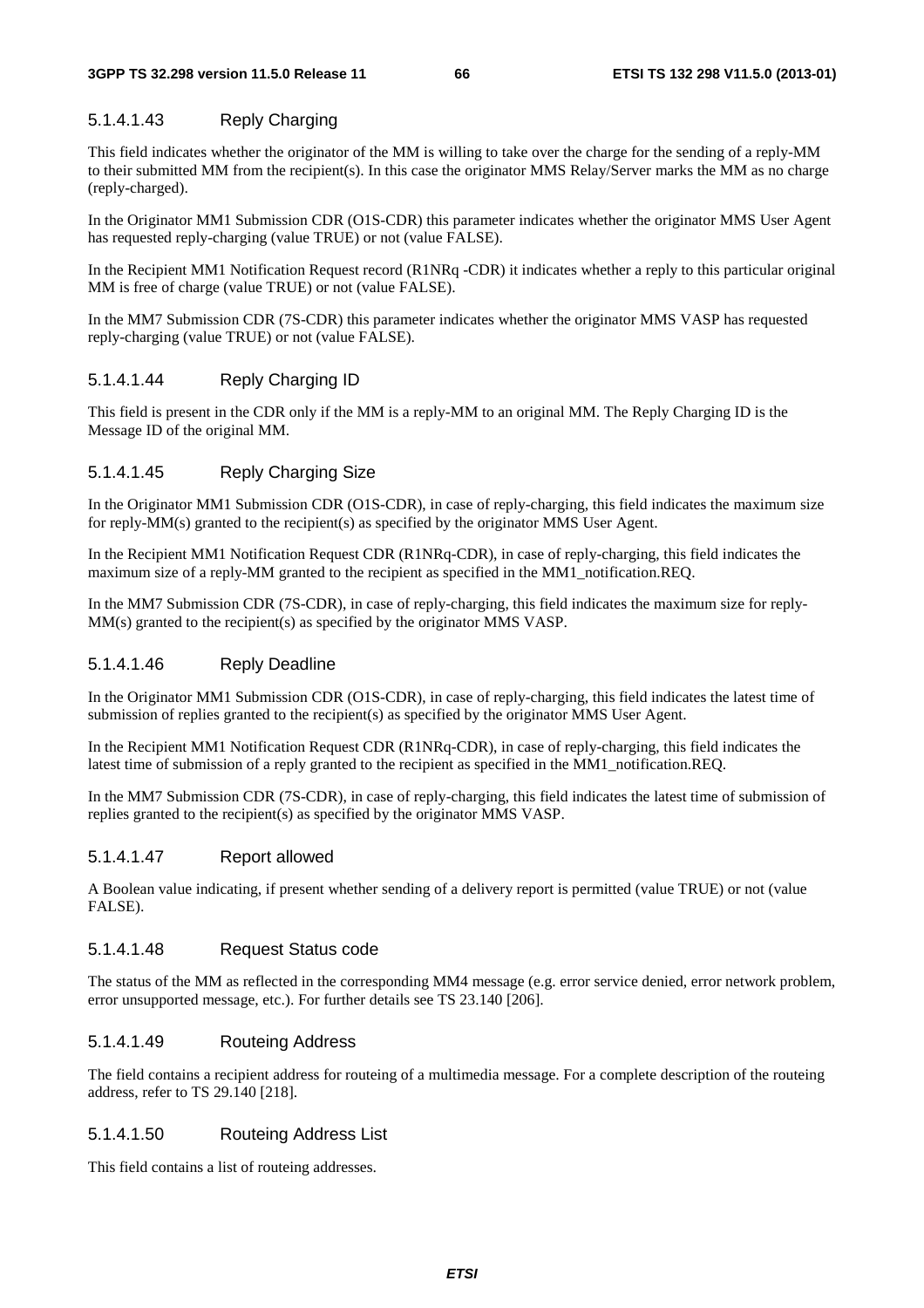#### 5.1.4.1.51 Sender Address

The address of the MMS User Agent as used in the MM1 notification REO/MM1 retrieve.RES. This parameter is present in the CDR even if address hiding was requested, resulting in the sender address is not being included in the above messages.

#### 5.1.4.1.52 Sender Visibility

This Boolean value indicates whether the originator MMS User Agent has requested her address to be hidden from the recipient (value TRUE) or not (value FALSE).

### 5.1.4.1.53 Service code

This field contains charging information provided by the VASP to the MMS R/S for use by the billing system to properly bill the user for the service being supplied. The usage of the "service code" is, in the release, open to any usage envisioned by the operators, service providers or MMS Relay/Server vendors. In this release only the format, but not the content of the "service code" field is defined.

#### 5.1.4.1.54 Start

This field contains a number that may be used in the MM1\_mmbox\_view.REQ to index the first MM to be viewed, relative to the selected set of MMs, allowing partial views to be requested

### 5.1.4.1.55 Status Text

This field includes a more detailed technical status of the message at the point in time when the CDR is generated..

### 5.1.4.1.56 Submission Time

The submission time field contains the time stamps relevant for the submission of the MM. The time-stamp includes a minimum of date, hour, minute and second.

### 5.1.4.1.57 Time of Expiry

This field contains the desired date or the number of seconds to expiry of the MM, if specified by the originator MMS User Agent.

#### 5.1.4.1.58 Totals

The total number of messages and/or octets for the MMBox, identified with Messages or Octets

### 5.1.4.1.59 Totals requested

This is an indication that the Managing User Agent has requested the current total number of messages and/or size contained by the MMBox.

#### 5.1.4.1.60 Upload Time

The upload time field contains the time stamps relevant for the upload of the MM. The time-stamp includes a minimum of date, hour, minute and second.

### 5.1.4.1.61 VAS ID

This field specifies the identification of the VASP as defined in TS 23.140 [206].

#### 5.1.4.1.62 VASP ID

This field specifies the identification of the originating application as defined in TS 23.140 [206].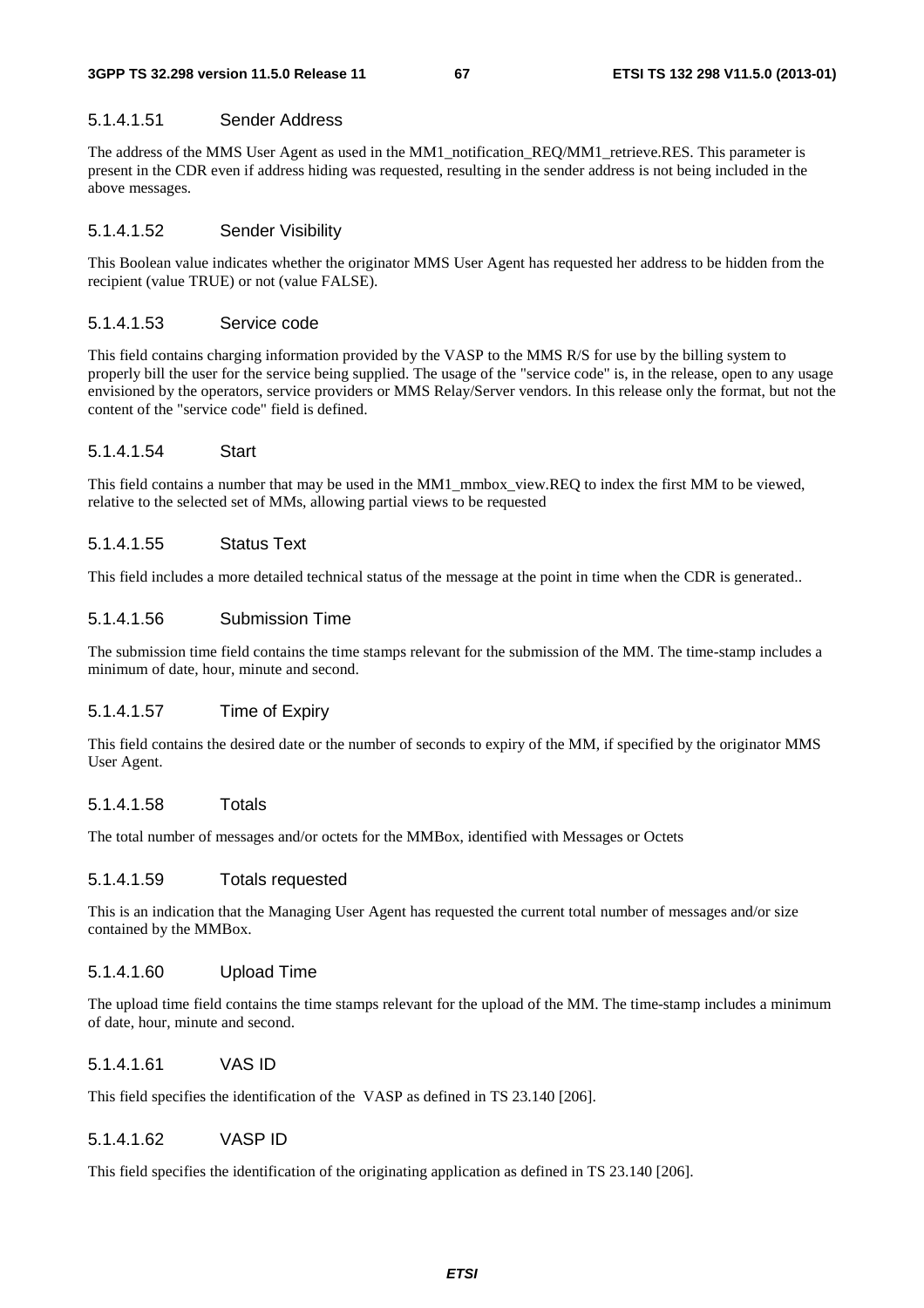## 5.1.4.2 LCS CDR parameters

This clause contains the description of each field of the LCS CDRs specified in TS 32.271 [31].

### 5.1.4.2.1 Home GMLC Identity

This field contains the IP address of the Home GMLC (H-GMLC) involved in the location request.

### 5.1.4.2.2 LCS Client Identity

This field contains further information on the LCS Client identity as defined in TS 29.002 [214].

### 5.1.4.2.3 LCS Client Type

This field contains the type of the LCS Client as defined in TS 29.002 [214].

### 5.1.4.2.4 LCS Priority

This parameter gives the priority of the location request as defined in TS 49.031 [227].

#### 5.1.4.2.5 Location Estimate

The Location Estimate field is providing an estimate of a geographic location of a target MS according to TS 29.002 [214].

## 5.1.4.2.6 Location Type

This field contains the type of the location as defined in TS 29.002 [214].

#### 5.1.4.2.7 Positioning Data

This information element is providing positioning data associated with a successful or unsuccessful location attempt for a target MS according TS 49.031 [227].

### 5.1.4.2.8 Provider Error

This parameter is used to indicate a protocol related type of error as defined in TS 29.002 [214].

### 5.1.4.2.9 Requesting GMLC Identity

This field contains the IP address of the Requesting GMLC (R-GMLC) involved in the location request.

#### 5.1.4.2.10 Result code

This field indicates the result of the request or individual positioning as defined in OMA Mobile Location Protocol [311].

### 5.1.4.2.11 Target IMSI

This field contains the International Mobile Subscriber Identity (IMSI) of the targeted party. The term "targeted" party is used to describe the mobile subscriber involved in the transaction recorded e.g. the subscriber whose location is requested in case of mobile terminated location request.

The structure of the IMSI is defined in TS 23.003 [200].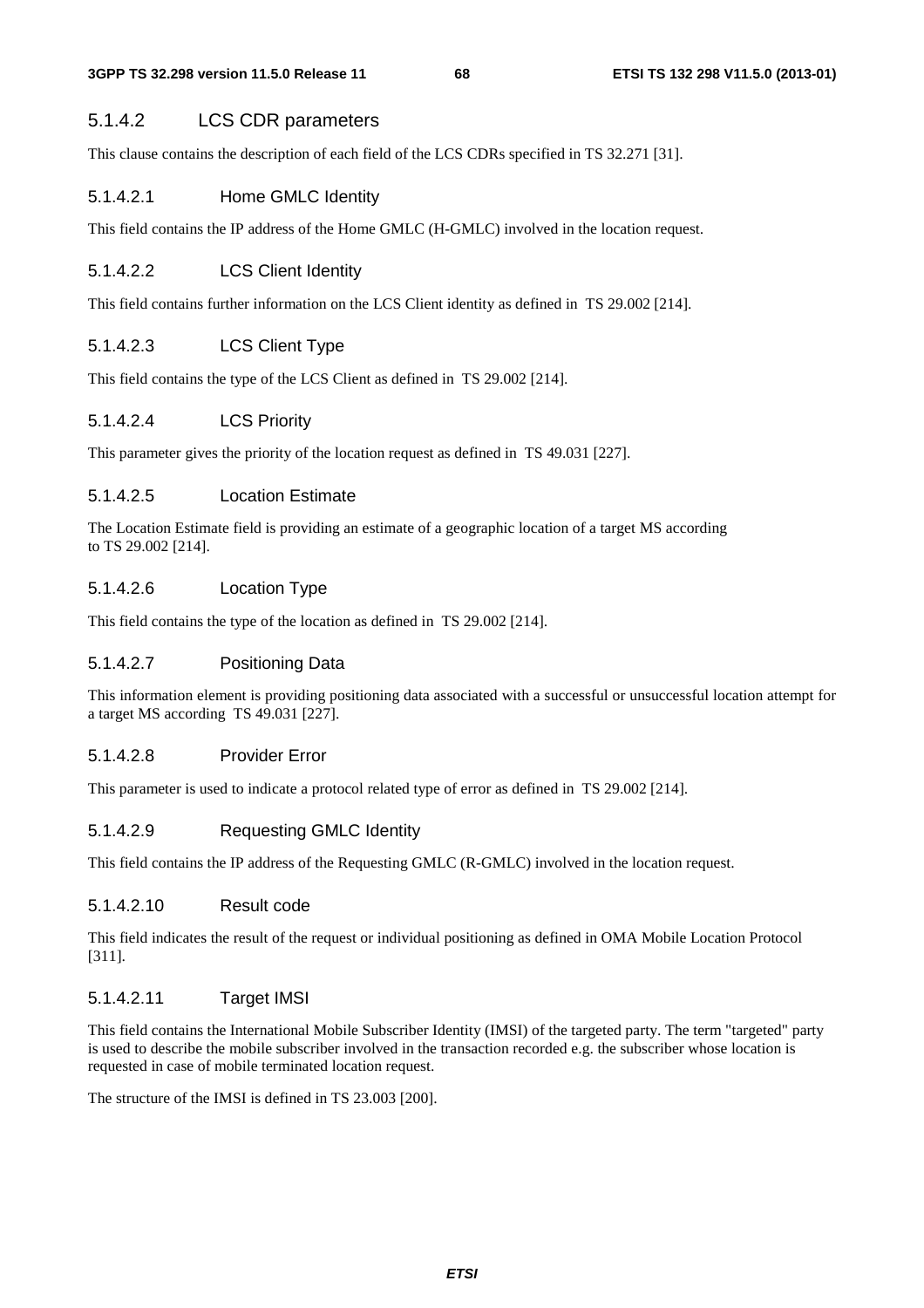### 5.1.4.2.12 Target MSISDN

This field contains the mobile station ISDN number (MSISDN) of the targeted party. The term "targeted" party is used to describe the mobile subscriber involved in the transaction recorded e.g. the subscriber whose location is requested in case of mobile terminated location request.

In case of multi-numbering the MSISDN stored in a LCS CDR will be the primary MSISDN of the requesting party.

The structure of the MSISDN is defined in TS 23.003 [200].

### 5.1.4.2.13 User Error

This parameter is sent by the responder when the location request has failed or cannot proceed and if present, takes one of the following values defined in TS 29.002 [214]:

- System Failure;
- Data Missing;
- Unexpected Data Value:
- Facility Not Supported;
- Unidentified Subscriber;
- Illegal Subscriber;
- Illegal Equipment;
- Absent Subscriber (diagnostic information may also be provided);
- Unauthorised requesting network;
- Unauthorised LCS Client with detailed reason;
- Position method failure with detailed reason.

#### 5.1.4.2.14 Visited GMLC Identity

This field contains the IP address of the Visited GMLC (V-GMLC) involved in the location request.

## 5.1.4.3 PoC CDR parameters

This clause contains the description of each field of the PoC CDRs specified in TS 32.272 [32].

#### 5.1.4.3.1 Called Party Address

Called Party Address is of type UTF8String. It indicates address (Public User ID, SIP URL, E.164, etc.) of the participants involved in the PoC session.

### 5.1.4.3.2 Charged Party

This field indicates the party accepting the charge for the session, whether participating in the session or not. The contents are obtained from the Charged-Party AVP in offline charging.

### 5.1.4.3.3 List of Talk Burst Exchange

This list contains a number of containers consisting of the following fields:

**Change Condition Change Time Number of participants Number of received talk bursts Number of talk bursts**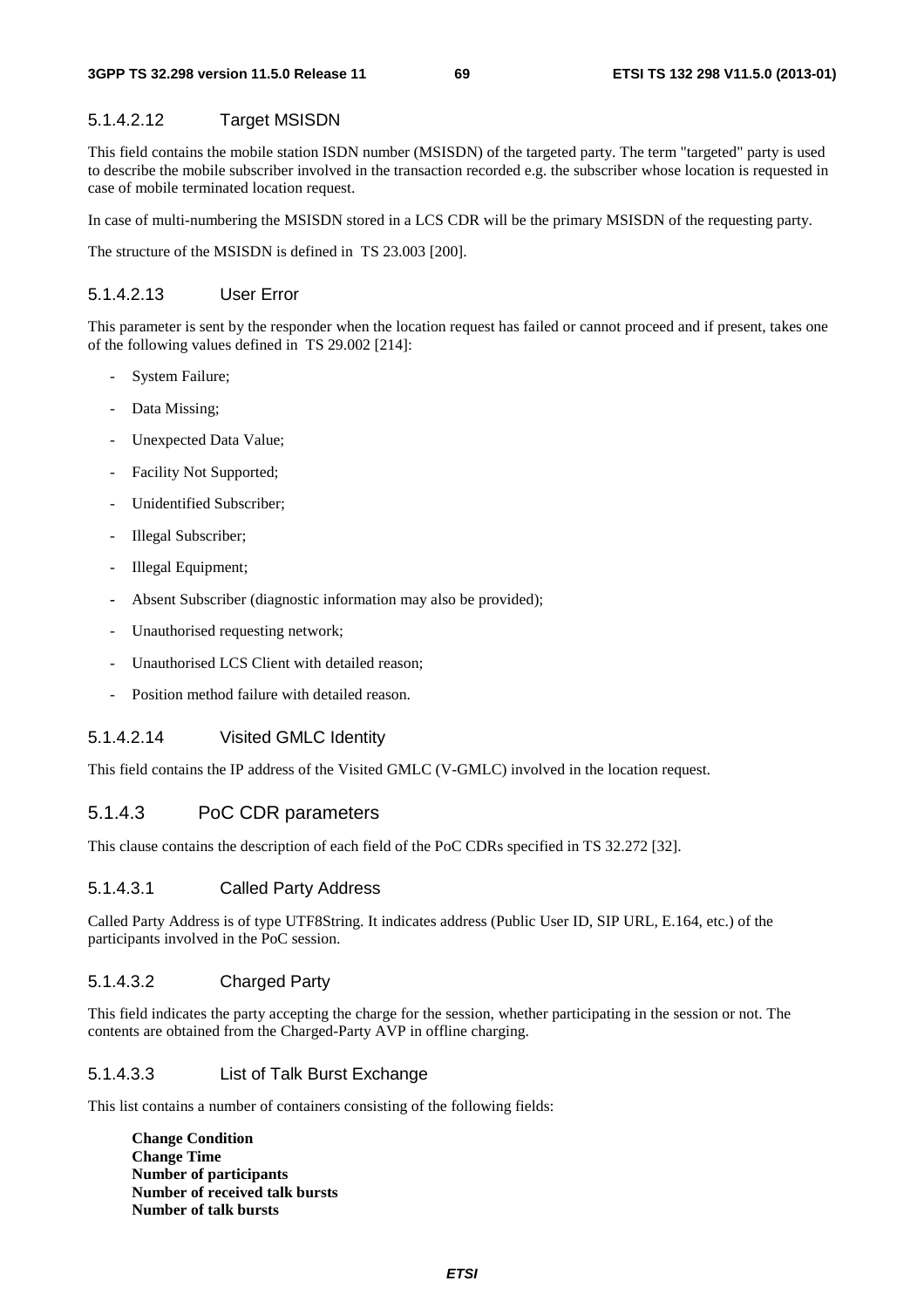**Received talk burst volume Received talk bursts time Talk burst volume Talk bursts time** 

**Number of talk bursts** and **Number of received talk bursts** indicate the number of talk bursts sent and received respectively by the charged party (for the participating PoC functions) or for the whole session (for the controlling PoC function).

**Talk burst volume** and **Received talk burst volume** indicate the total data volume for talk bursts sent and received respectively by the charged party (for the participating PoC functions) or for the whole session (for the controlling PoC function).

**Talk burst Time** and **Received talk burst time** indicate the total duration of talk bursts sent and received respectively by the charged party (for the participating PoC functions) or for the whole session (for the controlling PoC function).

**Change Time** is a time stamp, which defines the moment when the container is closed or the CDR is closed.

**Change Condition** indicates the reason for closing the container and the addition of a new container.

**Number of participants** indicates the number of attached participants involved in the talk burst exchange within a container.

#### 5.1.4.3.4 Number of participants

For PoC, this field indicates the number of active participants within the PoC session. For MMtel Charging, this field indicates the number of active participants attached in the MMTel conference.

### 5.1.4.3.5 Participant Access Priority

This field indicates the access priority for each participant involved in the PoC session.

#### 5.1.4.3.6 Participants involved

This field indicates the participants involved in the PoC session.

The field is of type grouped. It contains the participant address (Called party address), the participant access priority and User Participating Type.

#### 5.1.4.3.7 PoC controlling address

This field contains the address of the server performing the controlling PoC function.

#### 5.1.4.3.8 PoC Event Type

This field contains the PoC session unrelated charging event type.

#### 5.1.4.3.9 PoC group name

This field indicates the name of a group used for the PoC session.

#### 5.1.4.3.10 PoC session id

This field uniquely identifies the overall PoC session.

### 5.1.4.3.11 PoC session initiation type

The field is of type Enumerated. It identifies the type of the PoC session initiation.

The identifier can be one of the following: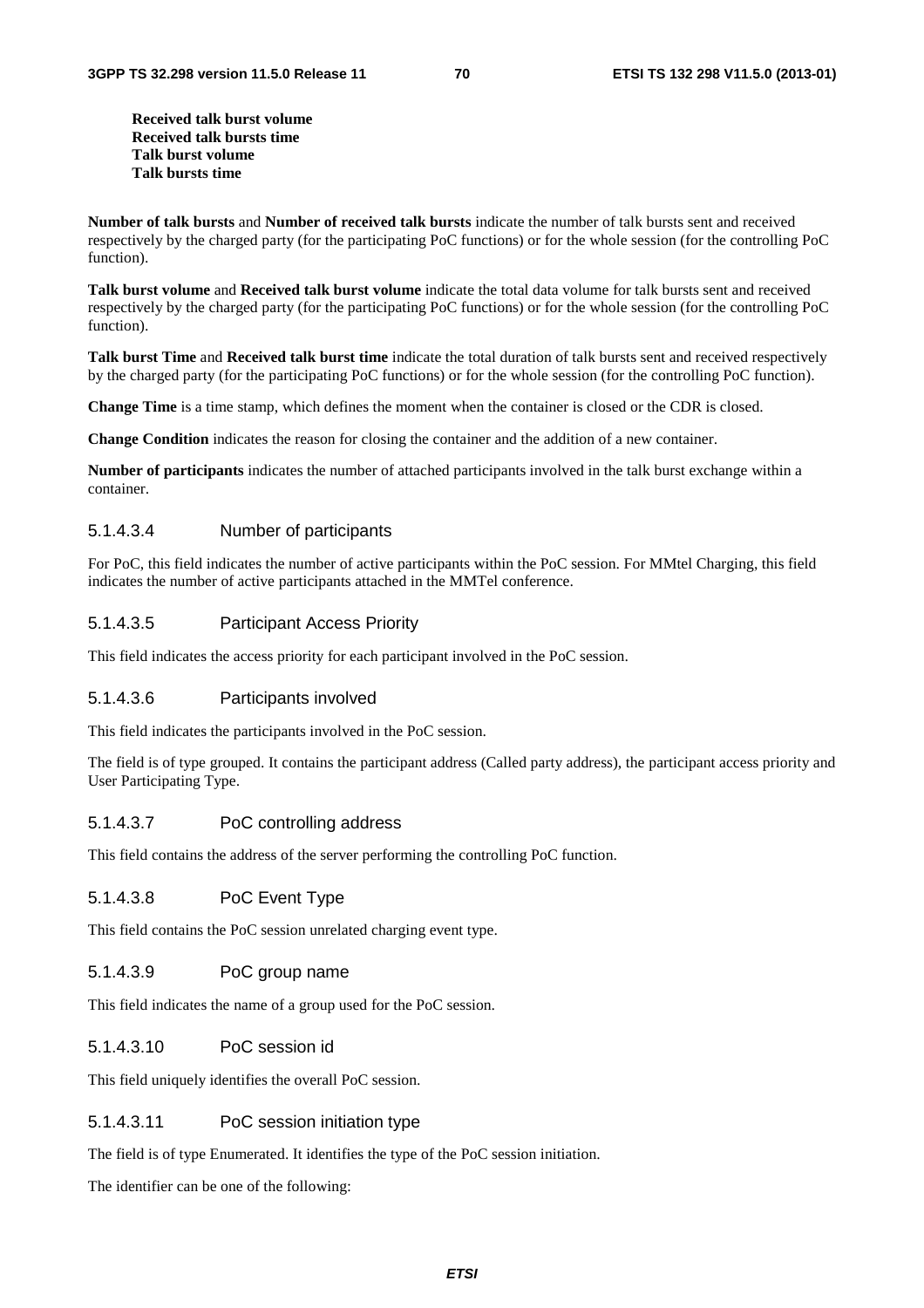- 0 Pre-established
- 1 On-demand

## 5.1.4.3.12 PoC session type

The field identifies the type of the PoC session.

## 5.1.4.3.13 User location info

This field contains any available location information for the charged party. The field is coded as per the 3GPP-User-Location-Info RADIUS VSA defined in TS 29.061 [216].

## 5.1.4.3.14 User Participating Type

Indicates the User Participating Type participating in the PoC session i.e. Normal, NW PoC Box, UE PoC Box.

### 5.1.4.4 MBMS CDR parameters

This clause contains the description of each field of the MBMS CDRs specified in TS 32.273 [33].

### 5.1.4.4.1 CN IP Multicast Distribution

This field is used to indicate if IP multicast distribution to UTRAN is used for the MBMS user plane data.

## 5.1.4.4.2 MBMS 2G 3G Indicator

The MBMS 2G 3G Indicator is used to indicate the radio access type that can receive the MBMS bearer service.

### 5.1.4.4.3 MBMS GW Address

This parameter holds the IP-address of the MBMS GW that generated the Charging Id when MBMS GW is stand-alone.

#### 5.1.4.4.4 MBMS Service Area

The field indicates the area over which the MBMS bearer service has to be distributed.

## 5.1.4.4.5 MBMS Service Type

The field is used to indicate the type of MBMS bearer service: multicast or broadcast.

### 5.1.4.4.6 MBMS Session Identity

This field together with TMGI identifies a transmission of a specific MBMS session.

## 5.1.4.4.7 Required MBMS Bearer Capabilities

The field contains the minimum bearer capabilities the UE needs to support.

## 5.1.4.4.8 TMGI

The field contains the Temporary Mobile Group Identity allocated to a particular MBMS bearer service. TMGI use and structure is specified in TS 23.003 [200].

## 5.1.4.5 MMTel CDR parameters

This subclause contains the description of each of the CDR fields needed to support the charging of MMTel services as specified in TS 32.275 [35].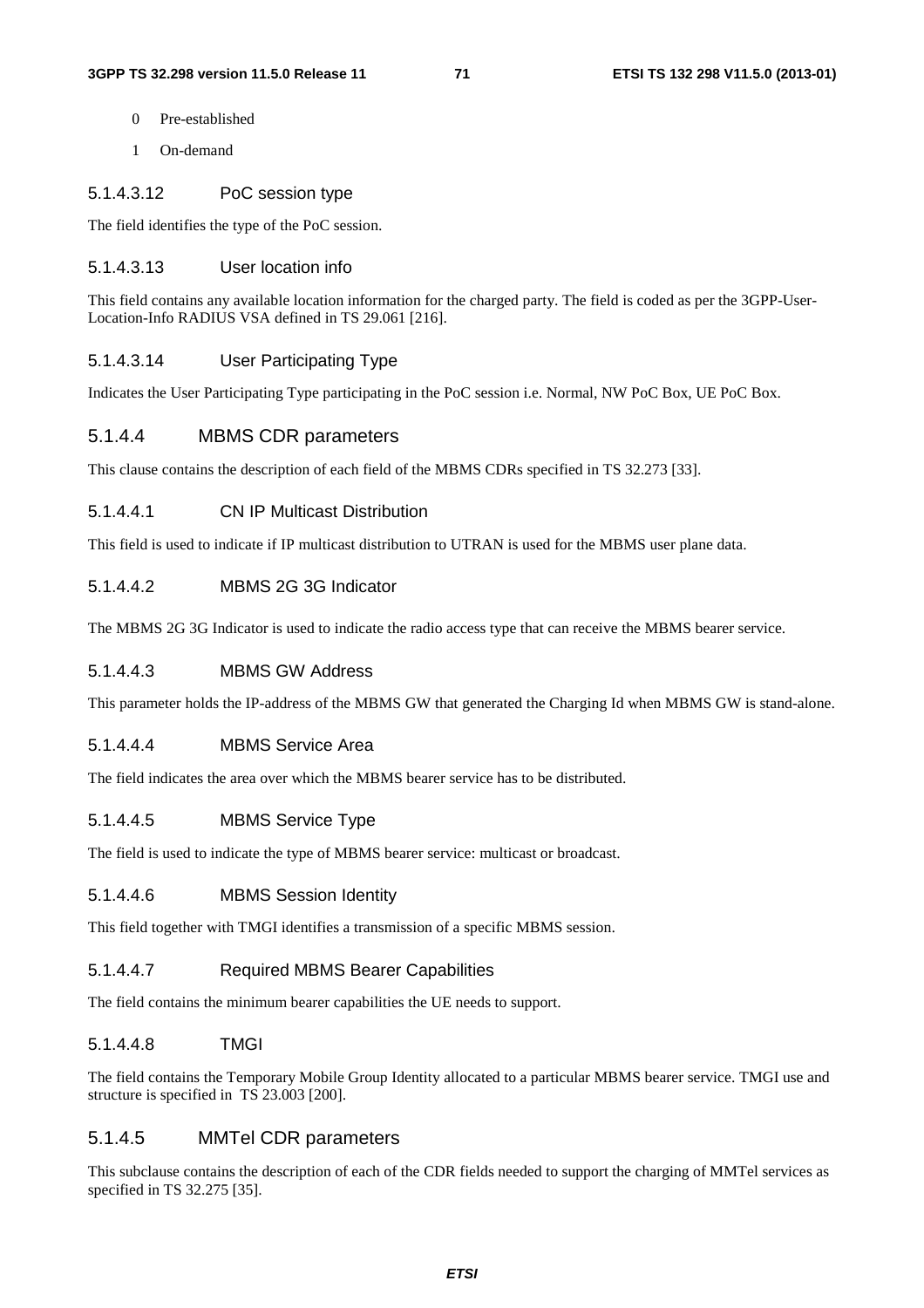### 5.1.4.5.1 Associated Party Address

This field holds the address (SIP URI or TEL URI) of the user, for MMTel supplementary service this field is used for : the "forwarding party" for CDIV, the "transferor" for ECT, the "Pilot Identity" for FA and the "Initiator party" for 3PTY, as specified in TS 32.275 [35]. The content is obtained from the Associated-Party-Address AVP.

### 5.1.4.5.2 List of Supplementary services

This list includes several MMTel Supplementary services. Each Supplementary Service may contain the following fields as specified in TS 32.275 [35] :

- Service Type;
- Service Mode:
- **Number Of Diversions;**
- **Associated Party Address;**
- **Service ID**
- Change Time
- **Number Of Participants**
- **Participant Action Type**
- AoC information

**Service Type** is defined in 5.1.4.5.6

**Service Mode** is defined in 5.1.4.5.5

**Number Of Diversions** is defined in 5.1.4.5.3

**Associated Party Address** is defined in 5.1.4.5.1

**Service ID** is an identifier of the conference.

**Change Time** is a time stamp, which defines the moment when the conference participant has an action (e.g. creating the conference, joining in the conference, being invited into the conference or quiting the conference) triggering the Accounting Request message to CDF in MMTel Charging.

**Number Of Participants** indicates the number of attached participants involved in the conference.

**Participant Action Type** indicates the participant"s action type during the conference. It"s just for Billing Domain"s information in each CDR, e.g. creating the conference, joining in the conference, being invited into the conference and quiting the conference.CUG Information indicates the "CUG interlock code" used during the "Closed User Group" communication.

AoC information is defined in 5.1.3.1.3A.

### 5.1.4.5.3 Number Of Diversions

This field identifies the number of diversions related to a CDIV service as defined in TS 32.275 [35] and TS 24.604 [211]. When counting the number of diversions, all types of diversion are included.

### 5.1.4.5.4 Participant Action Type

This field indicates the participant"s action type during the conference. The content is obtained from the Participants-Action-Type AVP in TS 32.299 [50].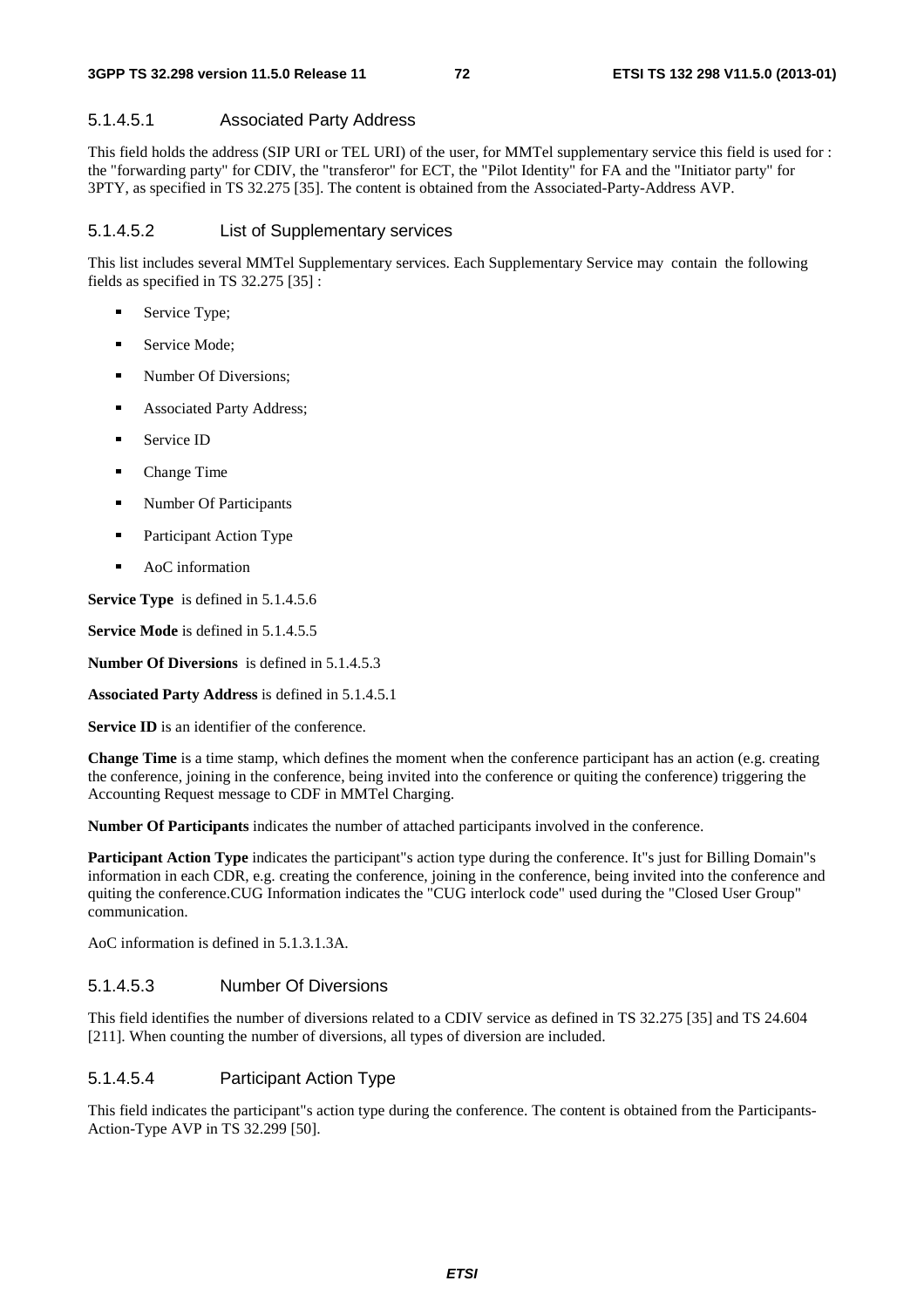### 5.1.4.5.5 Service Mode

This field of Supplementary service indicates the mode for MMTel supplementary services (e.g CDIV, CB and ECT). The content is obtained from the Service-Mode AVP and described in TS 32.299 [50].

Service Mode values ≥ 1024 are reserved for specific Network/Manufacturer variants.

### 5.1.4.5.6 Service Type

This field identifies the MMTel supplementary service type as defined in TS 32.275 [35]. . The content is obtained from the MMTel-SService-Type AVP and described in TS 32.299 [50].

Service Type values ≥ 1024 are reserved for specific Network/Manufacturer variants

5.1.4.5.7 Void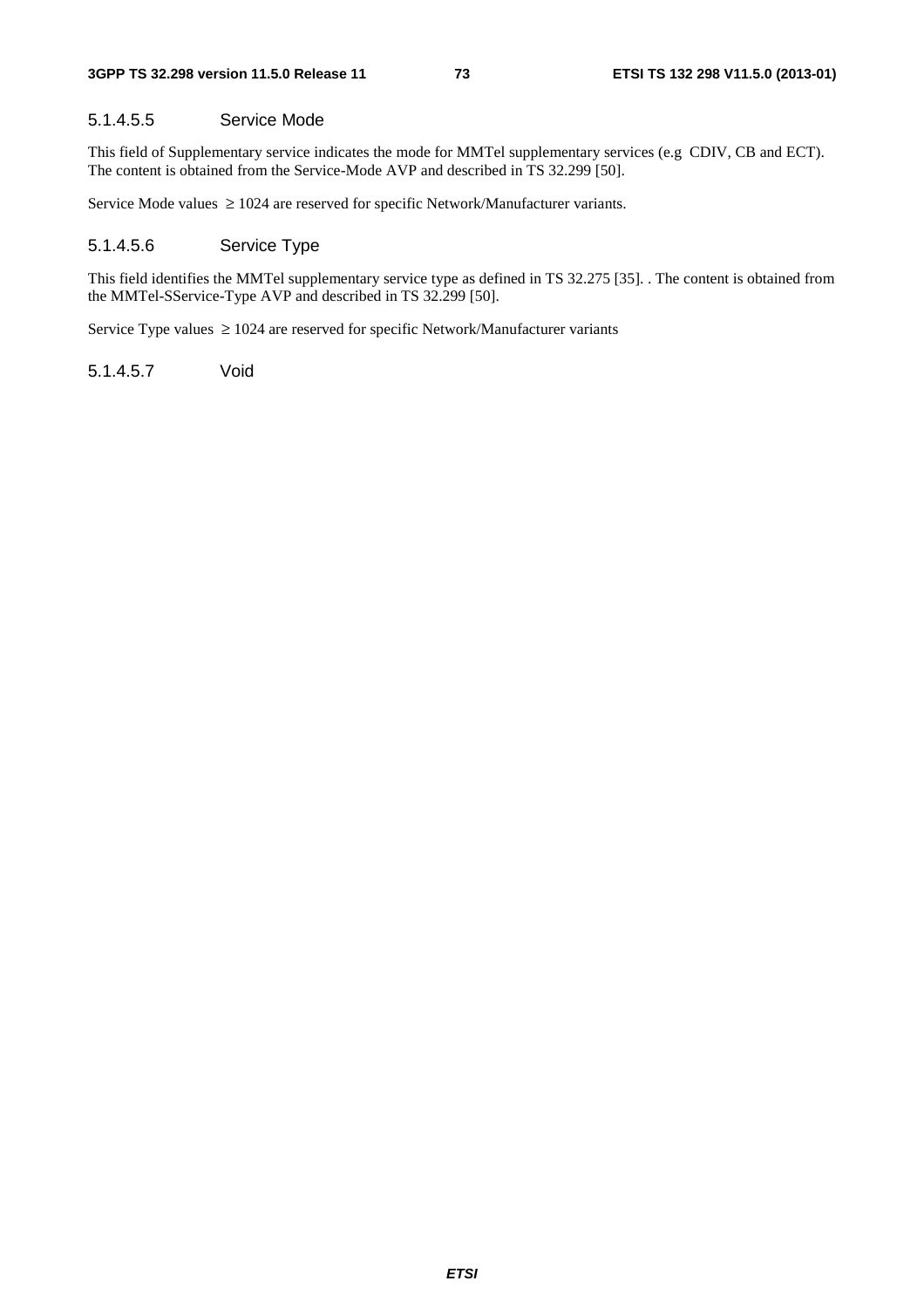--

# 5.2 CDR abstract syntax specification

# 5.2.1 Generic ASN.1 definitions

This subclause contains generic CDR syntax definitions, where the term "generic" implies that these constructs are applicable for more than one domain/service/subsystem. Examples of this are syntax definitions that are imported from non-charging 3GPP TSs, e.g. TS 29.002 [214].

```
 $GenericChargingDataTypes {itu-t (0) identified-organization (4) etsi(0) mobileDomain (0) charging 
(5) genericChargingDataTypes (0) asn1Module (0) version1 (0)} 
DEFINITIONS IMPLICIT TAGS ::= 
BEGIN
-- EXPORTS everything 
IMPORTS 
AddressString, 
ISDN-AddressString, 
LCSClientExternalID, 
LCSClientInternalID 
FROM MAP-CommonDataTypes { itu-t identified-organization (4) etsi (0) mobileDomain (0) gsm-Network 
(1) modules (3) map-CommonDataTypes (18) version13 (13) } 
-- from TS 29.002 [214] 
PositionMethodFailure-Diagnostic, 
UnauthorizedLCSClient-Diagnostic 
FROM MAP-ER-DataTypes { itu-t identified-organization (4) etsi (0) mobileDomain (0) gsm-Network (1) 
modules (3) map-ER-DataTypes (17) version13 (13)} 
-- from TS 29.002 [214] 
ObjectInstance 
FROM CMIP-1 {joint-iso-itu-t ms (9) cmip (1) modules (0) protocol (3)} 
-- 
-- from Rec. X.2ab[304] 
ManagementExtension 
FROM Attribute-ASN1Module {joint-iso-itu-t ms (9) smi (3) part2 (2) asn1Module (2) 1} 
-- 
-- from Rec. X.721 [305] 
-- 
AE-title 
FROM ACSE-1 {joint-iso-itu-t association-control (2) modules (0) apdus (0) version1 (1) };
-- 
-- From Rec. X.2cd[306]. Note that the syntax of AE-title to be used is from 
-- ITU-T Rec. X.227 / ISO 8650 corrigendum and not "ANY" 
-- 
-- 
-- 
-- Generic Data Types 
-- 
-- 
BCDDirectoryNumber ::= OCTET STRING 
-- 
-- This type contains the binary coded decimal representation of 
-- a directory number e.g. calling/called/connected/translated number. 
-- The encoding of the octet string is in accordance with the 
-- the elements "Calling party BCD number", "Called party BCD number" 
-- and "Connected number" defined in TS 24.008 [208].
-- This encoding includes type of number and number plan information 
-- together with a BCD encoded digit string. 
-- It may also contain both a presentation and screening indicator 
-- (octet 3a). 
-- For the avoidance of doubt, this field does not include 
     -- octets 1 and 2, the element name and length, as this would be 
-- redundant.
```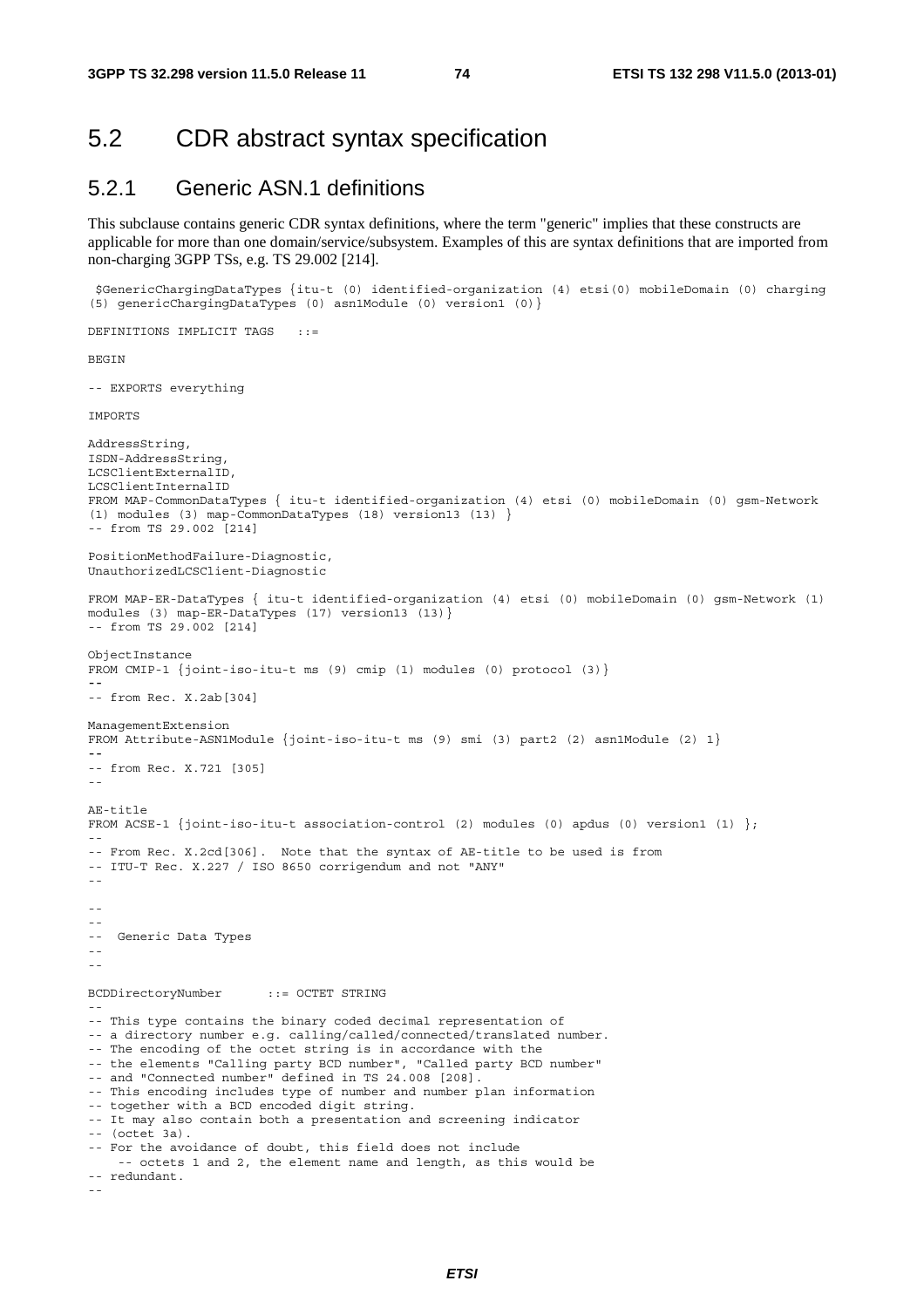## **3GPP TS 32.298 version 11.5.0 Release 11 75 ETSI TS 132 298 V11.5.0 (2013-01)**

```
CallDuration ::= INTEGER 
-- 
-- The call duration is counted in seconds. 
-- For successful calls /sessions / PDP contexts, this is the chargeable duration. 
-- For call attempts this is the call holding time. 
-- 
CalledNumber ::= BCDDirectoryNumber 
CallingNumber ::= BCDDirectoryNumber 
CellId ::= OCTET STRING (SIZE(2)) 
-- 
-- Coded according to TS 24.008 [208] 
-- 
ChargeIndicator ::= INTEGER 
{ 
    noCharge (0), 
    charge (1) 
} 
CNIPMulticastDistribution ::= ENUMERATED 
{ 
    nO-IP-MULTICAST (0), 
   iP-MULTICAST (1) 
} 
Diagnostics \cdot := CHOICE
{ 
    gsm0408Cause [0] INTEGER, 
    -- See TS 24.008 [208] 
   gsm0902MapErrorValue [1] INTEGER,
    -- Note: The value to be stored here corresponds to 
    -- the local values defined in the MAP-Errors and 
    -- MAP-DialogueInformation modules, for full details 
    -- see TS 29.002 [214]. 
   itu-tQ767Cause [2] INTEGER,
   -- See Q.767 [309]<br>networkSpecificCause
                                           [3] ManagementExtension,
    -- To be defined by network operator 
   manufacturerSpecificCause [4] ManagementExtension,
    -- To be defined by manufacturer 
    positionMethodFailureCause [5] PositionMethodFailure-Diagnostic, 
    -- see TS 29.002 [214] 
    unauthorizedLCSClientCause [6] UnauthorizedLCSClient-Diagnostic, 
    -- see TS 29.002 [214] 
   diameterResultCodeAndExperimentalResult [7] INTEGER
    -- See TS 29.338 [230] 
} 
DiameterIdentity ::= OCTET STRING 
GSNAddress ::= IPAddress 
IPAddress ::= CHOICE 
{ 
    iPBinaryAddress IPBinaryAddress, 
    iPTextRepresentedAddress IPTextRepresentedAddress 
} 
IPBinaryAddress ::= CHOICE 
{ 
 iPBinV4Address [0] IPBinV4Address, 
 iPBinV6Address IPBinV6AddressWithOrWithoutPrefixLength 
} 
IPBinV4Address :: = OCTET STRING (SIZE(4)) 
IPBinV6Address :: = OCTET STRING (SIZE(16)) 
IPBinV6AddressWithOrWithoutPrefixLength :: = CHOICE 
{ 
       iPBinV6Address [1] IPBinV6Address,
```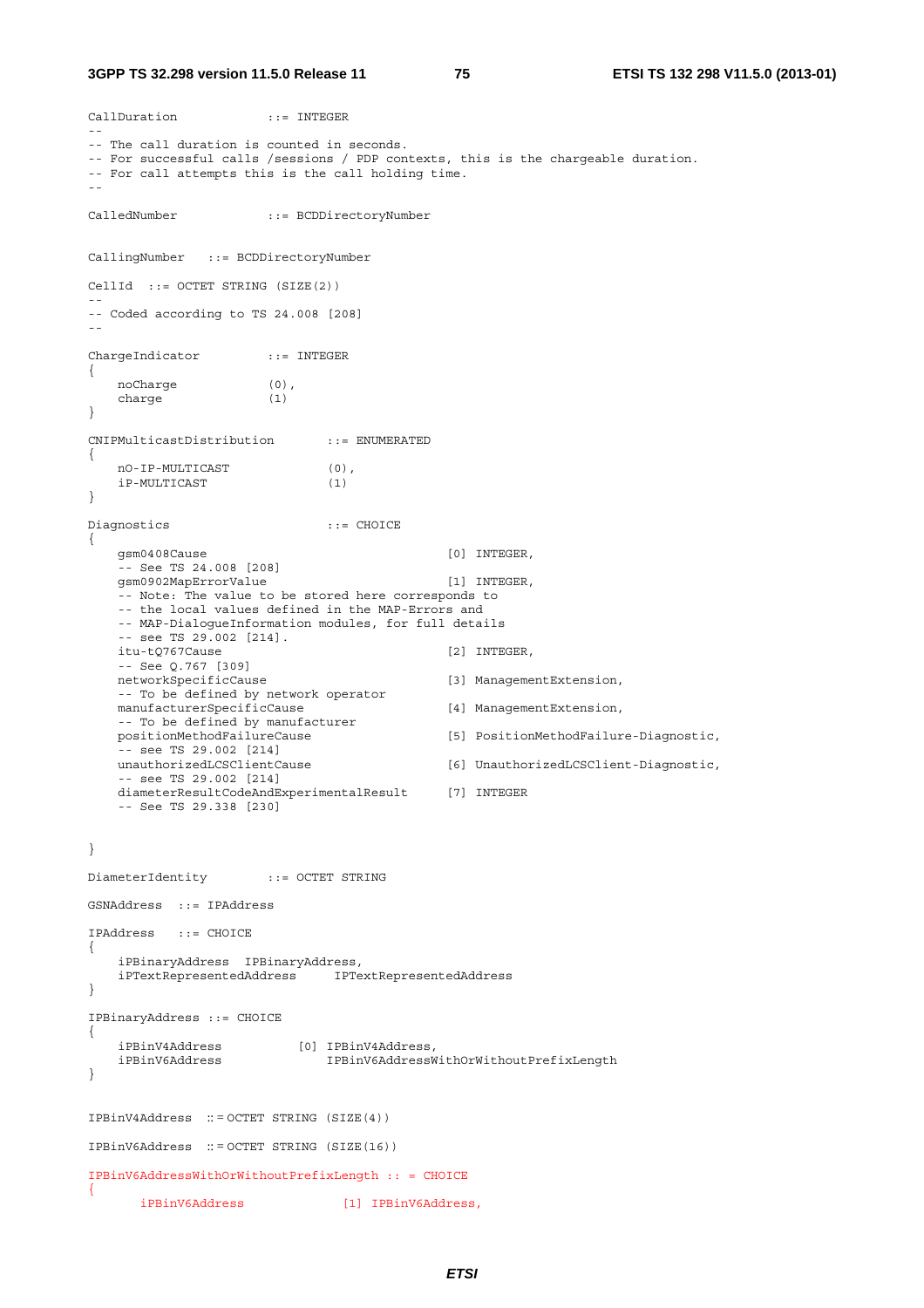```
 iPBinV6AddressWithPrefix [4] IPBinV6AddressWithPrefixLength 
} 
IPBinV6AddressWithPrefixLength ::= SEQUENCE 
\{ iPBinV6Address IPBinV6Address, 
 pDPAddressPrefixLength PDPAddressPrefixLength 
} 
IPTextRepresentedAddress ::= CHOICE 
\left\{ \qquad -- \right. -- IP address in the familiar "dot" notation 
    -- 
                       [2] IA5String (SIZE(7..15)),
    iPTextV6Address [3] IA5String (SIZE(15..45)) 
} 
LCSCause ::= OCTET STRING (SIZE(1))
-- 
-- See LCS Cause Value, TS 49.031 [227] 
-- 
LCSClientIdentity ::= SEQUENCE 
{ 
 lcsClientExternalID [0] LCSClientExternalID OPTIONAL, 
 lcsClientDialedByMS [1] AddressString OPTIONAL, 
    lcsClientInternalID [2] LCSClientInternalID OPTIONAL 
} 
LCSQoSInfo ::= OCTET STRING (SIZE(4)) 
-- 
-- See LCS QoS IE, TS 49.031 [227] 
-- 
LevelOfCAMELService ::= BIT STRING 
{ 
   \mathbf{basic} (0),
  callDurationSupervision (1),<br>onlineCharging (2)
   onlineCharging
} 
LocalSequenceNumber ::= INTEGER (0..4294967295) 
-- 
-- Sequence number of the record in this node 
-- 0.. 4294967295 is equivalent to 0..2**32-1, unsigned integer in four octets 
-- 
LocationAreaAndCell ::= SEQUENCE 
{ 
    locationAreaCode [0] LocationAreaCode, 
 cellId [1] CellId, 
 mCC-MNC [2] MCC-MNC OPTIONAL 
} 
LocationAreaCode ::= OCTET STRING (SIZE(2)) 
-- 
-- See TS 24.008 [208] 
-- 
ManagementExtensions ::= SET OF ManagementExtension 
MBMS2G3GIndicator ::= ENUMERATED 
{ 
 twoG (0), -- For GERAN access only 
 threeG (1), -- For UTRAN access only 
 twoG-AND-threeG (2) -- For both UTRAN and GERAN access 
} 
MBMSInformation ::= SET 
{ 
tMGI [1] TMGI OPTIONAL,
 mBMSSessionIdentity [2] MBMSSessionIdentity OPTIONAL, 
 mBMSServiceType [3] MBMSServiceType OPTIONAL, 
 mBMSUserServiceType [4] MBMSUserServiceType OPTIONAL, -- only supported in the BM-SC 
 mBMS2G3GIndicator [5] MBMS2G3GIndicator OPTIONAL, 
 fileRepairSupported [6] BOOLEAN OPTIONAL, -- only supported in the BM-SC 
 rAI [7] RoutingAreaCode OPTIONAL, -- only supported in the BM-SC 
    mBMSServiceArea [8] MBMSServiceArea OPTIONAL,
```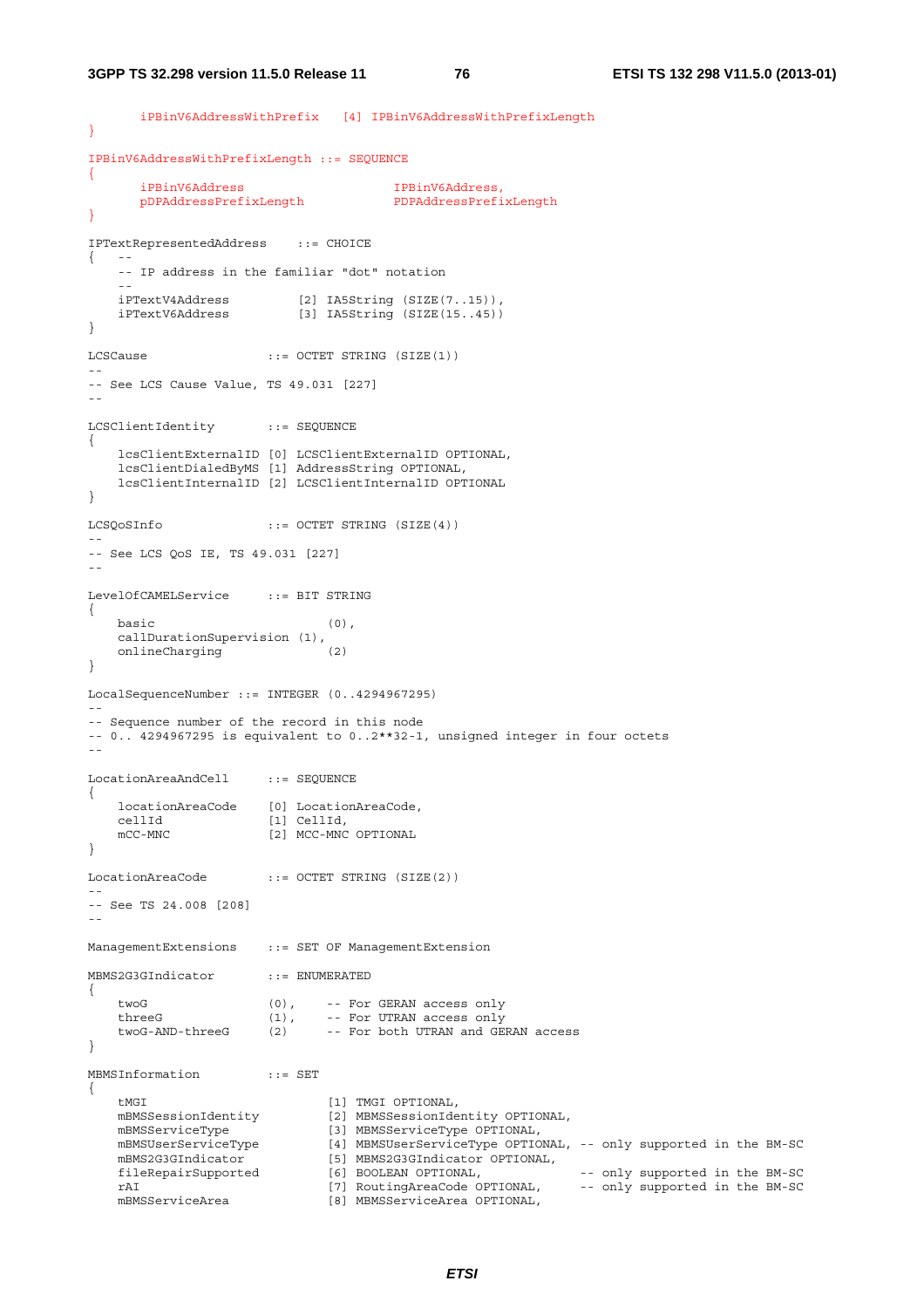incGatewayRecord (3),

```
 requiredMBMSBearerCaps [9] RequiredMBMSBearerCapabilities OPTIONAL, 
   mBMSGWAddress [10] GSNAddress OPTIONAL,
    cNIPMulticastDistribution [11] CNIPMulticastDistribution OPTIONAL 
} 
MBMSServiceArea ::= OCTET STRING 
MBMSServiceType ::= ENUMERATED 
{ 
   mULTICAST (0),<br>hroadcast (1)
    bROADCAST (1) 
} 
MBMSSessionIdentity ::= OCTET STRING (SIZE (1)) 
-- 
-- This octet string is a 1:1 copy of the contents of the MBMS-Session-Identity 
-- AVP specified in TS 29.061 [82] 
-- 
MBMSUserServiceType ::= ENUMERATED 
{ 
   dOWNLOAD (0),<br>sTREAMING (1)
   STREAMING} 
MCC-MNC ::= OCTET STRING (SIZE(3))
-- 
-- See TS 24.008 [208] 
-- 
MessageReference ::= OCTET STRING 
MscNo ::= ISDN-AddressString 
-- 
-- See TS 23.003 [200] 
-- 
MSISDN ::= ISDN-AddressString 
-- 
-- See TS 23.003 [200] 
-- 
MSTimeZone ::= OCTET STRING (SIZE (2)) 
-- 
-- 1.Octet: Time Zone and 2. Octet: Daylight saving time, see TS 29.060 [215] 
-- 
NodeAddress ::= CHOICE 
{ 
 iPAddress [0] IPAddress, 
 domainName [1] GraphicString 
} 
PDPAddressPrefixLength :: = INTEGER (1..64) 
-- 
-- This is an interger indicating the leght of the PDP/PDN IPv6 address prefix 
-- and the default value is 64 bits. 
-- 
PositioningData ::= OCTET STRING (SIZE(1..33)) 
-- 
-- See Positioning Data IE (octet 3..n), TS 49.031 [227] 
-- 
RecordingEntity ::= AddressString 
RecordType ::= INTEGER 
-- 
-- Record values 0..17 and 87,88 are CS specific. 
-- The contents are defined in TS 32.250 [10] 
-- 
{ 
moCallRecord (0),
 mtCallRecord (1), 
 roamingRecord (2),
```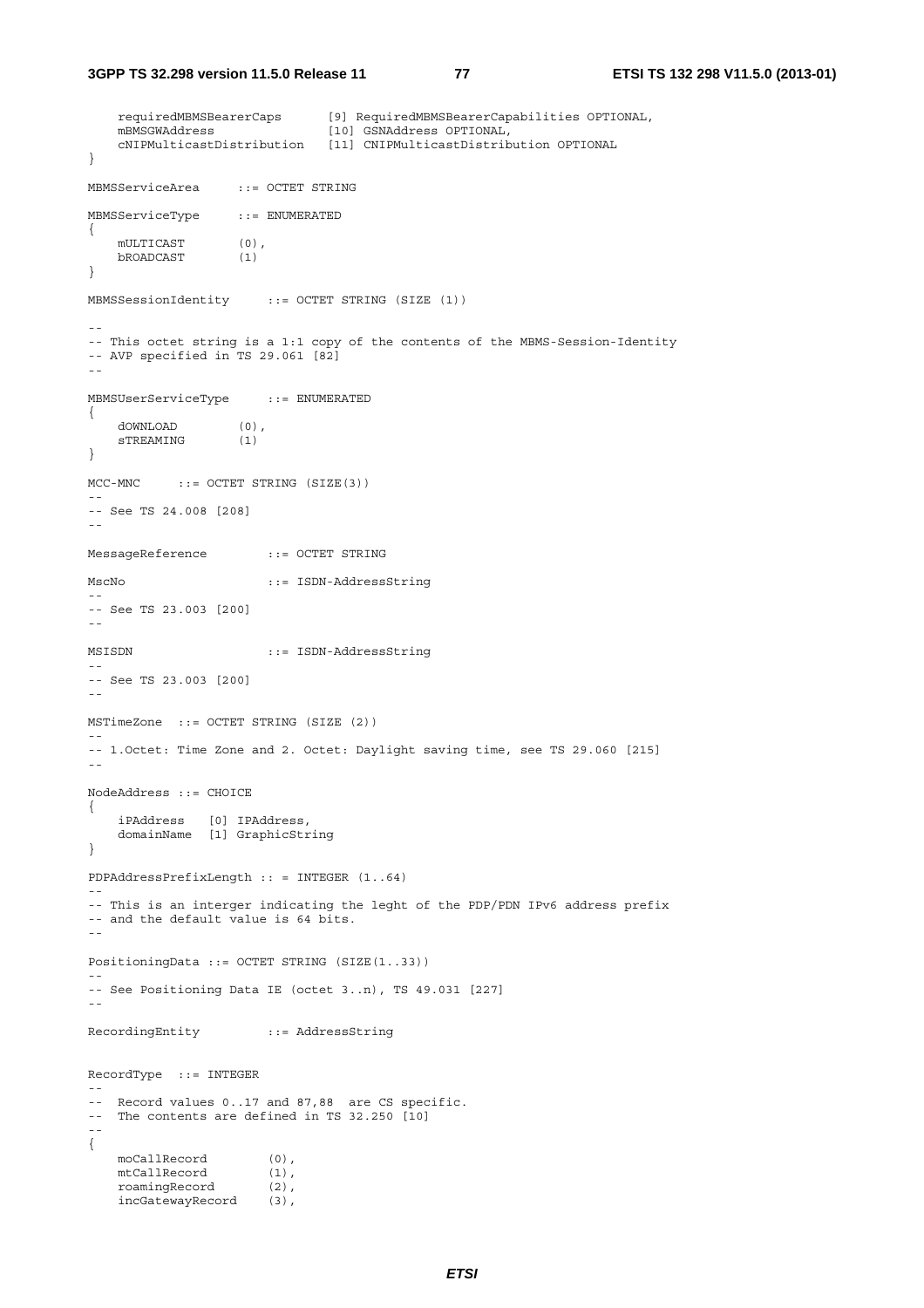outGatewayRecord (4),<br>transitCallRecord (5), transitCallRecord (5), moSMSRecord (6), mtSMSRecord (7), moSMSIWRecord (8), mtSMSGWRecord (9), ssActionRecord (10), hlrIntRecord (11), locUpdateHLRRecord (12), locUpdateVLRRecord (13), commonEquipRecord (15),<br>moTraceRecord (15),<br>cord (16), -- used in earlier releases -- used in earlier releases termCAMELRecord (17), -- -- Record values 18..22 are GPRS specific. -- The contents are defined in TS 32.251 [11] - sgsnPDPRecord (18),<br>sgsnMMRecord (20), sgsnMMRecord (20),<br>sgsnSMORecord (21), -- also MME UE originated SMS record sgsnSMTRecord (22), -- also MME UE terminated SMS record -- -- Record values 23..25 are CS-LCS specific. -- The contents are defined in TS 32.250 [10] - mtLCSRecord (23), moLCSRecord (24),<br>
niLCSRecord (25), niLCSRecord -- -- Record values 26..28 are GPRS-LCS specific. -- The contents are defined in TS 32.251 [11] - sgsnMTLCSRecord (26), sgsnMOLCSRecord (27), sgsnNILCSRecord (28), -- -- Record values 30..62 are MMS specific.<br>-- The contents are defined in TS 32.270 The contents are defined in TS 32.270 [30] - mMO1SRecord (30),<br>mMO4FRqRecord (31), mMO4FRqRecord (31), mMO4FRsRecord (32), mMO4DRecord (33), mMO1DRecord (34), mMO4RRecord (35), mMO1RRecord (36), mMOMDRecord (37), mMR4FRecord (38), mMR1NRqRecord (39), mMR1NRsRecord (40), mMR1RtRecord (41), mMR1AFRecord (42),<br>mMR4DRaRecord (43), mMR4DRqRecord (43),<br>mMR4DRsRecord (44), mMR4DRsRecord (44),<br>mMR1RRRecord (45), mMR1RRRecord mMR4RRqRecord (46), mMR4RRsRecord (47), mmunical (48), mMFRecord (49), mMBx1SRecord (50), mMBx1VRecord (51), mMBx1URecord (52),<br>mMBx1DRecord (53), mMBx1DRecord (53),<br>mM7SRecord (54), mM7SRecord mM7DRqRecord (55),<br>mM7DRsRecord (56), mM7DRsRecord (56),<br>mM7CRecord (57), mM7CRecord mM7RRecord (58), mM7DRRqRecord (59),<br>mM7DRRsRecord (60), mM7DRRsRecord (60), mM7RRqRecord (61), mM7RRsRecord (62), -- -- Record values 63..69, 70, 82, 89, 90, 91 are IMS specific. -- The contents are defined in TS 32.260 [20] - sCSCFRecord (63),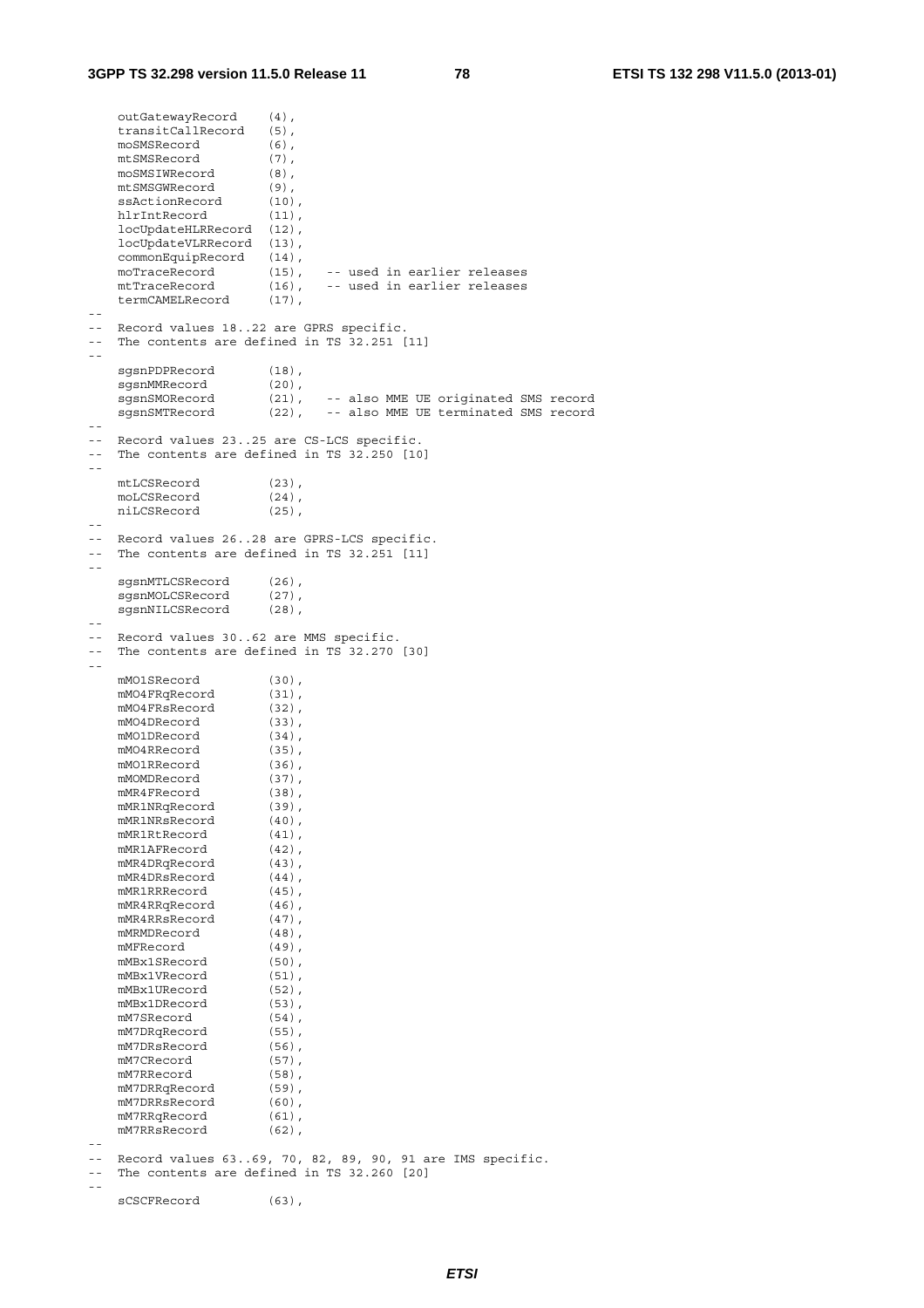pCSCFRecord (64),

iCSCFRecord (65),<br>mRFCRecord (66), mRFCRecord mGCFRecord (67), bGCFRecord (68),<br>aSRecord (69), aSRecord (69),<br>eCSCFRecord (70), eCSCFRecord (70),<br>iBCFRecord (82), iBCFRecord tRFRecord (89) tFRecord (90),, aTCFRecord (91),  $\sim$   $-$ -- Record values 71..75 are LCS specific. -- The contents are defined in TS 32.271 [31] - lCSGMORecord (71), lCSRGMTRecord (72), lCSHGMTRecord (73),<br>lCSVGMTRecord (74), lCSVGMTRecord (74),<br>lCSGNIRecord (75), lCSGNIRecord -- -- Record values 76..79,86 are MBMS specific. -- The contents are defined in TS 32.251 [11] -- Record values 76,77 and 86 are MBMS bearer context specific - sgsnMBMSRecord (76),<br>qqsnMBMSRecord (77), ggsnMBMSRecord (77),<br>gwMBMSRecord (86), gwMBMSRecord -- -- and TS 32.273 [33] -- Record values 78 and 79 are MBMS service specific -- and defined in TS 32.273 [33] - sUBBMSCRecord (78) cONTENTBMSCRecord (79), -- -- Record Values 80..81 are PoC specific. -- The contents are defined in TS 32.272 [32] - pPFRecord (80), cPFRecord (81), -- Record values 84..85 are EPC specific.<br>-- The contents are defined in TS 32.251 The contents are defined in TS 32.251 [11] - sGWRecord (84), pGWRecord (85), -- -- Record Value 83 is MMTel specific. -- The contents are defined in TS 32.275 [35] - mMTelRecord (83), -- -- Record value 87 and 88 are CS specific. -- The contents are defined in TS 32.250 [10] - mSCsRVCCRecord (87) mMTRFRecord (88) } RequiredMBMSBearerCapabilities ::= OCTET STRING (SIZE (3..14)) -- -- This octet string -- is a 1:1 copy of the contents (i.e. starting with octet 5) of the "Quality of -- service Profile" information element specified in TS 29.060 [75]. -- RoutingAreaCode ::= OCTET STRING (SIZE(1)) -- -- See TS 24.008 [208] -- ServiceContextID ::= UTF8String ServiceSpecificInfo ::= SEQUENCE {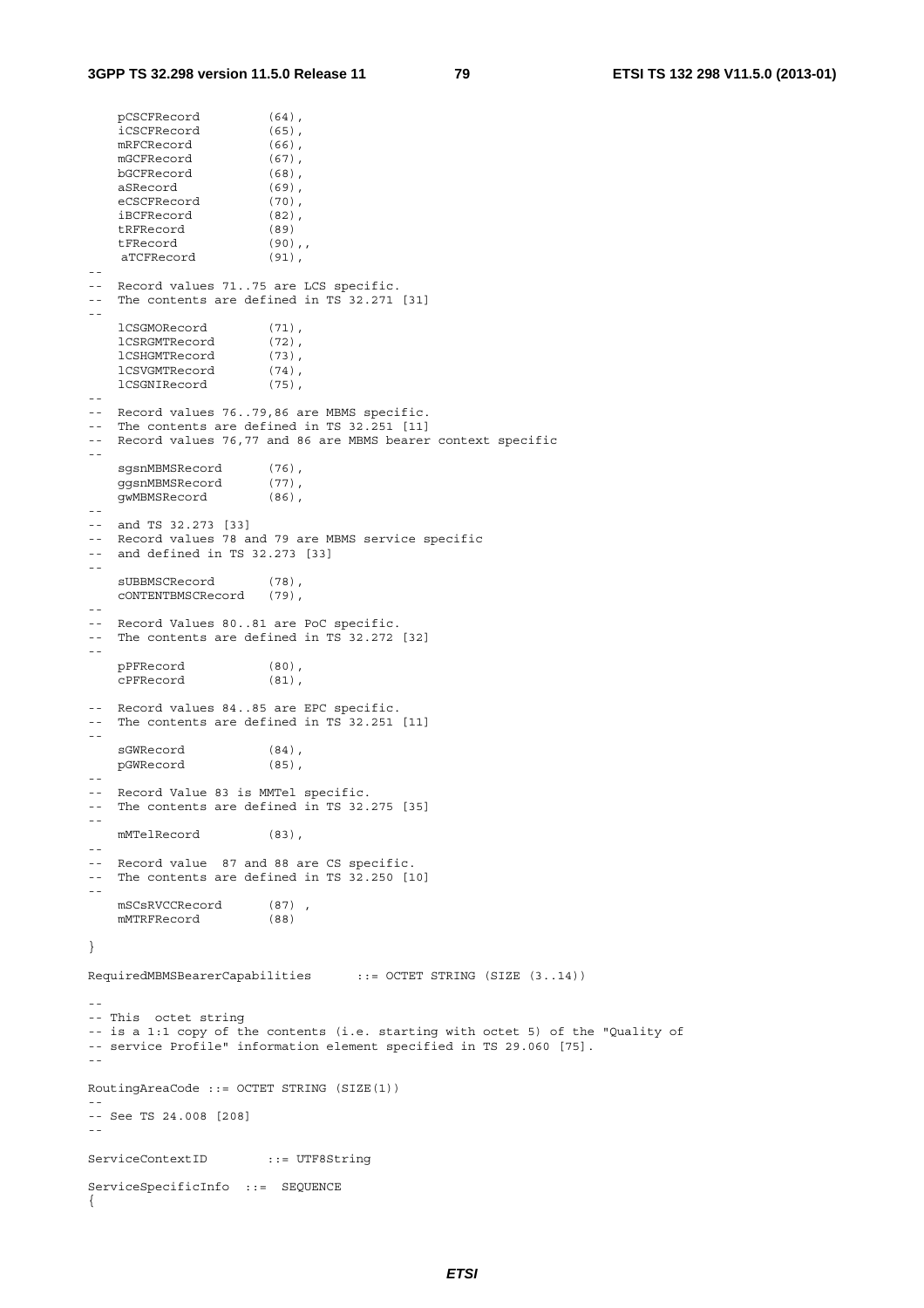```
 serviceSpecificData [0] GraphicString OPTIONAL, 
 serviceSpecificType [1] INTEGER OPTIONAL 
} 
SMSResult ::= Diagnostics 
SmsTpDestinationNumber ::= OCTET STRING 
-- 
-- This type contains the binary coded decimal representation of 
-- the SMS address field the encoding of the octet string is in 
-- accordance with the definition of address fields in TS 23.040 [201]. 
-- This encoding includes type of number and numbering plan indication 
-- together with the address value range. 
-- 
SubscriptionID ::= SET 
{ 
 subscriptionIDType [0] SubscriptionIDType, 
 subscriptionIDData [1] UTF8String 
} 
SubscriptionIDType ::= ENUMERATED 
{ 
     eND-USER-E164 (0), 
    eND-USER-IMSI (1)
     eND-USER-SIP-URI (2), 
    eND-USER-NAI (3),<br>eND-USER-PRIVATE (4)
     eND-USER-PRIVATE (4) 
} 
SystemType ::= ENUMERATED 
\left\{ \begin{array}{cc} & & - - \\ & & - - \end{array} \right."unknown" is not to be used in PS domain.
    -unknown (0),
     iuUTRAN (1), 
     gERAN (2) 
} 
TimeStamp ::= OCTET STRING (SIZE(9))
-- 
-- The contents of this field are a compact form of the UTCTime format 
-- containing local time plus an offset to universal time. Binary coded 
-- decimal encoding is employed for the digits to reduce the storage and 
-- transmission overhead 
-- e.g. YYMMDDhhmmssShhmm 
-- where<br>-- YY =<br>-- MM =
            Year 00 to 99 BCD encoded<br>
Month 01 to 12 BCD encoded<br>
Day 01 to 31 BCD encoded<br>
hour 00 to 32 RCD
            Month 01 to 12
-- DD = Day 01 to 31 BCD encoded<br>-- hh = hour 00 to 23 BCD encoded<br>-- mm = minute 00 to 59 BCD encoded
-- hh = hour 00 to 23 BCD encoded
-- mm = minute 00 to 59 BCD encoded 
-- ss = second 00 to 59 BCD encoded 
- S = Sign 0 = "+", "-" ASCII encoded
-- hh = hour 00 to 23 BCD encoded<br>-- mm = minute 00 to 59 BCD encoded
-- mm = minute 00 to 59
-- 
TMGI ::= OCTET STRING
-- 
-- This octet string 
-- is a 1:1 copy of the contents (i.e. starting with octet 4) of the "TMGI" 
-- information element specified in TS 29.060 [75]. 
--
```
.#END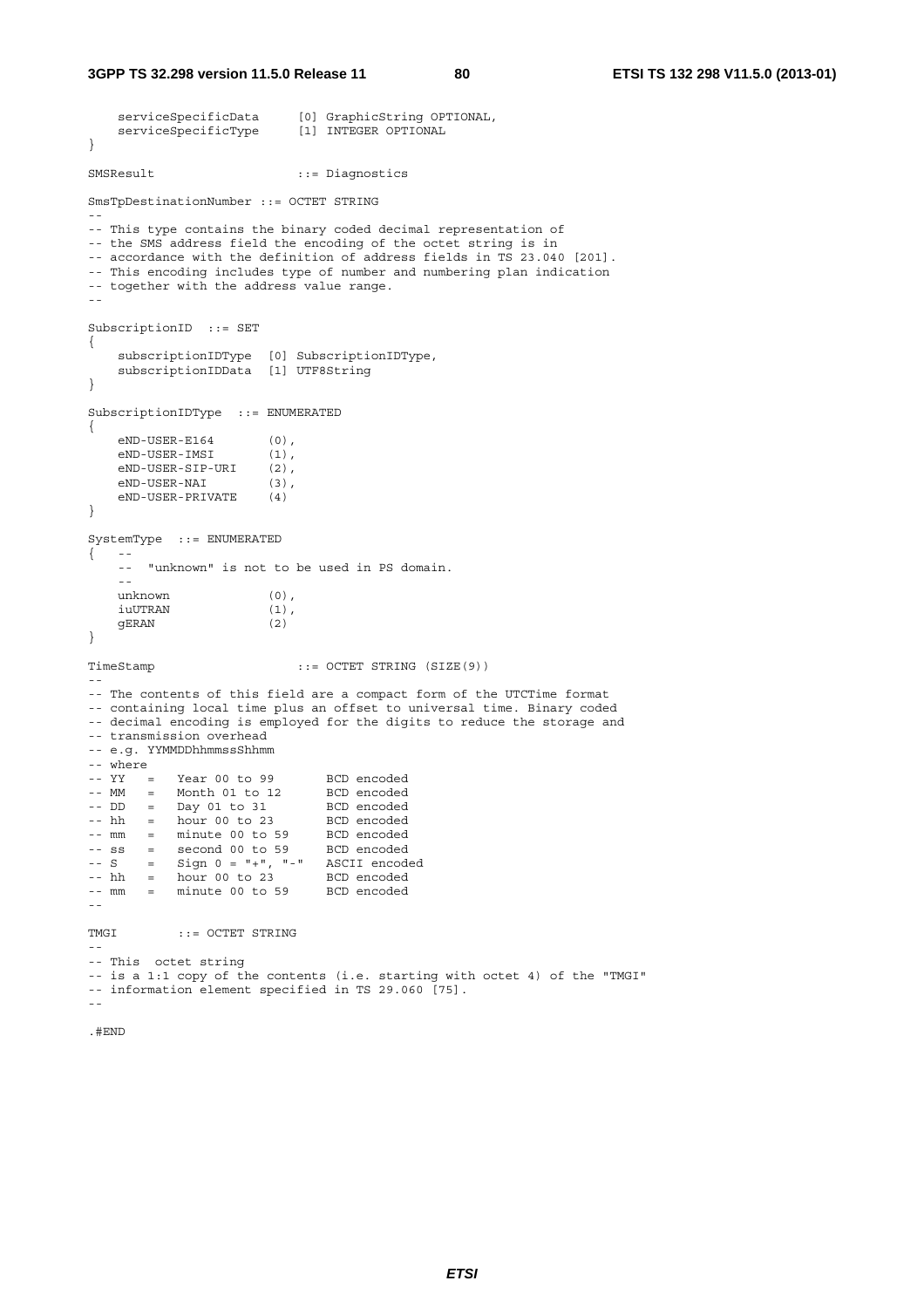# 5.2.2 Bearer level CDR definitions

This subclause contains the syntax definitions of the CDRs on the bearer level. This comprises the CDR types from the Circuit Switched (CS) domain (TS 32.250 [10]), the Packet Switched (PS) domain, i.e. GPRS (TS 32.251 [11]), and WLAN (TS 32.252 [12]).

## 5.2.2.1 CS domain CDRs

This subclause contains the abstract syntax definitions that are specific to the CDR types defined in TS 32.250 [10].

 \$CSChargingDataTypes {itu-t (0) identified-organization (4) etsi(0) mobileDomain (0) charging (5) csChargingDataTypes (1) asn1Module (0) version1 (0)} DEFINITIONS IMPLICIT TAGS ::=

```
BEGIN
```

```
-- EXPORTS everything
```
**IMPORTS** 

```
AE-title, 
BCDDirectoryNumber, 
CallDuration, 
CalledNumber, 
CallingNumber, 
CellId, 
ChargeIndicator, 
Diagnostics, 
LCSCause, 
LCSClientIdentity, 
LCSQoSInfo, 
LevelOfCAMELService, 
LocationAreaAndCell, 
LocationAreaCode, 
ManagementExtensions, 
MCC-MNC, 
MessageReference, 
MscNo, 
MSISDN, 
ObjectInstance, 
PositioningData, 
RecordingEntity, 
RecordType, 
SMSResult, 
SmsTpDestinationNumber, 
SystemType, 
TimeStamp 
FROM GenericChargingDataTypes {itu-t (0) identified-organization (4) etsi(0) mobileDomain (0) 
charging (5) genericChargingDataTypes (0) asn1Module (0) version1 (0)} 
BearerServiceCode 
FROM MAP-BS-Code { itu-t identified-organization (4) etsi (0) mobileDomain (0) gsm-Network (1) 
modules (3) map-BS-Code (20) version13 (13) } 
-- from TS 29.002 [214] 
TeleserviceCode 
FROM MAP-TS-Code { itu-t identified-organization (4) etsi (0) mobileDomain (0) gsm-Network (1) 
modules (3) map-TS-Code (19) version13 (13) } 
-- from TS 29.002 [214] 
SS-Code 
FROM MAP-SS-Code { itu-t identified-organization (4) etsi (0) mobileDomain (0) gsm-Network (1) 
modules (3) map-SS-Code (15) version13 (13) } 
-- from TS 29.002 [214] 
MOLR-Type 
FROM SS-DataTypes { itu-t identified-organization (4) etsi (0) mobileDomain (0) gsm-Access (2) 
modules (3) ss-DataTypes (2) version13 (13)} 
-- from TS 24.080 [209] 
DefaultCallHandling, 
DefaultSMS-Handling, 
NotificationToMSUser, 
ServiceKey 
FROM MAP-MS-DataTypes { itu-t identified-organization (4) etsi (0) mobileDomain (0) 
gsm-Network (1) modules (3) map-MS-DataTypes (11) version13 (13) }
```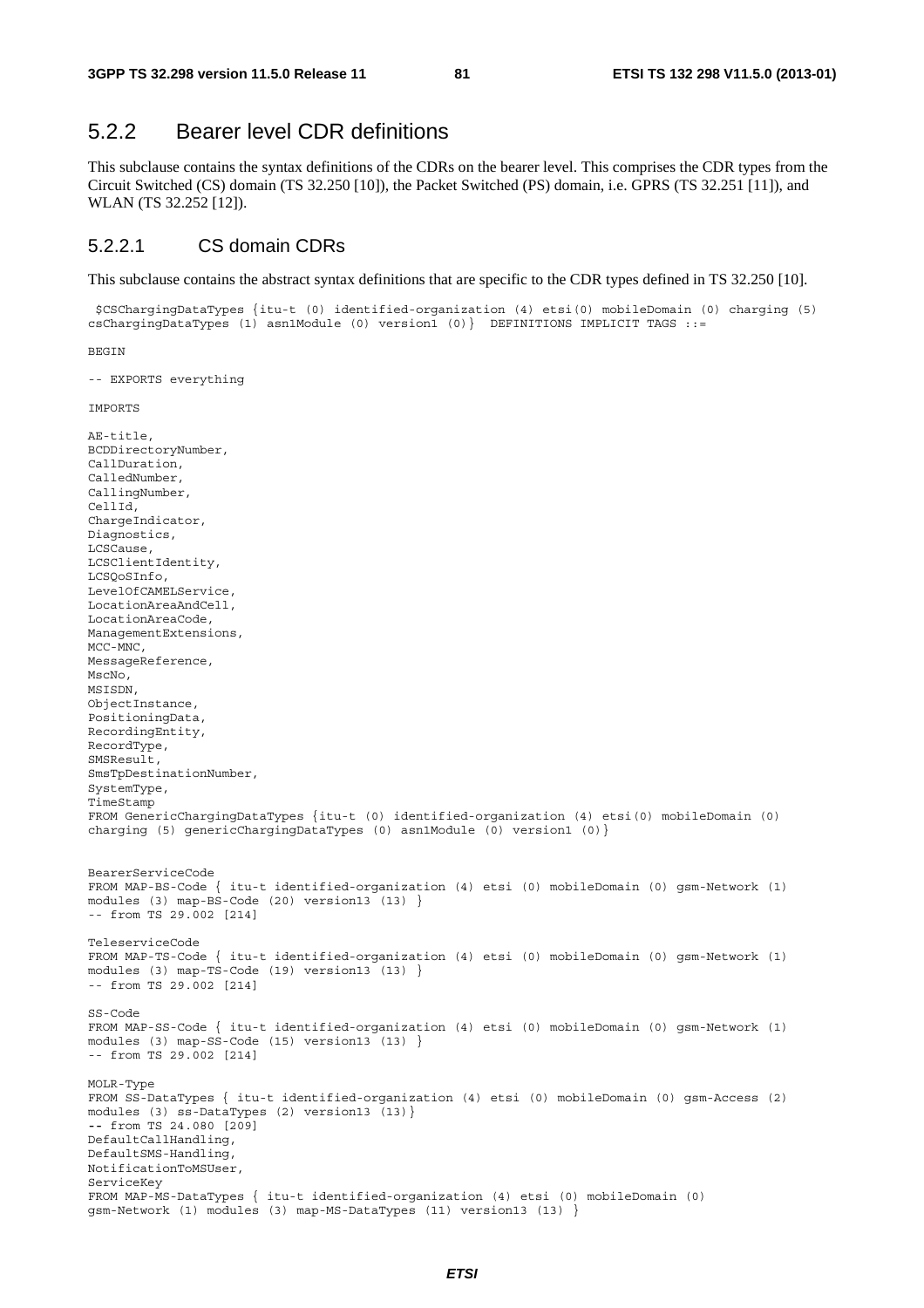-- from TS 29.002 [214]

CallReferenceNumber, NumberOfForwarding FROM MAP-CH-DataTypes { itu-t identified-organization (4) etsi (0) mobileDomain (0) gsm-Network (1) modules (3) map-CH-DataTypes (13) version13 (13) } -- from TS 29.002 [214] AddressString, BasicServiceCode, IMEI, IMSI, ISDN-AddressString FROM MAP-CommonDataTypes { itu-t identified-organization (4) etsi (0) mobileDomain (0) gsm-Network (1) modules (3) map-CommonDataTypes (18) version13 (13) } -- from TS 29.002 [214] Ext-GeographicalInformation, LCSClientType, LCS-Priority, LocationType FROM MAP-LCS-DataTypes { itu-t identified-organization (4) etsi (0) mobileDomain (0) gsm-Network (1) modules (3) map-LCS-DataTypes (25) version13 (13) } -- from TS 29.002 [214] IMS-Charging-Identifier FROM IMSChargingDataTypes {itu-t (0) identified-organization (4) etsi(0) mobileDomain (0) charging (5) imsChargingDataTypes (4) asn1Module (0) version1 (0)} BasicService FROM Basic-Service-Elements { itu-t(0) identified-organization (4) etsi (0) 196 basic-serviceelements (8) } -- from "Digital Subscriber Signalling System No. one (DSS1) protocol" ETS 300 196 [310] DestinationRoutingAddress FROM CAP-datatypes { itu-t(0) identified-organization (4) etsi (0) mobileDomain (0) umts-Network (1) modules (3) cap-datatypes (52) version8 (7) } -- from TS 29.078 [217] ; -- -- CS CALL AND EVENT RECORDS -- CSRecord ::= CHOICE -- -- Record values 0..21 are circuit switch specific -- { mocallRecord [0] MOCallRecord,<br>mtCallRecord [1] MTCallRecord,<br>romingRecord [1] MTCallRecord,<br>incli mtCallRecord [1] MTCallRecord, roamingRecord [2] RoamingRecord, incGatewayRecord [3] IncGatewayRecord, outGatewayRecord [4] OutGatewayRecord, transitRecord [5] TransitCallRecord, moSMSRecord [6] MOSMSRecord, mtSMSRecord [7] MTSMSRecord, moSMSIWRecord [8] MOSMSIWRecord, mtSMSGWRecord [9] MTSMSGWRecord, ssActionRecord [10] SSActionRecord, hlrIntRecord [11] HLRIntRecord, locUpdateHLRRecord [12] LocUpdateHLRRecord, locUpdateVLRRecord [13] LocUpdateVLRRecord, commonEquipRecord [14] CommonEquipRecord, recTypeExtensions [15] ManagementExtensions, termCAMELRecord [16] TermCAMELRecord, mtLCSRecord [17] MTLCSRecord, moLCSRecord [18] MOLCSRecord, mtLCSRecord [17] MTLCSRecord, moLCSRecord [18] MOLCSRecord, niLCSRecord [19] NILCSRecord,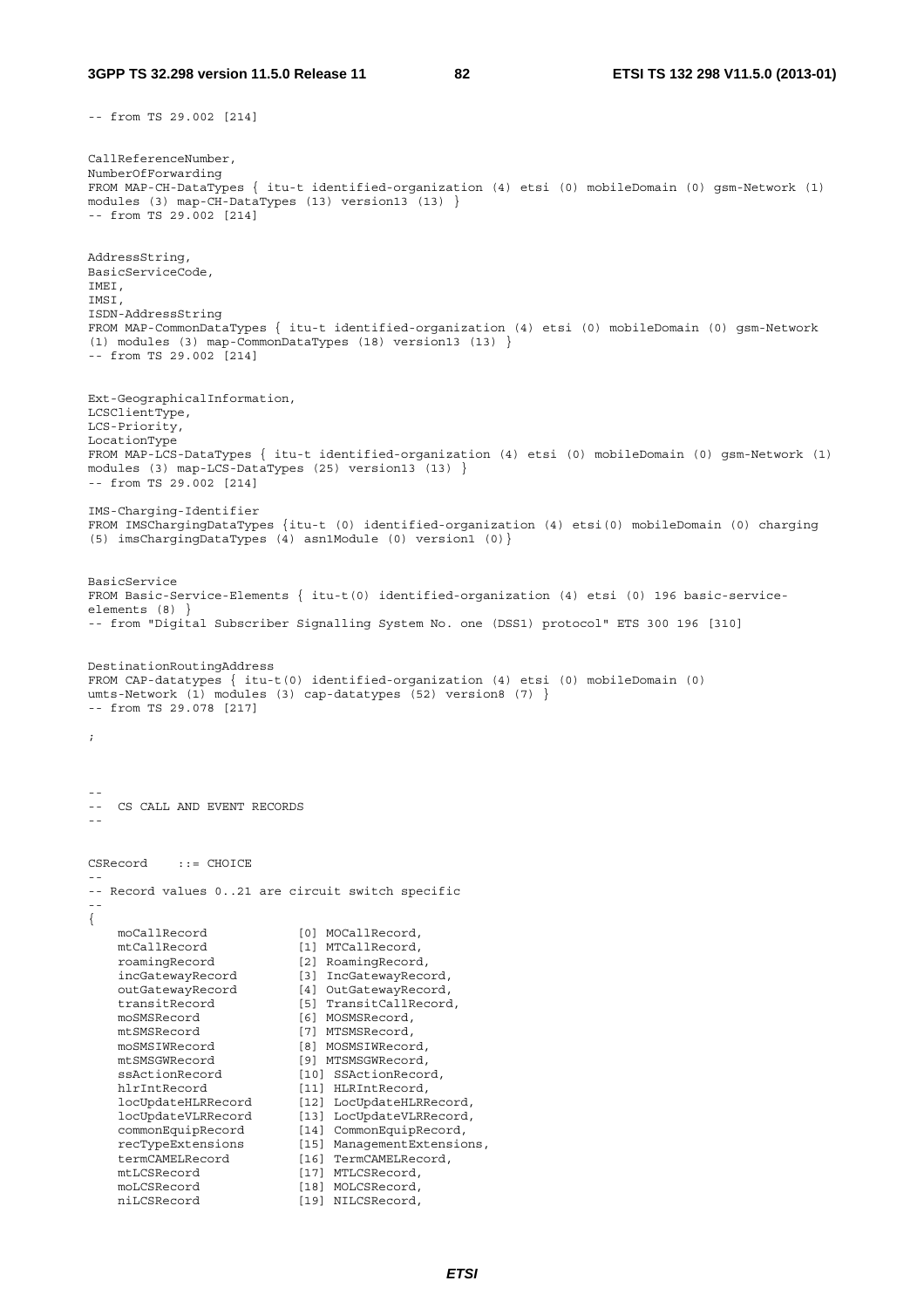}

 mSCsRVCCRecord [20] MSCsRVCCRecord, mMTRFRecord [21] MTRFRecord MOCallRecord ::= SET { recordType [0] RecordType, servedIMSI [1] IMSI OPTIONAL, servedIMEI [2] IMEI OPTIONAL, servedMSISDN [3] MSISDN OPTIONAL, callingNumber [4] CallingNumber OPTIONAL, calledNumber [5] CalledNumber OPTIONAL, translatedNumber [6] TranslatedNumber OPTIONAL, connectedNumber [7] ConnectedNumber OPTIONAL, roamingNumber [8] RoamingNumber OPTIONAL, recordingEntity [9] RecordingEntity, mscIncomingTKGP [10] TrunkGroup OPTIONAL, mscOutgoingTKGP [11] TrunkGroup OPTIONAL, basicService [14] BasicServiceCode OPTIONAL, transparencyIndicator [15] TransparencyInd OPTIONAL, aocParameters [18] AOCParameters OPTIONAL, msClassmark [20] Classmark OPTIONAL, seizureTime [22] TimeStamp OPTIONAL, answerTime [23] TimeStamp OPTIONAL, releaseTime [24] TimeStamp OPTIONAL, callDuration [25] CallDuration, dataVolume [26] DataVolume OPTIONAL, radioChanUsed [28] TrafficChannel OPTIONAL, causeForTerm [30] CauseForTerm, diagnostics [31] Diagnostics OPTIONAL, callReference [32] CallReferenceNumber, sequenceNumber [33] INTEGER OPTIONAL, gsm-SCFAddress [36] Gsm-SCFAddress OPTIONAL, serviceKey [37] ServiceKey OPTIONAL, mSCAddress [39] MSCAddress OPTIONAL, fnur [45] Fnur OPTIONAL, aiurRequested [46] AiurRequested OPTIONAL, chanCodingUsed [48] ChannelCoding OPTIONAL, numberOfDPEncountered [51] INTEGER OPTIONAL, freeFormatData [53] FreeFormatData OPTIONAL, freeFormatDataAppend [55] BOOLEAN OPTIONAL, gsm-SCFAddress-2 [57] Gsm-SCFAddress OPTIONAL, serviceKey-2 [58] ServiceKey OPTIONAL, freeFormatData-2 [59] FreeFormatData OPTIONAL, freeFormatDataAppend-2 [60] BOOLEAN OPTIONAL, systemType  $[61]$  SystemType OPTIONAL, rateIndication [62] RateIndication OPTIONAL,

 location [12] LocationAreaAndCell OPTIONAL, changeOfLocation [13] SEQUENCE OF LocationChange OPTIONAL, changeOfService [16] SEQUENCE OF ChangeOfService OPTIONAL, supplServicesUsed [17] SEQUENCE OF SuppServiceUsed OPTIONAL, changeOfAOCParms [19] SEQUENCE OF AOCParmChange OPTIONAL, changeOfClassmark [21] ChangeOfClassmark OPTIONAL, radioChanRequested [27] RadioChanRequested OPTIONAL, changeOfRadioChan [29] ChangeOfRadioChannel OPTIONAL, additionalChgInfo [34] AdditionalChgInfo OPTIONAL, recordExtensions [35] ManagementExtensions OPTIONAL, networkCallReference [38] NetworkCallReference OPTIONAL, cAMELInitCFIndicator [40] CAMELInitCFIndicator OPTIONAL, defaultCallHandling [41] DefaultCallHandling OPTIONAL, hSCSDChanRequested [42] NumOfHSCSDChanRequested OPTIONAL, hSCSDChanAllocated [43] NumOfHSCSDChanAllocated OPTIONAL, changeOfHSCSDParms [44] SEQUENCE OF HSCSDParmsChange OPTIONAL, chanCodingsAcceptable [47] SEQUENCE OF ChannelCoding OPTIONAL, speechVersionSupported [49] SpeechVersionIdentifier OPTIONAL, speechVersionUsed [50] SpeechVersionIdentifier OPTIONAL, levelOfCAMELService [52] LevelOfCAMELService OPTIONAL, cAMELCallLegInformation [54] SEQUENCE OF CAMELInformation OPTIONAL, defaultCallHandling-2 [56] DefaultCallHandling OPTIONAL, systemType 11 (61) SystemType OPTIONAL,<br>
rateIndication (62) RateIndication OPTIONAL,<br>
locationRoutNum (63) LocationRoutingNumber OPTIONAL, lrnSoInd [64] LocationRoutingNumberSourceIndicator OPTIONAL, lrnQuryStatus [65] LocationRoutingNumberQueryStatus OPTIONAL, jIPPara [66] JurisdictionInformationParameter OPTIONAL,

jIPSoInd [67] JurisdictionInformationParameterSourceIndicator OPTIONAL,

jIPQuryStatus [68] JurisdictionInformationParameterQueryStatus OPTIONAL,

partialRecordType [69] PartialRecordType OPTIONAL,

guaranteedBitRate [70] GuaranteedBitRate OPTIONAL,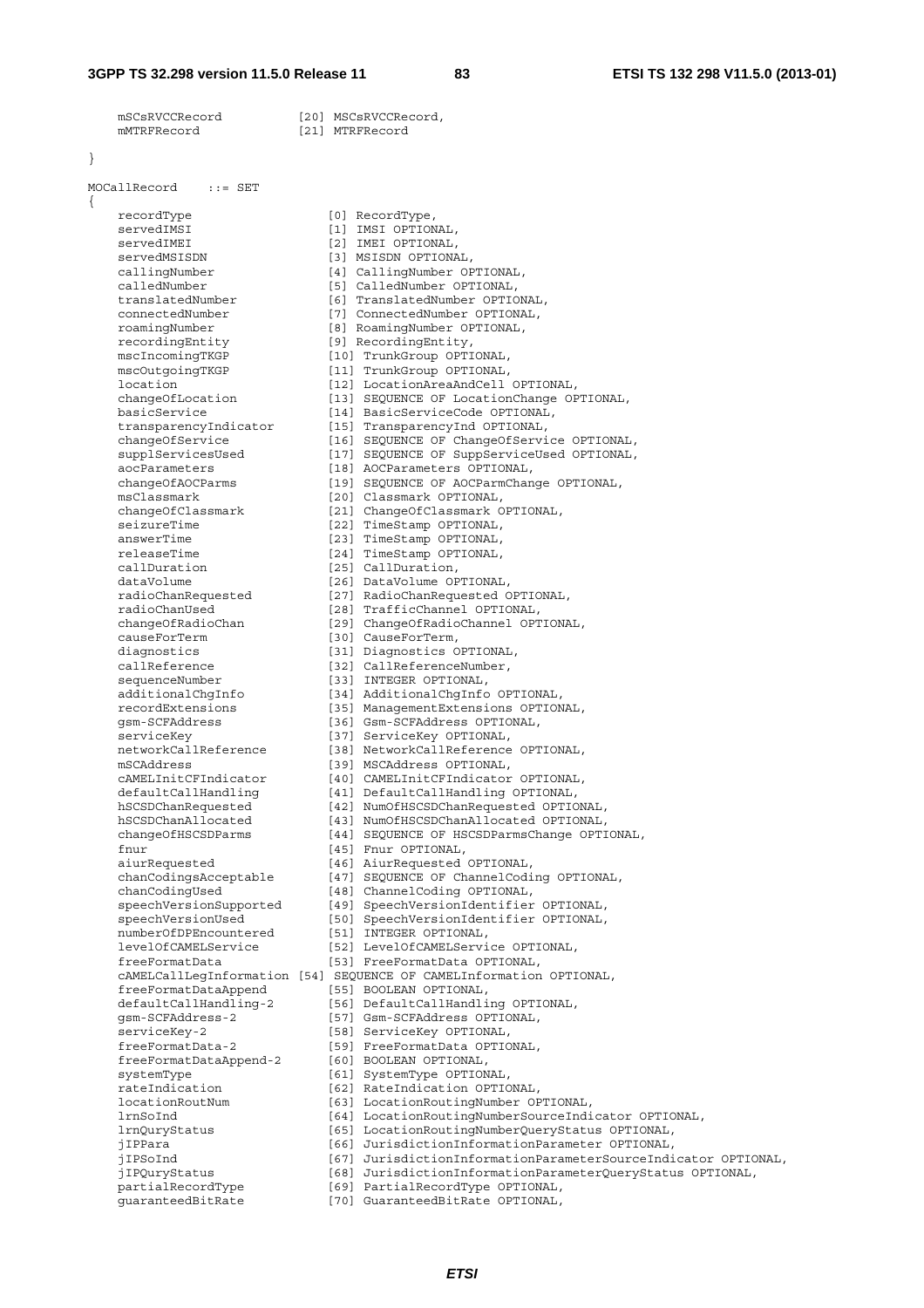```
maximumBitRate [71] MaximumBitRate OPTIONAL,
 redial [72] BOOLEAN OPTIONAL, -- set indicates redial attempt 
serviceChangeInitiator [74] BOOLEAN OPTIONAL
```
MTCallRecord ::= SET

}

{

}

{

reasonForServiceChange [73] ReasonForServiceChange OPTIONAL,

[0] RecordType, recordType [0] Recor<br>servedIMSI [1] IMSI, servedIMEI [2] IMEI OPTIONAL,<br>servedMSISDN [3] CalledNumber C servedMSISDN [3] CalledNumber OPTIONAL,<br>callingNumber [4] CallingNumber OPTIONAL,<br>connectedNumber [1] callingNumber [4] CallingNumber OPTIONAL, connectedNumber [5] ConnectedNumber OPTIONAL, recordingEntity [6] RecordingEntity, mscIncomingTKGP [7] TrunkGroup OPTIONAL, mscOutgoingTKGP [8] TrunkGroup OPTIONAL, location [9] LocationAreaAndCell OPTIONAL, Iocation [9] LocationAreaAndCell OPTIONAL,<br>changeOfLocation [10] SEQUENCE OF LocationChange OPTIONAL,<br>basicService [11] BasicServiceCode OPTIONAL, basicService [11] BasicServiceCode OPTIONAL, transparencyIndicator [12] TransparencyInd OPTIONAL, changeOfService [13] SEQUENCE OF ChangeOfService OPTIONAL, supplServicesUsed [14] SEQUENCE OF SuppServiceUsed OPTIONAL, aocParameters [15] AOCParameters OPTIONAL, changeOfAOCParms [16] SEQUENCE OF AOCParmChange OPTIONAL, msClassmark [17] Classmark OPTIONAL, changeOfClassmark [18] ChangeOfClassmark OPTIONAL, seizureTime [19] TimeStamp OPTIONAL, answerTime [19] TimeStamp OPTIONAL,<br>answerTime [20] TimeStamp OPTIONAL, releaseTime [21] TimeStamp OPTIONAL,<br>callDuration [22] CallDuration, callDuration [22] CallDuration, dataVolume [23] DataVolume OPTIONAL, radioChanRequested [24] RadioChanRequested OPTIONAL, radioChanUsed [25] TrafficChannel OPTIONAL, changeOfRadioChan [26] ChangeOfRadioChannel OPTIONAL, causeForTerm [27] CauseForTerm, diagnostics [28] Diagnostics OPTIONAL, callReference [29] CallReferenceNumber, sequenceNumber [30] INTEGER OPTIONAL, additionalChgInfo [31] AdditionalChgInfo OPTIONAL, recordExtensions [32] ManagementExtensions OPTIONAL, networkCallReference [33] NetworkCallReference OPTIONAL, mSCAddress [34] MSCAddress OPTIONAL, hSCSDChanRequested [35] NumOfHSCSDChanRequested OPTIONAL, hSCSDChanAllocated [36] NumOfHSCSDChanAllocated OPTIONAL, changeOfHSCSDParms [37] SEQUENCE OF HSCSDParmsChange OPTIONAL, fnur [38] Fnur OPTIONAL, aiurRequested [39] AiurRequested OPTIONAL, chanCodingsAcceptable [40] SEQUENCE OF ChannelCoding OPTIONAL, chanCodingUsed [41] ChannelCoding OPTIONAL, speechVersionSupported [42] SpeechVersionIdentifier OPTIONAL, speechVersionUsed [43] SpeechVersionIdentifier OPTIONAL, gsm-SCFAddress [44] Gsm-SCFAddress OPTIONAL, serviceKey [45] ServiceKey OPTIONAL, systemType [46] SystemType OPTIONAL, rateIndication [47] RateIndication OPTIONAL, locationRoutNum [48] LocationRoutingNumber OPTIONAL, lrnSoInd [49] LocationRoutingNumberSourceIndicator OPTIONAL, lrnQuryStatus [50] LocationRoutingNumberQueryStatus OPTIONAL, jIPPara [51] JurisdictionInformationParameter OPTIONAL, jIPSoInd [52] JurisdictionInformationParameterSourceIndicator OPTIONAL, jIPQuryStatus [53] JurisdictionInformationParameterQueryStatus OPTIONAL,

```
 partialRecordType [54] PartialRecordType OPTIONAL, 
 guaranteedBitRate [55] GuaranteedBitRate OPTIONAL, 
 maximumBitRate [56] MaximumBitRate OPTIONAL, 
 reasonForServiceChange [57] ReasonForServiceChange OPTIONAL, 
 serviceChangeInitiator [58] BOOLEAN OPTIONAL 
RoamingRecord ::= SET 
    recordType [0] RecordType,<br>servedIMSI [1] IMSI,
    servedIMSI<br>servedMSISDN
   servedMSISDN [2] MSISDN OPTIONAL,<br>callingNumber [3] CallingNumber OP
    callingNumber [3] CallingNumber OPTIONAL,<br>roamingNumber [4] RoamingNumber OPTIONAL,
 roamingNumber [4] RoamingNumber OPTIONAL, 
 recordingEntity [5] RecordingEntity,
```
mscIncomingTKGP [6] TrunkGroup OPTIONAL,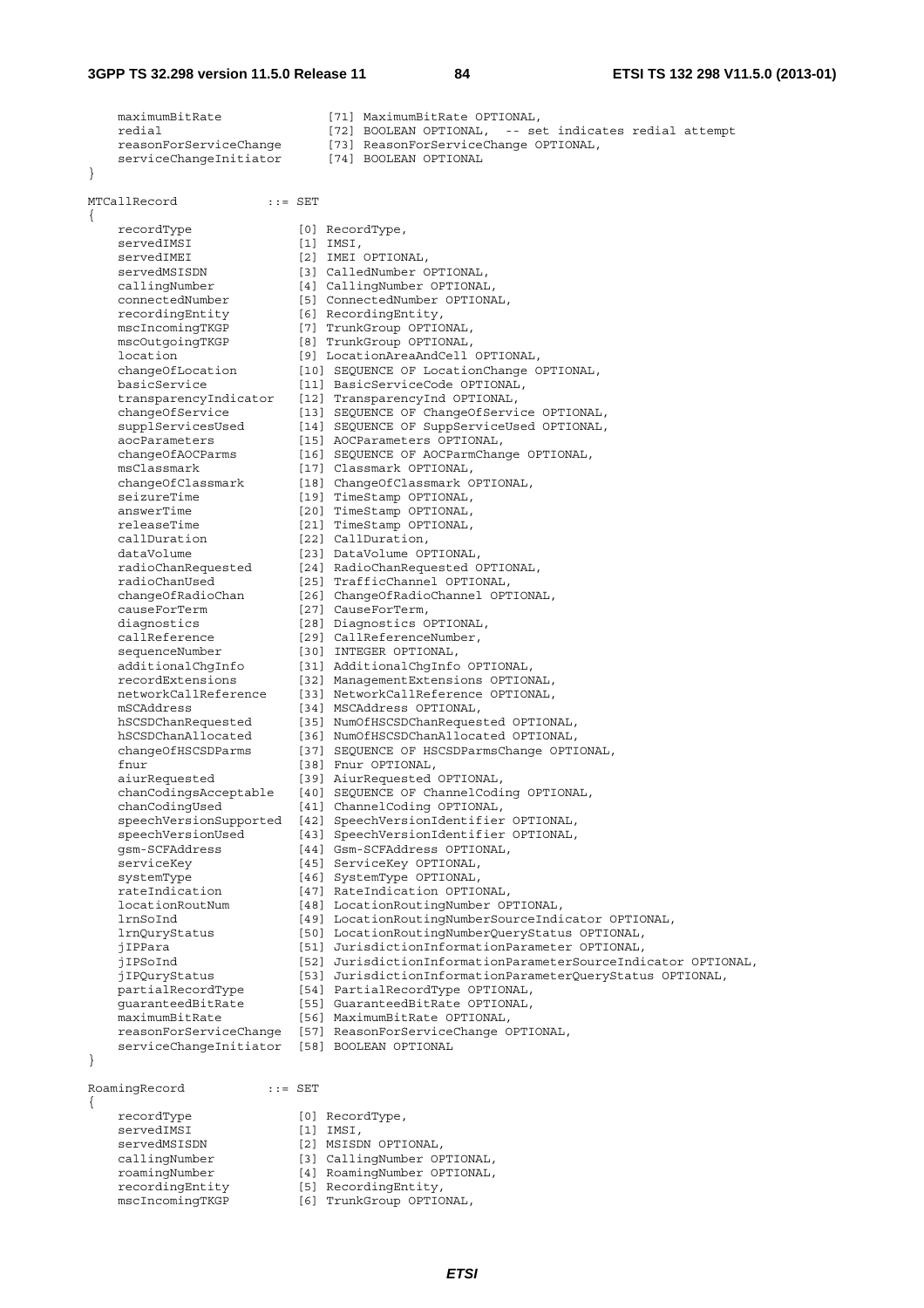| mscOutgoingTKGP                             | [7] TrunkGroup OPTIONAL,                                            |
|---------------------------------------------|---------------------------------------------------------------------|
| basicService                                | [8] BasicServiceCode OPTIONAL,                                      |
| transparencyIndicator                       | [9] TransparencyInd OPTIONAL,                                       |
| changeOfService                             | [10] SEQUENCE OF ChangeOfService OPTIONAL,                          |
| supplServicesUsed                           | [11] SEQUENCE OF SuppServiceUsed OPTIONAL,                          |
| seizureTime                                 | [12] TimeStamp OPTIONAL,                                            |
| answerTime                                  | [13] TimeStamp OPTIONAL,                                            |
| releaseTime                                 | [14] TimeStamp OPTIONAL,                                            |
| callDuration                                | [15] CallDuration,                                                  |
| dataVolume                                  | [16] DataVolume OPTIONAL,                                           |
| causeForTerm                                | [17] CauseForTerm,                                                  |
| diagnostics                                 | [18] Diagnostics OPTIONAL,                                          |
| callReference                               | [19] CallReferenceNumber,                                           |
| sequenceNumber                              | [20] INTEGER OPTIONAL,                                              |
| recordExtensions                            | [21] ManagementExtensions OPTIONAL,                                 |
| networkCallReference                        | [22] NetworkCallReference OPTIONAL,                                 |
| mSCAddress                                  | [23] MSCAddress OPTIONAL,                                           |
| locationRoutNum                             | [24] LocationRoutingNumber OPTIONAL,                                |
| lrnSoInd                                    | [25] LocationRoutingNumberSourceIndicator OPTIONAL,                 |
| lrnQuryStatus                               | [26] LocationRoutingNumberQueryStatus OPTIONAL,                     |
| jIPPara                                     | [27] JurisdictionInformationParameter OPTIONAL,                     |
| jIPSoInd                                    | [28] JurisdictionInformationParameterSourceIndicator OPTIONAL,      |
| jIPQuryStatus                               | [29] JurisdictionInformationParameterQueryStatus OPTIONAL,          |
| partialRecordType                           | [30] PartialRecordType OPTIONAL                                     |
| <sup>}</sup>                                |                                                                     |
|                                             |                                                                     |
| $TermCAMELRecord : := SET$                  |                                                                     |
| $\{$                                        |                                                                     |
| recordtype<br>servedIMSI                    | [0] RecordType,                                                     |
|                                             | $[1]$ IMSI,                                                         |
| servedMSISDN                                | [2] MSISDN OPTIONAL,                                                |
| recordingEntity<br>interrogationTime        | [3] RecordingEntity,<br>[4] TimeStamp,                              |
|                                             |                                                                     |
| destinationRoutingAddress<br>gsm-SCFAddress | [5] DestinationRoutingAddress,<br>[6] Gsm-SCFAddress,               |
|                                             |                                                                     |
| serviceKey<br>networkCallReference          | [7] ServiceKey,                                                     |
|                                             | [8] NetworkCallReference OPTIONAL,                                  |
| mSCAddress                                  | [9] MSCAddress OPTIONAL,                                            |
| defaultCallHandling<br>recordExtensions     | [10] DefaultCallHandling OPTIONAL,                                  |
| calledNumber                                | [11] ManagementExtensions OPTIONAL,<br>[12] CalledNumber,           |
|                                             | [13] CallingNumber OPTIONAL,                                        |
| callingNumber                               |                                                                     |
| mscIncomingTKGP                             | [14] TrunkGroup OPTIONAL,                                           |
| mscOutgoingTKGP<br>seizureTime              | [15] TrunkGroup OPTIONAL,<br>[16] TimeStamp OPTIONAL,               |
| answerTime                                  | [17] TimeStamp OPTIONAL,                                            |
| releaseTime                                 | [18] TimeStamp OPTIONAL,                                            |
| callDuration                                | [19] CallDuration,                                                  |
| dataVolume                                  | [20] DataVolume OPTIONAL,                                           |
| causeForTerm                                | [21] CauseForTerm,                                                  |
| diagnostics                                 | [22] Diagnostics OPTIONAL,                                          |
| callReference                               | [23] CallReferenceNumber,                                           |
| sequenceNumber                              | [24] INTEGER OPTIONAL,                                              |
| numberOfDPEncountered                       | [25] INTEGER OPTIONAL,                                              |
| levelOfCAMELService                         | [26] LevelOfCAMELService OPTIONAL,                                  |
| freeFormatData                              | [27] FreeFormatData OPTIONAL,                                       |
|                                             | cAMELCallLegInformation [28] SEQUENCE OF CAMELInformation OPTIONAL, |
| freeFormatDataAppend                        | [29] BOOLEAN OPTIONAL,                                              |
| defaultCallHandling-2                       | [30] DefaultCallHandling OPTIONAL,                                  |
| qsm-SCFAddress-2                            | [31] Gsm-SCFAddress OPTIONAL,                                       |
| serviceKey-2                                | [32] ServiceKey OPTIONAL,                                           |
| freeFormatData-2                            | [33] FreeFormatData OPTIONAL,                                       |
| freeFormatDataAppend-2                      | [34] BOOLEAN OPTIONAL,                                              |
| mscServerIndication                         | [35] BOOLEAN OPTIONAL,                                              |
| locationRoutNum                             | [36] LocationRoutingNumber OPTIONAL,                                |
| lrnSoInd                                    | [37] LocationRoutingNumberSourceIndicator OPTIONAL,                 |
| lrnQuryStatus                               | [38] LocationRoutingNumberQueryStatus OPTIONAL,                     |
| jIPPara                                     | [39] JurisdictionInformationParameter OPTIONAL,                     |
| jIPSoInd                                    | [40] JurisdictionInformationParameterSourceIndicator OPTIONAL,      |
| jIPQuryStatus                               | [41] JurisdictionInformationParameterQueryStatus OPTIONAL,          |
| partialRecordType                           | [42] PartialRecordType OPTIONAL                                     |
| }                                           |                                                                     |
|                                             |                                                                     |
|                                             |                                                                     |

|  | IncGatewayRecord |  |  |
|--|------------------|--|--|
|  |                  |  |  |

{

IncGatewayRecord ::= SET

recordType [0] RecordType,

callingNumber [1] CallingNumber OPTIONAL,

- calledNumber [2] CalledNumber,
- -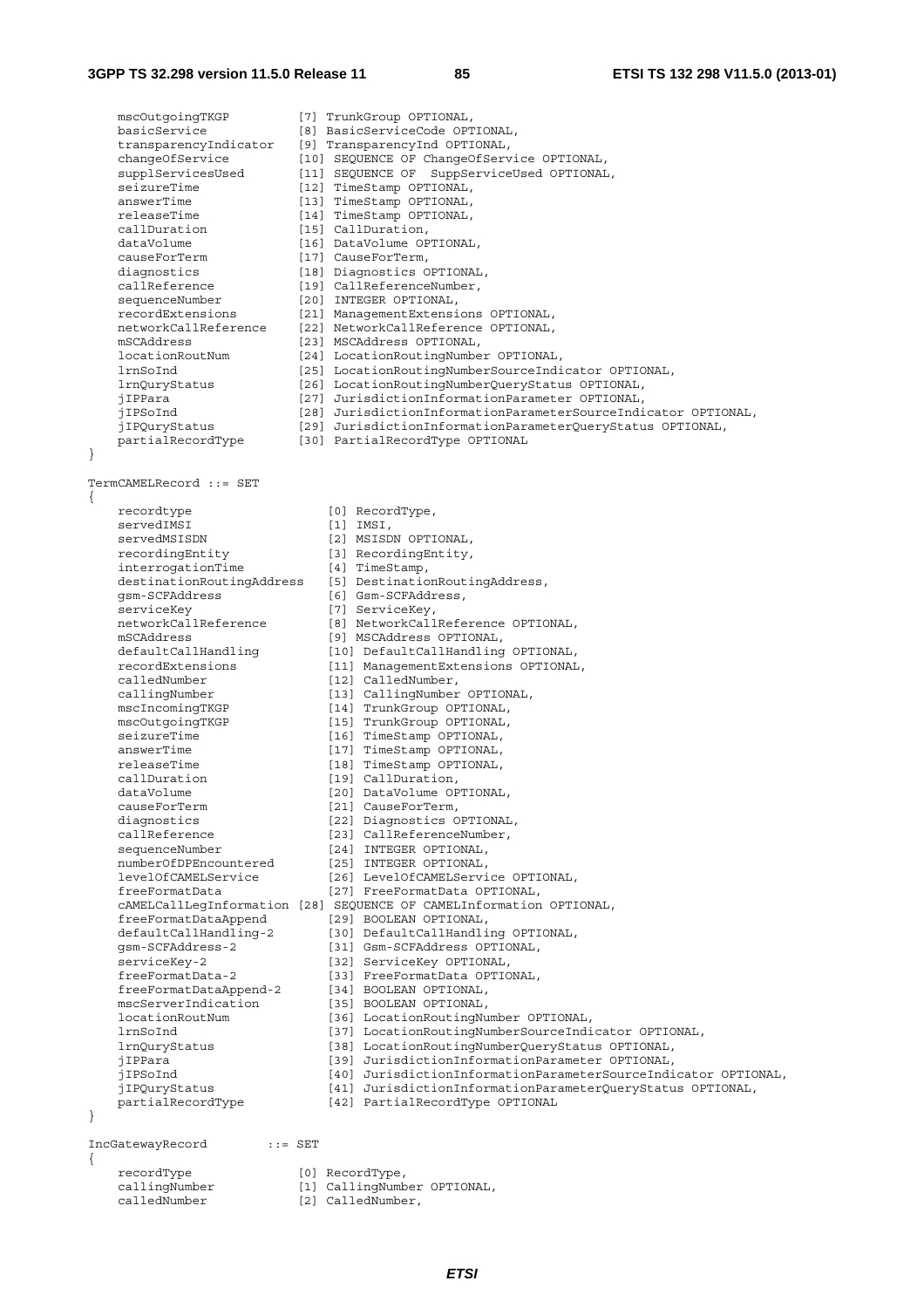recordingEntity [3] RecordingEntity, mscIncomingTKGP [4] TrunkGroup OPTIONAL,<br>mscOutgoingTKGP [5] TrunkGroup OPTIONAL, mscincominginor<br>
mscOutgoingTKGP [5] TrunkGroup OPTIONAL,<br>
seizureTime [6] TimeStamp OPTIONAL, [6] TimeStamp OPTIONAL, answerTime [7] TimeStamp OPTIONAL,<br>releaseTime [8] TimeStamp OPTIONAL, releaseTime [8] TimeStamp OPTIONAL,<br>callDuration [9] CallDuration,<br>dataVolume [10] DataVolume OPTIONAL, callDuration [9] CallDuration, dataVolume [10] DataVolume OPTIONAL, causeForTerm [11] CauseForTerm, diagnostics [12] Diagnostics OPTIONAL, callReference [13] CallReferenceNumber, sequenceNumber [14] INTEGER OPTIONAL, recordExtensions [15] ManagementExtensions OPTIONAL, locationRoutNum [16] LocationRoutingNumber OPTIONAL, lrnSoInd [17] LocationRoutingNumberSourceIndicator OPTIONAL, lrnQuryStatus [18] LocationRoutingNumberQueryStatus OPTIONAL, jIPPara [19] JurisdictionInformationParameter OPTIONAL, jIPSoInd [20] JurisdictionInformationParameterSourceIndicator OPTIONAL, jIPQuryStatus [21] JurisdictionInformationParameterQueryStatus OPTIONAL, reasonForServiceChange [22] ReasonForServiceChange OPTIONAL, serviceChangeInitiator [23] BOOLEAN OPTIONAL} OutGatewayRecord ::= SET { recordType [0] RecordType, callingNumber [1] CallingNumber OPTIONAL, calledNumber [2] CalledNumber, recordingEntity [3] RecordingEntity, mscIncomingTKGP [4] TrunkGroup OPTIONAL, mscOutgoingTKGP [5] TrunkGroup OPTIONAL, seizureTime [6] TimeStamp OPTIONAL, answerTime [7] TimeStamp OPTIONAL, releaseTime [8] TimeStamp OPTIONAL, callDuration [9] CallDuration, dataVolume [10] DataVolume OPTIONAL, causeForTerm [11] CauseForTerm, diagnostics [12] Diagnostics OPTIONAL, callReference [13] CallReferenceNumber, sequenceNumber [14] INTEGER OPTIONAL, recordExtensions [15] ManagementExtensions OPTIONAL, locationRoutNum [16] LocationRoutingNumber OPTIONAL, lrnSoInd [17] LocationRoutingNumberSourceIndicator OPTIONAL, lrnQuryStatus [18] LocationRoutingNumberQueryStatus OPTIONAL, jIPPara [19] JurisdictionInformationParameter OPTIONAL, jIPSoInd [20] JurisdictionInformationParameterSourceIndicator OPTIONAL, jIPQuryStatus [21] JurisdictionInformationParameterQueryStatus OPTIONAL, reasonForServiceChange [22] ReasonForServiceChange OPTIONAL, serviceChangeInitiator [23] BOOLEAN OPTIONAL } TransitCallRecord ::= SET { recordType [0] RecordType, recordingEntity [1] RecordingEntity, mscIncomingTKGP [2] TrunkGroup OPTIONAL, mscOutgoingTKGP [3] TrunkGroup OPTIONAL, callingNumber [4] CallingNumber OPTIONAL, calledNumber [5] CalledNumber, isdnBasicService [6] BasicService OPTIONAL, seizureTimestamp [7] TimeStamp OPTIONAL, answerTimestamp [8] TimeStamp OPTIONAL, releaseTimestamp [9] TimeStamp OPTIONAL, callDuration [10] CallDuration, dataVolume [11] DataVolume OPTIONAL, causeForTerm [12] CauseForTerm, diagnostics [13] Diagnostics OPTIONAL, callReference [14] CallReferenceNumber, sequenceNumber [15] INTEGER OPTIONAL, recordExtensions [16] ManagementExtensions OPTIONAL, locationRoutNum [17] LocationRoutingNumber OPTIONAL, lrnSoInd [18] LocationRoutingNumberSourceIndicator OPTIONAL, lrnQuryStatus [19] LocationRoutingNumberQueryStatus OPTIONAL, Information (19) Indian Indian Controller (19) Intervention-<br>
19) Indian RoutingNumberQueryStatus OPTIONAL,<br>
19) JurisdictionInformationParameter OPTIONAL, jIPSoInd [21] JurisdictionInformationParameterSourceIndicator OPTIONAL, jIPQuryStatus [22] JurisdictionInformationParameterQueryStatus OPTIONAL } MOSMSRecord ::= SET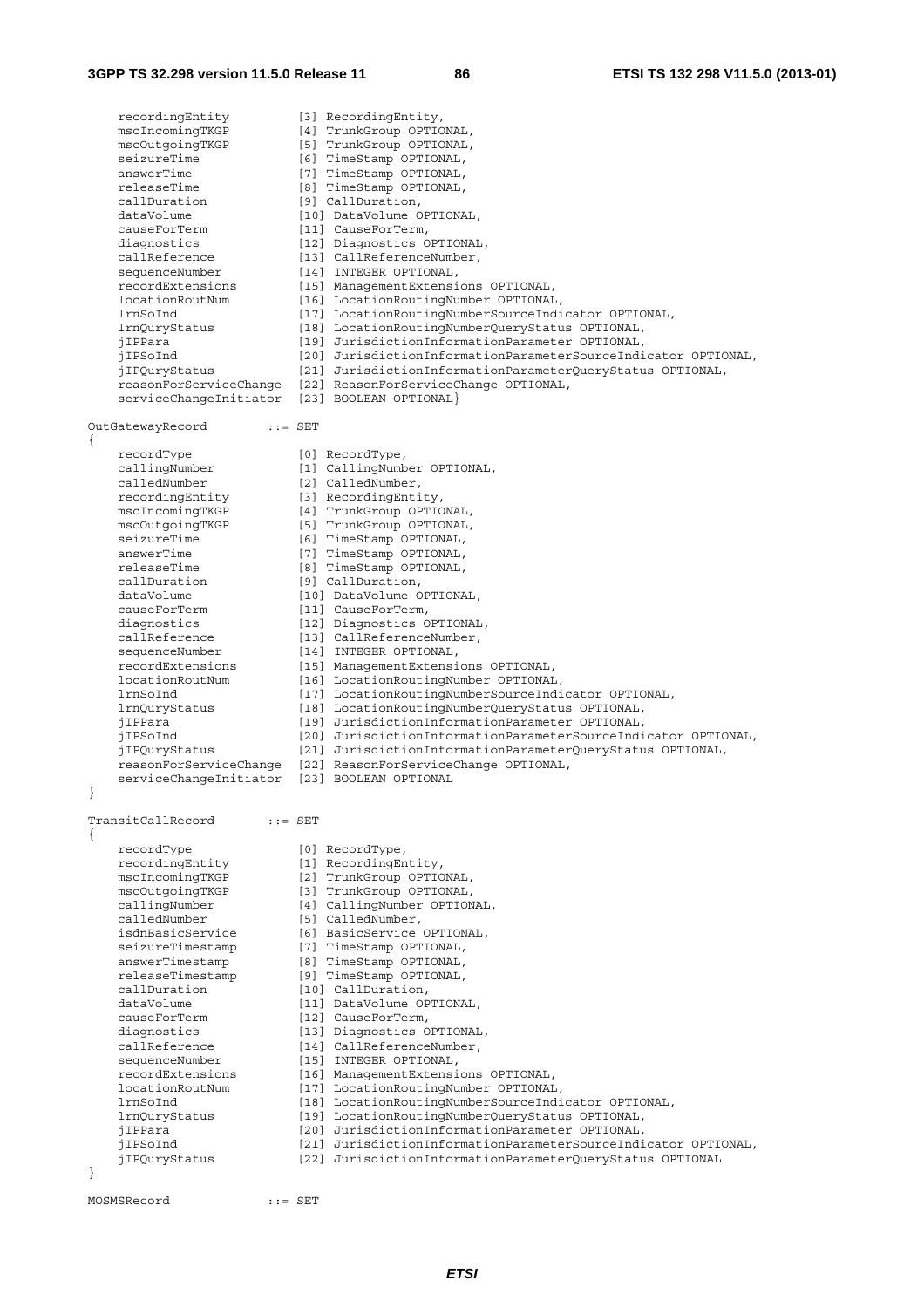{ recordType [0] RecordType, servedIMSI [1] IMSI, servedIMEI [2] IMEI OPTIONAL,<br>servedMSISDN [3] MSISDN OPTION servedMSISDN [3] MSISDN OPTIONAL, msClassmark [4] Classmark, serviceCentre [5] AddressString, recordingEntity [6] RecordingEntity, location [7] LocationAreaAndCell OPTIONAL, messageReference [8] MessageReference, originationTime [9] TimeStamp, smsResult [10] SMSResult OPTIONAL, recordExtensions [11] ManagementExtensions OPTIONAL, destinationNumber [12] SmsTpDestinationNumber OPTIONAL, cAMELSMSInformation [13] CAMELSMSInformation OPTIONAL, systemType [14] SystemType OPTIONAL, locationExtension [15] LocationCellExtension OPTIONAL } MTSMSRecord ::= SET { recordType [0] RecordType,<br>serviceCentre [1] AddressStri [1] AddressString,<br>[2] IMSI, servedIMSI<br>servedIMSI [2] IMSI,<br>servedIMSISDN [3] IMEI OPTIONAL,<br>servedMSISDN [4] MSISDN OPTIONAL, servedIMEI [3] IMEI OPTIONAL, servedMSISDN [4] MSISDN OPTIONAL, msClassmark [5] Classmark, recordingEntity [6] RecordingEntity, location [7] LocationAreaAndCell OPTIONAL, deliveryTime [8] TimeStamp, smsResult [9] SMSResult OPTIONAL, recordExtensions [10] ManagementExtensions OPTIONAL, systemType [11] SystemType OPTIONAL, cAMELSMSInformation [12] CAMELSMSInformation OPTIONAL, locationExtension [13] LocationCellExtension OPTIONAL } MOSMSIWRecord ::= SET { recordType [0] RecordType, serviceCentre [1] AddressString, servedIMSI [2] IMSI, recordingEntity [3] RecordingEntity, eventTime [4] TimeStamp, smsResult [5] SMSResult OPTIONAL, recordExtensions [6] ManagementExtensions OPTIONAL } MTSMSGWRecord ::= SET { recordType [0] RecordType, serviceCentre [1] AddressString, servedIMSI [2] IMSI, servedMSISDN [3] MSISDN OPTIONAL, recordingEntity [4] RecordingEntity, eventTime [5] TimeStamp, smsResult [6] SMSResult OPTIONAL, recordExtensions [7] ManagementExtensions OPTIONAL } SSActionRecord ::= SET { recordType [0] RecordType,<br>servedIMSI [1] IMSI,<br>servedIMEI [2] IMEI OPTIONAL. servedIMSI<br>servedIMSI servedIMEI [2] IMEI OPTIONAL, servedMSISDN [3] MSISDN OPTIONAL, msClassmark [4] Classmark, recordingEntity [5] RecordingEntity, location [6] LocationAreaAndCell OPTIONAL, basicServices [7] BasicServices OPTIONAL, supplService [8] SS-Code OPTIONAL, ssAction [9] SSActionType OPTIONAL, ssActionTime [10] TimeStamp, ssParameters [11] SSParameters OPTIONAL, ssActionResult [12] SSActionResult OPTIONAL, callReference [13] CallReferenceNumber, recordExtensions [14] ManagementExtensions OPTIONAL, systemType [15] SystemType OPTIONAL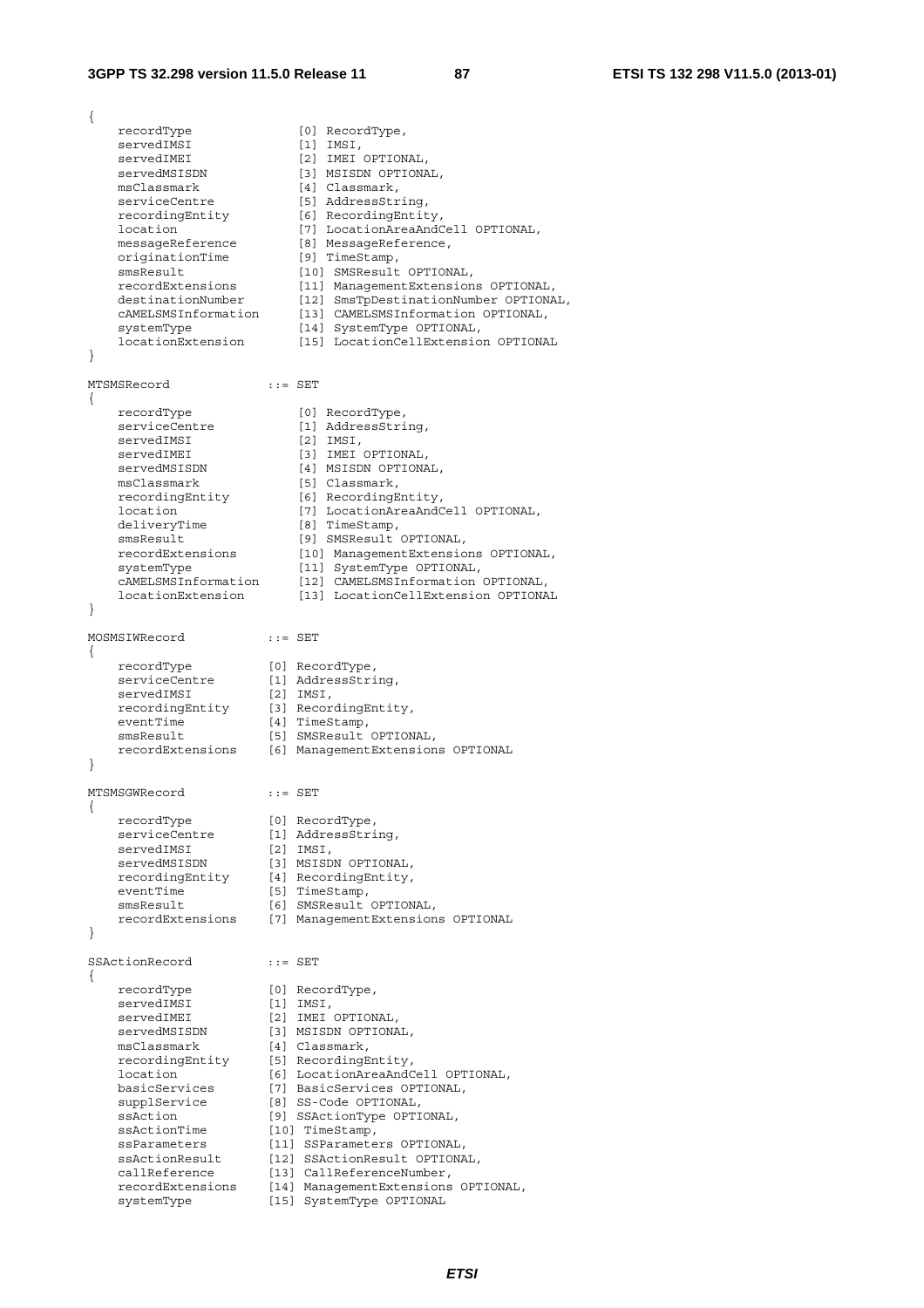} HLRIntRecord ::= SET { recordType [0] RecordType, servedIMSI [1] IMSI, servedMSISDN [2] MSISDN, recordingEntity [3] RecordingEntity, basicService [4] BasicServiceCode OPTIONAL, routingNumber [5] RoutingNumber, interrogationTime [6] TimeStamp, numberOfForwarding [7] NumberOfForwarding OPTIONAL, interrogationResult [8] HLRIntResult OPTIONAL, recordExtensions [9] ManagementExtensions OPTIONAL } LocUpdateHLRRecord ::= SET { recordType [0] RecordType, servedIMSI [1] IMSI, recordingEntity [2] RecordingEntity,<br>oldLocation [3] Visited-Location<br>in Wisited Location [3] Visited-Location-info OPTIONAL, [4] Visited-Location-info,<br>[5] TimeStamp, newLocation<br>
updateTime<br>
updateResult<br>
recordExtensions [6] LocUpdResult OPTIONAL, [7] ManagementExtensions OPTIONAL } LocUpdateVLRRecord ::= SET { recordType [0] RecordType, servedIMSI [1] IMSI, servedMSISDN [2] MSISDN OPTIONAL, recordingEntity [3] RecordingEntity, oldLocation [4] Location-info OPTIONAL, newLocation [5] Location-info, msClassmark [6] Classmark, updateTime [7] TimeStamp, updateResult [8] LocUpdResult OPTIONAL, recordExtensions [9] ManagementExtensions OPTIONAL, locationExtension [10] LocationCellExtension OPTIONAL } CommonEquipRecord ::= SET { recordType [0] RecordType, equipmentType [1] EquipmentType, equipmentId [2] EquipmentId, servedIMSI [3] IMSI, servedMSISDN [4] MSISDN OPTIONAL, recordingEntity [5] RecordingEntity, basicService [6] BasicServiceCode OPTIONAL, changeOfService [7] SEQUENCE OF ChangeOfService OPTIONAL, supplServicesUsed [8] SEQUENCE OF SuppServiceUsed OPTIONAL, seizureTime [9] TimeStamp, releaseTime [10] TimeStamp OPTIONAL, callDuration [11] CallDuration, callReference [12] CallReferenceNumber, sequenceNumber [13] INTEGER OPTIONAL, recordExtensions [14] ManagementExtensions OPTIONAL, systemType [15] SystemType OPTIONAL, rateIndication [16] RateIndication OPTIONAL, fnur [17] Fnur OPTIONAL } -- -- -- OBSERVED IMEI TICKETS -- -- ObservedIMEITicket ::= SET { servedIMEI [0] IMEI,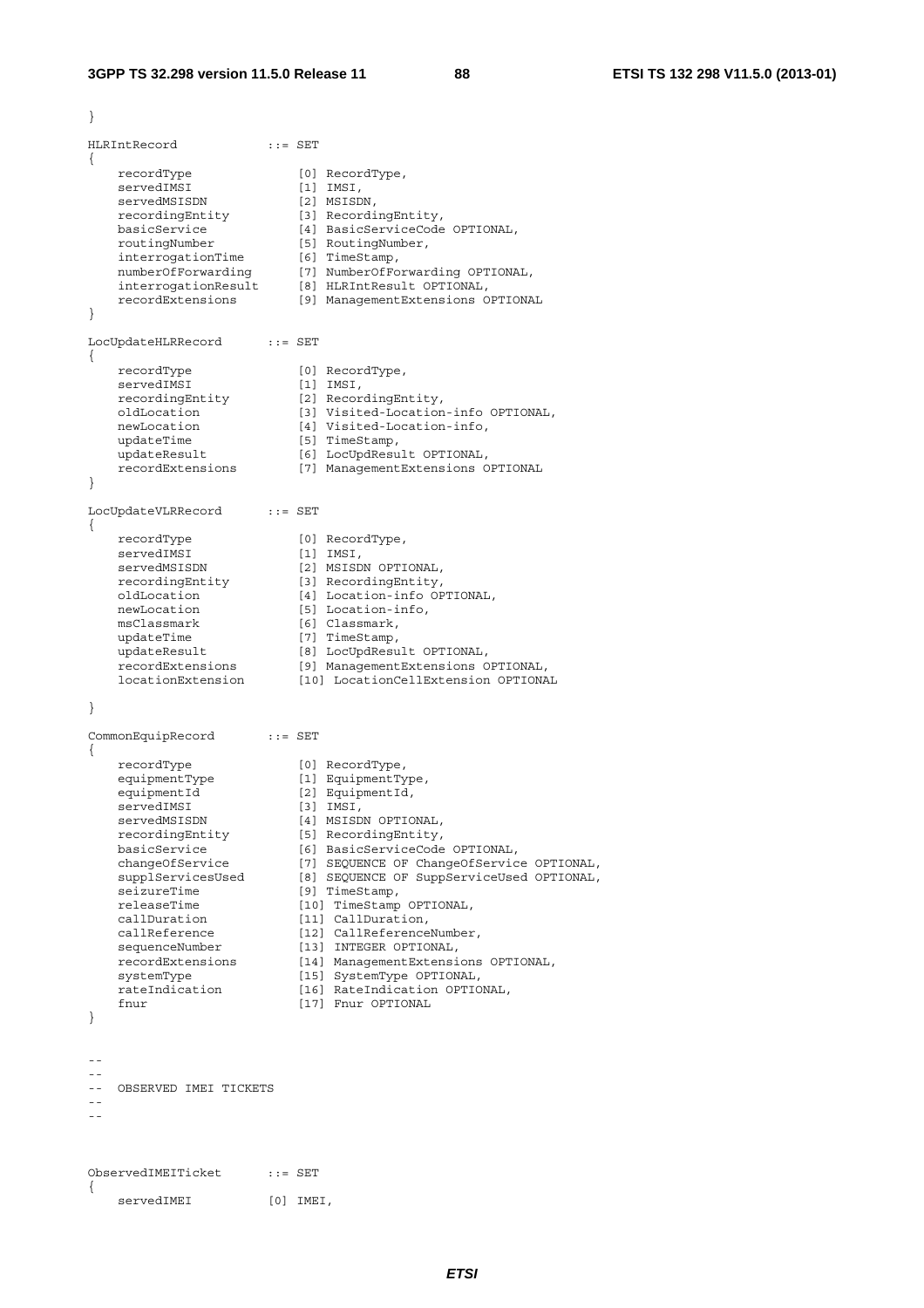## **3GPP TS 32.298 version 11.5.0 Release 11 89 ETSI TS 132 298 V11.5.0 (2013-01)**

| }         | imeiStatus<br>servedIMSI<br>servedMSISDN<br>recordingEntity<br>eventTime<br>location<br>imeiCheckEvent<br>callReference<br>recordExtensions                                                                                                                                                                                                                                            |            | [1] IMEIStatus,<br>$[2]$ IMSI,<br>[3] MSISDN OPTIONAL,<br>[4] RecordingEntity,<br>[5] TimeStamp,<br>[6] LocationAreaAndCell,<br>[7] IMEICheckEvent OPTIONAL,<br>[8] CallReferenceNumber OPTIONAL,<br>[9] ManagementExtensions OPTIONAL                                                                                                                                                                                                                                                                                                                                                                                                                         |
|-----------|----------------------------------------------------------------------------------------------------------------------------------------------------------------------------------------------------------------------------------------------------------------------------------------------------------------------------------------------------------------------------------------|------------|----------------------------------------------------------------------------------------------------------------------------------------------------------------------------------------------------------------------------------------------------------------------------------------------------------------------------------------------------------------------------------------------------------------------------------------------------------------------------------------------------------------------------------------------------------------------------------------------------------------------------------------------------------------|
| - -       | CS LOCATION SERVICE RECORDS                                                                                                                                                                                                                                                                                                                                                            |            |                                                                                                                                                                                                                                                                                                                                                                                                                                                                                                                                                                                                                                                                |
|           | MTLCSRecord                                                                                                                                                                                                                                                                                                                                                                            |            | $: :=$ SET                                                                                                                                                                                                                                                                                                                                                                                                                                                                                                                                                                                                                                                     |
| $\{$<br>} | recordType<br>recordingEntity<br>lcsClientType<br>lcsClientIdentity<br>servedIMSI<br>servedMSISDN<br>locationType<br>lcsQos<br>lcsPriority<br>mlc-Number<br>eventTimeStamp<br>measureDuration<br>notificationToMSUser<br>privacyOverride<br>location<br>locationEstimate<br>positioningData<br>lcsCause<br>diagnostics<br>systemType<br>recordExtensions<br>causeForTerm<br>servedIMEI |            | [0] RecordType,<br>[1] RecordingEntity,<br>[2] LCSClientType,<br>[3] LCSClientIdentity,<br>[4] IMSI OPTIONAL,<br>[5] MSISDN OPTIONAL,<br>[6] LocationType,<br>[7] LCSQoSInfo OPTIONAL,<br>[8] LCS-Priority OPTIONAL,<br>[9] ISDN-AddressString,<br>[10] TimeStamp,<br>[11] CallDuration OPTIONAL,<br>[12] NotificationToMSUser OPTIONAL,<br>[13] NULL OPTIONAL,<br>[14] LocationAreaAndCell OPTIONAL,<br>[15] Ext-GeographicalInformation OPTIONAL,<br>[16] PositioningData OPTIONAL,<br>[17] LCSCause OPTIONAL,<br>[18] Diagnostics OPTIONAL,<br>[19] SystemType OPTIONAL,<br>[20] ManagementExtensions OPTIONAL,<br>[21] CauseForTerm,<br>[22] IMEI OPTIONAL |
|           | MOLCSRecord                                                                                                                                                                                                                                                                                                                                                                            | $: :=$ SET |                                                                                                                                                                                                                                                                                                                                                                                                                                                                                                                                                                                                                                                                |
| }         | recordType<br>recordingEntity<br>lcsClientType<br>lcsClientIdentity<br>servedIMSI<br>servedMSISDN<br>molr-Type<br>lcsQos<br>lcsPriority<br>mlc-Number<br>eventTimeStamp<br>measureDuration<br>location<br>locationEstimate<br>positioningData<br>lcsCause<br>diagnostics<br>systemType<br>recordExtensions<br>causeForTerm                                                             |            | [0] RecordType,<br>[1] RecordingEntity,<br>[2] LCSClientType OPTIONAL,<br>[3] LCSClientIdentity OPTIONAL,<br>$[4]$ IMSI,<br>[5] MSISDN OPTIONAL,<br>[6] MOLR-Type,<br>[7] LCSQoSInfo OPTIONAL,<br>[8] LCS-Priority OPTIONAL,<br>[9] ISDN-AddressString OPTIONAL,<br>[10] TimeStamp,<br>[11] CallDuration OPTIONAL,<br>[12] LocationAreaAndCell OPTIONAL,<br>[13] Ext-GeographicalInformation OPTIONAL,<br>[14] PositioningData OPTIONAL,<br>[15] LCSCause OPTIONAL,<br>[16] Diagnostics OPTIONAL,<br>[17] SystemType OPTIONAL,<br>[18] ManagementExtensions OPTIONAL,<br>[19] CauseForTerm                                                                     |
|           | NILCSRecord                                                                                                                                                                                                                                                                                                                                                                            |            | $: :=$ SET                                                                                                                                                                                                                                                                                                                                                                                                                                                                                                                                                                                                                                                     |
| $\{$      | recordType<br>recordingEntity<br>lcsClientType<br>lcsClientIdentity<br>servedIMSI                                                                                                                                                                                                                                                                                                      |            | [0] RecordType,<br>[1] RecordingEntity,<br>[2] LCSClientType OPTIONAL,<br>[3] LCSClientIdentity OPTIONAL,<br>[4] IMSI OPTIONAL,                                                                                                                                                                                                                                                                                                                                                                                                                                                                                                                                |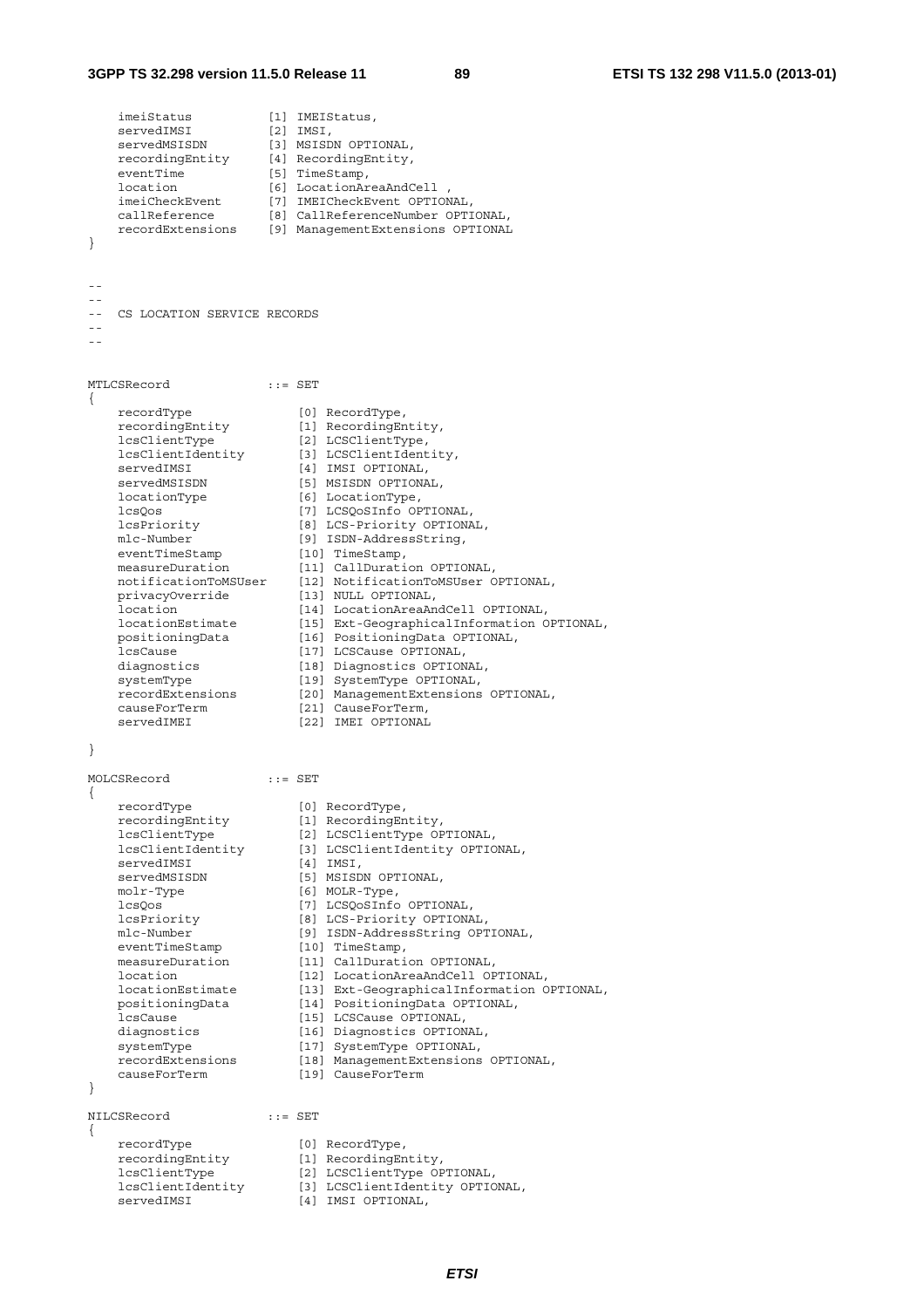#### **3GPP TS 32.298 version 11.5.0 Release 11 90 ETSI TS 132 298 V11.5.0 (2013-01)**

servedMSISDN [5] MSISDN OPTIONAL,<br>servedIMEI [6] IMEI OPTIONAL, [6] IMEI OPTIONAL, emsDigits [7] ISDN-AddressString OPTIONAL,<br>
emsNey [8] ISDN-AddressString OPTIONAL,<br>
lcsQos [9] LCSQoSInfo OPTIONAL, emsKey [8] ISDN-AddressString OPTIONAL, lcsQos [9] LCSQoSInfo OPTIONAL, lcsPriority [10] LCS-Priority OPTIONAL, mlc-Number [11] ISDN-AddressString OPTIONAL, eventTimeStamp [12] TimeStamp, measureDuration [13] CallDuration OPTIONAL, location [14] LocationAreaAndCell OPTIONAL, locationEstimate [15] Ext-GeographicalInformation OPTIONAL, positioningData [16] PositioningData OPTIONAL, lcsCause [17] LCSCause OPTIONAL, diagnostics [18] Diagnostics OPTIONAL, systemType [19] SystemType OPTIONAL, recordExtensions [20] ManagementExtensions OPTIONAL, causeForTerm [21] CauseForTerm } -- -- SRVCC RECORDS -- -- MSCsRVCCRecord ::= SET { recordType [0] RecordType, servedIMSI [1] IMSI OPTIONAL, servedIMEI [2] IMEI OPTIONAL, servedMSISDN [3] MSISDN OPTIONAL, calledNumber [5] CalledNumber, recordingEntity [9] RecordingEntity, mscOutgoingTKGP [11] TrunkGroup OPTIONAL, location [12] LocationAreaAndCell, changeOfLocation [13] SEQUENCE OF LocationChange OPTIONAL, basicService [14] BasicServiceCode, supplServicesUsed [17] SEQUENCE OF SuppServiceUsed OPTIONAL, msClassmark [20] Classmark OPTIONAL, seizureTime [22] TimeStamp OPTIONAL, answerTime [23] TimeStamp OPTIONAL, releaseTime [24] TimeStamp OPTIONAL, callDuration [25] CallDuration, causeForTerm [30] CauseForTerm, diagnostics [31] Diagnostics OPTIONAL, callReference [32] CallReferenceNumber, sequenceNumber [33] INTEGER OPTIONAL, recordExtensions [35] ManagementExtensions OPTIONAL, partialRecordType [69] PartialRecordType OPTIONAL, iMS-Charging-Identifier [75] IMS-Charging-Identifier OPTIONAL, iCSI2ActiveFlag [76] NULL OPTIONAL, relatedICID [77] IMS-Charging-Identifier OPTIONAL } -- -- -- MTRF RECORD -- -- MTRFRecord ::= SET { recordType [0] RecordType, servedIMSI [1] IMSI, servedIMEI [2] IMEI OPTIONAL, servedMSISDN [3] CalledNumber OPTIONAL, callingNumber [4] CallingNumber OPTIONAL, roamingNumber [5] RoamingNumber OPTIONAL, recordingEntity [6] RecordingEntity, mscIncomingTKGP [7] TrunkGroup OPTIONAL, mscOutgoingTKGP [8] TrunkGroup OPTIONAL, basicService [9] BasicServiceCode OPTIONAL, seizureTime [10] TimeStamp OPTIONAL, answerTime [11] TimeStamp OPTIONAL, releaseTime [12] TimeStamp OPTIONAL, callDuration [13] CallDuration,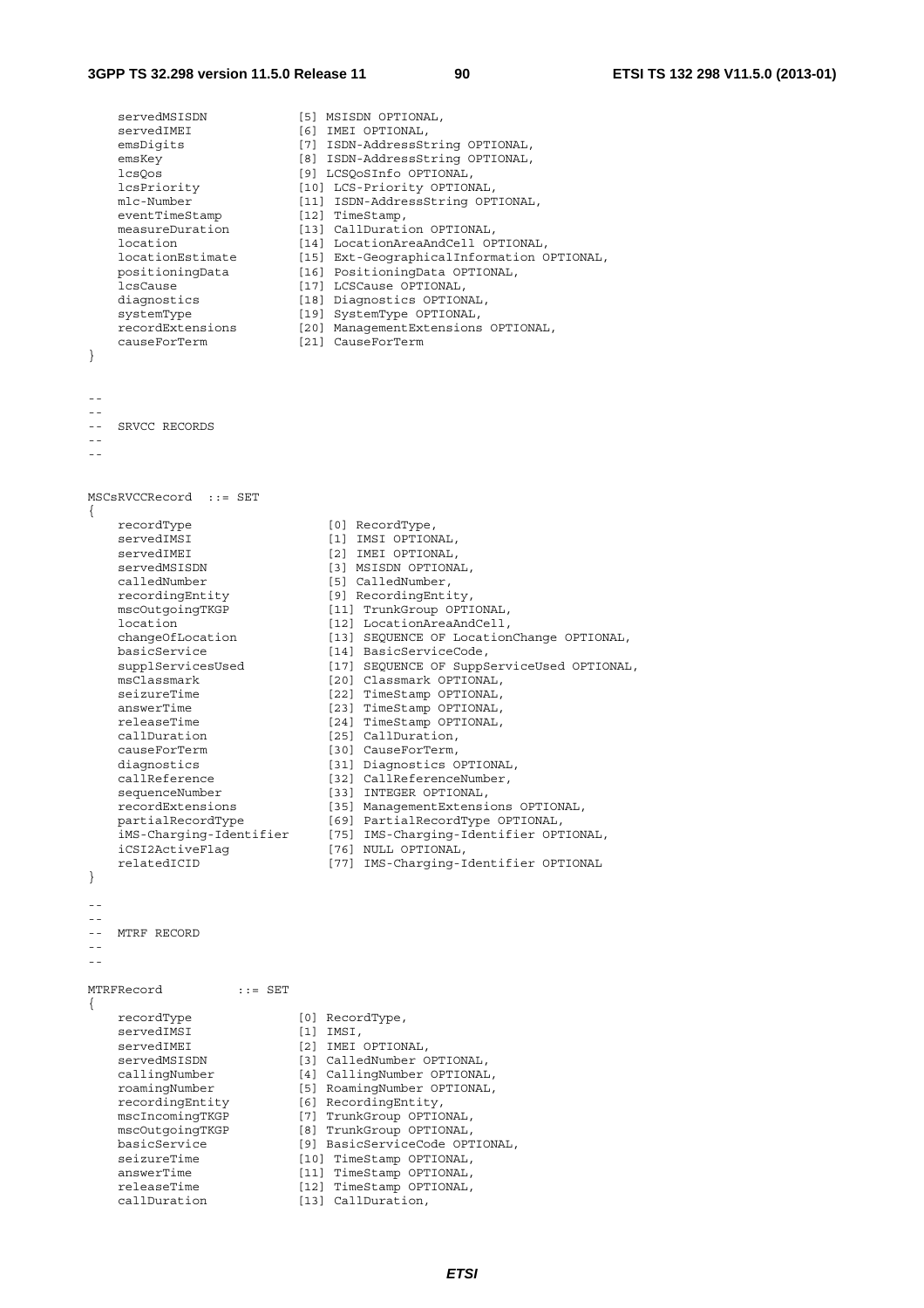#### **3GPP TS 32.298 version 11.5.0 Release 11 91 ETSI TS 132 298 V11.5.0 (2013-01)**

```
 causeForTerm [14] CauseForTerm, 
 diagnostics [15] Diagnostics OPTIONAL, 
 callReference [16] CallReferenceNumber, 
sequenceNumber [17] INTEGER OPTIONAL,
 recordExtensions [18] ManagementExtensions OPTIONAL, 
 partialRecordType [19] PartialRecordType OPTIONAL 
} 
-- 
-- 
-- NP Fields 
-- 
-- 
LocationRoutingNumber ::= OCTET STRING (SIZE (5)) 
-- 
-- The format is selected to meet the existing standards for the wireline in Telcordia<br>-- Belcore GR-1100-CORE BAF Module 720
    Belcore GR-1100-CORE, BAF Module 720.
-- 
LocationRoutingNumberSourceIndicator ::= INTEGER 
{ 
 lRN-NP-Database (1), 
switchingSystemData (2),
incomingsignaling (3),
    incomingsignaling (3)<br>unknown (9)
} 
LocationRoutingNumberQueryStatus ::= INTEGER 
{ 
    \begin{array}{lll} \texttt{successfulQuery} & & \texttt{(1)}\texttt{,} \\ \texttt{noQueryResponseMsg} & & \texttt{(2)}\texttt{,} \\ \texttt{queryProtocolErr} & & \texttt{(4)}\texttt{,} \end{array}noQueryResponseMsg<br>moQueryResponseMsg<br>queryProtocolErr
    queryProtocolErr
    queryResponseDataErr (5),
    queryRejected (6),
    queryNotPerformed (9),
    queryUnsuccessful (99)
} 
JurisdictionInformationParameter ::= OCTET STRING (SIZE (5))
-- 
-- /* JIP Parameter */ 
-- 
JurisdictionInformationParameterSourceIndicator ::= INTEGER 
-- 
-- Identical to LocationRoutingNumberSourceIndicator 
-- 
\{ lRN-NP-Database (1), 
    switchingSystemData (2),
    incomingsignaling (3),<br>unknown (9)
    unknown
} 
JurisdictionInformationParameterQueryStatus ::= INTEGER 
{ 
    successfulQuery (1),<br>noQueryResponseMsg (2),
    succentinities ...
    queryProtocolErr (4),<br>queryResponseDataErr (5),
    queryResponseDataErr (5),<br>queryRejected (6),
    queryRejected (6),<br>queryNotPerformed (9),<br>queryUnsuccessful (99)
    queryNotPerformed
     queryUnsuccessful (99) 
} 
-- 
-- 
-- CS DATA TYPES 
-- 
AdditionalChgInfo ::= SEQUENCE 
{ 
 chargeIndicator [0] ChargeIndicator OPTIONAL, 
 chargeParameters [1] OCTET STRING OPTIONAL 
}
```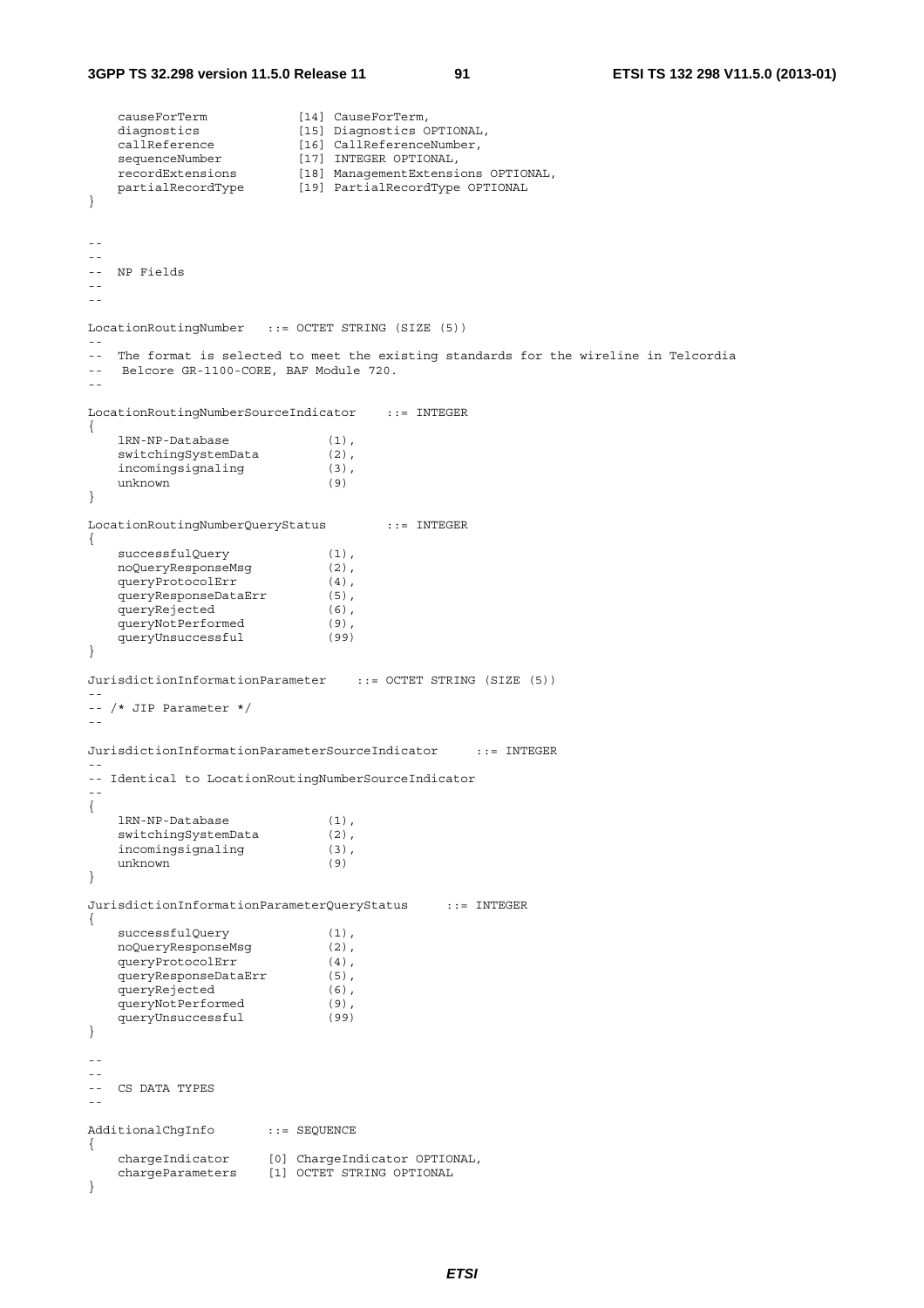```
AiurRequested ::= ENUMERATED 
-- 
-- See Bearer Capability TS 24.008 [208] 
-- (note that value "4" is intentionally missing 
-- because it is not used in TS 24.008 [208]) 
-- 
{ 
   aiur09600BitsPerSecond (1),<br>aiur14400BitsPerSecond (2),
   aiur14400BitsPerSecond
   aiur19200BitsPerSecond (3),
    aiur28800BitsPerSecond (5), 
 aiur38400BitsPerSecond (6), 
 aiur43200BitsPerSecond (7), 
   aiur38400BitsPerSecond (6),<br>aiur43200BitsPerSecond (7),<br>aiur57600BitsPerSecond (8),
    aiur38400BitsPerSecond1 (9), 
    aiur38400BitsPerSecond2 (10), 
    aiur38400BitsPerSecond3 (11), 
    aiur38400BitsPerSecond4 (12) 
} 
AOCParameters ::= SEQUENCE 
-- 
-- See TS 22.024 [104]. 
-- 
{ 
   e1 [1] EParameter OPTIONAL,
   e2 [2] EParameter OPTIONAL,
   e3 [3] EParameter OPTIONAL,
   e4 [4] EParameter OPTIONAL,
   e5 [5] EParameter OPTIONAL,
    e6 [6] EParameter OPTIONAL,
    e7 [7] EParameter OPTIONAL
} 
AOCParmChange ::= SEQUENCE 
{ 
 changeTime [0] TimeStamp, 
 newParameters [1] AOCParameters 
} 
BasicServices ::= SET OF BasicServiceCode 
CallingPartyCategory ::= Category 
CallType ::= INTEGER 
{ 
   mobileOriginated (0),
    mobileTerminated (1) 
} 
CallTypes ::= SET OF CallType 
CAMELDestinationNumber ::= DestinationRoutingAddress 
CAMELInformation ::= SET 
{ 
 cAMELDestinationNumber [1] CAMELDestinationNumber OPTIONAL, 
 connectedNumber [2] ConnectedNumber OPTIONAL, 
 roamingNumber [3] RoamingNumber OPTIONAL, 
   manimal communications of the communications of the communications of the matched operations of the matched operations of the matched operations of the matched operations of the matched operations of the matched operations
    seizureTime [5] TimeStamp OPTIONAL,<br>answerTime [6] TimeStamp OPTIONAL.
                               [6] TimeStamp OPTIONAL,
   releaseTime [7] TimeStamp OPTIONAL,<br>callDuration [8] CallDuration OPTION
                              callDuration OPTIONAL,<br>[8] CallDuration OPTIONAL,<br>[9] DataVolume OPTIONAL,
 dataVolume [9] DataVolume OPTIONAL, 
 cAMELInitCFIndicator [10] CAMELInitCFIndicator OPTIONAL, 
 causeForTerm [11] CauseForTerm OPTIONAL, 
 cAMELModification [12] ChangedParameters OPTIONAL, 
 freeFormatData [13] FreeFormatData OPTIONAL, 
 diagnostics [14] Diagnostics OPTIONAL, 
 freeFormatDataAppend [15] BOOLEAN OPTIONAL, 
 freeFormatData-2 [16] FreeFormatData OPTIONAL, 
 freeFormatDataAppend-2 [17] BOOLEAN OPTIONAL 
} 
CAMELInitCFIndicator ::= ENUMERATED 
{
```
noCAMELCallForwarding (0),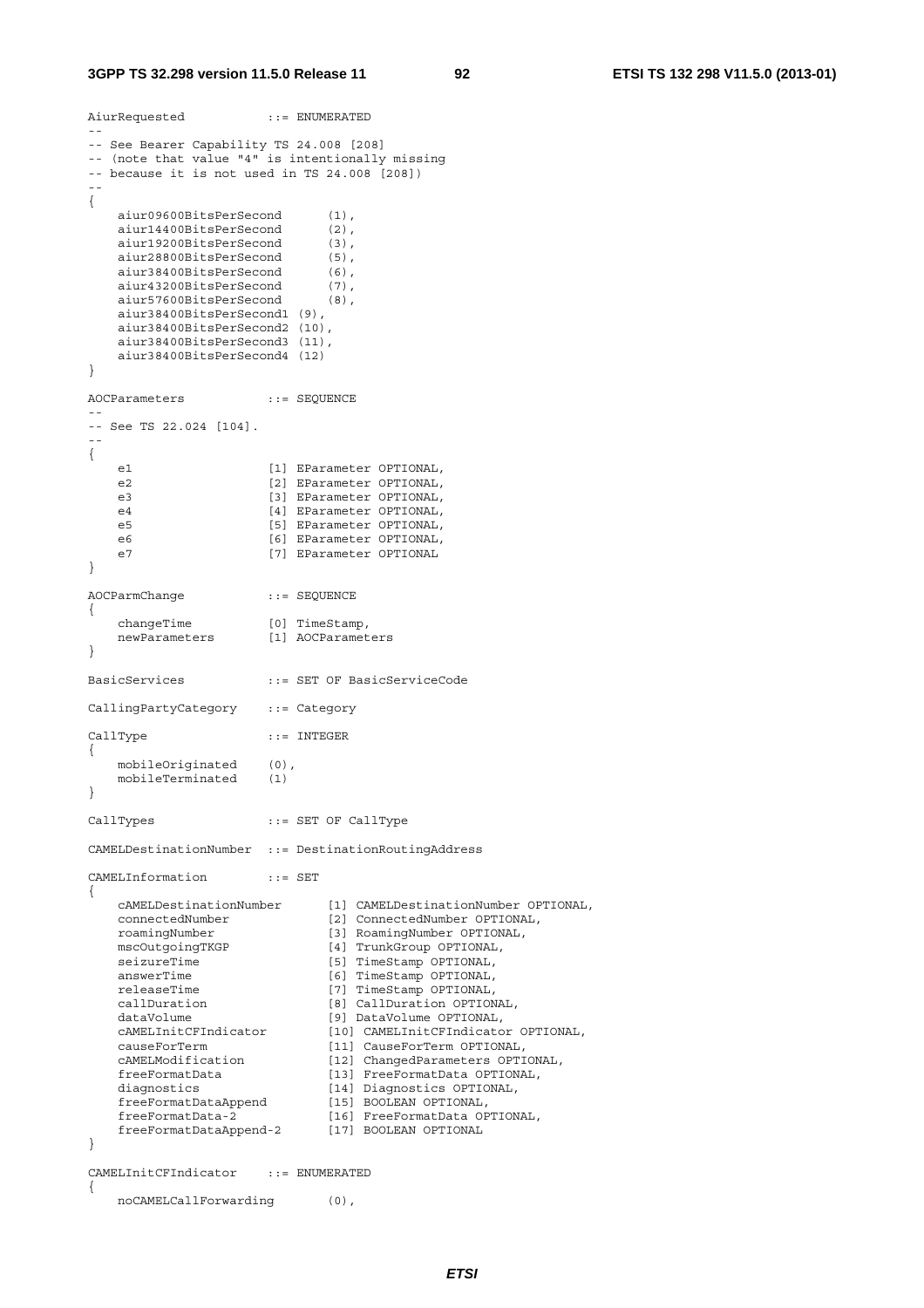**3GPP TS 32.298 version 11.5.0 Release 11 93 ETSI TS 132 298 V11.5.0 (2013-01)**

```
 cAMELCallForwarding (1) 
} 
CAMELModificationParameters ::= SET 
-- 
-- The list contains only parameters changed due to CAMEL call handling. 
-- 
{ 
 callingPartyNumber [0] CallingNumber OPTIONAL, 
 callingPartyCategory [1] CallingPartyCategory OPTIONAL, 
    originalCalledPartyNumber [2] OriginalCalledNumber OPTIONAL, 
 genericNumbers [3] GenericNumbers OPTIONAL, 
 redirectingPartyNumber [4] RedirectingNumber OPTIONAL, 
 redirectionCounter [5] NumberOfForwarding OPTIONAL 
} 
CAMELSMSInformation ::= SET 
{ 
   gsm-SCFAddress (1) Gsm-SCFAddress OPTIONAL,<br>serviceKey (2) ServiceKey OPTIONAL,
   serviceKey [2] ServiceKey OPTIONAL,<br>defaultSMSHandling [3] DefaultSMS-Handling
                                    [3] DefaultSMS-Handling OPTIONAL,
    freeFormatData [4] FreeFormatData OPTIONAL, 
    callingPartyNumber [5] CallingNumber OPTIONAL, 
    destinationSubscriberNumber [6] SmsTpDestinationNumber OPTIONAL, 
    cAMELSMSCAddress [7] AddressString OPTIONAL, 
    smsReferenceNumber [8] CallReferenceNumber OPTIONAL 
} 
Category ::= OCTET STRING (SIZE(1))
-- 
-- The internal structure is defined in Recommendation Q.763. 
-- 
CauseForTerm ::= INTEGER 
-- 
-- Cause codes from 16 up to 31 are defined in GSM12.15 as "CauseForRecClosing" 
-- (cause for record closing). 
-- There is no direct correlation between these two types. 
-- LCS related causes belong to the MAP error causes acc. TS 29.002 [214]. 
-- 
{ 
   normalRelease (0),
   partialRecord (1),
    partialRecordCallReestablishment (2), 
   unsuccessfulCallAttempt (3),
   stableCallAbnormalTermination (4),
    cAMELInitCallRelease (5), 
   unauthorizedRequestingNetwork (52),
   unauthorizedLCSClient (53),
   positionMethodFailure (54),
    unknownOrUnreachableLCSClient (58) 
} 
ChangedParameters ::= SET 
{ 
   changeFlags [0] ChangeFlags,<br>changeList [1] CAMELModific
                  [1] CAMELModificationParameters OPTIONAL
} 
ChangeFlags ::= BIT STRING 
{ 
 callingPartyNumberModified (0), 
 callingPartyCategoryModified (1), 
   originalCalledPartyNumberModified (2),<br>
qenericNumbersModified (3).
 genericNumbersModified (3), 
 redirectingPartyNumberModified (4), 
   redirectingPartyNumberModified (4),<br>redirectionCounterModified (5)
} 
ChangeOfClassmark ::= SEQUENCE 
{ 
    classmark [0] Classmark, 
   changeTime [1] TimeStamp
} 
ChangeOfRadioChannel ::= SEQUENCE 
{ 
    radioChannel [0] TrafficChannel,
```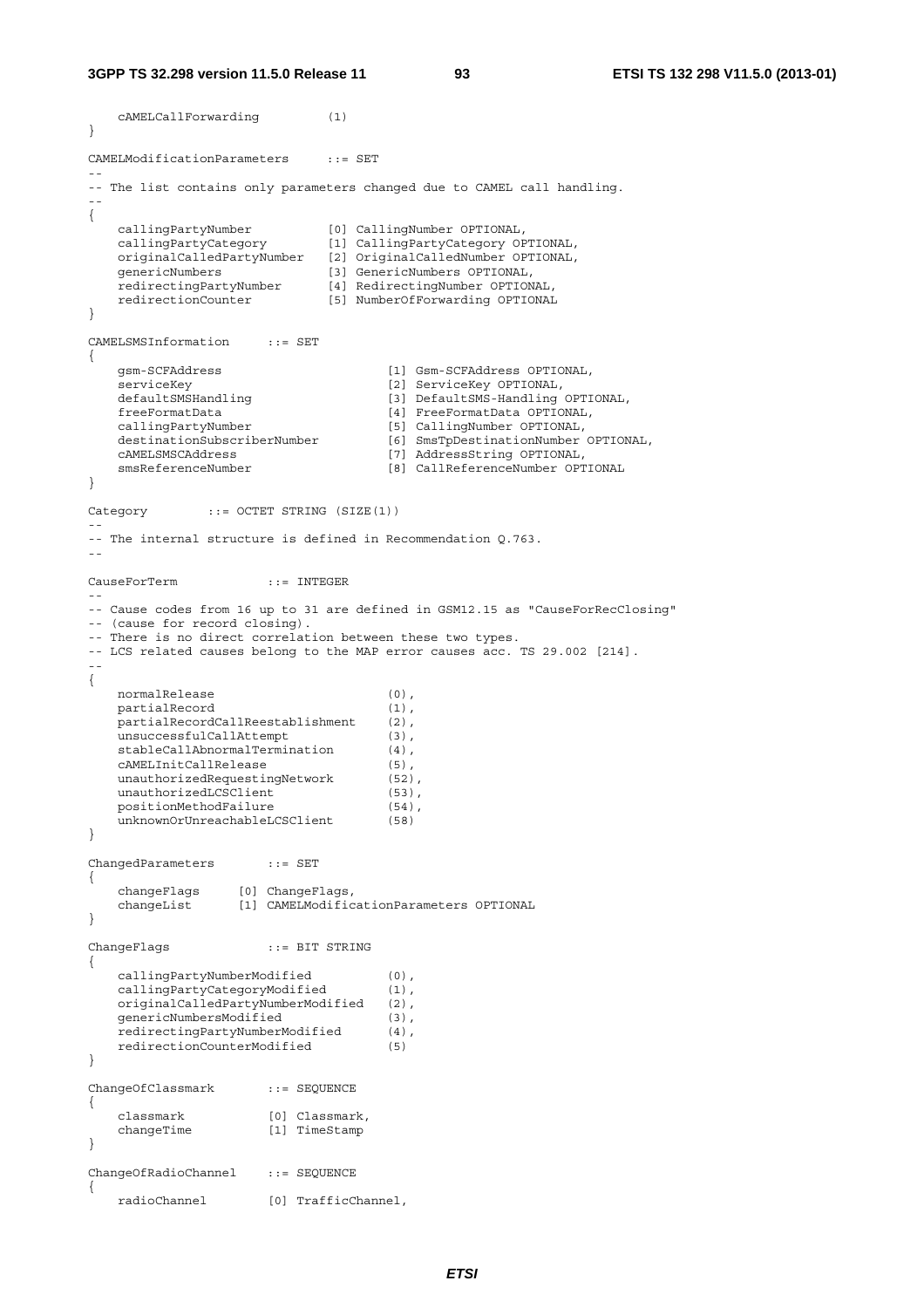#### **3GPP TS 32.298 version 11.5.0 Release 11 94 ETSI TS 132 298 V11.5.0 (2013-01)**

 changeTime [1] TimeStamp, speechVersionUsed [2] SpeechVersionIdentifier OPTIONAL } ChangeOfService ::= SEQUENCE { basicService [0] BasicServiceCode, transparencyInd [1] TransparencyInd OPTIONAL, changeTime [2] TimeStamp, rateIndication [3] RateIndication OPTIONAL, fnur [4] Fnur OPTIONAL } ChannelCoding ::= ENUMERATED { tchF4800 (1), tchF9600 (2), tchF14400 (3) } Classmark ::= OCTET STRING -- -- See Mobile station classmark 2, Mobile station classmark 3, TS 24.008[208] -- ConnectedNumber ::= BCDDirectoryNumber DataVolume ::= INTEGER -- -- The volume of data transferred in segments of 64 octets. -- Day ::= INTEGER  $(1..31)$ DayClass ::= ObjectInstance DayClasses ::= SET OF DayClass DayDefinition ::= SEQUENCE { day [0] DayOfTheWeek, .<br>[1] ObjectInstance } DayDefinitions ::= SET OF DayDefinition DateDefinition ::= SEQUENCE { month [0] Month, day [1] Day, [2] ObjectInstance } DateDefinitions ::= SET OF DateDefinition DayOfTheWeek ::= ENUMERATED { allDays (0), sunday (1),  $mondav$  (2), tuesday (3),<br>wednesday (4), wednesday thursday (5), friday (6), saturday (7) } Destinations ::= SET OF AE-title EmergencyCallIndEnable ::= BOOLEAN EmergencyCallIndication ::= SEQUENCE { cellId [0] CellId, callerId [1] IMSIorIMEI } EParameter ::= INTEGER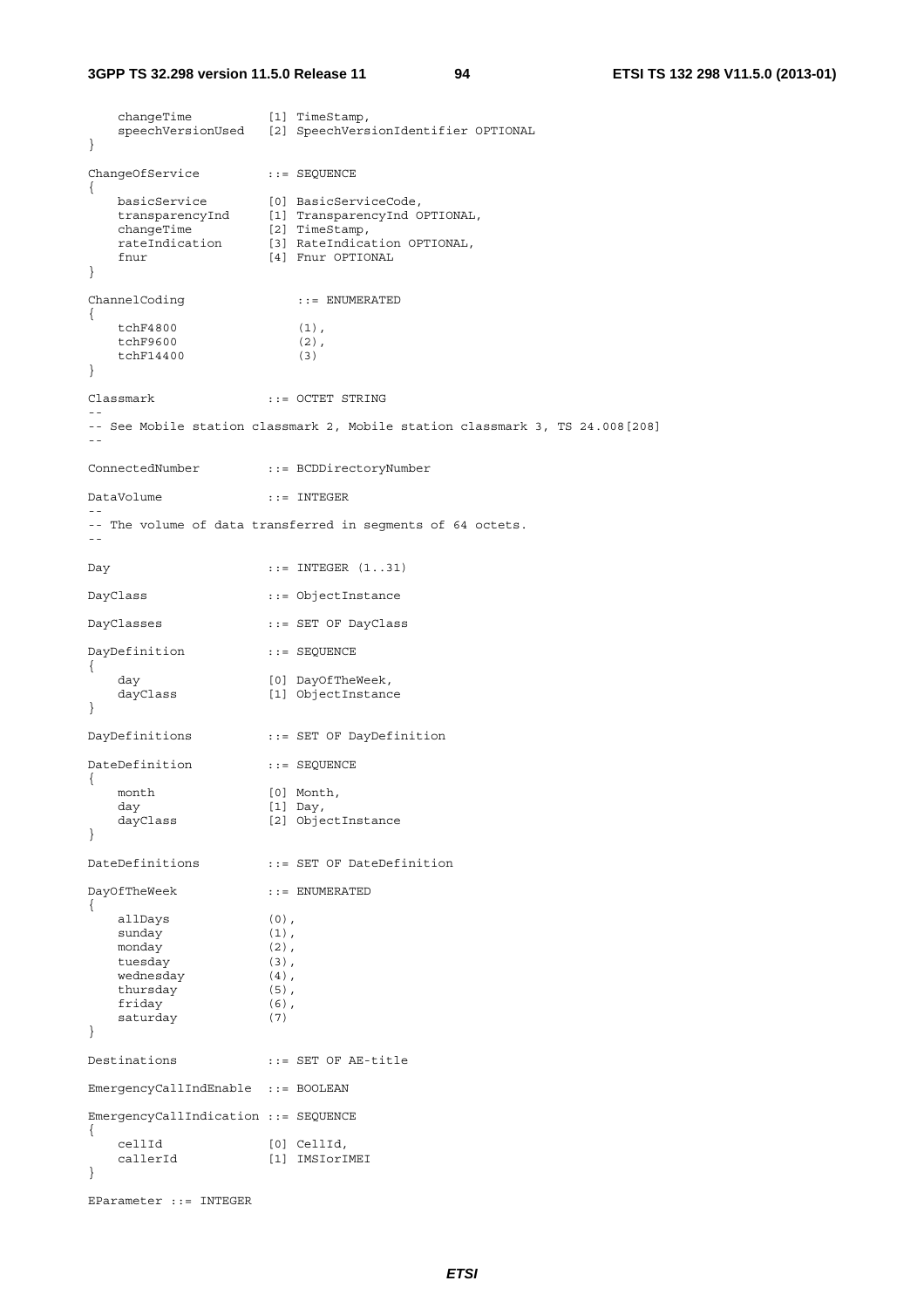```
EquipmentId ::= INTEGER
EquipmentType ::= INTEGER 
{ 
     conferenceBridge (0) 
} 
FileType ::= INTEGER
{ 
   callRecords (1),<br>traceboosed
    traceRecords (9), 
    observedIMEITicket (14) 
} 
Fnur ::= ENUMERATED
-- 
-- See Bearer Capability TS 24.008 [208] 
-- 
{ 
    fnurNotApplicable (0), 
    fnur9600-BitsPerSecond (1), 
     fnur14400BitsPerSecond (2), 
    fnur19200BitsPerSecond (3), 
     fnur28800BitsPerSecond (4), 
    fnur38400BitsPerSecond (5), 
    fnur48000BitsPerSecond (6), 
    fnur56000BitsPerSecond (7),<br>fnur64000BitsPerSecond (8),
   fnur64000BitsPerSecond (8),<br>fnur33600BitsPerSecond (9).
     fnur33600BitsPerSecond (9), 
    fnur32000BitsPerSecond (10),<br>fnur31200BitsPerSecond (11)
     fnur31200BitsPerSecond (11) 
} 
ForwardToNumber ::= AddressString 
FreeFormatData ::= OCTET STRING (SIZE(1..160)) 
-- 
-- Free formatted data as sent in the FCI message 
-- See TS 29.078 [217] 
-- 
GenericNumber ::= BCDDirectoryNumber 
GenericNumbers ::= SET OF GenericNumber 
Gsm-SCFAddress ::= ISDN-AddressString 
-- 
-- See TS 29.002 [214] 
-- 
GuaranteedBitRate ::= ENUMERATED 
{ 
 gbr14400BitsPerSecond (1), -- BS20 non-transparent 
 gbr28800BitsPerSecond (2), -- BS20 non-transparent and transparent, 
                                   -- BS30 transparent and multimedia 
     gbr32000BitsPerSecond (3), -- BS30 multimedia 
    gbr33600BitsPerSecond (4),<br>qbr56000BitsPerSecond (5),
                                 -- BS30 multimedia<br>-- BS30 transparent and multimedia<br>-- BS20 non-transparent
    gbr57600BitsPerSecond (6),
    gbr64000BitsPerSecond (7) -- BS30 transparent and multimedia
} 
HLRIntResult ::= Diagnostics 
HSCSDParmsChange ::= SEQUENCE 
{ 
 changeTime [0] TimeStamp, 
 hSCSDChanAllocated [1] NumOfHSCSDChanAllocated, 
 initiatingParty [2] InitiatingParty OPTIONAL, 
 aiurRequested [3] AiurRequested OPTIONAL, 
 chanCodingUsed [4] ChannelCoding, 
 hSCSDChanRequested [5] NumOfHSCSDChanRequested OPTIONAL 
} 
IMEICheckEvent ::= INTEGER 
{ 
    mobileOriginatedCall (0),
```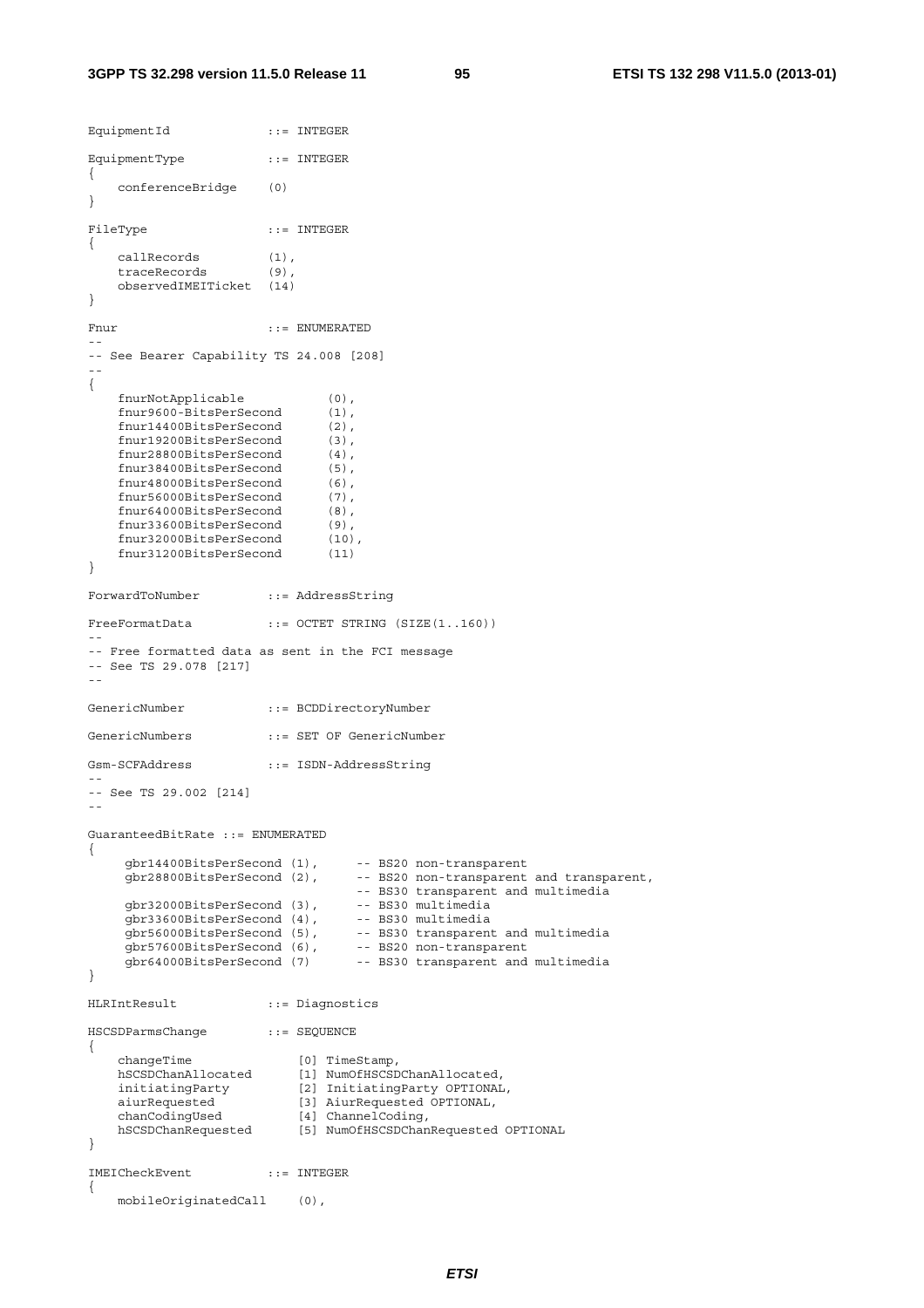```
 mobileTerminatedCall (1), 
 smsMobileOriginating (2), 
 smsMobileTerminating (3), 
   ssAction (4),
    locationUpdate (5) 
} 
IMEIStatus ::= ENUMERATED 
{ 
    greyListedMobileEquipment (0), 
   blackListedMobileEquipment (1),
    nonWhiteListedMobileEquipment (2) 
} 
IMSIorIMEI ::= CHOICE 
{ 
    imsi [0] IMSI, 
    imei [1] IMEI 
} 
InitiatingParty ::= ENUMERATED 
{ 
    network (0), 
    subscriber (1) 
} 
LocationCellExtension ::= BIT STRING (SIZE (12)) 
LocationChange ::= SEQUENCE 
{ 
   location [0] LocationAreaAndCell,<br>changeTime [1] TimeStamp
                  [1] TimeStamp
} 
Location-info ::= SEQUENCE
{ 
 mscNumber [1] MscNo OPTIONAL, 
 location-area [2] LocationAreaCode, 
    cell-identification [3] CellId OPTIONAL, 
    mCC-MNC [4] MCC-MNC OPTIONAL 
} 
LocUpdResult ::= Diagnostics 
MaximumBitRate ::= ENUMERATED 
{ 
 mbr14400BitsPerSecond (1), -- BS20 non-transparent 
 mbr28800BitsPerSecond (2), -- BS20 non-transparent and transparent, 
                                -- BS30 transparent and multimedia 
    mbr32000BitsPerSecond (3),
    mbr33600BitsPerSecond (4),<br>mbr56000BitsPerSecond (5),
 mbr56000BitsPerSecond (5), -- BS30 transparent and multimedia 
 mbr57600BitsPerSecond (6) -- BS20 non-transparent 
} 
Month ::= INTEGER (1..12)MSCAddress ::= AddressString 
MSPowerClasses ::= SET OF RFPowerCapability 
NetworkCallReference ::= CallReferenceNumber 
-- 
-- See TS 29.002 [214] 
-- 
NetworkSpecificCode ::= INTEGER 
-- 
-- To be defined by network operator 
-- 
NetworkSpecificServices ::= SET OF NetworkSpecificCode 
NumOfHSCSDChanRequested ::= INTEGER 
NumOfHSCSDChanAllocated ::= INTEGER
```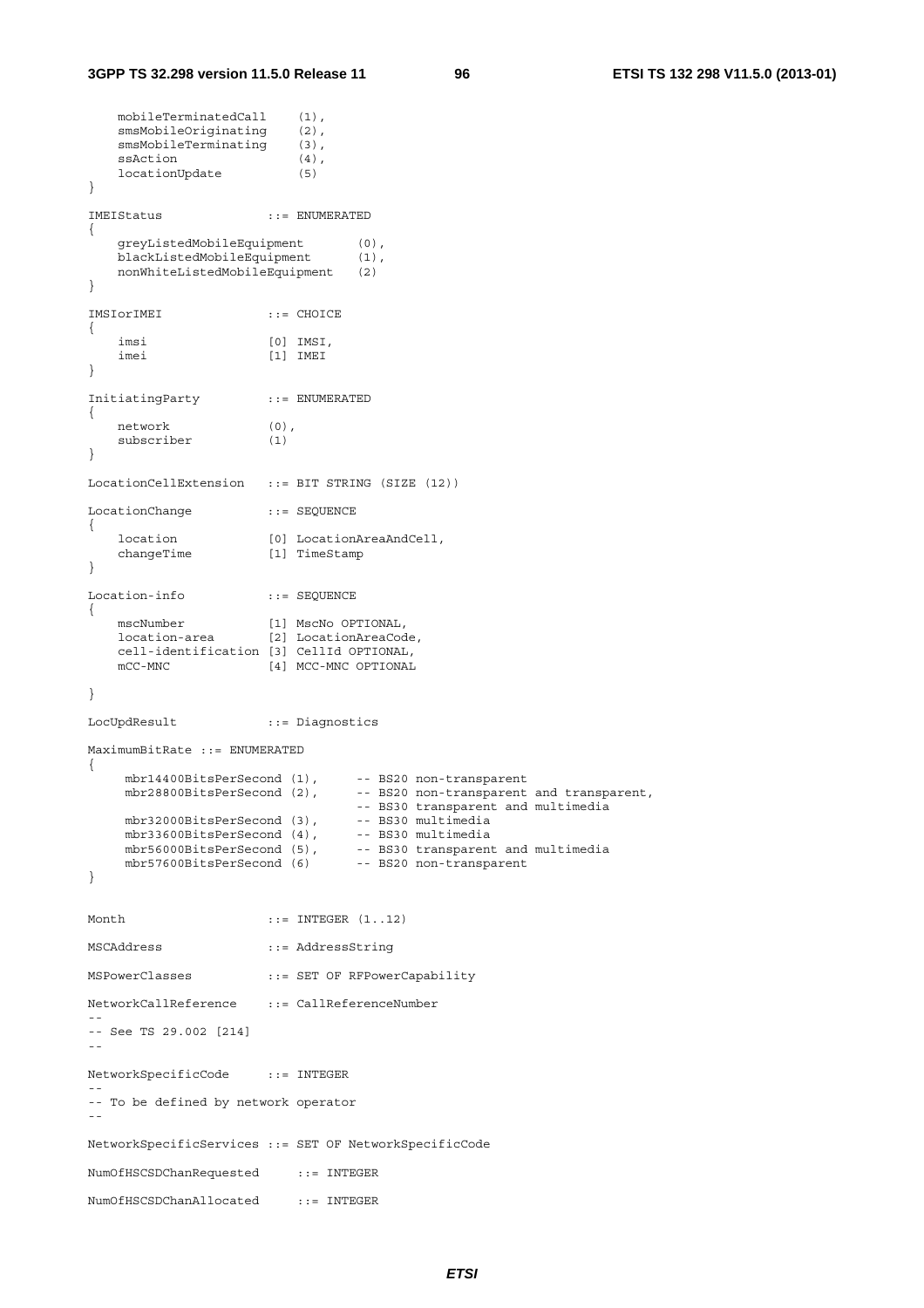#### **3GPP TS 32.298 version 11.5.0 Release 11 97 ETSI TS 132 298 V11.5.0 (2013-01)**

ObservedIMEITicketEnable ::= BOOLEAN OriginalCalledNumber ::= BCDDirectoryNumber OriginDestCombinations ::= SET OF OriginDestCombination OriginDestCombination ::= SEQUENCE -- -- Note that these values correspond to the contents -- of the attributes originId and destinationId -- respectively. At least one of the two must be present. -- { origin [0] INTEGER OPTIONAL,<br>destination [1] INTEGER OPTIONAL [1] INTEGER OPTIONAL } PartialRecordTimer ::= INTEGER PartialRecordType ::= ENUMERATED { timeLimit (0), serviceChange (1),<br>
locationChange (2),<br>
classmarkChange (3), locationChange classmarkChange (3),<br>aocParmChange (4), aocParmChange (4), radioChannelChange (5), hSCSDParmChange (6), changeOfCAMELDestination (7) } PartialRecordTypes ::= SET OF PartialRecordType RadioChannelsRequested ::= SET OF RadioChanRequested RadioChanRequested ::= ENUMERATED -- -- See Bearer Capability TS 24.008 [208] -- { halfRateChannel (0), fullRateChannel (1), dualHalfRatePreferred (2), dualFullRatePreferred (3) } RateIndication ::= OCTET STRING(SIZE(1)) ReasonForServiceChange ::= ENUMERATED { msubInitiated (0), mscInitiated (1),<br>callSetupFallBack (2), callSetupFallBack (2)<br>callSetupChanqeOrder (3) callSetupChangeOrder } RecordClassDestination ::= CHOICE { osApplication [0] AE-title, fileType [1] FileType } RecordClassDestinations ::= SET OF RecordClassDestination RecordingMethod ::= ENUMERATED { inCallRecord (0), inSSRecord (1) } RedirectingNumber ::= BCDDirectoryNumber RFPowerCapability ::= INTEGER -- -- This field contains the RF power capability of the Mobile station -- classmark 1 and 2 of TS 24.008 [208] expressed as an integer.

--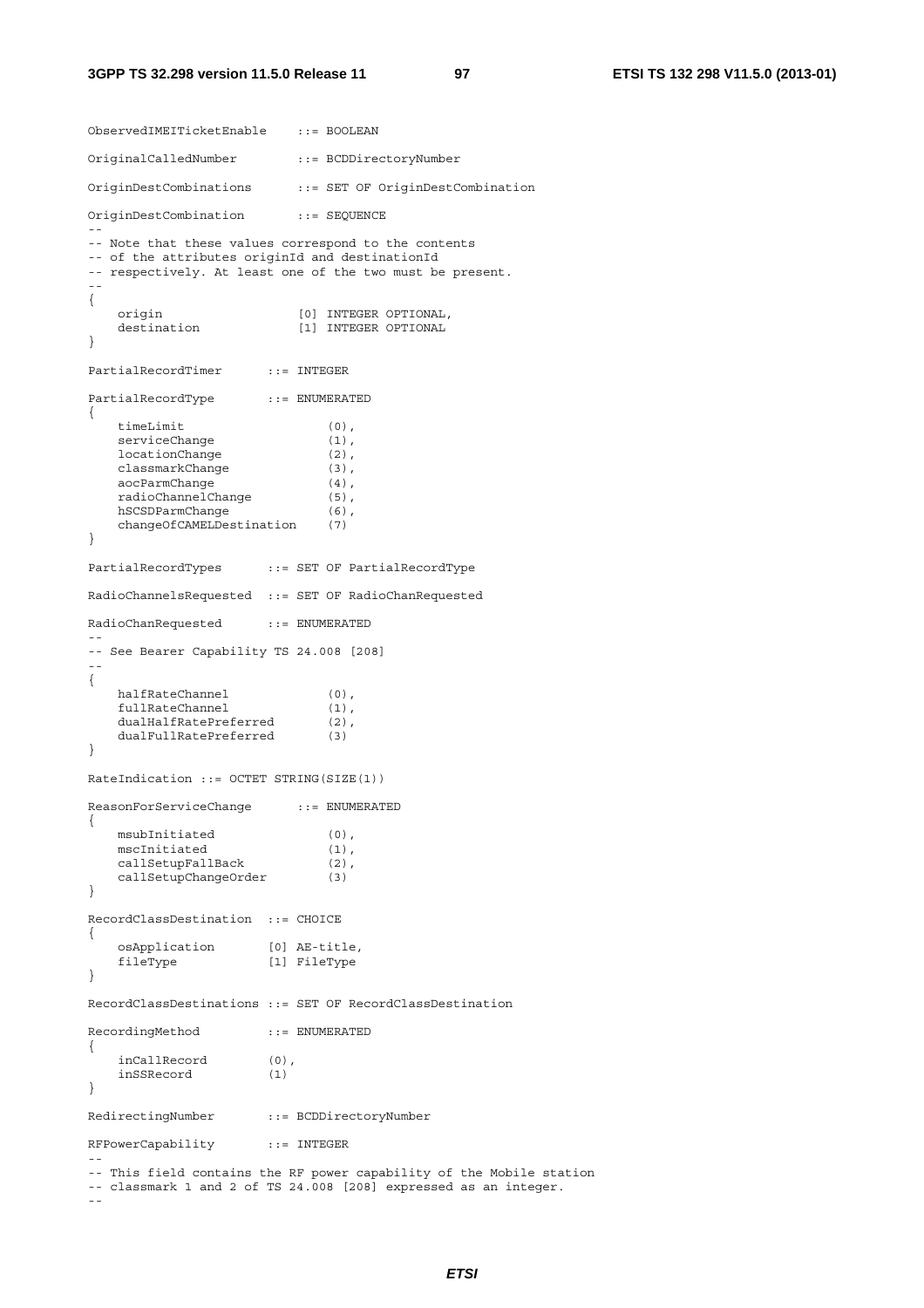```
RoamingNumber ::= ISDN-AddressString 
-- 
-- See TS 23.003 [200] 
-- 
RoutingNumber ::= CHOICE 
{ 
 roaming [1] RoamingNumber, 
 forwarded [2] ForwardToNumber 
} 
Service ::= CHOICE
{ 
 teleservice [1] TeleserviceCode, 
 bearerService [2] BearerServiceCode, 
 supplementaryService [3] SS-Code, 
 networkSpecificService [4] NetworkSpecificCode 
} 
ServiceDistanceDependencies ::= SET OF ServiceDistanceDependency 
ServiceDistanceDependency ::= SEQUENCE 
-- 
-- Note that these values correspond to the contents 
-- of the attributes aocServiceId and zoneId
-- respectively. 
-- 
{ 
 aocService [0] INTEGER, 
 chargingZone [1] INTEGER OPTIONAL 
} 
SimpleIntegerName ::= INTEGER 
SimpleStringName ::= GraphicString 
SpeechVersionIdentifier ::= OCTET STRING (SIZE(1)) 
-- 
-- see GSM 08.08 [313] 
-- 
-- 000 0001 GSM speech full rate version 1 
-- 001 0001 GSM speech full rate version 2 used for enhanced full rate 
-- 010 0001 GSM speech full rate version 3 for future use 
-- 000 0101 GSM speech half rate version 1 
-- 001 0101 GSM speech half rate version 2 for future use 
-- 010 0101 GSM speech half rate version 3 for future use 
-- 
SSActionResult ::= Diagnostics 
SSActionType ::= ENUMERATED 
{ 
   registration (0),<br>erasure (1),
   \frac{1}{2} erasure \frac{1}{2}, \frac{1}{2}, \frac{1}{2}, \frac{1}{2} activation (2), 
   deactivation (3),
    interrogation (4), 
    invocation (5), 
    passwordRegistration (6) 
} 
SSParameters ::= CHOICE
{ 
 forwardedToNumber [0] ForwardToNumber, 
 unstructuredData [1] OCTET STRING 
} 
SupplServices ::= SET OF SS-Code 
SuppServiceUsed ::= SEQUENCE 
{ 
   ssCode [0] SS-Code,<br>ssTime [1] TimeStam
                        [1] TimeStamp OPTIONAL
} 
SwitchoverTime ::= SEOUENCE
{
```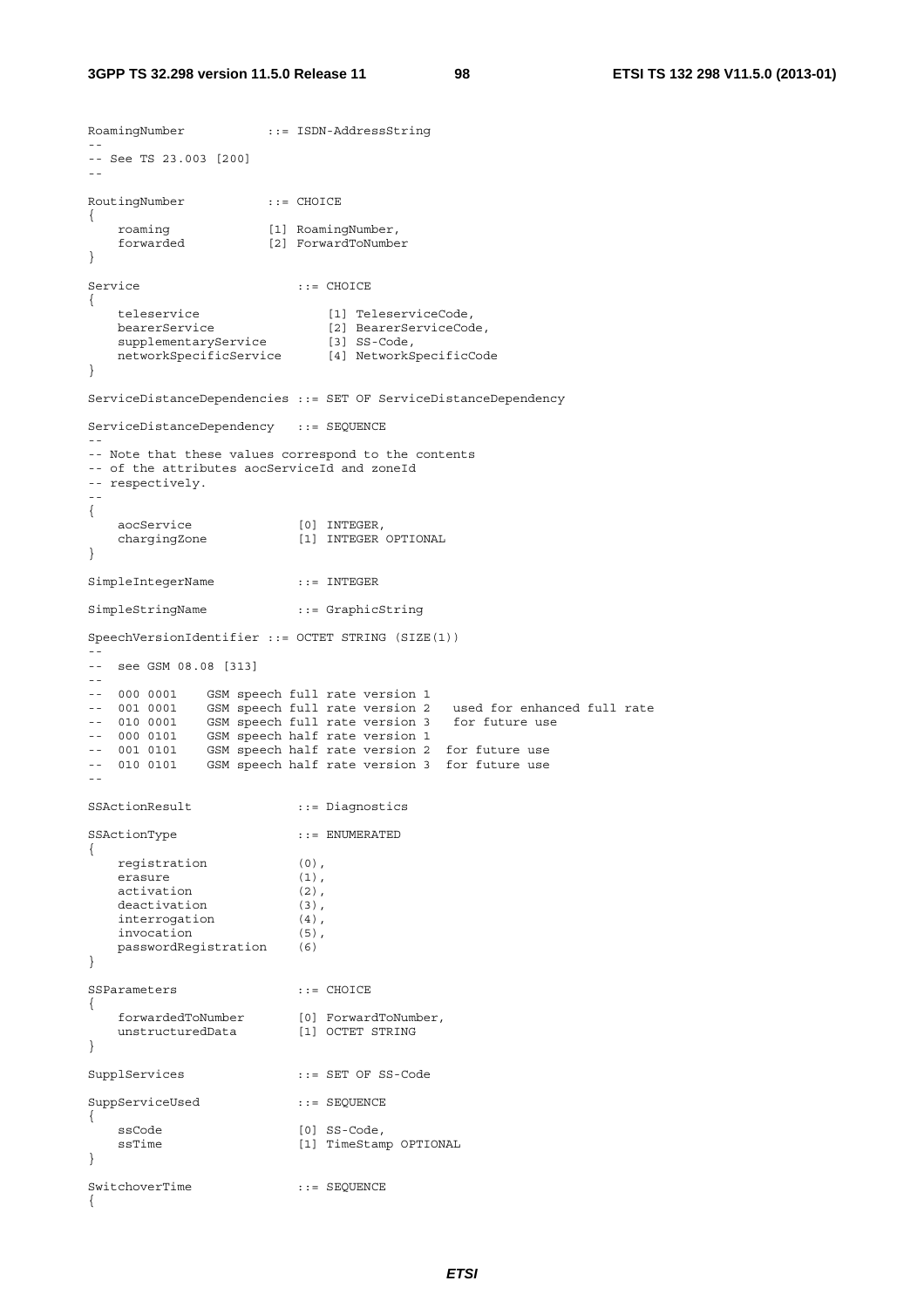hour INTEGER (0..23), minute INTEGER (0..59), second INTEGER (0..59) } TariffId ::= INTEGER TariffPeriod ::= SEQUENCE -- -- Note that the value of tariffId corresponds to the attribute tariffId. -- { switchoverTime [0] SwitchoverTime, tariffId [1] INTEGER } TariffPeriods ::= SET OF TariffPeriod TariffSystemStatus ::= ENUMERATED { available (0), -- available for modification checked (1), -- "frozen" and checked standby (2), -- "frozen" awaiting activation active (3) -- "frozen" and active } TrafficChannel ::= ENUMERATED { fullRate (0), halfRate (1) } TranslatedNumber ::= BCDDirectoryNumber TransparencyInd ::= ENUMERATED { transparent (0), nonTransparent (1) } TrunkGroup ::= CHOICE { tkgpNumber [0] INTEGER, tkgpName [1] GraphicString } TSChangeover ::= SEQUENCE -- -- Note that if the changeover time is not -- specified then the change is immediate. -- { newActiveTS [0] INTEGER, newStandbyTS [1] INTEGER, changeoverTime [2] GeneralizedTime OPTIONAL, authkey [3] OCTET STRING OPTIONAL, authkey [3] OCTET STRING OPTIONAL,<br>checksum [4] OCTET STRING OPTIONAL,<br>versionNumber [5] OCTET STRING OPTIONAL [5] OCTET STRING OPTIONAL } TSCheckError ::= SEQUENCE { errorId [0] TSCheckErrorId, fail ANY DEFINED BY errorId OPTIONAL } TSCheckErrorId ::= CHOICE { globalForm [0] OBJECT IDENTIFIER, localForm [1] INTEGER } TSCheckResult ::= CHOICE { success [0] NULL, fail [1] SET OF TSCheckError }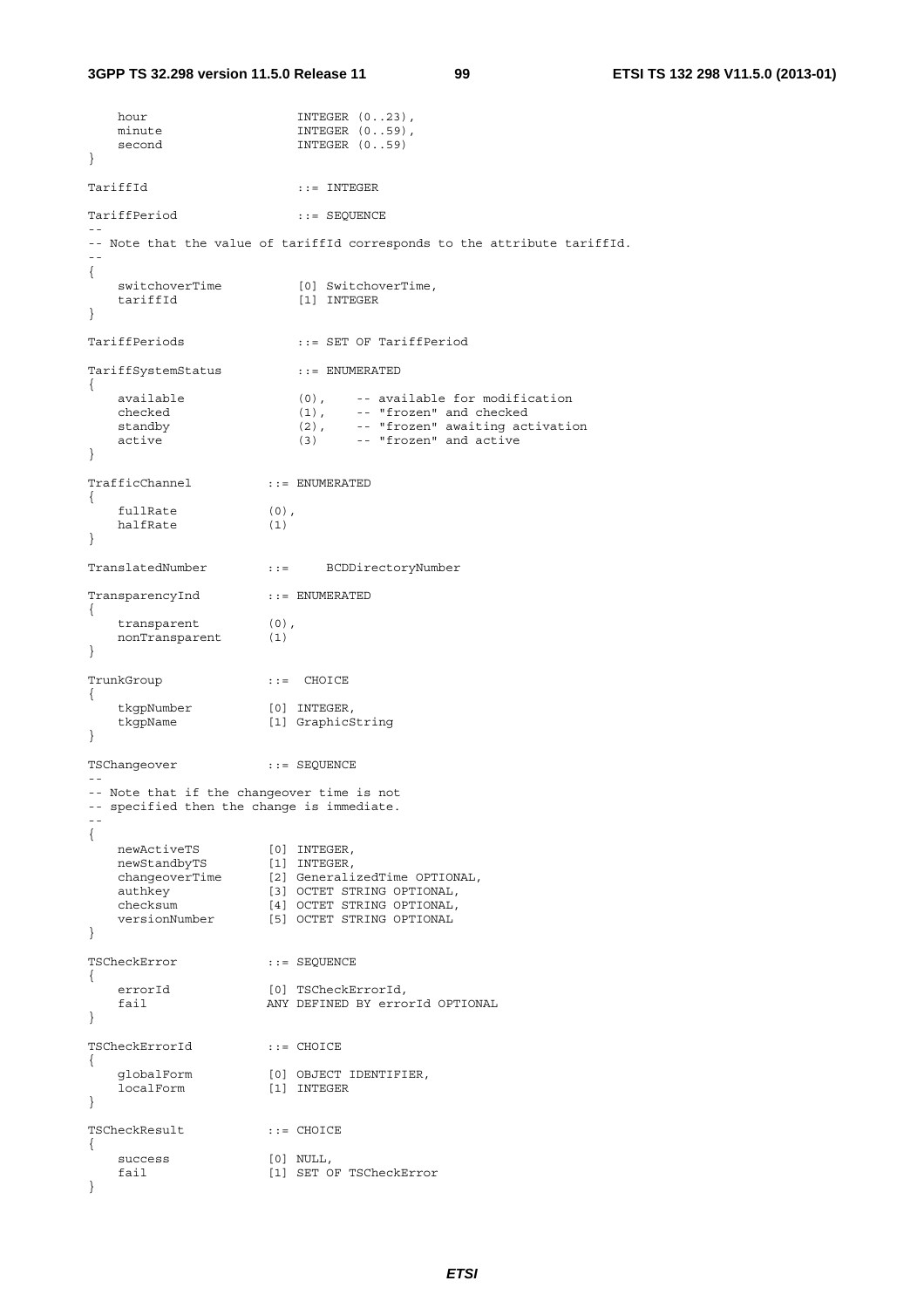## **3GPP TS 32.298 version 11.5.0 Release 11 100 ETSI TS 132 298 V11.5.0 (2013-01)**

| TSCopyTariffSystem ::= SEQUENCE<br>₹ |                                   |                                                          |
|--------------------------------------|-----------------------------------|----------------------------------------------------------|
| ł                                    | oldTS<br>newTS                    | [0] INTEGER,<br>[1] INTEGER                              |
| ₹                                    | TSNextChange                      | $::=$ $CHOICE$                                           |
| ł                                    | noChangeover<br>tsChangeover      | $[0]$ NULL,<br>[1] TSChangeover                          |
| $\{$                                 | TypeOfSubscribers                 |                                                          |
| ł                                    | home<br>visiting<br>all (2)       | (0), -- HPLMN subscribers<br>(1), -- roaming subscribers |
| ₹                                    | TypeOfTransaction                 |                                                          |
| ł                                    | successful<br>unsuccessful<br>a11 | $(0)$ ,<br>$(1)$ ,<br>(2)                                |
|                                      | Visited-Location-info             | $: :=$ SEQUENCE                                          |
| ₹<br>ł                               | mscNumber<br>vlrNumber            | $[1]$ $MscNo$ ,<br>[2] VlrNo                             |
| VlrNo                                |                                   | $::=$ ISDN-AddressString                                 |
|                                      | -- See TS 23.003 [200]            |                                                          |

.#END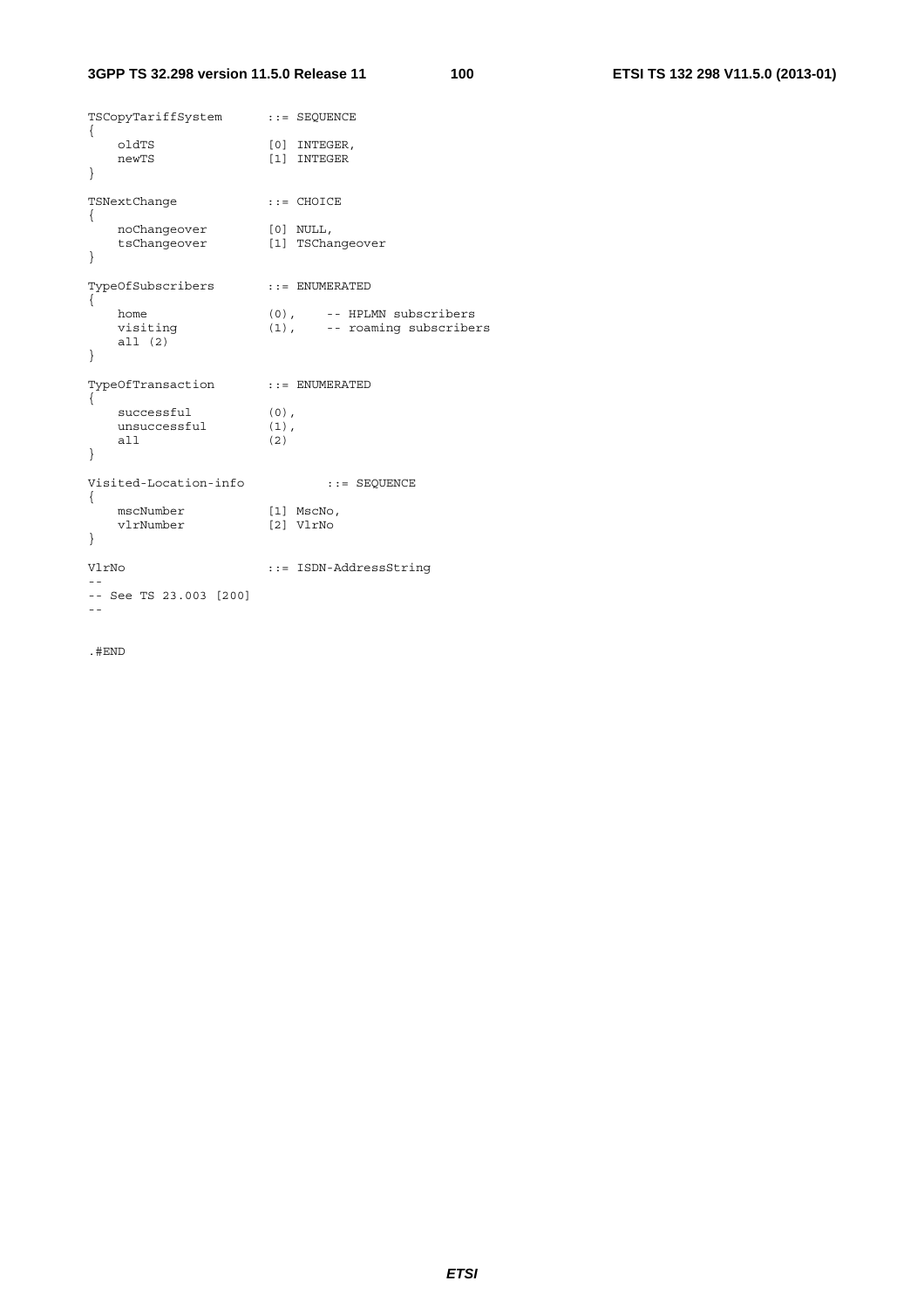## 5.2.2.2 PS domain CDRs

This subclause contains the abstract syntax definitions that are specific to the GPRS and EPC CDR types defined in TS 32.251 [11].

.\$GPRSChargingDataTypes {itu-t (0) identified-organization (4) etsi (0) mobileDomain (0) charging (5) gprsChargingDataTypes (2) asn1Module (0) version1 (0)}

DEFINITIONS IMPLICIT TAGS ::=

**BEGIN** 

-- EXPORTS everything

Ext-GeographicalInformation,

LCSClientType, LCS-Priority,

IMPORTS

AddressString, CallDuration, CallingNumber, CellId, Diagnostics, DiameterIdentity, GSNAddress, IPAddress, LCSCause, LCSClientIdentity, LCSQoSInfo, LevelOfCAMELService, LocalSequenceNumber, LocationAreaAndCell, LocationAreaCode, ManagementExtensions, MessageReference, MSISDN, PositioningData, RecordingEntity, RecordType, RoutingAreaCode, ServiceSpecificInfo, SMSResult, SmsTpDestinationNumber, SubscriptionID, TimeStamp, MBMSInformation, MSTimeZone FROM GenericChargingDataTypes {itu-t (0) identified-organization (4) etsi(0) mobileDomain (0) charging (5) genericChargingDataTypes (0) asn1Module (0) version1 (0) } DefaultGPRS-Handling, DefaultSMS-Handling, NotificationToMSUser, ServiceKey FROM MAP-MS-DataTypes { itu-t identified-organization (4) etsi (0) mobileDomain (0) gsm-Network (1) modules (3) map-MS-DataTypes (11) version6 (6)} -- from TS 29.002 [214] IMEI, IMSI, ISDN-AddressString, RAIdentity FROM MAP-CommonDataTypes { itu-t identified-organization (4) etsi (0) mobileDomain (0)gsm-Network (1) modules (3) map-CommonDataTypes (18) version13 (13)} -- from TS 29.002 [214] CallReferenceNumber FROM MAP-CH-DataTypes { itu-t identified-organization (4) etsi (0) mobileDomain (0)gsm-Network (1) modules (3) map-CH-DataTypes (13) version13 (13)} -- from TS 29.002 [214]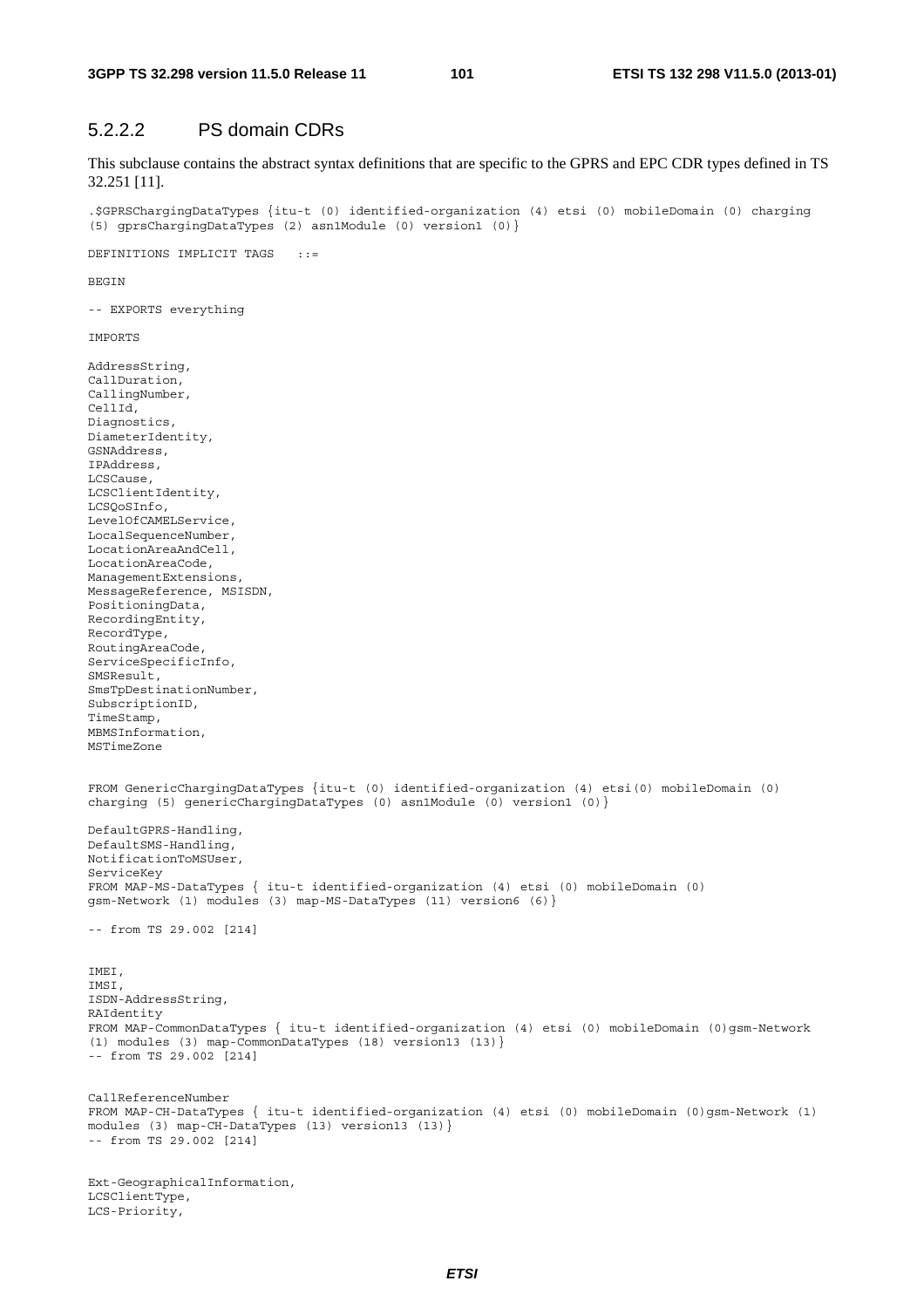```
LocationType 
FROM MAP-LCS-DataTypes { itu-t identified-organization (4) etsi (0) mobileDomain (0) gsm-Network (1) 
modules (3) map-LCS-DataTypes (25) version13 (13) } 
-- from TS 29.002 [214] 
LocationMethod 
FROM SS-DataTypes { itu-t identified-organization (4) etsi (0) mobileDomain (0) gsm-Access (2) 
modules (3) ss-DataTypes (2) version13 (13)} 
-- from TS 24.080 [209] 
; 
-- 
-- 
-- GPRS RECORDS 
-- 
-- 
GPRSRecord ::= CHOICE 
-- 
-- Record values 20, 22..27 are specific 
-- Record values 76, 77, 86 are MBMS specific 
-- Record values 78..79 are EPC specific 
-- 
{ 
 sgsnPDPRecord [20] SGSNPDPRecord, 
 sgsnMMRecord [22] SGSNMMRecord, 
sgsnSMORecord [23] SGSNSMORecord,
 sgsnSMTRecord [24] SGSNSMTRecord, 
 sgsnMTLCSRecord [25] SGSNMTLCSRecord, 
 sgsnMOLCSRecord [26] SGSNMOLCSRecord, 
 sgsnNILCSRecord [27] SGSNNILCSRecord, 
-- 
 sgsnMBMSRecord [76] SGSNMBMSRecord, 
 ggsnMBMSRecord [77] GGSNMBMSRecord, 
 gwMBMSRecord [86] GWMBMSRecord, 
sGWRecord [78] SGWRecord,
    pGWRecord [79] PGWRecord 
} 
SGWRecord ::= SET 
{ 
 recordType [0] RecordType, 
servedIMSI [3] IMSI OPTIONAL,
 s-GWAddress [4] GSNAddress, 
 chargingID [5] ChargingID, 
 servingNodeAddress [6] SEQUENCE OF GSNAddress, 
 accessPointNameNI [7] AccessPointNameNI OPTIONAL, 
 pdpPDNType [8] PDPType OPTIONAL, 
 servedPDPPDNAddress [9] PDPAddress OPTIONAL, 
 dynamicAddressFlag [11] DynamicAddressFlag OPTIONAL, 
 listOfTrafficVolumes [12] SEQUENCE OF ChangeOfCharCondition OPTIONAL, 
 recordOpeningTime [13] TimeStamp, 
duration [14] CallDuration,
 causeForRecClosing [15] CauseForRecClosing, 
 diagnostics [16] Diagnostics OPTIONAL, 
 recordSequenceNumber [17] INTEGER OPTIONAL, 
nodeID [18] NodeID OPTIONAL,
 recordExtensions [19] ManagementExtensions OPTIONAL, 
 localSequenceNumber [20] LocalSequenceNumber OPTIONAL, 
 apnSelectionMode [21] APNSelectionMode OPTIONAL, 
servedMSISDN [22] MSISDN OPTIONAL,
 chargingCharacteristics [23] ChargingCharacteristics, 
 chChSelectionMode [24] ChChSelectionMode OPTIONAL, 
 iMSsignalingContext [25] NULL OPTIONAL, 
    servingNodePLMNIdentifier [27] PLMN-Id OPTIONAL, 
   servedIMEISV [29] IMEI OPTIONAL,
   rATType [30] RATType OPTIONAL,
 mSTimeZone [31] MSTimeZone OPTIONAL, 
 userLocationInformation [32] OCTET STRING OPTIONAL, 
 sGWChange [34] SGWChange OPTIONAL, 
 servingNodeType [35] SEQUENCE OF ServingNodeType, 
 p-GWAddressUsed [36] GSNAddress OPTIONAL, 
 p-GWPLMNIdentifier [37] PLMN-Id OPTIONAL, 
    startTime [38] TimeStamp OPTIONAL, 
   stopTime [39] TimeStamp OPTIONAL,
```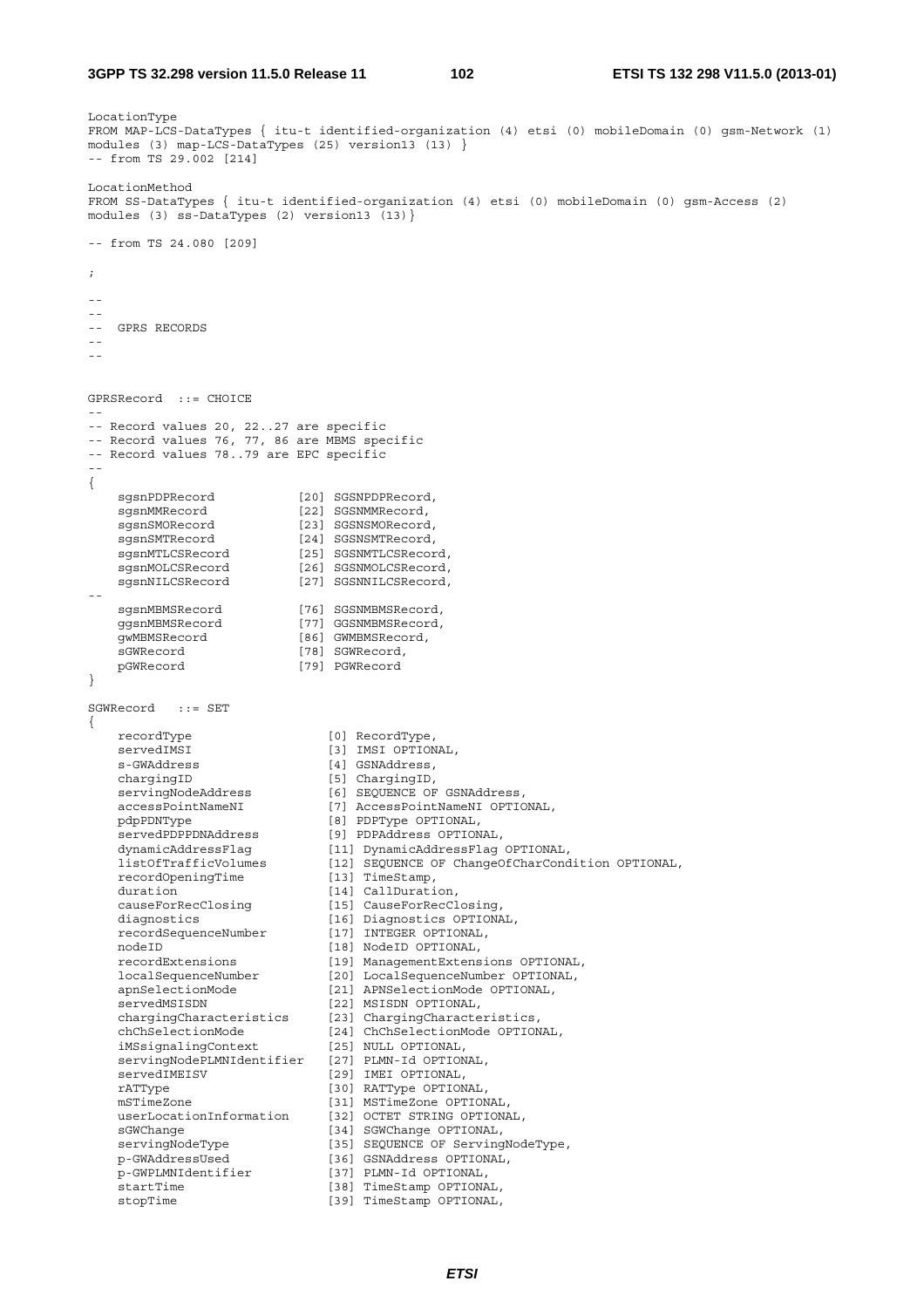#### **3GPP TS 32.298 version 11.5.0 Release 11 103 ETSI TS 132 298 V11.5.0 (2013-01)**

 pDNConnectionChargingID [40] ChargingID OPTIONAL, iMSIunauthenticatedFlag iMSIunauthenticatedFlag [41] NULL OPTIONAL,<br>userCSGInformation [42] UserCSGInformation OPTIONAL, servedPDPPDNAddressExt [43] PDPAddress OPTIONAL, lowPriorityIndicator [44] NULL OPTIONAL, dynamicAddressFlagExt [47] DynamicAddressFlag OPTIONAL, s-GWiPv6Address [48] GSNAddress OPTIONAL, servingNodeiPv6Address [49] SEQUENCE OF GSNAddress OPTIONAL, p-GWiPv6Address (49) SEQUENCE of CSNAddress<br>p-GWiPv6AddressUsed [50] GSNAddress OPTIONAL } PGWRecord ::= SET { recordType [0] RecordType, servedIMSI [3] IMSI OPTIONAL,<br>p-GWAddress [4] GSNAddress, [4] GSNAddress, chargingID [5] ChargingID, servingNodeAddress [6] SEQUENCE OF GSNAddress,<br>accessPointNameNI [7] AccessPointNameNI OPTIC accessPointNameNI [7] AccessPointNameNI OPTIONAL,<br>pdpPDNType (8] PDPType OPTIONAL, pdpPDNType [8] PDPType OPTIONAL,<br>servedPDPPDNAddress [9] PDPAddress OPTION served PDPAddress OPTIONAL, dynamicAddressFlag [11] DynamicAddressFlag OPTIONAL, recordOpeningTime [13] TimeStamp, duration [14] CallDuration,<br>causeForRecClosing [15] CauseForRecCl causeForRecClosing [15] CauseForRecClosing, diagnostics [16] Diagnostics OPTIONAL, recordSequenceNumber [17] INTEGER OPTIONAL, nodeID [18] NodeID OPTIONAL,<br>recordExtensions [19] ManagementExtens recordExtensions [19] ManagementExtensions OPTIONAL, localSequenceNumber [20] LocalSequenceNumber OPTIONAL, [21] APNSelectionMode OPTIONAL, servedMSISDN [22] MSISDN OPTIONAL, chargingCharacteristics [23] ChargingCharacteristics, chChSelectionMode [24] ChChSelectionMode OPTIONAL, iMSsignalingContext [25] NULL OPTIONAL, externalChargingID [26] OCTET STRING OPTIONAL, servinggNodePLMNIdentifier [27] PLMN-Id OPTIONAL, pSFurnishChargingInformation [28] PSFurnishChargingInformation OPTIONAL, servedIMEISV [29] IMEI OPTIONAL, rATType  $[30]$  RATType OPTIONAL mSTimeZone [31] MSTimeZone OPTIONAL,<br>userLocationInformation [32] OCTET STRING OPTIONAL. userLocationInformation [32] OCTET STRING OPTIONAL, cAMELChargingInformation [33] OCTET STRING OPTIONAL, listOfServiceData [34] SEQUENCE OF ChangeOfServiceCondition OPTIONAL, servingNodeType [35] SEQUENCE OF ServingNodeType, servedMNNAI [36] SubscriptionID OPTIONAL, p-GWPLMNIdentifier [37] PLMN-Id OPTIONAL, startTime [38] TimeStamp OPTIONAL, stopTime [39] TimeStamp OPTIONAL, served3gpp2MEID [40] OCTET STRING OPTIONAL, pDNConnectionChargingID [41] ChargingID OPTIONAL, iMSIunauthenticatedFlag [42] NULL OPTIONAL, userCSGInformation [43] UserCSGInformation OPTIONAL, threeGPP2UserLocationInformation [44] OCTET STRING OPTIONAL, servedPDPPDNAddressExt [45] PDPAddress OPTIONAL,<br>lowPriorityIndicator [46] NULL OPTIONAL, lowPriorityIndicator [46] NULL OPTIONAL, dynamicAddressFlagExt [47] DynamicAddressFlag OPTIONAL, servingNodeiPv6Address [49] SEQUENCE OF GSNAddress OPTIONAL, p-GWiPv6AddressUsed [50] GSNAddress OPTIONAL } SGSNMMRecord ::= SET { recordType [0] RecordType, servedIMSI [1] IMSI, servedIMEI [2] IMEI OPTIONAL, sgsnAddress [3] GSNAddress OPTIONAL,<br>msNetworkCapability [4] MSNetworkCapability [4] MSNetworkCapability OPTIONAL, routingArea [5] RoutingAreaCode OPTIONAL, locationAreaCode [6] LocationAreaCode OPTIONAL, cellIdentifier [7] CellId OPTIONAL, changeLocation [8] SEQUENCE OF ChangeLocation OPTIONAL,<br>recordOpeningTime [9] TimeStamp, recordOpeningTime

- duration [10] CallDuration OPTIONAL,
- sgsnChange [11] SGSNChange OPTIONAL,<br>causeForRecClosing [12] CauseForRecClosing,
- causeForRecClosing [12] CauseForRecClosing,<br>diagnostics [13] Diagnostics OPTIONA
	- [13] Diagnostics OPTIONAL,<br>[14] INTEGER OPTIONAL,
		-

recordSequenceNumber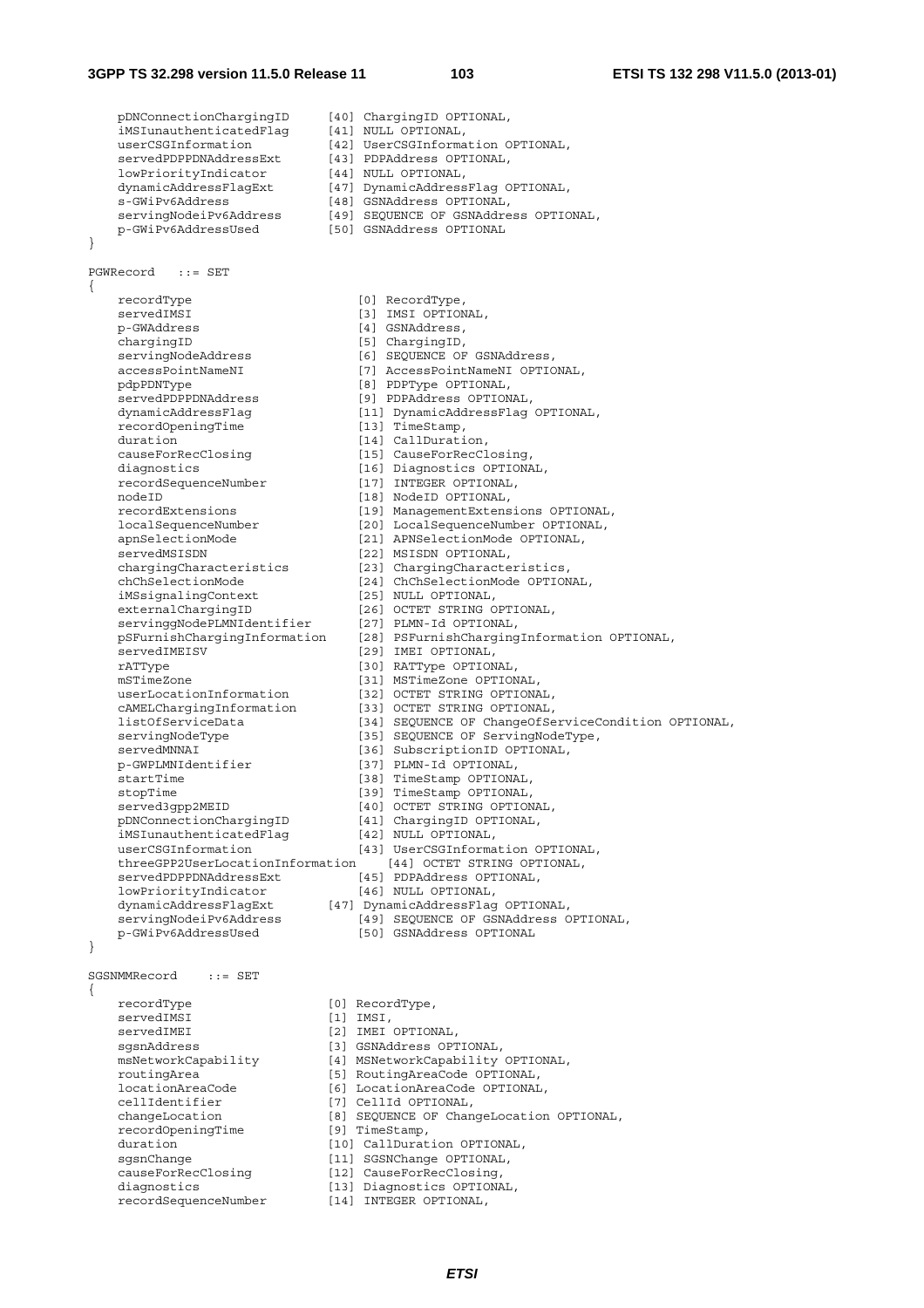#### **3GPP TS 32.298 version 11.5.0 Release 11 104 ETSI TS 132 298 V11.5.0 (2013-01)**

nodeID [15] NodeID OPTIONAL, recordExtensions [16] ManagementExtensions OPTIONAL, localSequenceNumber [17] LocalSequenceNumber OPTIONAL, SGSNPDPRecord ::= SET

}

{

recordOpeningTime [16] TimeStamp,

servedMSISDN [18] MSISDN OPTIONAL, chargingCharacteristics [19] ChargingCharacteristics, cAMELInformationMM [20] CAMELInformationMM OPTIONAL, rATType [21] RATType OPTIONAL, rATType<br>
chChSelectionMode [22] ChChSelectionMode [22] ChChSelectionMode (22] ChChSelectionMode OPTIONAL,<br>
cellPLMNId [23] PLMN-Id OPTIONAL, [23] PLMN-Id OPTIONAL recordType [0] RecordType,<br>networkInitiation [1] NetworkInitiatedPDPContext OPTIONAL,<br>servedIMSI [3] IMSI OPTIONAL, networkInitiation [1] NetworkInitiatedPDPContext OPTIONAL, servedIMSI [3] IMSI OPTIONAL, servedIMEI [4] IMEI OPTIONAL, sgsnAddress [5] GSNAddress OPTIONAL, msNetworkCapability [6] MSNetworkCapability OPTIONAL, routingArea [7] RoutingAreaCode OPTIONAL, locationAreaCode [8] LocationAreaCode OPTIONAL, cellIdentifier [9] CellId OPTIONAL, chargingID [10] ChargingID, ggsnAddressUsed [11] GSNAddress, accessPointNameNI [12] AccessPointNameNI OPTIONAL, pdpType [13] PDPType OPTIONAL, servedPDPAddress [14] PDPAddress OPTIONAL, listOfTrafficVolumes [15] SEQUENCE OF ChangeOfCharCondition OPTIONAL, duration [17] CallDuration, sgsnChange [18] SGSNChange OPTIONAL, causeForRecClosing [19] CauseForRecClosing, diagnostics [20] Diagnostics OPTIONAL, diagnostics [20] Diagnostics (2017)<br>
recordSequenceNumber [21] INTEGER OPTIONAL,<br>
nodeID (22) NodeID OPTIONAL,<br>
recordExtensions [22] NodeID OPTIONAL, nodeID [22] NodeID OPTIONAL, recordExtensions [23] ManagementExtensions OPTIONAL, localSequenceNumber [24] LocalSequenceNumber OPTIONAL, apnSelectionMode [25] APNSelectionMode OPTIONAL, accessPointNameOI [26] AccessPointNameOI OPTIONAL, servedMSISDN [27] MSISDN OPTIONAL, chargingCharacteristics [28] ChargingCharacteristics, rATType  $[29]$  RATType OPTIONAL, cAMELInformationPDP [30] CAMELInformationPDP OPTIONAL, rNCUnsentDownlinkVolume [31] DataVolumeGPRS OPTIONAL, chChSelectionMode [32] ChChSelectionMode OPTIONAL, dynamicAddressFlag [33] DynamicAddressFlag OPTIONAL, iMSIunauthenticatedFlag [34] NULL OPTIONAL, userCSGInformation [35] UserCSGInformation OPTIONAL, servedPDPPDNAddressExt [36] PDPAddress OPTIONAL, lowPriorityIndicator [37] NULL OPTIONAL SGSNSMORecord ::= SET also for MME UE originated SMS record

--

--

{

}

```
-- 
   recordType [0] RecordType, 
  servedIMSI [1] IMSI,
   servedIMEI [2] IMEI OPTIONAL, 
servedMSISDN [3] MSISDN OPTIONAL,
 msNetworkCapability [4] MSNetworkCapability OPTIONAL, 
 serviceCentre [5] AddressString OPTIONAL, 
 recordingEntity [6] RecordingEntity OPTIONAL, 
 locationArea [7] LocationAreaCode OPTIONAL, 
 routingArea [8] RoutingAreaCode OPTIONAL, 
 cellIdentifier [9] CellId OPTIONAL, 
 messageReference [10] MessageReference, 
eventTimeStamp [11] TimeStamp,
smsResult [12] SMSResult OPTIONAL,
 recordExtensions [13] ManagementExtensions OPTIONAL, 
nodeID [14] NodeID OPTIONAL,
 localSequenceNumber [15] LocalSequenceNumber OPTIONAL, 
 chargingCharacteristics [16] ChargingCharacteristics, 
 rATType [17] RATType OPTIONAL, 
 destinationNumber [18] SmsTpDestinationNumber OPTIONAL, 
 cAMELInformationSMS [19] CAMELInformationSMS OPTIONAL,
```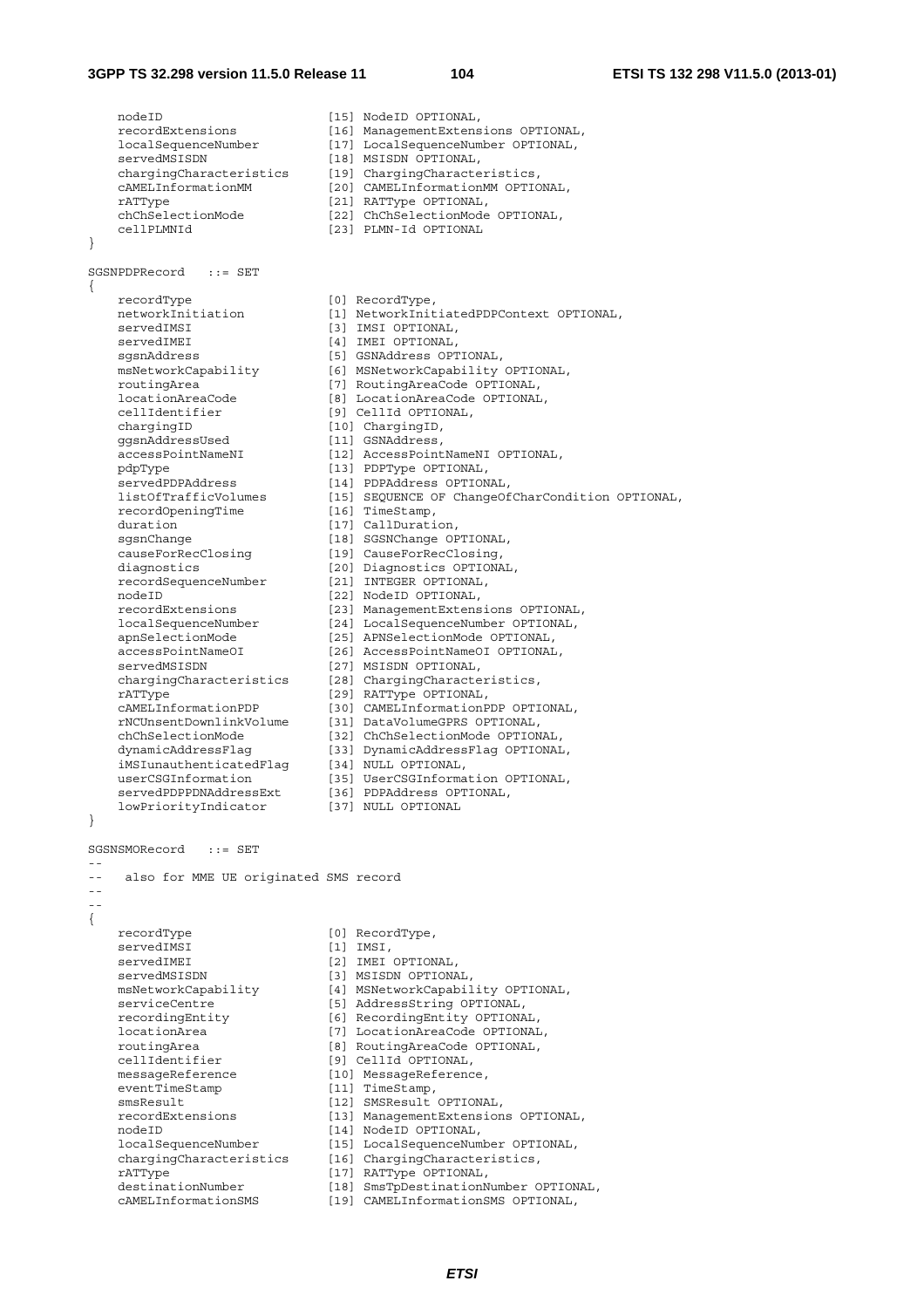# **3GPP TS 32.298 version 11.5.0 Release 11 105 ETSI TS 132 298 V11.5.0 (2013-01)**

|     | chChSelectionMode                                     |             | [20] ChChSelectionMode OPTIONAL,           |
|-----|-------------------------------------------------------|-------------|--------------------------------------------|
|     | servingNodeType                                       |             | [21] ServingNodeType,                      |
|     | servingNodeAddress                                    |             | [22] GSNAddress OPTIONAL,                  |
|     | servingNodeiPv6Address                                |             | [23] GSNAddress OPTIONAL,                  |
|     | mMEName                                               |             | [24] DiameterIdentity OPTIONAL,            |
|     | mMERealm                                              |             | [25] DiameterIdentity OPTIONAL,            |
|     | userLocationInformation                               |             | [26] OCTET STRING OPTIONAL                 |
|     |                                                       |             |                                            |
|     |                                                       |             |                                            |
| }   |                                                       |             |                                            |
|     |                                                       |             |                                            |
|     | SGSNSMTRecord ::= SET                                 |             |                                            |
|     |                                                       |             |                                            |
| - - | also for MME UE terminated SMS record                 |             |                                            |
| - - |                                                       |             |                                            |
| - - |                                                       |             |                                            |
| {   |                                                       |             |                                            |
|     | recordType                                            |             | [0] RecordType,                            |
|     | servedIMSI                                            | $[1]$ IMSI, |                                            |
|     | servedIMEI                                            |             | [2] IMEI OPTIONAL,                         |
|     | servedMSISDN                                          |             | [3] MSISDN OPTIONAL,                       |
|     | msNetworkCapability                                   |             | [4] MSNetworkCapability OPTIONAL,          |
|     | serviceCentre                                         |             | [5] AddressString OPTIONAL,                |
|     | recordingEntity                                       |             | [6] RecordingEntity OPTIONAL,              |
|     | locationArea                                          |             | [7] LocationAreaCode OPTIONAL,             |
|     | routingArea                                           |             | [8] RoutingAreaCode OPTIONAL,              |
|     | cellIdentifier                                        |             | [9] CellId OPTIONAL,                       |
|     | eventTimeStamp                                        |             | [10] TimeStamp,                            |
|     | smsResult                                             |             | [11] SMSResult OPTIONAL,                   |
|     | recordExtensions                                      |             | [12] ManagementExtensions OPTIONAL,        |
|     | nodeID                                                |             | [13] NodeID OPTIONAL,                      |
|     | localSequenceNumber                                   |             | [14] LocalSequenceNumber OPTIONAL,         |
|     | chargingCharacteristics [15] ChargingCharacteristics, |             |                                            |
|     | rATType                                               |             | [16] RATType OPTIONAL,                     |
|     | chChSelectionMode                                     |             | [17] ChChSelectionMode OPTIONAL,           |
|     | cAMELInformationSMS                                   |             | [18] CAMELInformationSMS OPTIONAL,         |
|     | originatingAddress                                    |             | [19] AddressString OPTIONAL,               |
|     | servingNodeType                                       |             | [20] ServingNodeType,                      |
|     | servingNodeAddress                                    |             | [21] GSNAddress OPTIONAL,                  |
|     | servingNodeiPv6Address                                |             | [22] GSNAddress OPTIONAL,                  |
|     | mMEName                                               |             | [23] DiameterIdentity OPTIONAL,            |
|     | mMERealm                                              |             | [24] DiameterIdentity OPTIONAL,            |
|     | userLocationInformation [25] OCTET STRING OPTIONAL    |             |                                            |
|     |                                                       |             |                                            |
| }   |                                                       |             |                                            |
|     |                                                       |             |                                            |
|     | SGSNMTLCSRecord<br>$: :=$ SET                         |             |                                            |
| {   |                                                       |             |                                            |
|     | recordType                                            |             | [0] RecordType,                            |
|     | recordingEntity                                       |             | [1] RecordingEntity,                       |
|     | lcsClientType                                         |             | [2] LCSClientType,                         |
|     | lcsClientIdentity                                     |             | [3] LCSClientIdentity,                     |
|     | servedIMSI                                            | $[4]$ IMSI, |                                            |
|     | servedMSISDN                                          |             | [5] MSISDN OPTIONAL,                       |
|     | sgsnAddress                                           |             | [6] GSNAddress OPTIONAL,                   |
|     | locationType                                          |             | [7] LocationType,                          |
|     | lcsQos                                                |             | [8] LCSQOSInfo OPTIONAL,                   |
|     | lcsPriority                                           |             | [9] LCS-Priority OPTIONAL,                 |
|     | mlcNumber                                             |             | [10] ISDN-AddressString,                   |
|     | eventTimeStamp                                        |             | [11] TimeStamp,                            |
|     | measurementDuration                                   |             | [12] CallDuration OPTIONAL,                |
|     | notificationToMSUser                                  |             | [13] NotificationToMSUser OPTIONAL,        |
|     | privacyOverride                                       |             | [14] NULL OPTIONAL,                        |
|     | location                                              |             | [15] LocationAreaAndCell OPTIONAL,         |
|     | routingArea                                           |             | [16] RoutingAreaCode OPTIONAL,             |
|     | locationEstimate                                      |             | [17] Ext-GeographicalInformation OPTIONAL, |
|     | positioningData                                       |             | [18] PositioningData OPTIONAL,             |
|     | lcsCause                                              |             | [19] LCSCause OPTIONAL,                    |
|     | diagnostics                                           |             | [20] Diagnostics OPTIONAL,                 |
|     | nodeID                                                |             | [21] NodeID OPTIONAL,                      |
|     | localSequenceNumber                                   |             | [22] LocalSequenceNumber OPTIONAL,         |
|     | chargingCharacteristics [23] ChargingCharacteristics, |             |                                            |
|     | chChSelectionMode                                     |             | [24] ChChSelectionMode OPTIONAL,           |
|     | rATType                                               |             | [25] RATType OPTIONAL,                     |
|     | recordExtensions                                      |             | [26] ManagementExtensions OPTIONAL,        |
|     | causeForRecClosing                                    |             | [27] CauseForRecClosing                    |

}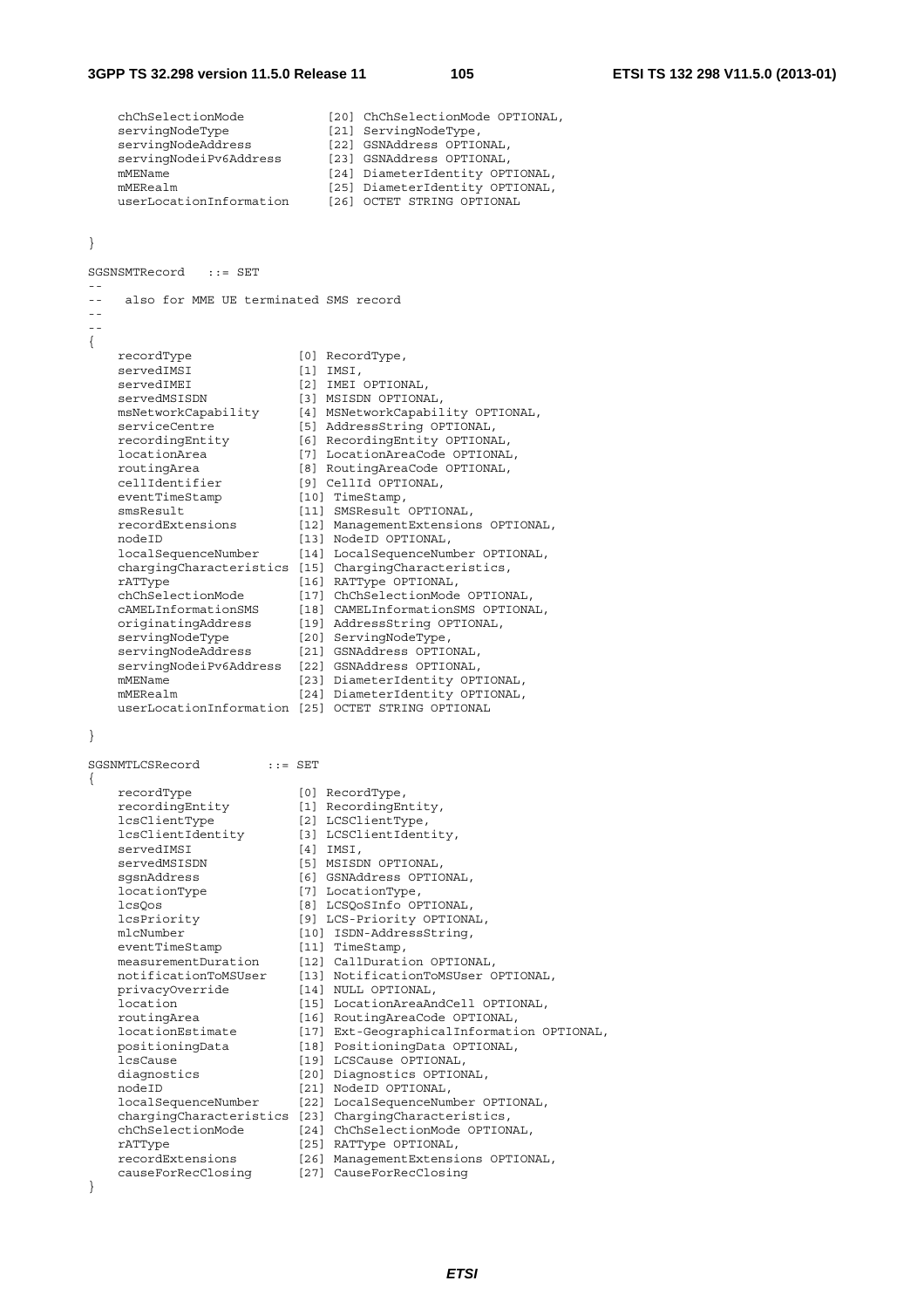## **3GPP TS 32.298 version 11.5.0 Release 11 106 ETSI TS 132 298 V11.5.0 (2013-01)**

| SGSNMOLCSRecord                       | $: :=$ SET                                                                   |
|---------------------------------------|------------------------------------------------------------------------------|
| $\{$<br>recordType                    | [0] RecordType,                                                              |
| recordingEntity                       | [1] RecordingEntity,                                                         |
| lcsClientType                         | [2] LCSClientType OPTIONAL,                                                  |
| lcsClientIdentity                     | [3] LCSClientIdentity OPTIONAL,                                              |
| servedIMSI                            | $[4]$ IMSI,                                                                  |
| servedMSISDN                          | [5] MSISDN OPTIONAL,                                                         |
| sqsnAddress<br>locationMethod         | [6] GSNAddress OPTIONAL,                                                     |
| lcs0os                                | [7] LocationMethod,<br>[8] LCSQOSInfo OPTIONAL,                              |
| lcsPriority                           | [9] LCS-Priority OPTIONAL,                                                   |
| mlcNumber                             | [10] ISDN-AddressString OPTIONAL,                                            |
| eventTimeStamp                        | [11] TimeStamp,                                                              |
| measurementDuration                   | [12] CallDuration OPTIONAL,                                                  |
| location                              | [13] LocationAreaAndCell OPTIONAL,                                           |
| routingArea<br>locationEstimate       | [14] RoutingAreaCode OPTIONAL,                                               |
| positioningData                       | [15] Ext-GeographicalInformation OPTIONAL,<br>[16] PositioningData OPTIONAL, |
| lcsCause                              | [17] LCSCause OPTIONAL,                                                      |
| diagnostics                           | [18] Diagnostics OPTIONAL,                                                   |
| nodeID                                | [19] NodeID OPTIONAL,                                                        |
| localSequenceNumber                   | [20] LocalSequenceNumber OPTIONAL,                                           |
|                                       | chargingCharacteristics [21] ChargingCharacteristics,                        |
| chChSelectionMode                     | [22] ChChSelectionMode OPTIONAL,                                             |
| rATType<br>recordExtensions           | [23] RATType OPTIONAL,<br>[24] ManagementExtensions OPTIONAL,                |
| causeForRecClosinq                    | [25] CauseForRecClosing                                                      |
| }                                     |                                                                              |
| SGSNNILCSRecord                       | $: :=$ SET                                                                   |
| $\{$                                  |                                                                              |
| recordType                            | [0] RecordType,                                                              |
| recordingEntity                       | [1] RecordingEntity,                                                         |
| lcsClientType<br>lcsClientIdentity    | [2] LCSClientType OPTIONAL,                                                  |
| servedIMSI                            | [3] LCSClientIdentity OPTIONAL,<br>[4] IMSI OPTIONAL,                        |
| servedMSISDN                          | [5] MSISDN OPTIONAL,                                                         |
| sqsnAddress                           | [6] GSNAddress OPTIONAL,                                                     |
| servedIMEI                            | [7] IMEI OPTIONAL,                                                           |
| lcsQos                                | [8] LCSQoSInfo OPTIONAL,                                                     |
| lcsPriority                           | [9] LCS-Priority OPTIONAL,                                                   |
| mlcNumber                             | [10] ISDN-AddressString OPTIONAL,                                            |
| eventTimeStamp<br>measurementDuration | [11] TimeStamp,<br>[12] CallDuration OPTIONAL,                               |
| location                              | [13] LocationAreaAndCell OPTIONAL,                                           |
| routingArea                           | [14] RoutingAreaCode OPTIONAL,                                               |
| locationEstimate                      | [15] Ext-GeographicalInformation OPTIONAL,                                   |
| positioningData                       | [16] PositioningData OPTIONAL,                                               |
| lcsCause                              | [17] LCSCause OPTIONAL,                                                      |
| diagnostics                           | [18] Diagnostics OPTIONAL,                                                   |
| nodeID<br>localSequenceNumber         | [19] NodeID OPTIONAL,<br>[20] LocalSequenceNumber OPTIONAL,                  |
|                                       | chargingCharacteristics [21] ChargingCharacteristics,                        |
| chChSelectionMode                     | [22] ChChSelectionMode OPTIONAL,                                             |
| rATType                               | [23] RATType OPTIONAL,                                                       |
| recordExtensions                      | [24] ManagementExtensions OPTIONAL,                                          |
| causeForRecClosing                    | [25] CauseForRecClosing                                                      |
| }                                     |                                                                              |
| SGSNMBMSRecord<br>$: :=$ SET          |                                                                              |
| $\{$                                  |                                                                              |
| recordType<br>ggsnAddress             | [0] RecordType,<br>[1] GSNAddress,                                           |
| chargingID                            | [2] ChargingID,                                                              |
| listofRAs                             | [3] SEQUENCE OF RAIdentity OPTIONAL,                                         |
| accessPointNameNI                     | [4] AccessPointNameNI OPTIONAL,                                              |
| servedPDPAddress                      | [5] PDPAddress OPTIONAL,                                                     |
| listOfTrafficVolumes                  | [6] SEQUENCE OF ChangeOfMBMSCondition OPTIONAL,                              |
| recordOpeningTime                     | [7] TimeStamp,                                                               |
| duration<br>causeForRecClosing        | [8] CallDuration,<br>[9] CauseForRecClosing,                                 |
| diagnostics                           | [10] Diagnostics OPTIONAL,                                                   |
| recordSequenceNumber                  | [11] INTEGER OPTIONAL,                                                       |
| nodeID                                | [12] NodeID OPTIONAL,                                                        |
| recordExtensions                      | [13] ManagementExtensions OPTIONAL,                                          |
| localSequenceNumber                   | [14] LocalSequenceNumber OPTIONAL,                                           |

sgsnPLMNIdentifier [15] PLMN-Id OPTIONAL,

*ETSI*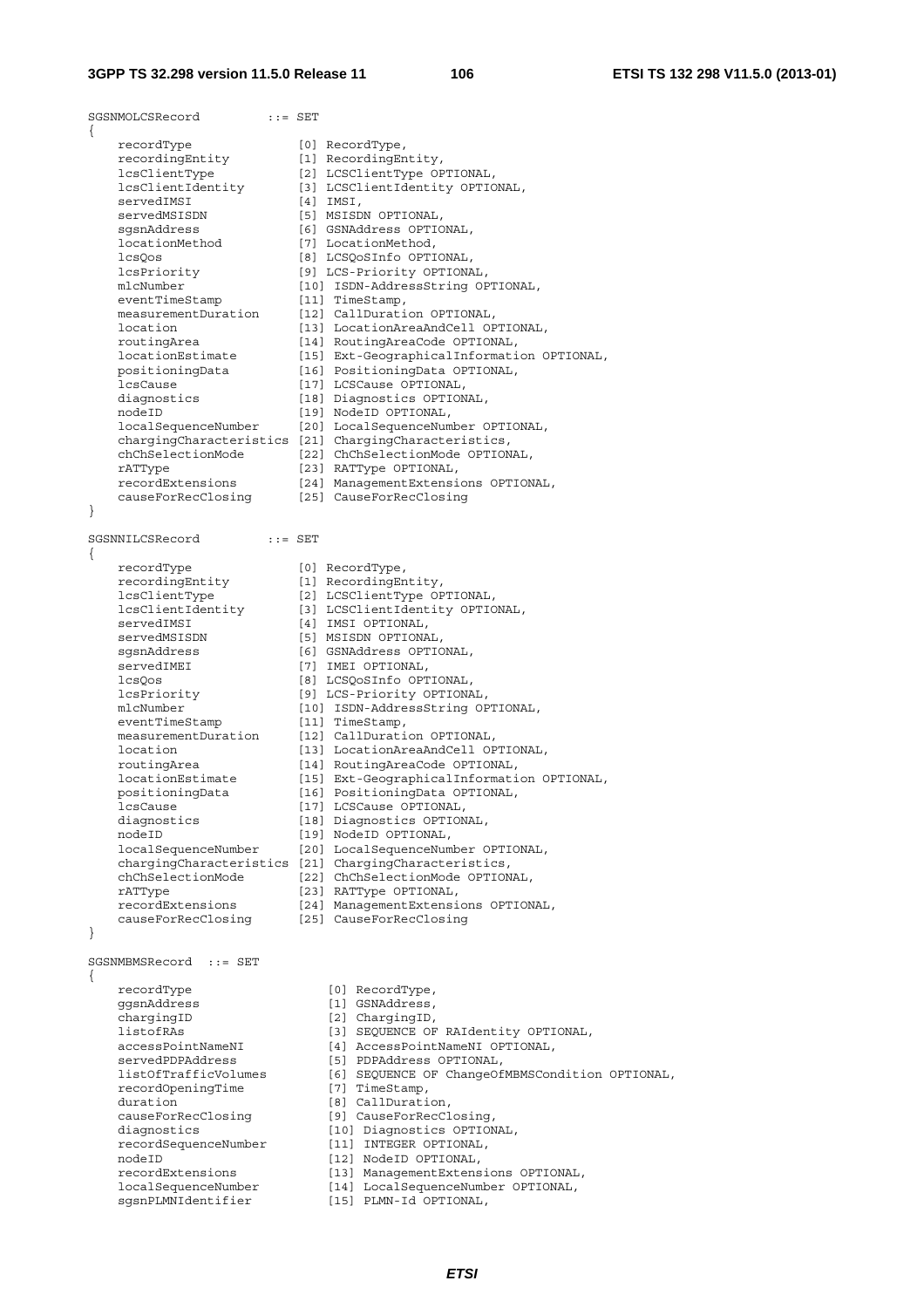```
numberofReceivingUE [16] INTEGER OPTIONAL,
   mbmsInformation [17] MBMSInformation OPTIONAL
} 
GGSNMBMSRecord ::= SET 
{ 
   recordType [0] RecordType,<br>qqsnAddress [1] GSNAddress.
                             respondent<br>[1] GSNAddress,
 chargingID [2] ChargingID, 
 listofDownstreamNodes [3] SEQUENCE OF GSNAddress, 
   accessPointNameNI [4] AccessPointNameNI OPTIONAL,<br>servedPDPAddress [5] PDPAddress OPTIONAL,
 servedPDPAddress [5] PDPAddress OPTIONAL, 
 listOfTrafficVolumes [6] SEQUENCE OF ChangeOfMBMSCondition OPTIONAL, 
   listOfTrafficVolumes<br>recordOpeningTime
duration [8] CallDuration,
 causeForRecClosing [9] CauseForRecClosing, 
 diagnostics [10] Diagnostics OPTIONAL, 
 recordSequenceNumber [11] INTEGER OPTIONAL, 
   nodeID [12] NodeID OPTIONAL,<br>recordExtensions [13] ManagementExtens
 recordExtensions [13] ManagementExtensions OPTIONAL, 
 localSequenceNumber [14] LocalSequenceNumber OPTIONAL, 
   mbmsInformation [15] MBMSInformation OPTIONAL
} 
GWMBMSRecord ::= SET 
{ 
   recordType [0] RecordType,
   mbmsGWAddress [1] GSNAddress,<br>chargingID [2] ChargingID,
   chargingID<br>listofDownstreamNodes
 listofDownstreamNodes [3] SEQUENCE OF GSNAddress, 
 accessPointNameNI [4] AccessPointNameNI OPTIONAL, 
 pdpPDNType [5] PDPType OPTIONAL, 
 servedPDPPDNAddress [6] PDPAddress OPTIONAL, 
 listOfTrafficVolumes [7] SEQUENCE OF ChangeOfMBMSCondition OPTIONAL, 
 recordOpeningTime [8] TimeStamp, 
duration [9] CallDuration,
 causeForRecClosing [10] CauseForRecClosing, 
 diagnostics [11] Diagnostics OPTIONAL, 
 recordSequenceNumber [12] INTEGER OPTIONAL, 
nodeID [13] NodeID OPTIONAL,
 recordExtensions [14] ManagementExtensions OPTIONAL, 
 localSequenceNumber [15] LocalSequenceNumber OPTIONAL, 
   mbmsInformation [15] BocalSequenceRuniber OFITCH<br>mbmsInformation [16] MBMSInformation OPTIONAL,
    commonTeid [17] CTEID OPTIONAL, 
    iPMulticastSourceAddress [18] PDPAddress OPTIONAL 
} 
-- 
-- 
-- PS DATA TYPES 
-- 
-- 
AccessPointNameNI ::= IA5String (SIZE(1..63)) 
-- 
-- Network Identifier part of APN in dot representation. 
-- For example, if the complete APN is 'apn1a.apn1b.apn1c.mnc022.mcc111.gprs' 
-- NI is 'apn1a.apn1b.apn1c' and is presented in this form in the CDR.. 
-- 
AccessPointNameOI ::= IA5String (SIZE(1..37)) 
-- 
-- Operator Identifier part of APN in dot representation. 
-- In the 'apn1a.apn1b.apn1c.mnc022.mcc111.gprs' example, the OI portion is 'mnc022.mcc111.gprs'
-- and is presented in this form in the CDR. 
-- 
AFChargingIdentifier ::= OCTET STRING 
-- 
-- see AF-Charging-Identifier AVP as defined in TS 29.214[221] 
-- 
AFRecordInformation ::= SEQUENCE 
{ 
    aFChargingIdentifier [1] AFChargingIdentifier, 
   flows [2] Flows OPTIONAL
}
```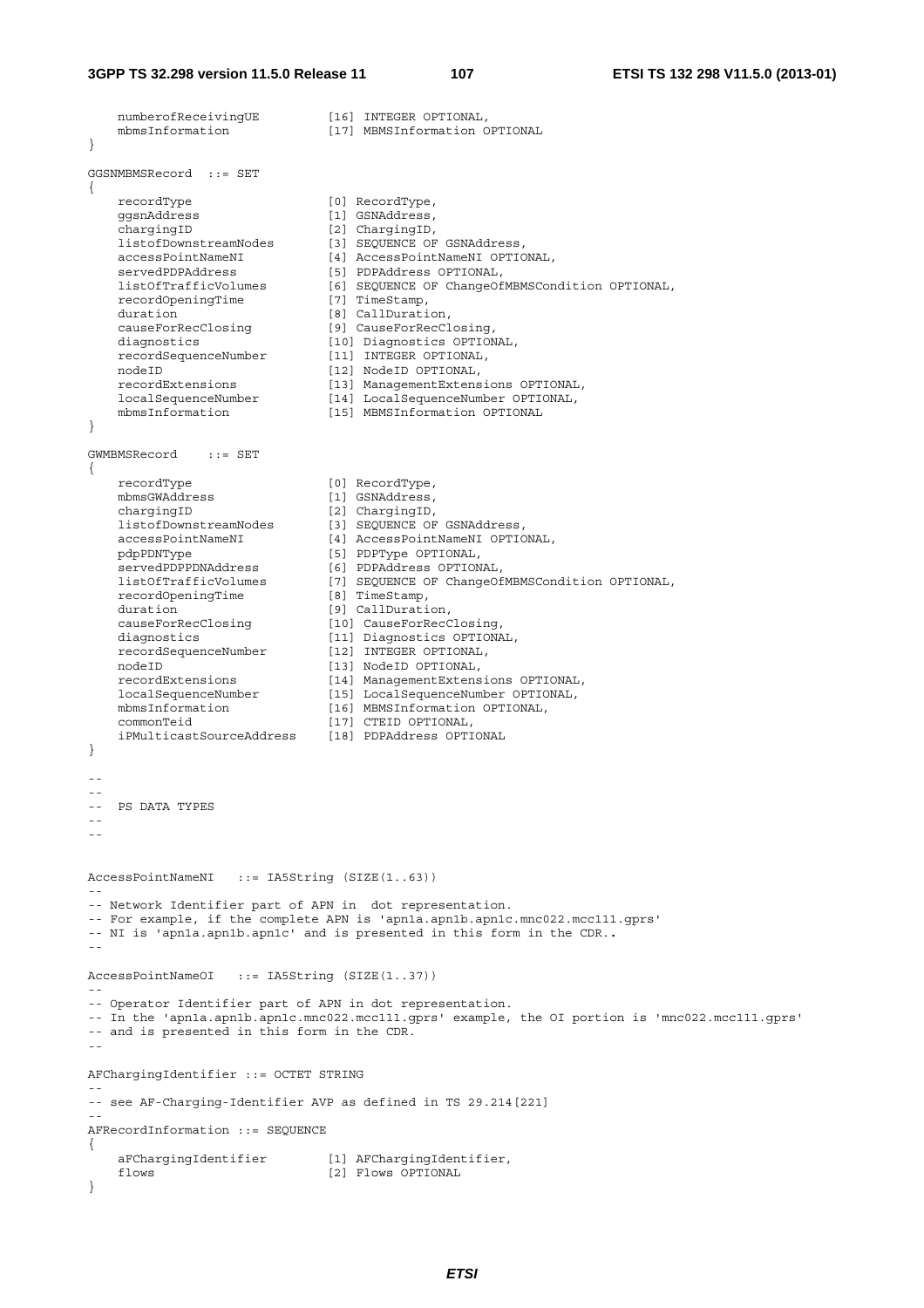```
3GPP TS 32.298 version 11.5.0 Release 11 108 ETSI TS 132 298 V11.5.0 (2013-01)
```

```
APNSelectionMode::= ENUMERATED 
-- 
-- See Information Elements TS 29.060 [215], TS 29.274 [223] or TS 29.275 [224] 
-- 
{ 
    mSorNetworkProvidedSubscriptionVerified (0), 
   mSProvidedSubscriptionNotVerified (1),
    networkProvidedSubscriptionNotVerified (2) 
} 
CAMELAccessPointNameNI ::= AccessPointNameNI 
CAMELAccessPointNameOI ::= AccessPointNameOI 
CAMELInformationMM ::= SET 
{ 
   sCFAddress [1] SCFAddress OPTIONAL,<br>serviceKey [2] ServiceKey OPTIONAL,
 serviceKey [2] ServiceKey OPTIONAL, 
 defaultTransactionHandling [3] DefaultGPRS-Handling OPTIONAL, 
 numberOfDPEncountered [4] NumberOfDPEncountered OPTIONAL, 
 levelOfCAMELService [5] LevelOfCAMELService OPTIONAL, 
    freeFormatData [6] FreeFormatData OPTIONAL, 
                               [7] FFDAppendIndicator OPTIONAL
} 
CAMELInformationPDP ::= SET 
{ 
   sCFAddress [1] SCFAddress OPTIONAL,<br>serviceKey [2] ServiceKey OPTIONAL,
 serviceKey [2] ServiceKey OPTIONAL, 
 defaultTransactionHandling [3] DefaultGPRS-Handling OPTIONAL, 
 cAMELAccessPointNameNI [4] CAMELAccessPointNameNI OPTIONAL, 
 cAMELAccessPointNameOI [5] CAMELAccessPointNameOI OPTIONAL, 
 numberOfDPEncountered [6] NumberOfDPEncountered OPTIONAL, 
 levelOfCAMELService [7] LevelOfCAMELService OPTIONAL, 
 freeFormatData [8] FreeFormatData OPTIONAL, 
    fFDAppendIndicator [9] FFDAppendIndicator OPTIONAL 
} 
CAMELInformationSMS ::= SET 
{ 
    sCFAddress [1] SCFAddress OPTIONAL, 
    serviceKey [2] ServiceKey OPTIONAL, 
                                      defaultSMS-Handling OPTIONAL,<br>[4] CallingNumber OPTIONAL,
   cAMELCallingPartyNumber
    cAMELDestinationSubscriberNumber [5] SmsTpDestinationNumber OPTIONAL, 
    cAMELSMSCAddress [6] AddressString OPTIONAL, 
    freeFormatData [7] FreeFormatData OPTIONAL, 
    smsReferenceNumber [8] CallReferenceNumber OPTIONAL 
} 
CauseForRecClosing ::= INTEGER 
-- 
-- In PGW-CDR and SGW-CDR the value servingNodeChange is used for partial record 
-- generation due to Serving Node Address list Overflow 
-- In SGSN servingNodeChange indicates the SGSN change 
-- 
-- LCS related causes belong to the MAP error causes acc. TS 29.002 [214] 
-- 
-- cause codes 0 to 15 are defined 'CauseForTerm' (cause for termination) 
-- 
{ 
   normalRelease (0),
   abnormalRelease (4),
    cAMELInitCallRelease (5), 
   volumeLimit (16),<br>timeLimit (17),
   timeLimit
   servingNodeChange (18),<br>
maxChangeCond (19),
   maxChangeCond<br>managementIntervention
managementIntervention (20),
 intraSGSNIntersystemChange (21), 
 rATChange (22), 
   mSTimeZoneChange (23),
   sGSNPLMNIDChange (24),
   unauthorizedRequestingNetwork (52),<br>unauthorizedLCSClient (53),
   unauthorizedLCSClient
   positionMethodFailure (54),<br>unknownOrUnreachableLCSClient (58),
   unknownOrUnreachableLCSClient
    listofDownstreamNodeChange (59)
```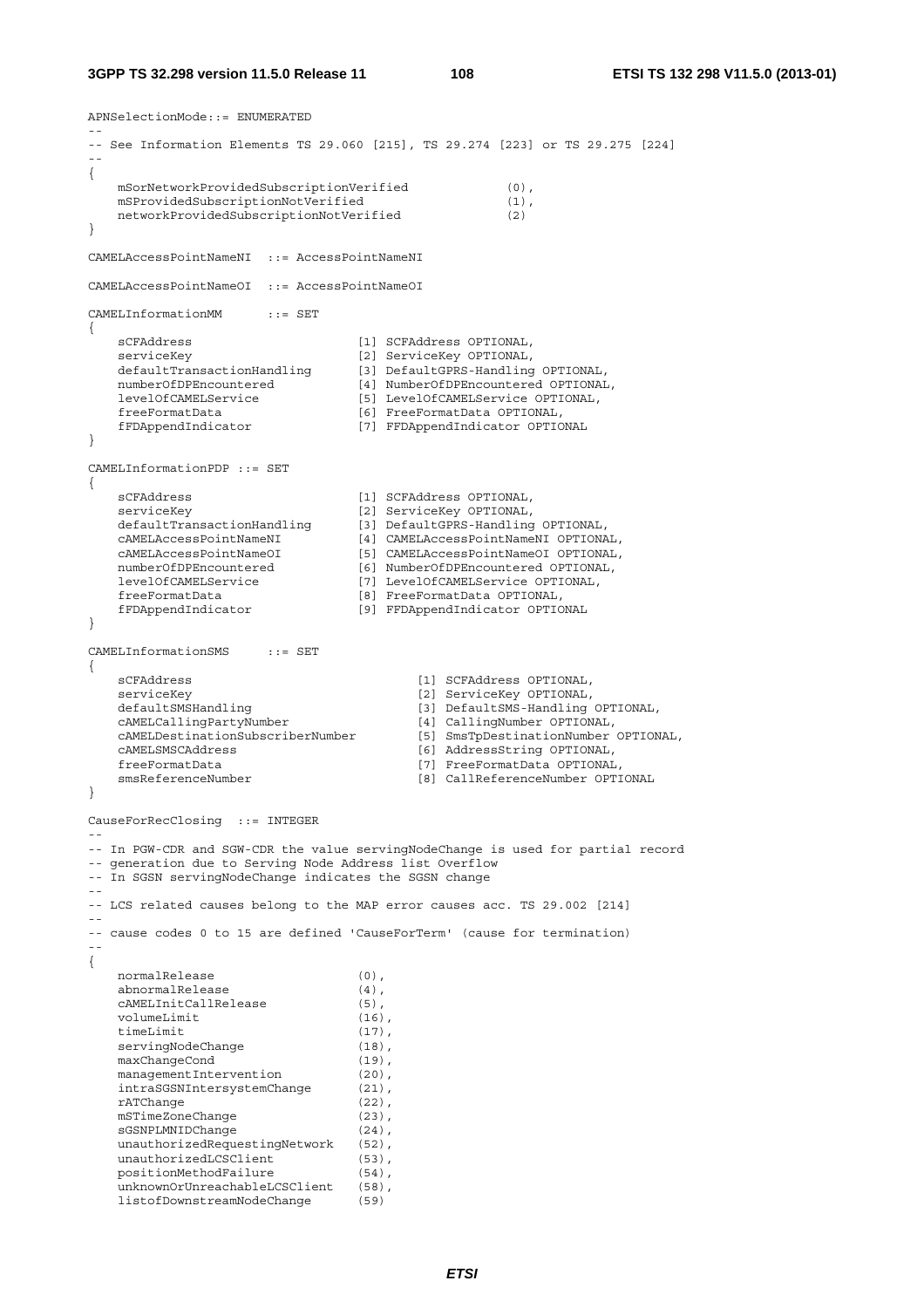```
} 
ChangeCondition ::= ENUMERATED 
{ 
    qoSChange (0), 
   tariffTime (1),<br>recordClosure (2),
   recordClosure (2),<br>
cGI-SAICHange (6),
                                                -- bearer modification. "CGI-SAI Change"
    rAIChange (7), -- bearer modification. "RAI Change" 
    dT-Establishment (8), 
   dT-Removal (9), eCGIChange (10), (10), (10) eCGIChange (10), -- bearer modification. "ECGI Change" 
 tAIChange (11), -- bearer modification. "TAI Change" 
   userLocationChange (12) -- bearer modification. "User Location Change"
} 
ChangeOfCharCondition ::= SEQUENCE 
-- 
-- qosRequested and qosNegotiated are used in S-CDR only 
-- ePCQoSInformation used in SGW-CDR only 
-- 
{ 
 qosRequested [1] QoSInformation OPTIONAL, 
 qosNegotiated [2] QoSInformation OPTIONAL, 
 dataVolumeGPRSUplink [3] DataVolumeGPRS OPTIONAL, 
 dataVolumeGPRSDownlink [4] DataVolumeGPRS OPTIONAL, 
 changeCondition [5] ChangeCondition, 
   changeCondition [5] ChangeCond<br>changeTime [6] TimeStamp,<br>userLocationInformation [8] OCTET STRI
 userLocationInformation [8] OCTET STRING OPTIONAL, 
 ePCQoSInformation [9] EPCQoSInformation OPTIONAL 
} 
ChangeOfMBMSCondition ::= SEQUENCE 
-- 
-- Used in MBMS record 
-- 
{ 
 qosRequested [1] QoSInformation OPTIONAL, 
 qosNegotiated [2] QoSInformation OPTIONAL, 
 dataVolumeMBMSUplink [3] DataVolumeMBMS OPTIONAL, 
 dataVolumeMBMSDownlink [4] DataVolumeMBMS, 
 changeCondition [5] ChangeCondition, 
changeTime [6] TimeStamp,
    failureHandlingContinue [7] FailureHandlingContinue OPTIONAL 
} 
ChangeOfServiceCondition ::= SEQUENCE 
-- 
-- Used for Flow based Charging service data container 
-- 
{ 
   ratingGroup<br>
chargingRuleBaseName (1) ChargingRuleBa<br>
[2] ChargingRuleBaseName
    chargingRuleBaseName [2] ChargingRuleBaseName OPTIONAL, 
   chargingRuleBaseName<br>
resultCode [3] ResultCode OPTIONAL,<br>
localSequenceNumber [4] LocalSequenceNumber (
                                 localSequenceNumber [4] LocalSequenceNumber OPTIONAL, 
    timeOfFirstUsage [5] TimeStamp OPTIONAL, 
   timeOfLastUsage [6] TimeStamp OPTIONAL,
 timeUsage [7] CallDuration OPTIONAL, 
 serviceConditionChange [8] ServiceConditionChange, 
 qoSInformationNeg [9] EPCQoSInformation OPTIONAL, 
 servingNodeAddress [10] GSNAddress OPTIONAL, 
 datavolumeFBCUplink [12] DataVolumeGPRS OPTIONAL, 
 datavolumeFBCDownlink [13] DataVolumeGPRS OPTIONAL, 
timeOfReport [14] TimeStamp,
 failureHandlingContinue [16] FailureHandlingContinue OPTIONAL, 
 serviceIdentifier [17] ServiceIdentifier OPTIONAL, 
 pSFurnishChargingInformation [18] PSFurnishChargingInformation OPTIONAL, 
 aFRecordInformation [19] SEQUENCE OF AFRecordInformation OPTIONAL, 
 userLocationInformation [20] OCTET STRING OPTIONAL, 
   eventBasedChargingInformation [21] EventBasedChargingInformation OPTIONAL,
   timeQuotaMechanism [22] Exemploymerical product timeQuotaMechanism OPTIONAL,<br>
[22] TimeQuotaMechanism OPTIONAL,<br>
serviceSposificTrf:
   serviceSpecificInfo [23] SEQUENCE OF ServiceSpecificInfo OPTIONAL,<br>threeGPP2UserLocationInformation [24] OCTET STRING OPTIONAL,
   threeGPP2UserLocationInformationsponsorIdentity [25] OCTET STRING OPTIONAL,
    applicationServiceProviderIdentity [26] OCTET STRING OPTIONAL
```
}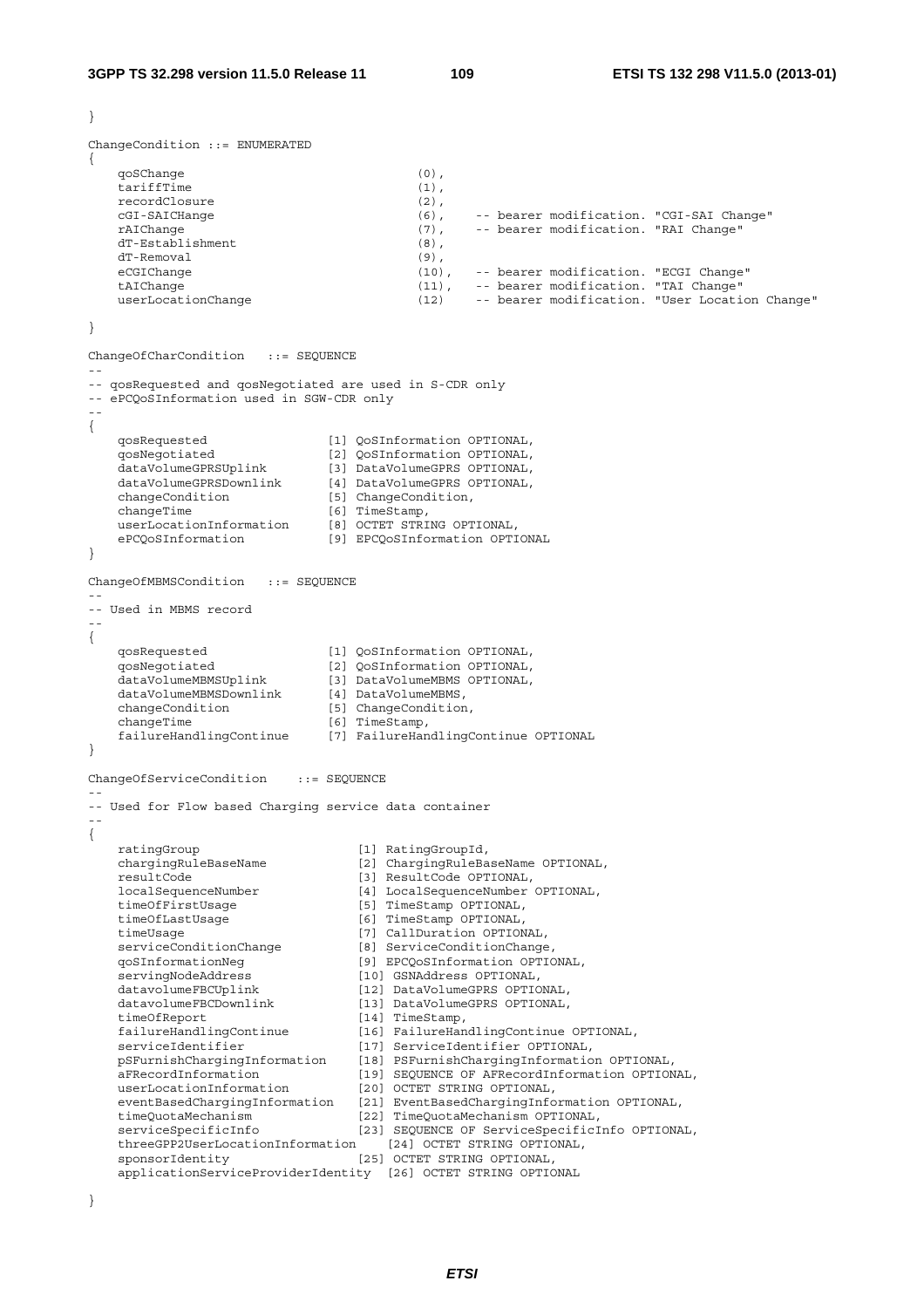ChangeLocation ::= SEQUENCE

```
-- 
-- used in SGSNMMRecord only 
-- 
{ 
 locationAreaCode [0] LocationAreaCode, 
 routingAreaCode [1] RoutingAreaCode, 
 cellId [2] CellId OPTIONAL, 
   cellId<sup>-</sup> [2] CellId<sup>-</sup>OPTIONAL,<br>
changeTime [3] TimeStamp,
    mCC-MNC [4] PLMN-Id OPTIONAL 
} 
ChargingCharacteristics ::= OCTET STRING (SIZE(2)) 
ChargingID ::= INTEGER (0..4294967295) 
-- 
-- Generated in P-GW, part of IP CAN bearer 
-- 0..4294967295 is equivalent to 0..2**32-1 
-- 
ChargingRuleBaseName ::= IA5String 
-- 
-- identifier for the group of charging rules 
-- see Charging-Rule-Base-Name AVP as desined in TS 29.212 [220] 
-- 
ChChSelectionMode ::= ENUMERATED 
{ 
    servingNodeSupplied (0), -- For S-GW/P-GW<br>subscriptionSpecific (1), -- For SGSN only
   servingNodeSupplied (0),<br>subscriptionSpecific (1),<br>aPNSpecific (2),
 aPNSpecific (2), -- For SGSN only 
 homeDefault (3), -- For SGSN, S-GW and P-GW 
 roamingDefault (4), -- For SGSN, S-GW and P-GW 
 visitingDefault (5) -- For SGSN, S-GW and P-GW 
} 
CSGAccessMode ::= ENUMERATED 
{ 
 closedMode (0), 
 hybridMode (1) 
} 
CSGId ::= OCTET STRING (SIZE(4)) 
 -- 
     -- Defined in 23.003[200]. Coded according to TS 29.060[215] for GTP, and in TS 29.274 [223] 
     -- for eGTP. 
     -- 24.008 [208] 
 -- 
CTEID ::= OCTET STRING (SIZE(4)) 
 -- 
   -- Defined in 32.251[11] for MBMS-GW-CDR. Common Tunnel Endpoint Identifier of MBMS GW for user -- 
   -- plane, defined in TS23.246 [207]. 
- - -DataVolumeGPRS ::= INTEGER 
-- 
-- The volume of data transferred in octets. 
-- 
DataVolumeMBMS ::= INTEGER 
-- 
-- The volume of data transferred in octets. 
-- 
DynamicAddressFlag ::= BOOLEAN 
EPCQoSInformation ::= SEQUENCE 
-- 
-- See TS 29.212 [220] for more information 
-- 
{ 
qCI [1] INTEGER,
 maxRequestedBandwithUL [2] INTEGER OPTIONAL, 
 maxRequestedBandwithDL [3] INTEGER OPTIONAL,
```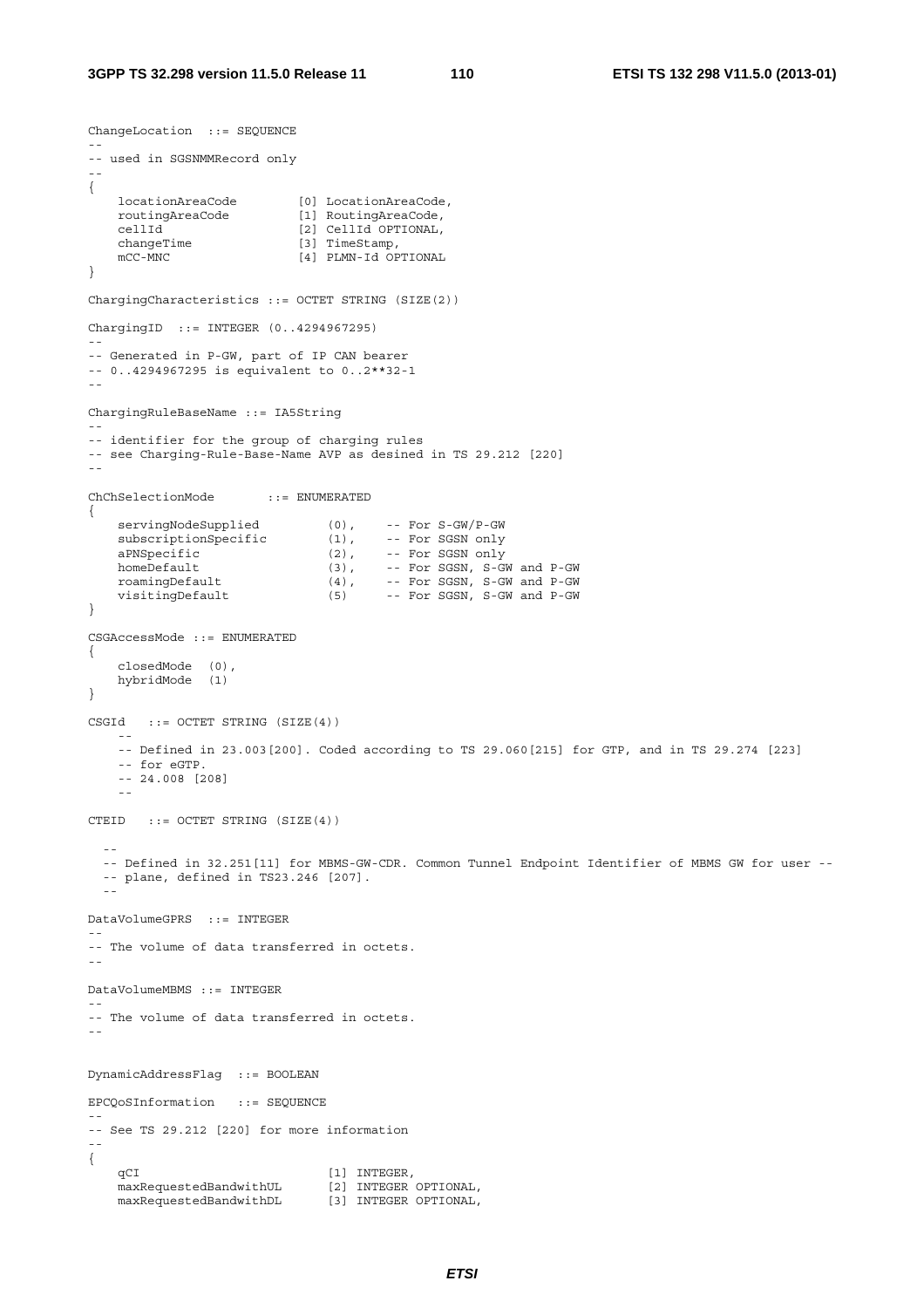```
 guaranteedBitrateUL [4] INTEGER OPTIONAL, 
 guaranteedBitrateDL [5] INTEGER OPTIONAL, 
   guaranteedBitrateDL [5] INTEGER OPTIONAL,<br>aRP [6] INTEGER OPTIONAL,
 aPNAggregateMaxBitrateUL [7] INTEGER OPTIONAL, 
 aPNAggregateMaxBitrateDL [8] INTEGER OPTIONAL 
} 
EventBasedChargingInformation ::= SEQUENCE 
{ 
 numberOfEvents [1] INTEGER, 
 eventTimeStamps [2] SEQUENCE OF TimeStamp OPTIONAL 
} 
FailureHandlingContinue ::= BOOLEAN 
-- 
-- This parameter is included when the failure handling procedure has been executed and new 
-- containers are opened. This parameter shall be included in the first and subsequent 
-- containers opened after the failure handling execution. 
-- 
FFDAppendIndicator ::= BOOLEAN 
Flows ::= SEQUENCE 
-- 
-- See Flows AVP as defined in TS 29.214 [221] 
-- 
{ 
 mediaComponentNumber [1] INTEGER, 
 flowNumber [2] SEQUENCE OF INTEGER OPTIONAL 
} 
FreeFormatData ::= OCTET STRING (SIZE(1..160)) 
-- 
-- Free formatted data as sent in the FurnishChargingInformationGPRS 
-- see TS 29.078 [217] 
-- 
GSNAddress ::= IPAddress 
MSNetworkCapability ::= OCTET STRING (SIZE(1..8)) 
-- 
-- see TS 24.008 [208] 
-- 
NetworkInitiatedPDPContext ::= BOOLEAN 
-- 
-- Set to true if PDP context was initiated from network side 
-- 
NodeID ::= IA5String (SIZE(1..20)) 
NumberOfDPEncountered ::= INTEGER 
PDPAddress ::= CHOICE 
{ 
 iPAddress [0] IPAddress 
                           [1] ETSIAddress : has only been used in earlier releases for X.121
format 
} 
PDPType ::= OCTET STRING (SIZE(2)) 
-- 
-- OCTET 1: PDP Type Organization 
-- OCTET 2: PDP/PDN Type Number 
-- See TS 29.060 [215] for encoding details.
-- 
PLMN-Id ::= OCTET STRING (SIZE (3)) 
-- 
-- This is a 1:1 copy from the Routing Area Identity (RAI) IE specified in TS 29.060 [215] 
-- as follows: 
-- OCTET 1 of PLMN-Id = OCTET 2 of RAI 
-- OCTET 2 of PLMN-Id = OCTET 3 of RAI 
-- OCTET 3 of PLMN-Id = OCTET 4 of RAI 
--
```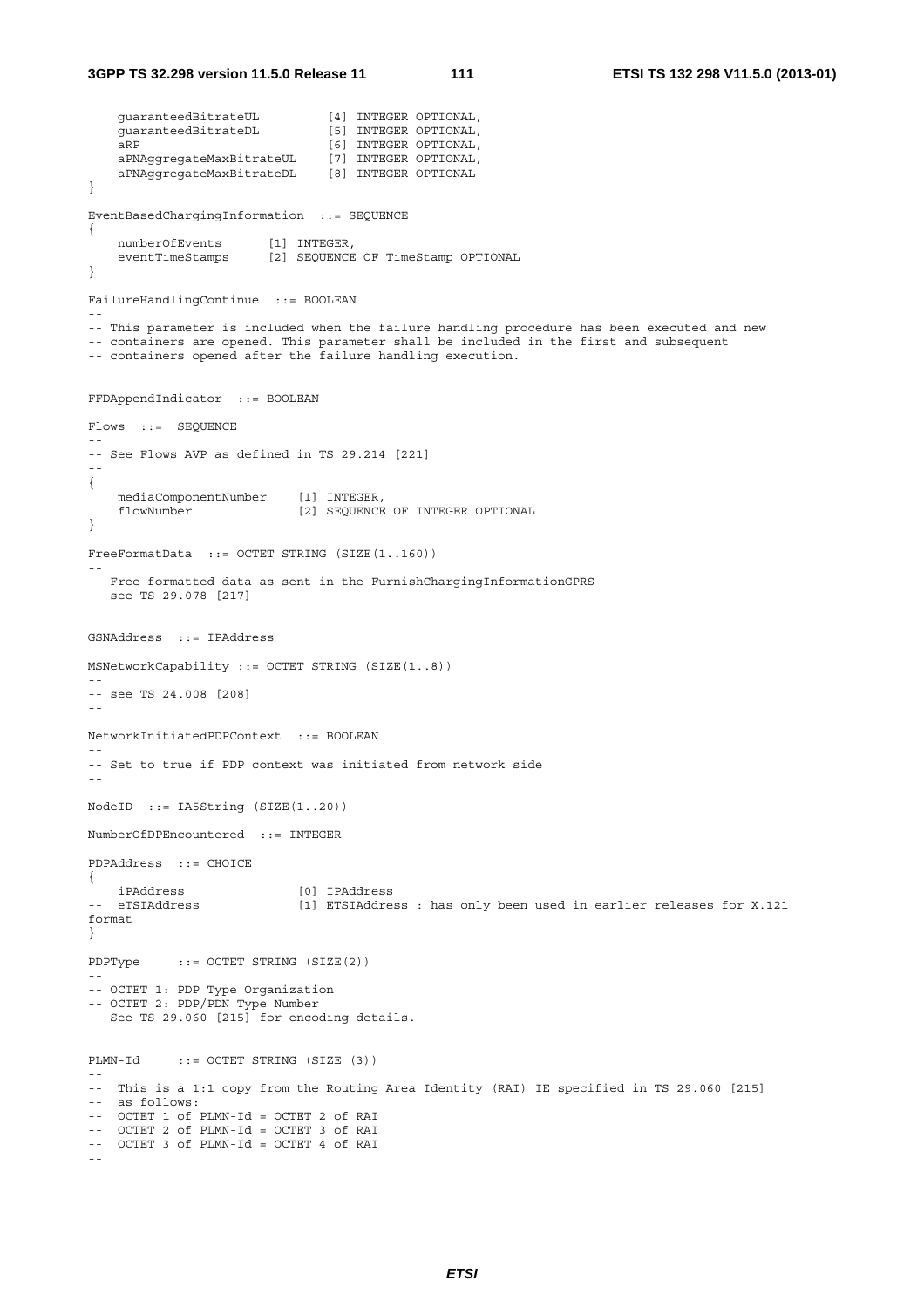# **3GPP TS 32.298 version 11.5.0 Release 11 112 ETSI TS 132 298 V11.5.0 (2013-01)**

```
PSFurnishChargingInformation ::= SEQUENCE 
{ 
 pSFreeFormatData [1] FreeFormatData, 
 pSFFDAppendIndicator [2] FFDAppendIndicator OPTIONAL 
} 
QoSInformation ::= OCTET STRING (SIZE (4..255)) 
-- 
-- This octet string 
-- is a 1:1 copy of the contents (i.e. starting with octet 5) of the "Bearer Quality of 
-- Service" information element specified in TS 29.274 [223].
-- 
RatingGroupId ::= INTEGER 
-- 
-- IP service flow identity (DCCA), range of 4 byte (0... 4294967295) 
-- see Rating-Group AVP as used in TS 32.299 [50] 
-- 
RATType ::= INTEGER (0..255)-- 
-- Ihis integer is 1:1 copy of the RAT type value as defined in TS 29.061 [215]. 
-- 
ResultCode ::= INTEGER 
-- 
-- charging protocol return value, range of 4 byte (0... 4294967295) 
-- see Result-Code AVP as used in 32.299 [40] 
--
```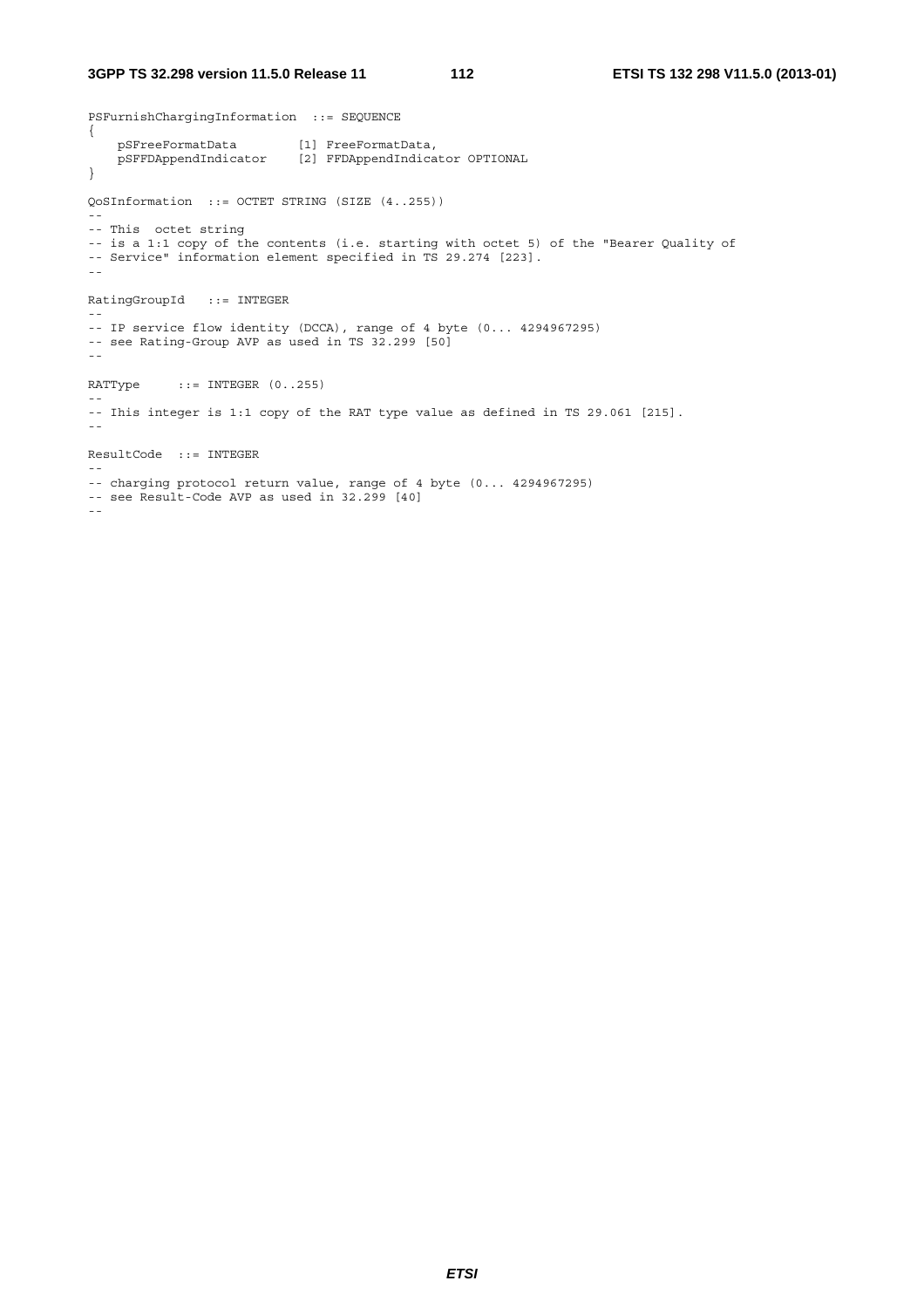ServiceConditionChange ::= BIT STRING

| $\{$                                                                                           |                                                                                    |  |                                                                                                     |  |
|------------------------------------------------------------------------------------------------|------------------------------------------------------------------------------------|--|-----------------------------------------------------------------------------------------------------|--|
| qoSChanqe                                                                                      | $(0)$ ,                                                                            |  | -- bearer modification                                                                              |  |
| sGSNChange                                                                                     | $(1)$ ,                                                                            |  | -- bearer modification: : apply to Gn-SGSN /SGW                                                     |  |
|                                                                                                |                                                                                    |  | -- Change                                                                                           |  |
| sGSNPLMNIDChange                                                                               | $(2)$ ,                                                                            |  | -- bearer modification                                                                              |  |
| tariffTimeSwitch                                                                               | $(3)$ ,                                                                            |  | -- tariff time change                                                                               |  |
| pDPContextRelease                                                                              | $(4)$ ,                                                                            |  | -- bearer release                                                                                   |  |
| rATChange                                                                                      | $(5)$ ,                                                                            |  | -- bearer modification                                                                              |  |
| serviceIdledOut                                                                                | $(6)$ ,                                                                            |  | -- IP flow idle out, DCCA QHT expiry                                                                |  |
| reserved                                                                                       | $(7)$ ,                                                                            |  | -- old: QCTexpiry is no report event                                                                |  |
| configurationChange                                                                            | $(8)$ ,                                                                            |  | -- configuration change                                                                             |  |
| serviceStop                                                                                    | $(9)$ ,                                                                            |  | -- IP flow termination. From "Service Stop" in                                                      |  |
|                                                                                                |                                                                                    |  | -- Change-Condition" AVP                                                                            |  |
| dCCATimeThresholdReached                                                                       | $(10)$ ,                                                                           |  | -- DCCA quota reauthorization                                                                       |  |
| dCCAVolumeThresholdReached                                                                     | $(11)$ ,                                                                           |  | -- DCCA quota reauthorization                                                                       |  |
| dCCAServiceSpecificUnitThresholdReached (12),                                                  |                                                                                    |  | -- DCCA quota reauthorization                                                                       |  |
| dCCATimeExhausted                                                                              | $(13)$ ,                                                                           |  | -- DCCA quota reauthorization                                                                       |  |
| dCCAVolumeExhausted                                                                            | $(14)$ ,                                                                           |  | -- DCCA quota reauthorization                                                                       |  |
| dCCAValidityTimeout                                                                            | $(15)$ ,                                                                           |  | -- DCCA quota validity time (QVT expiry)                                                            |  |
| reserved1                                                                                      | $(16)$ ,                                                                           |  | -- reserved due to no use case,                                                                     |  |
|                                                                                                |                                                                                    |  | -- old: return Requested is covered by (17), (18)                                                   |  |
| dCCAReauthorisationRequest                                                                     | $(17)$ ,                                                                           |  | -- DCCA quota reauthorization request by OCS                                                        |  |
| dCCAContinueOngoingSession                                                                     | $(18)$ ,                                                                           |  | -- DCCA failure handling (CCFH),                                                                    |  |
|                                                                                                |                                                                                    |  | -- continue IP flow                                                                                 |  |
| dCCARetryAndTerminateOngoingSession                                                            | $(19)$ ,                                                                           |  | -- DCCA failure handling (CCFH),                                                                    |  |
|                                                                                                |                                                                                    |  | -- terminate IP flow after DCCA retry                                                               |  |
| dCCATerminateOngoingSession                                                                    | $(20)$ ,                                                                           |  | -- DCCA failure handling,                                                                           |  |
|                                                                                                |                                                                                    |  | -- terminate IP flow                                                                                |  |
| cGI-SAIChange                                                                                  | $(21)$ ,                                                                           |  | -- bearer modification. "CGI-SAI Change"                                                            |  |
| rAIChange                                                                                      | $(22)$ ,                                                                           |  | -- bearer modification. "RAI Change"                                                                |  |
| dCCAServiceSpecificUnitExhausted                                                               | $(23)$ ,                                                                           |  | -- DCCA quota reauthorization                                                                       |  |
| recordClosure                                                                                  | $(24)$ ,                                                                           |  | -- PGW-CDR closure                                                                                  |  |
| timeLimit                                                                                      | $(25)$ ,                                                                           |  | -- intermediate recording. From "Service Data                                                       |  |
|                                                                                                |                                                                                    |  | -- Time Limit" Change-Condition AVP value                                                           |  |
| volumeLimit                                                                                    | $(26)$ ,                                                                           |  | -- intermediate recording. From "Service Data                                                       |  |
|                                                                                                |                                                                                    |  | -- Volume Limit" Change-Condition AVP value                                                         |  |
|                                                                                                |                                                                                    |  | -- intermediate recording                                                                           |  |
| serviceSpecificUnitLimit<br>envelopeClosure                                                    | $(27)$ ,<br>$(28)$ ,                                                               |  |                                                                                                     |  |
| eCGIChange                                                                                     | $(29)$ ,                                                                           |  | -- bearer modification. "ECGI Change"                                                               |  |
|                                                                                                |                                                                                    |  |                                                                                                     |  |
| tAIChange                                                                                      | $(30)$ ,                                                                           |  | -- bearer modification. "TAI Change"                                                                |  |
| userLocationChange                                                                             | (31)                                                                               |  | -- bearer modification. "User Location Change"                                                      |  |
|                                                                                                |                                                                                    |  |                                                                                                     |  |
| $\}$                                                                                           |                                                                                    |  |                                                                                                     |  |
|                                                                                                |                                                                                    |  |                                                                                                     |  |
| -- Trigger and cause values for IP flow level recording are defined for support of independent |                                                                                    |  |                                                                                                     |  |
|                                                                                                |                                                                                    |  | -- online and offline charging and also for tight interworking between online and offline charging. |  |
| -- Unused bits will always be zero.                                                            |                                                                                    |  |                                                                                                     |  |
| -- Some of the values are non-exclusive (e.g. bearer modification reasons).                    |                                                                                    |  |                                                                                                     |  |
| $=$ $-$                                                                                        |                                                                                    |  |                                                                                                     |  |
|                                                                                                |                                                                                    |  |                                                                                                     |  |
| SCFAddress ::= AddressString                                                                   |                                                                                    |  |                                                                                                     |  |
|                                                                                                |                                                                                    |  |                                                                                                     |  |
| -- See TS 29.002 [214]                                                                         |                                                                                    |  |                                                                                                     |  |
| $ -$                                                                                           |                                                                                    |  |                                                                                                     |  |
|                                                                                                |                                                                                    |  |                                                                                                     |  |
| ServiceIdentifier<br>$::=$ INTEGER $(04294967295)$                                             |                                                                                    |  |                                                                                                     |  |
|                                                                                                |                                                                                    |  |                                                                                                     |  |
|                                                                                                | -- The service identifier is used to identify the service or the service component |  |                                                                                                     |  |
| -- the service data flow relates to. See Service-Identifier AVP as defined in TS 29.212 [220]  |                                                                                    |  |                                                                                                     |  |
|                                                                                                |                                                                                    |  |                                                                                                     |  |
|                                                                                                |                                                                                    |  |                                                                                                     |  |
| ServingNodeType ::= ENUMERATED                                                                 |                                                                                    |  |                                                                                                     |  |
|                                                                                                |                                                                                    |  |                                                                                                     |  |

 $SGSN$  (0),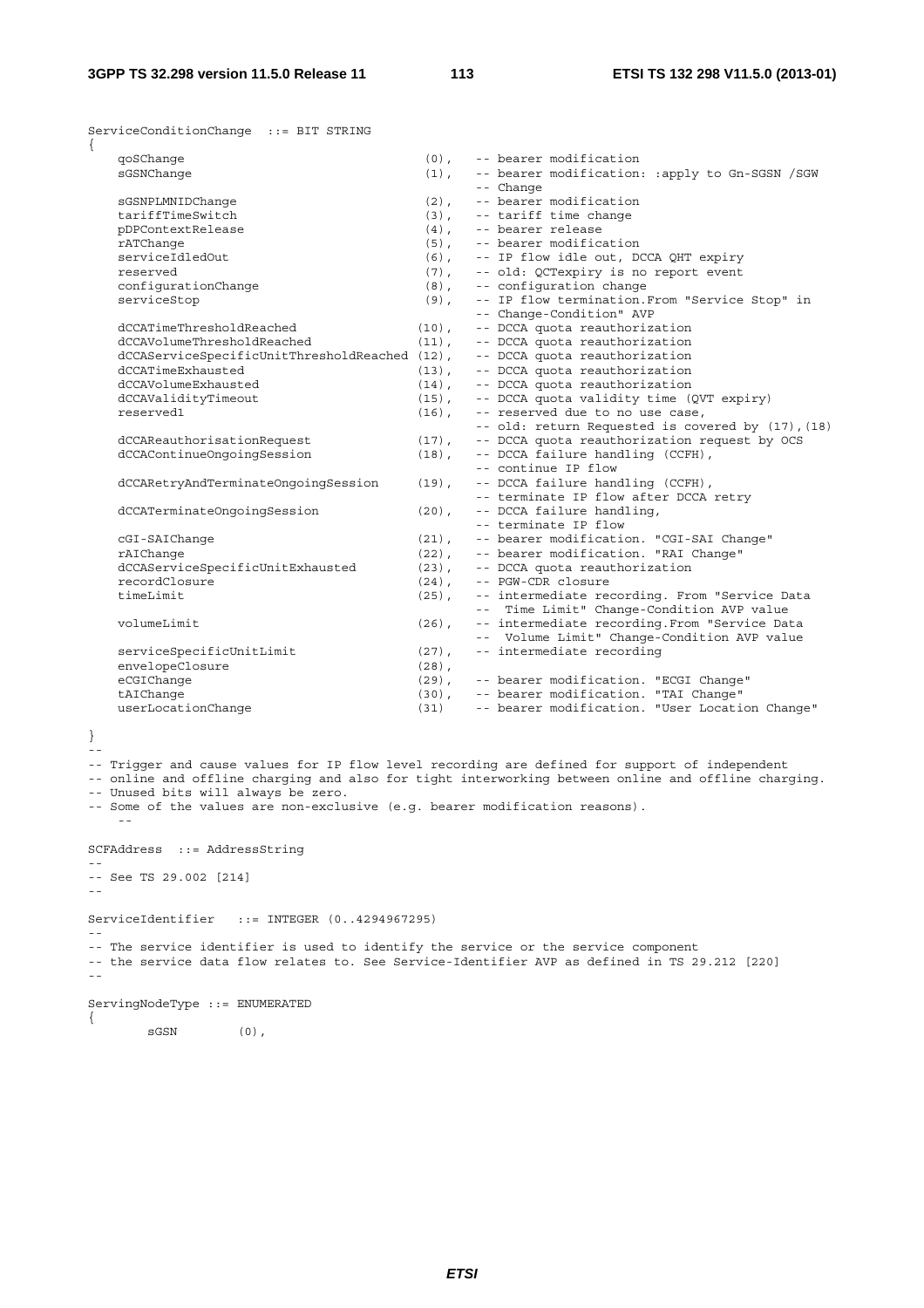```
pMIPSGW (1), 
       gTPSGW (2),<br>ePDG (3),
                   (3),
       hSGW (4),
       mME (5),<br>tWAN (6)
       tWAN
} 
SGSNChange ::= BOOLEAN 
-- 
-- present if first record after inter SGSN routing area update in new SGSN 
-- 
SGWChange ::= BOOLEAN 
-- 
-- present if first record after inter S-GW change 
-- 
TimeQuotaMechanism ::= SEQUENCE 
{ 
    timeQuotaType [1] TimeQuotaType, 
    baseTimeInterval [2] INTEGER 
} 
TimeQuotaType ::= ENUMERATED 
{ 
   dISCRETETIMEPERIOD (0),<br>cONTINUOUSTIMEPERIOD (1)
    cONTINUOUSTIMEPERIOD (1) 
} 
UserCSGInformation ::= SEQUENCE 
{ 
    cSGId [0] CSGId, 
    cSGAccessMode [1] CSGAccessMode, 
    cSGMembershipIndication [2] NULL OPTIONAL 
} 
.#END
```
# 5.2.2.3 WLAN CDRs

This subclause contains the abstract syntax definitions that are specific to the CDR types defined in TS 32.252 [12].

```
.$WLANChargingDataTypes {itu-t (0) identified-organization (4) etsi(0) mobileDomain (0) charging (5) 
whatever you are the property of the contract of the what charging DataTypes (3) asn1Module (0) version1 (0) }
DEFINITIONS IMPLICIT TAGS ::= 
BEGIN 
-- EXPORTS everything 
IMPORTS
… 
FROM GenericChargingDataTypes {itu-t (0) identified-organization (4) etsi(0) mobileDomain (0) 
charging (5) genericChargingDataTypes (0) asn1Module (0) version1 (0)} 
; 
-- 
-- 
-- WLAN RECORDS 
-- 
--- … 
-- 
-- 
-- WLAN DATA TYPES 
-- 
--- … 
END
```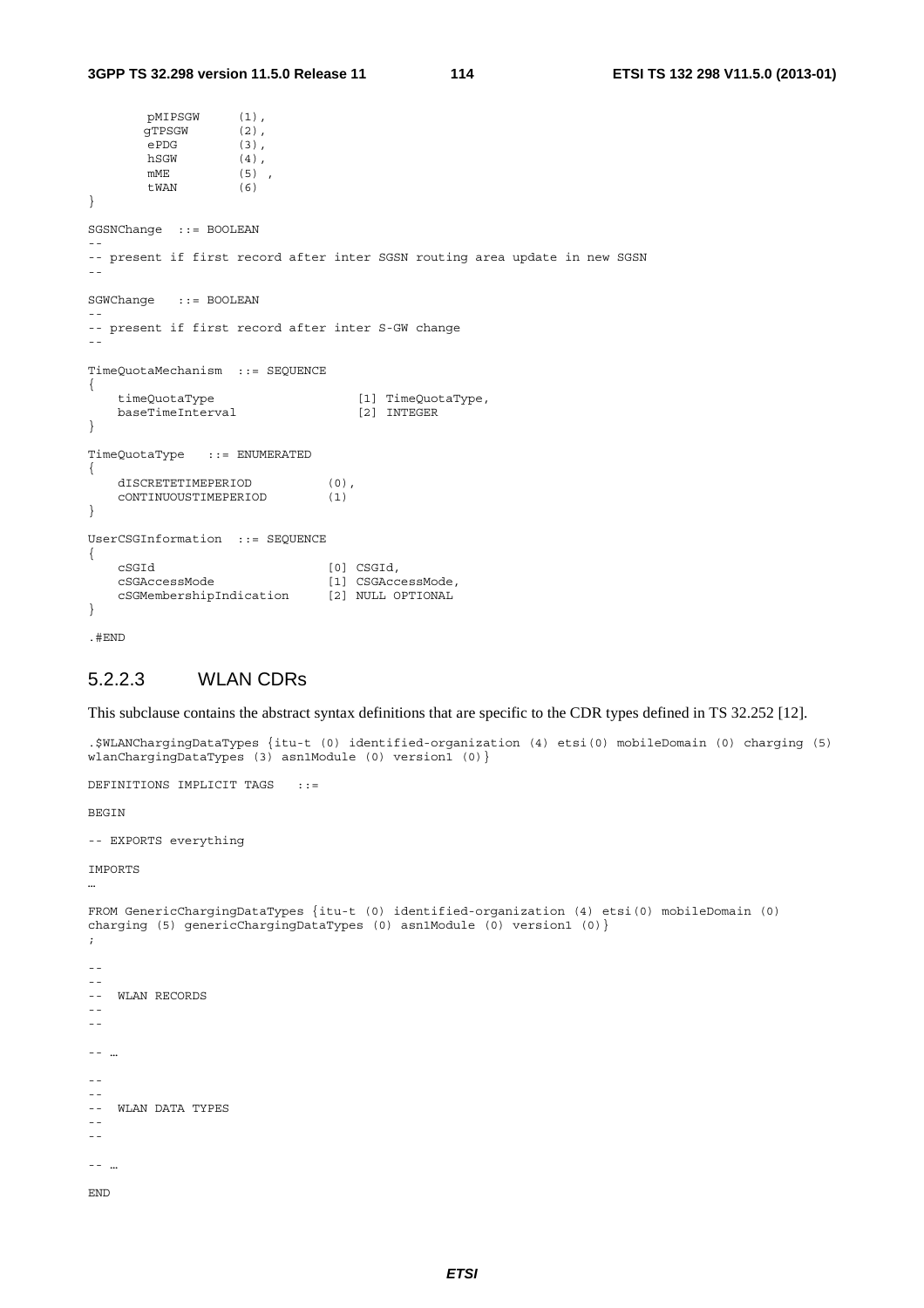# 5.2.3 Subsystem level CDR definitions

This subclause contains the syntax definitions of the CDRs on the subsystem level. At present, only the IM subsystem is defined in 3GPP, thus this subclause comprises the CDR types specified for the IMS in TS 32.260 [20].

# 5.2.3.1 IMS CDRs

This subclause contains the abstract syntax definitions that are specific to the CDR types defined in TS 32.260 [20].

```
.$IMSChargingDataTypes {itu-t (0) identified-organization (4) etsi(0) mobileDomain (0) charging (5) 
imsChargingDataTypes (4) asn1Module (0) version1 (0)} 
DEFINITIONS IMPLICIT TAGS ::=
```
BEGIN

-- EXPORTS everything

IMPORTS

```
IPAddress, 
LocalSequenceNumber, 
ManagementExtensions, 
NodeAddress, 
MSTimeZone, 
RecordType, 
ServiceContextID, 
ServiceSpecificInfo, 
SubscriptionID, 
TimeStamp 
FROM GenericChargingDataTypes {itu-t (0) identified-organization (4) etsi(0) mobileDomain (0) 
charging (5) genericChargingDataTypes (0) asn1Module (0) version1 (0)} 
; 
-- 
-- 
-- IMS RECORDS 
--- 
IMSRecord ::= CHOICE 
-- 
-- Record values 63-69, 82, 89, ,90, 91 are IMS specific 
-- 
{ 
    sCSCFRecord [63] SCSCFRecord,<br>pCSCFRecord [64] PCSCFRecord,
    pCSCFRecord [64] PCSCFRecord,<br>iCSCFRecord [65] ICSCFRecord,
                        [65] ICSCFRecord,
    mRFCRecord [66] MRFCRecord,
    mGCFRecord [67] MGCFRecord,
    bGCFRecord [68] BGCFRecord,<br>aSRecord [69] ASRecord,
    aSRecord [69] ASRecord,<br>eCSCFRecord [70] ECSCFReco
    eCSCFRecord [70] ECSCFRecord,<br>iBCFRecord [82] IBCFRecord,
                        [82] IBCFRecord,
     tRFRecord [89] TRFRecord, 
     tFRecord [90] TFRecord, 
     aTCFRecord [91] aTCFRecord 
} 
SCSCFRecord ::= SET 
{ 
     recordType [0] RecordType, 
     retransmission [1] NULL OPTIONAL, 
    sIP-Method [2] SIP-Method OPTIONAL.
     role-of-Node [3] Role-of-Node OPTIONAL, 
    nodeAddress [4] NodeAddress OPTIONAL,
    session-Id [5] Session-Id OPTIONAL,
     list-Of-Calling-Party-Address [6] ListOfInvolvedParties OPTIONAL, 
     called-Party-Address [7] InvolvedParty OPTIONAL, 
    privateUserID [8] GraphicString OPTIONAL,<br>serviceRequestTimeStamp [9] TimeStamp OPTIONAL,
    serviceRequestTimeStamp [9] TimeStamp OPTIONAL,<br>serviceDeliveryStartTimeStamp [10] TimeStamp OPTIONAL,
    serviceDeliveryStartTimeStamp [10] TimeStamp OPTIONAL,<br>serviceDeliveryEndTimeStamp [11] TimeStamp OPTIONAL,
    serviceDeliveryEndTimeStamp
     recordOpeningTime [12] TimeStamp OPTIONAL,
```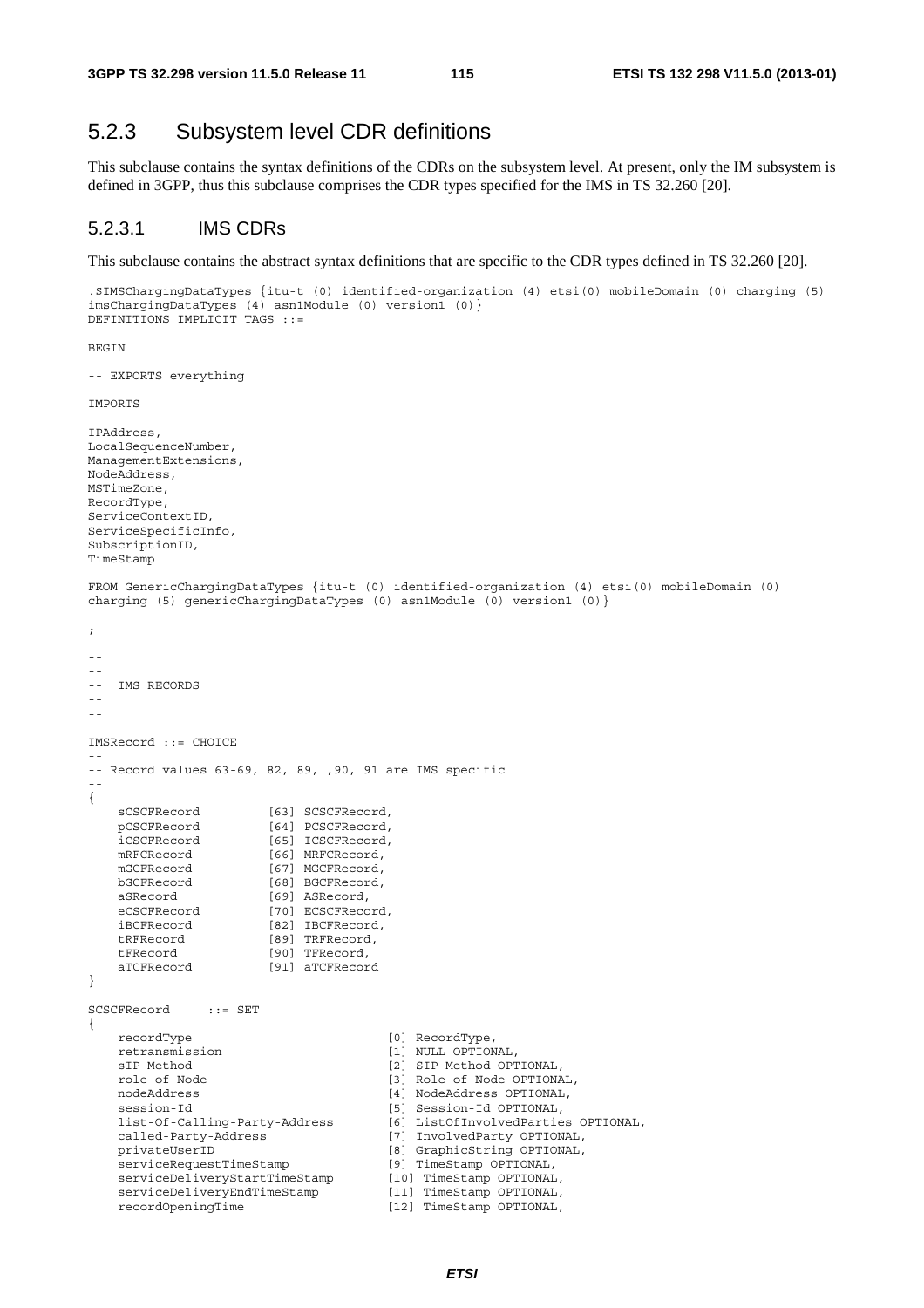}

{

```
recordClosureTime [13] TimeStamp OPTIONAL,
     interOperatorIdentifiers [14] InterOperatorIdentifierlist OPTIONAL, 
     localRecordSequenceNumber [15] LocalSequenceNumber OPTIONAL, 
     recordSequenceNumber [16] INTEGER OPTIONAL, 
    causeForRecordClosing [17] CauseForRecordClosing OPTIONAL,<br>incomplete-CDR-Indication [18] Incomplete-CDR-Indication OPTIC
    incomplete-CDR-Indication [18] Incomplete-CDR-Indication OPTIONAL,<br>iMS-Charging-Identifier [19] IMS-Charging-Identifier OPTIONAL,
    iMS-Charging-Identifier [19] IMS-Charging-Identifier OPTIONAL,<br>list-Of-SDP-Media-Components [21] SEQUENCE OF Media-Components-List
     list-Of-SDP-Media-Components [21] SEQUENCE OF Media-Components-List OPTIONAL, 
                                         [22] NodeAddress OPTIONAL,
    serviceReasonReturnCode [23] UTF8String OPTIONAL,
     list-Of-Message-Bodies [24] SEQUENCE OF MessageBody OPTIONAL, 
     recordExtensions [25] ManagementExtensions OPTIONAL, 
    expiresInformation [26] INTEGER OPTIONAL,
     list-Of-Associated-URI [27] ListOfInvolvedParties OPTIONAL, 
    event<br>
event [28] UTF8String OPTIONAL,<br>
accessNetworkInformation [29] OCTET STRING OPTIONA
                                          [29] OCTET STRING OPTIONAL,
    serviceContextID [30] ServiceContextID OPTIONAL,
     list-of-subscription-ID [31] SEQUENCE OF SubscriptionID OPTIONAL, 
     list-Of-Early-SDP-Media-Components [32] SEQUENCE OF Early-Media-Components-List OPTIONAL, 
 iMSCommunicationServiceIdentifier [33] IMSCommunicationServiceIdentifier OPTIONAL, 
 numberPortabilityRouting [34] NumberPortabilityRouting OPTIONAL, 
     carrierSelectRouting [35] CarrierSelectRouting OPTIONAL, 
     sessionPriority [36] SessionPriority OPTIONAL, 
    serviceRequestTimeStampFraction [37] Milliseconds OPTIONAL,<br>serviceDeliveryStartTimeStampFraction [38] Milliseconds OPTIONAL,
    serviceDeliveryStartTimeStampFraction
     serviceDeliveryEndTimeStampFraction [39] Milliseconds OPTIONAL, 
    applicationServersInformation [40] SEQUENCE OF ApplicationServersInformation OPTIONAL,<br>requested-Party-Address [41] InvolvedParty OPTIONAL,
                                          [41] InvolvedParty OPTIONAL,
     list-Of-Called-Asserted-Identity [42] ListOfInvolvedParties OPTIONAL, 
    online-charging-flag [43] NULL OPTIONAL,
    realTimeTariffInformation [44] SEQUENCE OF RealTimeTariffInformation OPTIONAL,<br>transit-IOI-List [45] GraphicString OPTIONAL,
    transit-IOI-List [45] GraphicString OPTIONAL,<br>userLocationInformation [47] OCTRT STRING OPTIONAL,
                                         [47] OCTET STRING OPTIONAL,
   mSTimeZone [48] MSTimeZone OPTIONAL,
     nNI-Information [46] NNI-Information OPTIONAL, 
     fromAddress [51] OCTET STRING OPTIONAL 
PCSCFRecord ::= SET 
    recordType [0] RecordType,<br>retransmission [1] NULL OPTION
    retransmission [1] NULL OPTIONAL,<br>sTP-Method [2] STP-Method OPT
                                          [2] SIP-Method OPTIONAL,
     role-of-Node [3] Role-of-Node OPTIONAL, 
    nodeAddress [4] NodeAddress OPTIONAL,
    session-Id
[5] Session-Id
OPTIONAL,
     list-Of-Calling-Party-Address [6] ListOfInvolvedParties OPTIONAL, 
    called-Party-Address [7] InvolvedParty OPTIONAL,<br>serviceRequestTimeStamp [9] TimeStamp OPTIONAL,
    serviceRequestTimeStamp [9] TimeStamp OPTIONAL,<br>serviceDeliveryStartTimeStamp [10] TimeStamp OPTIONAL,<br>serviceDeliveryEndTimeStamp [11] TimeStamp OPTIONAL,
    serviceDeliveryStartTimeStamp
    serviceDeliveryEndTimeStamp
    recordOpeningTime [12] TimeStamp OPTIONAL,<br>recordClosureTime [13] TimeStamp OPTIONAL,
    recordClosureTime [13] TimeStamp OPTIONAL,<br>interOperatorIdentifiers [14] InterOperatorIdenti
    interOperatorIdentifiers [14] InterOperatorIdentifiers OPTIONAL,<br>
localRecordSequenceNumber [15] LocalSequenceNumber OPTIONAL,
                                          localRecordSequenceNumber [15] LocalSequenceNumber OPTIONAL, 
     recordSequenceNumber [16] INTEGER OPTIONAL, 
                                         [17] CauseForRecordClosing OPTIONAL,
     incomplete-CDR-Indication [18] Incomplete-CDR-Indication OPTIONAL, 
    iMS-Charging-Identifier [19] IMS-Charging-Identifier OPTIONAL,
     list-Of-SDP-Media-Components [21] SEQUENCE OF Media-Components-List OPTIONAL, 
                                          [22] NodeAddress OPTIONAL,
     serviceReasonReturnCode [23] UTF8String OPTIONAL, 
                                          [24] SEQUENCE OF MessageBody OPTIONAL,
     recordExtensions [25] ManagementExtensions OPTIONAL, 
    expiresInformation [26] INTEGER OPTIONAL,<br>list-Of-Associated-URI [27] ListOfInvolvedPar
     list-Of-Associated-URI [27] ListOfInvolvedParties OPTIONAL, 
                                         [28] UTF8String OPTIONAL,
     accessNetworkInformation [29] OCTET STRING OPTIONAL, 
     serviceContextID [30] ServiceContextID OPTIONAL, 
     list-of-subscription-ID [31] SEQUENCE OF SubscriptionID OPTIONAL, 
 list-Of-Early-SDP-Media-Components [32] SEQUENCE OF Early-Media-Components-List OPTIONAL, 
 iMSCommunicationServiceIdentifier [33] IMSCommunicationServiceIdentifier OPTIONAL,
    sessionPriority [36] SessionPriority OPTIONAL,
     serviceRequestTimeStampFraction [37] Milliseconds OPTIONAL, 
     serviceDeliveryStartTimeStampFraction [38] Milliseconds OPTIONAL, 
     serviceDeliveryEndTimeStampFraction [39] Milliseconds OPTIONAL, 
     list-of-Requested-Party-Address [41] ListOfInvolvedParties OPTIONAL,
```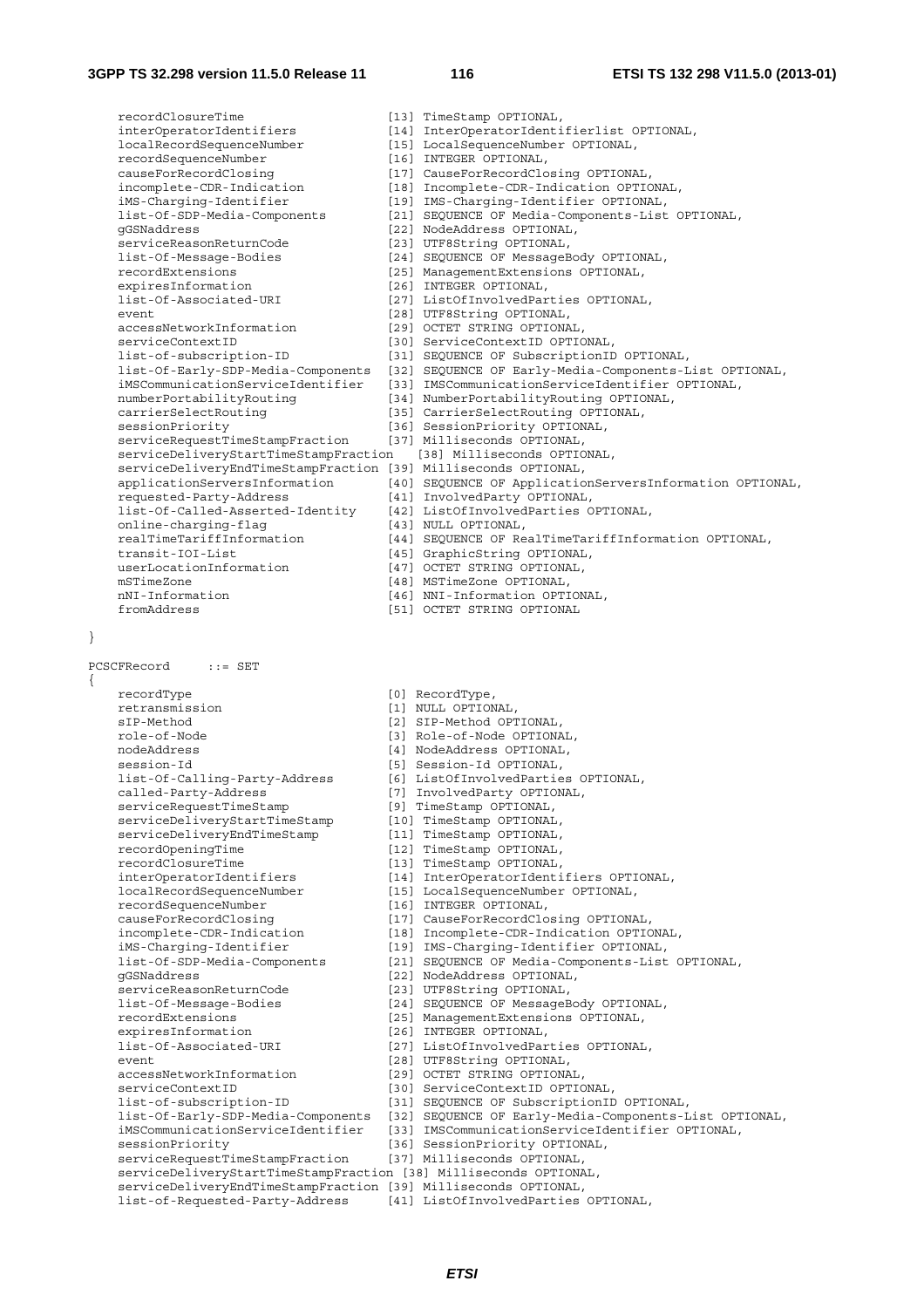### **3GPP TS 32.298 version 11.5.0 Release 11 117 ETSI TS 132 298 V11.5.0 (2013-01)**

 list-Of-Called-Asserted-Identity [42] ListOfInvolvedParties OPTIONAL, userLocationInformation mSTimeZone [48] MSTimeZone OPTIONAL, servedPartyIPAddress [50] ServedPartyIPAddress OPTIONAL, fromAddress [51] OCTET STRING OPTIONAL, iMSEmergencyIndicator [52] NULL OPTIONAL, initialIMS-Charging-Identifier [105] IMS-Charging-Identifier OPTIONAL, list-Of-AccessTransferInformation [106] SEQUENCE OF AccessTransferInformation OPTIONAL } ICSCFRecord ::= SET { recordType [0] RecordType, retransmission [1] NULL OPTIONAL, sIP-Method [2] SIP-Method OPTIONAL,<br>role-of-Node [3] Role-of-Node OPTIONA [3] Role-of-Node OPTIONAL, nodeAddress [4] NodeAddress OPTIONAL, session-Id<br>list-Of-Calling-Party-Address [6] ListOfInvolvedParties OPTIONAL, list-Of-Calling-Party-Address [6] ListOfInvolvedParties OPTIONAL, called-Party-Address [7] InvolvedParty OPTIONAL, serviceRequestTimeStamp [9] TimeStamp OPTIONAL, interOperatorIdentifiers [14] InterOperatorIdentifiers OPTIONAL, localRecordSequenceNumber [15] LocalSequenceNumber OPTIONAL, causeForRecordClosing [17] CauseForRecordClosing OPTIONAL, incomplete-CDR-Indication [18] Incomplete-CDR-Indication OPTIONAL, iMS-Charging-Identifier [19] IMS-Charging-Identifier OPTIONAL, serviceReasonReturnCode [23] UTF8String OPTIONAL, recordExtensions [25] ManagementExtensions OPTIONAL, expiresInformation [26] INTEGER OPTIONAL, list-Of-Associated-URI [27] ListOfInvolvedParties OPTIONAL, event [28] UTF8String OPTIONAL, accessNetworkInformation [29] OCTET STRING OPTIONAL, serviceContextID [30] ServiceContextID OPTIONAL, numberPortabilityRouting [34] NumberPortabilityRouting OPTIONAL, carrierSelectRouting [35] CarrierSelectRouting OPTIONAL, sessionPriority [36] SessionPriority OPTIONAL, serviceRequestTimeStampFraction [37] Milliseconds OPTIONAL, userLocationInformation [47] OCTET STRING OPTIONAL, mSTimeZone [48] MSTimeZone OPTIONAL, fromAddress [51] OCTET STRING OPTIONAL,<br>s-CSCF-Information [61] S-CSCF-Information OPT [61] S-CSCF-Information OPTIONAL } MRFCRecord ::= SET { recordType [0] RecordType, retransmission [1] NULL OPTIONAL, sIP-Method [2] SIP-Method OPTIONAL, nodeAddress [4] NodeAddress OPTIONAL, session-Id<br>
list-Of-Calling-Party-Address [5] Session-Id OPTIONAL,<br>
[6] ListOfInvolvedPartie list-Of-Calling-Calling-Calling-Calling-Calling-Calling-Calling-Calling-Calling-Calling-Calling-Calling-Calling-<br>[7] InvolvedParty OPTIONAL, called-Party-Address serviceRequestTimeStamp [9] TimeStamp OPTIONAL,<br>serviceDeliveryStartTimeStamp [10] TimeStamp OPTIONAL,<br>serviceDeliveryEndTimeStamp [11] TimeStamp OPTIONAL, serviceDeliveryStartTimeStamp [10] TimeStamp OPTIONAL, serviceDeliveryEndTimeStamp [11] TimeStamp OPTIONAL, recordOpeningTime [12] TimeStamp OPTIONAL, recordClosureTime [13] TimeStamp OPTIONAL,<br>interOperatorIdentifiers [14] InterOperatorIdenti interOperatorIdentifiers [14] InterOperatorIdentifiers OPTIONAL, localRecordSequenceNumber [15] LocalSequenceNumber OPTIONAL, recordSequenceNumber [16] INTEGER OPTIONAL, causeForRecordClosing [17] CauseForRecordClosing OPTIONAL, incomplete-CDR-Indication [18] Incomplete-CDR-Indication OPTIONAL, incomplete-CDR-Indication [18] Incomplete-CDR-Indication OPTIONA<br>
iMS-Charging-Identifier [19] IMS-Charging-Identifier OPTIONAL,<br>
list-Of-SDP-Media-Components [21] SEQUENCE OF Media-Components-List list-Of-SDP-Media-Components [21] SEQUENCE OF Media-Components-List OPTIONAL, .<br>[22] NodeAddress OPTIONAL, serviceReasonReturnCode [23] UTF8String OPTIONAL,<br>recordExtensions [25] ManaqementExtensions recordExtensions [25] ManagementExtensions OPTIONAL, [26] INTEGER OPTIONAL, event [28] UTF8String OPTIONAL, accessNetworkInformation [29] OCTET STRING OPTIONAL, serviceContextID [30] ServiceContextID OPTIONAL, list-of-subscription-ID [31] SEQUENCE OF SubscriptionID OPTIONAL, list-Of-Early-SDP-Media-Components [32] SEQUENCE OF Early-Media-Components-List OPTIONAL, sessionPriority [36] SessionPriority OPTIONAL, serviceRequestTimeStampFraction [37] Milliseconds OPTIONAL, serviceDeliveryStartTimeStampFraction [38] Milliseconds OPTIONAL, serviceDeliveryEndTimeStampFraction [39] Milliseconds OPTIONAL, applicationServersInformation [40] SEQUENCE OF ApplicationServersInformation OPTIONAL,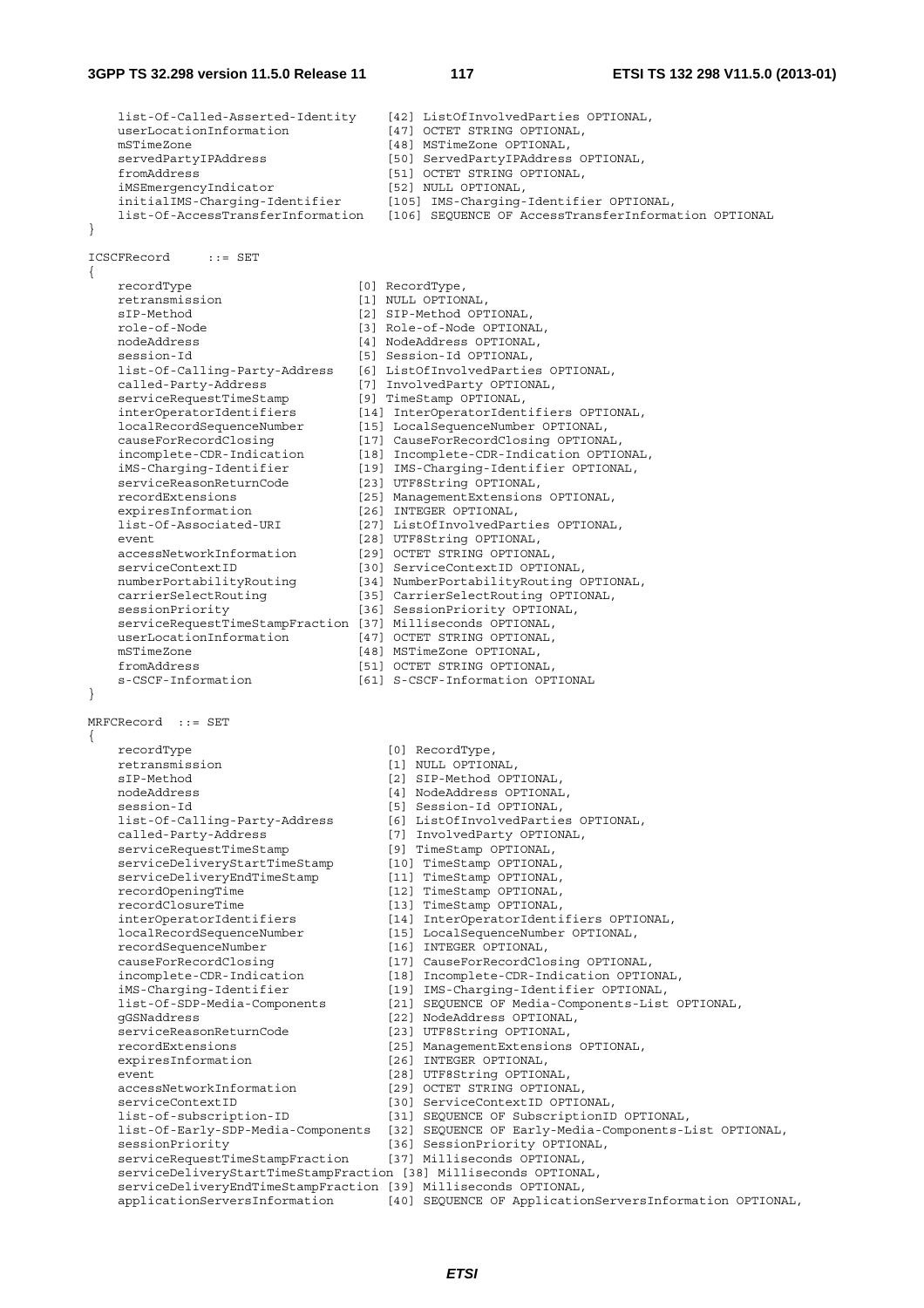online-charging-flag [43] NULL OPTIONAL, userLocationInformation [47] OCTET STRING OPTIONAL,<br>mSTimeZone [48] MSTimeZone OPTIONAL, [48] MSTimeZone OPTIONAL, fromAddress [51] OCTET STRING OPTIONAL, service-Id<br>
requested-Party-Address [71] InvolvedParty OPTION<br>
[71] InvolvedParty OPTION [71] InvolvedParty OPTIONAL, list-Of-Called-Asserted-Identity [72] ListOfInvolvedParties OPTIONAL } MGCFRecord ::= SET { recordType [0] RecordType, retransmission [1] NULL OPTIONAL, sIP-Method [2] SIP-Method OPTIONAL, role-of-Node [3] Role-of-Node OPTIONAL, [4] NodeAddress OPTIONAL, session-Id [5] Session-Id OPTIONAL, list-Of-Calling-Party-Address [6] ListOfInvolvedParties OPTIONAL, called-Party-Address [7] InvolvedParty OPTIONAL,<br>serviceRequestTimeStamp [9] TimeStamp OPTIONAL, serviceRequestTimeStamp [9] TimeStamp OPTIONAL, serviceDeliveryStartTimeStamp [10] TimeStamp OPTIONAL, serviceDeliveryEndTimeStamp [11] TimeStamp OPTIONAL, recordOpeningTime [12] TimeStamp OPTIONAL, recordOpeningTime [12] TimeStamp OPTIONAL,<br>recordClosureTime [13] TimeStamp OPTIONAL,<br>interOperatorIdentifiers [14] InterOperatorIdenti interOperatorIdentifiers [14] InterOperatorIdentifiers OPTIONAL, localRecordSequenceNumber [15] LocalSequenceNumber OPTIONAL, recordSequenceNumber [16] INTEGER OPTIONAL, causeForRecordClosing [17] CauseForRecordClosing OPTIONAL, incomplete-CDR-Indication [18] Incomplete-CDR-Indication OPTIONAL, iMS-Charging-Identifier [19] IMS-Charging-Identifier OPTIONAL, list-Of-SDP-Media-Components [21] SEQUENCE OF Media-Components-List OPTIONAL, serviceReasonReturnCode [21] SEQUENCE OF Media-ConserviceReasonReturnCode [23] UTF8String OPTIONAL,<br>serviceReasonReturnCode [23] UTF8String OPTIONAL,<br>recordExtensions [25] ManagementExtensions [25] ManagementExtensions OPTIONAL, expiresInformation [26] INTEGER OPTIONAL, event [28] UTF8String OPTIONAL, accessNetworkInformation [29] OCTET STRING OPTIONAL, serviceContextID [30] ServiceContextID OPTIONAL, list-Of-Early-SDP-Media-Components [32] SEQUENCE OF Early-Media-Components-List OPTIONAL,<br>numberPortabilityRouting [34] NumberPortabilityRouting OPTIONAL,<br>simularlastRouting [25] CarrierSelectRouting OPTIONAL, [34] NumberPortabilityRouting OPTIONAL, carrierSelectRouting [35] CarrierSelectRouting OPTIONAL, sessionPriority [36] SessionPriority OPTIONAL, serviceRequestTimeStampFraction [37] Milliseconds OPTIONAL, serviceDeliveryStartTimeStampFraction [38] Milliseconds OPTIONAL, serviceDeliveryEndTimeStampFraction [39] Milliseconds OPTIONAL, realTimeTariffInformation [44] SEQUENCE OF RealTimeTariffInformation OPTIONAL, transit-IOI-List [45] GraphicString OPTIONAL, fromAddress [51] OCTET STRING OPTIONAL, trunkGroupID [80] TrunkGroupID OPTIONAL, bearerService [81] TransmissionMedium OPTIONAL } BGCFRecord ::= SET { recordType [0] RecordType,<br>retransmission [1] NUTLL OPTION retransmission [1] NULL OPTIONAL,<br>sIP-Method [2] SIP-Method OPT [2] SIP-Method OPTIONAL, role-of-Node [3] Role-of-Node OPTIONAL, nodeAddress [4] NodeAddress OPTIONAL, session-Id<br>list-Of-Calling-Party-Address [5] Session-Id OPTIONAL,<br>list-Of-Calling-Party-Address [6] ListOfInvolvedParties OPTIONAL, list-Of-Calling-Party-Address called-Party-Address [7] InvolvedParty OPTIONAL,<br>serviceRequestTimeStamp [9] TimeStamp OPTIONAL, serviceRequestTimeStamp [9] TimeStamp OPTIONAL,<br>serviceDeliveryStartTimeStamp [10] TimeStamp OPTIONAL, serviceDeliveryStartTimeStamp<br>serviceDeliveryEndTimeStamp<br>serviceDeliveryEndTimeStamp serviceDeliveryEndTimeStamp recordOpeningTimeStamp (11) TimeStamp OPTIONAL,<br>recordOpeningTime (12) TimeStamp OPTIONAL, recordClosureTime [13] TimeStamp OPTIONAL,<br>interOperatorIdentifiers [14] InterOperatorIdenti interOperatorIdentifiers [14] InterOperatorIdentifiers OPTIONAL,<br>
localRecordSequenceNumber [15] LocalSequenceNumber OPTIONAL, .<br>[15] LocalSequenceNumber OPTIONAL, recordSequenceNumber [16] INTEGER OPTIONAL, causeForRecordClosing [17] CauseForRecordClosing OPTIONAL, incomplete-CDR-Indication [18] Incomplete-CDR-Indication OPTIONAL, iMS-Charging-Identifier [19] IMS-Charging-Identifier OPTIONAL,<br>list-Of-SDP-Media-Components [21] SEQUENCE OF Media-Components-List list<br>[21] SEQUENCE OF Media-Components-List OPTIONAL,<br>[23] UTF8String OPTIONAL, serviceReasonReturnCode recordExtensions [25] ManagementExtensions OPTIONAL, expiresInformation [26] INTEGER OPTIONAL,<br>exent [28] ITERString OPTION event [28] UTF8String OPTIONAL,<br>serviceContextID [30] ServiceContextID OPT [30] ServiceContextID OPTIONAL,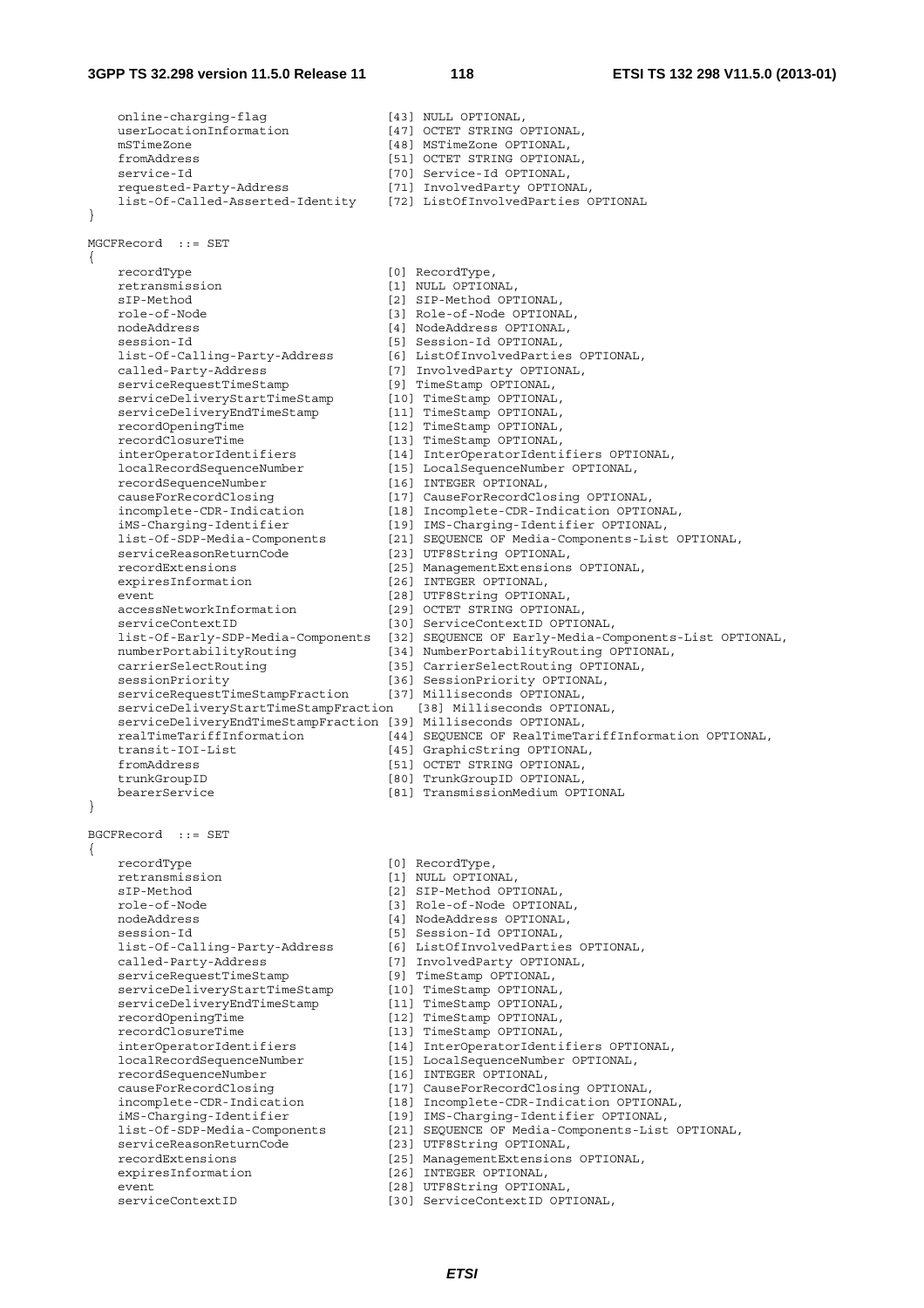### **3GPP TS 32.298 version 11.5.0 Release 11 119 ETSI TS 132 298 V11.5.0 (2013-01)**

 list-Of-Early-SDP-Media-Components [32] SEQUENCE OF Early-Media-Components-List OPTIONAL, [34] NumberPortabilityRouting OPTIONAL, carrierSelectRouting [35] CarrierSelectRouting OPTIONAL, sessionPriority [36] SessionPriority [36] SessionPriority OPTIONAL, serviceRequestTimeStampFraction [37] Milliseconds OPTIONAL,<br>serviceDeliveryStartTimeStampFraction [38] Milliseconds OPTIONAL, serviceDeliveryStartTimeStampFraction serviceDeliveryEndTimeStampFraction [39] Milliseconds OPTIONAL, [45] GraphicString OPTIONAL nNI-Information [46] NNI-Information OPTIONAL, fromAddress [51] OCTET STRING OPTIONAL } ASRecord ::= SET { recordType [0] RecordType, retransmission [1] NULL OPTIONAL, sIP-Method [2] SIP-Method OPTIONAL, role-of-Node [3] Role-of-Node OPTIONAL, nodeAddress [4] NodeAddress OPTIONAL,<br>session-Id [5] Session-Id OPTIONAL, session-Id<br>
list-Of-Calling-Party-Address [5] Session-Id OPTIONAL,<br>
[6] ListOfInvolvedPartie list-Of-Calling-Calling-Calling-Calling-Address Corporal, called-Party-Address [7] InvolvedParty OPTIONAL, serviceRequestTimeStamp [9] TimeStamp OPTIONAL,<br>serviceDeliveryStartTimeStamp [10] TimeStamp OPTIONAL, serviceDeliveryStartTimeStamp serviceDeliveryEndTimeStamp  $\begin{minipage}[c]{0.9\linewidth} \begin{minipage}[c]{0.9\linewidth} \end{minipage}[12] \begin{minipage}[c]{0.9\linewidth} \end{minipage}[12] \begin{minipage}[c]{0.9\linewidth} \end{minipage}[12] \begin{minipage}[c]{0.9\linewidth} \end{minipage}[12] \begin{minipage}[c]{0.9\linewidth} \end{minipage}[13] \end{minipage}[14] \end{minipage}[15] \end{minipage}[16] \begin{minipage}[c]{0.9\linewidth} \end{minipage}[16] \begin{minipage}[c]{0.9\linewidth} \end{minipage}[16] \$ recordClosureTime [13] TimeStamp OPTIONAL,<br>interOperatorIdentifiers [14] InterOperatorIdenti interOperatorIdentifiers [14] InterOperatorIdentifiers OPTIONAL, localRecordSequenceNumber [15] LocalSequenceNumber OPTIONAL, recordSequenceNumber [16] INTEGER OPTIONAL, causeForRecordClosing [17] CauseForRecordClosing OPTIONAL,<br>incomplete-CDR-Indication [18] Incomplete-CDR-Indication OPTIC incomplete-CDR-Indication [18] Incomplete-CDR-Indication OPTIONAL,<br>iMS-Charging-Identifier [19] IMS-Charging-Identifier OPTIONAL, [19] IMS-Charging-Identifier OPTIONAL, list-Of-SDP-Media-Components [21] SEQUENCE OF Media-Components-List OPTIONAL, gGSNaddress [22] NodeAddress OPTIONAL, serviceReasonReturnCode [23] UTF8String OPTIONAL, list-Of-Message-Bodies [24] SEQUENCE OF MessageBody OPTIONAL, [25] ManagementExtensions OPTIONAL, expiresInformation [26] INTEGER OPTIONAL, event<br>
event [28] UTF8String OPTIONAL,<br>
accessNetworkInformation [29] OCTET STRING OPTION accessNetworkInformation [29] OCTET STRING OPTIONAL,<br>serviceContextID [30] ServiceContextID OPTIC serviceContextID [30] ServiceContextID OPTIONAL,<br>list-of-subscription-ID [31] SEQUENCE OF SubscriptionID [31] SEQUENCE OF SubscriptionID OPTIONAL, list-Of-Early-SDP-Media-Components [32] SEQUENCE OF Early-Media-Components-List OPTIONAL, iMSCommunicationServiceIdentifier [33] IMSCommunicationServiceIdentifier OPTIONAL, numberPortabilityRouting [34] NumberPortabilityRouting OPTIONAL, carrierSelectRouting [35] CarrierSelectRouting OPTIONAL, sessionPriority [36] SessionPriority OPTIONAL, serviceRequestTimeStampFraction [37] Milliseconds OPTIONAL, serviceDeliveryStartTimeStampFraction [38] Milliseconds OPTIONAL, serviceDeliveryEndTimeStampFraction [39] Milliseconds OPTIONAL, list-of-Requested-Party-Address [41] ListOfInvolvedParties OPTIONAL, online-charging-flag [43] NULL OPTIONAL,<br>
realTimeTariffInformation [44] SEOUENCE OF Re realTimeTariffInformation [44] SEQUENCE OF RealTimeTariffInformation OPTIONAL,<br>transit-TOT-List [45] GraphicString OPTIONAL, transit-IOI-List [45] GraphicString OPTIONAL,<br>userLocationInformation [47] OCTRT STRING OPTIONAL, [47] OCTET STRING OPTIONAL, mSTimeZone [48] MSTimeZone OPTIONAL, fromAddress [51] OCTET STRING OPTIONAL, serviceSpecificInfo [100] SEQUENCE OF ServiceSpecificInfo OPTIONAL,<br>requested-Party-Address [101] InvolvedParty OPTIONAL, requested-Party OPTIONAL, list-Of-Called-Asserted-Identity [102] ListOfInvolvedParties OPTIONAL, alternateChargedPartyAddress outgoingSessionId [104] Session-Id OPTIONAL, [105] IMS-Charging-Identifier OPTIONAL, list-Of-AccessTransferInformation [106] SEQUENCE OF AccessTransferInformation OPTIONAL

```
}
```
ECSCFRecord ::= SET

{

 recordType [0] RecordType, retransmission [1] NULL OPTIONAL, sIP-Method [2] SIP-Method OPTIONAL, nodeAddress [4] NodeAddress OPTIONAL, session-Id<br>
1ist-Of-Calling-Party-Address [5] Session-Id OPTIONAL,<br>
[6] ListOfInvolvedParties OPTIONAL, list-Of-Calling-Party-Address [6] ListOfInvolvedParties OPTIONAL,

- 
- 
- 
- [3] Role-of-Node OPTIONAL,
- 
- 
- 
- called-Party-Address [7] InvolvedParty OPTIONAL,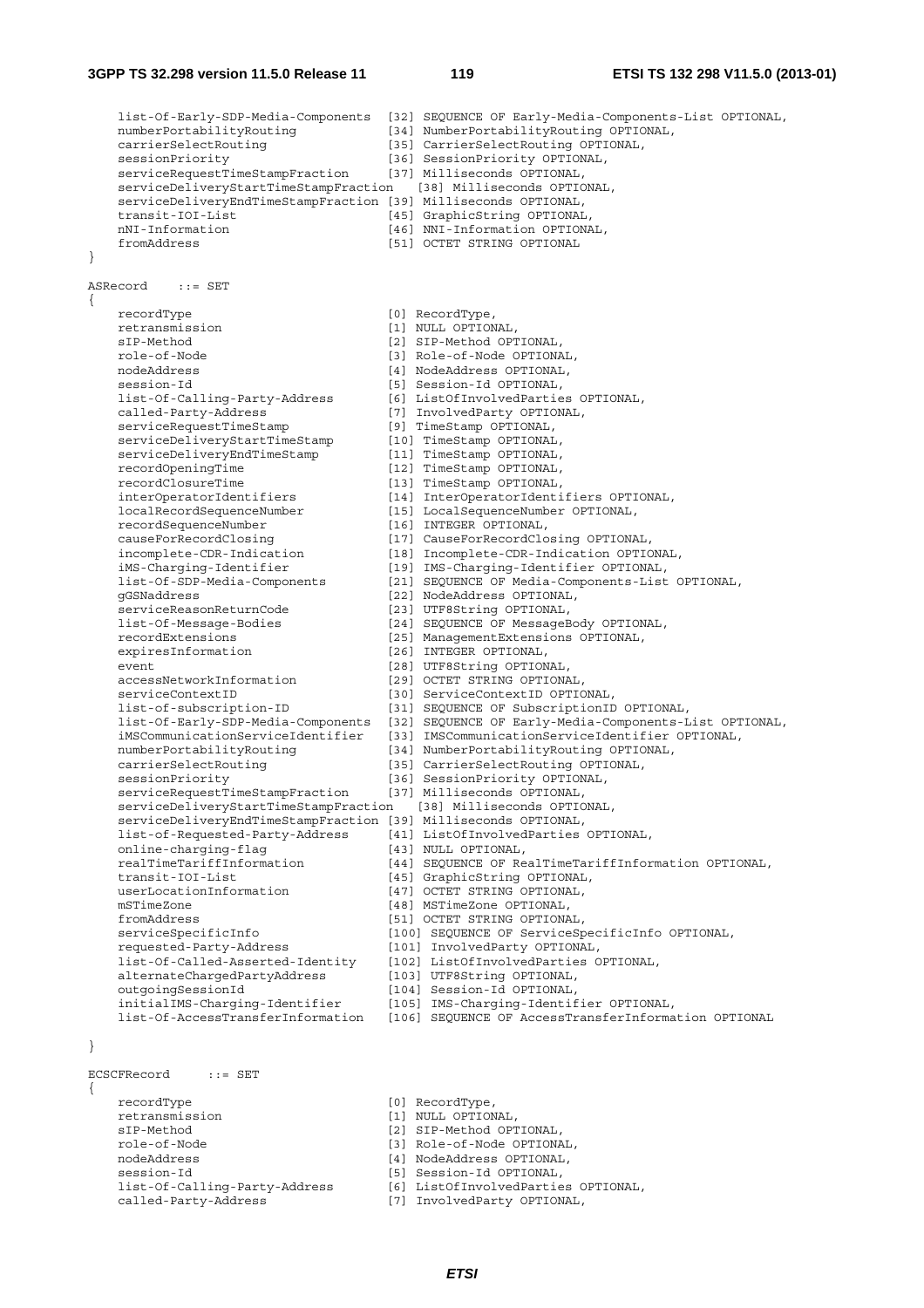| privateUserID                                                   | [8] GraphicString OPTIONAL,                                                        |
|-----------------------------------------------------------------|------------------------------------------------------------------------------------|
| serviceRequestTimeStamp                                         | [9] TimeStamp OPTIONAL,                                                            |
| serviceDeliveryStartTimeStamp                                   | [10] TimeStamp OPTIONAL,                                                           |
| serviceDeliveryEndTimeStamp                                     | [11] TimeStamp OPTIONAL,                                                           |
| recordOpeningTime                                               | [12] TimeStamp OPTIONAL,                                                           |
| recordClosureTime                                               | [13] TimeStamp OPTIONAL,                                                           |
| interOperatorIdentifiers                                        | [14] InterOperatorIdentifierlist OPTIONAL,                                         |
| localRecordSequenceNumber                                       | [15] LocalSequenceNumber OPTIONAL,                                                 |
| recordSequenceNumber                                            | [16] INTEGER OPTIONAL,                                                             |
| causeForRecordClosinq                                           | [17] CauseForRecordClosing OPTIONAL,                                               |
| incomplete-CDR-Indication                                       | [18] Incomplete-CDR-Indication OPTIONAL,<br>[19] IMS-Charging-Identifier OPTIONAL, |
| iMS-Charging-Identifier<br>list-Of-SDP-Media-Components         | [21] SEQUENCE OF Media-Components-List OPTIONAL,                                   |
| qGSNaddress                                                     | [22] NodeAddress OPTIONAL,                                                         |
| serviceReasonReturnCode                                         | [23] UTF8String OPTIONAL,                                                          |
| list-Of-Message-Bodies                                          | [24] SEQUENCE OF MessageBody OPTIONAL,                                             |
| recordExtensions                                                | [25] ManagementExtensions OPTIONAL,                                                |
| expiresInformation                                              | [26] INTEGER OPTIONAL,                                                             |
| list-Of-Associated-URI                                          | [27] ListOfInvolvedParties OPTIONAL,                                               |
| event                                                           | [28] UTF8String OPTIONAL,                                                          |
| accessNetworkInformation                                        | [29] OCTET STRING OPTIONAL,                                                        |
| serviceContextID                                                | [30] ServiceContextID OPTIONAL,                                                    |
| list-of-subscription-ID                                         | [31] SEQUENCE OF SubscriptionID OPTIONAL,                                          |
| list-Of-Early-SDP-Media-Components                              | [32] SEQUENCE OF Early-Media-Components-List OPTIONAL,                             |
| iMSCommunicationServiceIdentifier                               | [33] IMSCommunicationServiceIdentifier OPTIONAL,                                   |
| numberPortabilityRouting                                        | [34] NumberPortabilityRouting OPTIONAL,                                            |
| carrierSelectRouting                                            | [35] CarrierSelectRouting OPTIONAL,                                                |
| sessionPriority                                                 | [36] SessionPriority OPTIONAL,                                                     |
| serviceRequestTimeStampFraction                                 | [37] Milliseconds OPTIONAL,                                                        |
| serviceDeliveryStartTimeStampFraction                           | [38] Milliseconds OPTIONAL,                                                        |
| serviceDeliveryEndTimeStampFraction [39] Milliseconds OPTIONAL, |                                                                                    |
| applicationServersInformation                                   | [40] SEQUENCE OF ApplicationServersInformation OPTIONAL,                           |
| requested-Party-Address                                         | [41] InvolvedParty OPTIONAL,                                                       |
| list-Of-Called-Asserted-Identity                                | [42] ListOfInvolvedParties OPTIONAL,                                               |
| userLocationInformation                                         | [47] OCTET STRING OPTIONAL,                                                        |
| mSTimeZone                                                      | [48] MSTimeZone OPTIONAL,                                                          |
| fromAddress<br>}                                                | [51] OCTET STRING OPTIONAL                                                         |
|                                                                 |                                                                                    |
| $- -$                                                           | -- Editor"s note: The completeness of all parameters for the E-CSCF CDR is ffs.    |
| IBCFRecord ::= SET                                              |                                                                                    |
| $\{$                                                            |                                                                                    |
| recordType                                                      | [0] RecordType,                                                                    |
| retransmission                                                  | [1] NULL OPTIONAL,                                                                 |
| sIP-Method<br>role-of-Node                                      | [2] SIP-Method OPTIONAL,                                                           |
| nodeAddress                                                     | [3] Role-of-Node OPTIONAL,                                                         |
| session-Id                                                      | [4] NodeAddress OPTIONAL,<br>[5] Session-Id OPTIONAL,                              |
| list-Of-Calling-Party-Address                                   | [6] ListOfInvolvedParties OPTIONAL,                                                |
| called-Party-Address                                            | [7] InvolvedParty OPTIONAL,                                                        |
| serviceRequestTimeStamp                                         | [9] TimeStamp OPTIONAL,                                                            |
| serviceDeliveryStartTimeStamp                                   | [10] TimeStamp OPTIONAL,                                                           |
| serviceDeliveryEndTimeStamp                                     | [11] TimeStamp OPTIONAL,                                                           |
| recordOpeningTime                                               | [12] TimeStamp OPTIONAL,                                                           |
| recordClosureTime                                               | [13] TimeStamp OPTIONAL,                                                           |
| interOperatorIdentifiers                                        | [14] InterOperatorIdentifiers OPTIONAL,                                            |
| localRecordSequenceNumber                                       | [15] LocalSequenceNumber OPTIONAL,                                                 |
| recordSequenceNumber                                            | [16] INTEGER OPTIONAL,                                                             |
| causeForRecordClosing                                           | [17] CauseForRecordClosing OPTIONAL,                                               |
| incomplete-CDR-Indication                                       | [18] Incomplete-CDR-Indication OPTIONAL,                                           |
| iMS-Charging-Identifier                                         | [19] IMS-Charging-Identifier OPTIONAL,                                             |
| list-Of-SDP-Media-Components                                    | [21] SEQUENCE OF Media-Components-List OPTIONAL,                                   |
| qGSNaddress                                                     | [22] NodeAddress OPTIONAL,                                                         |
| serviceReasonReturnCode                                         | [23] UTF8String OPTIONAL,                                                          |
| list-Of-Message-Bodies                                          | [24] SEQUENCE OF MessageBody OPTIONAL,                                             |
| recordExtensions<br>expiresInformation                          | [25] ManagementExtensions OPTIONAL,<br>[26] INTEGER OPTIONAL,                      |
| event                                                           | [28] UTF8String OPTIONAL,                                                          |
| accessNetworkInformation                                        | [29] OCTET STRING OPTIONAL,                                                        |
| serviceContextID                                                | [30] ServiceContextID OPTIONAL,                                                    |
| list-of-subscription-ID                                         | [31] SEQUENCE OF SubscriptionID OPTIONAL,                                          |
| list-Of-Early-SDP-Media-Components                              | [32] SEQUENCE OF Early-Media-Components-List OPTIONAL,                             |
| iMSCommunicationServiceIdentifier                               | [33] IMSCommunicationServiceIdentifier OPTIONAL,                                   |
| sessionPriority<br>serviceRequestTimeStampFraction              | [36] SessionPriority OPTIONAL,<br>[37] Milliseconds OPTIONAL,                      |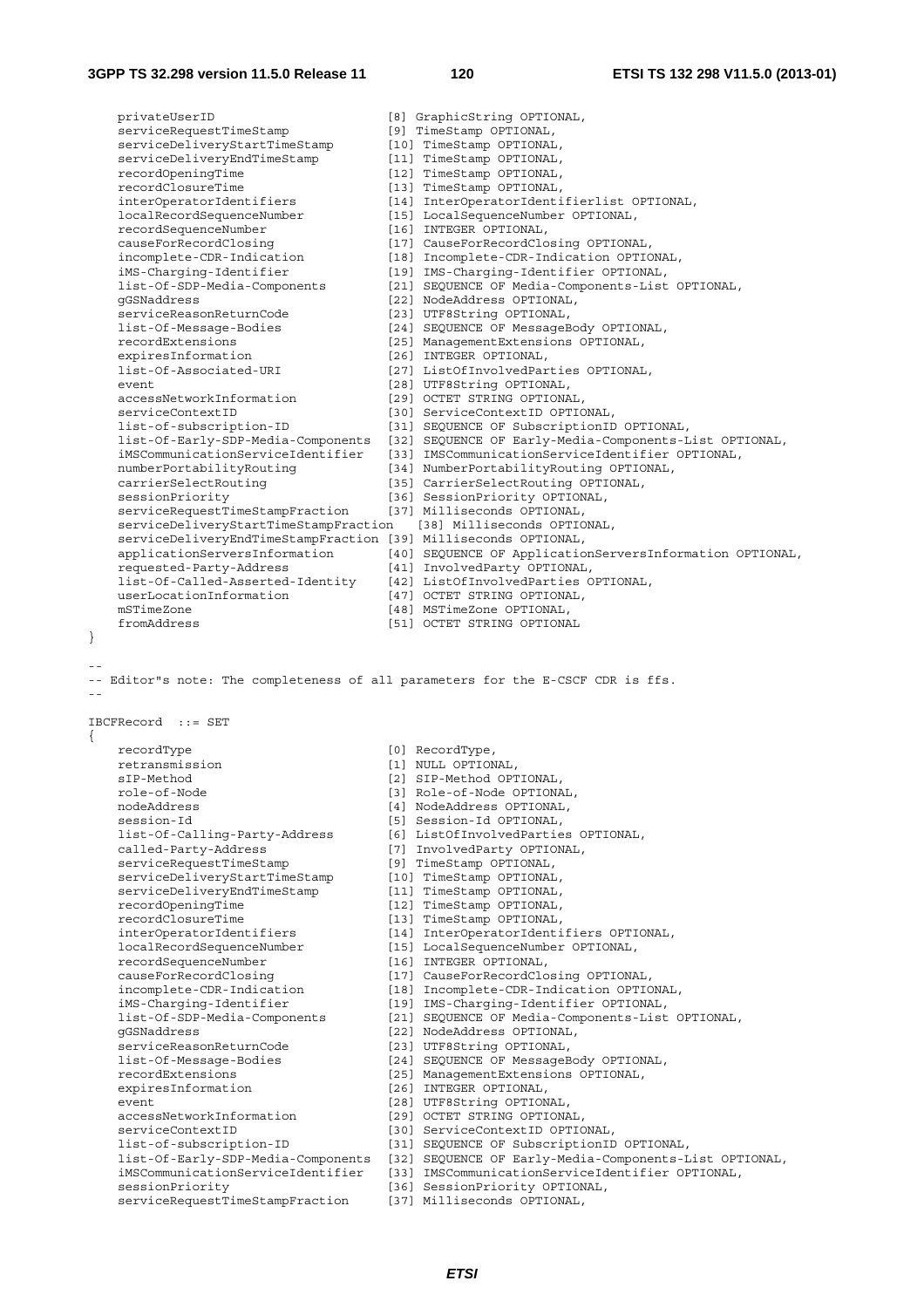# **3GPP TS 32.298 version 11.5.0 Release 11 121 ETSI TS 132 298 V11.5.0 (2013-01)**

 serviceDeliveryStartTimeStampFraction [38] Milliseconds OPTIONAL, serviceDeliveryEndTimeStampFraction [39] Milliseconds OPTIONAL, list-of-Requested-Party-Address [41] ListOfInvolvedParties OPTIONAL, list-Of-Called-Asserted-Identity [42] ListOfInvolvedParties OPTIONAL, realTimeTariffInformation [44] SEQUENCE OF RealTimeTariffInformation OPTIONAL,<br>transit-IOI-List [45] GraphicString OPTIONAL, transit-IOI-List [45] GraphicString OPTIONAL,<br>nNI-Information [46] SEOUENCE of NNI-Informa nNI-Information [46] SEQUENCE of NNI-Information OPTIONAL,<br>userLocationInformation [47] OCTET STRING OPTIONAL, <sup>1</sup>47] OCTET STRING OPTIONAL, mSTimeZone [48] MSTimeZone OPTIONAL, fromAddress [51] OCTET STRING OPTIONAL, initialIMS-Charging-Identifier [105] IMS-Charging-Identifier OPTIONAL, list-Of-AccessTransferInformation [106] SEQUENCE OF AccessTransferInformation OPTIONAL

}

TRFRecord ::= SET { recordType [0] RecordType,<br>retransmission [1] NUIL OPTION retransmission [1] NULL OPTIONAL,<br>sIP-Method [2] SIP-Method OPT [2] SIP-Method OPTIONAL, role-of-Node [3] Role-of-Node OPTIONAL, nodeAddress [4] NodeAddress OPTIONAL, session-Id
[5] Session-Id OPTIONAL, list-Of-Calling-Party-Address [6] ListOfInvolvedParties OPTIONAL, called-Party-Address [7] InvolvedParty OPTIONAL, serviceRequestTimeStamp [9] TimeStamp OPTIONAL,<br>serviceDeliveryStartTimeStamp [10] TimeStamp OPTIONAL,<br>serviceDeliveryEndTimeStamp [11] TimeStamp OPTIONAL, serviceDeliveryStartTimeStamp [10] TimeStamp OPTIONAL, serviceDeliveryEndTimeStamp [11] TimeStamp OPTIONAL, recordOpeningTime [12] TimeStamp OPTIONAL, recordClosureTime [13] TimeStamp OPTIONAL, interOperatorIdentifiers [14] InterOperatorIdentifiers OPTIONAL, localRecordSequenceNumber [15] LocalSequenceNumber OPTIONAL, recordSequenceNumber [16] INTEGER OPTIONAL, causeForRecordClosing [17] CauseForRecordClosing OPTIONAL,<br>incomplete-CDR-Indication [18] Incomplete-CDR-Indication OPTIC [18] Incomplete-CDR-Indication OPTIONAL, iMS-Charging-Identifier [19] IMS-Charging-Identifier OPTIONAL, list-Of-SDP-Media-Components [21] SEQUENCE OF Media-Components-List OPTIONAL, serviceReasonReturnCode list-Of-Message-Bodies [24] SEQUENCE OF MessageBody OPTIONAL, recordExtensions [25] ManagementExtensions OPTIONAL, [26] INTEGER OPTIONAL, event in the contract of the contract of the contract of the contract of the contract of the contract of the contract of the contract of the contract of the contract of the contract of the contract of the contract of the c serviceContextID [30] ServiceContextID OPTIONAL, list-Of-Early-SDP-Media-Components [32] SEQUENCE OF Early-Media-Components-List OPTIONAL, iMSCommunicationServiceIdentifier [33] IMSCommunicationServiceIdentifier OPTIONAL, [34] NumberPortabilityRouting OPTIONAL, carrierSelectRouting [35] CarrierSelectRouting OPTIONAL, sessionPriority [36] SessionPriority OPTIONAL,<br>serviceRequestTimeStampFraction [37] Milliseconds OPTIONAL, serviceRequestTimeStampFraction serviceDeliveryStartTimeStampFraction[38] Milliseconds OPTIONAL, serviceDeliveryEndTimeStampFraction [39] Milliseconds OPTIONAL, applicationServersInformation [40] SEQUENCE OF ApplicationServersInformation OPTIONAL,<br>requested-Party-Address [41] InvolvedParty OPTIONAL, [41] InvolvedParty OPTIONAL, list-Of-Called-Asserted-Identity [42] ListOfInvolvedParties OPTIONAL, [44] SEQUENCE OF RealTimeTariffInformation OPTIONAL, transit-IOI-List [45] GraphicString OPTIONAL, nNI-Information [46] SEQUENCE of NNI-Information OPTIONAL, userLocationInformation [47] OCTET STRING OPTIONAL, mSTimeZone [48] MSTimeZone OPTIONAL } ATCFRecord ::= SET { recordType  $[0]$  RecordType, retransmission [1] NULL OPTIONAL,<br>sIP-Method [2] SIP-Method OPT sIP-Method [2] SIP-Method OPTIONAL,<br>
role-of-Node [3] Role-of-Node OPTION [3] Role-of-Node OPTIONAL, nodeAddress [4] NodeAddress OPTIONAL, session-Id [5] Session-Id OPTIONAL, list-Of-Calling-Party-Address [6] ListOfInvolvedParties OPTIONAL, called-Party-Address [7] InvolvedParty OPTIONAL,<br>serviceRequestTimeStamp [9] TimeStamp OPTIONAL, serviceRequestTimeStamp [9] TimeStamp OPTIONAL,<br>serviceDeliveryStartTimeStamp [10] TimeStamp OPTIONAL, serviceDeliveryStartTimeStamp serviceDeliveryEndTimeStamp [11] TimeStamp OPTIONAL, recordOpeningTime [12] TimeStamp OPTIONAL,<br>recordClosureTime [13] TimeStamp OPTIONAL, recordClosureTime [13] TimeStamp OPTIONAL,<br>interOperatorIdentifiers [14] InterOperatorIdenti interOperatorIdentifiers [14] InterOperatorIdentifiers OPTIONAL,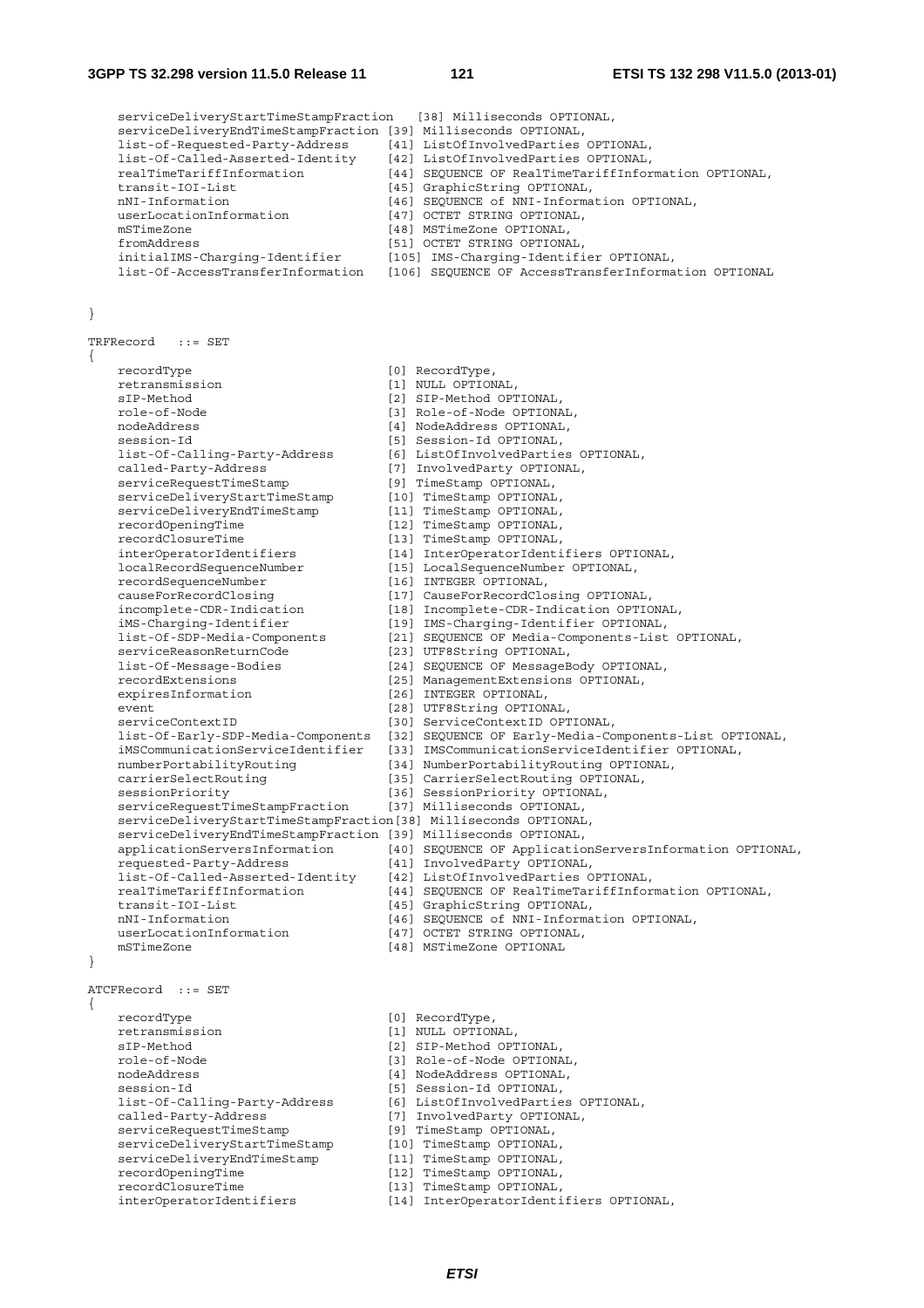|                                                                 | [15] LocalSequenceNumber OPTIONAL,                     |
|-----------------------------------------------------------------|--------------------------------------------------------|
| localRecordSequenceNumber                                       |                                                        |
| recordSequenceNumber                                            | [16] INTEGER OPTIONAL,                                 |
| causeForRecordClosinq                                           | [17] CauseForRecordClosing OPTIONAL,                   |
| incomplete-CDR-Indication                                       | [18] Incomplete-CDR-Indication OPTIONAL,               |
| iMS-Charging-Identifier                                         | [19] IMS-Charging-Identifier OPTIONAL,                 |
| list-Of-SDP-Media-Components                                    | [21] SEQUENCE OF Media-Components-List OPTIONAL,       |
| qGSNaddress                                                     | [22] NodeAddress OPTIONAL,                             |
| serviceReasonReturnCode                                         | [23] UTF8String OPTIONAL,                              |
| list-Of-Message-Bodies                                          | [24] SEQUENCE OF MessageBody OPTIONAL,                 |
| recordExtensions                                                | [25] ManagementExtensions OPTIONAL,                    |
| expiresInformation                                              | [26] INTEGER OPTIONAL,                                 |
| event.                                                          | [28] UTF8String OPTIONAL,                              |
| accessNetworkInformation                                        | [29] OCTET STRING OPTIONAL,                            |
| serviceContextID                                                | [30] ServiceContextID OPTIONAL,                        |
| list-of-subscription-ID                                         | [31] SEQUENCE OF SubscriptionID OPTIONAL,              |
| list-Of-Early-SDP-Media-Components                              | [32] SEQUENCE OF Early-Media-Components-List OPTIONAL, |
| iMSCommunicationServiceIdentifier                               | [33] IMSCommunicationServiceIdentifier OPTIONAL,       |
| sessionPriority                                                 | [36] SessionPriority OPTIONAL,                         |
| serviceRequestTimeStampFraction                                 | [37] Milliseconds OPTIONAL,                            |
| serviceDeliveryStartTimeStampFraction                           | [38] Milliseconds OPTIONAL,                            |
| serviceDeliveryEndTimeStampFraction [39] Milliseconds OPTIONAL, |                                                        |
| list-of-Requested-Party-Address                                 | [41] ListOfInvolvedParties OPTIONAL,                   |
| list-Of-Called-Asserted-Identity                                | [42] ListOfInvolvedParties OPTIONAL,                   |
| userLocationInformation                                         | [47] OCTET STRING OPTIONAL,                            |
| mSTimeZone                                                      | [48] MSTimeZone OPTIONAL,                              |
| fromAddress                                                     | [51] OCTET STRING OPTIONAL,                            |
| initialIMS-Charging-Identifier                                  | [105] IMS-Charging-Identifier OPTIONAL,                |
| list-Of-AccessTransferInformation                               | [106] SEOUENCE OF AccessTransferInformation OPTIONAL   |

}

tFRecord ::= SET

{

 recordType [0] RecordType, retransmission [1] NULL OPTIONAL, sIP-Method [2] SIP-Method OPTIONAL, role-of-Node [3] Role-of-Node OPTIONAL, nodeAddress [4] NodeAddress OPTIONAL, session-Id [5] Session-Id OPTIONAL, list-Of-Calling-Party-Address [6] ListOfInvolvedParties OPTIONAL, called-Party-Address [7] InvolvedParty OPTIONAL, serviceRequestTimeStamp [9] TimeStamp OPTIONAL, serviceDeliveryStartTimeStamp [10] TimeStamp OPTIONAL, serviceDeliveryEndTimeStamp [11] TimeStamp OPTIONAL, recordOpeningTime [12] TimeStamp OPTIONAL, recordClosureTime [13] TimeStamp OPTIONAL, interOperatorIdentifiers [13] TimeStamp OPTIONAL,<br>
interOperatorIdentifiers [14] InterOperatorIdentifierlist OPTIONAL, localRecordSequenceNumber [15] LocalSequenceNumber OPTIONAL, recordSequenceNumber [16] INTEGER OPTIONAL, causeForRecordClosing [17] CauseForRecordClosing OPTIONAL,<br>incomplete-CDR-Indication [18] Incomplete-CDR-Indication OPTIC<br>iMS-Charging-Identifier [19] IMS-Charging-Identifier OPTIONA<br>list-Of-SDP-Media-Components [21] SEQUE incomplete-CDR-Indication [18] Incomplete-CDR-Indication OPTIONAL, iMS-Charging-Identifier [19] IMS-Charging-Identifier OPTIONAL, serviceReasonReturnCode<br>list-Of-Messaqe-Bodies list-Of-Message-Bodies [24] SEQUENCE OF MessageBody OPTIONAL, expiresInformation [26] INTEGER OPTIONAL, event [28] UTF8String OPTIONAL, serviceContextID [30] ServiceContextID OPTIONAL, list-of-subscription-ID [31] SEQUENCE OF SubscriptionID OPTIONAL, list-Of-Early-SDP-Media-Components [32] SEQUENCE OF Early-Media-Components-List OPTIONAL, iMSCommunicationServiceIdentifier [33] IMSCommunicationServiceIdentifier OPTIONAL, numberPortabilityRouting [34] NumberPortabilityRouting OPTIONAL, carrierSelectRouting [35] CarrierSelectRouting OPTIONAL, sessionPriority [36] SessionPriority OPTIONAL,<br>serviceRequestTimeStampFraction [37] Milliseconds OPTIONAL, serviceRequestTimeStampFraction [37] Milliseconds OPTIONAL,<br>serviceDeliveryStartTimeStampFraction [38] Milliseconds OPTIONAL, serviceDeliveryStartTimeStampFraction serviceDeliveryEndTimeStampFraction [39] Milliseconds OPTIONAL, requested-Party-Address [41] InvolvedParty OPTIONAL, list-Of-Called-Asserted-Identity [42] ListOfInvolvedParties OPTIONAL, transit-IOI-List [45] GraphicString OPTIONAL, nNI-Information [46] NNI-Information OPTIONAL, fromAddress [51] OCTET STRING OPTIONAL

- 
- [44] SEQUENCE OF RealTimeTariffInformation OPTIONAL,
	-
- -

}

*ETSI* 

- 
- 
- 
- 
- 
- 
- [21] SEQUENCE OF Media-Components-List OPTIONAL,<br>[23] UTF8String OPTIONAL,
	-
	-
- [25] ManagementExtensions OPTIONAL,
- 
- 
- 
- 
- 
- 
- -
	-
	-
	-
- applicationServersInformation [40] SEQUENCE OF ApplicationServersInformation OPTIONAL,
	-
	- -
	- -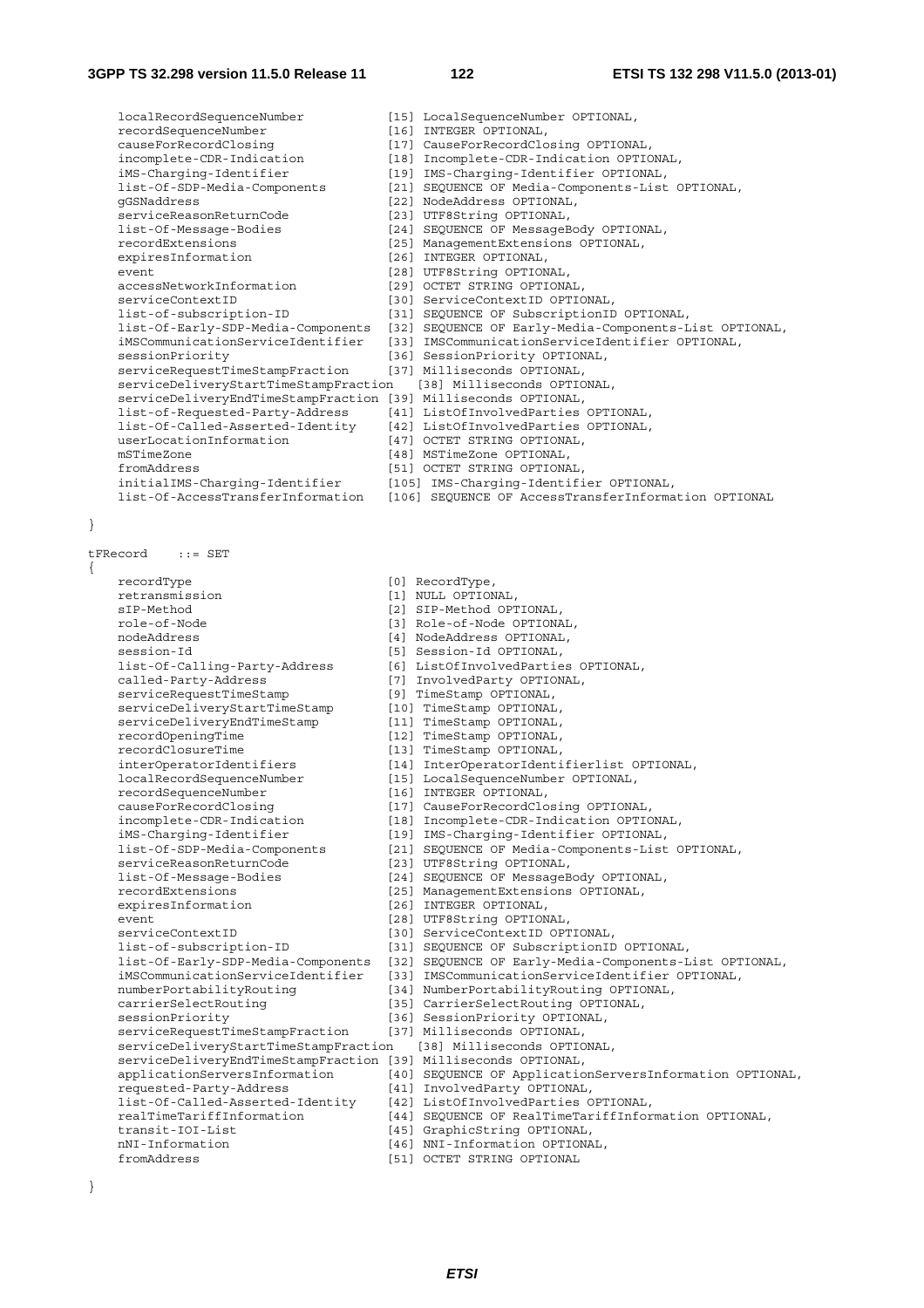------------------------------------------------------------------------------ -- -- IMS DATA TYPES -- ------------------------------------------------------------------------------ AccessCorrelationID ::= CHOICE { gPRS-Charging-Id [2] INTEGER, accessNetworkChargingIdentifier [4] GraphicString } AccessTransferType ::= ENUMERATED { PSToCS (0), CSToPS (1) } AccessTransferInformation ::= SEQUENCE { accessTransferType [0] AccessTransferType OPTIONAL, accessNetworkInformation [1] OCTET STRING OPTIONAL } ACRInterimLost ::= ENUMERATED { no (0), yes (1), unknown (2) } AoCCostInformation ::= SEQUENCE { accumulatedCost [0] REAL, incrementalCost [1] REAL, currencyCode [2] INTEGER } AoCInformation ::= SET { tariffInformation [0] TariffInformation OPTIONAL, aoCCostInformation [1] AoCCostInformation OPTIONAL } ApplicationServersInformation ::= SEQUENCE { applicationServersInvolved [0] NodeAddress OPTIONAL, applicationProvidedCalledParties [1] SEQUENCE OF InvolvedParty OPTIONAL, sTatus [2] Status OPTIONAL } CarrierSelectRouting ::= GraphicString CauseForRecordClosing ::= ENUMERATED { serviceDeliveryEndSuccessfully (0), unSuccessfulServiceDelivery (1),<br>timeLimit (3), timeLimit<br>serviceChange  $(4)$ , -- e.g. change in media due to Re-Invite managementIntervention (5) -- partial record generation reasons to be added -- Additional codes are for further study } Early-Media-Components-List ::= SEQUENCE { sDP-Offer-Timestamp [0] TimeStamp OPTIONAL, sDP-Answer-Timestamp [1] TimeStamp OPTIONAL, sDP-Media-Components [2] SEQUENCE OF SDP-Media-Component OPTIONAL, mediaInitiatorFlag [3] NULL OPTIONAL,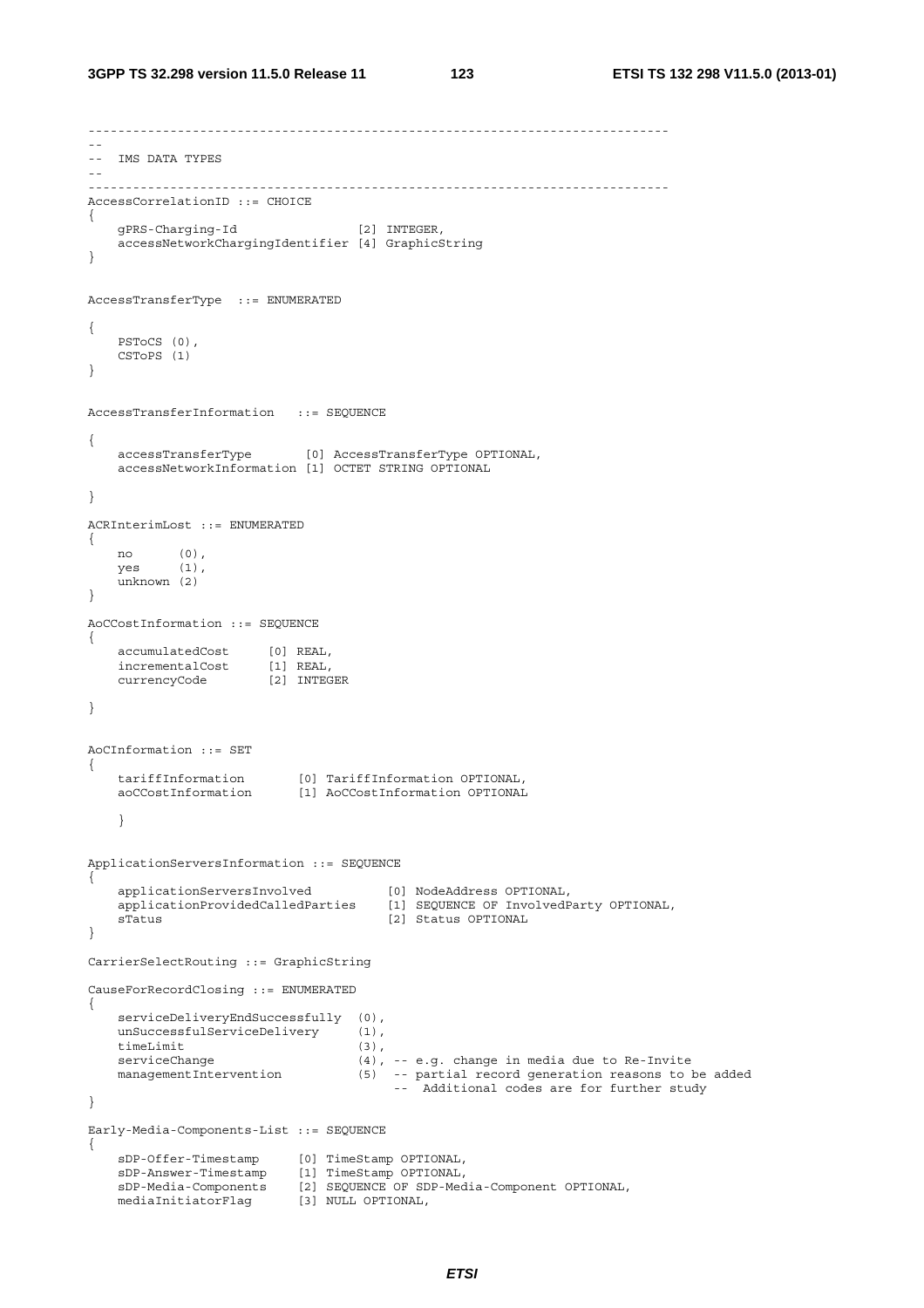```
 sDP-Session-Description [4] SEQUENCE OF GraphicString OPTIONAL, 
   sDP-Type [5] SDP-Type OPTIONAL
} 
IMS-Charging-Identifier ::= OCTET STRING 
IMSCommunicationServiceIdentifier ::= OCTET STRING 
Incomplete-CDR-Indication ::= SET 
{ 
    aCRStartLost [0] BOOLEAN, –- TRUE if ACR[Start] was lost, FALSE otherwise 
    aCRInterimLost [1] ACRInterimLost, 
    aCRStopLost [2] BOOLEAN –- TRUE if ACR[Stop] was lost, FALSE otherwise 
} 
InterOperatorIdentifierlist ::= SEQUENCE OF InterOperatorIdentifiers 
InterOperatorIdentifiers ::= SEQUENCE 
{ 
 originatingIOI [0] GraphicString OPTIONAL, 
 terminatingIOI [1] GraphicString OPTIONAL 
} 
InvolvedParty ::= CHOICE 
{ 
   sIP-URI [0] GraphicString, -- refer to rfc3261 [401]
 tEL-URI [1] GraphicString, -- refer to rfc3966 [402] 
 uRN [2] GraphicString, -- refer to rfc5031 [407] 
 iSDN-E164 [3] GraphicString -- refer to ITU-T Recommendation E.164[308] 
} 
ListOfInvolvedParties ::= SEQUENCE OF InvolvedParty 
Media-Components-List ::= SEQUENCE 
-- 
-- MediaInitiatorParty is used to identify the initiator of the media 
-- multi-participants session e.g. in AS PoC Server 
-- 
{ 
 sIP-Request-Timestamp [0] TimeStamp OPTIONAL, 
 sIP-Response-Timestamp [1] TimeStamp OPTIONAL, 
 sDP-Media-Components [2] SEQUENCE OF SDP-Media-Component OPTIONAL, 
 mediaInitiatorFlag [3] NULL OPTIONAL, 
   mediaInitiatorFlag [3] NULL UFILOWAL,<br>SDP-Session-Description [4] SEQUENCE OF GraphicString OPTIONAL,<br>FRI InvolvedParty OPTIONAL,
 mediaInitiatorParty [5] InvolvedParty OPTIONAL, 
 sIP-Request-Timestamp-Fraction [6] Milliseconds OPTIONAL, 
    sIP-Response-Timestamp-Fraction [7] Milliseconds OPTIONAL, 
 sDP-Type [8] SDP-Type OPTIONAL, 
 localGWInsertedIndication [9] BOOLEAN OPTIONAL, 
 iPRealmDefaultIndication [10] BOOLEAN OPTIONAL, 
 transcoderInsertedIndication [11] BOOLEAN OPTIONAL 
} 
MessageBody ::= SEQUENCE 
{ 
 content-Type [0] GraphicString, 
 content-Disposition [1] GraphicString OPTIONAL, 
 content-Length [2] INTEGER, 
   originator - 1-1, 1-1<br>
content-Length [2] INTEGER,<br>
originator [3] InvolvedParty OPTIONAL
} 
Milliseconds ::= INTEGER (0..999) 
NNI-Information ::= SEQUENCE { 
   sessionDirection [0] SessionDirection OPTIONAL,<br>nNIType OPTIONAL,
                           [1] NNIType OPTIONAL ,
 relationshipMode [2] RelationshipMode OPTIONAL, 
 neighbourNodeAddress [3] IPAddress OPTIONAL 
} 
NNIType ::= ENUMERATED 
{ 
    non-roaming (0), 
    roaming - without - loopback (1), 
    roaming - with - loopback (2) 
}
```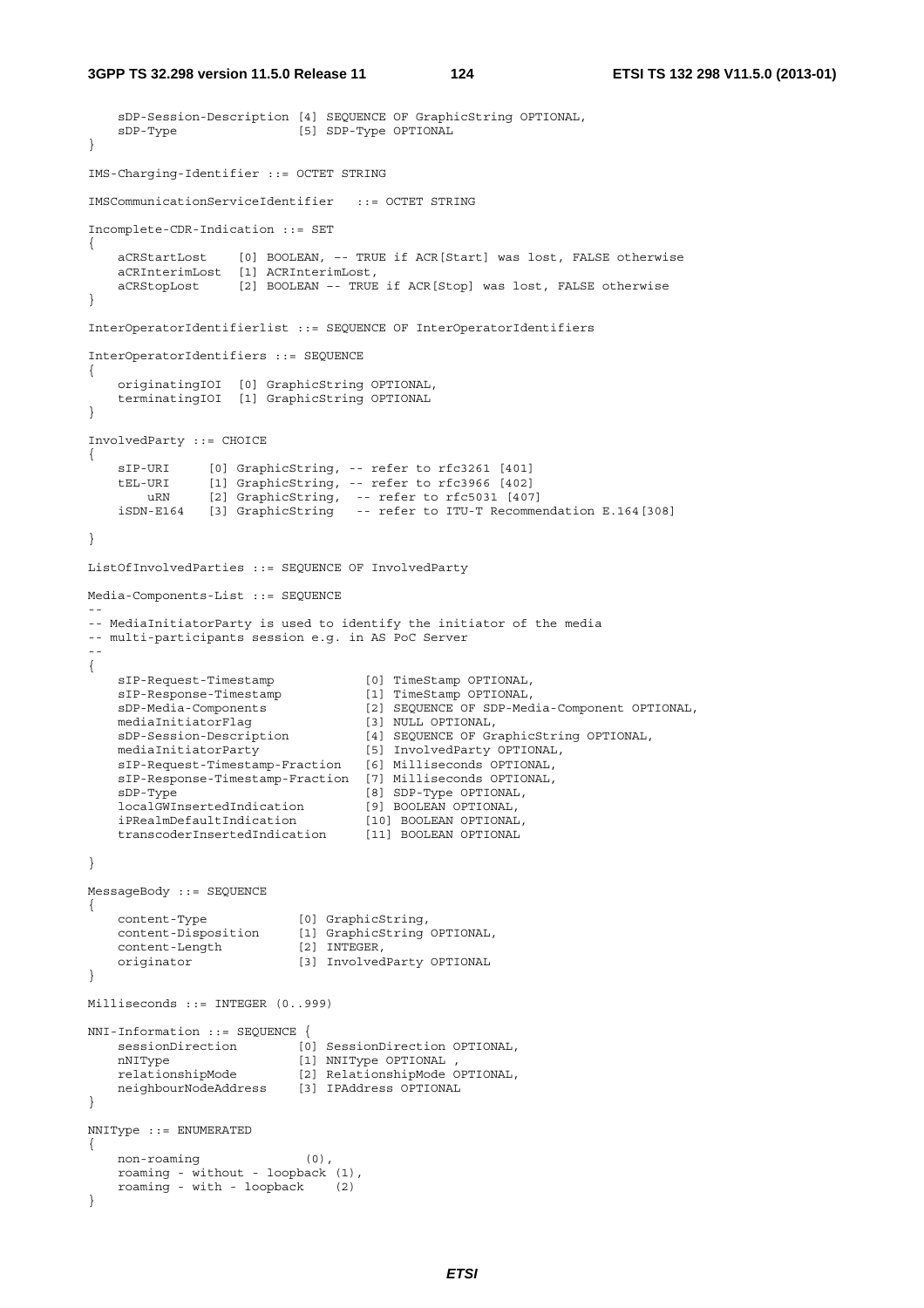NumberPortabilityRouting ::= GraphicString

```
RateElement ::= SEQUENCE 
{ 
    unitType [0] INTEGER,<br>unitValue [1] REAL,
   unitValue [1] REAL,<br>unitCost [2] REAL,
   unitCost [2] REAL,<br>unitQuotaThreshold [3] REAL
   unitQuotaThreshold
} 
RealTimeTariffInformation ::= CHOICE 
{ 
   tariffInformation [0] TariffInformation,<br>tariffXml [1] UTF8String
                             [1] UTF8String
} 
RelationshipMode ::= ENUMERATED 
{ 
     trusted (0), 
    non-trusted (1) 
} 
Role-of-Node ::= ENUMERATED 
{ 
    originating (0), 
    terminating (1) 
} 
S-CSCF-Information ::= SEQUENCE 
{ 
      mandatoryCapabilities [0] SEQUENCE OF GraphicString OPTIONAL, 
      optionalCapabilities [1] SEQUENCE OF GraphicString OPTIONAL, 
      serverName [2] GraphicString OPTIONAL 
} 
SDP-Media-Component ::= SEQUENCE 
{ 
     sDP-Media-Name [0] GraphicString OPTIONAL, 
     sDP-Media-Descriptions [1] SDP-Media-Description OPTIONAL, 
                                 AccessCorrelationID OPTIONAL -- not used in MGCF and BGCF
                                      -- [2] is used by gPRS-Charging-Id 
                                       -- [4] is used by accessNetworkChargingIdentifier 
} 
SDP-Media-Description ::= SEQUENCE OF GraphicString 
ServedPartyIPAddress ::= IPAddress 
Service-Id ::= GraphicString 
Session-Id ::= GraphicString 
-- 
-- rfc3261 [401]: example for SIP Call-ID: f81d4fae-7dec-11d0-a765-00a0c91e6bf6@foo.bar.com 
-- 
SessionDirection ::= ENUMERATED 
{ 
 inbound (0), 
 outbound (1) 
} 
SessionPriority ::= ENUMERATED 
{ 
    pRIORITY-0 (0), 
    pRIORITY-1 (1), 
    pRIORITY-2 (2), 
    pRIORITY-3 (3), 
    pRIORITY-4 (4) 
} 
-- 
-- PRIORITY-4 is the highest priority and Priority-0 is the lowest priority. 
-- 
SIP-Method ::= GraphicString 
SDP-Type ::= ENUMERATED 
{
```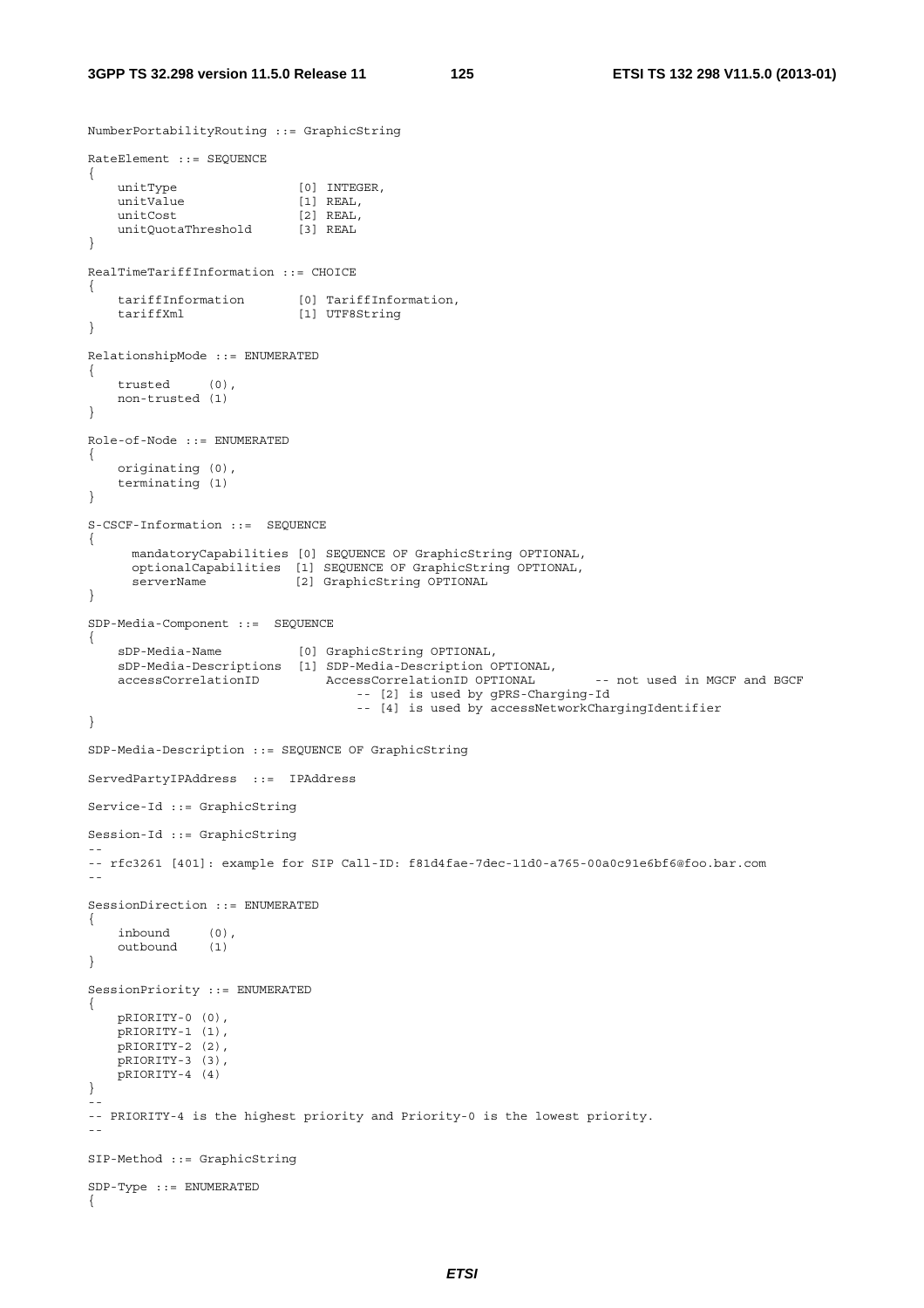```
 sDP-offer (0), 
   sDP-answer (1) 
} 
Status ::= ENUMERATED 
{ 
4xx (0),
5xx (1),
 time-out (2) 
} 
TariffInformation ::= SEQUENCE 
{ 
 currencyCode [0] INTEGER, 
 scaleFactor [1] REAL, 
    rateElements [2] SEQUENCE OF RateElement OPTIONAL 
} 
TransmissionMedium ::= SEQUENCE 
{ 
 tMR [0] OCTET STRING (SIZE (1)) OPTIONAL, -- required TM, refer to Q.763 
 tMU [1] OCTET STRING (SIZE (1)) OPTIONAL -- used TM, refer to Q.763 
} 
TrunkGroupID ::= CHOICE 
{ 
 incoming [0] GraphicString, 
 outgoing [1] GraphicString 
} 
.#END
```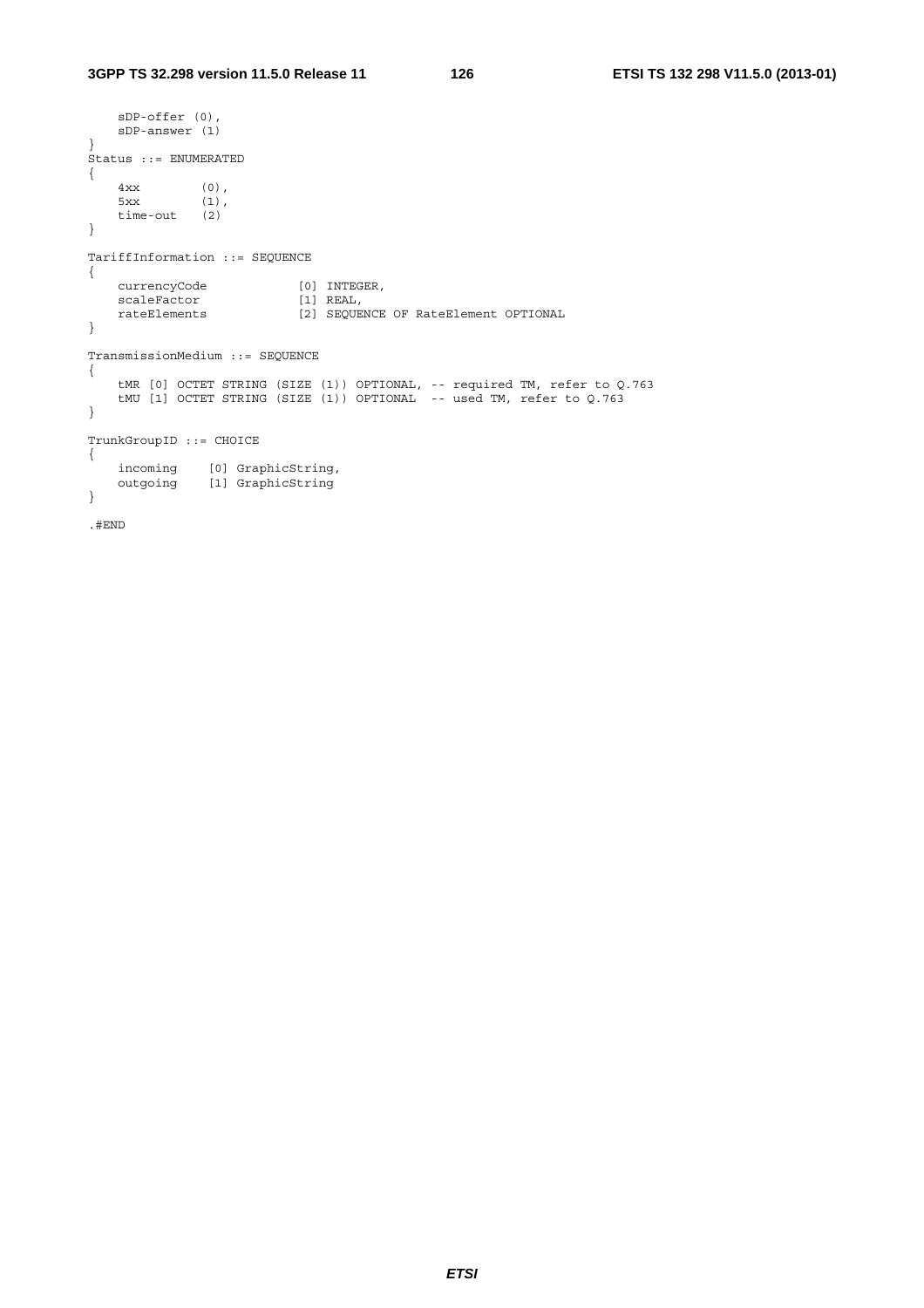# 5.2.4 Service level CDR definitions

This subclause contains the syntax definitions of the CDRs on the service level. This comprises the CDR types from the MMS (TS 32.270 [30]), the LCS (TS 32.271 [31]), PoC (TS 32.272 [32]), MBMS (TS 32.273 [33]), and MMTel (TS 32.275 [35]) services.

# 5.2.4.1 MMS CDRs

DEFINITIONS IMPLICIT TAGS ::=

This subclause contains the abstract syntax definitions that are specific to the CDR types defined in TS 32.270 [30].

.\$MMSChargingDataTypes {itu-t (0) identified-organization (4) etsi(0) mobileDomain (0) charging (5) mmsChargingDataTypes (5) asn1Module (0) version1 (0)}

```
BEGIN 
-- EXPORTS everything 
IMPORTS 
GSNAddress, 
IPAddress, 
LocalSequenceNumber, 
ManagementExtensions, 
MscNo, 
MSISDN, 
MSTimeZone, 
RecordType, 
TimeStamp 
FROM GenericChargingDataTypes {itu-t (0) identified-organization (4) etsi(0) mobileDomain (0) 
charging (5) genericChargingDataTypes (0) asn1Module (0) version1 (0)} 
ChargingID, 
PLMN-Id, 
RATType 
FROM GPRSChargingDataTypes {itu-t (0) identified-organization (4) etsi(0) mobileDomain (0) charging 
(5) gprsChargingDataTypes (2) asn1Module (0) version1 (0)} 
CallReferenceNumber 
FROM MAP-CH-DataTypes { itu-t identified-organization (4) etsi (0) mobileDomain (0) 
gsm-Network (1) modules (3) map-CH-DataTypes (13) version13 (13)} 
-- from TS 29.002 [214] 
; 
-- 
-- 
-- MMS RECORDS 
-- 
-- 
MMSRecordType ::= CHOICE 
-- 
-- Record values 30..62 are MMS specific 
-- 
{ 
    mMO1SRecord [30] MMO1SRecord.
     mMO4FRqRecord [31] MMO4FRqRecord, 
     mMO4FRsRecord [32] MMO4FRsRecord, 
    mMO4DRecord [33] MMO4DRecord,
    mMO1DRecord [34] MMO1DRecord,
    mMO4RRecord [35] MMO4RRecord,<br>mMO1RRecord [36] MMO1RRecord,
    mMO1RRecord [36] MMO1RRecord,<br>mMOMDRecord [37] MMOMDRecord,
    mMOMDRecord [37] MMOMDRecord,<br>mMR4FRecord [38] MMR4FRecord,
                             [38] MMR4FRecord,
    mMR1NRqRecord [39] MMR1NRqRecord,
```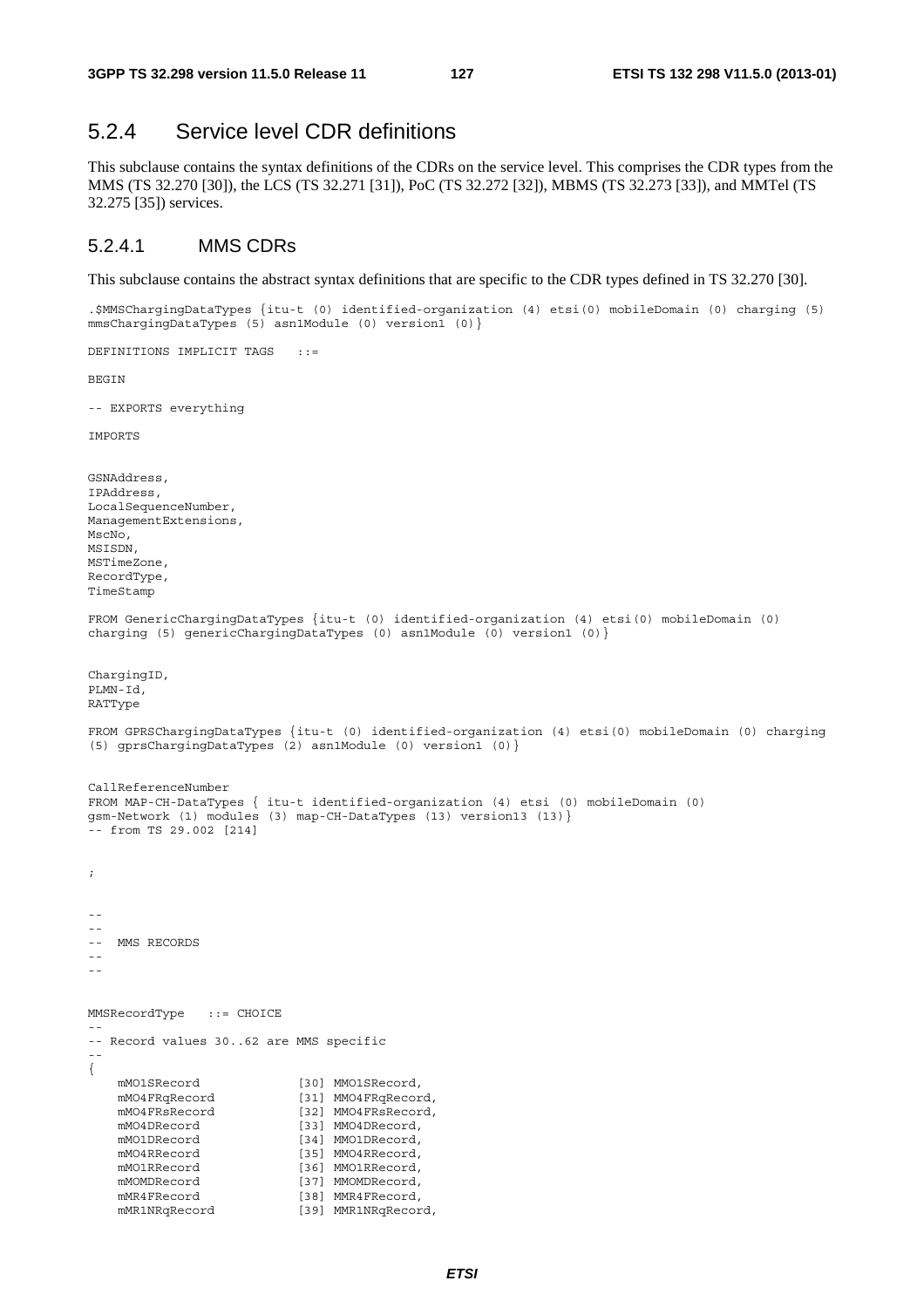mMR1NRsRecord [40] MMR1NRsRecord,<br>mMR1RtRqRecord [41] MMR1RtRecord,<br>mMR1ARecord [42] MMR1ARecord, mMR1RtRqRecord [41] MMR1RtRecord, mMR1ARecord [42] MMR1ARecord, mMR4DRqRecord [43] MMR4DRqRecord, mMR4DRsRecord [44] MMR4DRsRecord, mMR1RRRecord [45] MMR1RRRecord, mMR4RRqRecord [46] MMR4RRqRecord, mMR4RRsRecord [47] MMR4RRsRecord, mMRMDRecord [48] MMRMDRecord, mMFRecord [49] MMFRecord, mMBx1SRecord [50] MMBx1SRecord, mMBx1VRecord [51] MMBx1VRecord, mMBx1URecord [52] MMBx1URecord, mMBx1DRecord [53] MMBx1DRecord, mM7SRecord [54] MM7SRecord, mM7DRqRecord [55] MM7DRqRecord, mM7DRsRecord [56] MM7DRsRecord, mM7CRecord [57] MM7CRecord, mM7RRecord [58] MM7RRecord, mM7DRRqRecord [59] MM7DRRqRecord, mM7DRRsRecord [60] MM7DRRsRecord, mM7RRqRecord [61] MM7RRqRecord, mM7RRsRecord [62] MM7RRsRecord MMO1SRecord ::= SET recordType [0] RecordType, originatorMmsRSAddress [1] MMSRSAddress, messageID [2] OCTET STRING, replyChargingID [3] OCTET STRING OPTIONAL, originatorAddress [4] MMSAgentAddress, recipientAddresses [5] MMSAgentAddresses, accessCorrelation [6] AccessCorrelation OPTIONAL, contentType [7] ContentType, mmComponentType [8] MMComponentType OPTIONAL, messageSize [9] DataVolume, messageClass [10] MessageClass OPTIONAL, chargeInformation [11] ChargeInformation OPTIONAL, submissionTime [12] TimeStamp OPTIONAL, timeOfExpiry [13] WaitTime OPTIONAL, earliestTimeOfDelivery [14] WaitTime OPTIONAL, durationOfTransmission [15] INTEGER OPTIONAL, requestStatusCode [16] RequestStatusCodeType OPTIONAL, deliveryReportRequested [17] BOOLEAN OPTIONAL, replyCharging [18] BOOLEAN OPTIONAL, replyDeadline [19] WaitTime OPTIONAL, replyChargingSize [20] DataVolume OPTIONAL, senderVisik readReplyRe statusText recordTimeS recordExten<br>mMBoxstorac sGSNPLMNIde rATType  $mSTimPZ$ one MM04FRqRecord recordType [0] RecordType, originatorM

}

{

}

|      | $v_{\text{max}}$ , $v_{\text{max}}$ $v_{\text{max}}$                                                                                                                                                                                                                                                 |                                                                                |                                                                                                                                                                                                                                                                                                                  |
|------|------------------------------------------------------------------------------------------------------------------------------------------------------------------------------------------------------------------------------------------------------------------------------------------------------|--------------------------------------------------------------------------------|------------------------------------------------------------------------------------------------------------------------------------------------------------------------------------------------------------------------------------------------------------------------------------------------------------------|
|      | priority                                                                                                                                                                                                                                                                                             |                                                                                | [21] PriorityType OPTIONAL,                                                                                                                                                                                                                                                                                      |
|      | senderVisibility                                                                                                                                                                                                                                                                                     |                                                                                | [22] BOOLEAN OPTIONAL,                                                                                                                                                                                                                                                                                           |
|      | readReplyRequested                                                                                                                                                                                                                                                                                   |                                                                                | [23] BOOLEAN OPTIONAL,                                                                                                                                                                                                                                                                                           |
|      | statusText                                                                                                                                                                                                                                                                                           |                                                                                | [24] StatusTextType,                                                                                                                                                                                                                                                                                             |
|      | recordTimeStamp                                                                                                                                                                                                                                                                                      |                                                                                | [25] TimeStamp,                                                                                                                                                                                                                                                                                                  |
|      | localSequenceNumber                                                                                                                                                                                                                                                                                  |                                                                                | [26] LocalSequenceNumber OPTIONAL,                                                                                                                                                                                                                                                                               |
|      | recordExtensions                                                                                                                                                                                                                                                                                     |                                                                                | [27] ManagementExtensions OPTIONAL,                                                                                                                                                                                                                                                                              |
|      | mMBoxstorageInformation                                                                                                                                                                                                                                                                              |                                                                                | [28] MMBoxStorageInformation OPTIONAL,                                                                                                                                                                                                                                                                           |
|      | mscfInformation                                                                                                                                                                                                                                                                                      |                                                                                | [29] MSCFInformation OPTIONAL,                                                                                                                                                                                                                                                                                   |
|      | sGSNPLMNIdentifier                                                                                                                                                                                                                                                                                   |                                                                                | [30] PLMN-Id OPTIONAL,                                                                                                                                                                                                                                                                                           |
|      | rATType                                                                                                                                                                                                                                                                                              |                                                                                | [31] RATType OPTIONAL,                                                                                                                                                                                                                                                                                           |
|      | mSTimeZone                                                                                                                                                                                                                                                                                           |                                                                                | [32] MSTimeZone OPTIONAL                                                                                                                                                                                                                                                                                         |
| }    |                                                                                                                                                                                                                                                                                                      |                                                                                |                                                                                                                                                                                                                                                                                                                  |
| $\{$ | MM04FRqRecord<br>$: :=$ SET<br>recordType<br>originatorMmsRSAddress<br>recipientMmsRSAddress<br>messageID<br>mms3GPPVersion<br>originatorAddress<br>recipientAddresses<br>contentType<br>mmComponentType<br>messageSize<br>messageClass<br>submissionTime<br>timeOfExpiry<br>deliveryReportRequested | [0]<br>$\begin{bmatrix} 1 \end{bmatrix}$<br>$\left[ 5 \right]$<br>$[6]$<br>[8] | RecordType,<br>MMSRSAddress,<br>[2] MMSRSAddress,<br>[3] OCTET STRING,<br>[4] OCTET STRING OPTIONAL,<br>MMSAgentAddress,<br>MMSAgentAddresses,<br>[7] ContentType,<br>MMComponentType OPTIONAL,<br>[9] DataVolume,<br>[10] MessageClass OPTIONAL,<br>[11] TimeStamp,<br>[12] WaitTime OPTIONAL,<br>[13] BOOLEAN, |
|      |                                                                                                                                                                                                                                                                                                      |                                                                                |                                                                                                                                                                                                                                                                                                                  |
|      |                                                                                                                                                                                                                                                                                                      |                                                                                |                                                                                                                                                                                                                                                                                                                  |

*ETSI*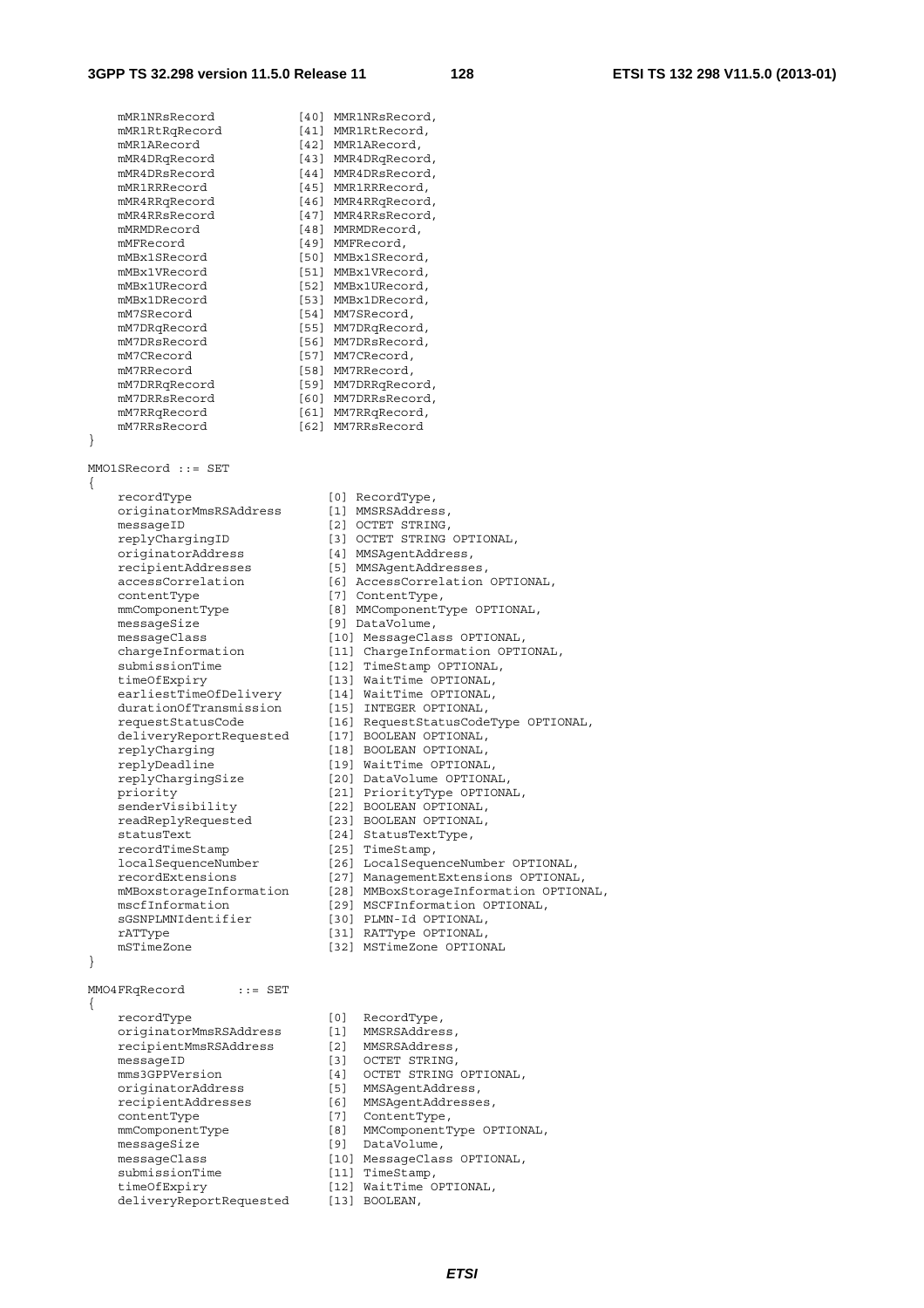### **3GPP TS 32.298 version 11.5.0 Release 11 129 ETSI TS 132 298 V11.5.0 (2013-01)**

```
priority [14] PriorityType OPTIONAL,
senderVisibility [15] BOOLEAN,
 readReplyRequested [16] BOOLEAN, 
 acknowledgementRequest [17] BOOLEAN, 
 forwardCounter [18] INTEGER OPTIONAL, 
 forwardingAddress [19] MMSAgentAddresses OPTIONAL, 
 recordTimeStamp [20] TimeStamp, 
 localSequenceNumber [21] LocalSequenceNumber OPTIONAL, 
 recordExtensions [22] ManagementExtensions OPTIONAL 
} 
MMO4FRsRecord ::= SET 
{ 
   recordType [0]
 originatorMmsRSAddress [1] MMSRSAddress OPTIONAL, 
 recipientMmsRSAddress [2] MMSRSAddress, 
   messageID [3]
 mms3GPPVersion [4] OCTET STRING OPTIONAL, 
 requestStatusCode [5] RequestStatusCodeType OPTIONAL, 
 statusText [6] StatusTextType OPTIONAL, 
 recordTimeStamp [7] TimeStamp OPTIONAL, 
 localSequenceNumber [8] LocalSequenceNumber OPTIONAL, 
 recordExtensions [9] ManagementExtensions OPTIONAL 
} 
MMO4DRecord ::= SET 
{ 
 recordType [0] RecordType, 
 recipientMmsRSAddress [1] MMSRSAddress OPTIONAL, 
 originatorMmsRSAddress [2] MMSRSAddress OPTIONAL, 
messageID [3] OCTET STRING,
 mms3GPPVersion [4] OCTET STRING OPTIONAL, 
 originatorAddress [5] MMSAgentAddress OPTIONAL, 
 recipientAddress [6] MMSAgentAddress, 
mmDateAndTime [7] TimeStamp,
 acknowledgementRequest [8] BOOLEAN, 
mmStatusCode [9] MMStatusCodeType,
 statusText [10] StatusTextType OPTIONAL, 
 recordTimeStamp [11] TimeStamp OPTIONAL, 
 localSequenceNumber [12] LocalSequenceNumber OPTIONAL, 
 recordExtensions [13] ManagementExtensions OPTIONAL 
MMO1DRecord ::= SET 
{ 
 recordType [0] RecordType, 
 recipientMmsRSAddress [1] MMSRSAddress OPTIONAL, 
 originatorMmsRSAddress [2] MMSRSAddress OPTIONAL, 
 accessCorrelation [3] AccessCorrelation OPTIONAL, 
 messageID [4] OCTET STRING, 
 mms3GPPVersion [5] OCTET STRING OPTIONAL, 
 originatorAddress [6] MMSAgentAddress OPTIONAL, 
 recipientAddress [7] MMSAgentAddress, 
 mmStatusCode [8] MMStatusCodeType OPTIONAL, 
 recordTimeStamp [9] TimeStamp OPTIONAL, 
 localSequenceNumber [10] LocalSequenceNumber OPTIONAL, 
 recordExtensions [11] ManagementExtensions OPTIONAL, 
 sGSNPLMNIdentifier [12] PLMN-Id OPTIONAL, 
rATType [13] RATType OPTIONAL,
 mSTimeZone [14] MSTimeZone OPTIONAL 
MMO4RRecord ::= SET 
  recordType [0] RecordType,<br>
recipientMmsRSAddress [1] MMSRSAddress OPTIONAL,<br>
originatorMmsRSAddress [2] MMSRSAddress OPTIONAL,<br>
messageID [2] OCERE CHERE OPTIONAL,
 recipientMmsRSAddress [1] MMSRSAddress OPTIONAL, 
 originatorMmsRSAddress [2] MMSRSAddress OPTIONAL, 
messageID [3] OCTET STRING,
 mms3GPPVersion [4] OCTET STRING OPTIONAL, 
 originatorAddress [5] MMSAgentAddress OPTIONAL, 
 recipientAddresses [6] MMSAgentAddresses OPTIONAL, 
 mmDateAndTime [7] TimeStamp OPTIONAL, 
 acknowledgementRequest [8] BOOLEAN, 
 readStatus [9] MMStatusCodeType OPTIONAL, 
 statusText [10] StatusTextType OPTIONAL,
```

| ManagementExtensions OPT |
|--------------------------|
|                          |
|                          |
|                          |
|                          |
| RecordType,              |
| MMSRSAddress OPTIONAL,   |
| MMSRSAddress,            |
| OCTET STRING,            |
| OCTET STRING OPTIONAL,   |
| RequestStatusCodeType OP |

- 
- 
- 
- 
- 

# }

# }

{

- 
- 
- 
- 
- 
- 
- 
- 
- 
- 
- 
- 
- 
- 
- 
- 
- 
- 
- 
- 
- 
- 
- 
- 
- 

recordTimeStamp [11] TimeStamp OPTIONAL,

localSequenceNumber [12] LocalSequenceNumber OPTIONAL,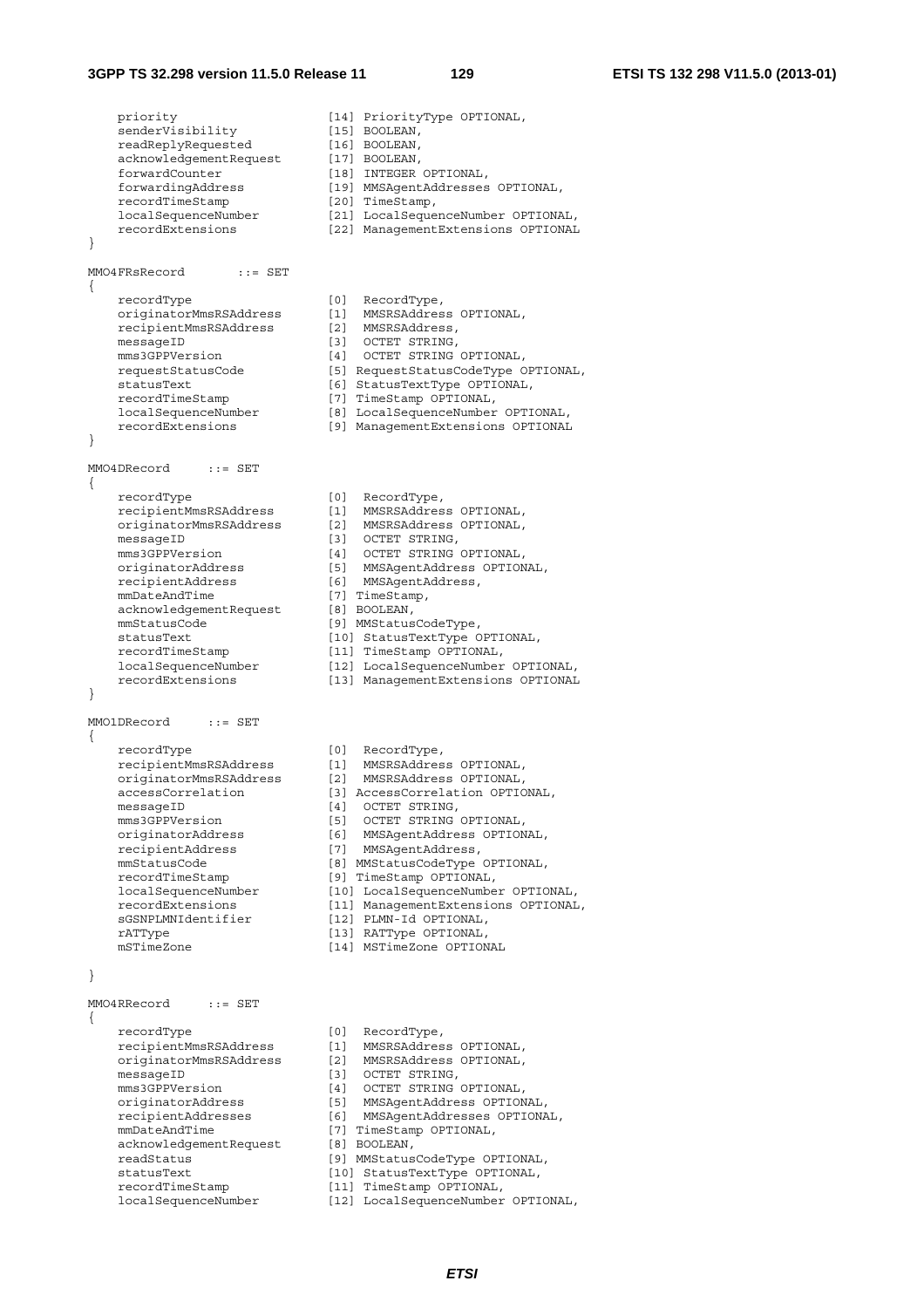recordExtensions [13] ManagementExtensions OPTIONAL } MMO1RRecord ::= SET { recordType [0] RecordType, recipientMmsRSAddress [1] MMSRSAddress OPTIONAL, originatorMmsRSAddress [2] MMSRSAddress OPTIONAL, accessCorrelation [3] AccessCorrelation OPTIONAL, messageID [4] OCTET STRING, mms3GPPVersion [5] OCTET STRING OPTIONAL, originatorAddress [6] MMSAgentAddress OPTIONAL, recipientAddress [7] MMSAgentAddress OPTIONAL, readStatus [8] MMStatusCodeType OPTIONAL, recordTimeStamp [9] TimeStamp OPTIONAL, localSequenceNumber [10] LocalSequenceNumber OPTIONAL, recordExtensions [11] ManagementExtensions OPTIONAL, sGSNPLMNIdentifier [12] PLMN-Id OPTIONAL, rATType  $[13]$  RATType OPTIONAL, mSTimeZone [14] MSTimeZone OPTIONAL } MMOMDRecord ::= SET { recordType [0] RecordType, originatorMmsRSAddress [1] MMSRSAddress OPTIONAL, recipientMmsRSAddress [2] MMSRSAddress OPTIONAL, messageID [3] OCTET STRING, messageSize [4] DataVolume OPTIONAL, mmStatusCode [5] MMStatusCodeType OPTIONAL, statusText [6] StatusTextType OPTIONAL, recordTimeStamp [7] TimeStamp OPTIONAL, localSequenceNumber [8] LocalSequenceNumber OPTIONAL, recordExtensions [9] ManagementExtensions OPTIONAL } MMR4FRecord ::= SET { recordType [0] RecordType, recipientMmsRSAddress [1] MMSRSAddress, originatorMmsRSAddress [2] MMSRSAddress, messageID [3] OCTET STRING, mms3GPPVersion [4] OCTET STRING OPTIONAL, originatorAddress [5] MMSAgentAddress, recipientAddresses [6] MMSAgentAddresses, contentType [7] ContentType, mmComponentType [8] MMComponentType OPTIONAL, messageSize [9] DataVolume, messageClass [10] MessageClass OPTIONAL, submissionTime [11] TimeStamp, timeOfExpiry [12] WaitTime OPTIONAL, deliveryReportRequested [13] BOOLEAN, priority [14] PriorityType OPTIONAL, senderVisibility [15] BOOLEAN, readReplyRequested [16] BOOLEAN, requestStatusCode [17] RequestStatusCodeType, statusText [18] StatusTextType, acknowledgementRequest [19] BOOLEAN, forwardCounter [20] INTEGER OPTIONAL, forwardingAddress [21] MMSAgentAddresses OPTIONAL, recordTimeStamp [22] TimeStamp, localSequenceNumber [23] LocalSequenceNumber OPTIONAL, recordExtensions [24] ManagementExtensions OPTIONAL } MMR1NRqRecord ::= SET { recordType [0] RecordType, recipientMmsRSAddress [1] MMSRSAddress,

messageID [2] OCTET STRING, replyChargingID [3] OCTET STRING OPTIONAL, senderAddress [4] MMSAgentAddress, recipientAddress [5] MMSAgentAddress, messageClass [7] MessageClass OPTIONAL,

- 
- accessCorrelation [6] AccessCorrelation OPTIONAL,
	-
- mmComponentType [8] MMComponentType OPTIONAL,
- messageSize [9] DataVolume,

*ETSI*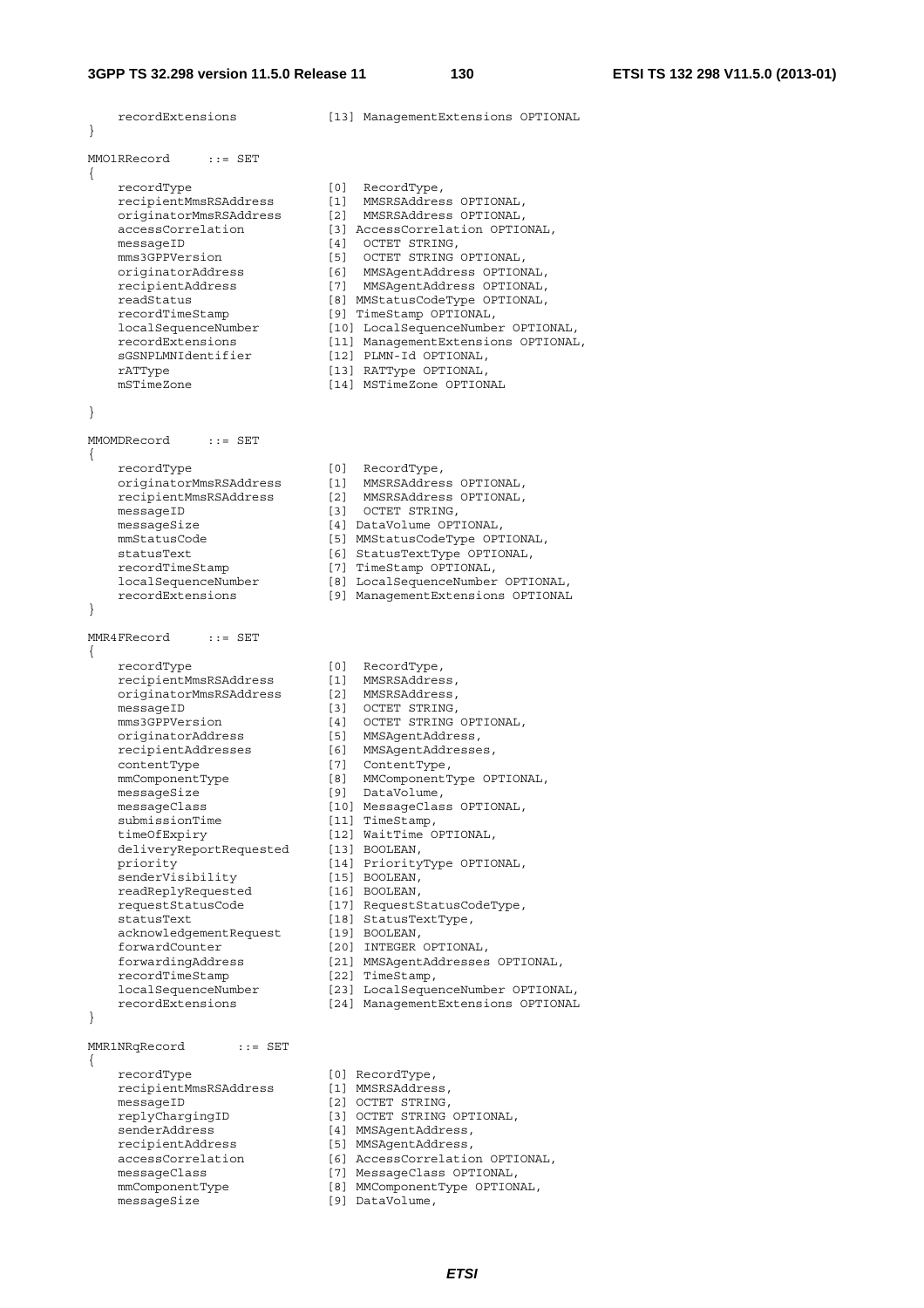| timeOfExpiry            | [10] WaitTime OPTIONAL,             |
|-------------------------|-------------------------------------|
| messageReference        | [11] OCTET STRING,                  |
| deliveryReportRequested | [12] BOOLEAN OPTIONAL,              |
| replyCharging           | [13] BOOLEAN OPTIONAL,              |
| replyDeadline           | [14] WaitTime OPTIONAL,             |
| replyChargingSize       | [15] DataVolume OPTIONAL,           |
| mmStatusCode            | [16] MMStatusCodeType OPTIONAL,     |
| statusText              | [17] StatusTextType OPTIONAL,       |
| recordTimeStamp         | [18] TimeStamp OPTIONAL,            |
| localSequenceNumber     | [19] LocalSequenceNumber OPTIONAL,  |
| recordExtensions        | [20] ManagementExtensions OPTIONAL, |
| mscfInformation         | [21] MSCFInformation OPTIONAL,      |
| vaspID                  | [22] OCTET STRING OPTIONAL,         |
| vasID                   | [23] OCTET STRING OPTIONAL,         |
| sGSNPLMNIdentifier      | [24] PLMN-Id OPTIONAL,              |
| rATType                 | [25] RATType OPTIONAL,              |
| mSTimeZone              | [26] MSTimeZone OPTIONAL            |

$$
\overline{}
$$

MMR1NRsRecord ::= SET

{

 recordType [0] RecordType, recipientMmsRSAddress [1] MMSRSAddress, messageID [2] OCTET STRING, recipientAddress [3] MMSAgentAddress, reportAllowed [5] BOOLEAN OPTIONAL, recordTimeStamp [8] TimeStamp OPTIONAL, sGSNPLMNIdentifier [11] PLMN-Id OPTIONAL, rATType [12] RATType OPTIONAL,

}

MMR1RtRecord ::= SET

{

 recordType [0] RecordType, recipientMmsRSAddress [1] MMSRSAddress, messageID [2] OCTET STRING, recipientAddress [5] MMSAgentAddress, contentType [7] ContentType, submissionTime [10] TimeStamp, messageSize [11] DataVolume OPTIONAL, deliveryReportRequested [12] BOOLEAN OPTIONAL, readReplyRequested [14] BOOLEAN OPTIONAL, replyDeadline [17] WaitTime OPTIONAL, replyChargingSize [18] DataVolume OPTIONAL, durationOfTransmission [19] INTEGER OPTIONAL, timeOfExpiry [20] WaitTime OPTIONAL, recordTimeStamp [21] TimeStamp OPTIONAL, messageReference [24] OCTET STRING, sGSNPLMNIdentifier [27] PLMN-Id OPTIONAL, rATType [28] RATType OPTIONAL, mSTimeZone [29] MSTimeZone OPTIONAL

}

MMR1ARecord ::= SET

{

- recordType [0] RecordType,<br>recipientMmsRSAddress [1] MMSRSAddress, recipientMmsRSAddress [1] MMSRSAddress,
- accessCorrelation [4] AccessCorrelation OPTIONAL, mmStatusCode [6] MMStatusCodeType OPTIONAL, statusText [7] StatusTextType OPTIONAL, localSequenceNumber [9] LocalSequenceNumber OPTIONAL, recordExtensions [10] ManagementExtensions OPTIONAL, mSTimeZone [13] MSTimeZone OPTIONAL replyChargingID [3] OCTET STRING OPTIONAL, senderAddress [4] MMSAgentAddress OPTIONAL, accessCorrelation [6] AccessCorrelation OPTIONAL, mmComponentType [8] MMComponentType OPTIONAL, messageClass [9] MessageClass OPTIONAL, priority [13] PriorityType OPTIONAL, mmStatusCode [15] MMStatusCodeType OPTIONAL, statusText [16] StatusTextType OPTIONAL, localSequenceNumber [22] LocalSequenceNumber OPTIONAL, recordExtensions [23] ManagementExtensions OPTIONAL, vaspID [25] OCTET STRING OPTIONAL, vasID [26] OCTET STRING OPTIONAL,
	-
	-
	-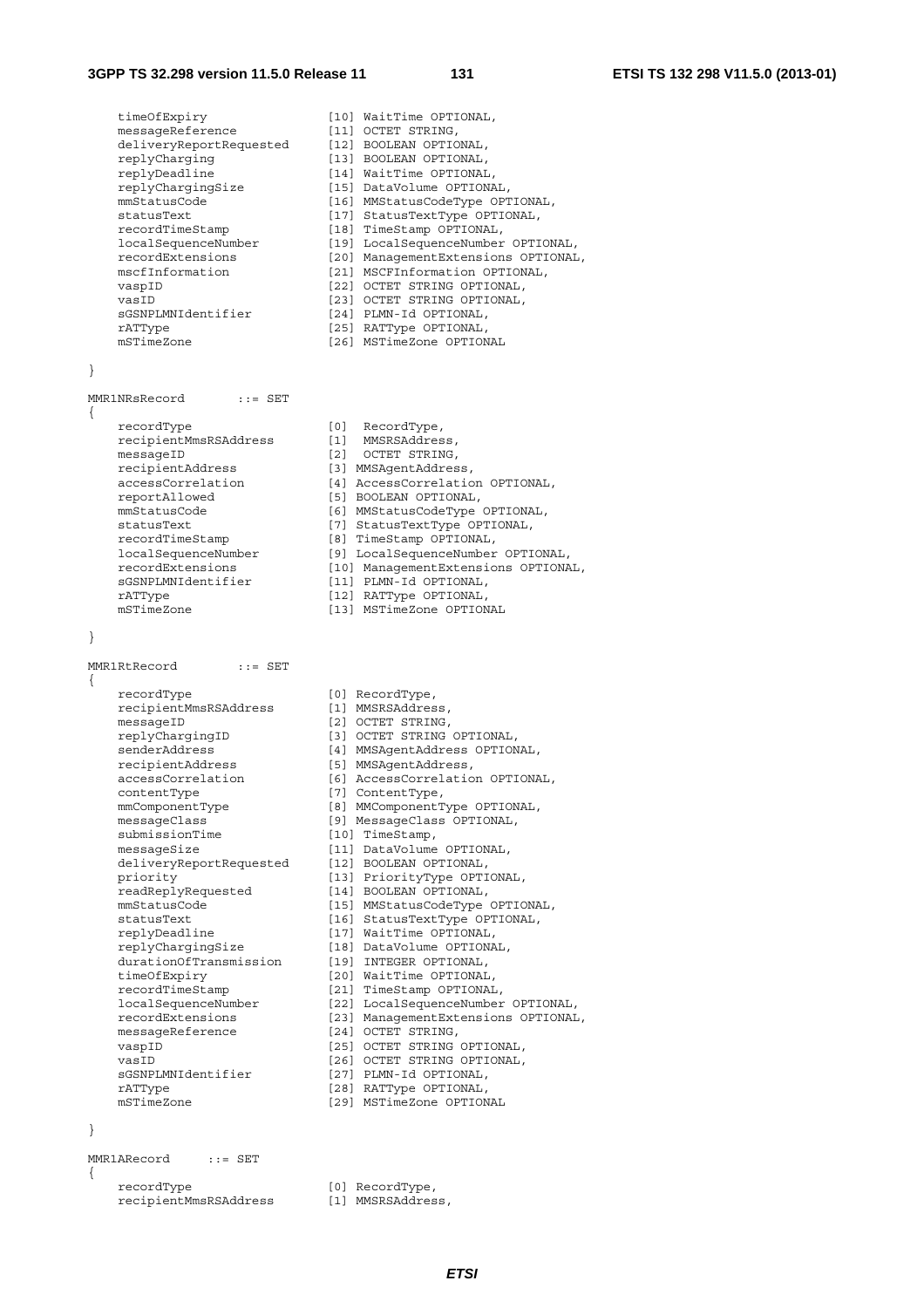### **3GPP TS 32.298 version 11.5.0 Release 11 132 ETSI TS 132 298 V11.5.0 (2013-01)**

messageID [2] OCTET STRING, recipientAddress [3] MMSAgentAddress, accessCorrelation [4] AccessCorrelation OPTIONAL, reportAllowed [5] BOOLEAN OPTIONAL, mmStatusCode [6] MMStatusCodeType OPTIONAL, statusText [7] StatusTextType OPTIONAL, recordTimeStamp [8] TimeStamp OPTIONAL, localSequenceNumber [9] LocalSequenceNumber OPTIONAL, recordExtensions [10] ManagementExtensions OPTIONAL, sGSNPLMNIdentifier [11] PLMN-Id OPTIONAL, rATType [12] RATType OPTIONAL, mSTimeZone [13] MSTimeZone OPTIONAL } MMR4DRqRecord ::= SET { recordType [0] RecordType, recipientMmsRSAddress [1] MMSRSAddress, originatorMmsRSAddress [2] MMSRSAddress, messageID [3] OCTET STRING, mms3GPPVersion [4] OCTET STRING OPTIONAL, originatorAddress [5] MMSAgentAddress, recipientAddress [6] MMSAgentAddress, mmDateAndTime [7] TimeStamp OPTIONAL, acknowledgementRequest [8] BOOLEAN, mmStatusCode [9] MMStatusCodeType OPTIONAL, statusText [10] StatusTextType OPTIONAL, recordTimeStamp [11] TimeStamp OPTIONAL, localSequenceNumber [12] LocalSequenceNumber OPTIONAL, recordExtensions [13] ManagementExtensions OPTIONAL } MMR4DRsRecord ::= SET { recordType [0] RecordType, recipientMmsRSAddress [1] MMSRSAddress, originatorMmsRSAddress [2] MMSRSAddress, messageID [3] OCTET STRING, mms3GPPVersion [4] OCTET STRING OPTIONAL, requestStatusCode [5] RequestStatusCodeType OPTIONAL, statusText [6] StatusTextType OPTIONAL, recordTimeStamp [7] TimeStamp OPTIONAL, localSequenceNumber [8] LocalSequenceNumber OPTIONAL, recordExtensions [9] ManagementExtensions OPTIONAL } MMR1RRRecord ::= SET { recordType [0] RecordType, recipientMmsRSAddress [1] MMSRSAddress, messageID [2] OCTET STRING, recipientAddress [3] MMSAgentAddress, originatorAddress [4] MMSAgentAddress, accessCorrelation [5] AccessCorrelation OPTIONAL, mmStatusCode [6] MMStatusCodeType OPTIONAL, statusText [7] StatusTextType OPTIONAL, recordTimeStamp [8] TimeStamp OPTIONAL, localSequenceNumber [9] LocalSequenceNumber OPTIONAL, recordExtensions [10] ManagementExtensions OPTIONAL, sGSNPLMNIdentifier [11] PLMN-Id OPTIONAL, rATType  $[12]$  RATType OPTIONAL, mSTimeZone [13] MSTimeZone OPTIONAL } MMR4RRqRecord ::= SET { recordType [0] RecordType, recipientMmsRSAddress [1] MMSRSAddress, originatorMmsRSAddress [2] MMSRSAddress,

messageID [3] OCTET STRING,

acknowledgementRequest [8] BOOLEAN,

 mms3GPPVersion [4] OCTET STRING OPTIONAL, originatorAddress [5] MMSAgentAddress, recipientAddress [6] MMSAgentAddress, mmDateAndTime [7] TimeStamp OPTIONAL,

mmStatusCode [9] MMStatusCodeType OPTIONAL,

*ETSI*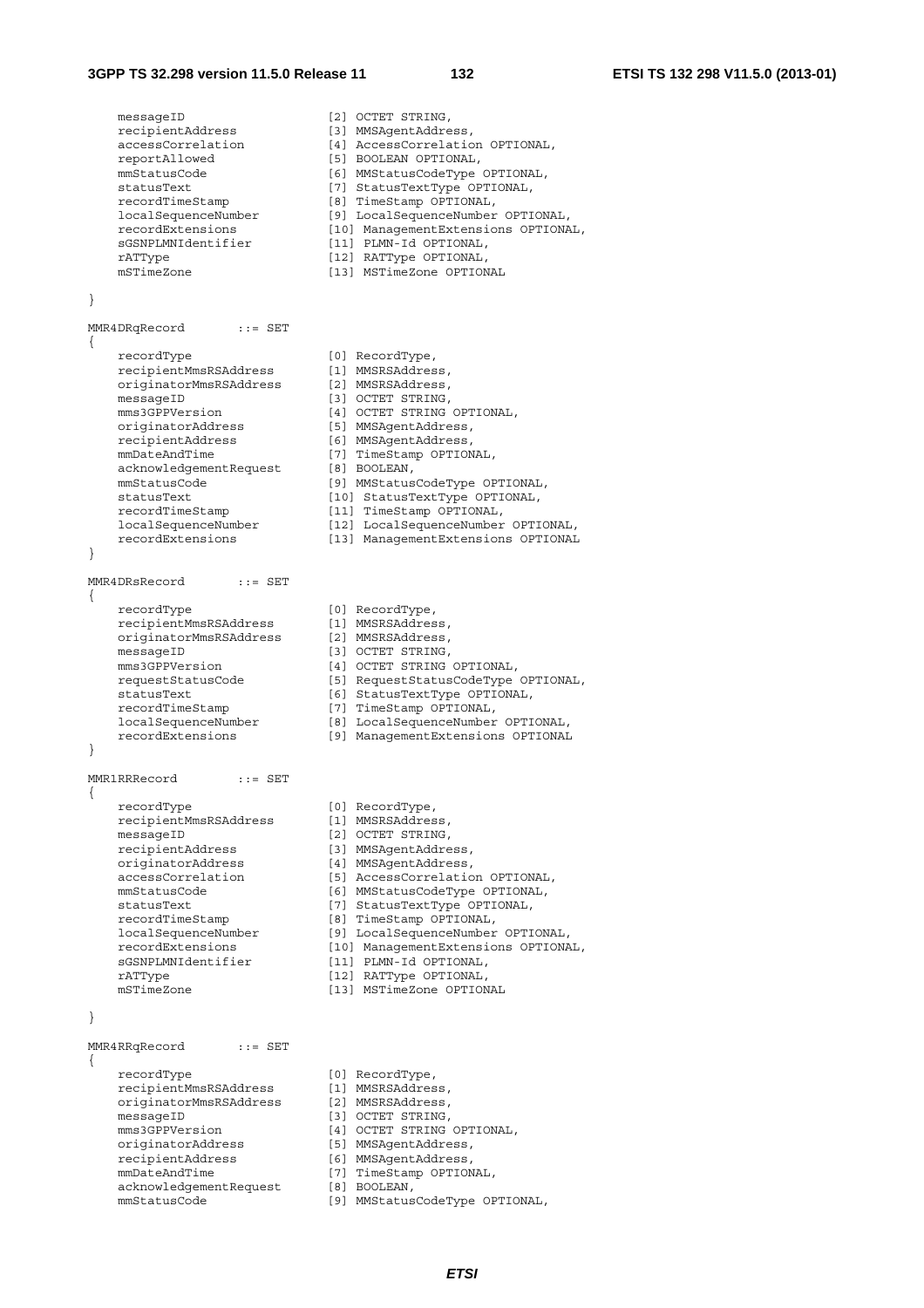```
statusText [10] StatusTextType OPTIONAL,
    recordTimeStamp [11] TimeStamp OPTIONAL, 
                         localSequenceNumber [12] LocalSequenceNumber OPTIONAL, 
    recordExtensions [13] ManagementExtensions OPTIONAL 
} 
MMR4RRsRecord ::= SET 
{ 
 recordType [0] RecordType, 
 recipientMmsRSAddress [1] MMSRSAddress, 
 originatorMmsRSAddress [2] MMSRSAddress, 
messageID [3] OCTET STRING,
 mms3GPPVersion [4] OCTET STRING OPTIONAL, 
 requestStatusCode [5] RequestStatusCodeType OPTIONAL, 
 statusText [6] StatusTextType OPTIONAL, 
 recordTimeStamp [7] TimeStamp OPTIONAL, 
 localSequenceNumber [8] LocalSequenceNumber OPTIONAL, 
 recordExtensions [9] ManagementExtensions OPTIONAL 
} 
MMRMDRecord ::= SET 
{ 
 recordType [0] RecordType, 
 originatorMmsRSAddress [1] MMSRSAddress, 
 recipientMmsRSAddress [2] MMSRSAddress OPTIONAL, 
messageID [3] OCTET STRING,
 messageSize [4] DataVolume, 
 mmStatusCode [5] MMStatusCodeType OPTIONAL, 
 statusText [6] StatusTextType OPTIONAL, 
 recordTimeStamp [7] TimeStamp OPTIONAL, 
 localSequenceNumber [8] LocalSequenceNumber OPTIONAL, 
 recordExtensions [9] ManagementExtensions OPTIONAL 
} 
MMFRecord ::= SET 
{ 
 recordType [0] RecordType, 
 forwardingMmsRSAddress [1] MMSRSAddress, 
 messageID [2] OCTET STRING, 
 forwardingAddress [3] MMSAgentAddress, 
 recipientAddresses [4] MMSAgentAddresses, 
 chargeInformation [5] ChargeInformation OPTIONAL, 
 timeOfExpiry [6] WaitTime OPTIONAL, 
 earliestTimeOfDelivery [7] WaitTime OPTIONAL, 
 deliveryReportRequested [8] BOOLEAN OPTIONAL, 
 readReplyRequested [9] BOOLEAN OPTIONAL, 
 messageReference [10] OCTET STRING, 
 mmStatusCode [11] MMStatusCodeType OPTIONAL, 
 statusText [12] StatusTextType OPTIONAL, 
 recordTimeStamp [13] TimeStamp OPTIONAL, 
 localSequenceNumber [14] LocalSequenceNumber OPTIONAL, 
 recordExtensions [15] ManagementExtensions OPTIONAL, 
 mMBoxstorageInformation [16] MMBoxStorageInformation OPTIONAL 
} 
MMBx1SRecord ::= SET 
{ 
 recordType [0] RecordType, 
 mmsRelayAddress [1] IPAddress, 
 managingAddress [2] MMSAgentAddress, 
 accessCorrelation [3] AccessCorrelation OPTIONAL, 
 contentType [4] ContentType OPTIONAL, 
 messageSize [5] DataVolume OPTIONAL, 
 messageReference [6] OCTET STRING OPTIONAL, 
 mmState [7] OCTET STRING OPTIONAL, 
 mmFlags [8] OCTET STRING OPTIONAL, 
 storeStatus [9] StoreStatus OPTIONAL, 
 storeStatusText [10] StatusTextType OPTIONAL, 
sequenceNumber [11] INTEGER OPTIONAL,
 timeStamp [12] TimeStamp OPTIONAL, 
 recordExtensions [13] ManagementExtensions OPTIONAL, 
 sGSNPLMNIdentifier [14] PLMN-Id OPTIONAL, 
 rATType [15] RATType OPTIONAL, 
 mSTimeZone [16] MSTimeZone OPTIONAL
```

```
}
```
MMBx1VRecord ::= SET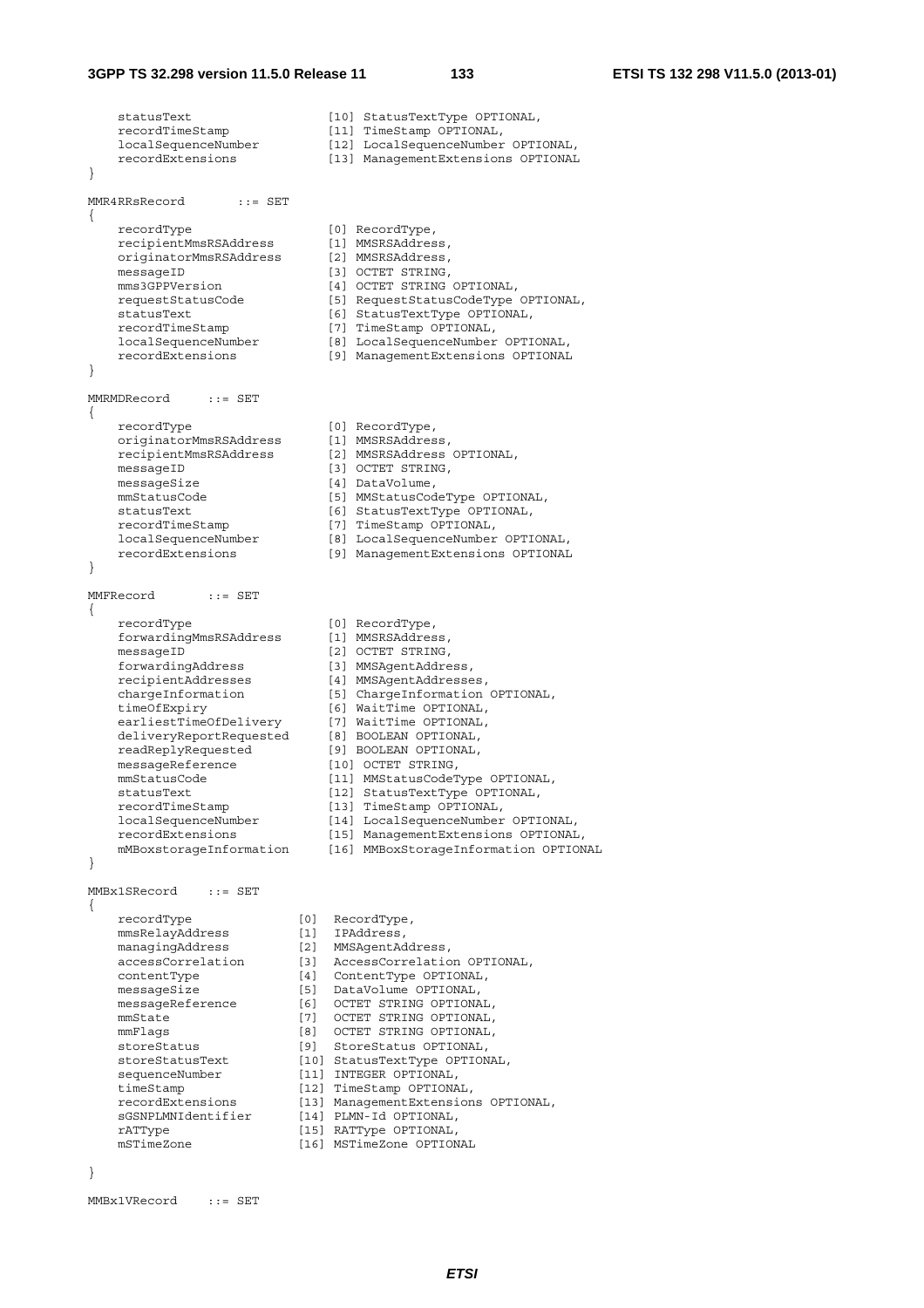{

 recordType [0] RecordType, mmsRelayAddress [1] IPAddress,

}

{

MMBx1URecord ::= SET

 recordType [0] RecordType, mmsRelayAddress [1] IPAddress, managingAddress [2] MMSAgentAddress, recipientsAddressList [4] MMSAgentAddresses, uploadTime [6] TimeStamp OPTIONAL, timeOfExpiry [7] WaitTime OPTIONAL, earliestTimeOfDelivery [8] WaitTime OPTIONAL, sequenceNumber [17] INTEGER OPTIONAL, sGSNPLMNIdentifier [20] PLMN-Id OPTIONAL, rATType [21] RATType OPTIONAL,

# }

MMBx1DRecord ::= SET {

 recordType [0] RecordType, mmsRelayAddress [1] IPAddress, managingAddress [2] MMSAgentAddress, timeStamp [8] TimeStamp OPTIONAL, sGSNPLMNIdentifier [20] PLMN-Id OPTIONAL,

#### }

MM7SRecord ::= SET { recordType originatorMms vaspID<br>vasID

 managingAddress [2] MMSAgentAddress, accessCorrelation [3] AccessCorrelation OPTIONAL, attributesList [4] AttributesList OPTIONAL, messageSelection [5] MessageSelection OPTIONAL, start [6] INTEGER OPTIONAL, limit [7] INTEGER OPTIONAL, totalsRequested [8] BOOLEAN OPTIONAL, quotasRequested [9] BOOLEAN OPTIONAL, mmListing [10] AttributesList OPTIONAL, requestStatusCode [11] RequestStatusCodeType OPTIONAL, statusText [12] StatusTextType OPTIONAL, totals [13] Totals OPTIONAL, quotas [14] Quotas OPTIONAL, sequenceNumber [15] INTEGER OPTIONAL, timeStamp [16] TimeStamp OPTIONAL, recordExtensions [17] ManagementExtensions OPTIONAL, sGSNPLMNIdentifier [18] PLMN-Id OPTIONAL, rATType  $[19]$  RATType OPTIONAL,

- mSTimeZone [20] MSTimeZone OPTIONAL
- accessCorrelation [3] AccessCorrelation OPTIONAL, messageClass [5] MessageClass OPTIONAL, priority [9] PriorityType OPTIONAL, mmState [10] OCTET STRING OPTIONAL, mmFlags [11] OCTET STRING OPTIONAL, contentType [12] ContentType OPTIONAL, messageSize [13] DataVolume OPTIONAL, messageReference [14] OCTET STRING OPTIONAL, requestStatusCode [15] RequestStatusCodeType OPTIONAL, statusText [16] StatusTextType OPTIONAL, timeStamp [18] TimeStamp OPTIONAL, recordExtensions [19] ManagementExtensions OPTIONAL, mSTimeZone [22] MSTimeZone OPTIONAL
	-
	-
	-
- accessCorrelation [3] AccessCorrelation OPTIONAL,
- messageReference [4] OCTET STRING OPTIONAL,
- requestStatusCode [5] RequestStatusCodeType OPTIONAL,
- statusText [6] StatusTextType OPTIONAL,
- sequenceNumber [7] INTEGER OPTIONAL,
	-
- recordExtensions [9] ManagementExtensions OPTIONAL,
	-
- rATType [21] RATType OPTIONAL,
	- mSTimeZone [22] MSTimeZone OPTIONAL

| recordType             | [0] RecordType,            |
|------------------------|----------------------------|
| originatorMmsRSAddress | [1] MMSRSAddress,          |
| linkedID               | [2] OCTET STRING OPTIONAL, |
| vaspID                 | [3] OCTET STRING,          |
| vasID                  | [4] OCTET STRING,          |
|                        |                            |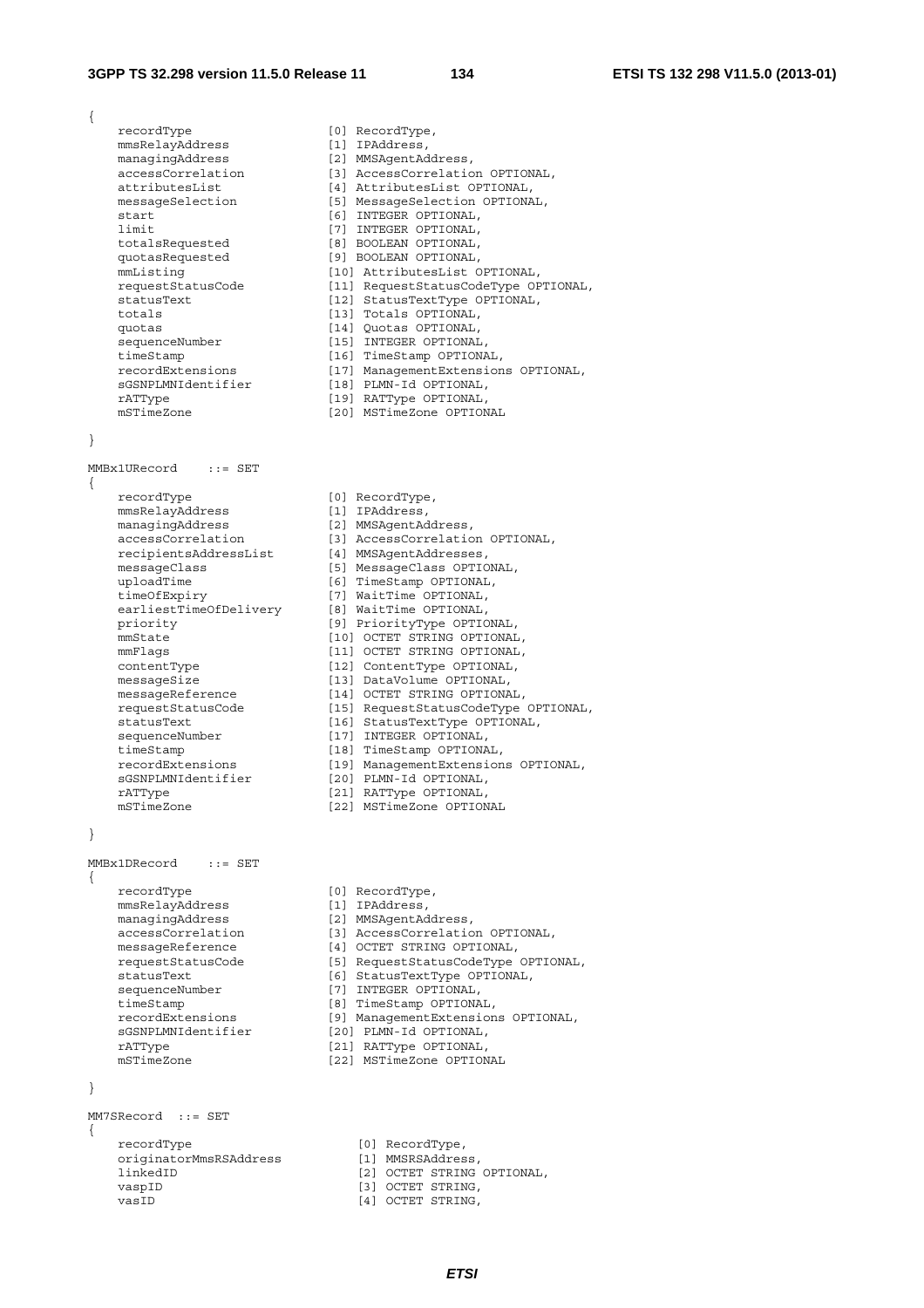| messageID                    | [5] OCTET STRING,                    |
|------------------------------|--------------------------------------|
| originatorAddress            | [6] MMSAgentAddress,                 |
| recipientAddresses           | [7] MMSAgentAddresses,               |
| serviceCode                  | [8] OCTET STRING OPTIONAL,           |
| contentType                  | [9] ContentType,                     |
| mmComponentType              | [10] MMComponentType OPTIONAL,       |
| messageSize                  | [11] DataVolume,                     |
| messageClass                 | [12] MessageClass OPTIONAL,          |
| chargeInformation            | [13] ChargeInformation OPTIONAL,     |
| submissionTime               | [14] TimeStamp OPTIONAL,             |
| timeOfExpiry                 | [15] WaitTime OPTIONAL,              |
| earliestTimeOfDelivery       | [16] WaitTime OPTIONAL,              |
| deliveryReportRequested      | [17] BOOLEAN OPTIONAL,               |
| readReplyRequested           | [18] BOOLEAN OPTIONAL,               |
| replyCharging                | [19] BOOLEAN OPTIONAL,               |
| replyDeadline                | [20] WaitTime OPTIONAL,              |
| replyChargingSize            | [21] DataVolume OPTIONAL,            |
| priority                     | [22] PriorityType OPTIONAL,          |
| messageDistributionIndicator | [23] BOOLEAN OPTIONAL,               |
| requestStatusCode            | [24] RequestStatusCodeType OPTIONAL, |
| statusText                   | [25] StatusTextType OPTIONAL,        |
| recordTimeStamp              | [26] TimeStamp,                      |
| localSequenceNumber          | [27] LocalSequenceNumber OPTIONAL,   |
| recordExtensions             | [28] ManagementExtensions OPTIONAL,  |
| mscfInformation              | [29] MSCFInformation OPTIONAL        |

$$
\overline{}
$$

MM7DRqRecord ::= SET

```
{ 
 recordType [0] RecordType, 
 recipientMmsRSAddress [1] MMSRSAddress, 
 linkedID [2] OCTET STRING OPTIONAL, 
 replyChargingID [3] OCTET STRING OPTIONAL, 
 originatorAddress [4] MMSAgentAddress, 
 recipientAddress [5] MMSAgentAddress, 
 mmComponentType [6] MMComponentType OPTIONAL, 
 messageSize [7] DataVolume, 
 contentType [8] ContentType, 
 priority [9] PriorityType OPTIONAL, 
 recordTimeStamp [10] TimeStamp OPTIONAL, 
 localSequenceNumber [11] LocalSequenceNumber OPTIONAL, 
 recordExtensions [12] ManagementExtensions OPTIONAL 
} 
MM7DRsRecord ::= SET 
{ 
   recordType [0] RecordType, 
   recipientMmsRSAddress [1] MMSRSAddress, 
 messageID [2] OCTET STRING, 
 recipientAddress [3] MMSAgentAddress, 
serviceCode [4] OCTET STRING OPTIONAL,
 requestStatusCode [5] RequestStatusCodeType OPTIONAL, 
 statusText [6] StatusTextType OPTIONAL, 
 recordTimeStamp [7] TimeStamp OPTIONAL, 
 localSequenceNumber [8] LocalSequenceNumber OPTIONAL,
```
 recordExtensions [9] ManagementExtensions OPTIONAL }

MM7CRecord ::= SET

```
{ 
    recordType [0] RecordType, 
 originatorMmsRSAddress [1] MMSRSAddress, 
 vaspID [2] OCTET STRING, 
vasID [3] OCTET STRING,
 messageID [4] OCTET STRING, 
 originatorAddress [5] MMSAgentAddress, 
serviceCode [6] OCTET STRING OPTIONAL,
 requestStatusCode [7] RequestStatusCodeType OPTIONAL, 
 statusText [8] StatusTextType OPTIONAL, 
 recordTimeStamp [9] TimeStamp OPTIONAL, 
 localSequenceNumber [10] LocalSequenceNumber OPTIONAL, 
 recordExtensions [11] ManagementExtensions OPTIONAL 
} 
MM7RRecord ::= SET 
{
```

```
recordType [0] RecordType,
 originatorMmsRSAddress [1] MMSRSAddress,
```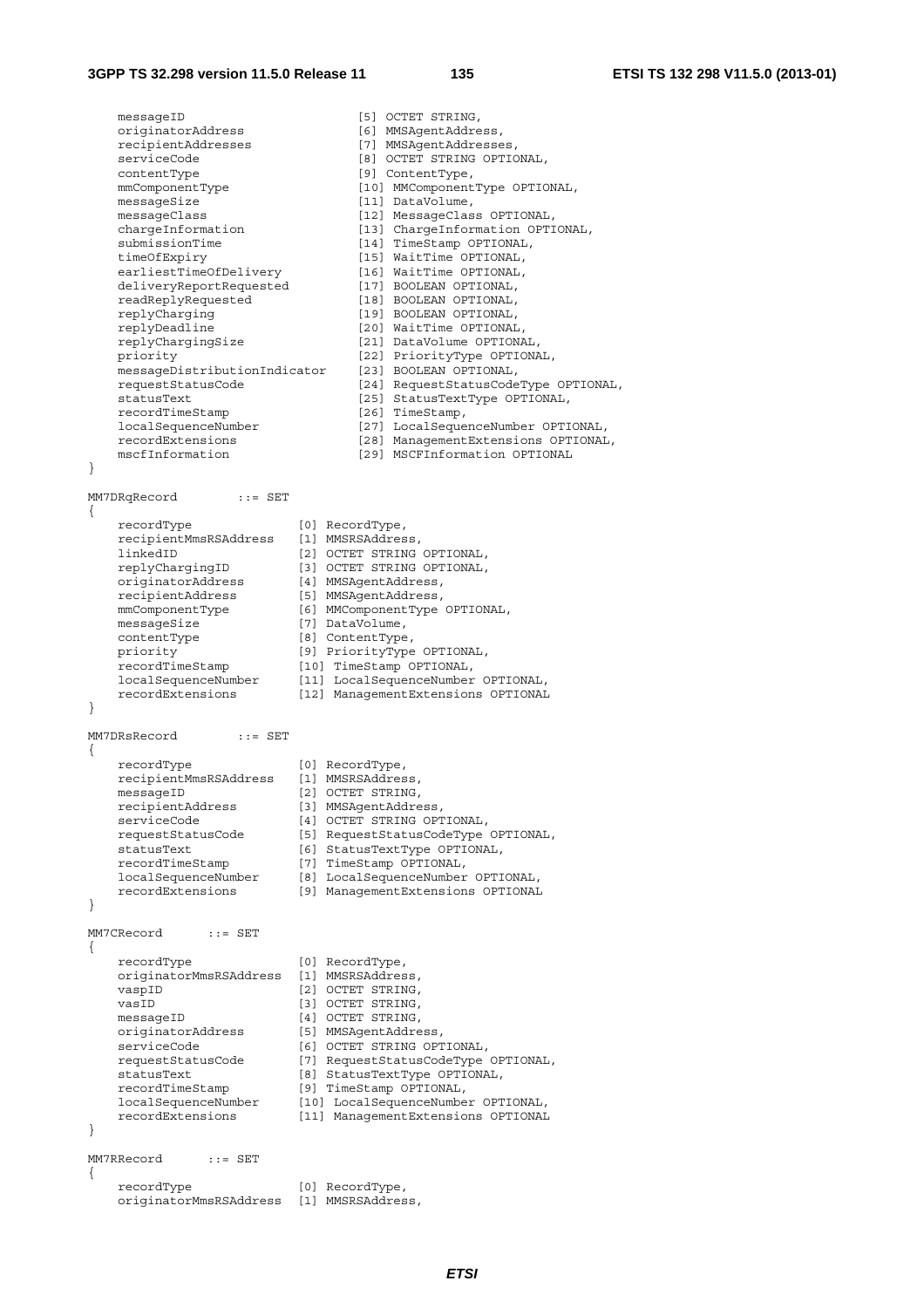### **3GPP TS 32.298 version 11.5.0 Release 11 136 ETSI TS 132 298 V11.5.0 (2013-01)**

```
vaspID [2] OCTET STRING,
   vasID [3] OCTET STRING,
   messageID [4] OCTET STRING,
 originatorAddress [5] MMSAgentAddress, 
serviceCode [6] OCTET STRING OPTIONAL,
 contentType [7] ContentType, 
 submissionTime [8] TimeStamp OPTIONAL, 
 timeOfExpiry [9] WaitTime OPTIONAL, 
    earliestTimeOfDelivery [10] WaitTime OPTIONAL, 
 requestStatusCode [11] RequestStatusCodeType OPTIONAL, 
 statusText [12] StatusTextType OPTIONAL, 
 recordTimeStamp [13] TimeStamp OPTIONAL, 
 localSequenceNumber [14] LocalSequenceNumber OPTIONAL, 
 recordExtensions [15] ManagementExtensions OPTIONAL 
} 
MM7DRRqRecord ::= SET 
{ 
    recordType [0] RecordType, 
    recipientMmsRSAddress [1] MMSRSAddress OPTIONAL, 
 messageID [2] OCTET STRING, 
 originatorAddress [3] MMSAgentAddress OPTIONAL, 
 recipientAddress [4] MMSAgentAddress, 
 mmDateAndTime [5] TimeStamp OPTIONAL, 
 mmStatusCode [6] MMStatusCodeType, 
 mmStatusText [7] StatusTextType OPTIONAL, 
 recordTimeStamp [8] TimeStamp OPTIONAL, 
 localSequenceNumber [9] LocalSequenceNumber OPTIONAL, 
 recordExtensions [10] ManagementExtensions OPTIONAL 
} 
MM7DRRsRecord ::= SET 
{ 
    recordType [0] RecordType, 
 recipientMmsRSAddress [1] MMSRSAddress OPTIONAL, 
 messageID [2] OCTET STRING, 
 originatorAddress [3] MMSAgentAddress OPTIONAL, 
 recipientAddress [4] MMSAgentAddress, 
 requestStatusCode [5] RequestStatusCodeType OPTIONAL, 
 statusText [6] StatusTextType OPTIONAL, 
 recordTimeStamp [7] TimeStamp OPTIONAL, 
 localSequenceNumber [8] LocalSequenceNumber OPTIONAL, 
 recordExtensions [9] ManagementExtensions OPTIONAL 
} 
MM7RRqRecord ::= SET 
{ 
 recordType [0] RecordType, 
 recipientMmsRSAddress [1] MMSRSAddress OPTIONAL, 
 messageID [2] OCTET STRING, 
 originatorAddress [3] MMSAgentAddress OPTIONAL, 
 recipientAddress [4] MMSAgentAddress, 
 mmDateAndTime [5] TimeStamp OPTIONAL, 
 readStatus [6] MMStatusCodeType, 
 mmStatusText [7] StatusTextType OPTIONAL, 
 recordTimeStamp [8] TimeStamp OPTIONAL, 
 localSequenceNumber [9] LocalSequenceNumber OPTIONAL, 
 recordExtensions [10] ManagementExtensions OPTIONAL 
} 
MM7RRsRecord ::= SET 
{ 
    recordType [0] RecordType, 
    recipientMmsRSAddress [1] MMSRSAddress OPTIONAL, 
 messageID [2] OCTET STRING, 
 originatorAddress [3] MMSAgentAddress OPTIONAL, 
 recipientAddress [4] MMSAgentAddress, 
 requestStatusCode [5] RequestStatusCodeType OPTIONAL, 
 statusText [6] StatusTextType OPTIONAL, 
 recordTimeStamp [7] TimeStamp OPTIONAL, 
 localSequenceNumber [8] LocalSequenceNumber OPTIONAL, 
 recordExtensions [9] ManagementExtensions OPTIONAL 
}
```
- --
- --
- -- MMS DATA TYPES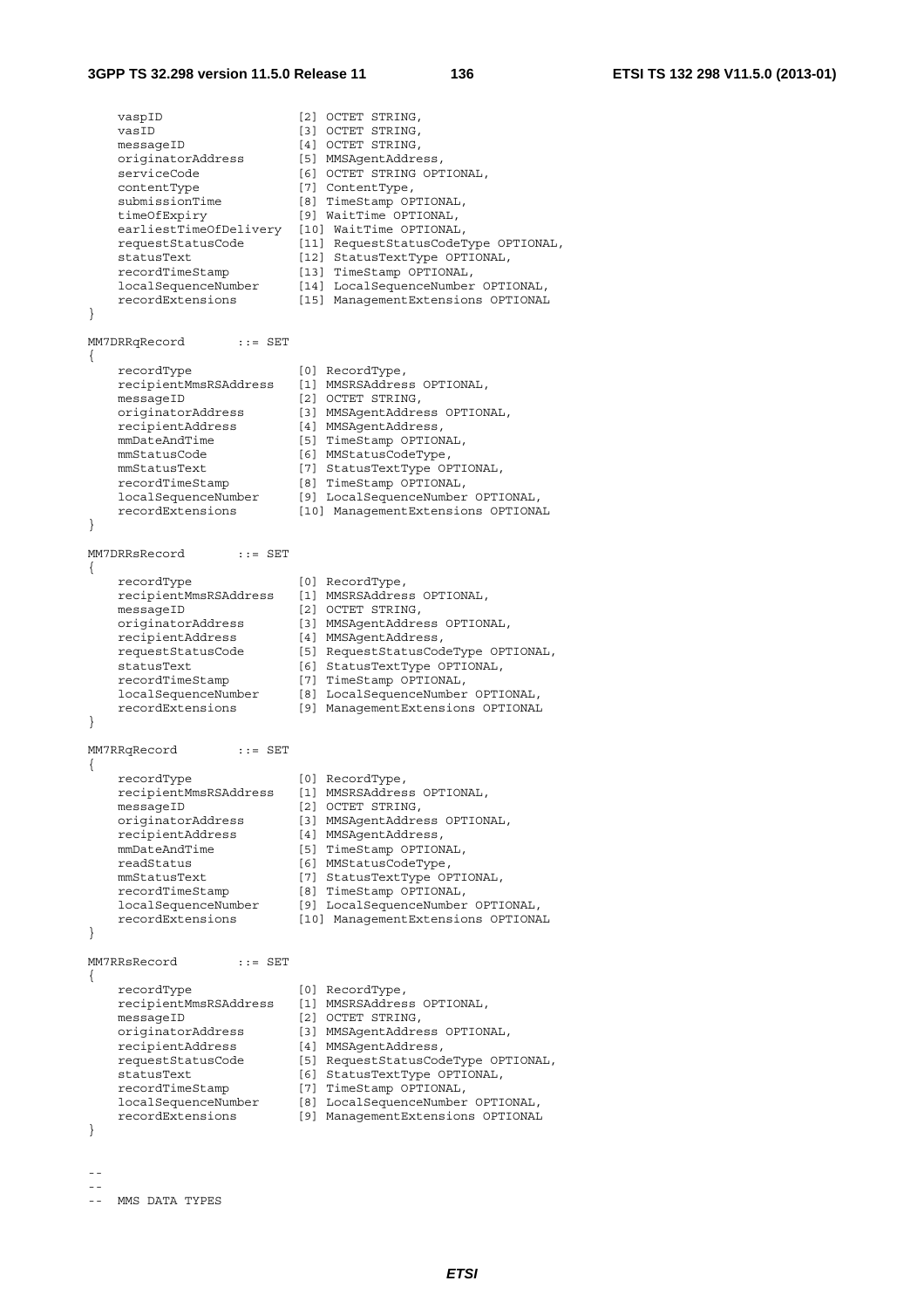--

```
\perp \perpAccessCorrelation ::= CHOICE 
{ 
 circuitSwitched [0] CircuitSwitchedAccess, 
 packetSwitched [1] PacketSwitchedAccess 
} 
AttributesList ::= SEQUENCE
-- 
-- Note: the values below are subject to WAP Forum ongoing standardization 
-- 
{ 
 messageID [0] OCTET STRING, 
 dateAndTime [1] TimeStamp, 
 senderAddress [2] MMSRSAddress, 
 subject [3] OCTET STRING, 
 messageSize [4] DataVolume , 
 mmFlags [5] OCTET STRING, 
 mmState [6] MMState 
} 
ChargeInformation ::= SEQUENCE 
{ 
-- 
-- one of the two following parameters must be present 
-- 
 chargedparty [0] ChargedParty OPTIONAL, 
 chargetype [1] ChargeType OPTIONAL 
} 
ChargedParty ::= ENUMERATED 
{ 
sender (0),
recipient (1),
both (2),
neither (3),
   notspecifiedbyVASP (99) 
} 
ChargeType ::= ENUMERATED 
{ 
   postpaid (0), 
   pre-paid (1) 
} 
CircuitSwitchedAccess ::= SEQUENCE 
{ 
 mSCIdentifier [0] MscNo, 
 callReferenceNumber [1] CallReferenceNumber 
} 
ContentType ::= OCTET STRING 
DataVolume ::= INTEGER 
-- 
-- The volume of data transfered in octets. 
-- 
DeltaSeconds ::= OCTET STRING (SIZE(8)) 
MediaComponent ::= SEQUENCE 
{ 
 mediaType [0] OCTET STRING, 
 mediaSize [1] DataVolume 
} 
MediaComponents ::= SET OF MediaComponent 
MessageClass ::= ENUMERATED 
{ 
 personal (0), 
advertisement (1),
   information-service (2),<br>auto (3)
   auto
}
```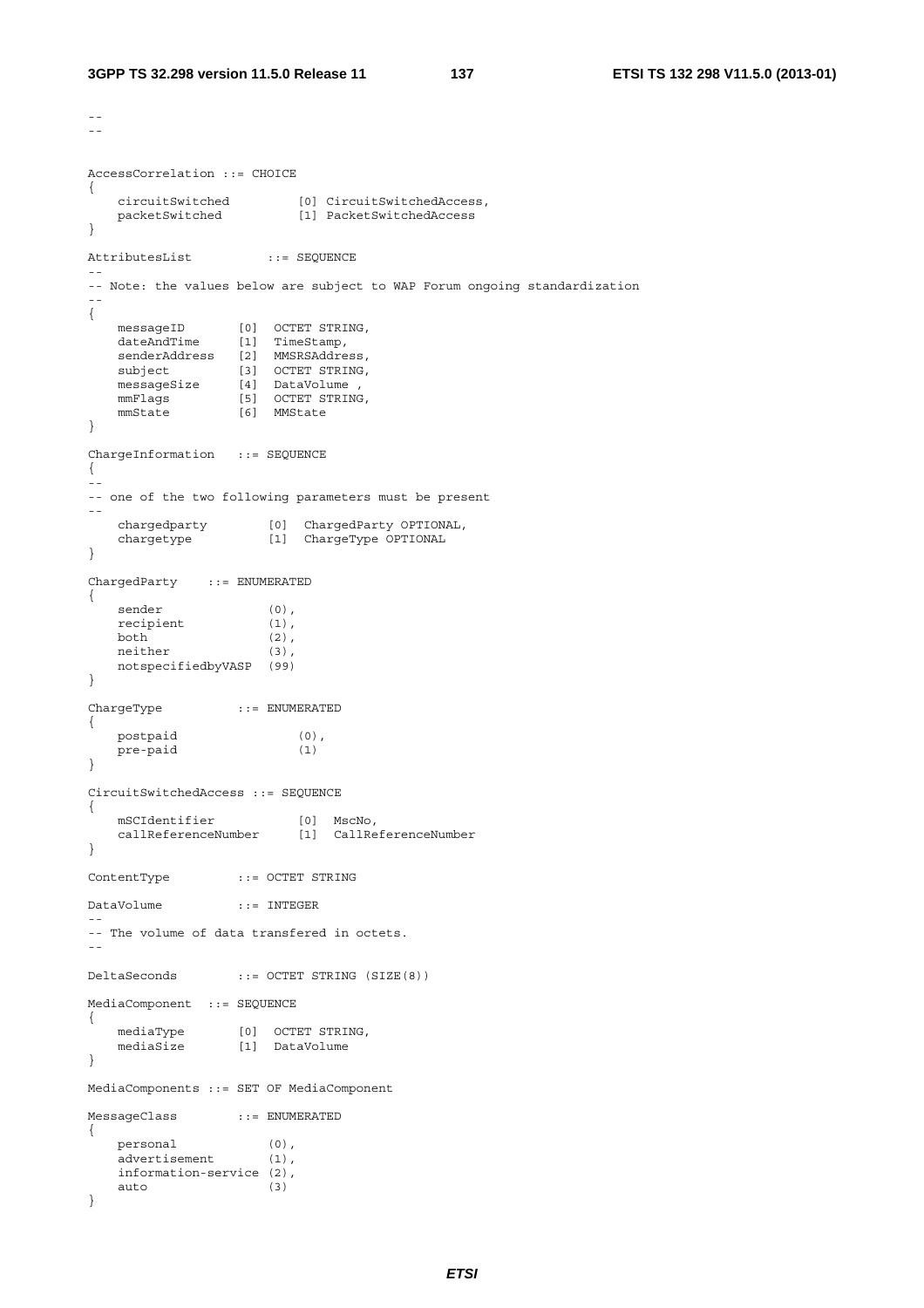MessageSelection ::= INTEGER

```
MMBoxStorageInformation ::= SET 
{ 
mmState [0] MMState,
mmFlag [1] OCTET STRING,
storeStatus [2] StoreStatus,
 storeStatusText [3] StatusTextType, 
 storedMessageReference [4] OCTET STRING 
} 
MMComponentType ::= SEQUENCE 
{ 
 subject [0] SubjectComponent, 
 media [1] MediaComponents 
} 
MMSAgentAddress ::= SEQUENCE 
-- 
-- mMSRecipeintType is only included when this datatype is used to identify recipients. 
-- 
{ 
    mMSAgentAddressData [0] MMSAgentAddressData, 
    mMSRecipientType [1] SEQUENCE OF MMSRecipientType OPTIONAL 
} 
MMSAgentAddresses ::= SET OF MMSAgentAddress 
MMSAgentAddressData ::= CHOICE 
{ 
 eMail-address [0] OCTET STRING, 
 mSISDN [1] MSISDN, 
 shortCode [2] OCTET STRING 
} 
MMSRecipientType ::= ENUMERATED 
{ 
    tO (0), 
   cC (1),<br>bCC (2)bcc} 
MMSRSAddress ::= SEQUENCE 
-- 
-- usage of SEQUENCE instead of CHOICE allows both address types to be present at the same time 
-- 
{ 
 domainName [0] OCTET STRING OPTIONAL, 
 iPAddress [2] IPAddress OPTIONAL 
} 
MMState ::= ENUMERATED 
-- 
-- Note: the values below are subject to WAP Forum ongoing standardization 
-- 
{ 
   draft (0),
   sent (1),
  new (2),<br>retrieved (3),<br>forwarded (4)
   retrieved
   forwarded
} 
MMStatusCodeType ::= ENUMERATED 
{ 
   retrieved (0),<br>forwarded (1),
  forwarded (1),<br>expired (2),
  expired
    rejected (3), 
    deferred (4), 
   unrecognised (5),
   read (6),
    deletedWithoutBeingRead (7) 
} 
MSCFInformation ::= SET 
{
```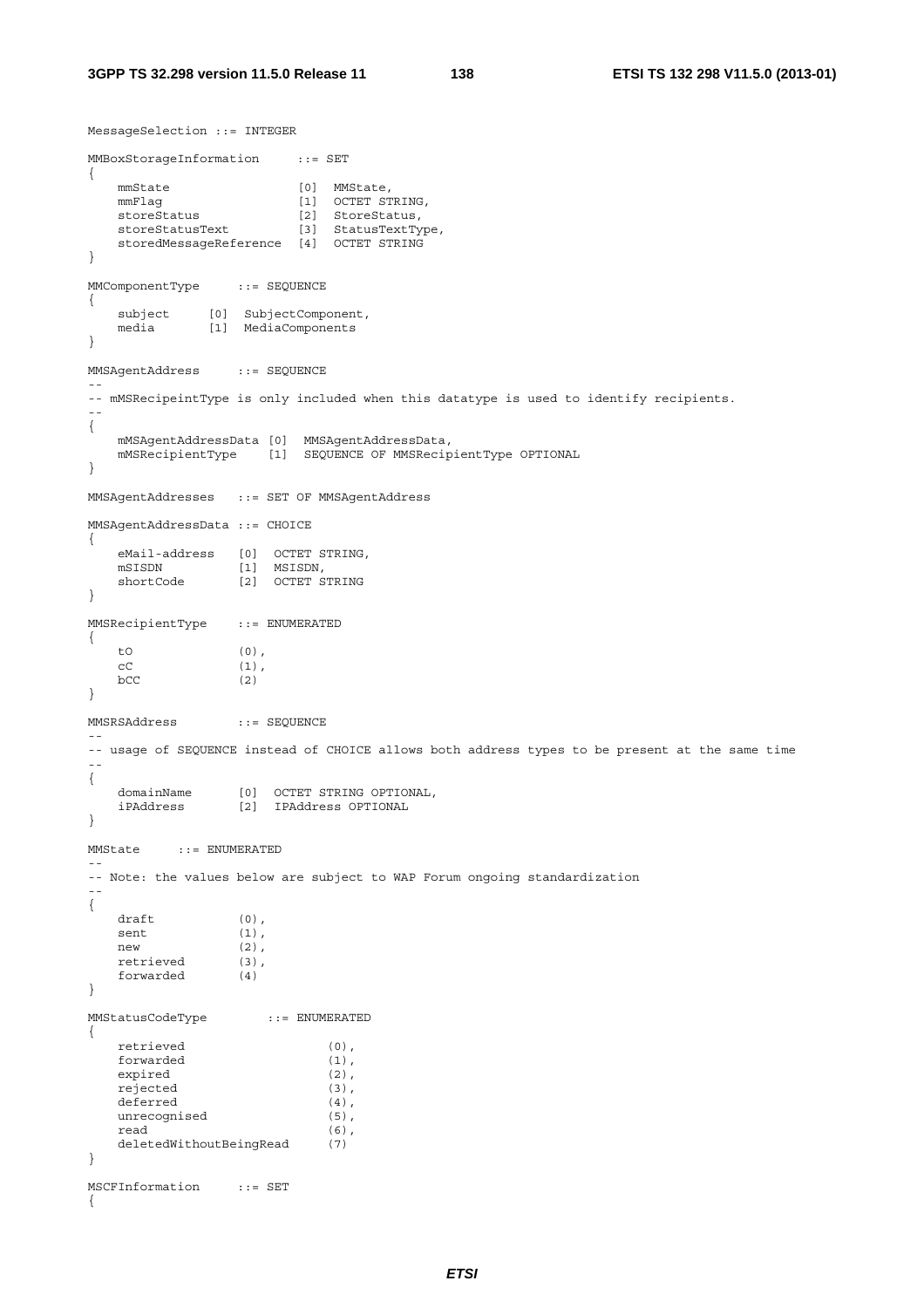# **3GPP TS 32.298 version 11.5.0 Release 11 139 ETSI TS 132 298 V11.5.0 (2013-01)**

```
 billingInformation [0] OCTET STRING OPTIONAL, 
 routeingAddressList [1] RouteingAddressList OPTIONAL 
} 
PacketSwitchedAccess ::= SEQUENCE 
\left\{ \right. gSNAddress [0] GSNAddress, 
 chargingID [1] ChargingID 
} 
PriorityType ::= ENUMERATED 
{ 
   low (0),
    normal (1), 
    high (2) 
} 
Quotas ::= SEQUENCE 
{ 
   numberOfMessages [0] INTEGER OPTIONAL,<br>numberOfOctets [1] INTEGER OPTIONAL
                      10] INTEGER OPTIONAL
} 
RequestStatusCodeType ::= INTEGER 
-- 
-- cause codes 0 to 15 are used as defined for 'CauseForTerm' 
-- (cause for termination) and 16 to 20 are as defined for 
-- "CauseForRecClosing" 
-- 
{ 
   normalRelease (0), -- ok<br>abnormalRelease (4), -- er:
                               (4), -- error unspecified<br>(30),
   serviceDenied (30),<br>messaqeFormatCorrupt (31),
    messageFormatCorrupt (31), 
   sendingAddressUnresolved (32),
   messageNotFound (33),
    networkProblem (34), 
    contentNotAccepted (35), 
    unsupportedMessage (36) 
} 
RouteingAddress ::= SEQUENCE 
-- 
-- usage of SEQUENCE instead of CHOICE allows several address types 
-- to be present at the same time 
-- 
{ 
   eMail-address [0] OCTET STRING,
    mSISDN [1] MSISDN OPTIONAL, 
   shortCode [2] OCTET STRING OPTIONAL
} 
RouteingAddressList ::= SET OF MMSAgentAddress 
StatusTextType ::= OCTET STRING 
StoreStatus ::= INTEGER 
-- 
-- Note: the values below are subject to WAP Forum ongoing standardization 
-- 
{ 
   stored (0),
   errorTransientFailure (1),
    errorTransientMailboxFull (2), 
   errorTransientNetworkProblems (3),
   errorPermanentFailure (4),
    errorPermanentPermissionDenied (5),<br>errorPermanentMessageFormat (6),
   errorPermanentMessageFormat
    errorPermanentMessageNotFound (7) 
} 
SubjectComponent ::= SEQUENCE 
{ 
 subjectType [0] OCTET STRING, 
 subjectSize [1] DataVolume 
} 
Totals ::= SEQUENCE
```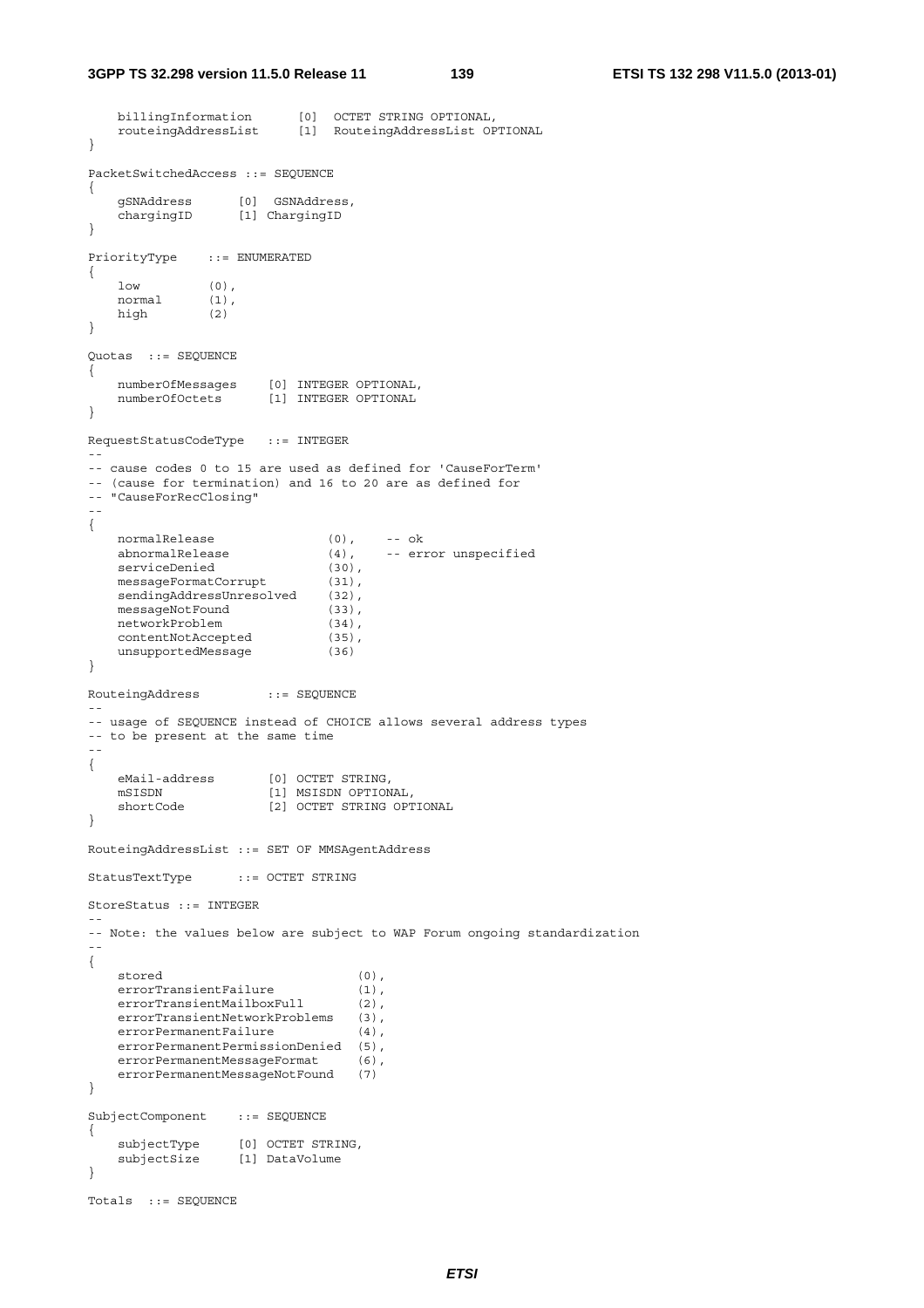```
{ 
    numberOfMessages [0] INTEGER OPTIONAL, 
   numberOfOctets [1] INTEGER OPTIONAL
} 
WaitTime ::= CHOICE
{ 
   http-date [0] TimeStamp,
    delta-seconds [1] DeltaSeconds 
}
```
.#END

# 5.2.4.2 LCS CDRs

This subclause contains the abstract syntax definitions that are specific to the CDR types defined in TS 32.271 [31].

.\$LCSChargingDataTypes {itu-t (0) identified-organization (4) etsi(0) mobileDomain (0) charging (5) lcsChargingDataTypes (6) asn1Module (0) version1 (0)}

DEFINITIONS IMPLICIT TAGS ::=

**BEGIN** 

-- EXPORTS everything

IMPORTS

IPAddress, LCSClientIdentity, LocalSequenceNumber, ManagementExtensions, MSISDN, PositioningData, RecordingEntity, RecordType, TimeStamp FROM GenericChargingDataTypes {itu-t (0) identified-organization (4) etsi(0) mobileDomain (0) charging (5) genericChargingDataTypes (0) asn1Module (0) version1 (0)} PLMN-Id FROM GPRSChargingDataTypes {itu-t (0) identified-organization (4) etsi(0) mobileDomain (0) charging (5) gprsChargingDataTypes (2) asn1Module (0) version1 (0)} Ext-GeographicalInformation, LCSClientType, LCS-Priority, LocationType FROM MAP-LCS-DataTypes { itu-t identified-organization (4) etsi (0) mobileDomain (0) gsm-Network (1) modules (3) map-LCS-DataTypes (25) version13 (13) } -- from TS 29.002 [214] IMSI FROM MAP-CommonDataTypes { itu-t identified-organization (4) etsi (0) mobileDomain (0) gsm-Network (1) modules (3) map-CommonDataTypes (18) version13 (13) } -- from TS 29.002 [214] ; -- -- -- LCS RECORDS -- -- LCSRecord ::= CHOICE -- -- Record values 71..75 are LCS specific -- { lCSGMORecord [71] LCSGMORecord,<br>lCSRGMTRecord [72] LCSRGMTRecord lCSRGMTRecord [72] LCSRGMTRecord, [73] LCSHGMTRecord, lCSVGMTRecord [74] LCSVGMTRecord, lCSGNIRecord [75] LCSGNIRecord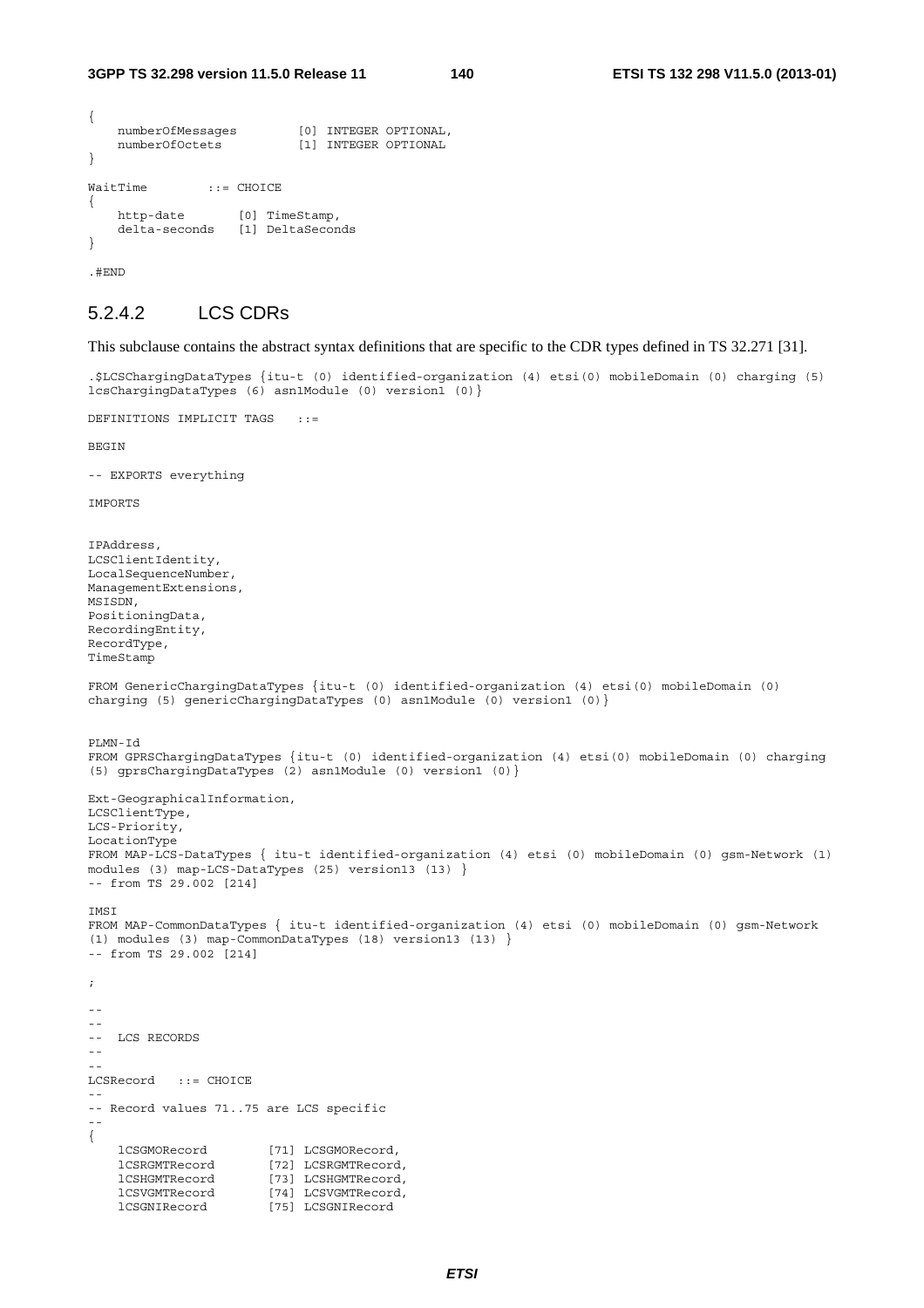```
} 
LCSGMORecord ::= SET 
{ 
 recordType [0] RecordType, 
 recordingEntity [1] RecordingEntity, 
 lcsClientType [2] LCSClientType OPTIONAL, 
 lcsClientIdentity [3] LCSClientIdentity OPTIONAL, 
servedIMSI [4] IMSI,
servedMSISDN [5] MSISDN OPTIONAL,
 servingEntity [6] ServingEntity OPTIONAL, 
 locationEstimate [7] Ext-GeographicalInformation OPTIONAL, 
 positioningData [8] PositioningData OPTIONAL, 
 userError [9] UserError OPTIONAL, 
 providerError [10] ProviderError OPTIONAL, 
 recordTimeStamp [11] TimeStamp, 
 localSequenceNumber [12] LocalSequenceNumber OPTIONAL, 
 recordExtensions [13] ManagementExtensions OPTIONAL 
} 
LCSRGMTRecord ::= SET 
{ 
 recordType [0] RecordType, 
 recordingEntity [1] RecordingEntity, 
 lcsClientType [2] LCSClientType OPTIONAL, 
 lcsClientIdentity [3] LCSClientIdentity OPTIONAL, 
 targetIMSI [4] IMSI, 
 targetMSISDN [5] MSISDN OPTIONAL, 
 locationType [6] LocationType, 
 lCSPriority [7] LCS-Priority OPTIONAL, 
 resultCode [8] ResultCodeType OPTIONAL, 
 recordTimeStamp [9] TimeStamp, 
 localSequenceNumber [10] LocalSequenceNumber OPTIONAL, 
 recordExtensions [11] ManagementExtensions OPTIONAL, 
 homeGMLCIdentity [12] IPAddress OPTIONAL 
} 
LCSHGMTRecord ::= SET 
{ 
 recordType [0] RecordType, 
 recordingEntity [1] RecordingEntity, 
 lcsClientType [2] LCSClientType OPTIONAL, 
 lcsClientIdentity [3] LCSClientIdentity OPTIONAL, 
 targetIMSI [4] IMSI, 
 targetMSISDN [5] MSISDN OPTIONAL, 
 locationType [6] LocationType, 
 lCSPriority [7] LCS-Priority OPTIONAL, 
 resultCode [8] ResultCodeType OPTIONAL, 
 recordTimeStamp [9] TimeStamp, 
 localSequenceNumber [10] LocalSequenceNumber OPTIONAL, 
 recordExtensions [11] ManagementExtensions OPTIONAL, 
 requestingGMLCIdentity [12] IPAddress OPTIONAL, 
 visitedGMLCIdentity [13] IPAddress OPTIONAL, 
 servingNetworkIdentity [14] PLMN-Id OPTIONAL 
} 
LCSVGMTRecord ::= SET 
{ 
 recordType [0] RecordType, 
 recordingEntity [1] RecordingEntity, 
 lcsClientType [2] LCSClientType OPTIONAL, 
 lcsClientIdentity [3] LCSClientIdentity OPTIONAL, 
  rescriencrype<br>lesClientIdentity<br>targetMSI<br>targetMSISDN
 targetMSISDN [5] MSISDN OPTIONAL, 
 locationType [6] LocationType, 
 lCSPriority [7] LCS-Priority OPTIONAL, 
 resultCode [8] ResultCodeType OPTIONAL, 
 recordTimeStamp [9] TimeStamp, 
 localSequenceNumber [10] LocalSequenceNumber OPTIONAL, 
 recordExtensions [11] ManagementExtensions OPTIONAL, 
 homeGMLCIdentity [12] IPAddress OPTIONAL 
} 
LCSGNIRecord ::= SET 
{ 
 recordType [0] RecordType, 
 recordingEntity [1] RecordingEntity,
```
lcsClientType [2] LCSClientType OPTIONAL,

*ETSI*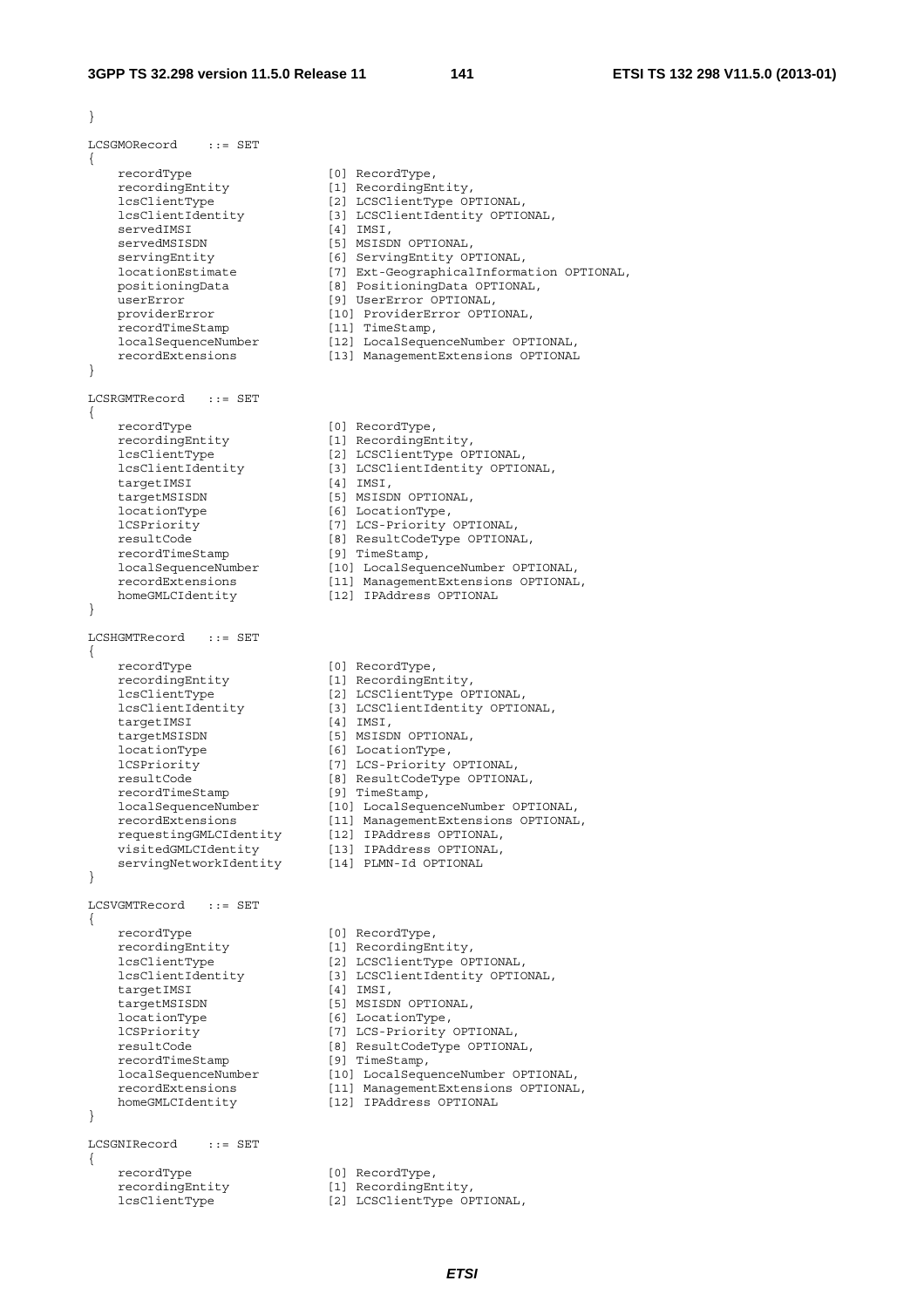# **3GPP TS 32.298 version 11.5.0 Release 11 142 ETSI TS 132 298 V11.5.0 (2013-01)**

```
 lcsClientIdentity [3] LCSClientIdentity OPTIONAL, 
   servedIMSI [4] IMSI,
   servedMSISDN [5] MSISDN OPTIONAL,
   servingEntity [6] ServingEntity OPTIONAL,
   resultCode [7] ResultCodeType OPTIONAL,<br>
recordTimeStamp [8] TimeStamp,
   recordTimeStamp [8] TimeStamp,<br>localSequenceNumber [9] LocalSequen
 localSequenceNumber [9] LocalSequenceNumber OPTIONAL, 
 recordExtensions [10] ManagementExtensions OPTIONAL 
} 
ProviderError ::= INTEGER 
-- 
-- see ITU-T Q.733 [307] for invoke problem codes 
-- 
ResultCodeType ::= INTEGER (0..MAX) 
-- 
-- Result codes as defined in OMA-MLP Specifications [311] 
-- 
ServingEntity ::= AddressString 
UserError ::= OCTET STRING (SIZE (1))
-- 
-- see TS 29.002 [214] for error code values 
--
```
END

# 5.2.4.3 PoC CDRs

This subclause contains the abstract syntax definitions that are specific to the CDR types defined in TS 32.272 [32].

POCChargingDataTypes {itu-t (0) identified-organization (4) etsi(0) mobileDomain (0) charging (5) pocChargingDataTypes (7) asn1Module (0) version1 (0)}

DEFINITIONS IMPLICIT TAGS ::=

BEGIN

-- EXPORTS everything

IMPORTS

```
CallDuration, 
LocalSequenceNumber, 
ManagementExtensions, 
NodeAddress, 
RecordType, 
ServiceContextID, 
TimeStamp 
FROM GenericChargingDataTypes {itu-t (0) identified-organization (4) etsi(0) mobileDomain (0) 
charging (5) genericChargingDataTypes (0) asn1Module (0) version1 (0)} 
IMS-Charging-Identifier, 
Incomplete-CDR-Indication, 
InterOperatorIdentifiers, 
InvolvedParty, 
Media-Components-List, 
MessageBody, 
Session-Id, 
SIPMethod 
FROM GenericChargingDataTypes {itu-t (0) identified-organization (4) etsi(0) mobileDomain (0) 
charging (5) genericChargingDataTypes (0) asn1Module (0) version1 (0)} 
GSNAddress, NodeID, SGSNPLMNIdentifier 
FROM GPRSChargingDataTypes {itu-t (0) identified-organization (4) etsi(0) mobileDomain (0) charging 
(5) genericChargingDataTypes (2) asn1Module (0) version1 (0)} 
IMS-Charging-Identifier, Incomplete-CDR-Indication, InterOperatorIdentifiers, InvolvedParty, 
MessageBody, Media-Components-List, Session-Id, SIP-Method 
FROM IMSChargingDataTypes {itu-t (0) identified-organization (4) etsi(0) mobileDomain (0) charging 
(5) imsChargingDataTypes (4) asn1Module (0) version1 (0)}
```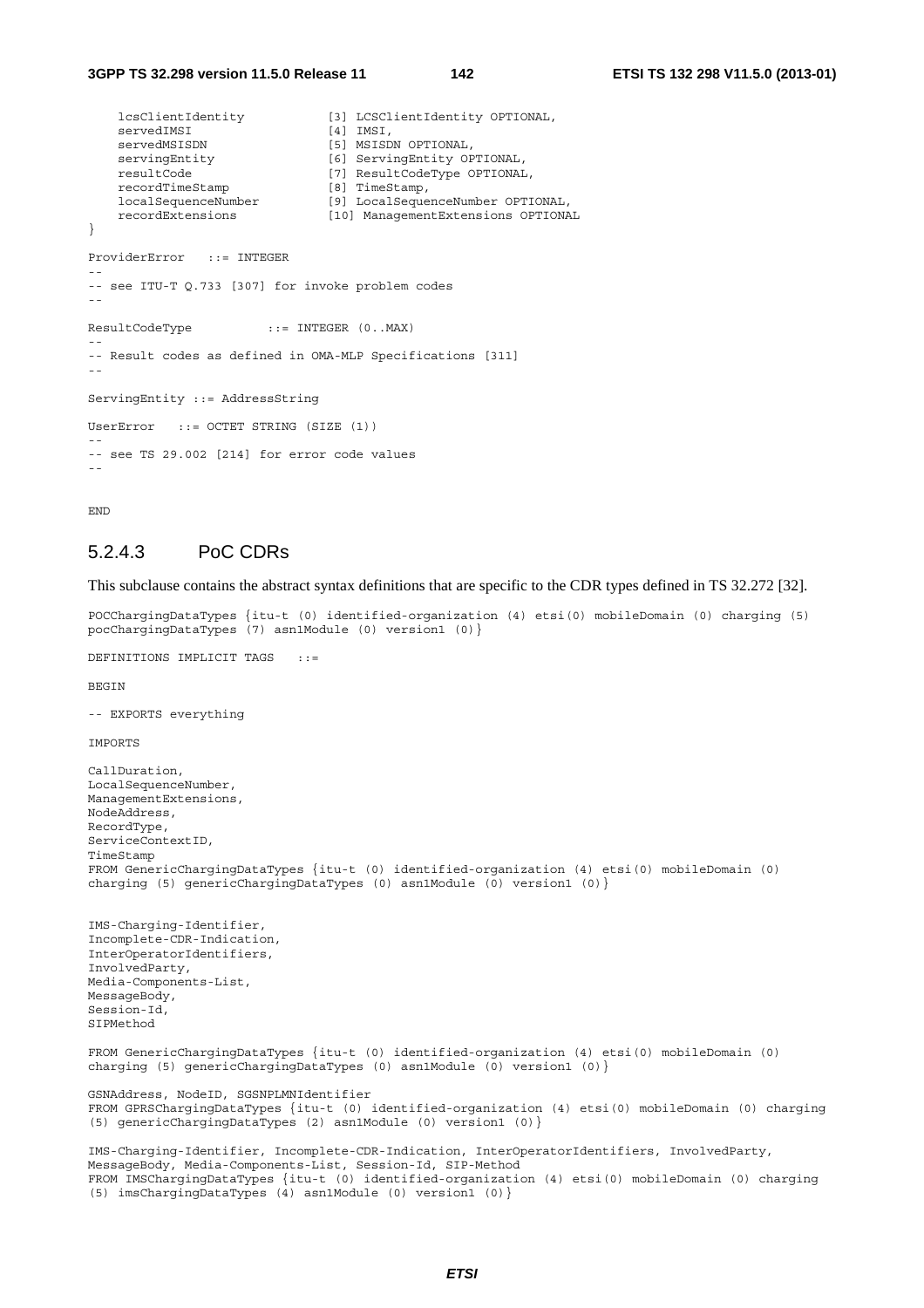```
; 
-- 
-- 
-- POC RECORDS 
-- 
-- 
POCRecord ::= CHOICE 
-- 
-- Record values 80..81 are PoC specific 
-- 
{ 
    pPFRecord [80] PPFRecord, 
    cPFRecord [81] CPFRecord 
} 
PPFRecord ::= SET 
{ 
   recordType [0] RecordType,<br>retransmission [1] NIILL OPTION
                                retransmission in the control of the control of the control of the control of the control of the control of the control of the control of the control of the control of the control of the control of the control of the contr
    sIP-Method [2] SIP-Method OPTIONAL, 
   nodeAddress [3] NodeAddress OPTIONAL,
   session-Id [4] Session-Id OPTIONAL,
 calling-Party-Address [5] InvolvedParty OPTIONAL, 
 called-Party-Address [6] InvolvedParty OPTIONAL, 
 servedParty [7] GraphicString OPTIONAL, 
 serviceRequestTimeStamp [8] TimeStamp OPTIONAL, 
 serviceDeliveryStartTimeStamp [9] TimeStamp OPTIONAL, 
 serviceDeliveryEndTimeStamp [10] TimeStamp OPTIONAL, 
 recordOpeningTime [11] TimeStamp OPTIONAL, 
 recordClosureTime [12] TimeStamp OPTIONAL, 
 interOperatorIdentifiers [13] InterOperatorIdentifiers OPTIONAL, 
 localRecordSequenceNumber [14] LocalSequenceNumber OPTIONAL, 
 recordSequenceNumber [15] INTEGER OPTIONAL, 
 causeForRecordClosing [16] CauseForRecordClosing OPTIONAL, 
 incomplete-CDR-Indication [17] Incomplete-CDR-Indication OPTIONAL, 
 iMS-Charging-Identifier [18] IMS-Charging-Identifier OPTIONAL, 
 list-Of-SDP-Media-Components [19] SEQUENCE OF Media-Components-List OPTIONAL, 
 gGSNaddress [20] NodeAddress OPTIONAL, 
 serviceReasonReturnCode [21] UTF8String OPTIONAL, 
 list-Of-Message-Bodies [22] SEQUENCE OF MessageBody OPTIONAL, 
 userLocationInfo [23] OCTET STRING OPTIONAL, 
 poCInformation [24] POCInformation OPTIONAL, 
 recordExtensions [25] ManagementExtensions OPTIONAL, 
   {25}
{30}
{30}
{31}
{32}
{33}
{34}
{34}
{34}
{34}
{34}
{34}
{34}
{34}
{34}
{34}
{34}
{34}
{34}
{34}
{34}
{34}
{34}
{34}
{34}
{34}
{34}
{34}
{34}
{34}
{34}
{34}} 
CPFRecord ::= SET 
{ 
   recordType [0] RecordType,
   retransmission [1] NULL OPTIONAL,<br>sIP-Method [2] SIP-Method OPT
    sIP-Method [2] SIP-Method OPTIONAL, 
   nodeAddress [3] NodeAddress OPTIONAL,<br>session-Id [4] Session-Id OPTIONAL,
                                [4] Session-Id OPTIONAL,
 calling-Party-Address [5] InvolvedParty OPTIONAL, 
 called-Party-Address [6] InvolvedParty OPTIONAL, 
 servedParty [7] GraphicString OPTIONAL, 
 serviceRequestTimeStamp [8] TimeStamp OPTIONAL, 
 serviceDeliveryStartTimeStamp [9] TimeStamp OPTIONAL, 
 serviceDeliveryEndTimeStamp [10] TimeStamp OPTIONAL, 
 recordOpeningTime [11] TimeStamp OPTIONAL, 
 recordClosureTime [12] TimeStamp OPTIONAL, 
 interOperatorIdentifiers [13] InterOperatorIdentifiers OPTIONAL, 
 localRecordSequenceNumber [14] LocalSequenceNumber OPTIONAL, 
 recordSequenceNumber [15] INTEGER OPTIONAL, 
 causeForRecordClosing [16] CauseForRecordClosing OPTIONAL, 
 incomplete-CDR-Indication [17] Incomplete-CDR-Indication OPTIONAL, 
 iMS-Charging-Identifier [18] IMS-Charging-Identifier OPTIONAL, 
 list-Of-SDP-Media-Components [19] SEQUENCE OF Media-Components-List OPTIONAL, 
 gGSNaddress [20] NodeAddress OPTIONAL, 
 serviceReasonReturnCode [21] UTF8String OPTIONAL, 
 list-Of-Message-Bodies [22] SEQUENCE OF MessageBody OPTIONAL, 
 userLocationInfo [23] OCTET STRING OPTIONAL, 
 poCInformation [24] POCInformation OPTIONAL, 
 recordExtensions [25] ManagementExtensions OPTIONAL, 
 serviceContextID [26] ServiceContextID OPTIONAL 
}
```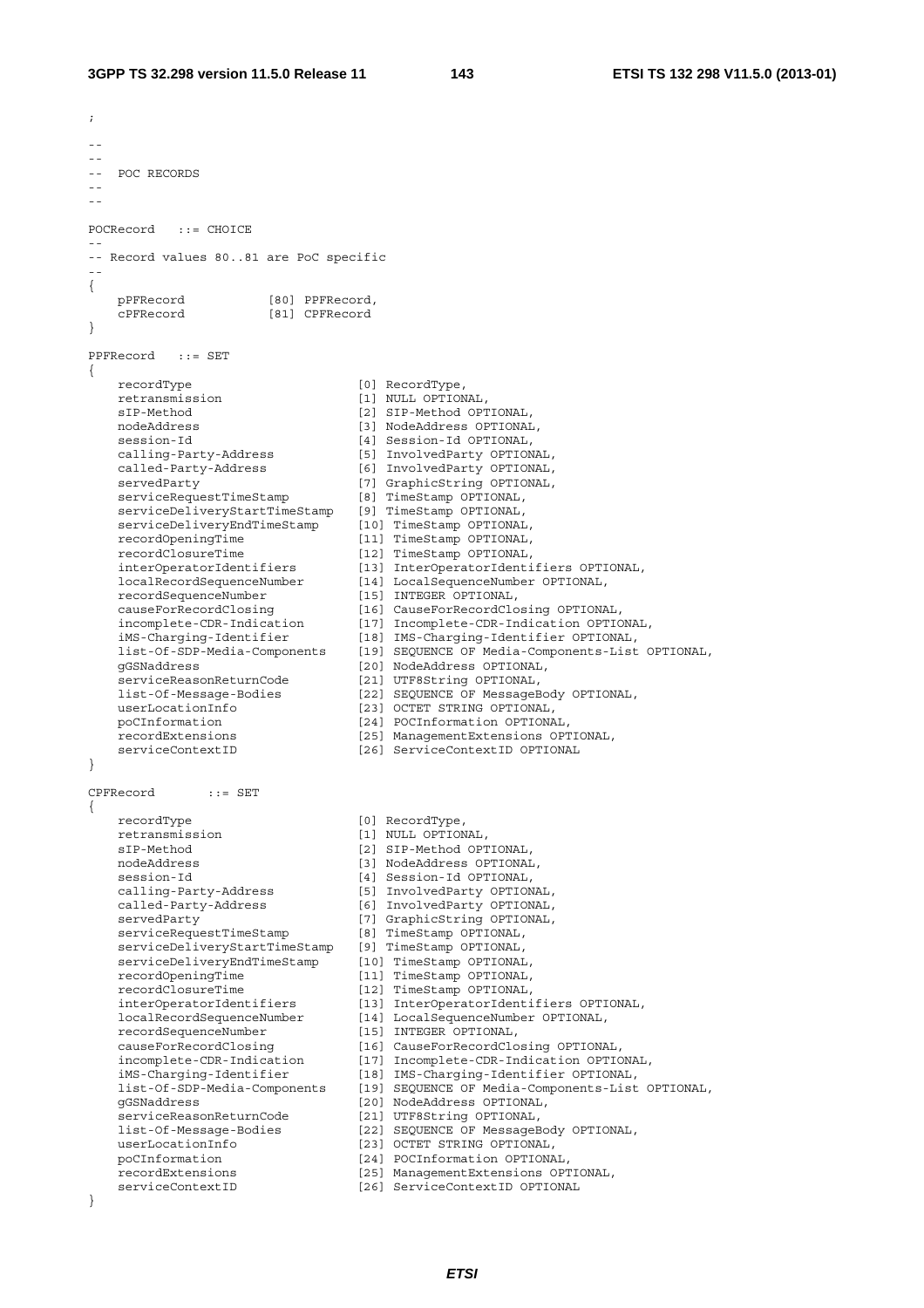$\perp$   $\perp$ -- -- PoC DATA TYPES -- -- AccessPriority ::= ENUMERATED { pre-emptive (0), high (1), normal (2),  $low$  (3) } CauseForRecordClosing ::= ENUMERATED { normalRelease (0),<br>abnormalRelease (1), abnormalRelease<br>serviceChange  $\begin{pmatrix} 2 \end{pmatrix}$ , -- e.g. change in media due to Re-Invite  $\begin{pmatrix} 3 \end{pmatrix}$ .  $vol$ umeLimit timeLimit (4), numberofTalkBurstLimit (5), maxChangeCond (6), sessionTypeChange (7), managementIntervention (8) } ChangeCondition ::= ENUMERATED { serviceChange (0), -- e.g. change in media due to Re-Invite<br>volumeLimit (1), (1), volumeLimit (1),<br>timeLimit (2), timeLimit numberofTalkBurstLimit (3), numberofActiveParticipants (4), tariffTime (5) } ListofTalkBurstExchange ::= SET { number-Of-Talk-Bursts [1] INTEGER OPTIONAL, talk-Burst-Volume [2] INTEGER OPTIONAL, -- measured in octets talk-Bursts-Time [3] CallDuration OPTIONAL, number-Of-Received-Talk-Bursts [4] INTEGER OPTIONAL, received-Talk-Burst-Volume [5] INTEGER OPTIONAL, -- measured in octets received-Talk-Burst-Time [6] CallDuration OPTIONAL, changeCondition [7] ChangeCondition OPTIONAL, changeTime  $[8]$  TimeStamp, numberofParticipants [9] INTEGER OPTIONAL } ParticipatingType  $::=$  ENUMERATED { Normal (0), nW-PoC-Box (1), uE-PoC-Box (2) } POCEventType ::= ENUMERATED { normal (0),<br>instantPersonalAlert (1), instantPersonalAlert pOCGroupAdvertisement (2), earlySessionSettingup (3), pOCTalkBurst (4) } POCInformation ::= SET { pOCSessionType [1] POCSessionType OPTIONAL, numberofParticipants [2] INTEGER OPTIONAL, listofParticipants [3] SEQUENCE OF POCParticipant OPTIONAL, listofTalkBurstExchange [4] SEQUENCE OF ListofTalkBurstExchange OPTIONAL, pOCControllingAddress [5] UTF8String OPTIONAL, pOCGroupName [6] UTF8String OPTIONAL, pOCSessionId [7] UTF8String OPTIONAL, pOCSessionInitiationType [8] POCSessionInitType OPTIONAL, pOCEventType [9] POCEventType OPTIONAL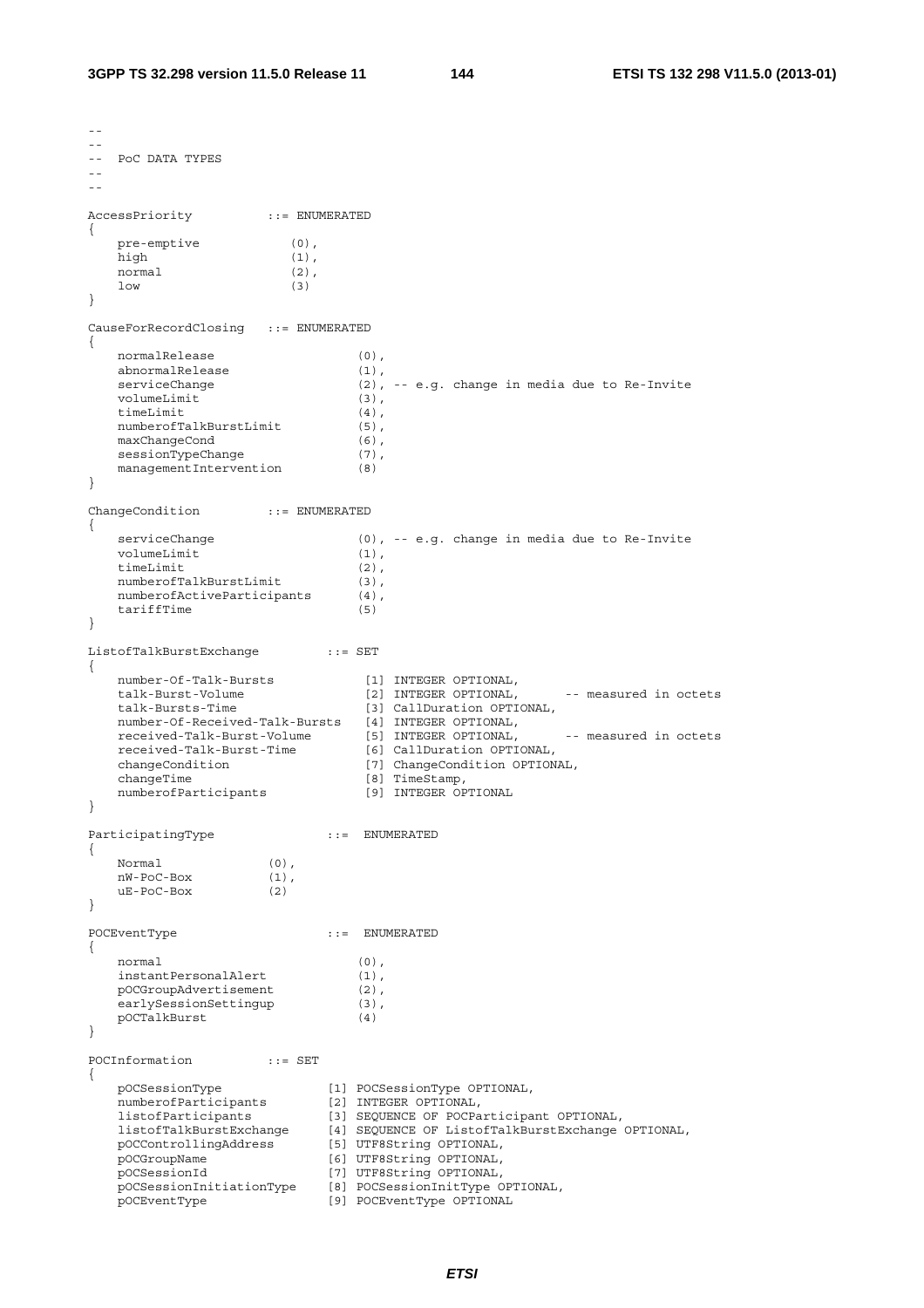```
} 
POCParticipant ::= SET
{ 
 called-party-address [1] InvolvedParty, 
 participant-access-priority [2] AccessPriority OPTIONAL, 
 user-participating-type [3] ParticipatingType OPTIONAL 
} 
POCSessionInitType ::= ENUMERATED 
{ 
 pre-established (0), 
 on-demand (1) 
} 
POCSessionType ::= ENUMERATED 
{ 
 one-to-one-session (0), 
 chat-group-session (1), 
 pre-arranged-group-session (2), 
 ad-hoc-group-session (3) 
}
```
END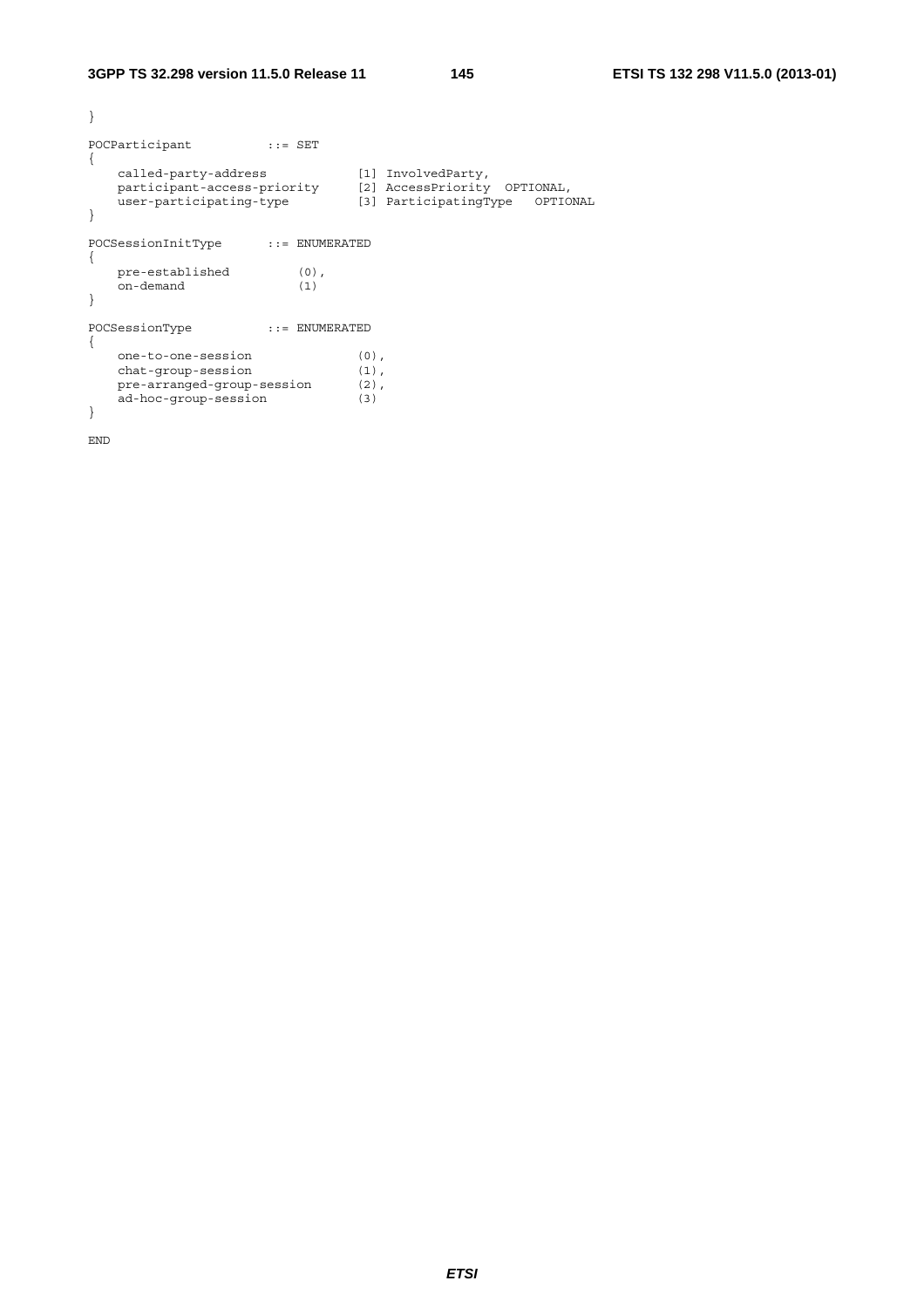#### 5.2.4.4 MBMS CDRs

This subclause contains the abstract syntax definitions that are specific to the CDR types defined in TS 32.273 [33].

MBMSChargingDataTypes {itu-t (0) identified-organization (4) etsi(0) mobileDomain (0) charging (5) mbmsChargingDataTypes (8) asn1Module (0) version1 (0)}

DEFINITIONS IMPLICIT TAGS ::=

**BEGIN** 

-- EXPORTS everything

IMPORTS

CallDuration, Diagnostics, GSNAddress, LocalSequenceNumber, ManagementExtensions, MBMSInformation, MSISDN, RecordType, ServiceContextID, TimeStamp FROM GenericChargingDataTypes {itu-t (0) identified-organization (4) etsi(0) mobileDomain (0) charging (5) genericChargingDataTypes (0) asn1Module (0) version1 (0) } TMST FROM MAP-CommonDataTypes { itu-t identified-organization (4) etsi (0) mobileDomain (0) gsm-Network (1) modules (3) map-CommonDataTypes (18) version13 (13) } -- from TS 29.002 [214] AccessPointNameNI, ChangeOfMBMSCondition, NodeID, PDPAddress, PDPType FROM GPRSChargingDataTypes { itu-t (0) identified-organization (4) etsi (0) mobileDomain (0) charging (5) gprsChargingDataTypes (2) asn1Module (0) version1 (0)} Media-Components-List FROM IMSChargingDataTypes {itu-t (0) identified-organization (4) etsi(0) mobileDomain (0) charging (5) imsChargingDataTypes (4) asn1Module (0) version1 (0)} ; -- -- -- MBMS RECORDS -- -- MBMSRecord ::= CHOICE -- -- Record values 78..79 are MBMS specific -- { sUBBMSCRecord [78] SUBBMSCRecord,<br>cONTENTRMSCRecord [79] CONTENTRMSCRecord cONTENTBMSCRecord [79] CONTENTBMSCRecord } SUBBMSCRecord ::= SET { recordType [0] RecordType,<br>servedIMSI [1] IMSI, servedIMSI<br>qqsnAddress [2] GSNAddress OPTIONAL, accessPointNameNI [3] AccessPointNameNI OPTIONAL, servedPDPAddress [4] PDPAddress OPTIONAL,<br>listOfTrafficVolumes [5] SEQUENCE OF ChangeOf [5] SEQUENCE OF ChangeOfMBMSCondition OPTIONAL,<br>[6] TimeStamp, recordOpeningTime<br>duration [7] CallDuration, causeForRecClosing [8] CauseForRecClosing, diagnostics [9] Diagnostics OPTIONAL,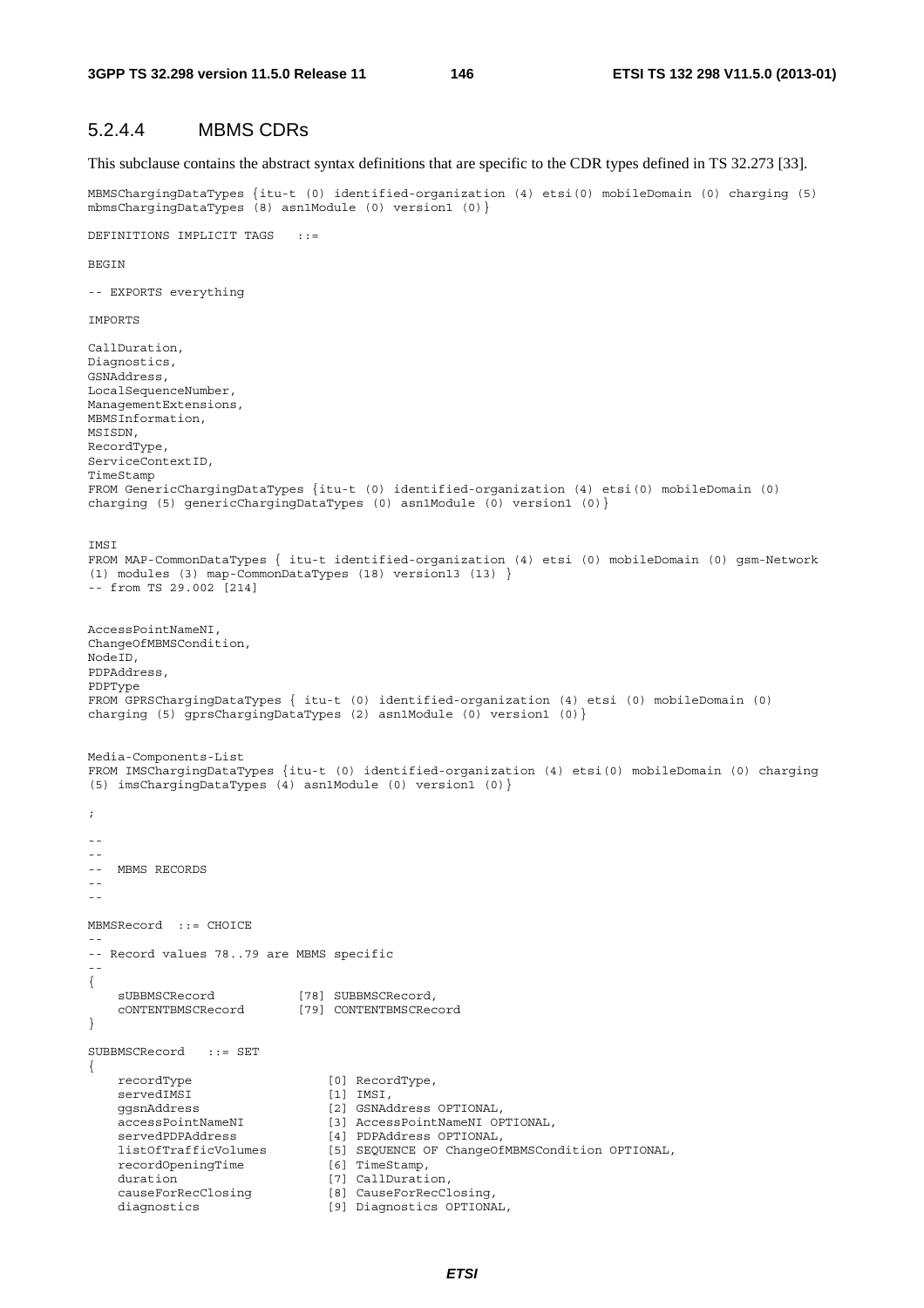#### **3GPP TS 32.298 version 11.5.0 Release 11 147 ETSI TS 132 298 V11.5.0 (2013-01)**

 recordSequenceNumber [10] INTEGER OPTIONAL, nodeID (11) NodeID OPTIONAL,<br>recordExtensions (12) ManagementExtens recordExtensions [12] ManagementExtensions OPTIONAL,<br>localSequenceNumber [13] LocalSequenceNumber OPTIONAL, localSequenceNumber [13] LocalSequenceNumber OPTIONAL, servedMSISDN [14] MSISDN OPTIONAL, bearerServiceDescription [15] Media-Components-List OPTIONAL, mbmsInformation [16] MBMSInformation OPTIONAL, serviceContextID [17] ServiceContextID OPTIONAL } CONTENTBMSCRecord ::= SET { recordType [0] RecordType, contentProviderId [1] GraphicString,<br>listofDownstreamNodes [2] SEQUENCE OF GS listofDownstreamNodes [2] SEQUENCE OF GSNAddress, accessPointNameNI [3] AccessPointNameNI OPTIONAL, servedPDPAddress [4] PDPAddress OPTIONAL, listOfTrafficVolumes [5] SEQUENCE OF ChangeOfMBMSCondition OPTIONAL, recordOpeningTime [6] TimeStamp,<br>duration [7] CallDurati duration [7] CallDuration,<br>causeForRecClosing [8] CauseForRecCl causeForRecClosing, diagnostics [9] Diagnostics OPTIONAL, recordSequenceNumber [10] INTEGER OPTIONAL, nodeID [11] NodeID OPTIONAL, recordExtensions [12] ManagementExtensions OPTIONAL, localSequenceNumber [13] LocalSequenceNumber OPTIONAL, recipientAddressList [14] SEQUENCE OF MSISDN, bearerServiceDescription [15] Media-Components-List OPTIONAL, mbmsInformation [16] MBMSInformation OPTIONAL, serviceContextID [17] ServiceContextID OPTIONAL, servedpdpPDNType [18] PDPType OPTIONAL } -- -- -- MBMS DATA TYPES -- -- CauseForRecClosing ::= INTEGER -- -- cause codes 0 to 15 are defined as used in 'CauseForTerm' (cause for termination) -- { normalRelease (0), abnormalRelease (4), volumeLimit (16), timeLimit (17),<br>maxChangeCond (19), maxChangeCond managementIntervention (20). listofDownstreamNodeChange (59) }

END

#### 5.2.4.5 MMTel CDRs

This subclause contains the abstract syntax definitions that are specific to the CDR types defined in TS 32.275 [35].

MMTelChargingDataTypes {itu-t (0) identified-organization (4) etsi(0) mobileDomain (0) charging (5) mMTelChargingDataTypes (9) asn1Module (0) version1 (0)}

```
DEFINITIONS IMPLICIT TAGS ::=
```
BEGIN

-- EXPORTS everything

IMPORTS

LocalSequenceNumber, ManagementExtensions, NodeAddress, RecordType,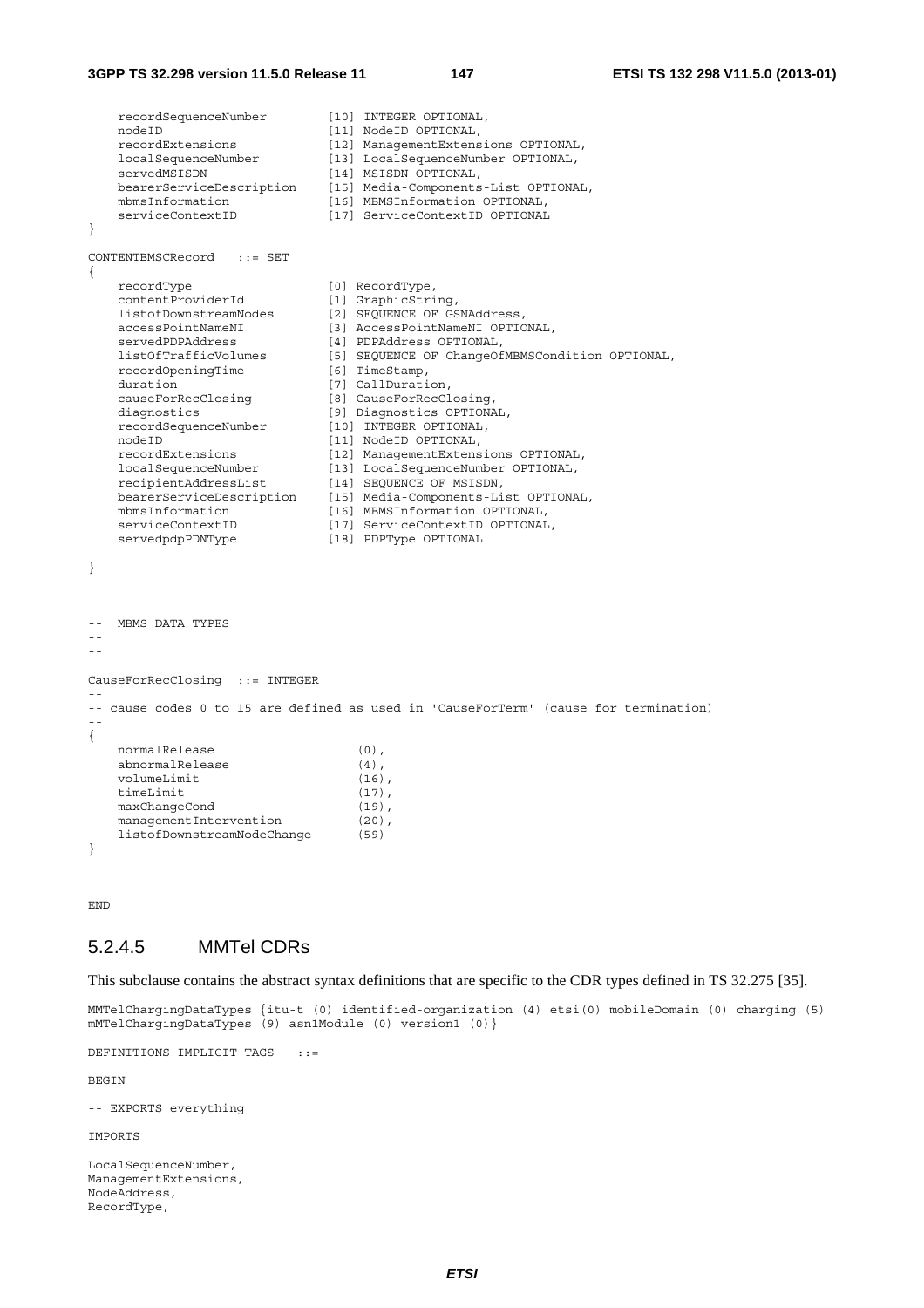```
ServiceContextID, 
SubscriptionID, 
TimeStamp 
FROM GenericChargingDataTypes {itu-t (0) identified-organization (4) etsi(0) mobileDomain (0) 
charging (5) genericChargingDataTypes (0) asn1Module (0) version1 (0)} 
AoCInformation, 
CarrierSelectRouting, 
CauseForRecordClosing, 
Early-Media-Components-List, 
IMS-Charging-Identifier, 
IMSCommunicationServiceIdentifier, 
Incomplete-CDR-Indication, 
InterOperatorIdentifierlist, 
InvolvedParty, 
ListOfInvolvedParties, 
Media-Components-List, 
MessageBody,
Milliseconds, 
NumberPortabilityRouting, 
RealTimeTariffInformation, 
Role-of-Node, 
Service-Id, 
Session-Id, 
SessionPriority, 
SIP-Method 
FROM IMSChargingDataTypes {itu-t (0) identified-organization (4) etsi(0) mobileDomain (0) charging 
(5) imsChargingDataTypes (4) asn1Module (0) version1 (0)} 
; 
-- 
-- 
  MMTel RECORDS
-- 
-- 
MMTelServiceRecord ::= CHOICE 
-- 
-- Record values 83 are MMTel specific 
-- 
{ 
     mMTelRecord [83] MMTelRecord 
} 
MMTelRecord ::= SET 
{ 
    recordType [0] RecordType,
     retransmission [1] NULL OPTIONAL, 
    sIP-Method [2] SIP-Method OPTIONAL,<br>role-of-Node [3] Role-of-Node OPTION
     role-of-Node [3] Role-of-Node OPTIONAL, 
    nodeAddress [4] NodeAddress OPTIONAL,<br>session-Id [5] Session-Id OPTIONAL,
                                           [5] Session-Id OPTIONAL,
 list-Of-Calling-Party-Address [6] ListOfInvolvedParties OPTIONAL, 
 called-Party-Address [7] InvolvedParty OPTIONAL, 
 serviceRequestTimeStamp [9] TimeStamp OPTIONAL, 
 serviceDeliveryStartTimeStamp [10] TimeStamp OPTIONAL, 
 serviceDeliveryEndTimeStamp [11] TimeStamp OPTIONAL, 
 recordOpeningTime [12] TimeStamp OPTIONAL, 
    \begin{minipage}[c]{0.9\linewidth} \end{minipage}[13] \begin{minipage}[c]{0.9\linewidth} \end{minipage}[14] \begin{minipage}[c]{0.9\linewidth} \end{minipage}[15] \begin{minipage}[c]{0.9\linewidth} \end{minipage}[16] \begin{minipage}[c]{0.9\linewidth} \end{minipage}[16] \begin{minipage}[c]{0.9\linewidth} \end{minipage}[16] \begin{minipage}[c]{0.9\linewidth} \end{minipage}[16] \begin{minipage}[c]{0.9\linewidth} \end{minipage}[16] \begin{minipage}[c]{0.9\linewidth} \end{minipage interOperatorIdentifiers [14] InterOperatorIdentifierlist OPTIONAL, 
 localRecordSequenceNumber [15] LocalSequenceNumber OPTIONAL, 
    recordSequenceNumber [16] INTEGER OPTIONAL,<br>causeForRecordClosing [17] CauseForRecordClosing OPTIONAL,
 causeForRecordClosing [17] CauseForRecordClosing OPTIONAL, 
 incomplete-CDR-Indication [18] Incomplete-CDR-Indication OPTIONAL, 
 iMS-Charging-Identifier [19] IMS-Charging-Identifier OPTIONAL, 
 list-Of-SDP-Media-Components [21] SEQUENCE OF Media-Components-List OPTIONAL, 
 gGSNaddress [22] NodeAddress OPTIONAL, 
    serviceReasonReturnCode [23] UTF8String OPTIONAL,
     list-Of-Message-Bodies [24] SEQUENCE OF MessageBody OPTIONAL, 
     recordExtensions [25] ManagementExtensions OPTIONAL, 
    expiresInformation [26] INTEGER OPTIONAL,
    event [28] UTF8String OPTIONAL,<br>accessNetworkInformation [29] OCTET STRING OPTIONAL.
    accessNetworkInformation
    serviceContextID [30] ServiceContextID OPTIONAL,
```
*ETSI*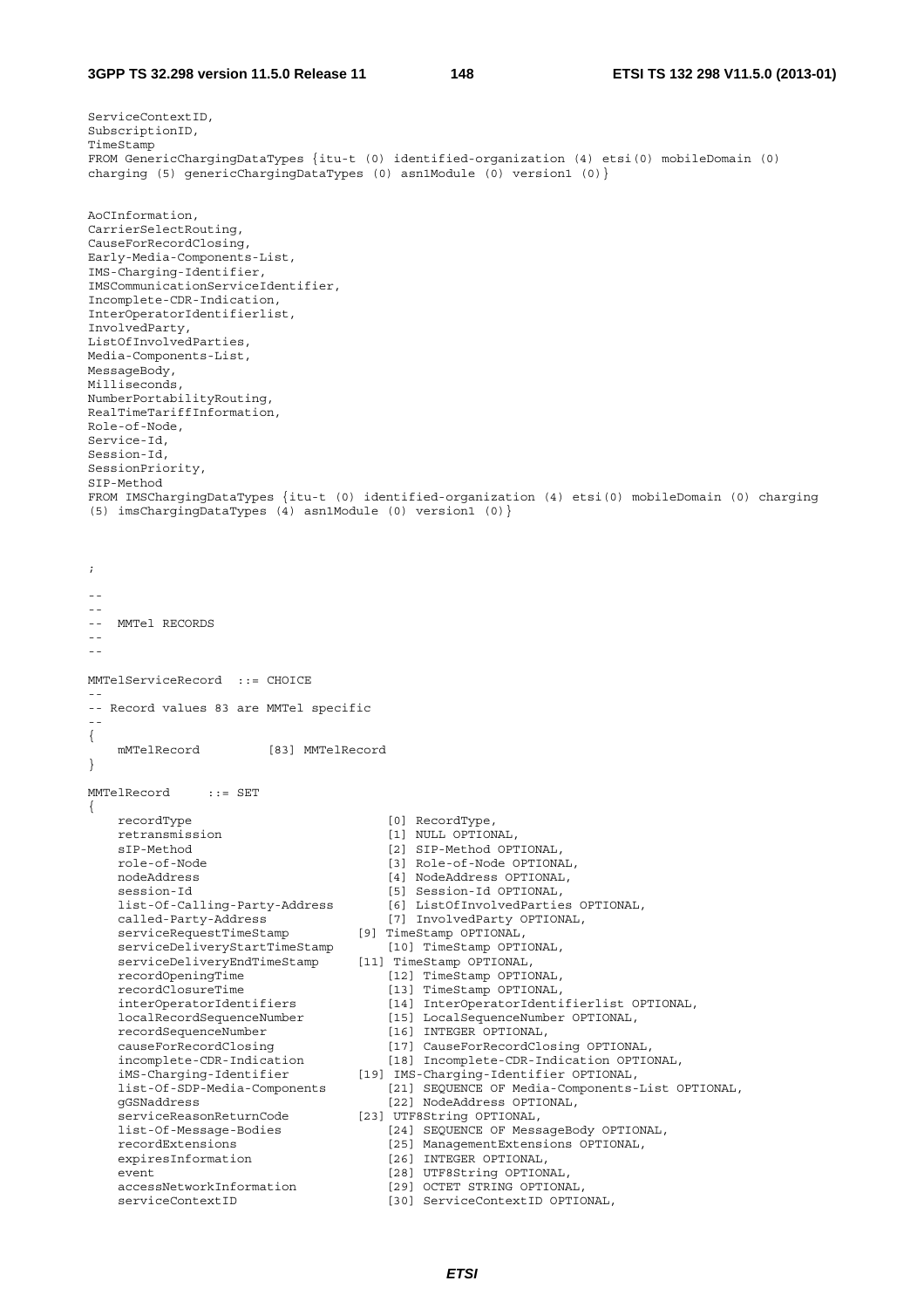}

}

}

}

```
 list-of-subscription-ID [31] SEQUENCE OF SubscriptionID OPTIONAL, 
 list-Of-Early-SDP-Media-Components [32] SEQUENCE OF Early-Media-Components-List OPTIONAL, 
 iMSCommunicationServiceIdentifier [33] IMSCommunicationServiceIdentifier OPTIONAL, 
    numberPortabilityRouting [34] NumberPortabilityRouting OPTIONAL, 
   carrierSelectRouting [35] CarrierSelectRouting OPTIONAL,<br>sessionPriority [36] SessionPriority OPTIONAL,
                                      [36] SessionPriority OPTIONAL,
   serviceRequestTimeStampFraction [37] Milliseconds OPTIONAL,
   serviceDeliveryStartTimeStampFraction [38] Milliseconds OPTIONAL,
    serviceDeliveryEndTimeStampFraction [39] Milliseconds OPTIONAL, 
   online-charging-flag [43] NULL OPTIONAL,
 realTimeTariffInformation [44] SEQUENCE OF RealTimeTariffInformation OPTIONAL, 
 requested-Party-Address [101] InvolvedParty OPTIONAL, 
    list-Of-Called-Asserted-Identity [102] ListOfInvolvedParties OPTIONAL, 
   outgoingSessionId [104] Session-Id OPTIONAL,<br>mMTelInformation [110] MMTelInformation OP
                                       [110] MMTelInformation OPTIONAL
-- 
-- 
-- MMTel DATA TYPES 
-- 
-- 
MMTelInformation ::= SET 
{ 
    listOfSupplServices [0] SEQUENCE OF SupplService OPTIONAL 
ParticipantActionType ::= ENUMERATED 
{ 
   cREATE-CONF (0), 
   jOIN-CONF (1), 
   iNVITED-INTO-CONF (2), 
   qUIT-CONF (3) 
SupplService ::= SET 
{ 
serviceType [0] ServiceType,
serviceMode [1] ServiceMode OPTIONAL,
 numberOfDiversions [2] INTEGER OPTIONAL, 
    associated-Party-Address [3] InvolvedParty OPTIONAL, 
   serviceId [4] Service-Id OPTIONAL,
   changeTime [5] TimeStamp,<br>numberOfParticipants [6] INTEGER OP
    numberOfParticipants [6] INTEGER OPTIONAL, 
    participantActionType [7] ParticipantActionType OPTIONAL, 
   cUGInformation [8] OCTET STRING OPTIONAL,<br>aoCInformation [9] SEQUENCE OF AoCInformat
                               [9] SEQUENCE OF AoCInformation OPTIONAL
ServiceType ::= INTEGER 
-- 
-- Values ≥ 1024 are reserved for specific Network/Manufacturer variants 
-- 
{ 
    oIPresentation (0), 
    oIRestriction (1), 
    tIPresentation (2), 
    tIRestriction (3), 
   hOLD (4),
    cBarring (5), 
   cDIVersion (6),<br>cDIVersionNotif (7),
   cDIVersionNotif (7),<br>
\overline{\text{cWaitina}} (8),
   cWaiting
   mWaitingIndic (9),<br>CONF (10)(10),
    fLexibleAlerting (11), 
   ccBS (12),
   \text{cCNR} (13),
   mCID (14),
    cAT (15), 
    cUG (16), 
    pNM (17), 
   \begin{array}{ccc} \text{CRS} & (18), \\ \text{aoC} & (19) \end{array}(19)
```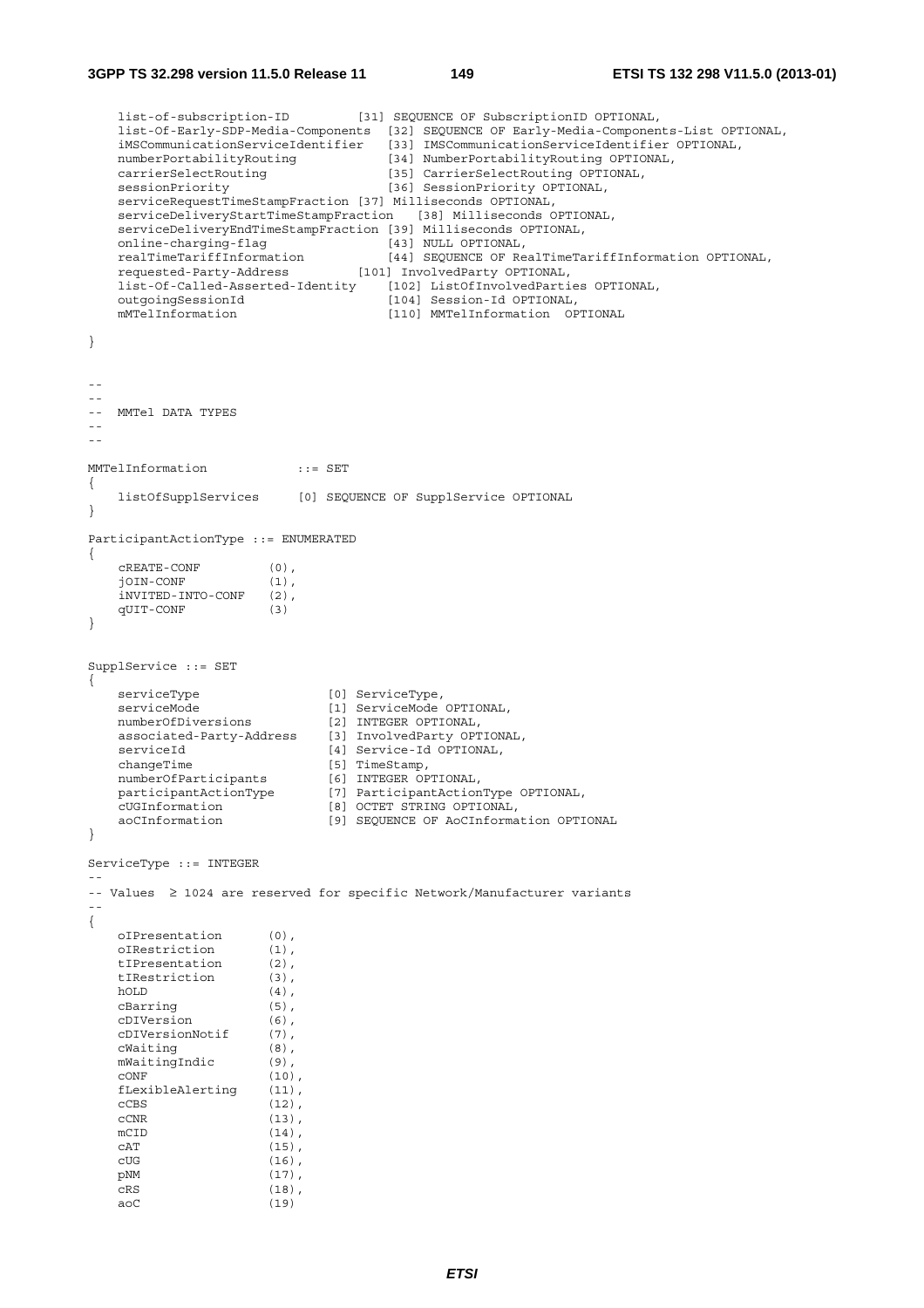}

ServiceMode ::= INTEGER -- -- Values ≥ 1024 are reserved for specific Network/Manufacturer variants --<br>{ cFunCond { cFunCond (0), cFbusy (1), cFnoReply (2), cFnotLogged (3), deflection (4), notReach (5), iCBarring (6), oCBarring (7), aCRejection (8), eCTBlind (9), eCTConsultative (10), threePTY (11), aoC-S (12), aoC-D (13), aoC-E (14) } SubscriberRole ::= ENUMERATED { originating (0), terminating (1) } END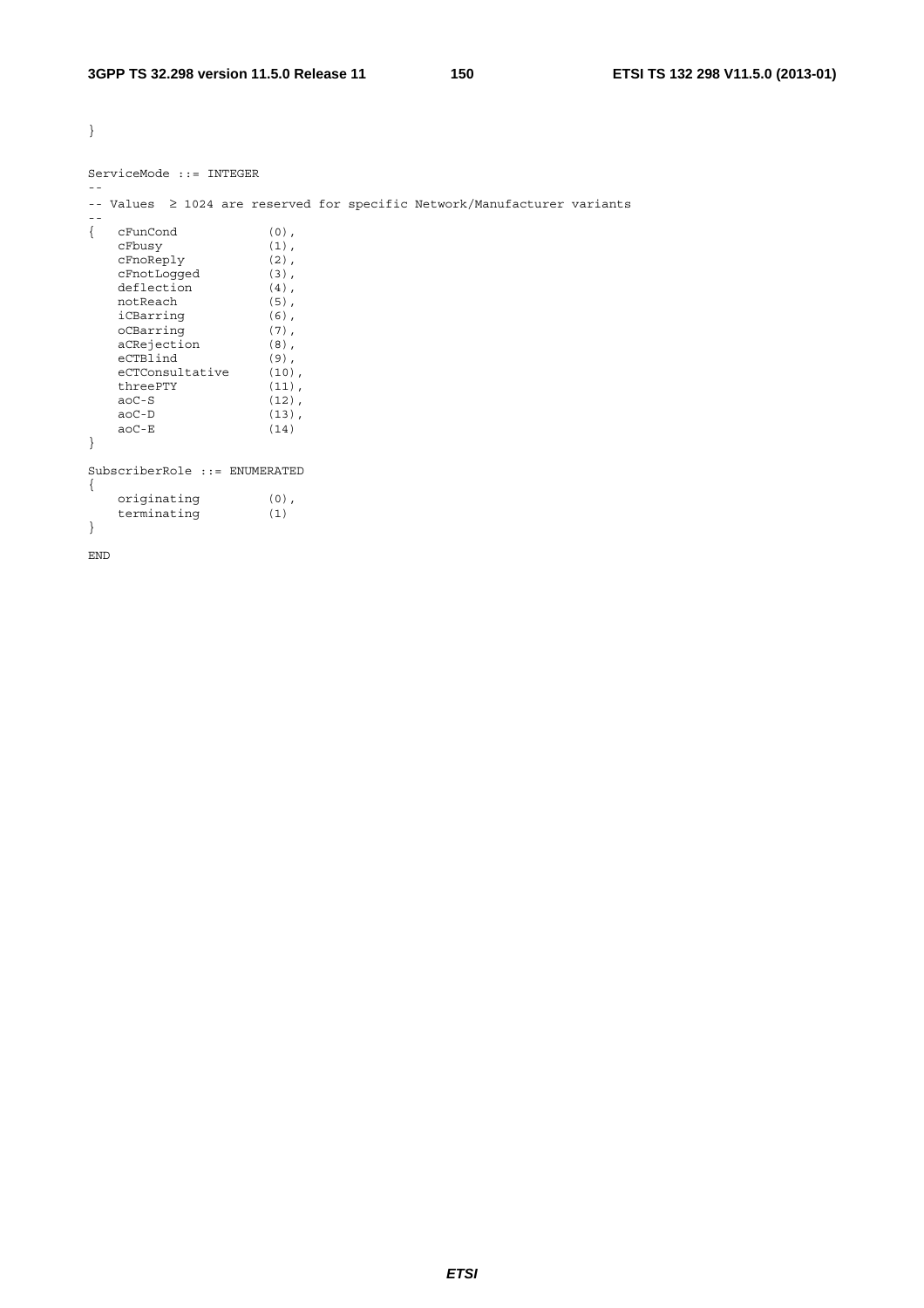## 6 CDR encoding rules

TS 32.297 [52] specifies the file based protocol for the "Bx" interface between the CDR generating node, i.e. the Charging Gateway Functionality, and the operator"s Billing Domain (BD) (refer to TS 32.240 [1] for details on the charging architecture). The following subclauses define

- the various CDR encodings that are standardised within 3GPP,
- a method how to indicate the encoding applied to the CDRs,
- a version indication of the encoded CDRs.

The latter two items can be used by the system(s) in the BD to easily detect the encoding version used. See TS 32.297 [52] for a detailed description on how this information is used on the Bx interface.

## 6.1 3GPP standardised encodings

The contents of the CDRs sent on the Bx interface are defined by the ASN.1 language clause 5. A number of transfer syntaxes, or encodings, is specified for use in 3GPP systems as follows. For the CDR transfer via the Bx interface, as defined in TS 32.297 [52], the Basic Encoding Rules (X.690 [301]) encoding must be supported by all 3GPP systems. Optionally, other additional CDR encodings, i.e. Packed Encoding Rules (Recommendation X.691 [302]) and XML Encoding Rules (Recommendation on XER [303]) may also be offered.

The encoding applied to the CDRs is indicated by means of the "Data Record Format" parameter. The following "Data Record Format" values are used:

- "1" signifies the use of Basic Encoding Rules (BER);
- "2" signifies the use of unaligned basic Packed Encoding Rules (PER);
- "3" signifies the use of aligned basic Packed Encoding Rules (PER);
- "4" signifies the use of XML Encoding Rules (XER).

### 6.2 Encoding version indication

An indication of the version of the CDR definition and encoding must be included in the CDR files transferred via the Bx interface specified in TS 32.297 [52]. This version indication consists of a Release Identifier and a Version Identifier.

For CDRs specified in references in middle tier Charging TS 32.250 [10] to TS 32.275 [35], applying the syntax as described in clause 5 of the present document, the version indicator "6", signifying 3GPP Rel-6, shall be applied. The Version Identifier shall carry the value of the middle digit of the version number of the present document, i.e. "0" for the first version under change control, and values "1" and following for any subsequent, modified version as appropriate.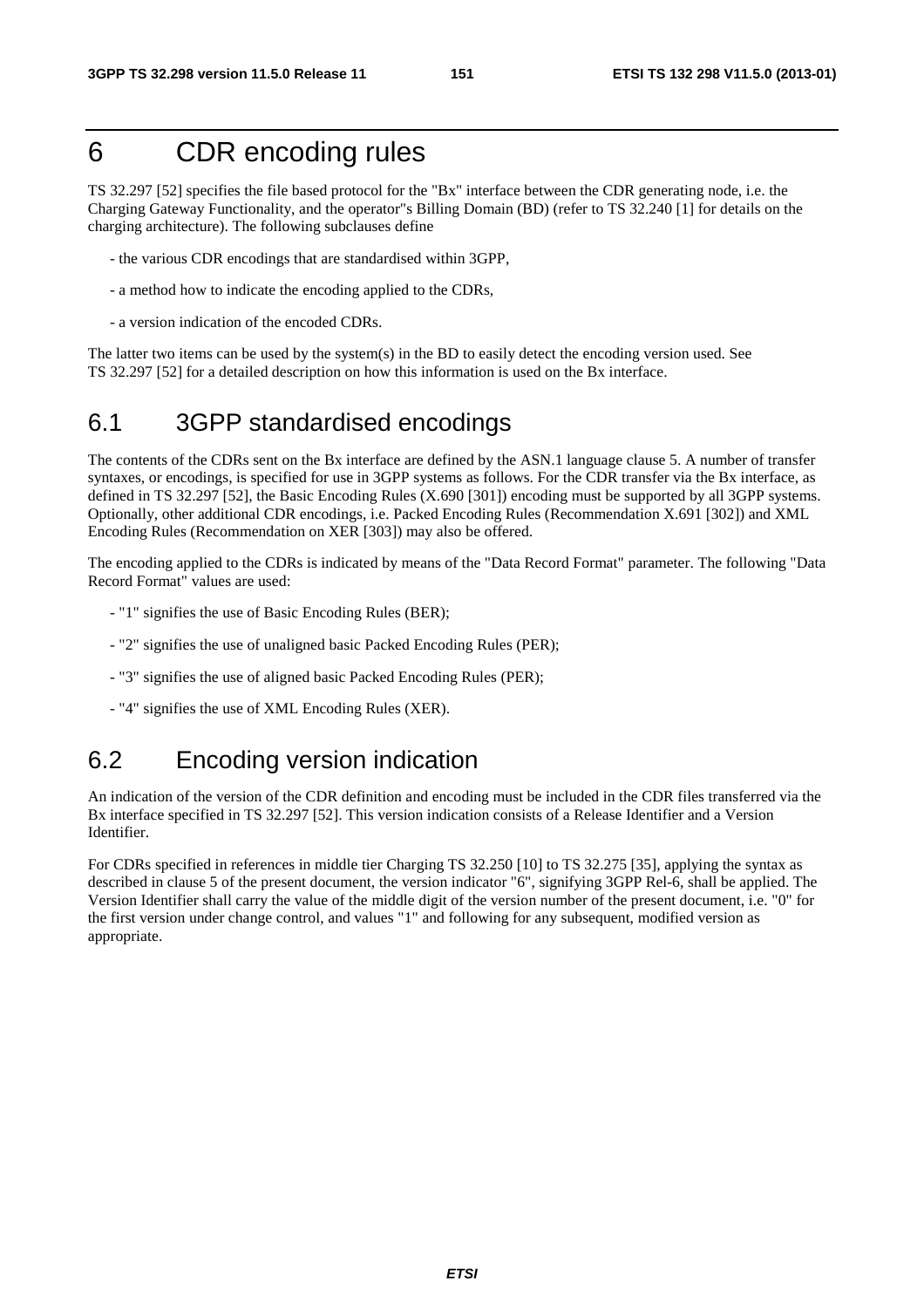# Annex A: Void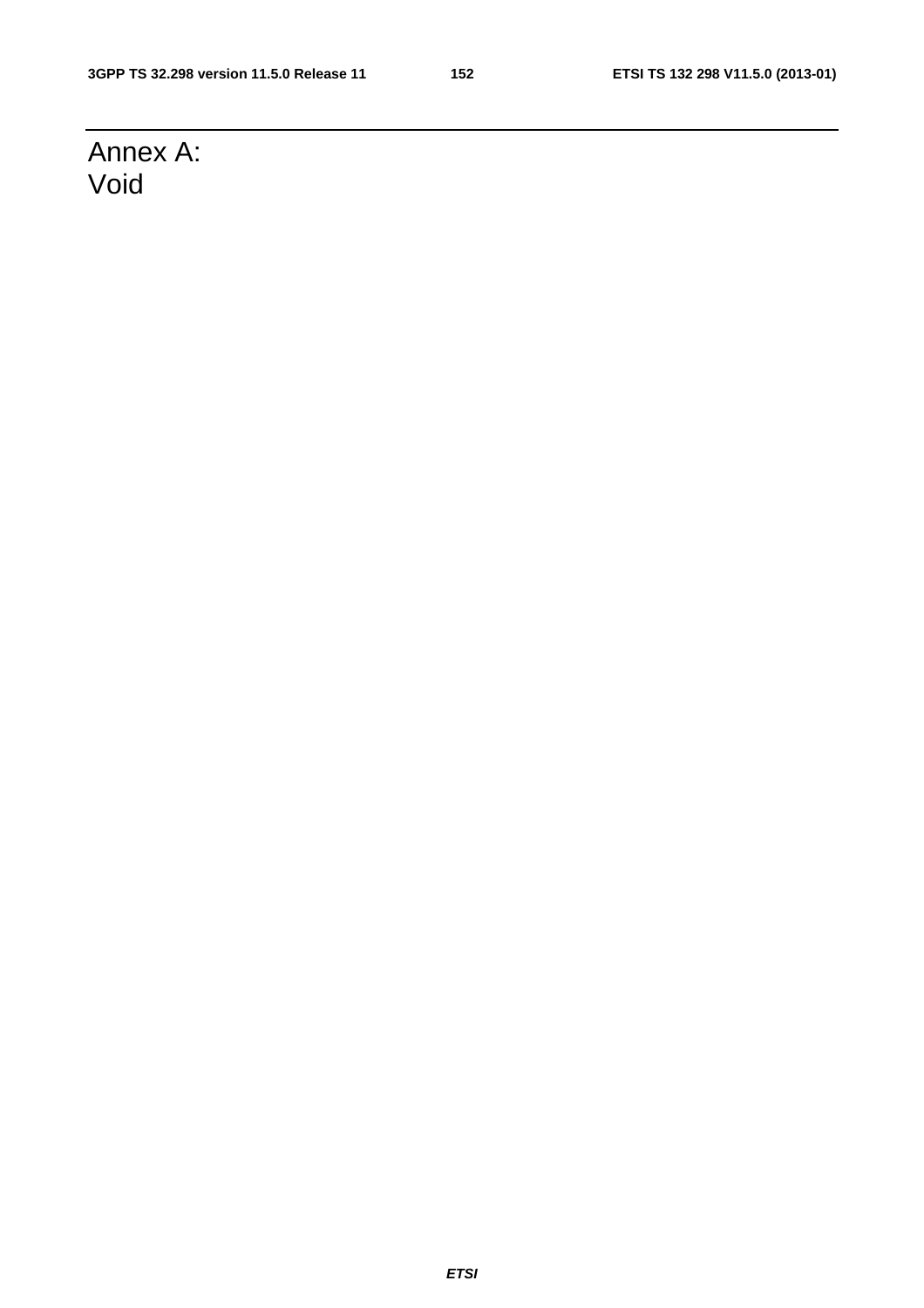## Annex B (informative): **Bibliography**

| a)           | The 3GPP charging specifications                                                                                                  |
|--------------|-----------------------------------------------------------------------------------------------------------------------------------|
|              | 3GPP TS 32.274: "Telecommunication management; Charging management; Short Message<br>Service (SMS) charging".                     |
|              | 3GPP TS 32.295: "Telecommunication management; Charging management; Charging Data<br>Record (CDR) transfer".                      |
|              | 3GPP TS 32.296: "Telecommunication management; Charging management; Online Charging<br>System (OCS) applications and interfaces". |
|              |                                                                                                                                   |
| $\mathbf{b}$ | <b>Common 3GPP specifications</b>                                                                                                 |
|              | 3GPP TS 22.101: "Service aspects; Service Principles".                                                                            |
| c)           | other Domain and Service specific 3GPP / ETSI / ITU specifications                                                                |
|              |                                                                                                                                   |
|              |                                                                                                                                   |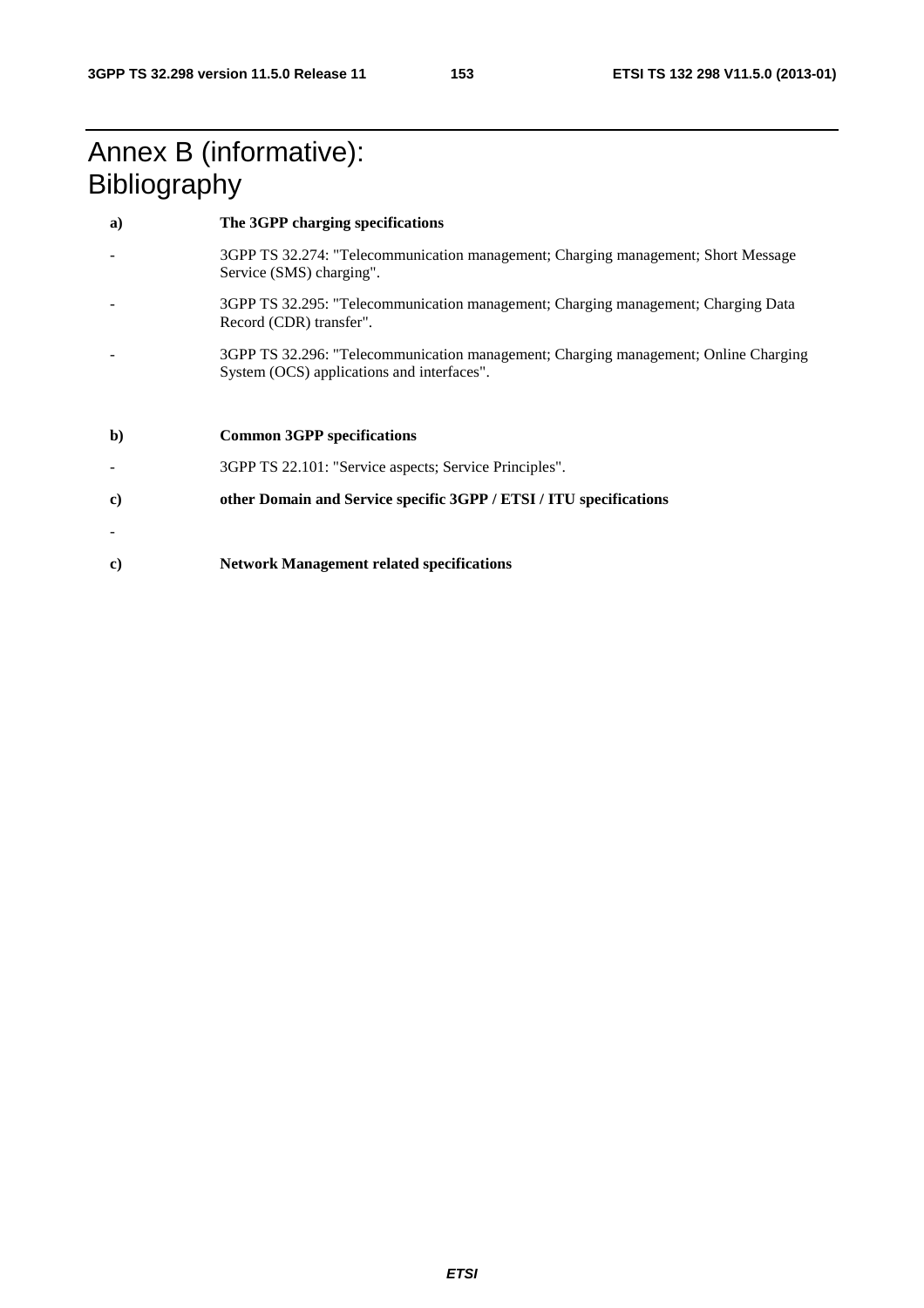# Annex C (informative): Change history

| <b>Change history</b> |              |                              |           |                          |                                                                   |        |                            |               |
|-----------------------|--------------|------------------------------|-----------|--------------------------|-------------------------------------------------------------------|--------|----------------------------|---------------|
| <b>Date</b>           |              | TSG # TSG Doc.               | <b>CR</b> | Rev                      | Subject/Comment                                                   | Cat    | Old                        | <b>New</b>    |
| Sep 2009              |              | SP-45 SP-090541              | 0103      |                          | Add MBMS GW address                                               | B      | 9.0.0                      | 9.1.0         |
|                       |              | Sep 2009 SP-45 SP-090536     |           |                          | Rel-9 CR 32.298 correction of number portability and carrier      |        |                            | 9.1.0         |
|                       |              |                              | 0105      |                          | select information                                                | А      | 9.0.0                      |               |
| Sep 2009              |              | SP-45 SP-090538              | 0106      |                          | Add "Closed User Group (CUG)" for MMTel Charging                  | B      | 9.0.0                      | 9.1.0         |
|                       |              | Sep 2009 SP-45 SP-090538     | 0107      |                          | Add 3PTY MMTel supplementary service charging                     | B      | 9.0.0                      | 9.1.0         |
|                       |              | Sep 2009 SP-45 SP-090538     | 0108      |                          | CDR parameter for RTTI support in IMS offline charging            | B      | 9.0.0                      | 9.1.0         |
|                       |              | Sep 2009 SP-45 SP-090536     | 0110      |                          | Set of Corrections in ASN1 description for IMS CDRs               | A      | 9.0.0                      | 9.1.0         |
|                       |              | Sep 2009 SP-45 SP-090536     | 0112      |                          | Set of Corrections in ASN1 description for EPC CDRs               | A      | 9.0.0                      | 9.1.0         |
|                       |              | Sep 2009 SP-45 SP-090536     | 0114      |                          | Correction on Charging Characteristics Format                     | Α      | 9.0.0                      | 9.1.0         |
|                       |              | Sep 2009 SP-45 SP-090537     | 0115      |                          | Emergency bearer service consideration for charging               | B      | 9.0.0                      | 9.1.0         |
|                       |              | Sep 2009 SP-45 SP-090536     | 0117      |                          | Correction to MO and MT SMS CDRs for SMS over SGs                 | Α      | 9.0.0                      | 9.1.0         |
|                       |              |                              | 0119      |                          |                                                                   |        | 9.0.0                      | 9.1.0         |
|                       |              | Sep 2009 SP-45 SP-090536     |           |                          | Remove CAMEL Charging Information from SGW CDR                    | Α      |                            |               |
|                       |              | Sep 2009 SP-45 SP-090536     |           |                          | Addition of IP multicast delivery related contents in MBMS        |        |                            | 9.1.0         |
|                       |              |                              | 0121      |                          | information                                                       | Α      | 9.0.0                      |               |
|                       |              | Dec 2009   SP-46   SP-090720 | 0123      |                          | Correction of PDP/PDN Type                                        | A      | 9.1.0                      | 9.2.0         |
|                       |              | Dec 2009 SP-46 SP-090720     |           |                          | Alignment with TS 32.251 for "Volume Limit" and "Time Limit" in   |        |                            | 9.2.0         |
|                       |              |                              | 0125      |                          | Change-Condition AVP                                              | Α      | 9.1.0                      |               |
| Dec 2009              |              | SP-46 SP-090720              |           |                          | Alignment with TS 32.251 for "User location Change" Condition     |        |                            | 9.2.0         |
|                       |              |                              | 0127      |                          | in ServiceConditionChange and ChangeCondition                     | Α      | 9.1.0                      |               |
| Dec 2009              |              | SP-46 SP-090720              |           |                          | Correction of interOperatorIdentifiers information alignment with |        |                            | 9.2.0         |
|                       |              |                              | 0129      |                          | TS 32.260                                                         | Α      | 9.1.0                      |               |
|                       |              | Dec 2009 SP-46 SP-090720     |           |                          | Clarify "Change Condition" setting for containers level and       |        |                            | 9.2.0         |
|                       |              |                              | 0131      |                          | "Cause for record Closing" for CDR level for P-GW and S-GW.       | Α      | 9.1.0                      |               |
| Dec 2009              |              | SP-46 SP-090720              |           |                          | Correction on priority session treatment - alignment with TS      |        |                            | 9.2.0         |
|                       |              |                              | 0133      |                          | 22.153                                                            | Α      | 9.1.0                      |               |
| Dec 2009              |              | SP-46 SP-090721              | 0134      |                          | Editorial clean-up                                                | D      | 9.1.0                      | 9.2.0         |
|                       |              | Dec 2009 SP-46 SP-090721     | 0135      |                          | Add CSG parameters for CSG based offline charging                 | B      | 9.1.0                      | 9.2.0         |
| Mar 2010 SP-47        |              | SP-100040                    | 136       |                          | Correction of the Role of Node charging parameter definition      | A      | 9.2.0                      | 9.3.0         |
| Mar 2010              | <b>SP-47</b> |                              |           |                          | Old/New location description for Location update VLR record -     |        |                            | 9.3.0         |
|                       |              | SP-100041                    | 137       |                          | Alignment with TS 32.250.                                         | F      | 9.2.0                      |               |
| Mar 2010              | SP-47        | SP-100041                    | 138       |                          | Correction on Session Id for AS acting as B2BUA                   | F      | 9.2.0                      | 9.3.0         |
| Mar 2010              | <b>SP-47</b> |                              |           |                          | Correction on MMTel CDR description for Early SDP- Alignment      |        |                            | 9.3.0         |
|                       |              | SP-100040                    | 141       |                          | with TS 32.260                                                    | Α      | 9.2.0                      |               |
| Mar 2010              | <b>SP-47</b> |                              |           |                          | Correction in MMTel Charging for session priority - Alignment     |        |                            | 9.3.0         |
|                       |              | SP-100040                    | 143       |                          | with TS 32.260                                                    | Α      | 9.2.0                      |               |
| Mar 2010              | <b>SP-47</b> | SP-100041                    | 144       |                          | Correction on SDP handling in IMS Charging                        | F      | 9.2.0                      | 9.3.0         |
| Mar 2010              | <b>SP-47</b> |                              |           |                          | Add "Personal Network management" MMTel supplementary             |        |                            | 9.3.0         |
|                       |              | SP-100044                    | 145       |                          | service charging description                                      | B      | 9.2.0                      |               |
| Mar 2010              | <b>SP-47</b> |                              |           |                          | Add "Customized Ringing Signal (CRS)" MMTel supplementary         |        |                            | 9.3.0         |
|                       |              | SP-100044                    | 146       |                          | service charging description                                      | B      | 9.2.0                      |               |
| Mar 2010              |              | SP-47 SP-100040              | 147       |                          | Correction for offline Charging from PGW - 3GPP2 User location    | A      | 9.2.0                      | 9.3.0         |
|                       |              | Mar 2010   SP-47   SP-100042 | 148       |                          | Add Originating Address in SGSNSMTRecord                          | B      | 9.3.0                      | 10.0.0        |
|                       |              | Jun 2010   SP-48   SP-100266 | 150       |                          | Correction on ASN.1 definitions                                   | Α      | 10.0.0                     | 10.1.0        |
| Jun 2010              |              | SP-48 SP-100266              | 152       |                          | Charging information for Emergency IMS Sessions                   | A      | 10.0.0                     | 10.1.0        |
| Oct 2010 SP-49        |              |                              |           |                          | Correction for Dual IP addresses associated to one PDN            |        | 10.1.0 10.2.0              |               |
|                       |              | SP-100496                    | 155       |                          | connection                                                        | Α      |                            |               |
|                       |              | Oct 2010 SP-49 SP-100496     | 158       | $\overline{\phantom{a}}$ | Correction on SDP-Type                                            | A      | 10.1.0                     | 10.2.0        |
|                       |              | Dec 2010   SP-50   SP-100754 | 161       | 2                        | Add the missing RecordType for GWMBMSRecord                       | Α      | 10.2.0                     | 10.3.0        |
|                       |              | Dec 2010 SP-50 SP-100757     | 164       | 2                        | Add missing Charging Data Record (CDR) tag for MMTelRecord        | Α      |                            | 10.2.0 10.3.0 |
|                       |              | Dec 2010   SP-50   SP-100758 | 166       | $\overline{2}$           | Add missing timestamp granularity                                 | Α      |                            | 10.2.0 10.3.0 |
| Dec 2010 SP-50        |              |                              |           |                          | Correction of Data Volume Uplink & Downlink in the "List of       |        | 10.2.0                     | 10.3.0        |
|                       |              | SP-100758                    |           |                          |                                                                   |        |                            |               |
|                       |              |                              | 170       |                          | Service Data" parameter                                           | Α<br>F |                            |               |
| Mar 2011              | SP-51        | SP-110109                    | 171       | $\overline{2}$           | Correction on ICSI availability - Align with SA2 TS 23.228        |        | 10.3.0                     | 10.4.0        |
| Mar 2011 SP-51        |              | SP-110105                    | 172       | 3                        | Adding CDR fields needed for Machine Type Communication           | B      |                            | 10.3.0 10.4.0 |
| Mar 2011 SP-51        |              |                              |           |                          | Addition of IARI in IMS charging information, alignment with TS   |        | 10.3.0                     | 10.4.0        |
|                       |              | SP-110109                    | 177       | 1                        | 22.115 and TS 23.228                                              | B      |                            |               |
|                       |              | Mar 2011   SP-51   SP-110108 | 179       | $\mathbf{1}$             | Correction on ASN.1                                               | Α      |                            | 10.3.0 10.4.0 |
| Mar 2011 SP-51        |              | SP-110109                    | 181       | $\mathbf{1}$             | Correction on Subscriber role                                     | F      | $\overline{10.3.0}$ 10.4.0 |               |
| Mar 2011              | SP-51        |                              |           |                          | Introduction of new CDRs for SRVCC feature in enhanced MSC        |        | 10.3.0                     | 10.4.0        |
|                       |              | SP-110108                    | 182       | 1                        | server                                                            | Α      |                            |               |
| Mar 2011              | SP-51        | SP-110108                    | 183       | $\mathbf{1}$             | Corrections in ASN.1 description                                  | A      | 10.3.0                     | 10.4.0        |
| Mar 2011              | SP-51        |                              |           |                          | Add 'Advice Of Charge (AoC)' MMTel supplementary service          |        |                            | 10.3.0 10.4.0 |
|                       |              | SP-110112                    | 184       |                          | Charging description - Align with 32.275                          | B      |                            |               |
|                       |              | Mar 2011   SP-51   SP-110109 | 185       | $\mathbf{1}$             | MMTel Charging enhancement for alignment with generic AS          | C      | 10.3.0 10.4.0              |               |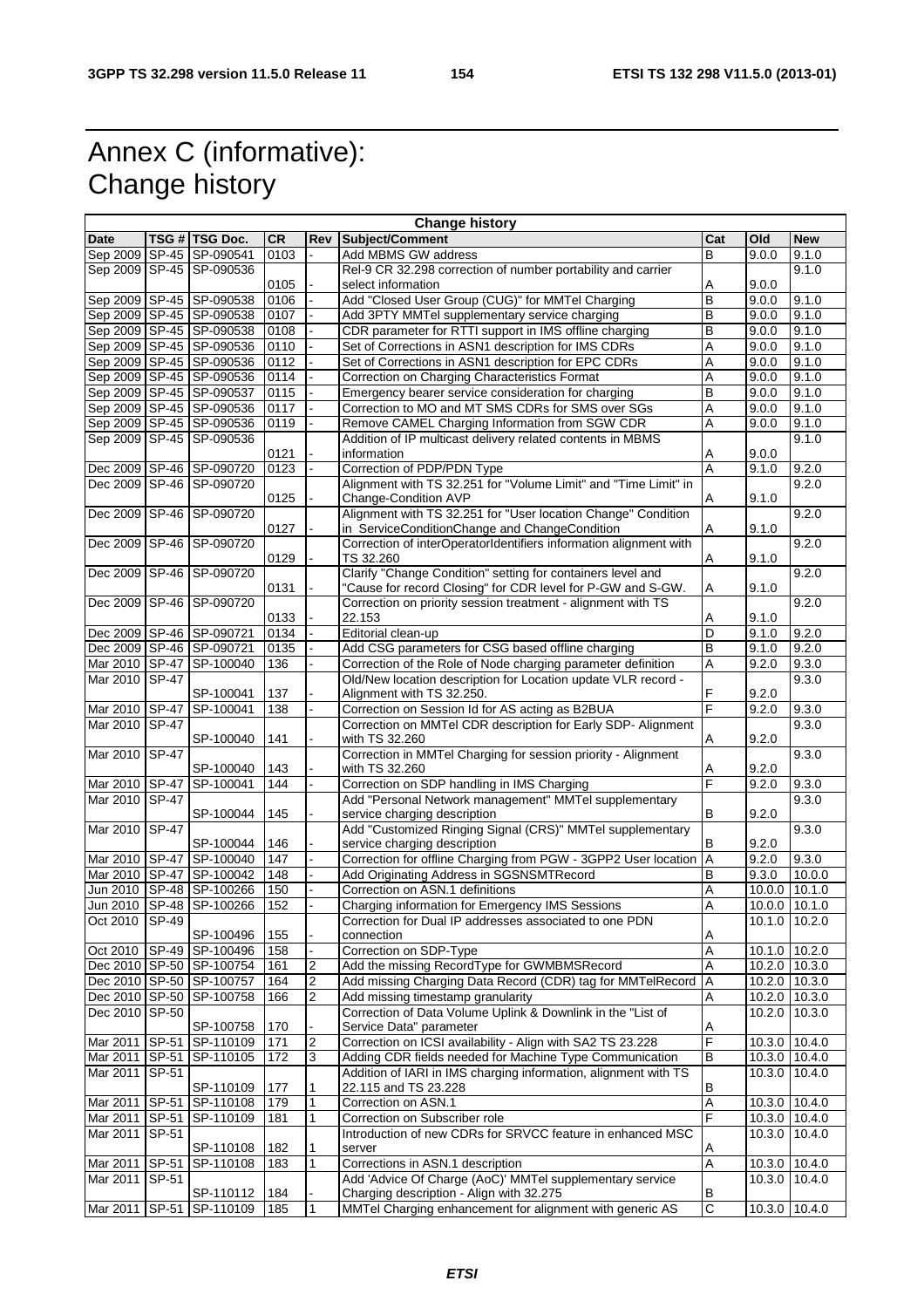|                |              |                                                      |              |                   | Charging description in TS 32.260                                                                                  |                |                                |        |
|----------------|--------------|------------------------------------------------------|--------------|-------------------|--------------------------------------------------------------------------------------------------------------------|----------------|--------------------------------|--------|
|                |              | Mar 2011   SP-51   SP-110108                         | 187          | $\mathbf{1}$      | Correction on availability of Called Asserted Identity                                                             | Α              | 10.3.0 10.4.0                  |        |
|                |              | May 2011 SP-52 SP-110281                             | 193          |                   | Correction with reference to Access Correlation ID                                                                 | F              | 10.4.0 10.5.0                  |        |
| May 2011 SP-52 |              |                                                      |              |                   | Correction of RAT-Type AVP, alignment with TS 29.212, Gx                                                           |                | 10.4.0 10.5.0                  |        |
|                |              | SP-110281                                            | 196          | 1                 | interface                                                                                                          | F              |                                |        |
|                |              | May 2011 SP-52 SP-110404                             | 198          | 1                 | Correction on Qos information - Alignment with TS 29.212                                                           | Α              | 10.4.0 10.5.0                  |        |
|                |              | May 2011 SP-52 SP-110294                             | 199          | 1                 | CDRs enhancement for OMR Charging introduction                                                                     | B              | 10.4.0 10.5.0                  |        |
|                |              | May 2011 SP-52 SP-110280                             | 201          | $\mathbf{1}$      | Correction in SCC AS CDR for IMS service continuity                                                                | $\overline{A}$ | 10.4.0 10.5.0                  |        |
| May 2011 SP-52 |              |                                                      |              |                   | Correction on IMS Application Reference Identifier (IARI) in IMS                                                   |                | 10.4.0 10.5.0                  |        |
|                |              | SP-110281                                            | 205          | 1                 | Charging                                                                                                           | F              |                                |        |
|                |              | Sep 2011 SP-53 SP-110528                             | 208          |                   | Correction on PDN connection identifier for Charging                                                               | Α              | 10.5.0 10.6.0                  |        |
|                |              | Sep 2011 SP-53 SP-110528                             | 211          | 1                 | Solve Editor"s Note on Charging Id                                                                                 | Α<br>F         | 10.5.0 10.6.0                  |        |
|                |              | Sep 2011   SP-53   SP-110530                         | 213          | 1                 | Correction on MT-LR CDR - Alignment with TS 23.271                                                                 |                | 10.5.0 10.6.0                  |        |
|                |              | Sep 2011   SP-53   SP-110530                         | 214          | 1<br>$\mathbf{1}$ | Correction for IARI - Alignment with TS 24.229                                                                     | F              | $10.5.0$ 10.6.0                |        |
|                |              | Sep 2011 SP-53 SP-110529<br>Sep 2011 SP-53 SP-110528 | 219<br>222   |                   | Alignment of the occurrence condition for IMSI with TS 32.251<br>Correction on RAT Type - Align with CT3 TS 29.061 | Α<br>A         | 10.5.0 10.6.0<br>10.5.0 10.6.0 |        |
|                |              | Sep 2011   SP-53   SP-110528                         | 225          |                   | Correction on pdpPDNtype for PGW                                                                                   | Α              | 10.5.0 10.6.0                  |        |
|                |              | Sep 2011   SP-53   SP-110528                         | 227          | 1                 | Removal of placeholder duplication for ASN.1 source code                                                           | Α              | 10.5.0 10.6.0                  |        |
| Sep 2011 SP-53 |              |                                                      |              |                   | Correction for dynamic address flags associated to PDN                                                             |                | 10.5.0 10.6.0                  |        |
|                |              | SP-110528                                            | 274          |                   | connection of PDP/PDN type IPv4v6                                                                                  | Α              |                                |        |
| Sep 2011 SP-53 |              |                                                      |              |                   | Editorial correction of misimplementation of CR 0153 in SP-                                                        |                | 10.5.0 10.6.0                  |        |
|                |              |                                                      |              |                   | 100496 from SA#49 (move of 5.1.2.2.64A from clause 5.1.2.1 to                                                      |                |                                |        |
|                |              |                                                      |              |                   | $5.1.2.2$ ).                                                                                                       |                |                                |        |
| Sep 2011 SP-53 |              |                                                      |              |                   | Addition of Sponsored Data Connectivity charging - Align with                                                      |                | $10.6.0$ 11.0.0                |        |
|                |              | SP-110541                                            | 0238         | 1                 | TS 23.203                                                                                                          | B              |                                |        |
| Dec 2011 SP-54 |              |                                                      |              |                   | Correction on PDP/PDN Address definition - Alignment with TS                                                       |                | $11.0.0$ 11.1.0                |        |
|                |              | SP-110708                                            | 0308         | 1.                | 23.401                                                                                                             | Α              |                                |        |
|                |              | Dec 2011   SP-54   SP-110708                         | 0301         | 1                 | Correction on RatingGroupId and ResultCode range                                                                   | A              | 11.0.0 11.1.0                  |        |
| Dec 2011 SP-54 |              |                                                      |              |                   | Correction on MSC-SRVCC CDRs for Suppl services and                                                                |                | 11.0.0 11.1.0                  |        |
|                |              | SP-110709                                            | 0290         | 1                 | location                                                                                                           | Α              |                                |        |
|                |              | Dec 2011   SP-54   SP-110712                         | 0276         | $\overline{2}$    | Add Transit IOI to IMS Offline Charging                                                                            | B              | 11.0.0 11.1.0                  |        |
|                |              | Dec 2011   SP-54   SP-110710                         | 0304         |                   | Correction on ASN.1 syntax - alignment with TS 29.002                                                              | A              | 11.0.0 11.1.0                  |        |
| Dec 2011 SP-54 |              |                                                      |              |                   | Correction on PDP/PDN Address definition - Alignment with TS                                                       |                | 11.0.0 11.1.0                  |        |
|                |              | SP-110710<br>Dec 2011   SP-54   SP-110711            | 0311<br>0302 | 2                 | 23.401<br>Remove the Size Limitation to ChargingRuleBaseName                                                       | Α<br>C         |                                |        |
|                |              | Mar 2012 SP-55 SP-120047                             | 0321         | $\mathbf{1}$      | Correction for E-UTRAN location (TAI and E-CGI) on Location                                                        | A              | 11.0.0 11.1.0<br>11.1.0 11.2.0 |        |
|                |              |                                                      |              |                   | Update (VLR) record                                                                                                |                |                                |        |
|                |              | Mar 2012 SP-55 SP-120048                             | 0313         |                   | Clarification on 'SGSN Change' in PGW CDRs                                                                         | Α              | 11.1.0 11.2.0                  |        |
|                |              | Mar 2012   SP-55   SP-120049                         | 0318         | 1                 | Add Status in IMS Charging CDR                                                                                     | $\overline{B}$ | 11.1.0 11.2.0                  |        |
|                |              | Mar 2012   SP-55   SP-120055                         | 0320         | $\mathbf{1}$      | Correction on Charging for Mobile Terminating Roaming                                                              | A              | 11.1.0 11.2.0                  |        |
|                |              |                                                      |              |                   | Forwarding (MTRF) - alignment with TS 23.018                                                                       |                |                                |        |
| June-          |              | SP-56 SP-120362                                      | 0323         | $\overline{1}$    | Correction of Serving Node Type, alignment with 29.274                                                             | F              | 11.2.0 11.3.0                  |        |
| 2012           |              |                                                      |              |                   |                                                                                                                    |                |                                |        |
| June-          |              | SP-56 SP-120360                                      | 0325         | $\mathbf{1}$      | Correction of CDRs for SRVCC                                                                                       | Α              | 11.2.0 11.3.0                  |        |
| 2012           |              |                                                      |              |                   |                                                                                                                    |                |                                |        |
| June-          |              | SP-56 SP-120374                                      | 0328         | $ 2\rangle$       | Enhancing IMS charging for RAVEL                                                                                   | B              | 11.2.0 11.3.0                  |        |
| 2012           |              |                                                      |              |                   |                                                                                                                    |                |                                |        |
| June-          |              | SP-56 SP-120360                                      | 0331         | $\overline{2}$    | Correction on SGW and PGW Address reporting, alignment with   A                                                    |                | 11.2.0 11.3.0                  |        |
| 2012           |              |                                                      |              |                   | 29.212                                                                                                             |                |                                |        |
| June-          |              | SP-56 SP-120397                                      | 0332         | $\mathbf{1}$      | Add charging parameters for NetLoc                                                                                 | $\overline{B}$ | 11.2.0 11.3.0                  |        |
| 2012<br>June-  |              | SP-56 SP-120359                                      | 0336         | $\mathbf{1}$      | Correction of List of Message Bodies                                                                               | Α              | 11.2.0 11.3.0                  |        |
| 2012           |              |                                                      |              |                   |                                                                                                                    |                |                                |        |
|                |              | Sep-2012 SP-57 SP-120646                             | 0340         | 1                 | Rename Service-type AVP                                                                                            | Α              | 11.3.0 11.4.0                  |        |
|                |              | Sep-2012 SP-57 SP-120576                             | 0341         |                   | Introduction of Loopback indicator in BGCF CDR for RAVEL                                                           | B              | 11.3.0 11.4.0                  |        |
|                |              | Sep-2012 SP-57 SP-120561                             | 0345         |                   | Remove Authorised-Qos from P-CSCF CDR                                                                              | Α              | 11.3.0 11.4.0                  |        |
|                |              | Sep-2012 SP-57 SP-120576                             | 0346         |                   | Add TRF CDR to Offline Charging                                                                                    | B              | 11.3.0 11.4.0                  |        |
|                |              | Sep-2012 SP-57 SP-120575                             | 0353         | 1                 | Addition of MS Timezone for NetLoc                                                                                 | B              | 11.3.0 11.4.0                  |        |
|                |              | Sep-2012 SP-57 SP-120566                             | 0355         |                   | Correction of calling party handling                                                                               | С              | 11.3.0 11.4.0                  |        |
|                |              | Sep-2012 SP-57 SP-120561                             | 0359         | 1                 | Corrections to ASN.1 Syntax Definitions                                                                            | Α              | 11.3.0 11.4.0                  |        |
|                |              | Sep-2012 SP-57 SP-120627                             | 0360         | 1                 | Reference list correction to align with the corrected TS 29.212                                                    | F              | 11.3.0 11.4.0                  |        |
|                |              |                                                      |              |                   | title                                                                                                              |                |                                |        |
|                |              | Sep-2012 SP-57 SP-120562                             | 0362         | 1                 | Correction of Called-Party-Address AVP                                                                             | A              | 11.3.0 11.4.0                  |        |
|                |              | Dic-2012   SP-58   SP-120785                         | 0369         | $\overline{2}$    | Emergency Indicator introduction in P-CSCF CDR                                                                     | Α              | 11.4.0                         | 11.5.0 |
|                |              | Dic-2012   SP-58   SP-120784                         | 0373         |                   | Corrections of GenericChargingDataTypes and                                                                        | A              | 11.4.0 11.5.0                  |        |
|                |              |                                                      |              |                   | CSChargingDataTypes modules ASN.1 syntax definitions                                                               |                |                                |        |
| Dic-2012       | <b>SP-58</b> | SP-120786                                            | 0375         |                   | Corrections of GPRSChargingDataTypes module ASN.1 syntax                                                           | Α              | 11.4.0                         | 11.5.0 |
|                |              |                                                      | 0376         |                   | definitions<br>Corrections of MMSChargingDataTypes module ASN.1 syntax                                             | F              | 11.4.0 11.5.0                  |        |
| Dic-2012       |              | SP-58 SP-120789                                      |              |                   | definitions                                                                                                        |                |                                |        |
|                |              | Dic-2012   SP-58   SP-120793                         | 0378         | 3                 | Offline Charging description for ATCF                                                                              | $\overline{B}$ | 11.4.0 11.5.0                  |        |
| Dic-2012       |              | SP-58 SP-120792                                      | 0379         | 1                 | Introduction SMS CDRs description for SMS over MME                                                                 | B              | 11.4.0 11.5.0                  |        |
|                |              |                                                      |              |                   | Charging                                                                                                           |                |                                |        |
|                |              |                                                      |              |                   |                                                                                                                    |                |                                |        |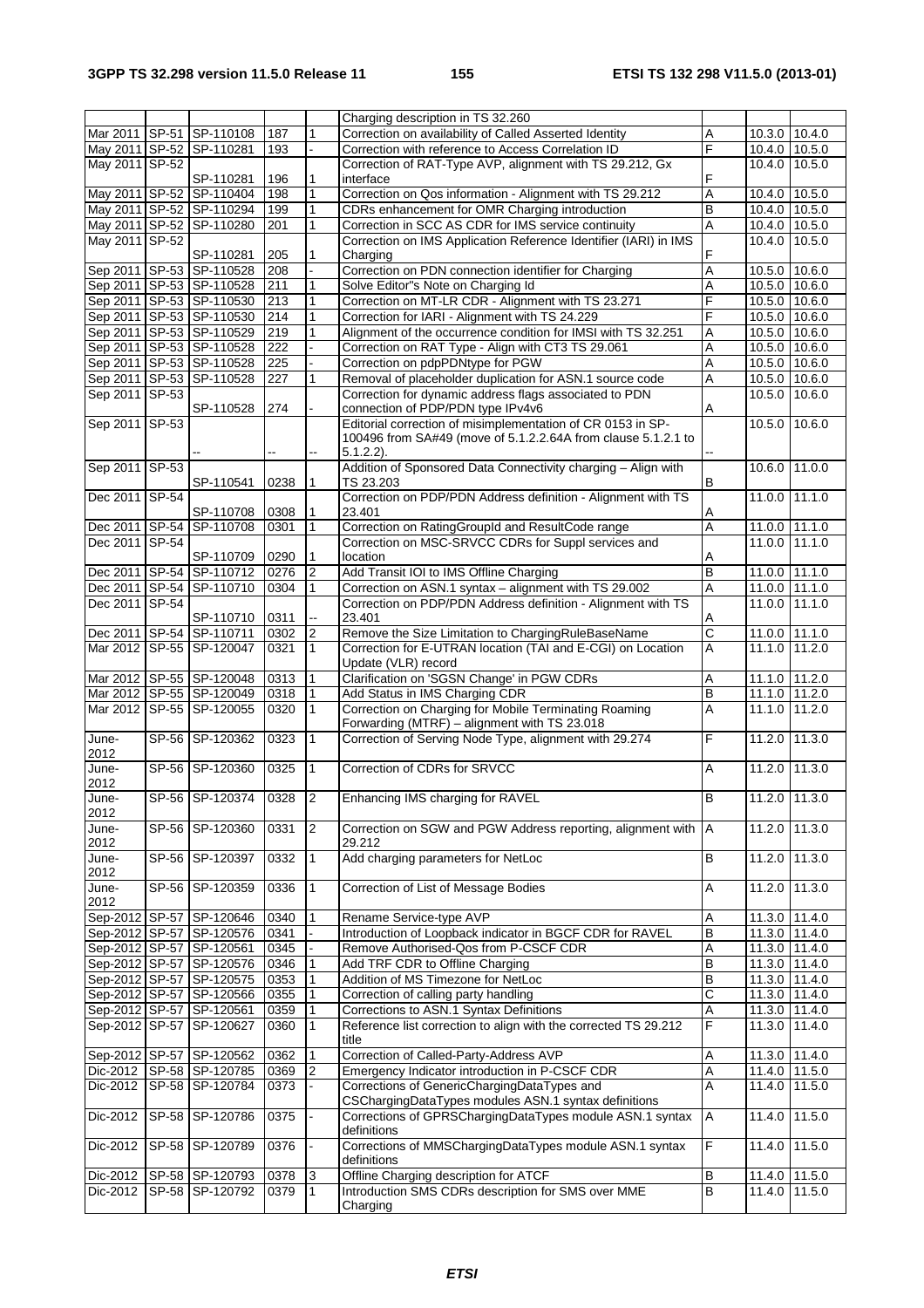| Dic-2012 | ISP-58 ISP-120793 | 0380 | <sup>1</sup> description for combined IBCF and ATCF<br>Introduction ASN.1<br><b>CDR</b> | 1.4.0 | 11.5.0 |
|----------|-------------------|------|-----------------------------------------------------------------------------------------|-------|--------|
| Dic-2012 | ISP-58 ISP-120789 | 0382 | Correction on charging for IMS transit functions                                        | 1.4.0 | 11.5.0 |